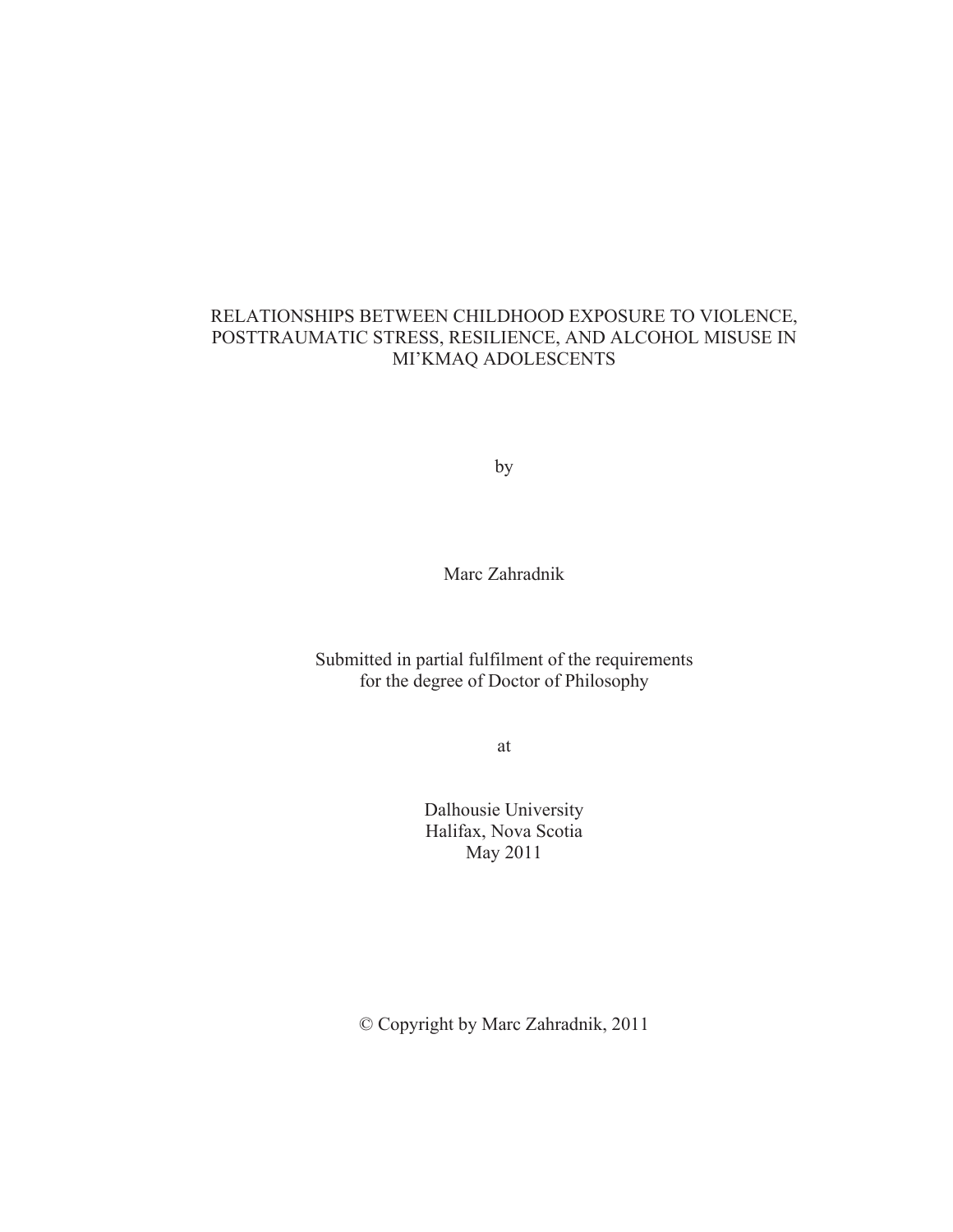## DALHOUSIE UNIVERSITY

# DEPARTMENT OF PSYCHOLOGY

The undersigned hereby certify that they have read and recommend to the Faculty of Graduate Studies for acceptance a thesis entitled "RELATIONSHIPS BETWEEN CHILDHOOD EXPOSURE TO VIOLENCE, POSTTRAUMATIC STRESS, RESILIENCE, AND ALCOHOL MISUSE IN MI'KMAQ ADOLESCENTS" by Marc Zahradnik in partial fulfilment of the requirements for the degree of Doctor of Philosophy.

Dated: May  $17<sup>th</sup>$ , 2011

External Examiner: Research Supervisor: Examining Committee:  $\qquad \qquad$ 

 $\mathcal{L}_\text{max}$  and  $\mathcal{L}_\text{max}$  and  $\mathcal{L}_\text{max}$  are the set of  $\mathcal{L}_\text{max}$ 

Departmental Representative: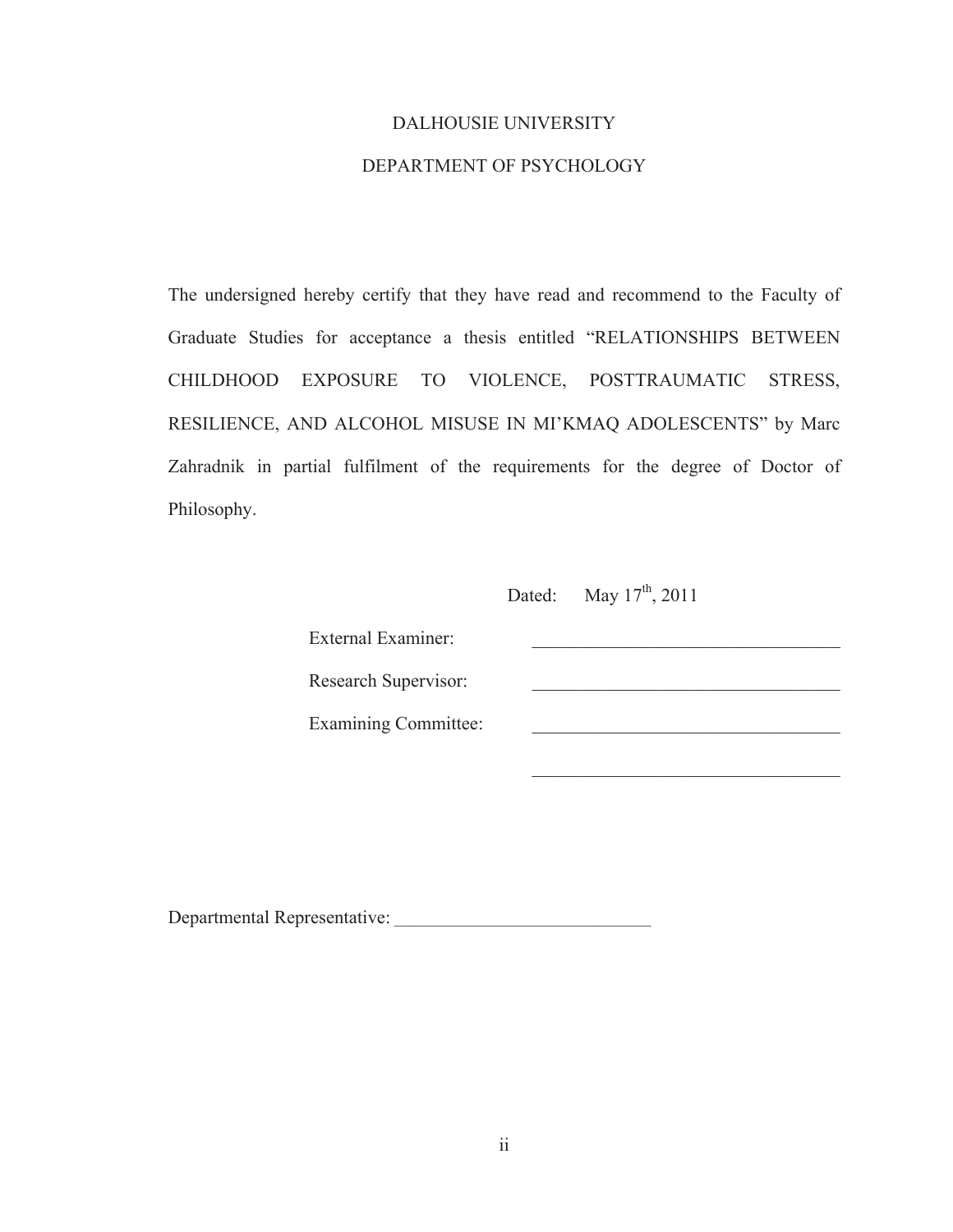# DALHOUSIE UNIVERSITY

# DATE: May  $17^{th}$ , 2011

## AUTHOR: Marc Zahradnik

# TITLE: RELATIONSHIPS BETWEEN CHILDHOOD EXPOSURE TO VIOLENCE, POSTTRAUMATIC STRESS, RESILIENCE, AND ALCOHOL MISUSE IN MI'KMAQ ADOLESCENTS

| DEPARTMENT OR SCHOOL: | Department of Psychology |  |
|-----------------------|--------------------------|--|
|                       |                          |  |

DEGREE: PhD CONVOCATION: October YEAR: 2011

Permission is herewith granted to Dalhousie University to circulate and to have copied for non-commercial purposes, at its discretion, the above title upon the request of individuals or institutions. I understand that my thesis will be electronically available to the public.

The author reserves other publication rights, and neither the thesis nor extensive extracts from it may be printed or otherwise reproduced without the author's written permission.

The author attests that permission has been obtained for the use of any copyrighted material appearing in the thesis (other than the brief excerpts requiring only proper acknowledgement in scholarly writing), and that all such use is clearly acknowledged.

 $\mathcal{L}_\text{max}$  and  $\mathcal{L}_\text{max}$  and  $\mathcal{L}_\text{max}$  and  $\mathcal{L}_\text{max}$  and  $\mathcal{L}_\text{max}$  and  $\mathcal{L}_\text{max}$ 

Signature of Author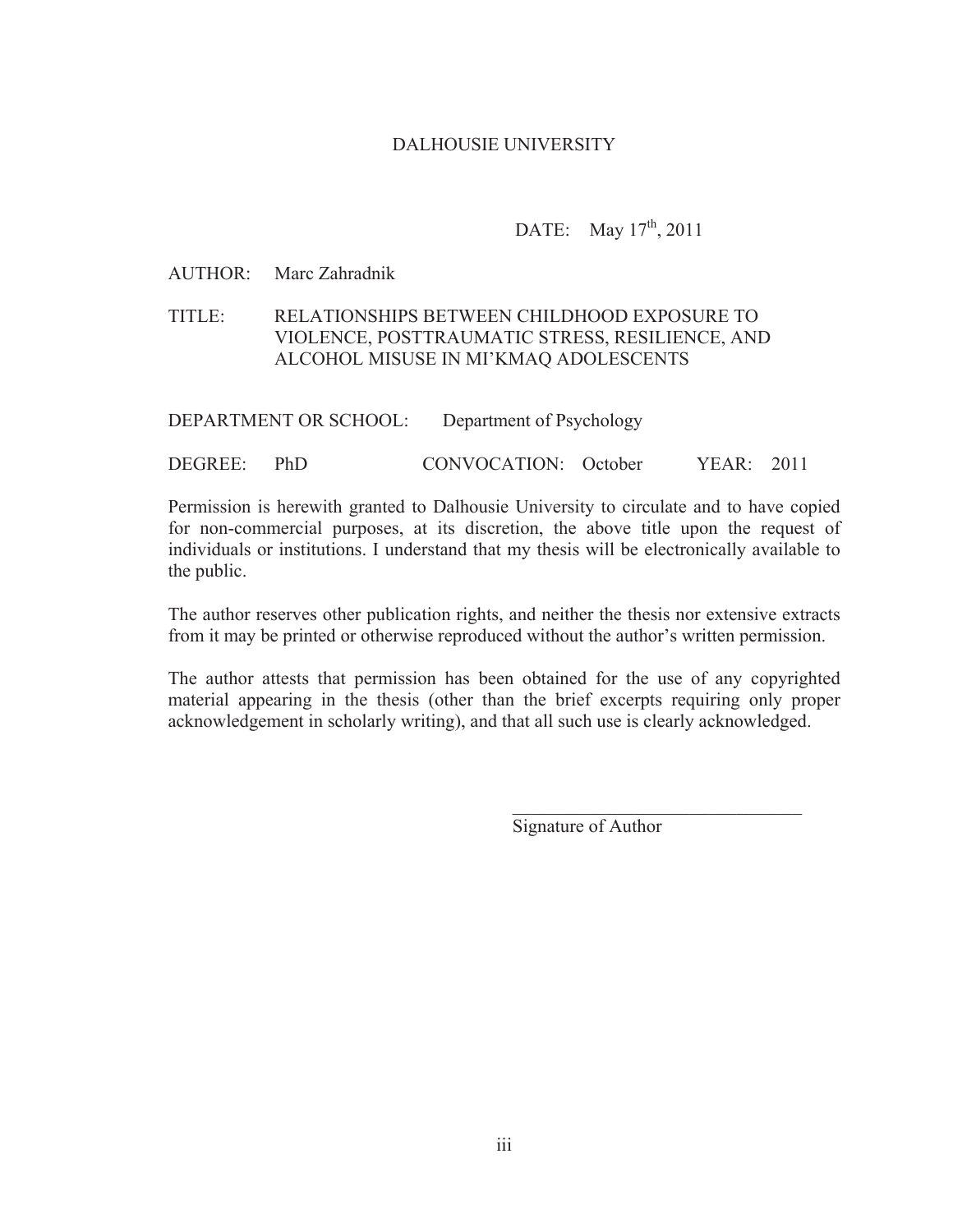# TABLE OF CONTENTS

| Functional Relationship between Depression and Alcohol Use  24 |  |
|----------------------------------------------------------------|--|
|                                                                |  |
|                                                                |  |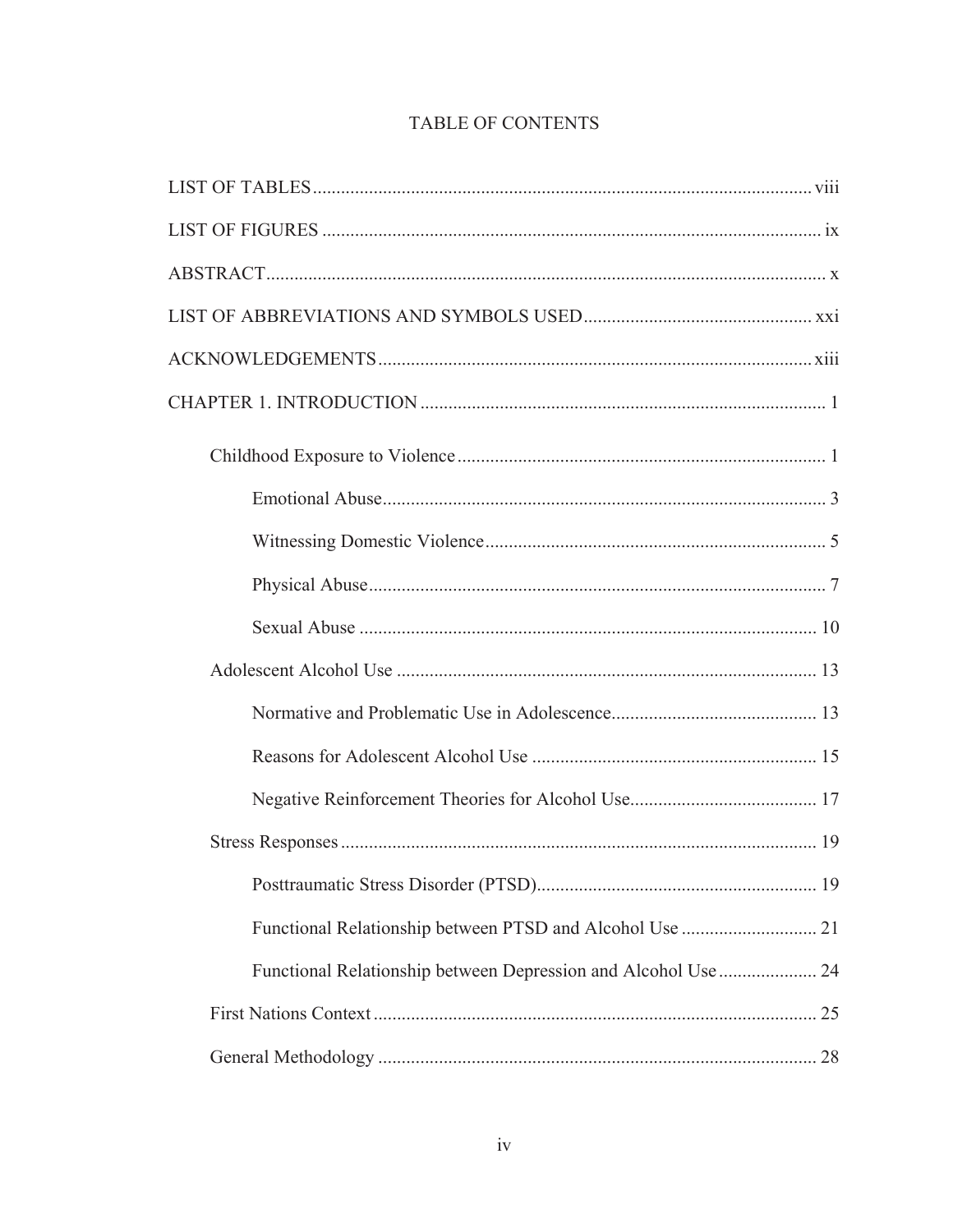| CHAPTER 2. PROLOGUE TO POSTTRAUMATIC STRESS HYPERAROUSAL<br>SYMPTOMS MEDIATE THE RELATIONSHIP BETWEEN CHILDHOOD<br>EXPOSURE TO VIOLENCE AND SUBSEQUENT ALCOHOL MISUSE IN |  |
|--------------------------------------------------------------------------------------------------------------------------------------------------------------------------|--|
|                                                                                                                                                                          |  |
| CHAPTER 3. STUDY 1. POSTTRAUMATIC STRESS HYPERAROUSAL<br>SYMPTOMS MEDIATE THE RELATIONSHIP BETWEEN CHILDHOOD<br>EXPOSURE TO VIOLENCE AND SUBSEQUENT ALCOHOL MISUSE IN    |  |
|                                                                                                                                                                          |  |
|                                                                                                                                                                          |  |
|                                                                                                                                                                          |  |
|                                                                                                                                                                          |  |
|                                                                                                                                                                          |  |
|                                                                                                                                                                          |  |
|                                                                                                                                                                          |  |
|                                                                                                                                                                          |  |
|                                                                                                                                                                          |  |
| CHAPTER 4. PROLOGUE TO RESILIENCE MODERATES THE RELATIONSHIP<br>BETWEEN EXPOSURE TO VIOLENCE AND POSTTRAUMATIC STRESS                                                    |  |
| CHAPTER 5. STUDY 2. RESILIENCE MODERATES THE RELATIONSHIP<br>BETWEEN EXPOSURE TO VIOLENCE AND POSTTRAUMATIC STRESS                                                       |  |
|                                                                                                                                                                          |  |
|                                                                                                                                                                          |  |
|                                                                                                                                                                          |  |
|                                                                                                                                                                          |  |
|                                                                                                                                                                          |  |
|                                                                                                                                                                          |  |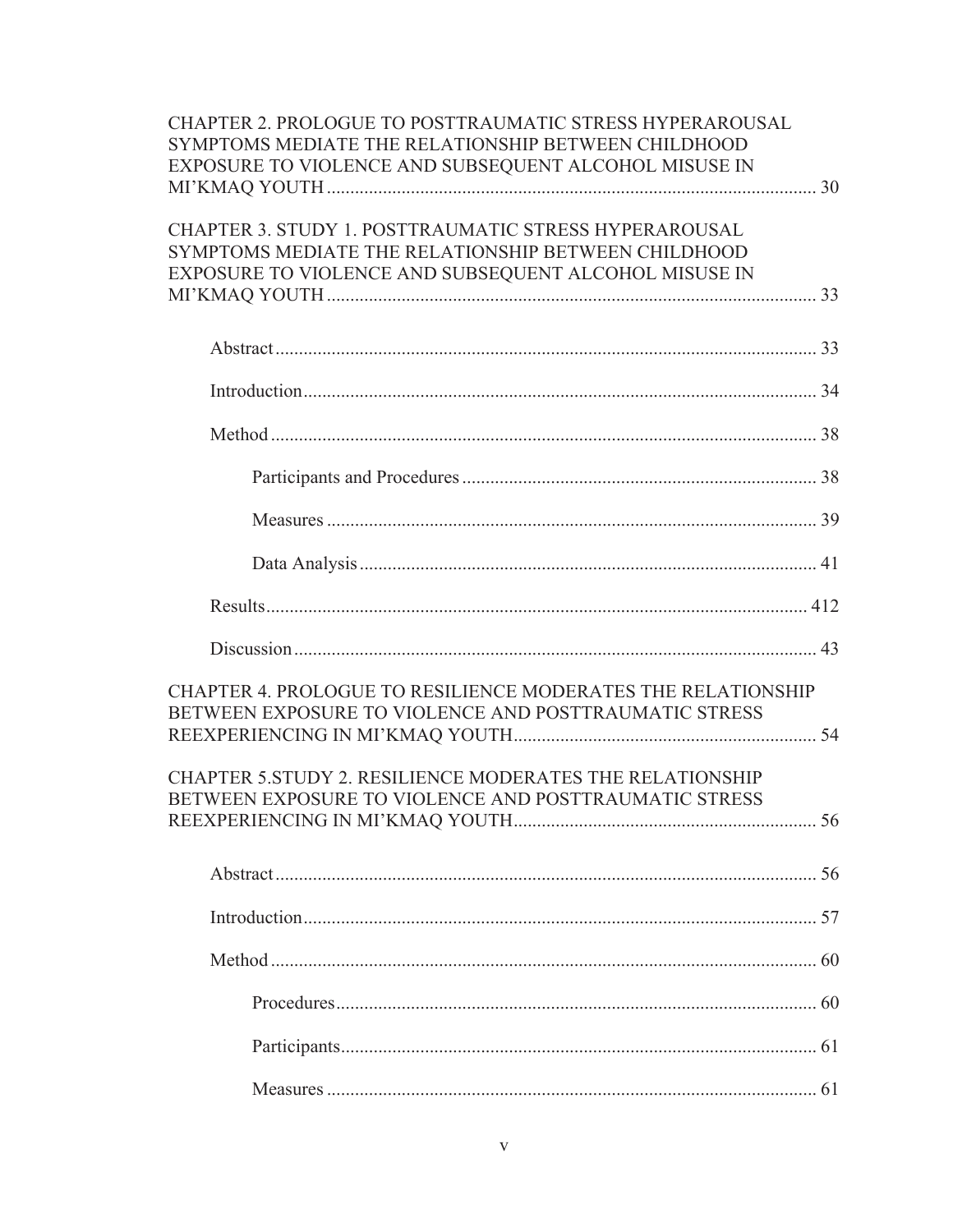| CHAPTER 6. PROLOGUE TO KNOWLEDGE TRANSLATION IN A<br>COMMUNITY-BASED STUDY OF THE RELATIONS AMONG VIOLENCE<br>EXPOSURE, POSTTRAUMATIC STRESS, AND ALCOHOL MISUSE IN                |  |
|------------------------------------------------------------------------------------------------------------------------------------------------------------------------------------|--|
| CHAPTER 7. STUDY 3. KNOWLEDGE TRANSLATION IN A COMMUNITY-<br>BASED STUDY OF THE RELATIONS AMONG VIOLENCE EXPOSURE,<br>POSTTRAUMATIC STRESS, AND ALCOHOL MISUSE IN MI'KMAQ YOUTH 79 |  |
|                                                                                                                                                                                    |  |
|                                                                                                                                                                                    |  |
|                                                                                                                                                                                    |  |
|                                                                                                                                                                                    |  |
|                                                                                                                                                                                    |  |
|                                                                                                                                                                                    |  |
|                                                                                                                                                                                    |  |
|                                                                                                                                                                                    |  |
|                                                                                                                                                                                    |  |
|                                                                                                                                                                                    |  |
|                                                                                                                                                                                    |  |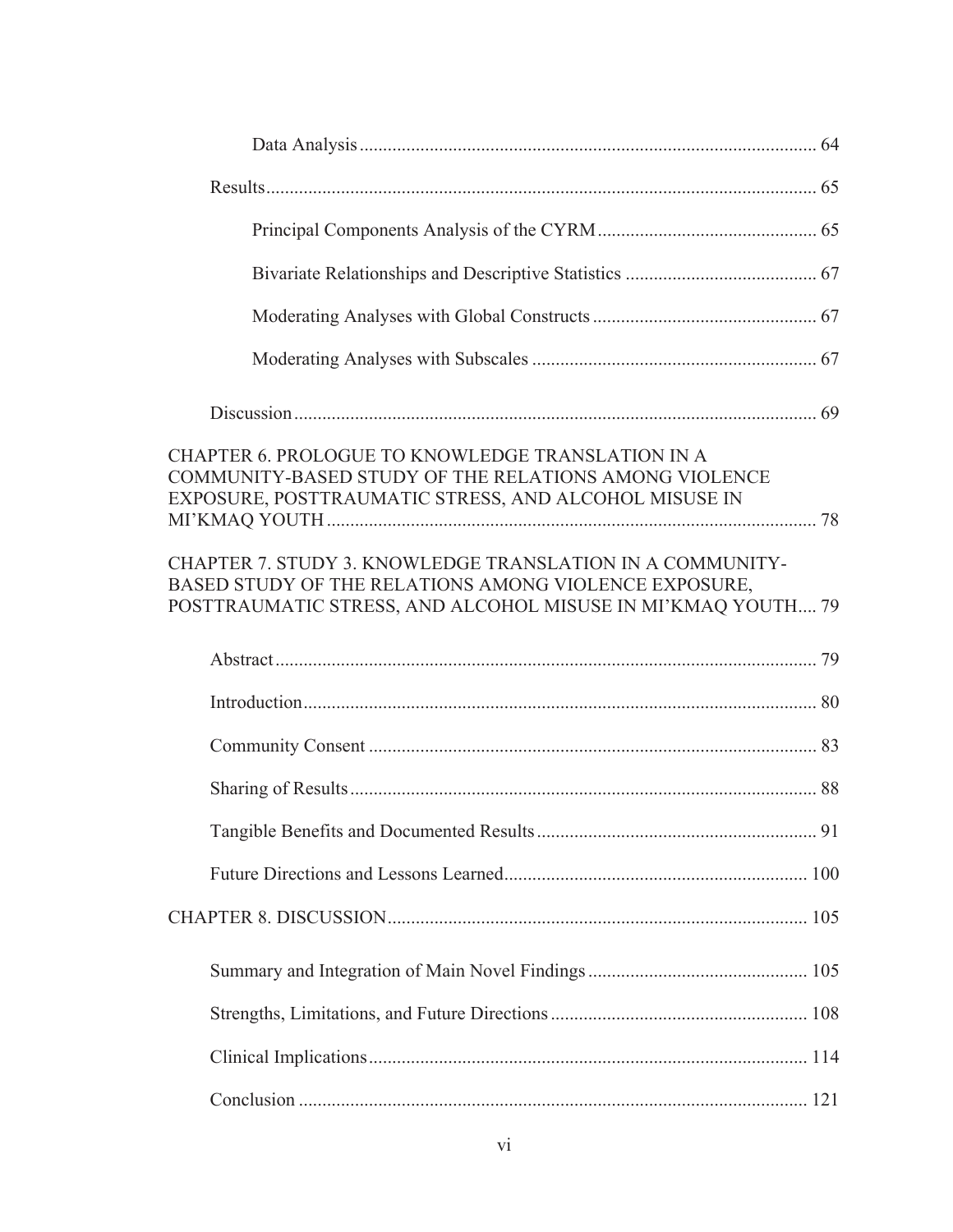| APPENDIX D. Centre of Epidemiological Studies Depression Scale  181         |  |
|-----------------------------------------------------------------------------|--|
|                                                                             |  |
| APPENDIX F. Differences Between EV and No EV on Measures of Depressive      |  |
|                                                                             |  |
| APPENDIX H. Exploratory Principal Component Analysis of the Child and Youth |  |
| APPENDIX I. Tables for Moderating Analyses Using Total PTS, PTS Avoidance,  |  |
|                                                                             |  |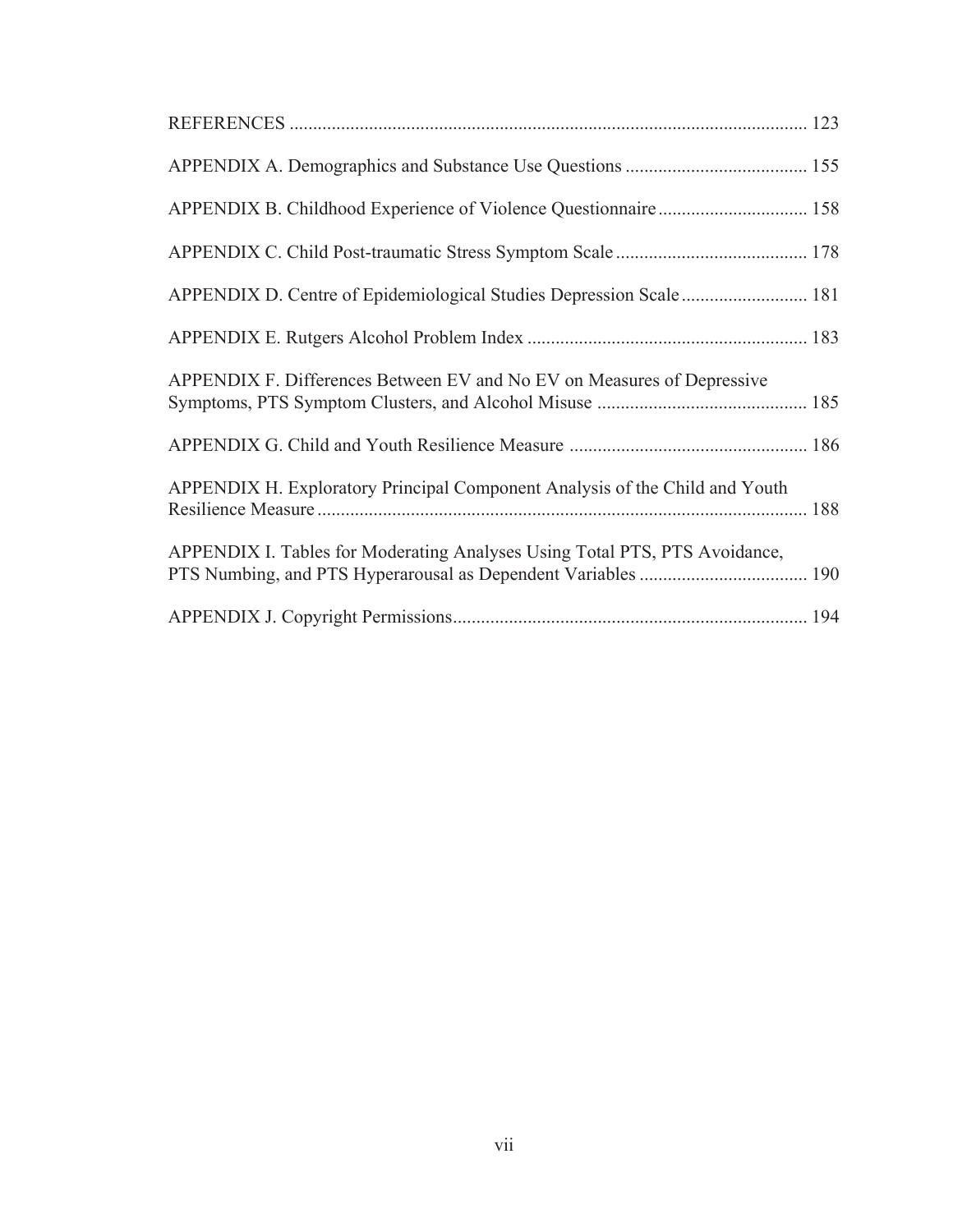# LIST OF TABLES

| Table 3.1. Bivariate Correlations Among Variables and Means and Standard                                                                                   |      |
|------------------------------------------------------------------------------------------------------------------------------------------------------------|------|
| Table 3.2. Model Fit Indices for Path Models Testing the Indirecct Effects of                                                                              |      |
| Table 3.3. Bootstrap Analyses for Indirect Effects of PTS Symptoms between                                                                                 |      |
|                                                                                                                                                            |      |
| Table 5.2. Moderating Effects of Various Aspects of Resilience on the Relationship<br>between Exposure to Violence and the Posttraumatic Stress Symptom of |      |
| Table 7.1. PTSD Screening Workshop Knolwedge Test Scores at Pretest and                                                                                    | .103 |
| Table 7.2. Trauma Focussed-Cognity Behavioural Therapy Web Workshop                                                                                        |      |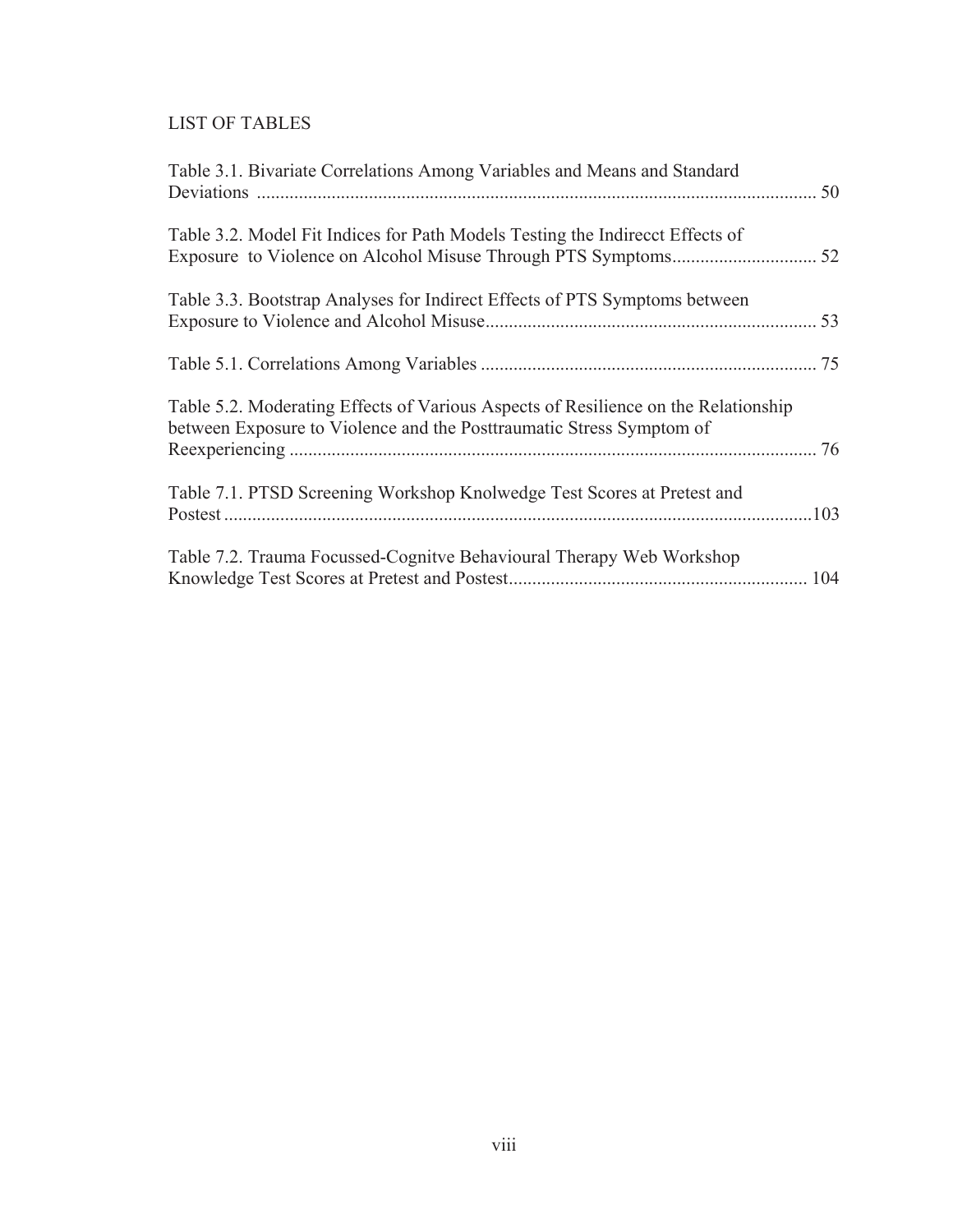# LIST OF FIGURES

| Figure 3.1. The path model involving PTS hyperarousal as a mediator           |  |
|-------------------------------------------------------------------------------|--|
| Figure 5.1. Slopes for the differential effect of exposure to violence on PTS |  |
|                                                                               |  |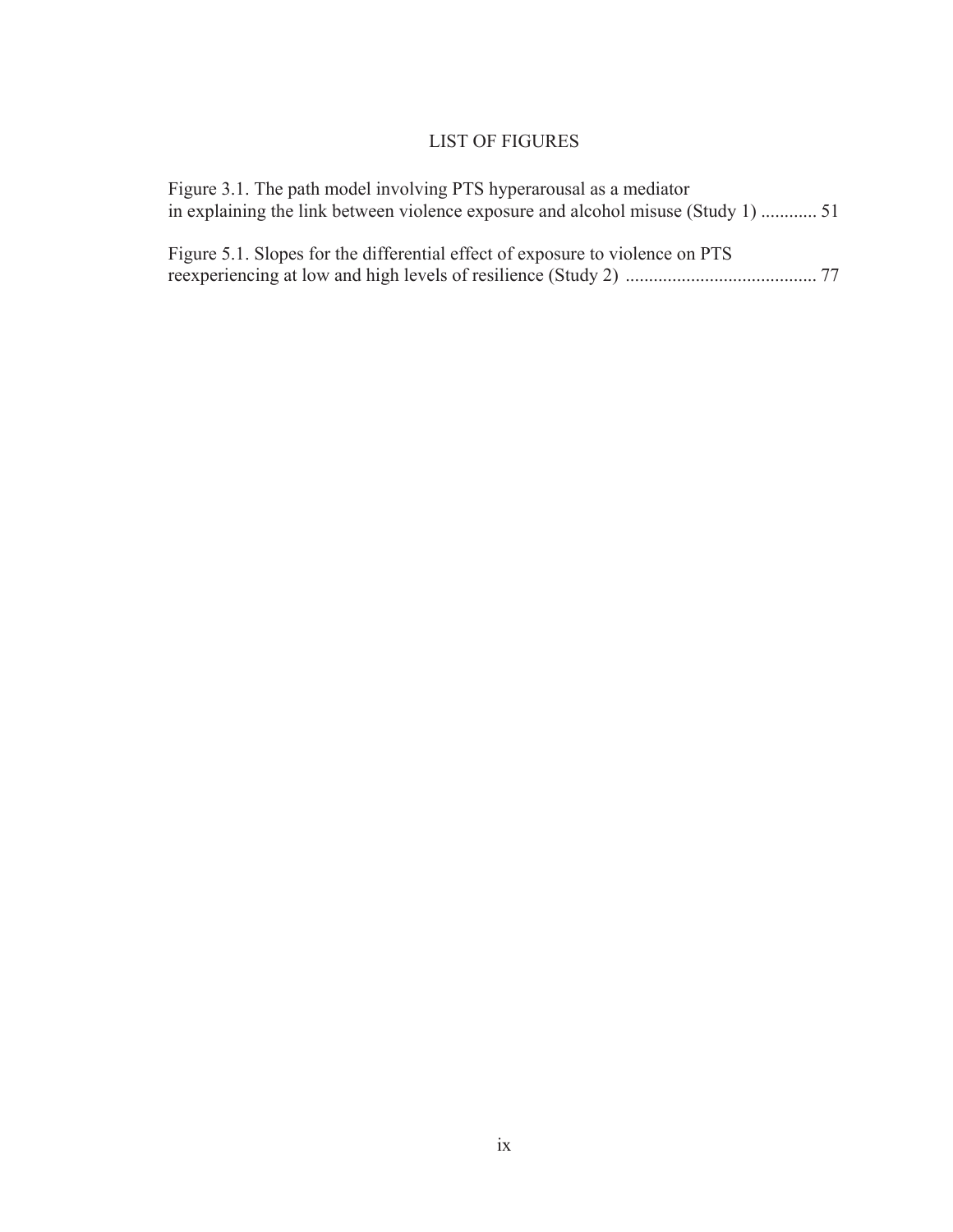#### ABSTRACT

This research was conducted in partnership with a Nova Scotain Mi'kmaq (First Nation) community that was interested in learning more about how exposure to violence (EV) might be related to youth alcohol use. There are many consequences of childhood exposure to violence (EV), but two of the more notable consequences of EV are posttraumatic stress (PTS) symptoms and excessive or problematic alcohol misuse. Given the strong relationship in the literature between each of the PTS symptom clusters and alcohol problems, it was hypothesized that these symptom clusters would mediate the relationship between EV and alcohol misuse. Study 1 demonstrated that PTS hyperarousal symptoms, but none of the other PTS symptoms, fully mediated the relationship between EV and alcohol misuse, even after controlling for depressive symptoms, age and gender. The literature on EV also demonstrates that despite its numerous potential negative consequences, some youth continue to thrive. This thriving in the face of hardship is called resilience. Study 2 employed a direct measure of resilience (Child and Youth Resilience Measure; Ungar et al, 2008) to examine which if any aspects of resilience can successfully buffer youth from experiencing negative mental health consequences after EV. Study 2 demonstrated that all three aspects of resilience (i.e., individual, family, and community) moderated the relationship between EV and PTS reexperiencing symptoms. More specifically, at higher levels of resilience, the positive relationship between EV and PTS reexperiencing symptoms was dampened. Study 3 documented the collaborative-research process from beginning (i.e., research question formation) to end (i.e., implementation of action-based recommendations). It highlighted how the research questions outlined in Studies 1 and 2 were relevant to both the specific community in question, as well as some Aboriginal communities more broadly. It also highlighted how the first author participated in a research process that is described by the Canadian Institutes of Health Research (CIHR) as Integrated Knowledge Translation (KT). And finally, it identified via qualitative and quantitative methods how the research process as a whole has helped equip the community with more tools to tackle the problems that its members have identified as important for study and change.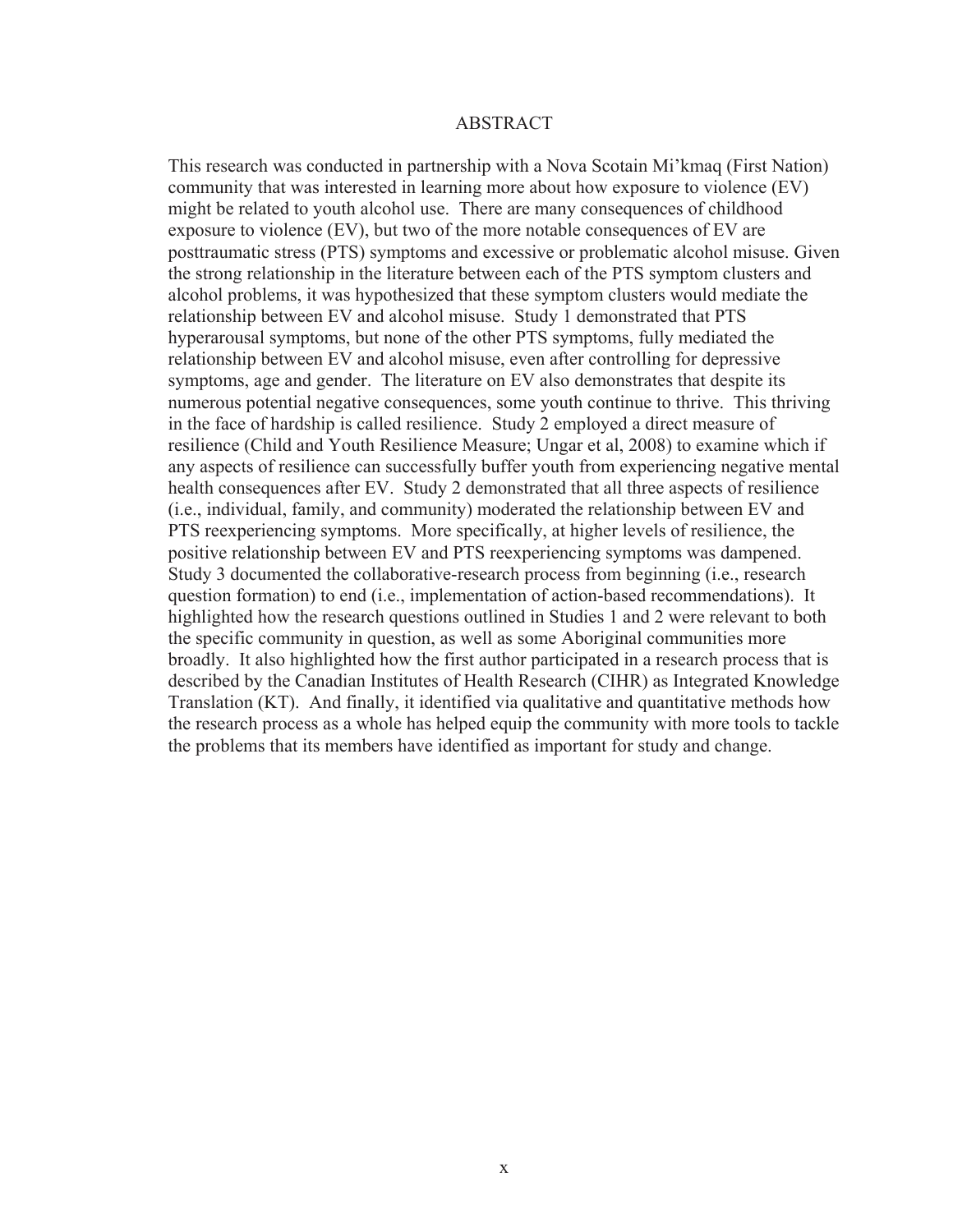# LIST OF ABBREVIATIONS AND SYMBOLS USED

| <b>AUD</b>       | Alcohol Use Disorder                                                        |
|------------------|-----------------------------------------------------------------------------|
| <b>APA</b>       | American Psychiatric Association                                            |
| B                | Unstandardized multiple regression coefficient                              |
| <b>CBT</b>       | Cognitive Behavioural Therapy                                               |
| <b>CESD</b>      | Centre for Epidemiological Studies Depression scale                         |
| <b>CEVQ</b>      | Childhood Experience of Violence Questionnaire                              |
| <b>CFI</b>       | Comparative Fit Index                                                       |
| CI               | Confidence Interval                                                         |
| <b>CIHR</b>      | Canadian Institutes of Health Research                                      |
| <b>CPSS</b>      | Child Posttraumatic Stress Symptom scale                                    |
| <b>CRH</b>       | Corticotropine-Releasing Hormone                                            |
| <b>CSA</b>       | Childhood Sexual Abuse                                                      |
| <b>CYRM</b>      | Child and Youth Resilience Measure                                          |
| $\overline{d}$   | Effect size (difference between two means divided by a pooled               |
|                  | standard deviation)                                                         |
| DSM-IV           | Diagnostic and Statistical Manual of Mental Disorders (4 <sup>th</sup> ed.) |
| <b>DSM-IV TR</b> | Diagnostic and Statistical Manual of Mental Disorders (4 <sup>th</sup> ed., |
|                  | text revision)                                                              |
| EV               | <b>Exposure to Violence</b>                                                 |
| <b>IFI</b>       | Incremental Fit Index                                                       |
| $\boldsymbol{F}$ | $F$ ratio for total model being different from zero                         |
| $\int$           | Effect size used in context of $F$ test for multiple regression             |
| <b>GSR</b>       | Galvanic Skin Response                                                      |
| <b>HR</b>        | <b>Heart Rate</b>                                                           |
| <b>KT</b>        | <b>Integrated Knowledge Translation</b>                                     |
| LV               | Lateral Violence                                                            |
| M                | Mean                                                                        |
| MH & SWS         | Mental Health and Social Work Services                                      |
| N                | Total sample size                                                           |
| <b>NADACA</b>    | Native Alcohol and Drug Abuse Counselling Association                       |
| <b>NE</b>        | Nor-Epinephrine                                                             |
| ns               | Non-Significant                                                             |
| <b>OR</b>        | <b>Odds Ratio</b>                                                           |
| $\boldsymbol{p}$ | Probability of type I error                                                 |
| PI               | Principle Investigator                                                      |
| <b>PTS</b>       | <b>Post-Traumatic Stress</b>                                                |
| <b>PTSD</b>      | Post-Traumatic Stress Disorder                                              |
| r                | Pearson product-moment correlation                                          |
| $R^2$            | Multiple correlation squared (or variance accounted for by the              |
|                  | model)                                                                      |
| <b>RAPI</b>      | Rutgers Alcohol Problem Index                                               |
| <b>RCMP</b>      | Royal Canadian Mounted Police                                               |
| <b>RMSEA</b>     | Root-Mean-Square-Error of Approximation                                     |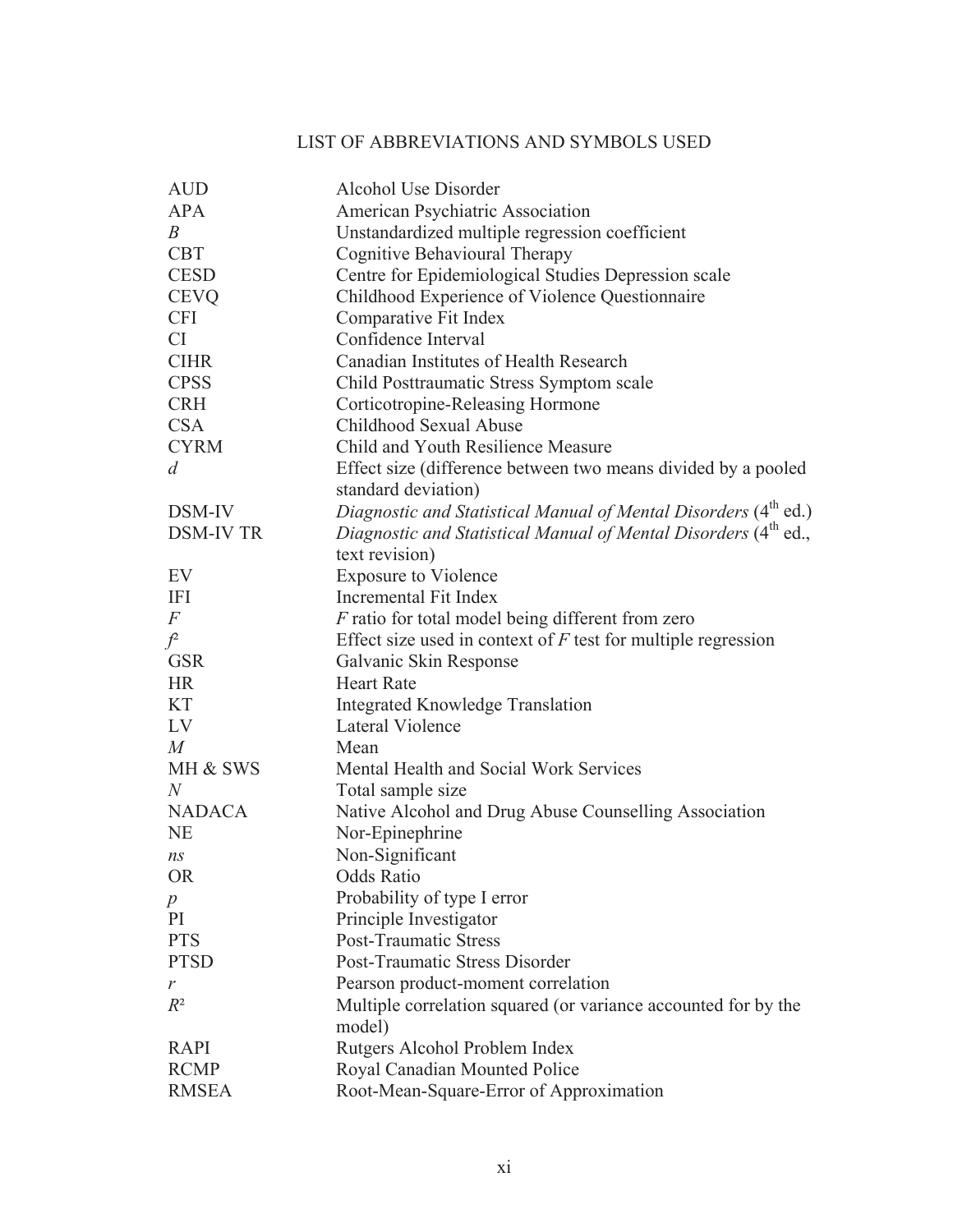| <b>SD</b>     | <b>Standard Deviation</b>                                 |
|---------------|-----------------------------------------------------------|
| SE            | <b>Bias-corrected Standard Error</b>                      |
| <b>SRD</b>    | <b>Stress Response Dampening</b>                          |
| t             | T-test                                                    |
| TF-CBT        | Trauma Focused-Cognitive Behavioural Therapy              |
| <b>USA</b>    | United States of America                                  |
| X             | Multiplication                                            |
| $\beta$       | Beta weight; standardized multiple regression coefficient |
| $\chi^2$      | Computed value of a chi-square test                       |
| $\chi^2/df$   | Chi-square/ degrees of freedom ratio                      |
| $\frac{0}{0}$ | Percent                                                   |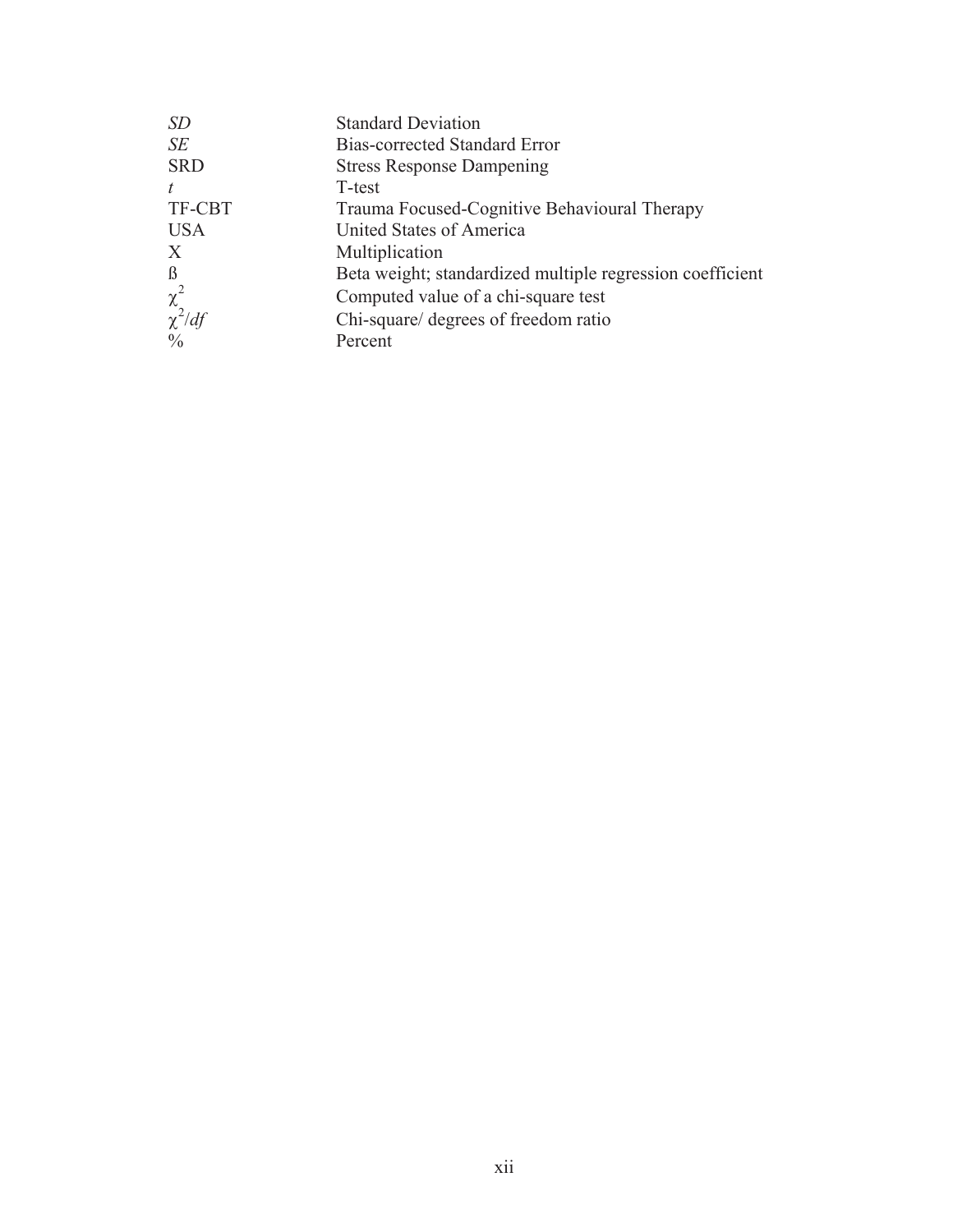#### ACKNOWLEDGEMENTS

 There are so many people that need to be acknowledged for their indirect or direct contribution to this research endeavour. First and foremost I would like to thank my family, particularly my parents and my sister. Their constant support and encouragement made it easier to go back to university to pursue a second undergraduate degree with the ambition of one day writing a document such as this one. I owe the three of them more than words can express: Peter, Stella, and Nicole, the three of you mean the world to me.

Next I would like to thank the supervisor of my honours thesis, Dr. David Reid, for without his patient guidance and mentorship I would never have been ready to apply to graduate school. With respect to graduate school, and being accepted to the clinical psychology program at Dalhousie University, I will forever be in the debt of Dr. John Barresi. Indeed, I must thank him twice: once for accepting me as his graduate student, and a second time for ultimately agreeing that our mutual respect for each other was not enough to overcome our divergent research interests. Thank you John for allowing me to pursue those research interests elsewhere, but then continuing to be a positive presence in my life long after our supervisor-student relationship ran its course.

 At this point I would like to thank many of the other students from my program and the people from their lives that I became friends with: Esther, Jake, Jamesie, Jenn, Jennifer M., Jesse, Kazdin, Lindsay, Maguire, Meghan, Melissa, Mike K., Mush, Nancy, and Stephen. Each of you personally enriched my life significantly in your own unique way, but as a group of people that I was fortunate enough to be able to surround myself with, you all helped me survive graduate school. I would also like to thank the folks from the Cage Hockey group for helping me settle into a life in Halifax that existed

xiii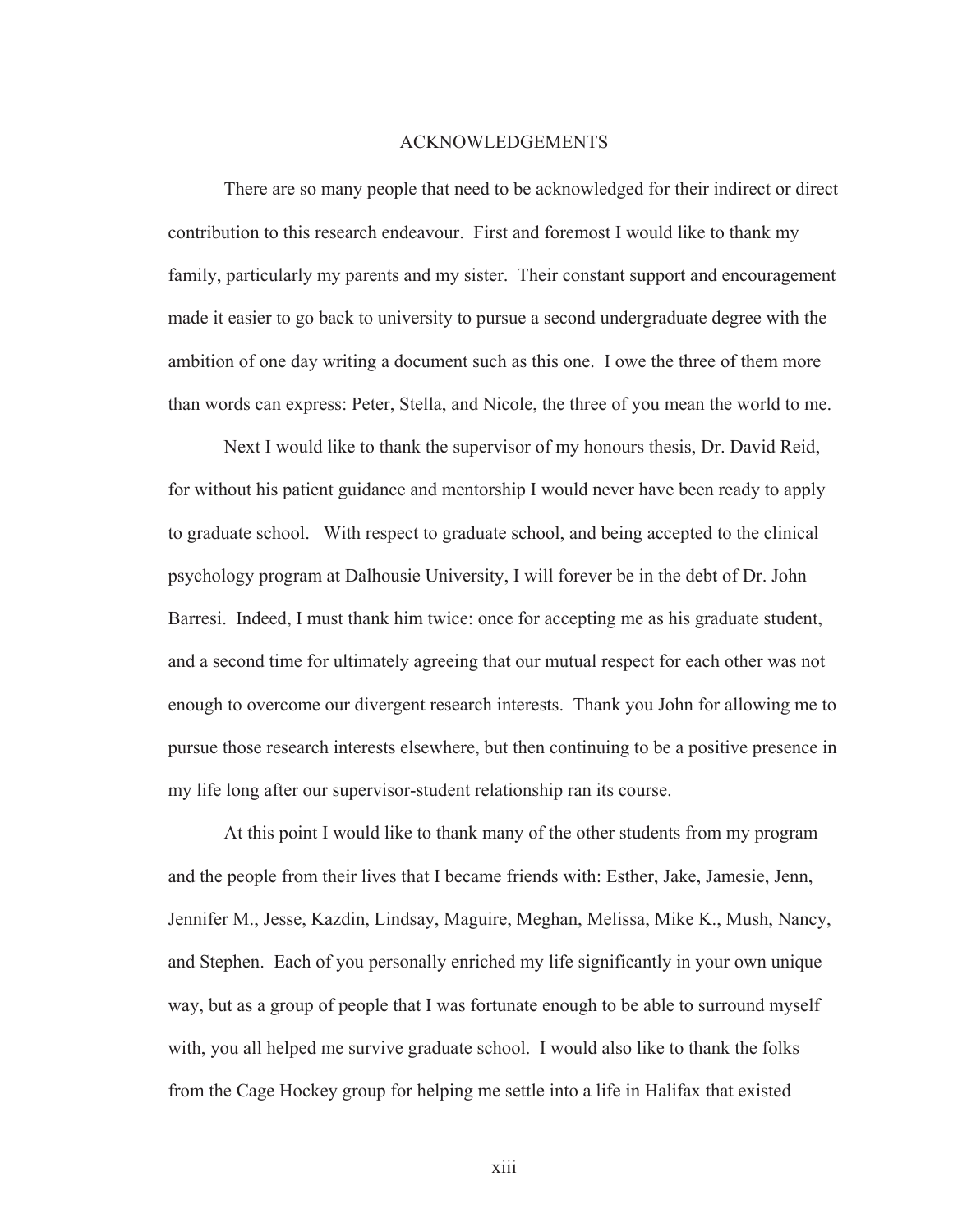beyond the borders of Dalhousie. Another set of individuals who were indirectly related to the writing of this document are my friends from home. Chris, Drew, James, Joyce, Leon, Matt, Pris, Ryan, and Scott: you always helped me refuel my batteries and made visiting home an experience that although often festive, was primarily inspiring: I have learned so much about life from each of you. To Aisha Paquette Dioury, who goes by so many other beautiful names, but none more true to me than Mon Amour: thank you. Thank you for lighting up life, for making each of my sense more receptive, for sharing yourself with me, and for your patience. Je t'aime.

 I would now like to thank a few institutions and several people who were directly involved in making this research happen. I would like to thank the Atlantic Aboriginal Health Research Program, the Nova Scotia Health Research Foundation, and the Canadian Institutes of Health Research for their generous funding. Dr. Wekerle, I thank you for extending your CIHR NET grant to cover many of the costs involved in this research, including the follow-up workshops for the community.

Dr. Sherry Stewart, my supervisor, the words I offer now are but a small, pale, tribute compared to the gratitude I feel, but they are the best I can do. Thank you. Thank you for taking me as a student. Thank you for supporting me through the many steps necessary to make this research happen, for ALWAYS making yourself available, and for providing invaluable feedback, consultation, optimism, and encouragement. I remember working on a chapter with you once, and when we started editing the work I could not help but think that I was watching a sculptor chip away the imperfections that obscured rather than revealed the essence of our work. Thank you for modeling success with

xiv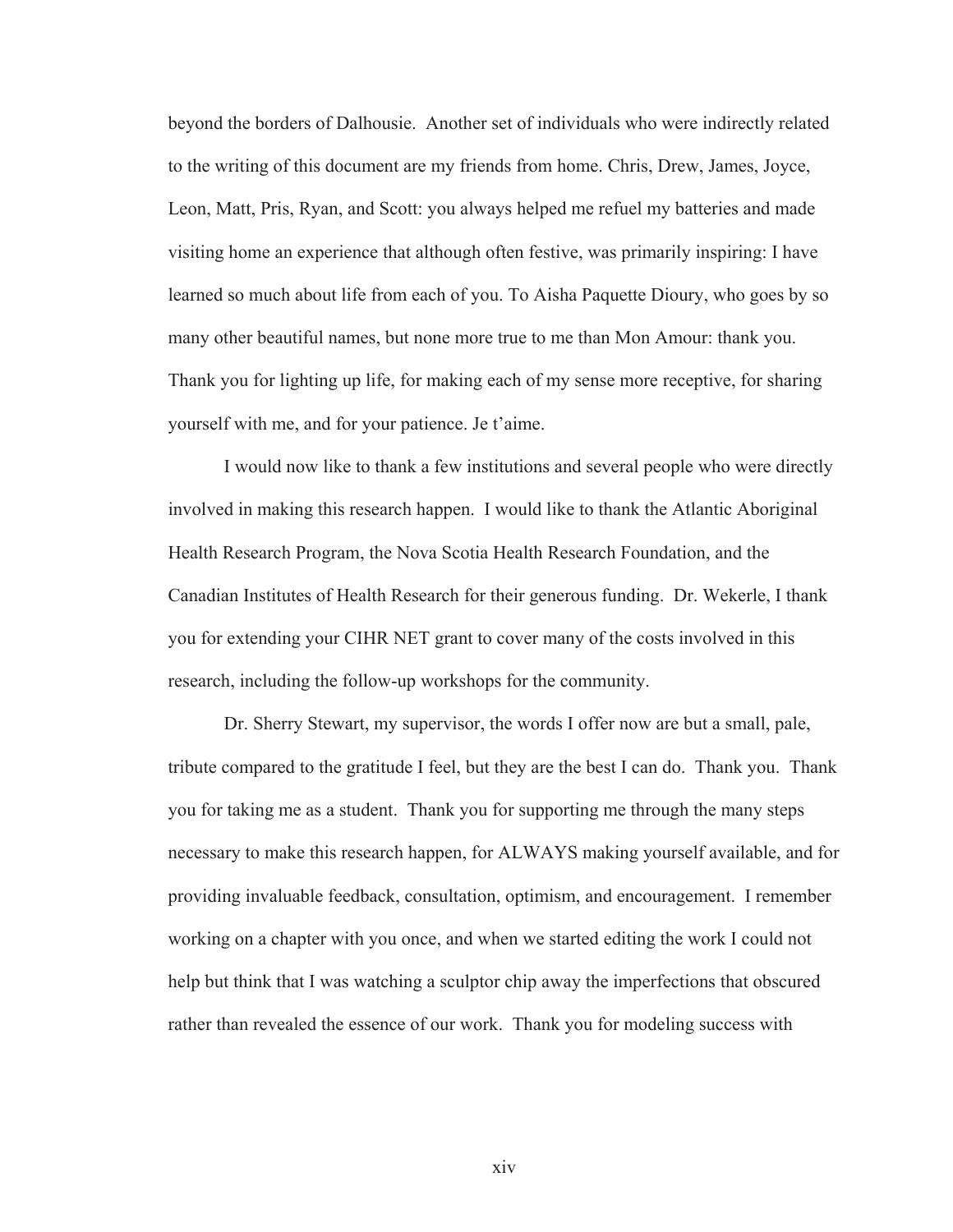humility, for modeling ambition with kindness, brilliance with generosity, and discipline with balance.

 I would also like to thank Mr. Mushquash and Dr. Comeau for their support during the early stages of this work: I remember fondly our travels together and thank you both for helping me with my pre-presentation anxiety. Dr. O'Connor, Dr. Ungar, and Dr. Simon deserve my thanks for their thoughtful contributions to the research itself. The members of my committee (Drs. Barrett, Wolfe, and Stewart) and my external (Dr. White) have earned my gratitude for their challenging but fair questions and suggestions for improving the document. Ms. Doreen Stevens, without your support and advocacy for this project, I truly believe it would not have happened. Your dedication to the youth, and the community more broadly, left me both humbled and inspired. I would also like to thank those who served in the following roles while this project was underway: the directors of Education and Health, the school principles and staff, the director and staff of the community's mental health and social work services, and most notably, the students themselves: without you all this research would not have been possible.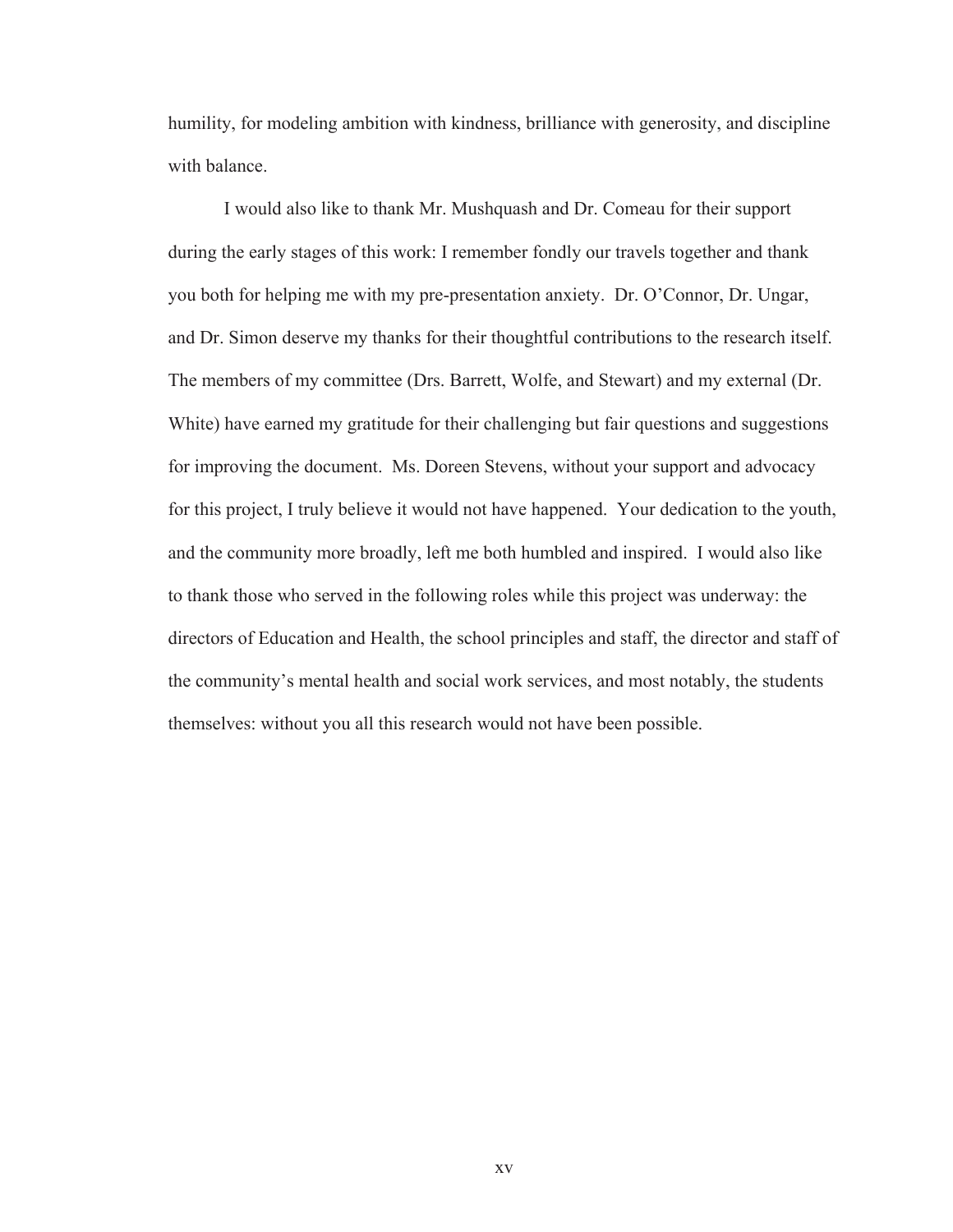#### CHAPTER 1. INTRODUCTION

 Broadly speaking, the purpose of this manuscript-based thesis is to understand how the symptoms of posttraumatic stress disorder (PTSD) are related to youth exposure to violence (EV), drinking behaviours, and resilience in a sample of school-attending Mi'kmaq (First Nation) adolescents. More specifically, this research program had three goals, which are presented in three publication-style manuscripts. The first goal was to test the self-medication hypothesis by demonstrating that PTSD, or its component symptoms, statistically mediate(s) the relationship between EV and problematic alcohol consumption. The second goal was to explore whether or not the construct of resilience moderated or "buffered" the relationship between EV and PTSD. In other words, at higher levels of resilience, the positive relationship between EV and PTS reexperiencing symptoms was dampened. And the final goal of this research program was to document the research process in such a way that it can provide a positive model for building and sustaining a collaborative research relationship between an aboriginal community and a research team including non-aboriginal researchers. Before presenting each individual study, I will first provide a brief literature review to give both a background and a context for this research. The document will conclude with an integrated discussion, highlighting the contribution of this work within the context of its limitations, as well as suggesting both next steps for research and the clinical implications and impact of the research.

#### Childhood Exposure to Violence

 Although there is some evidence that substantiated cases of both sexual and physical abuse are on the decline in North America (Jones, Finkelhor, & Halter, 2006, Trocmé et al., 2005), the most recent Canadian Incidence Study (CIS) of Reported Child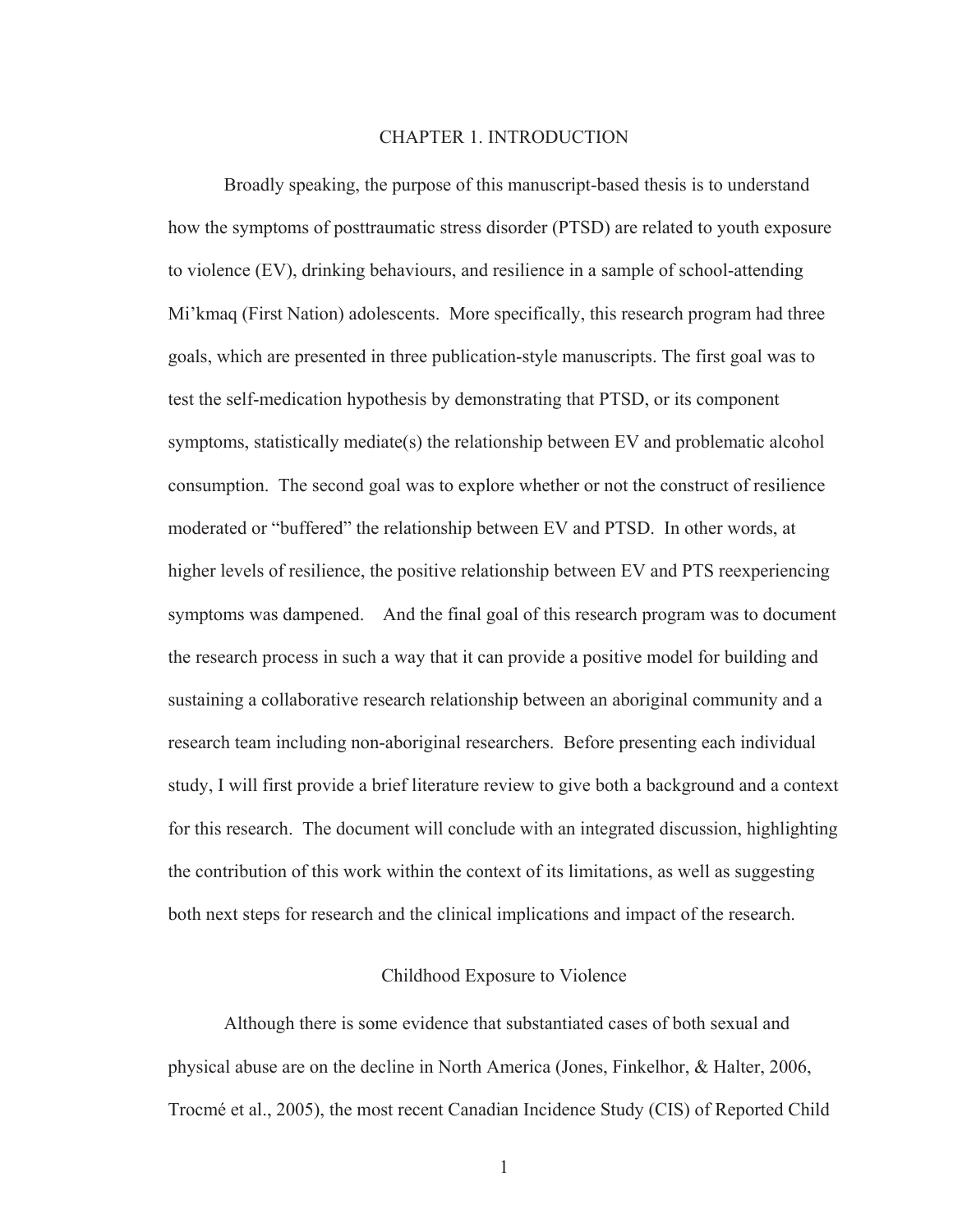Abuse and Neglect by Trocmé and colleagues (2005) reveals that while physical and sexual abuse might be on the decline, substantiated cases of maltreatment in general are on the rise. This is due largely to a rise in reported emotional abuse and exposure to domestic violence, as the annual incidence of substantiated child maltreatment investigations rose from 61,200 in 1998 to 114,607 in 2003 (Trocmé et al., 2003, 2005). Of course, true prevalence rates of maltreatment are expected to be much higher since official reports of maltreatment represent only the "tip of the iceberg" (MacMillan, Jamieson, Wathen, et al., 2007, p. 342). As the present dissertation research does not measure neglect, I will employ the term exposure to violence (EV) rather than maltreatment. I nonetheless caution that EV should not be confused with exposure to domestic violence, as the latter is a specific form of EV.

 With respect to the EV literature, a great deal is known about the prevalence and consequences of both sexual and physical abuse, while relatively less research has been conducted on the topic of emotional abuse. This is likely due to the fact that physical and sexual abuse are overrepresented in child protection agency reports (Zellman & Faller, 1996), and that emotional abuse was once seen as a side effect of physical or sexual abuse (Perry, DiLillo, & Peugh, 2007). However, as the negative physical and psychological impacts of emotional abuse are becoming increasingly well documented (Edwards, Holden, Felitti, & Anda, 2003, Felitti et al., 1998; Johnson et al., 2002; Mullen Martin, Anderson, Romans, & Heribson, 1996; Walker, et al., 1999), emotional abuse is now being conceptualized as both an independent form of abuse, and one that interacts with other forms of abuse to greater deleterious effect (Edwards et al., 2003). Furthermore, at least one national (USA) study that measured multiple forms of abuse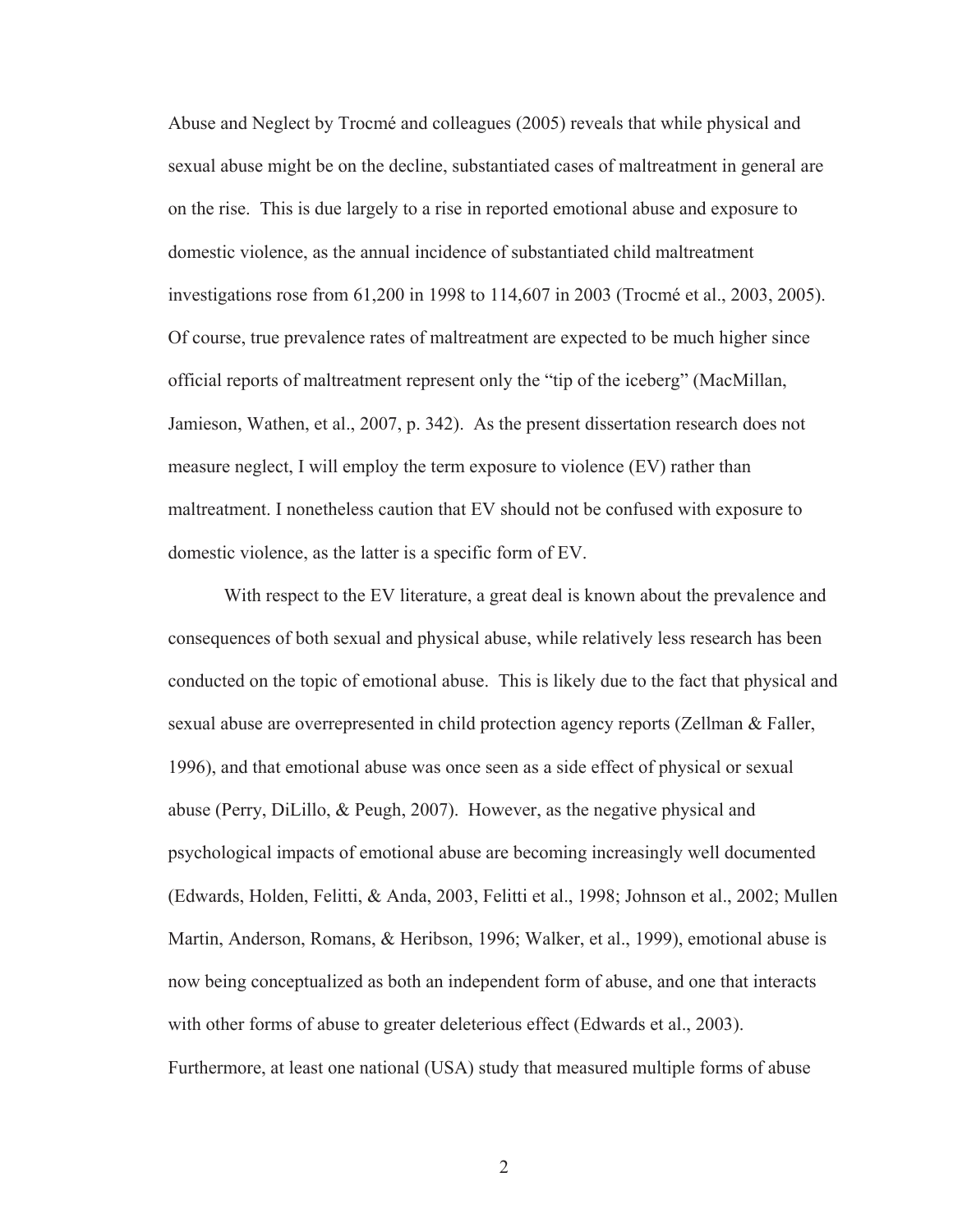cited emotional abuse as the most prevalent form of abuse (e.g., Finkelhor, Ormrod, Turner, & Hamby, 2005).

#### *Emotional Abuse*

 A critical issue in researching emotional abuse is its lack of an agreed upon definition (Twaite & Rodriguez-Srednicki, 2004), and some have speculated this is yet another reason as to why it has been less studied than either physical or sexual abuse (Perry et al., 2007). Definitions of emotional abuse have tended to focus on the behaviours of the caregiver, the symptoms of the child, or both (Twaite  $\&$  Rodriquez-Srednicki, 2004). However, elements that seem to be common across most definitions (see Twaite & Rodriquez-Srednicki, 2004 for a review of definitions) include habitual patterns of denigration and rejection by the caregiver that result in making the child feel worthless and unwanted. As summarized by Perry and colleagues (2007), emotional abuse covers a wider range of less conspicuous behaviours than either physical or sexual abuse. These behaviours include yelling or saying hurtful things that can lead to a blurry boundary between negative—but still subthreshold—interactions between caregiver and child and those behaviours that cross said boundary into abuse. Given this wide range of possible behaviours that have been termed emotional abuse, variance across studies might be largely influenced by what aspects of emotional abuse are being measured. Furthermore, earlier research (e.g., Mullen et al., 1996) did not differentiate between emotional abuse and emotional neglect, while more current research tends to make this separation (e.g., Scher, Forde, McQuaid, & Stein, 2004; Spertus, Yehuda, Wong, Halligan, & Seremetus, 2003). Presently, there is an increasing sense of agreement with respect to what constitutes an operational definition of emotional abuse, as more studies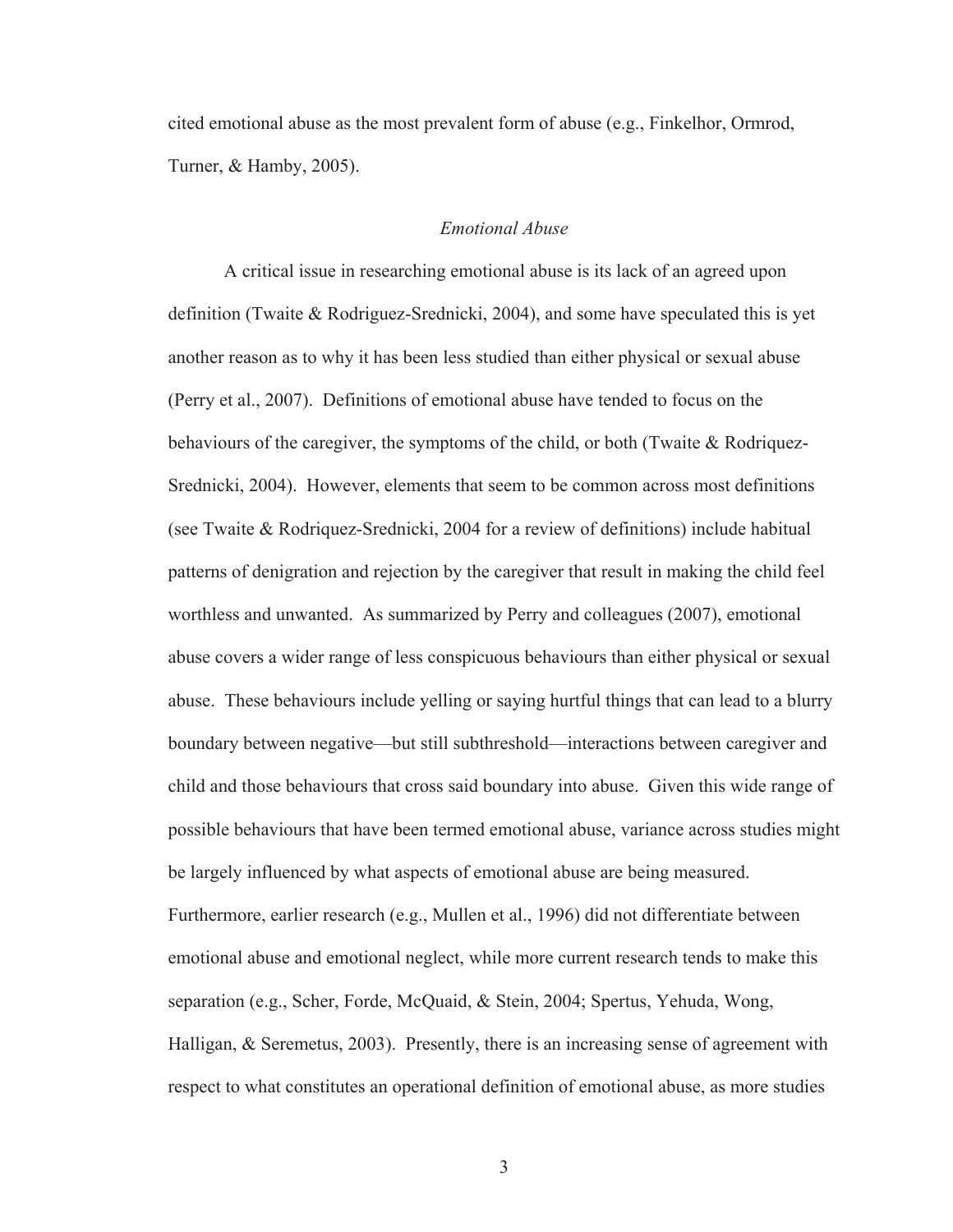(e.g., Edwards et al., 2003; Medrano, Zule, Hatch, & Desmond, 1999; Perry et al., 2007; Scher et al., 2004, Spertus et al., 2003) are measuring emotional abuse with the Childhood Trauma Questionnaire (CTQ; Bernstein et al., 1994)<sup>1</sup>, a measure that treats emotional abuse as separate from emotional neglect.

Prevalence estimates for emotional abuse range from  $12\% - 46\%$  depending both on the sample and the definition used (Edwards, et al., 2003; Medrano et al., 1999; Spertus et al., 2003). A recent study (Scher et al., 2004) consisting of 967 randomly sampled adults from metropolitan Memphis (36.1% male; ages 18 -65), found a lifetime rate of 12.1% for emotional abuse, third behind physical abuse (18.9%) and physical neglect (17.9%). Men reported less emotional abuse than women (9.6% v. 14.3%). Presently then, best estimates suggest that emotional abuse is hardly a rarity. This is unsettling given that emotional abuse has been found to correlate with diminished selfesteem (Mullen et al., 1996), aggression and delinquency (Vissing, Straus, Gelles, & Harrop, 1991), and risky health behaviours in youth (e.g., sexual intercourse at a younger age; Rodgers et al., 2004). Not only is emotional abuse predictive of an avoidant coping style (Krause, Mendelson, & Lynch, 2003), but there is emerging evidence to suggest a link between emotional abuse and early adolescent alcohol use (Dube et al., 2006). One large scale study found that pure emotional abuse (i.e., in the absence of physical and sexual abuse) increased the risk of frequent alcohol consumption  $(OR = 1.48)$  in a sample of 2,164 rural high-school students (54% male;  $10^{th}$  to  $12^{th}$  graders) (Moran, Vuchinich, & Hall, 2004). Furthermore, at least one study has demonstrated a relationship between

 $\overline{a}$ 

<sup>&</sup>lt;sup>1</sup> Although earlier factor analytic work suggested a single factor incorporating both physical abuse and emotional abuse, subsequent analyses (Bernstein, Ahluvalia, Pogge, & Handelsman, 1997) and briefer versions of the measure (Bernstein et al., 2003) have demonstrated that these two constructs are indeed separate factors.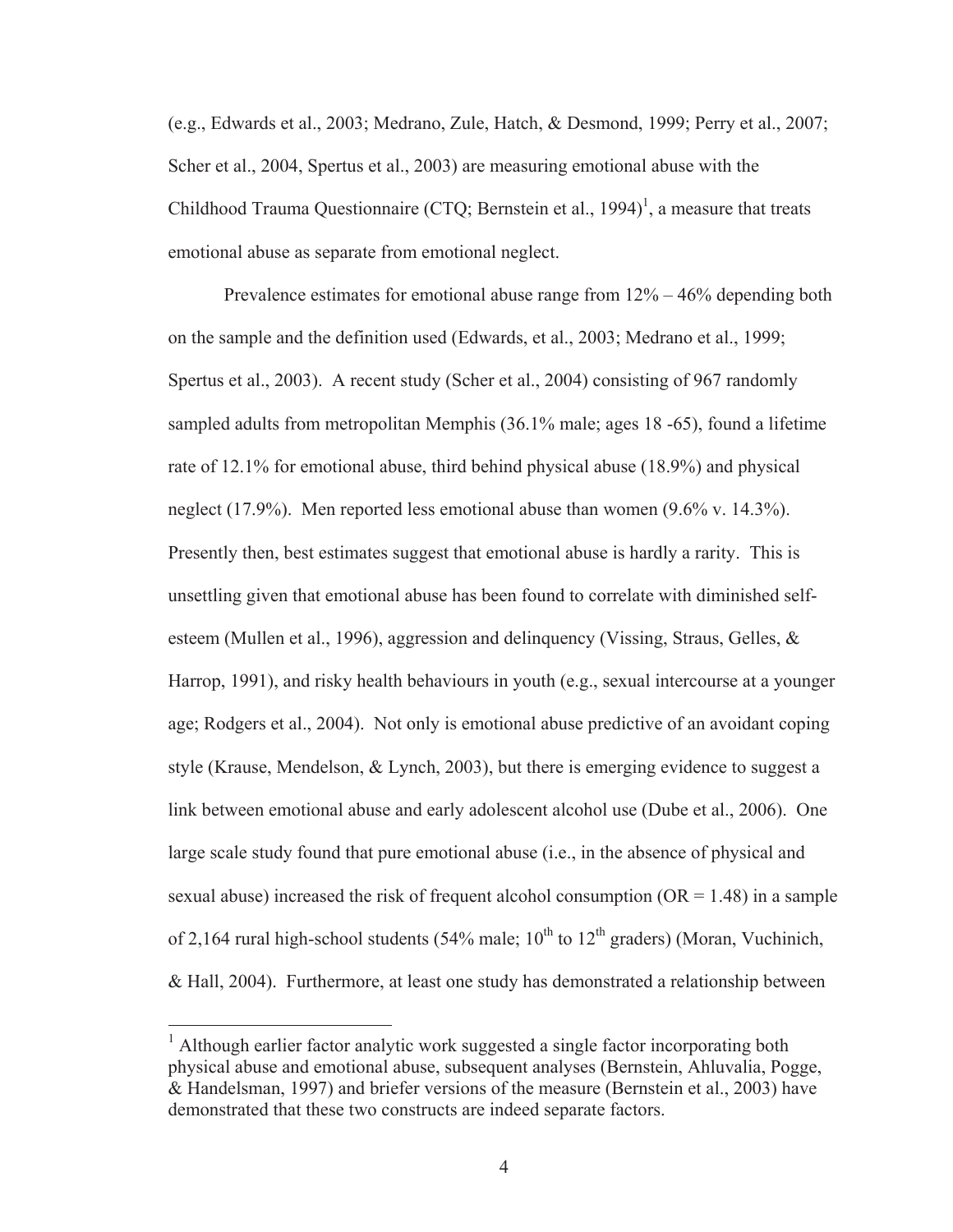emotional abuse and both depression and PTSD (Spertus, et al., 2003). Specifically, in a female sample recruited from a primary care hospital, emotional abuse predicted both depression and PTSD even after controlling for the variance accounted for by both physical and sexual abuse (Spertus, et al., 2003).

#### *Witnessing Domestic Violence*

 Domestic violence is regrettably all too common, with estimates that approximately 10 million Americans experience domestic violence each year (Schafer, Caetano, & Clark, 1998). Earlier research in the area suggested that half of all women and a third of all men murdered in the United States were killed by their partners (Browne & Williams, 1993). Data on domestic violence from the National Comorbidity Survey (Kessler, Molnar, Feurer, & Appelbaum, 2001) indicates that in a sample of 3,537 married or cohabitating men (1738) and women (1799), 18.4% of men and 17.4% of women reported that they were victims of minor physical violence (e.g., shoving, pushing), while 5.5% of men and 6.5% of women indicated that they had experienced severe domestic violence (e.g., kicking, hitting with a fist). Prevalence studies have ranged in their reports of domestic violence—from 0.01% to 21% (Jouriles, McDonald, Norwood, & Eszell, 2001). The discrepancy in these findings is often attributed to measurement issues specific to domestic violence—like whether the study was measuring violence that was male to female versus female to male, whether respondents were interviewed as individuals or in dyads, and whether the violence was minor or more severe—in addition to more generic sample differences (see Jouriles et al., 2001 for a review). Prevalence rates of children witnessing domestic violence are even less precise.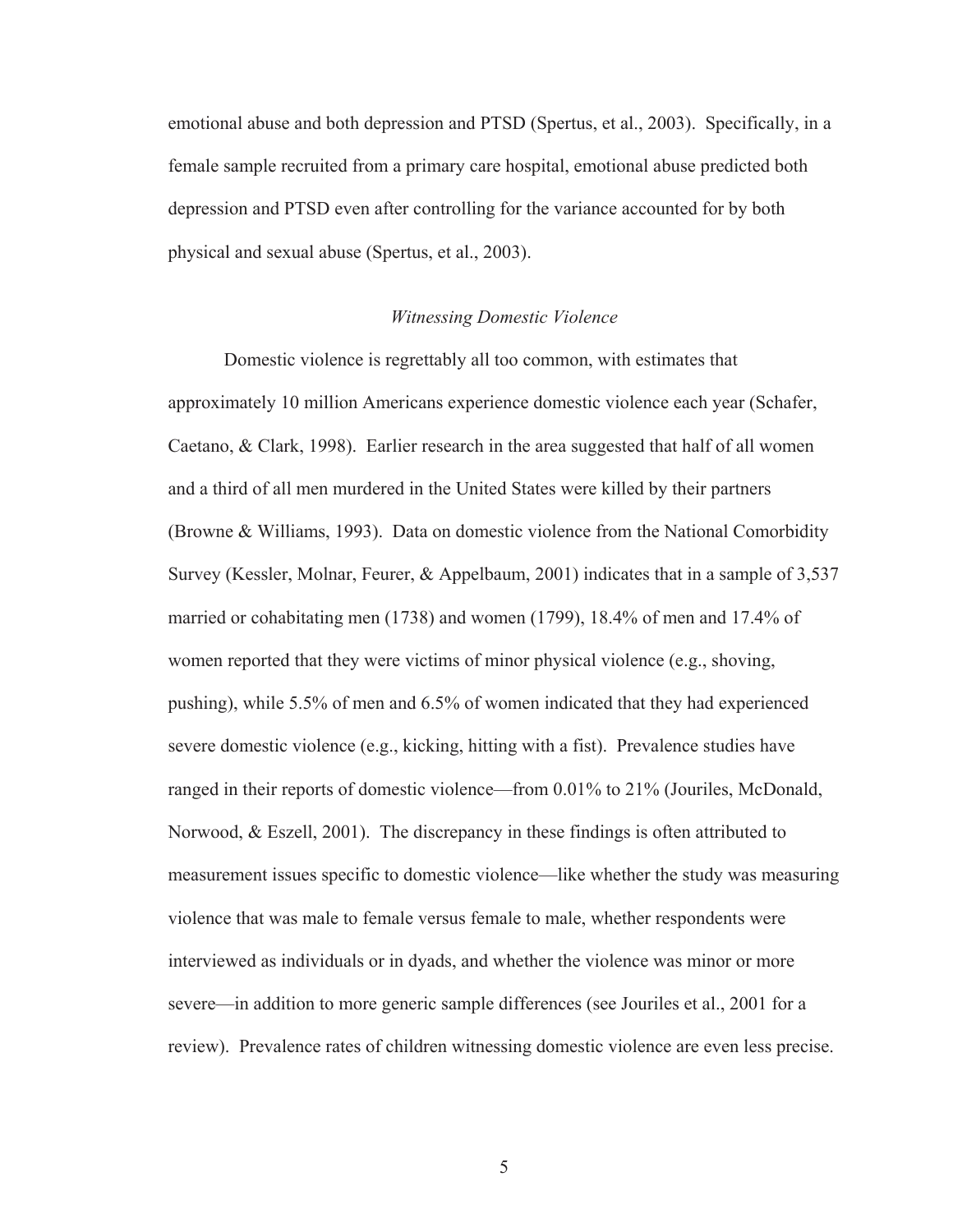Witnessing domestic violence is now referred to in the literature as exposure to violence because exposure covers a broader series of contexts in which a child can be affected by domestic violence (e.g., hearing or observing the outcome of the violence but not seeing the violence; Fantuzzo & Mohr, 1999). Previously, prevalence rates of youth exposed to domestic violence (EDV) tended to be estimates based on extrapolation—e.g., Straus used retrospective survey data (1992) to estimate that about 10 million American youth were exposed to domestic violence each year—as opposed to more scientifically credible national prevalence data (Fantuzzo & Mohr, 1999). Recently though, some researchers (Fantuzzo, Fusco, Mohr, & Perry, 2007) have been working in conjunction with law enforcement agencies to use trained police to collect data on domestic violence and children's exposure to it. In one American municipality of approximately 900,000 people, over 5000 cases of domestic violence were substantiated across a three year period, and in just under half of these cases, children were present (Fantuzzo et al., 2007). Unfortunately though, population based studies are still in their infancy with respect to this topic.

 The picture is somewhat clearer with respect to the consequences of EDV. With respect to the variables of interest in this research, there are a few studies to date that have examined that relationship between EDV and alcohol use (Anda et al., 2002; Dube et al., 2006). Retrospective cohort data from the Adverse Childhood Experiences (ACE) study has been used to investigate alcohol usage in two studies. Dube and colleagues (2006), who analyzed a subset of the data  $(8,417 \text{ adults}; 54\% \text{ female}; \text{average age} = 56)$ , reported that childhood exposure to mother battering increased the risk of early adolescent (OR = 2.0) but not late adolescent (OR = 1.2) initiation of alcohol use.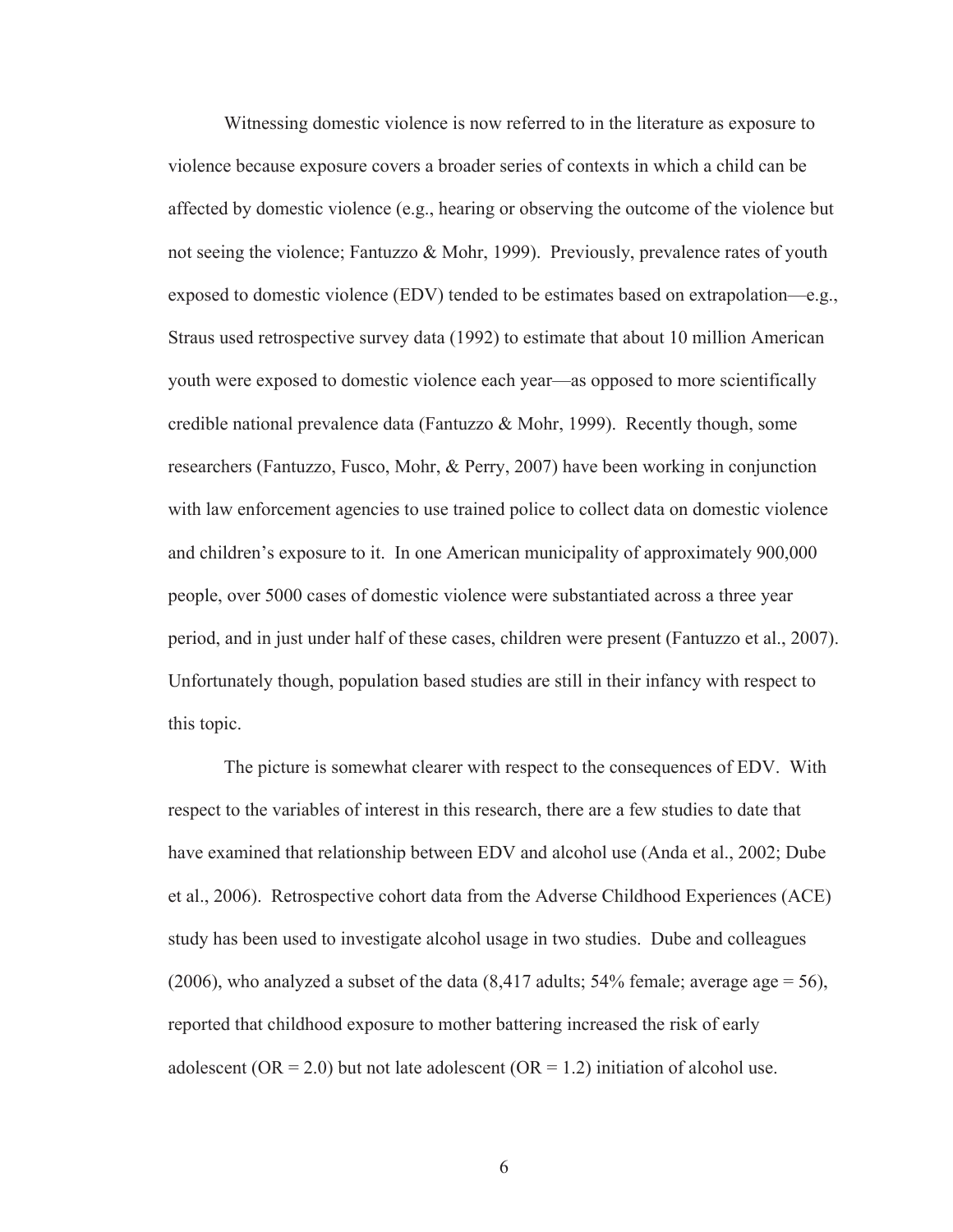Similarly, Anda and colleagues (2002), analyzed a similar subset of the same data ( $N =$ 9,346; 54% female; average age =  $56$ <sup>2</sup>, reported that childhood exposure to mother battering significantly increased the risk of self-identifying as an alcoholic (lifetime OR = 2.5). More research with a sample that does not draw from the ACE data needs to be conducted before firm conclusions can be drawn.

 There is a great deal more evidence to substantiate a relationship between witnessing domestic violence and both depression (e.g., Anda et al., 2002; Straus, 1992; Teicher, Samson, Polcari, & McGreenery, 2006) and either subthreshold or diagnosable PTSD (Chemtob & Carlson, 2004; Graham-Bermann & Levendosky, 1998; Kilpatrick, Litt, & Williams, 1997; Lehmann, 1997) in children. Particularly, two meta-analytic studies of literature pertaining to the negative effects of EDV conclude that 35% to 65% of children demonstrate both negative internalizing and externalizing symptoms as a consequence of EDV (Kitzmann, Gaylord, Holt, & Kenny, 2003; Wolfe, Crooks, Lee, McIntyre-Smith, & Jaffe, 2003). Specifically, Kitzmann and colleagues (2003) observed that when it comes to consequences of domestic violence, there was a significant trend for PTSD effect sizes being higher than other internalizing disorders, while Wolfe et al. (2003) suggested that PTSD in particular appears to be a negative outcome with respect to younger children.

## *Physical Abuse*

 Rates of exposure to physical violence tend to be higher on the whole than sexual abuse, and higher for men than women (see Hanson et al., 2008). For example, in the

-

 $2^2$  Data from the ACE study was collected in two waves (Dube et al., 2006). The discrepancy between sample sizes for the Anda et al., 2003 and Dube et al., 2006 studies are a result of varying response rates between the two waves.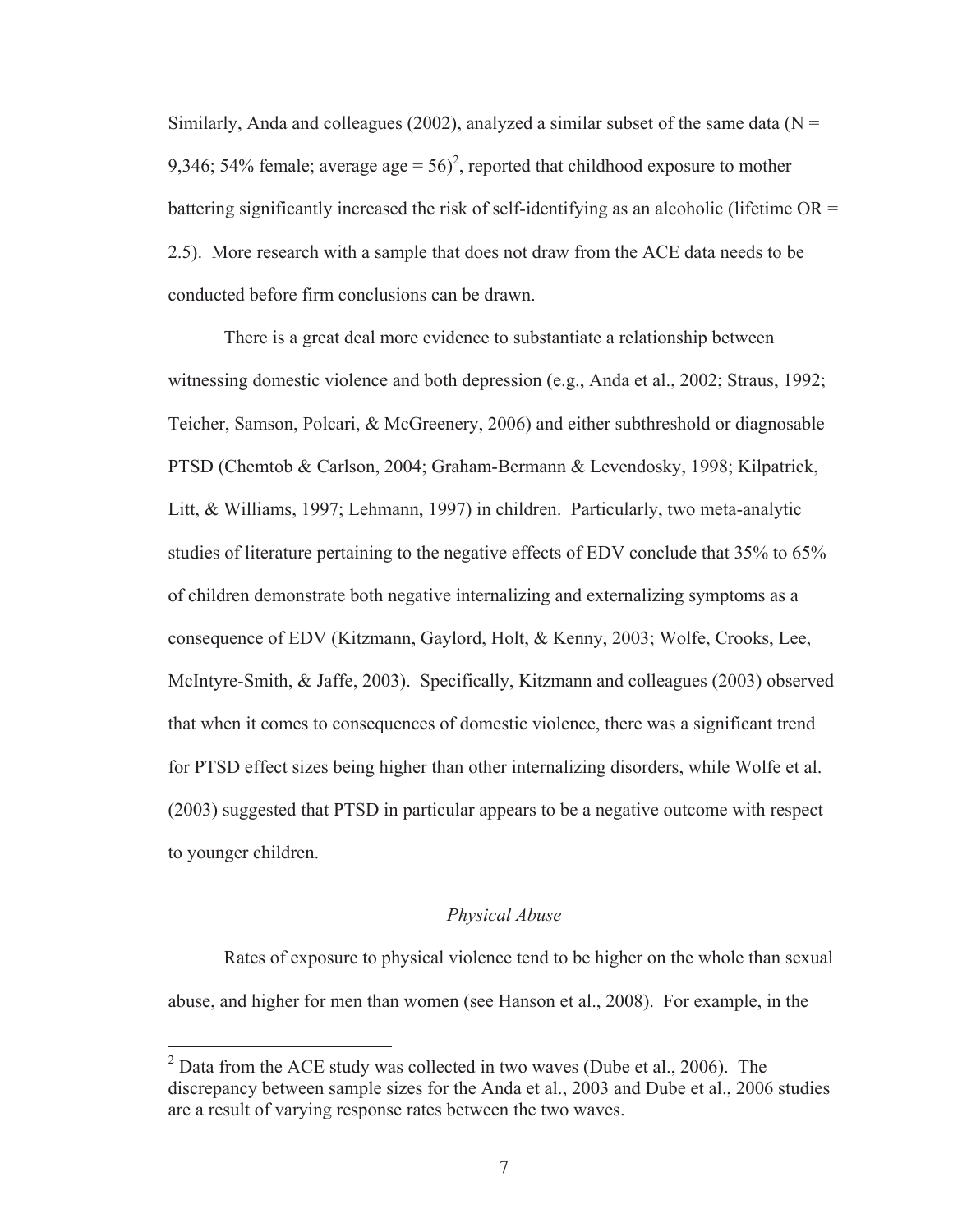United States, the 1995 National Survey of Adolescents ( $N = 4.023$ ) indicates a lifetime prevalence rate of 23% for physical assault, suggesting that roughly 5 million adolescents had been physically abused (Kilpatrick et al., 2000). Subsequent gender analyses of the same data set but with a slightly reduced participant count  $(N = 3,906)^3$  revealed that the prevalence rate was 26.1% for boys and 18.8% for girls (Hanson et al., 2008). These results are comparable to those derived from a national sample of 935 adults (mean age = 46, 49.6% male) in which 22.2% of all males and 19.5% of all females reported that they had experienced some form of physical abuse before the age of 18 (Briere & Elliott, 2003). Canadian data appear to be comparable, as prevalence rates of lifetime physical abuse in the province of Ontario ( $N = 7016$ ) were 29.9% for men and 21.2% for women (MacMillan et al., 2001).

 Physical abuse and its associations with alcohol, depression, and PTSD are well documented. Kilpatrick et al. (2000), in analyzing data from the National Survey of Adolescents, reported that having a history of physical abuse increased the odds of having a diagnosis of an alcohol use disorder by 1.71, even after controlling for age, sex, race, family alcoholism, other forms of abuse, and PTSD. Other studies with adolescents have found that a history of physical abuse is associated with early initiation and heavier alcohol consumption for youth (Hamburger, Leeb, & Swahn, 2008; Shin, Edwards, & Heeren, 2009). For, example Southwick, Bensley, Spieker, Eenwyk, & Schoder (1999) collected data from a stratified sample of Washington State grade 8, 10, and 12 students  $(N = 4,790)$ . They reported that those youth with a history of physical assault, compared to those without, were at an increased risk of both light-to-moderate and heavy drinking

 $\overline{a}$ 

<sup>&</sup>lt;sup>3</sup> The slightly reduced participant account was attributable to removing participants who did not provide complete information on age, race, or ethnicity (Hanson et al., 2008).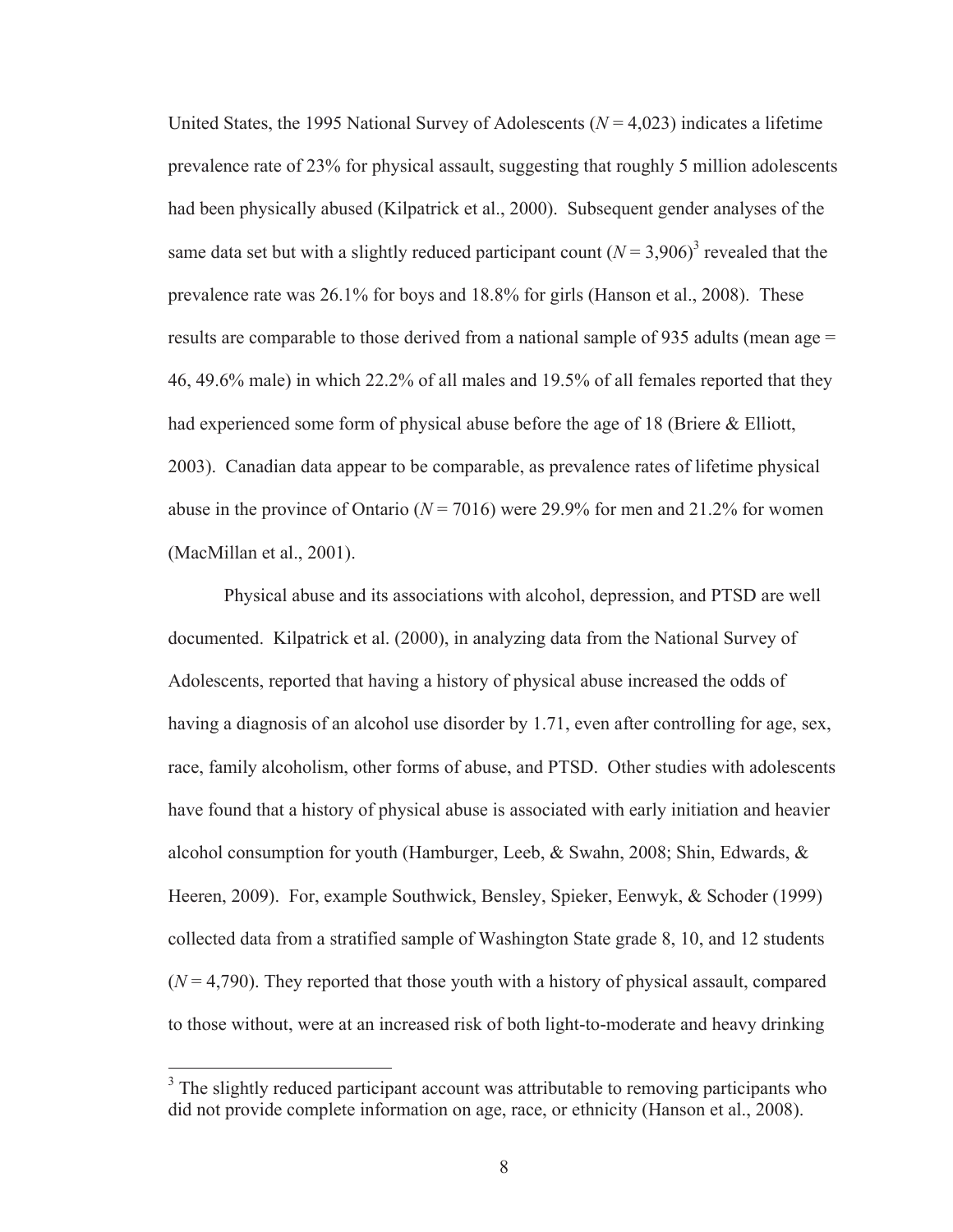if they were in grade 8 or 10, but not grade 12, since by grade 12 adolescent drinking was more normative regardless of physical abuse history. Furthermore, this relationship, at least for women, tends to persist into later periods of adulthood, as Duncan, Saunders, Kilpatrick, Hanson, and Resnick (1996) analyzed data from a USA nationwide sample of adult women ( $N = 4,008$ , average age  $= 49$ ), and found that women with a self-reported history of physical abuse (before age 18) compared to non-abused women, were more likely to have had their first drink of alcohol at a younger age and were drunk on more days in the past year.

 Physical abuse has also been consistently linked to depression in both adolescent (Kilpatrick et al., 2003) and adult clinical (Brown & Anderson, 1991) and community samples (Duncan et al, 1996). Recently, in a well-designed, matched, prospective study by Widom, Dumont, and Czaja (2007), children with a documented history of child abuse (time 1, abuse < age 11) were found to have an increased risk of a lifetime diagnosis of depression (OR  $= 1.59$ ) in young adulthood (time 2, mean age of 28.7 years) compared to those without histories of physical abuse.

 Interestingly, the relationship between physical abuse and PTSD in youth is surprisingly inconsistent. For example, in a small sample of inpatient adolescents  $(N =$ 89, ages 12 -18, 42% male), Sullivan, Fehon, Andres-Hyman, Lipschitz, and Grilo (2006) found that, when simultaneously examining the variance accounted for by several forms of abuse, only emotional abuse was related to PTSD symptom severity. Furthermore, this finding was consistent when using each PTSD symptom cluster as a dependent variable. In fact, quite a few studies have failed to find significant differences in the diagnostic status of PTSD based on physical abuse alone (e.g., Deblinger, McLeer, Atkins, Ralph, &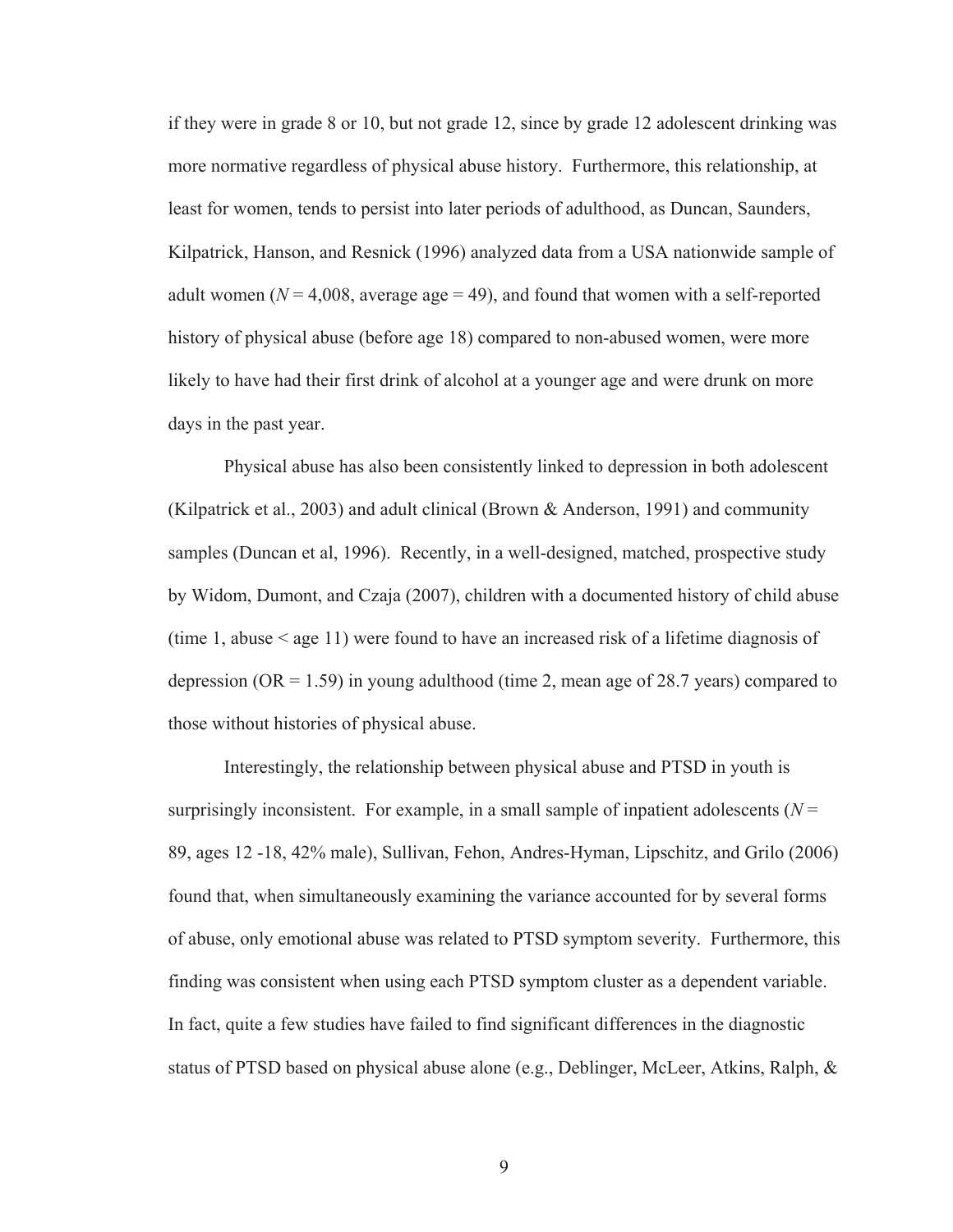Foa, 1989; Pelcovitz, Kaplan, Goldenberg, Mandel, 1994; Kaplin et al., 1998), though see Dubner and Motta (1999) for an exception to this trend. National probability studies have also produced mixed results. An early national probability sample of 2000 adolescents (52% male) by Boney-McCoy and Finkelhor (1995) reported moderate to large effect sizes of parental violence on PTSD symptomatology in adolescent girls and boys (.45 and .73 respectively). On the other hand, results from the National Survey of Adolescents (Kilpatrick et al., 2003) suggested that while physical assault was predictive of PTSD that was comorbid with either depression or a substance use disorder, it was not predictive of noncomorbid PTSD.<sup>4</sup> Although the evidence for physical assault being linked to PTSD in adolescence is presently mixed, there is still a sufficient number of studies supporting the association (e.g., Bremner, Southwick, Johnson, & Yehuda, 1993; Duncan et al., 1996, Kessler, Davis, & Kendler, 1997; Zaidi & Foy, 1994) to include it as a variable in the present research.

## *Sexual Abuse*

 Estimates of sexual abuse vary greatly. For example, Finkelhor (1994) reviewed non-clinical, epidemiological studies of childhood sexual abuse (CSA) from 21 different countries. The review was conducted on literature from the 1970s to the 1990s, and his results indicated that prevalence rates ranged from 3% to 36% (Finkelhor, 1994). With respect to North America, CSA rates in Canada were 8% for men and 18% for women, while CSA rates in the USA were 16% for men and 27% for women. More recently, Pereda, Guilera, Forns, and Gomez-Benito (2009) conducted an updated version of Finkelhor's (1994) review. In their study, across 21 different countries, rates ranged from

 $\overline{a}$ 

 $4$  However, the authors suggest that this might in fact be due to the very low rate  $(1.4\%)$ of noncomorbid PTSD in the sample (Kilpatrick et al.., 2003).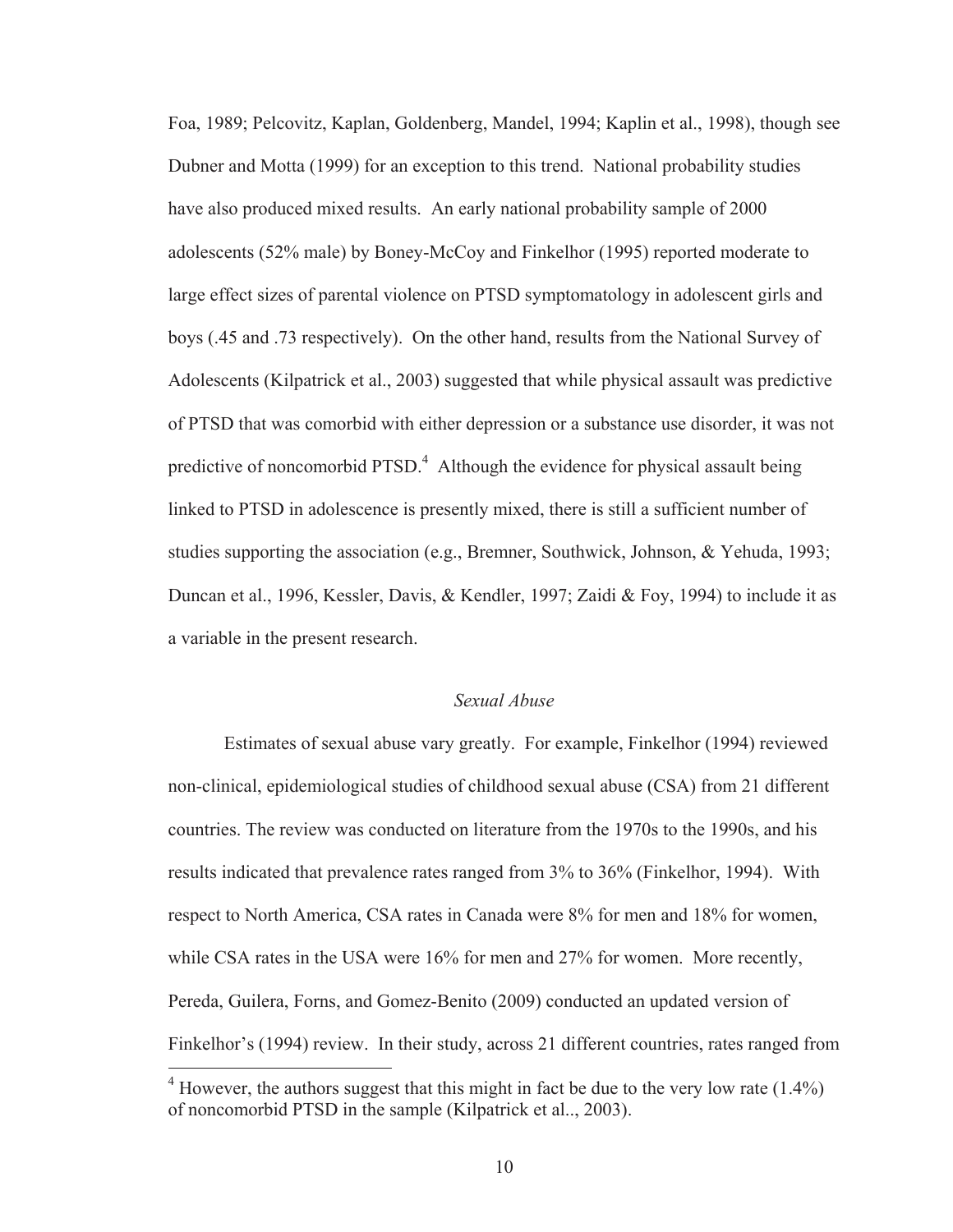0% to 60% (Pereda et al., 2009). In Canada, rates were 4% for men and 13% for women, while in the USA rates ranged from 4% to 14% for men and 17% to 49% in women. However, there are two more recent studies with nationally-representative samples of adolescents that were not included in the most recent review conducted by Pereda and colleagues (2009), and these studies each reported CSA rates of 8.2% (Finkelhor, Ormrod, Turnery, & Hamby, 2005; Hanson et al., 2008).

 The negative consequences of CSA are many and to document all of them is beyond the scope of this review. However, there is overwhelming evidence of a link between CSA and alcohol misuse, depression, and PTSD. An epidemiological study by Kilpatrick and colleagues (2000), using data on 3,907 adolescents from the National Survey of Adolescents, reported that a history of sexual assault increased the risk of having a past-year diagnosis of alcohol abuse/dependence by an odds ratio (OR) of 2.40 even after controlling for theoretically relevant variables like gender, family alcohol use, physical abuse, and PTSD. Like with physical abuse, early CSA can lead to earlier alcohol use and heavier drinking in adolescence (Bensley et al., 1999; Hamburger et al., 2008; Shin et al., 2009). Furthermore, a review of research with both clinical and community samples (Polusny & Follette, 1995) found that, for women, a history of CSA consistently increased the life-time prevalence of an alcohol use disorder compared to those without a history of CSA. For men, the results were less definitive, as one study found this difference while another did not (Polusny & Follette, 1995). With respect to depression and PTSD, Oddone Paolucci, Genuis, and Violato (2001) conducted a metaanalytic review of 37 studies published between 1981 and 1995 that examined the consequences of CSA. They calculated effect sizes (*d*; Cohen, 1988) on six discrete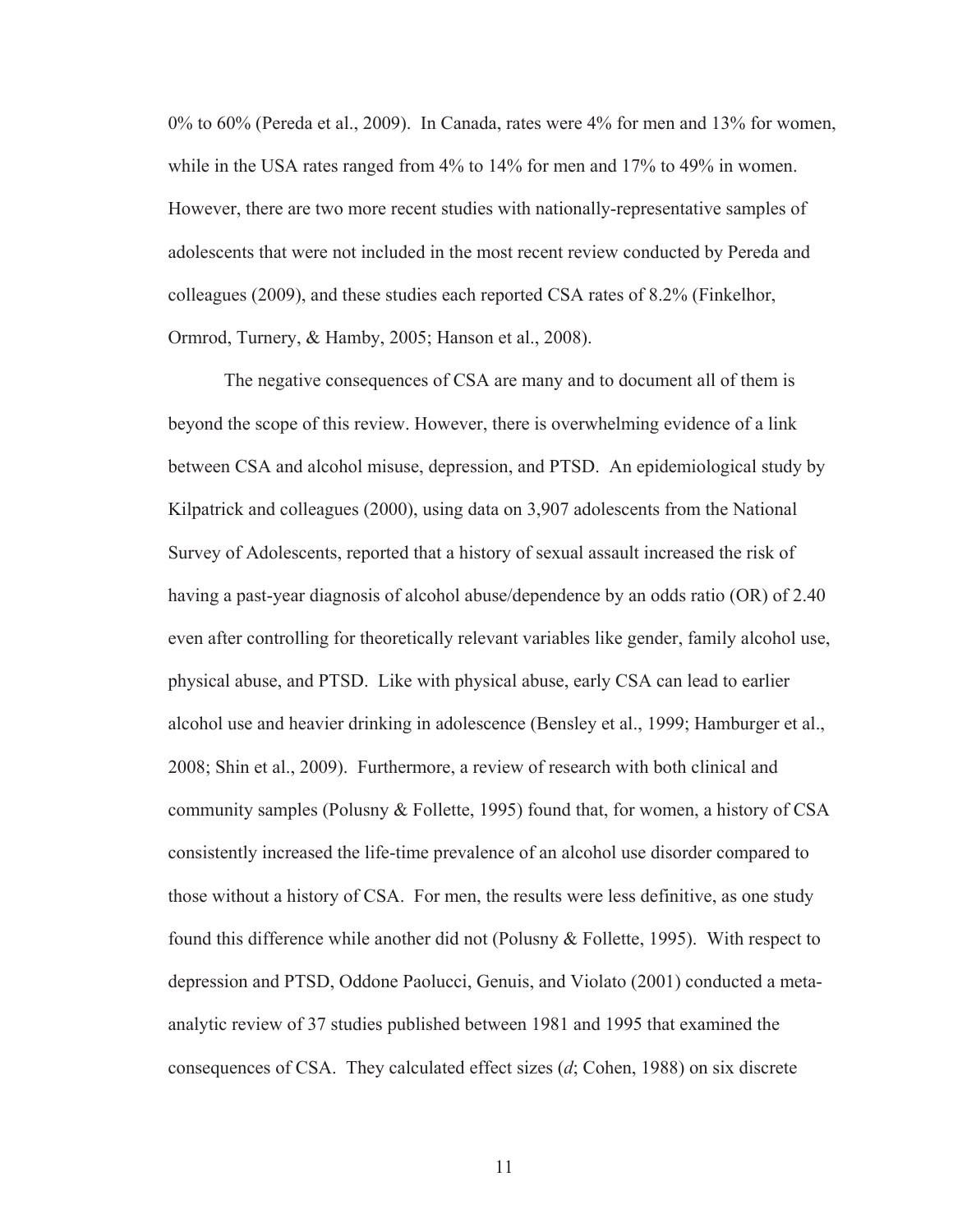outcome variables, and reported that CSA had a moderate sized effect on both lifetime depression  $(d = .44)$  and PTSD  $(d = .40)$ . They interpreted these effect sizes to suggest that CSA increases rates of depression and PTSD by a minimum of 21% and 20% respectively. More recently, Hanson and colleagues (2008), also using data from the National Survey of Adolescents, reported complimentary findings in that sexual abuse increased the risk of having a past-six-months diagnosis of a major depressive episode ( $OR = 2.75$ ) and of PTSD ( $OR = 5.71$ ), though comorbidity between the two outcomes was not examined. Furthermore, contrary to previous findings (e.g., Horowitz, Weine, & Jekel, 1995), their analysis revealed that the risk of developing PTSD as a function of CSA was greater for boys (OR =  $5.64$ ) than for girls (OR =  $2.14$ ).

 The above review suggests that emotional abuse, witnessing violence, physical abuse, and sexual abuse are not rare occurrences and that they increase the risk of negative behavioral outcomes (e.g., earlier alcohol consumption) and mental health outcomes (e.g., depression, PTSD) in adolescents. While the above review delineated the occurrence and outcome of each type of violence separately, there is evidence to suggest that poorer mental health outcomes are expected when different types of abuse are experienced by the same individual. For example, in a study with a large sample of adults (*n* = 7,505), individuals who reported experiencing a number of different types of EV (sexual abuse, physical abuse, and witnessing maternal battering) reported more mental health problems than those who had only been exposed to one type of violence (Edwards, Holden, Felitti, & Anda, 2003). Further to this finding, EV that occurs only in childhood is not nearly as prognostic of future negative outcomes (such as internalizing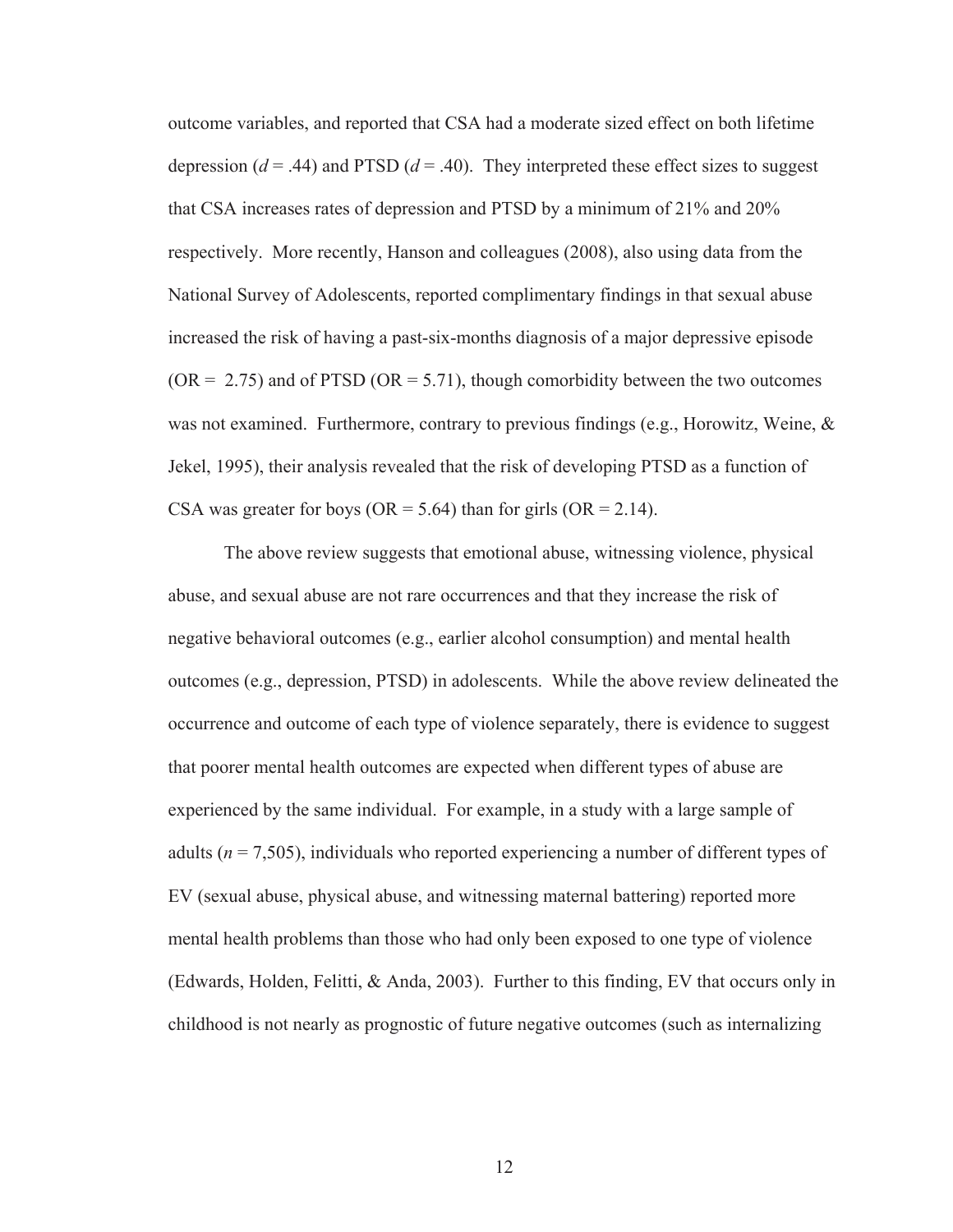problems, drug use, and alcohol related problems) as both adolescent-only and persistent EV (Thornberry et al., 2001).

### Adolescent Alcohol Use

# *Normative and Problematic Use in Adolescence*

The majority of adolescents try alcohol at least once (O'Malley, Johnston, & Bachman, 1998). Data collected in 2001 from the American-based Monitoring the Future Study (MTF) suggests that 51% of 8th graders, 70% of 10th graders, and 80% of 12th graders have had some experience with alcohol (Johnston, O'Malley, & Bachman, 2002). Most youth who try alcohol eventually use it for its intoxicating effect, and there is definitely a linear relationship between age and drinking to get drunk for adolescents, as MFS prevalence data collected from 2000 to 2008 on drinking to get drunk reveals that only 5.4% - 8.3% of  $8<sup>th</sup>$  graders compared to 27.6% - 32.3% of 12 graders endorsed being intoxicated within a prior 30-day window (Johnston et al., 2009). Furthermore, MTF data collected in 2008 suggests that just under 50% of grade 12 students had been drunk at least once in their life (Johnston, O'Malley, Bachman, & Schulenberg 2009). Canadian rates are comparable, as data from the 2001-2002 version of the World Health Organization's Health Behaviour in School-Aged Children (HBSC) survey indicated that 43.7% of grade 10 students surveyed had admitted to being drunk at least twice in the past year (Boyce, 2004). Thus, adolescent experimentation with the intoxicating effects of alcohol seems to become more normative with age. Moreover, continued use is associated with several health risk behaviours, such as cigarette smoking, illicit drug use, and unsafe sex (Donovan & Jessor, 1985; Jackson, Sher, Cooper, & Wood, 2002; Strunin & Hingson, 1992), as well a variety of social issues like delinquency and school dropout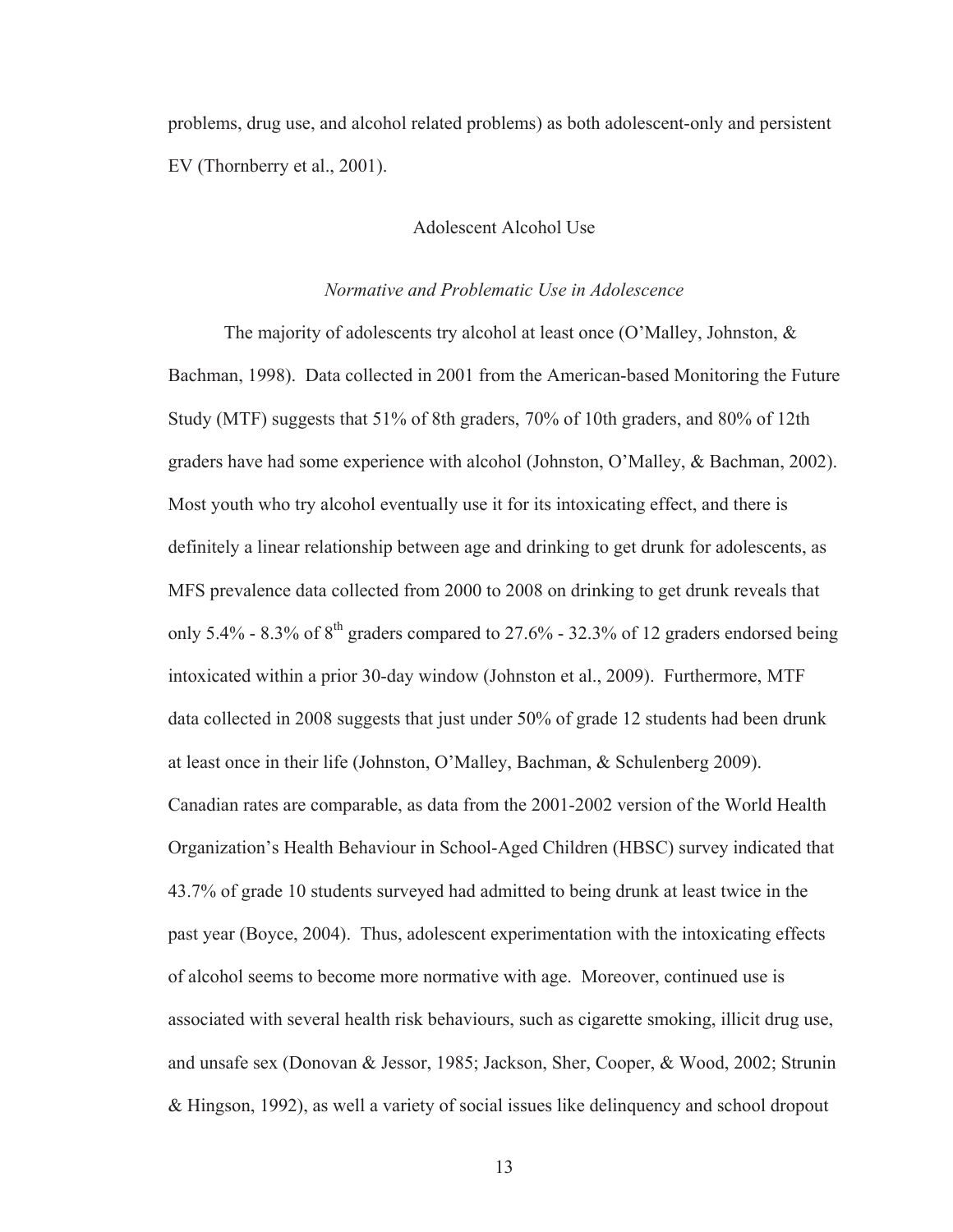(Hawkins, Catalano, & Miller, 1992). In addition to these problems, early alcohol use (before the age of 14) increases the risk of suicidal behaviours (Swahn, Bossarte,  $\&$ Sullivent, 2008, Wu et al., 2004) and later alcohol dependence (Hingson, Heeren, & Winter, 2006).

 One of the more problematic drinking patterns that some adolescents engage in is drinking to get drunk, or binge drinking. Adolescent binge drinking is often defined as drinking 5 or more drinks in a sitting at least once every 2 weeks (Johnston, O'Malley, & Bachman, 2002). The National Survey on Drug Use and Health (Substance Abuse and Mental Health Services Administration, 2007) found that of the 10.8 million underage drinkers (ages  $12 - 20$ ) in the USA, nearly one fifth (18.8%) were binge drinkers. Although this figure includes college students, a demographic in which binge drinking is far more prevalent, data from the National Survey of Adolescents (Kilpatrick et al., 2000) show that 11% of 17 year old adolescents (i.e., high school aged) have an alcohol use (abuse/dependence) disorder, suggesting that heavy drinking is not merely an issue with college students. It is not surprising then that early onset drinking has been strongly associated with binge drinking (Hingson, Heeren, Zakocs, Winter, & Wechsler, 2003). As expressed by Monti et al. (2005), the long held belief that alcoholism was something that took years to develop is not supported, as current epidemiological data suggests that the period for the greatest risk of onset of an AUD is during the late teens and early twenties (Grant et al., 2004). It appears that adolescent binge drinking, in the presence or absence of early onset drinking, is a robust predictor of alcohol abuse or dependence in early adulthood (e.g., Hill, White, Chung, Hawkins, & Catalano, 2000).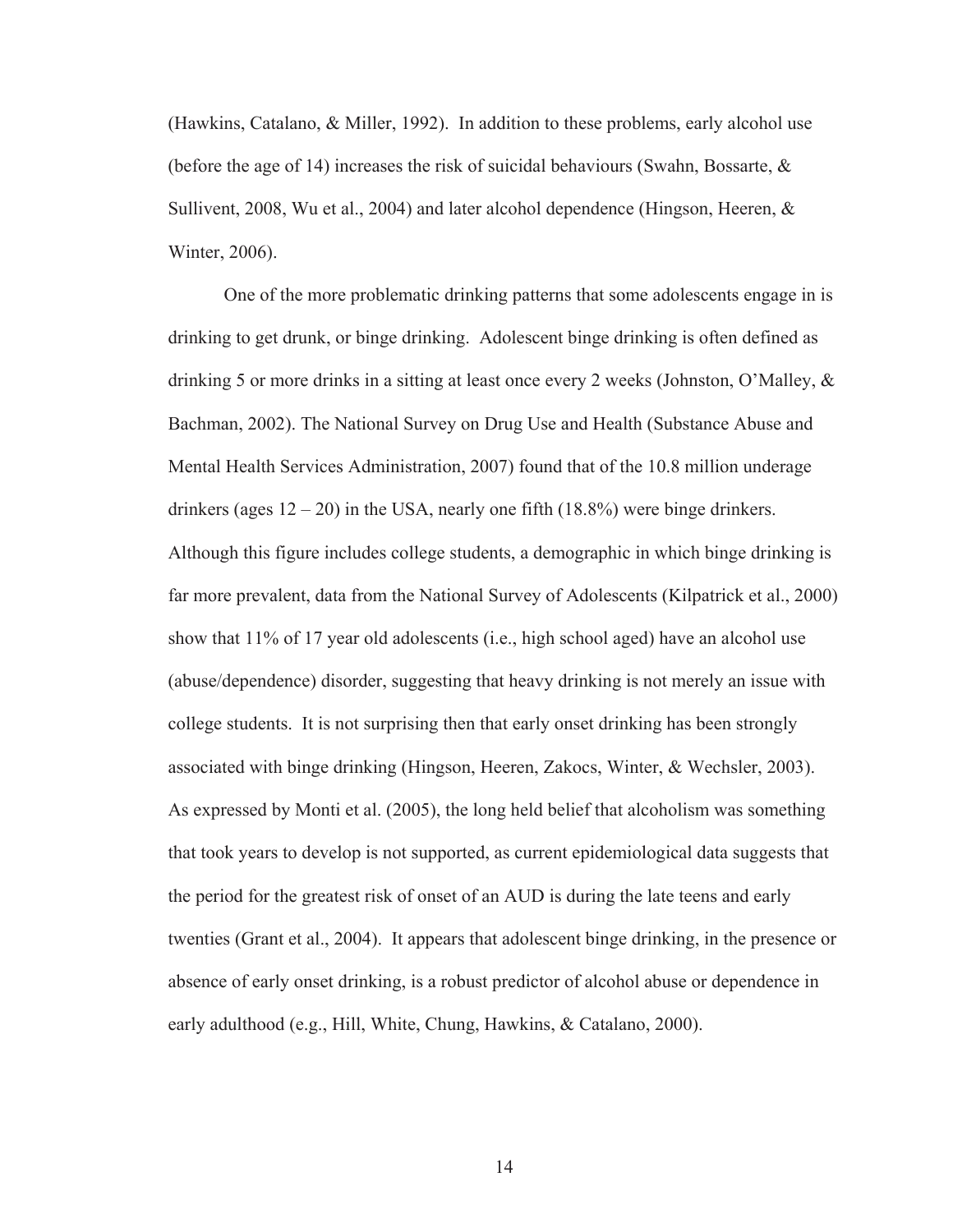There are two other reasons why heavy drinking amongst adolescents is of increasing concern. First, as adolescence is a period of continued neuroplasticity it is also becoming recognized as a period of vulnerability to neurotoxic processes, particularly those implicated in heavy alcohol use (Brown et al., 2008). There is emerging evidence that heavy drinking in adolescence is related to a variety of cognitive deficits, some that are specific to decision making and executive function, and others that are specific to the working memory and the retrieval of verbal and nonverbal information (Brown, Tapert, Granholm, & Delis, 2000; Goudriaan, Grekin, & Sher, 2007; Courtney & Polich, 2009). Second, and most gravely, heavy alcohol consumption by adolescents has been repeatedly linked to unsafe driving practices and fatal injuries from motor vehicle accidents (National Highway Traffic Safety Administration, 1997; Zakrajsek & Shope, 2006). In summary, heavy alcohol use during adolescence can have both immediate and long term consequences, consequences that range from the regrettable (e.g., sexual indiscretions) to the fatal (e.g., suicide).

### *Reasons for Adolescent Alcohol Use*

There are a variety of factors that predispose or contribute to pre-college adolescent alcohol consumption. Some of the more studied externally situated factors include parent alcohol use (Brook, Whiteman, Gordon, & Brook, 1986; Ellickson & Hays, 1991), positive parental attitudes towards alcohol over and above what can be explained by parental alcohol use (Ary, Tildesley, Hops, & Andrews, 1993; Hawkins, Catalano, & Miller, 1992), and sibling and peer alcohol use (Hawkins et al., 1992; Hopfler, Crowley, & Hewitt, 2003; Scheier, Botvin, & Baker, 1997; Simons-Morton & Chen, 2005). Of the many internal factors that have been shown to predispose some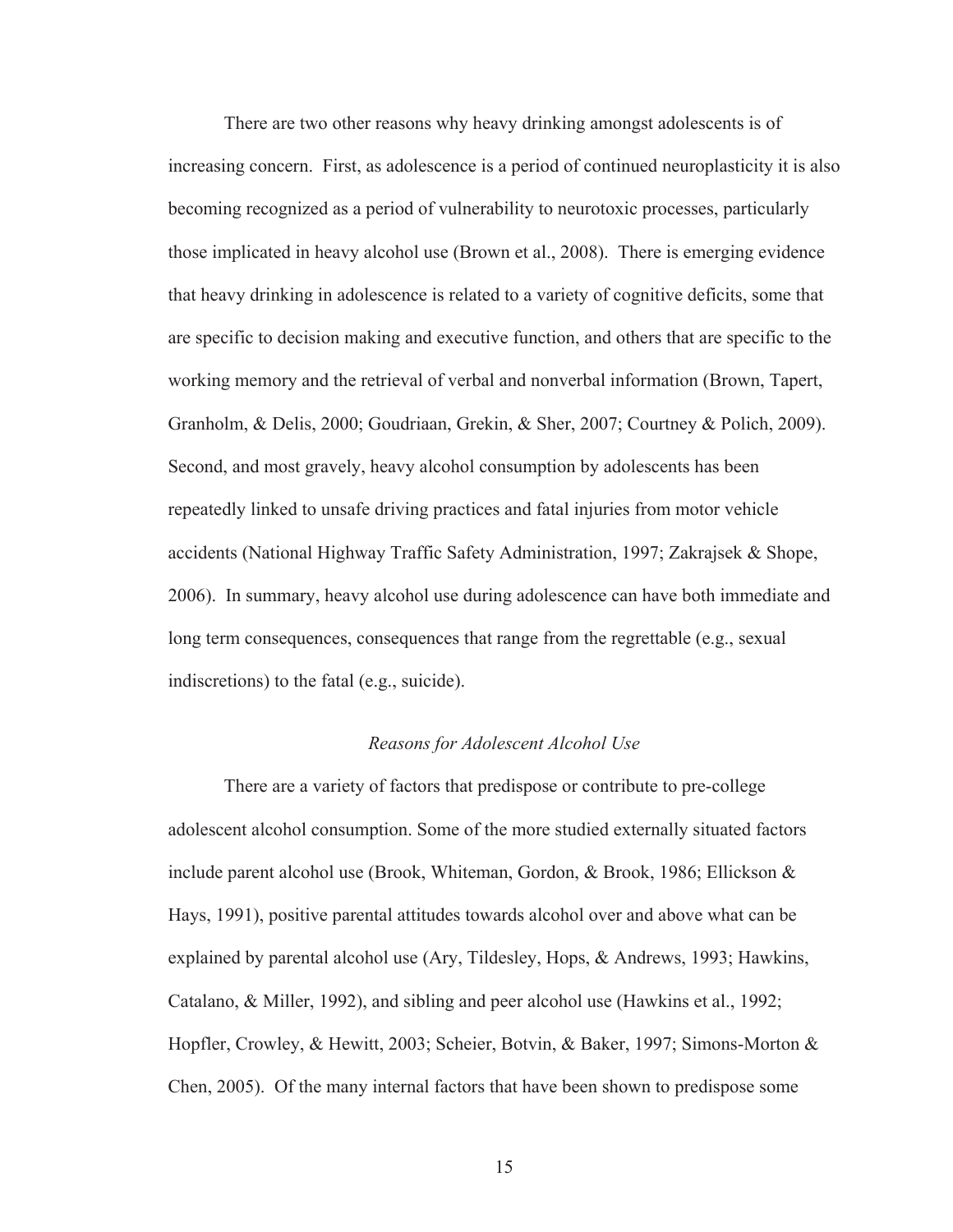adolescents towards alcohol use, the more researched predictors include genetic predisposition (see Hopfler et al., 2003 for a review), low executive functioning (Deckel, 1999; Deckel & Hesselbrock, 1996; Kim, Kim, & Kwon, 2001), externalizing behavioural disorders like oppositional defiant disorder, conduct disorder, and ADHD (King, Iacono, & McGue, 2004; McGue et al., 2001; see Clark & Winters, 2002 for a review), internalizing disorders like depression and anxiety (Crum, Storr, Ialongo, & Anthony, 2008; Kaplow, Curran, Angold, & Costello, 2001; see Clark & Winters, 2002 for a review), personality variables like anxiety sensitivity (Comeau, Stewart, & Loba 2001) or traits like sensation seeking and aggression (see Hittner & Swickert, 2006 and White, 1997 for respective reviews), and expectations about the effects of alcohol ("expectancies"; Christiansen, Smith, Roehling, & Goldman, 1989; Smith, Godlman, Greenbaum, and Christiansen, 1995). As reviewed above, alcohol use becomes more normative in later stages of adolescence, and there is emerging evidence that expectancies about alcohol become more positive throughout these later stages as well (Schell, Martino, Ellickson, Collins, & McCaffrey, 2005). While research on expectancies has increased the field's understanding of some of the psychological determinants for adolescent alcohol use (Goldman, Del Boca, & Darkes, 1999), youth do not drink based solely on what they expect the outcome will be (Cooper, 1994), they drink because they are motivated to drink.

 The difference between expectancies and motives can be succinctly expressed as follows: "expectancies are people's beliefs about what will happen if they (or other people) drink alcohol, motives are the value placed on the particular effects they want to achieve, which motivate them to drink" (Cox and Klinger, 2004, p. 124). Some drinking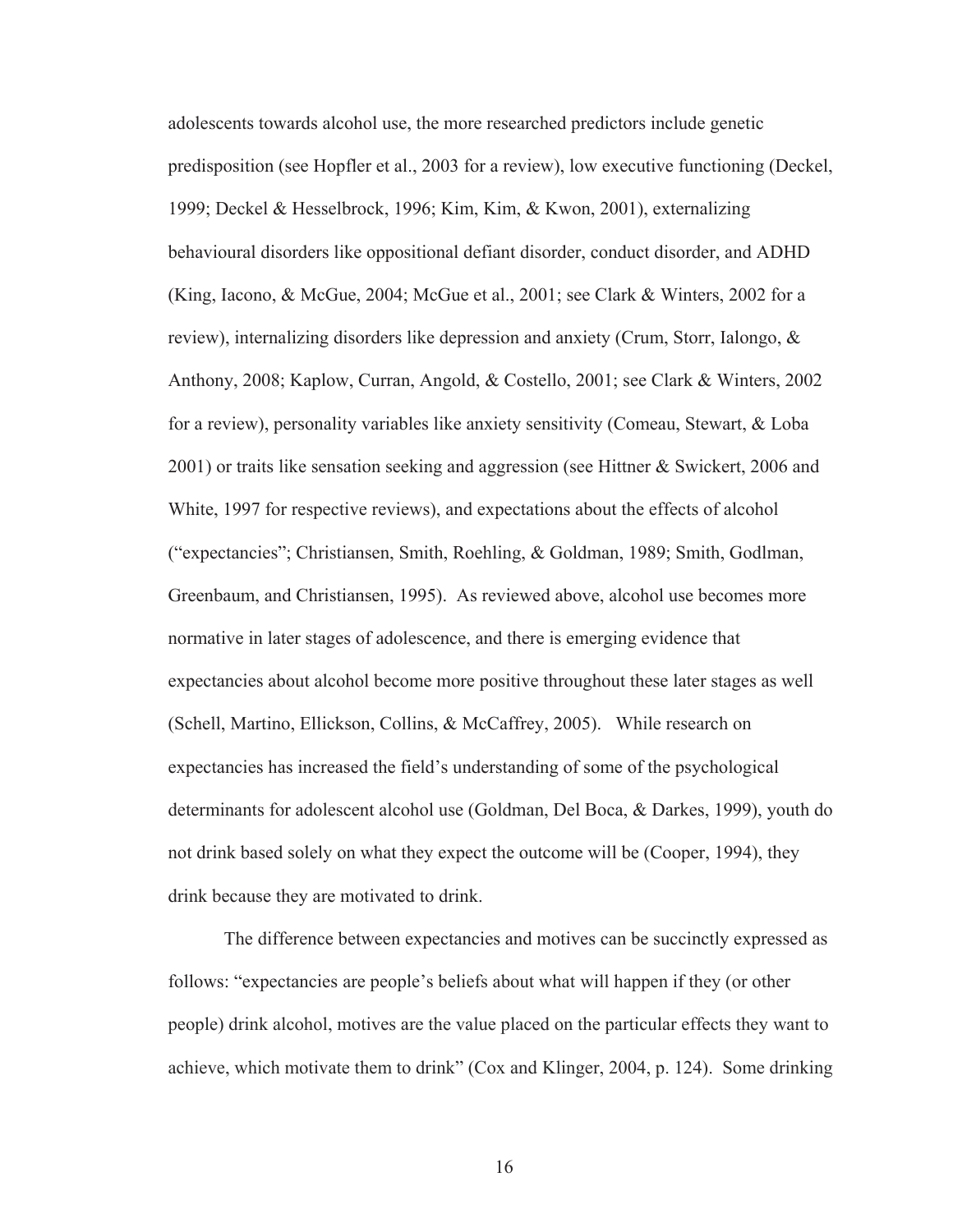motive theorists suggest that drinking activity is embedded in the multitude of environmental, interpersonal, and intrapersonal factors listed above, but that ultimately drinking motives represent the individual's choice (conscious or unconscious) and thus the final path towards alcohol use (Cox & Klinger, 1988; Kuntsche, Knibbe, Engels, & Gmel, 2007). In support of this contention, drinking motives have been found to mediate the relations between predictor variables like personality factors and alcohol expectancies and alcohol-behaviour- related outcome variables (Catanzaro & Laurent, 2004; Cooper, Frone, Russell, & Mudar, 1995; Kuntsche et al., 2007). Research has supported the contention that there are four drinking motives relevant to adolescents: enhancement, social, coping, and conformity (Cooper, 1994; Kuntsche, Knibbe, Gmel, & Engels, 2006), and this four factor model holds for youth amongst many (Kuntsche, Stewart, & Cooper, 2008) but not all (see Mushquash, Stewart, Comeau, & McGrath, 2008) cultural groups. Although most adolescents report drinking because of the pleasurable and sociable aspects that can come with intoxication, a sizable minority of adolescents report that they drink to escape their problems (O'Malley, Johnston, & Bachman, 1998). Adolescence provides no shortage of problems that might motivate youth to engage in drinking to escape; however, as outlined in the above review on exposure to violence, one "problem" that has been consistently linked to adolescent alcohol use/misuse is EV.

## *Negative Reinforcement Theories for Alcohol Use*

 The relationship between childhood EV and adolescent alcohol use/misuse, as reviewed earlier, holds regardless of the type of abuse. However, depending on the type of abuse (e.g., physical or sexual) and the type of alcohol outcome (e.g., early initiation, heavier use), odds ratios vary. However, these odd ratios increase considerably when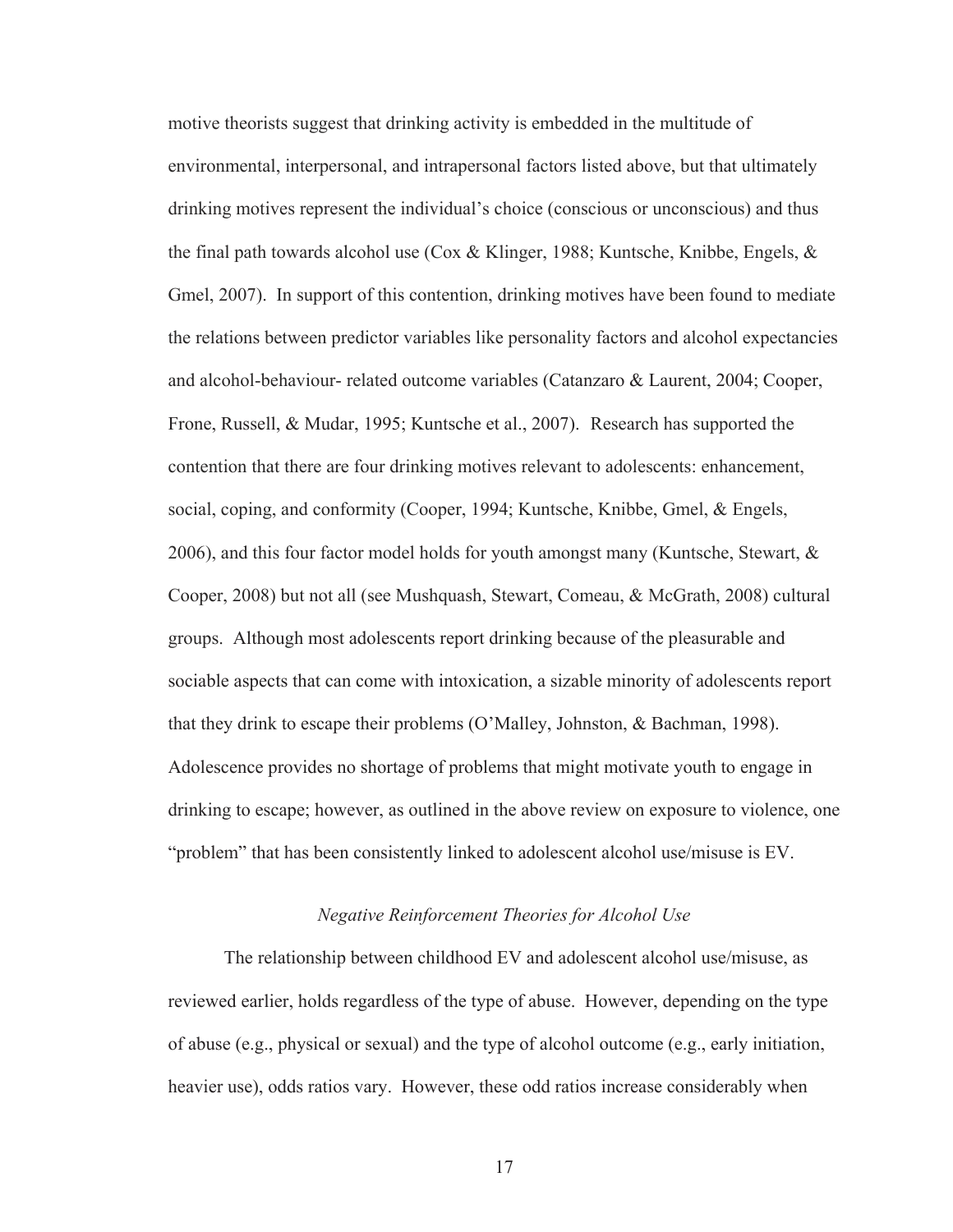combined forms of abuse are recorded (e.g., Bensley et al., 1999; Hamburger et al., 2008; Shin, Edwards, Heeren, & Amodeo., 2009). In earlier years, abuse researchers—who then mainly focused on CSA—accumulated a wealth of information on its negative outcomes (like substance misuse more generally), but there was a dearth of explanatory models linking abuse to its sequelae (e.g., Finkelhor, 1988). Soon though, many of the sequelae of abuse—particularly alcohol and substance misuse—came to be explained as avoidant behaviours motivated by the desire to reduce tension (Briere, 1992; Briere  $\&$ Runtz, 1993; Polusny & Folette, 1995). It was argued that abused individuals, in their attempt to alleviate the negative abuse-related internal experiences (e.g., fear, anxiety) that accompany negative memories of the abuse, are likely to resort to behaviours that offer immediate cessation or reduction of the aversive state. The tension reduction model, first attributed to Conger (1956), has been used to explain alcohol use more broadly (i.e., without a history of CSA). Its validity is contingent upon researchers being able to demonstrate that a) alcohol has tension relieving properties, and b) people learn to drink alcohol for these tension relieving properties. For a variety of reasons (e.g., the numerous ways in which tension has been operationalized), support for the tension reduction model has been mixed (for a review see Young, Oei, & Knight, 1990).

 Thus, researchers moved away from measuring tension and began to focus on a more narrowly defined construct, stress. Stress has been defined as the appraisal or interpretation of an event signaling harm, loss, or threat (Lazarus & Folkman, 1984). Stress has been operationally measured by psychophysical responses like an elevated heart rate (HR), increased sweating / galvanic skin response (GSR), and muscle tension, or self-reported anxiety symptoms (see Sayette, 1999 for a review). In laboratory based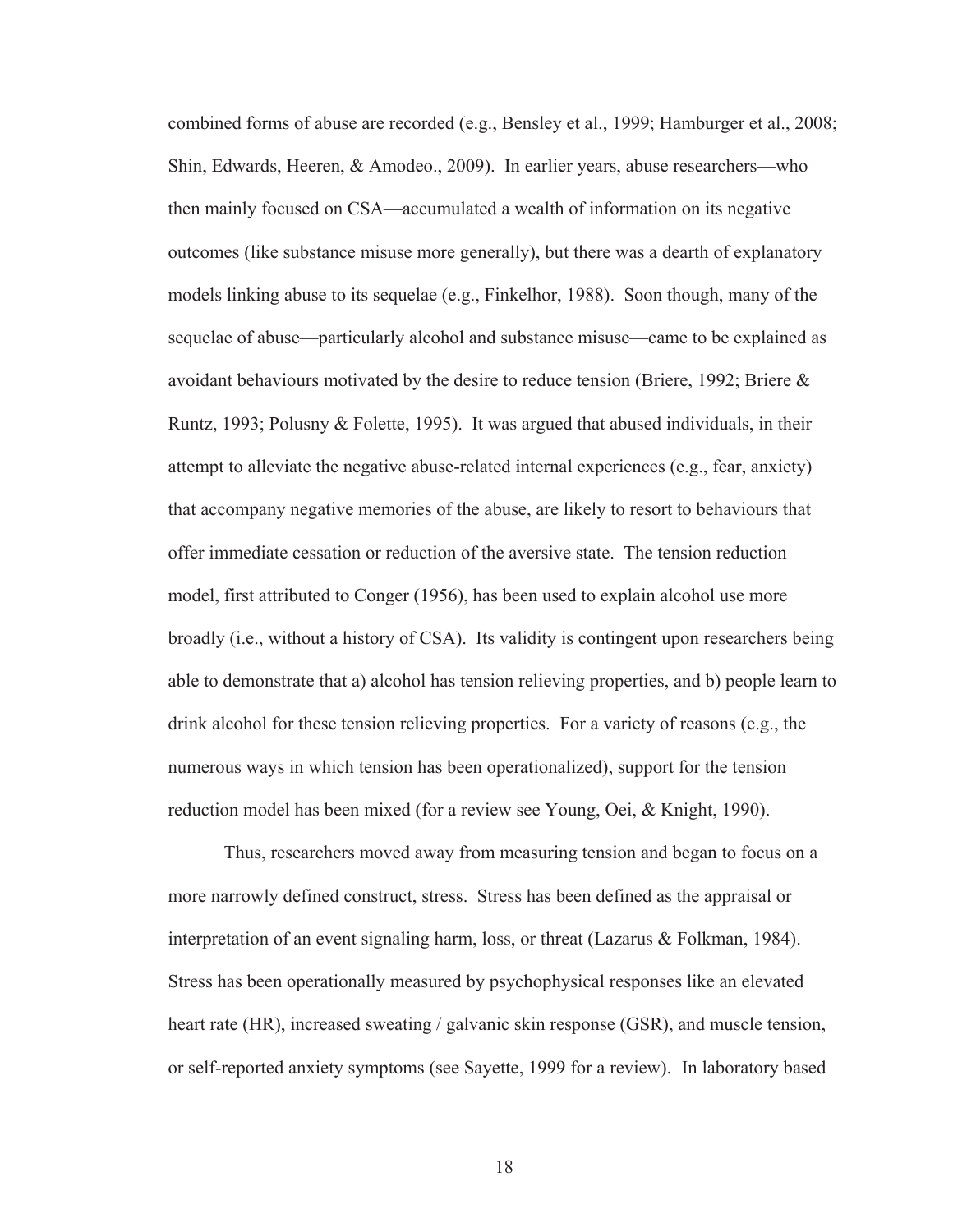experiments, alcohol has been shown to attenuate these stress responses (e.g., Levenson, Sher, Grossman, Newman, & Newlin, 1980; Sayette, Breslin, Wilson, & Rosenblum, 1994). Thus, a more specific variation of the tension reduction model is called stress response dampening (SRD; Levenson et al., 1980). The functional relationship between EV and alcohol related intoxication becomes clearer when the SRD effect is understood within the context of specific forms of psychopathology.

#### Stress Responses

### *Posttraumatic Stress Disorder (PTSD)*

PTSD is a complicated anxiety disorder that involves exposure to a traumatic event. Included in the DSM-IV (APA, 1994) definition of a traumatic stressor (A1) is any event that is experienced or witnessed that involves actual or threatened death/serious injury, or a threat to the physical integrity of the self or another. If exposure to the traumatic event is accompanied by a sense of fear, helplessness, horror (A2), it is quite possible that the individual will go on to develop PTSD, which is marked by three key symptom clusters: (1) avoidance of trauma-related reminders and emotional numbing, (2) hyper-arousal involving hyper-vigilance and increased physiological arousal, and (3) reexperiencing of the trauma (e.g., flashbacks and nightmares). It is important to note at the outset that there is little empirical support for this 3-symptom cluster conceptualization. Asmundson, Stapleton, and Taylor (2004) summarized the literature on both exploratory and confirmatory factor analyses (EFA and CFA) of instruments used to measure PTSD symptoms and conclude that most EFA studies support a fourfactor model, where avoidance and numbing represent separate factors. Furthermore, when researchers have used CFA to compare both three- and four- factor solutions, there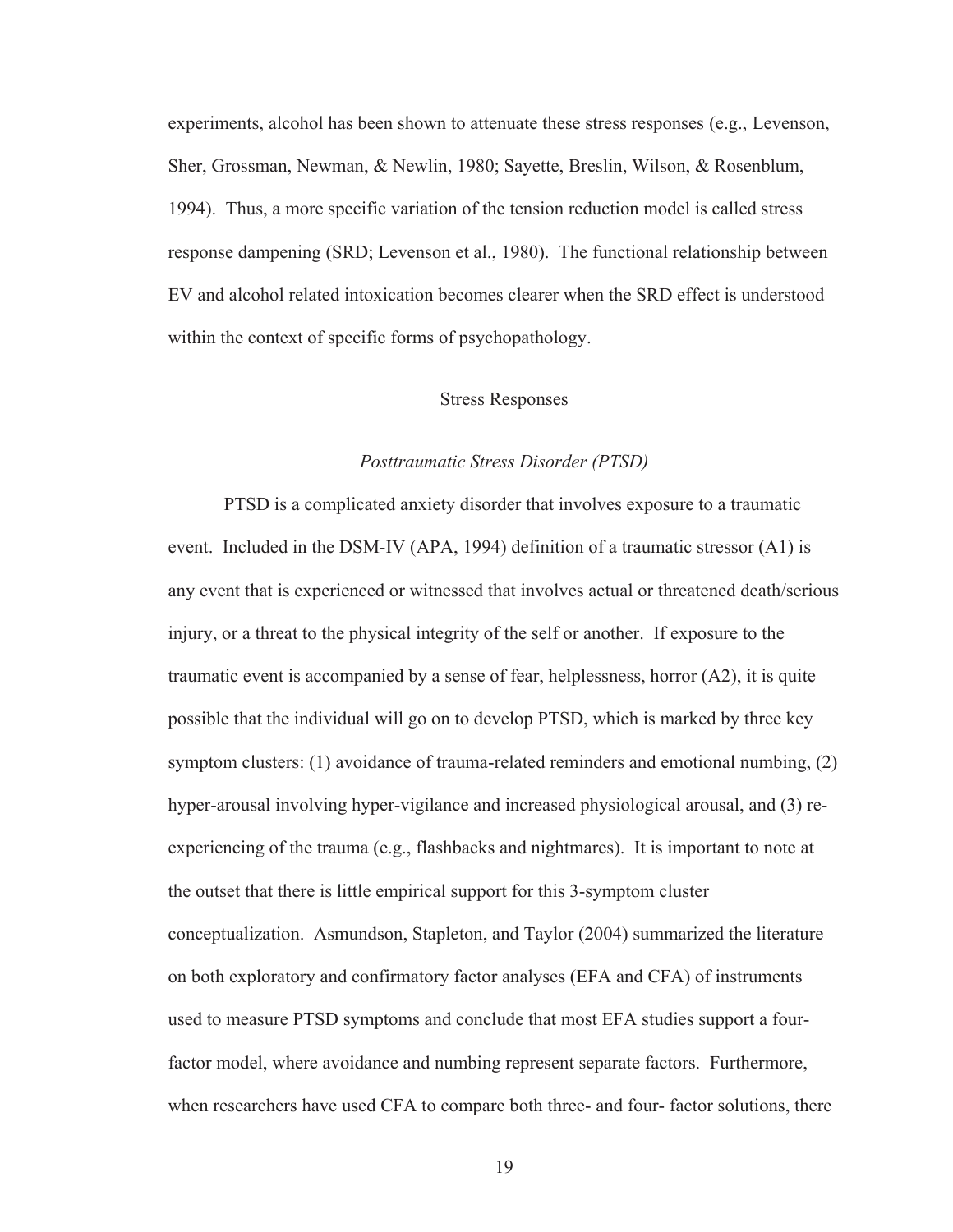is almost no support for the three-factor model described in the DSM-IV (though see Anthony, Lonigan, & Hecht, 1999 for an exception), but a great degree of support for the four-factor model (e.g., Palmieri & Fitzgerald, 2005; Palmieri, Weathers, Difede, & King, 2007).

Although it has taken several years for clinical researchers to settle on a nosolgical description that best accounts for PTSD related sequelae, what has been clear from the outset is that PTSD is different from other anxiety disorders in that it requires a known causal event—exposure to a trauma (A1)—in order to be diagnosed. Thus, because trauma can happen at any time, compared to other anxiety disorders, PTSD has the latest and most variable age of onset (Kessler, Ruscio, Shear, & Wittchen, 2008). Furthermore, compared to the other anxiety disorders, prevalence rates of PTSD can be difficult to ascertain because epidemiologists must record both the particular types of trauma exposure and the rates of PTSD of those exposed to these traumas, with the caveat that conditional risk of PTSD among people exposed to trauma varies greatly by the type of trauma (Kessler, 2000). With respect to traumatic exposures, a national survey in the USA found that 60.7% of men and 51.2% of women reported exposure to at least one traumatic event, with most respondents reporting that they had experienced more than one type of trauma (Kessler, Sonnega, Bromet, Hughes, & Nelson, 1995). However, EV does not guarantee that an individual will go on to develop PTSD.

Presently, there is one report from a USA-based epidemiological survey that evaluated the risk of PTSD as a function of specific types of traumatic exposures in a randomly selected, representative sample of young adults (ages 18-44) living in Detroit (Breslau et al., 1998). The report concluded that conditional risk of PTSD after exposure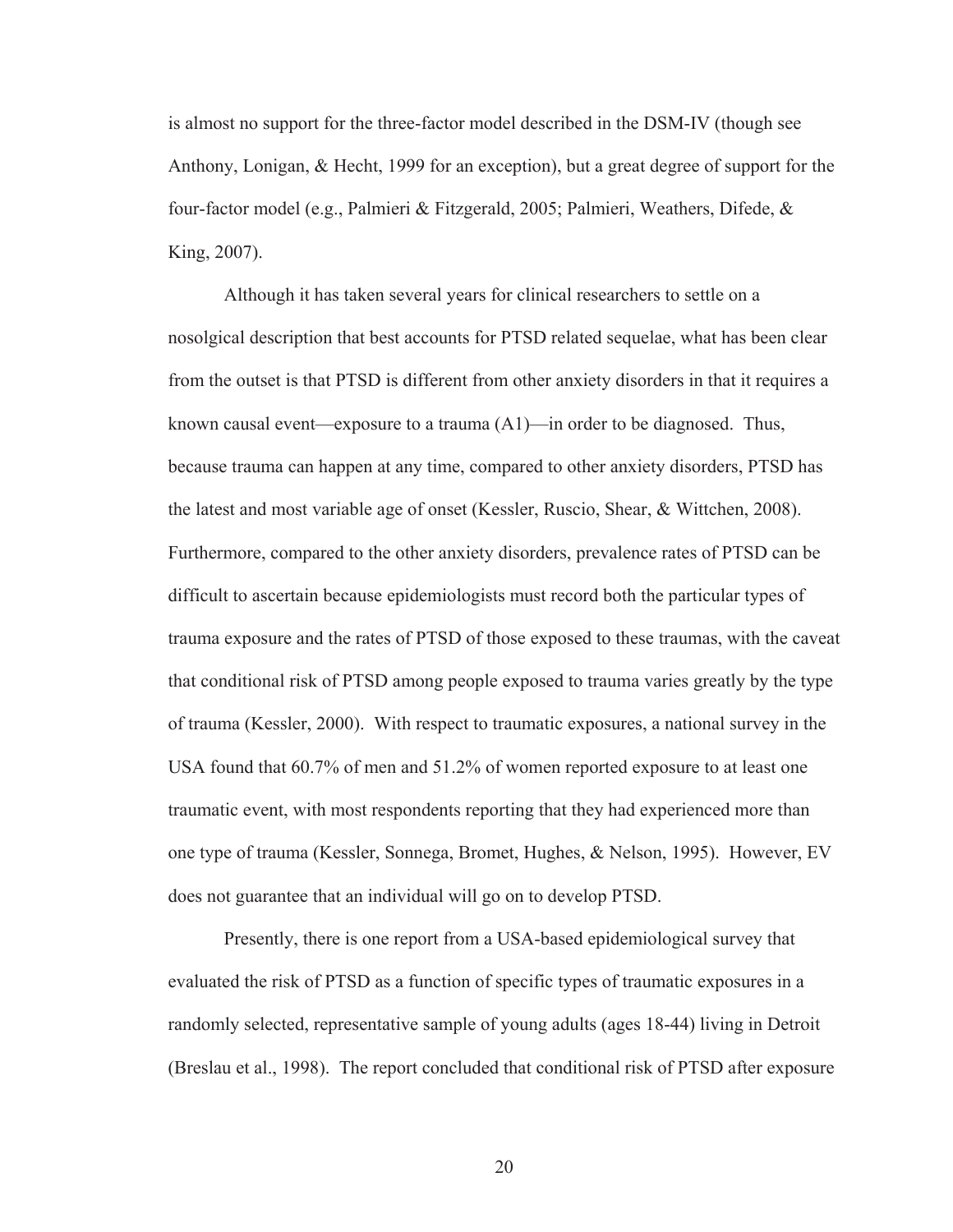to any traumatic event is 9.2%, with assaultive violence (e.g., rape, physical attack) producing the highest conditional risk (20.9%) and learning about another's trauma producing the lowest conditional risk (2.2%). The National Comorbidity Study (Kessler, Berglund, Demler, Jin, & Walters, 2005) puts the lifetime estimate of PTSD (DSM-III-R) at 7.8%.

 With respect to prevalence rates in USA adolescents, one non-representative, community-based study with a mixed gender sample (194 males and 190 females) of 18 year olds (99% Caucasian) showed that 43.0% had been exposed to at least one trauma, and that 14.5% of these youth, or 6.3% of the total sample, qualified for a DSM-III-R (APA, 1987) diagnosis of PTSD (Giaconia, et al., 1995). In this sample, although males and females were equally likely to have experienced a trauma, females were six times more likely to develop PTSD. These figures are not strikingly dissimilar from those of a USA nationally representative sample of 3,096 adolescents (2,002 males and 1,904 females, between the ages of 12-17), in which the prevalence of lifetime PTSD—DSM-IV (APA, 1994) definition—was 8.1% (Kilpatrick & Saunders, 1999), and current PTSD (within 6 months) was 4.9% (Kilpatrick et al., 2003).

#### *Functional Relationship between PTSD and Alcohol Use*

 As reviewed earlier, there is a strong relationship between PTSD and alcohol use. The earlier articulated stress response dampening (SRD) theory has lead to a stimulating theory about a potential functional relationship between PTSD and alcohol use. The pathophysiological effect of PTSD is that it dysregulates the stress response, as observed by the onset of or changes in the following: hyperarousal, anxiety, tachycardia, increased diastolic blood pressure, and diaphoresis (Krystal & Neumeister, 2009). Evidence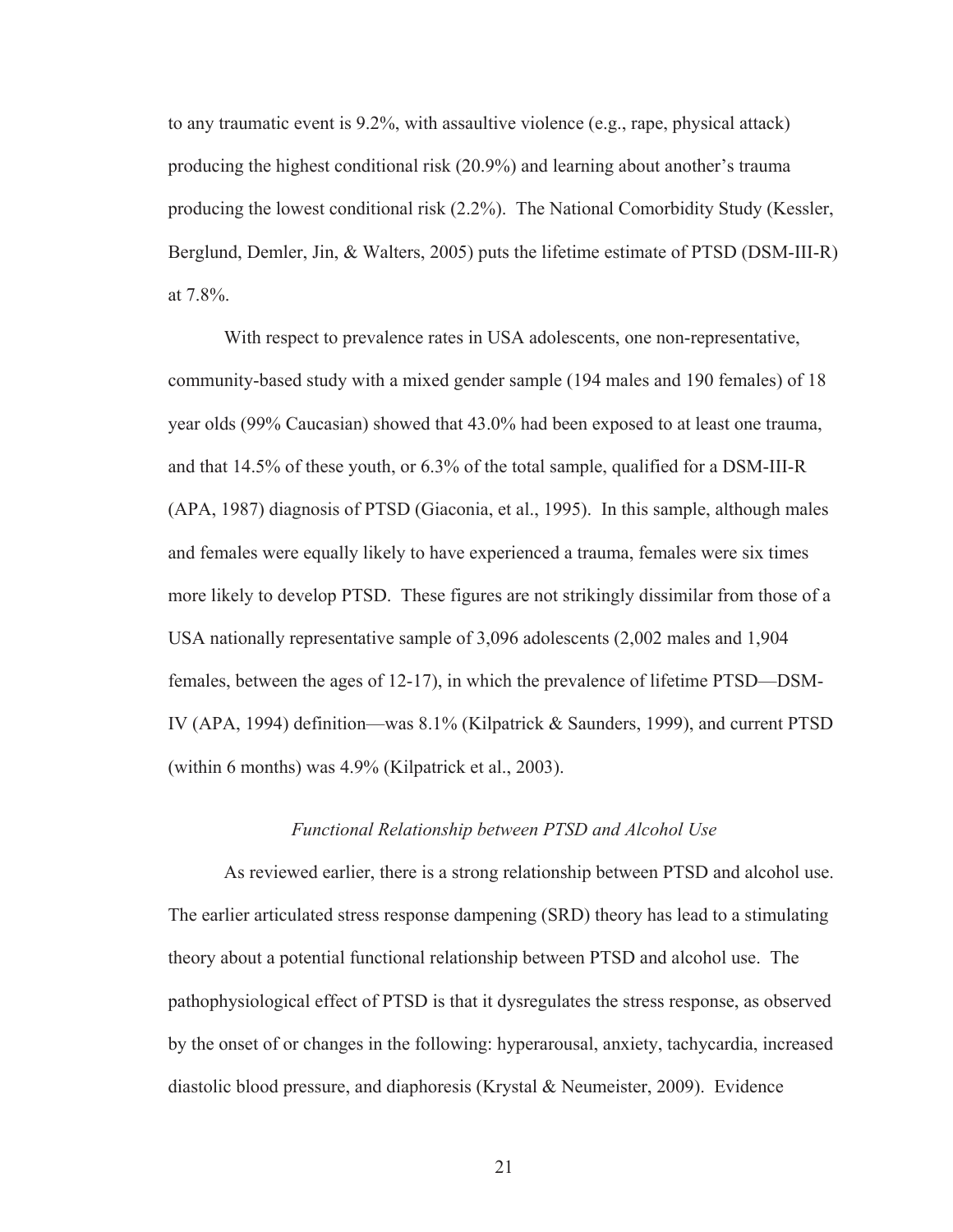suggests that changes in both the catecholamine norepinephrine (NE) and corticotropinereleasing hormone (CRH) underlie the changes in arousal (Kasckow, Baker, & Geracioti, 2001; Strawn & Geracioti, 2008; Vale, Vaughan, & Perrin, 1997). As such, their roles in PTSD are being widely explored (Baker et al., 2005; Bremner Southwick, Darnell, and Charney, 1996; Heim, Newport, Bonsall, Miller, & Nemeroff, 2001; Kosten et al., 1987; for review see Southwick et al., 1999). More specifically, stress has been shown to increase CRH in the locus coeruleus, which can lead to an increase in NE turnover in the hippocampus, hypothalamus, amygdala, and the prefrontal cortex (Dunn & Berridge, 1990; Valentino, Foote, & Aston-Jones, 1983), brain structures that are consistently implicated in PTSD-related stress dysregulation (O'Donnell, Hegadoran, & Coupland, 2004; Rauch, Shin, & Phelps, 2006; Shin et al., 2006). Of great relevance is that noradrenergic dysregulation has also been observed during states of withdrawal from chronic self-administration of alcohol (Hawley, Major, Schulman, & Linnoila, 1985; Smith, Brent, Henry, & Foy, 1990). Based on an earlier proposal by Koob (1999), Jacobsen, Southwick, and Kosten (2001) have suggested that a feed-forward interaction between CRH and noradrenergic systems may help explain the comorbidity of PTSD and alcoholism, since "stress, including stress related to withdrawal from substances, may stimulate CRH release in the locus coeruleus, leading to activation of the locus coeruleus and release of NE in the cortex, which in turn may stimulate the release of CRH in the hypothalamus and amygdala" (Jacobsen et al., 2001, p. 1188). Specifically, they suggest that individuals with PTSD might misuse central nervous system depressants like alcohol to temporarily interrupt this feed-forward interaction because alcohol can suppress activity in the locus coeruleus (Jacobsen et al., 2001).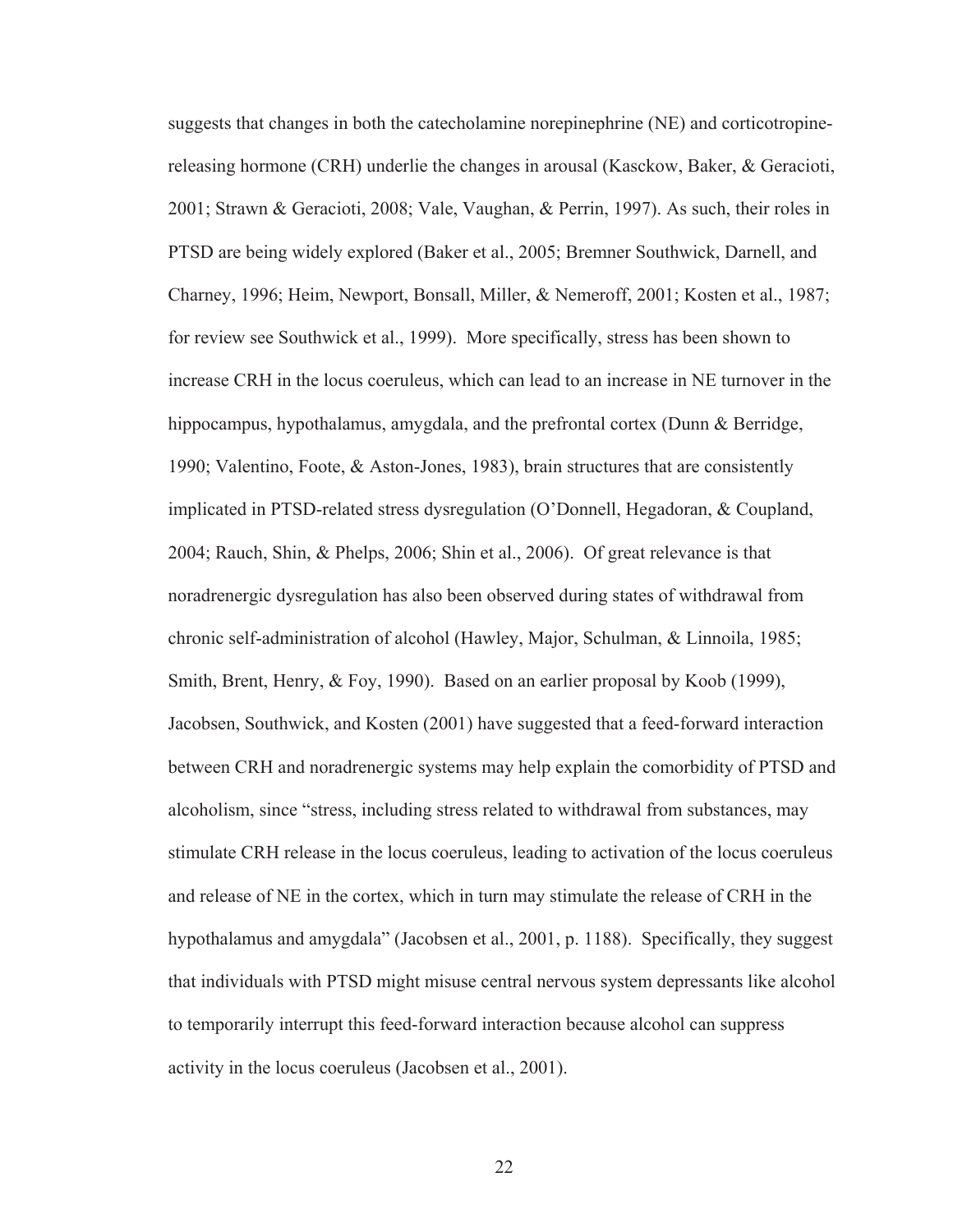Consistent with this theory, there is emerging evidence that individuals with PTSD misuse alcohol because they expect it to decrease their level of stress. For example, a study by Ullman, Filipas, Townsend, and Starzynski (2005), with a sample of women who had been sexually assaulted as adults  $(N = 865)$ , provided findings that are consistent with this hypothesis. PTSD symptoms were related to self-reports of drinking to cope with stress as well as tension reduction alcohol outcome expectancies (i.e., beliefs that alcohol consumption leads to tension reduction outcomes). Furthermore, lab-based research using a trauma-cue-exposure paradigm (Coffey, Stasiewicz, Hughes, & Brimo, 2006), has demonstrated with a small sample  $(N = 43)$  of individuals with both PTSD and alcohol dependence, that trauma-focused imaginal exposure therapy but not imagerybased relaxation led to a decrease in both distress and alcohol cravings, providing evidence that for these individuals, trauma related distress had been contributing to an elevation in alcohol cravings.

 The CRH-noradrenergic feed-back system is only one of several other systems (e.g., dopaminergic and seratonergic systems) implicated in the complex relationship between PTSD and alcohol use disorder comorbidity. Nonetheless, it is an important system because while the stress response dampening (SRD) theory helps explain how comorbidity can begin (i.e., in attempt to self-medicate), the feed-forward model explains how PTSD symptoms might maintain alcohol misuse since withdrawal from alcohol use is likely to worsen PTSD symptoms (by activating shared neural circuitry), thus driving more drinking behaviour, creating a cycle described as 'mutual maintenance' by some researchers (e.g., Stewart, 1996). Relatedly, the use of alcohol to control PTSD symptoms may cause further dysregulation of biological stress response systems (De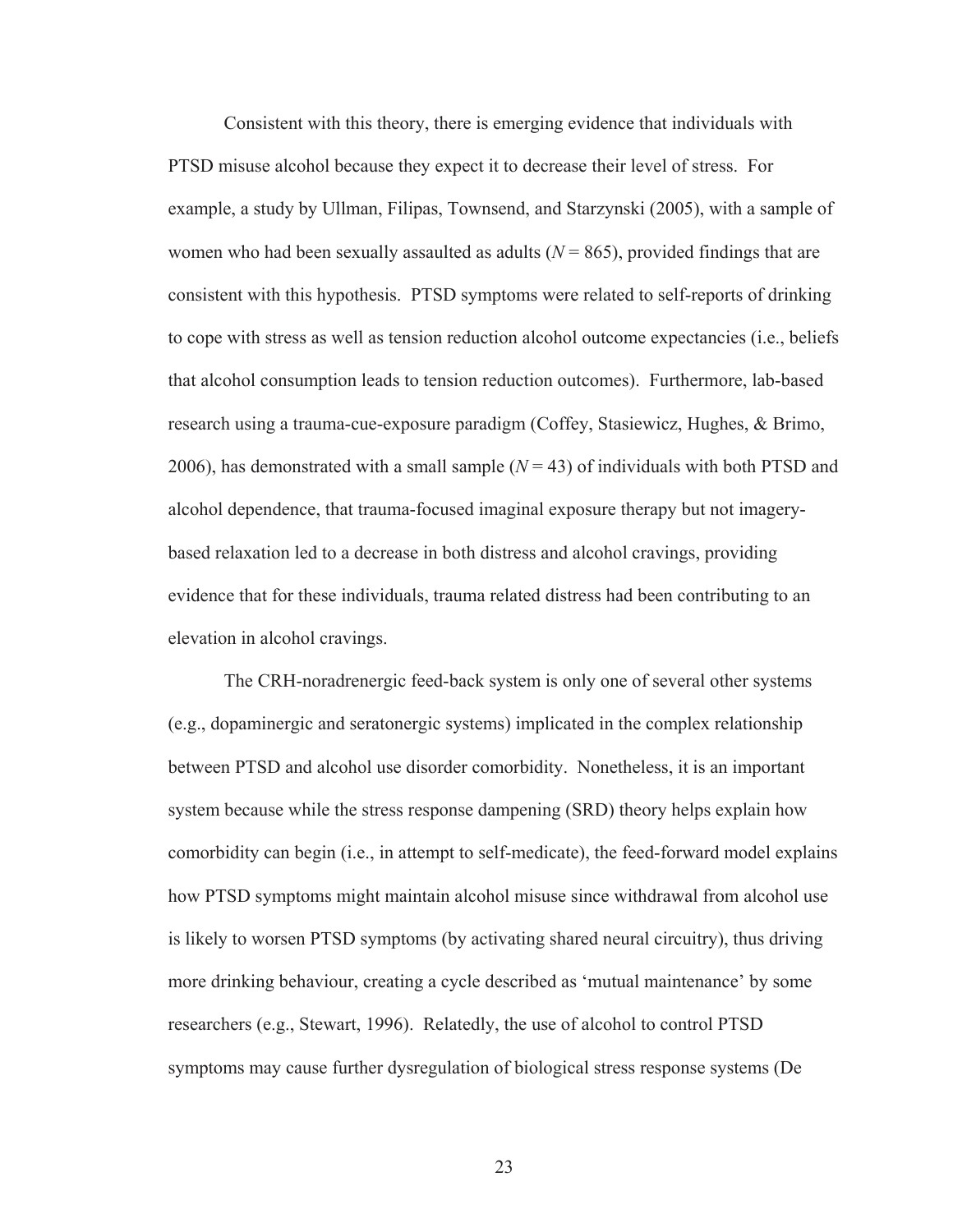Bellis, 2002), interfering with the body's natural habituation to traumatic memories. As such, alcohol misuse can actually serve to maintain PTSD symptoms in the longer term: creating a "vicious cycle" between PTSD symptoms and alcohol misuse. However, this is not the only pathway to explain the link between PTSD and alcohol misuse, and indeed substance misuse more broadly.

 Two other pathways that have also been used to explain the link between PTSD and alcohol misuse are the *High-risk hypothesis* and the *Susceptibility hypothesis*. The High-risk hypothesis suggests that misusing substances is a high-risk behaviour that increases the risk of developing PTSD due to a "dangerous/risky lifestyle." The Susceptibility hypothesis accounts for the comorbid relationship because substances like alcohol can cause physiological and neurochemical changes that make an individual more susceptible to developing PTSD following exposure to a trauma (Brown & Wolfe, 1994). Given the limited empirical support for the latter two pathways, and the fact that the onset and severity of substance misuse tends to co-occur with the onset and intensification of PTSD symptoms (Bremner et al., 1996; Chilcoat & Menard, 2003), most research on PTSD-alcohol comorbidity suggests that the self-medication / mutual maintenance theories best account for the functional relationship between PTSD and alcohol misuse (Conrod, & Stewart, 2003; De Bellis, 2002; Chilcoat & Breslau, 1998; Stewart, 1996; Stewart, Mitchell, Wright, & Loba, 2004).

## *Functional Relationship between Depression and Alcohol Use*

 It is important to note that the literature on alcohol misuse and comorbidity also attests to a strong relationship between depression and alcohol misuse in both (USAbased) nationally representative community samples (e.g., Grant et al., 2004) and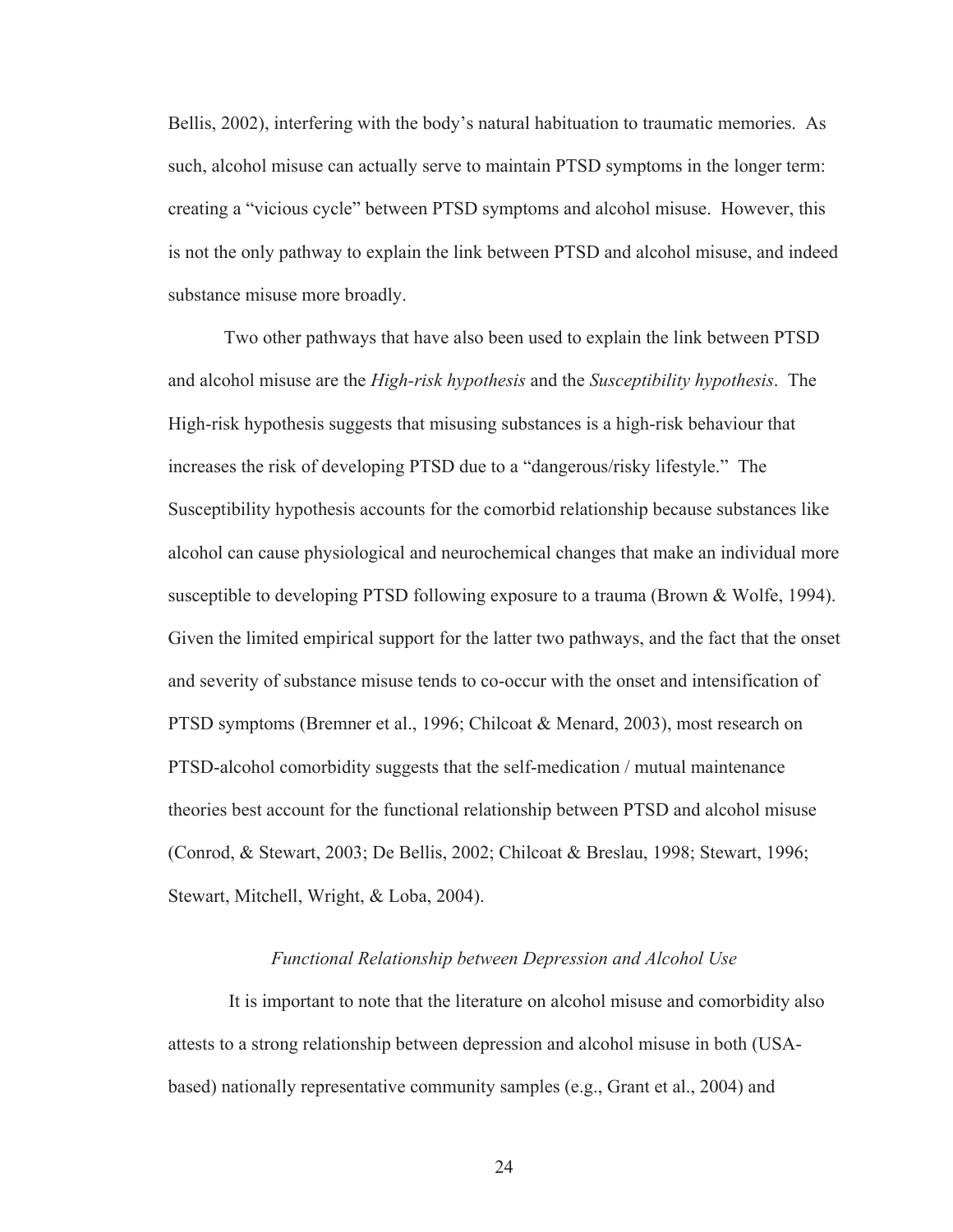adolescent samples (Rohde, Lewinsohn, & Seeley, 1996). Hall and Farrell (1997) reported that for those with alcohol problems, the most prevalent cluster of comorbid disorders, next to anxiety disorders (19%), are mood disorders (13%). Childhood EV is strongly predictive of major depression (Kessler et al., 1997; Kendler et al., 2000), and physical abuse in particular has been shown to be predictive of both major depressive disorder (MDD) and AUDs in adolescents (Clark, De Bellis, Lynch, Cornelius, & Martin 2003). Some research on depression and alcohol use disorder (AUD) comorbidity demonstrates that the development of depression, like PTSD, more frequently precedes the development of an AUD (Kuo, Gardner, Kendler, & Prescott, 2006). However, some researchers have found the opposite and have suggested that depression is the consequence of chronic heavy drinking and/or alcohol withdrawal (e.g., Schuckit et al., 1997). Given that some evidence indicates depression as a precursor to alcohol misuse (e.g., Kuo et al., 2006), any examination of potential mediating variables between EV and alcohol misuse should include measures of both PTSD and depression.

#### First Nations Context

EV and subsequent alcohol misuse are frequently linked together across cultural groups, and each is a concern for many Canadian communities. Although there is very little published literature that either reports on or explores the connection between EV and alcohol misuse in First Nations' communities, the published research that is available seems to suggest that rates of both violence exposure and alcohol use/misuse are high in some communities (Health Canada, 2003). For example, the 1991 Statistics Canada Aboriginal People's Survey revealed that 62% of First Nations respondents reported that alcohol was a problem in their community, while 39% of respondents reported that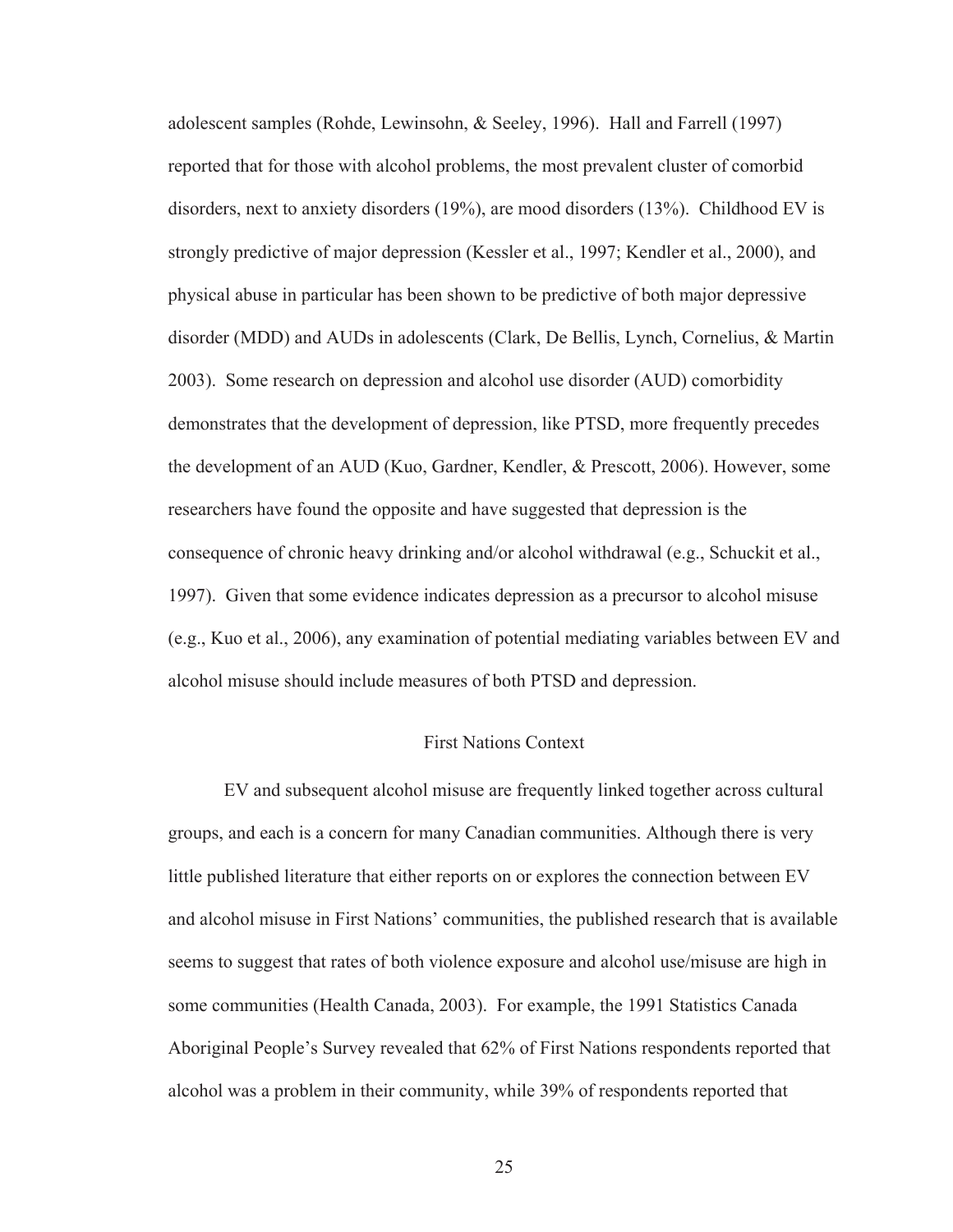family violence was a problem in their community (Indian and Northern Affairs Canada, 2004). However, there is a complex web of ecological factors that contribute to the maltreatment-substance abuse issue in this cultural group. For example, a study by Blackstock, Trocmé, and Bennett (2004) found that Aboriginal families, compared to non-Aboriginal families, report higher rates of substance abuse but also face worse socioeconomic conditions. Poor socioeconomic conditions, substance abuse, and poor parenting skills (e.g., neglect and abuse) are problems that are now well understood to be consequences of a history of colonization. One of the most notorious manifestations of this dark history was the residential school system, which has had immeasurable deleterious consequences on Aboriginal health, culture, and identity (Indian and Northern Affair Canada, 1996).

In its attempt "to transport Aboriginal children through the classroom to the desired assimilative destination," the system often produced individuals who felt marginalized from both their home communities and the communities of their colonizers, leaving many with few constructive alternatives to a life of prostitution and/or alcoholism (Indian and Northern Affairs Canada, 1996). Furthermore, the structure sowed the seeds for generational cycles of family violence because these schools disrupted the transference of parenting skills from one generation to the next, leaving many survivors to rely on the lessons they learned at these schools: that adults often maintain power, control, and obedience through abuse (Indian and Northern Affairs Canada, 1996). Many cases of sexual and physical abuse went ignored and unhealed, giving rise to numerous unhealthy coping behaviours in the survivors—including the perpetration of violence (Wesley-Esquimaux & Smolewski, 2004). These coping behaviours often became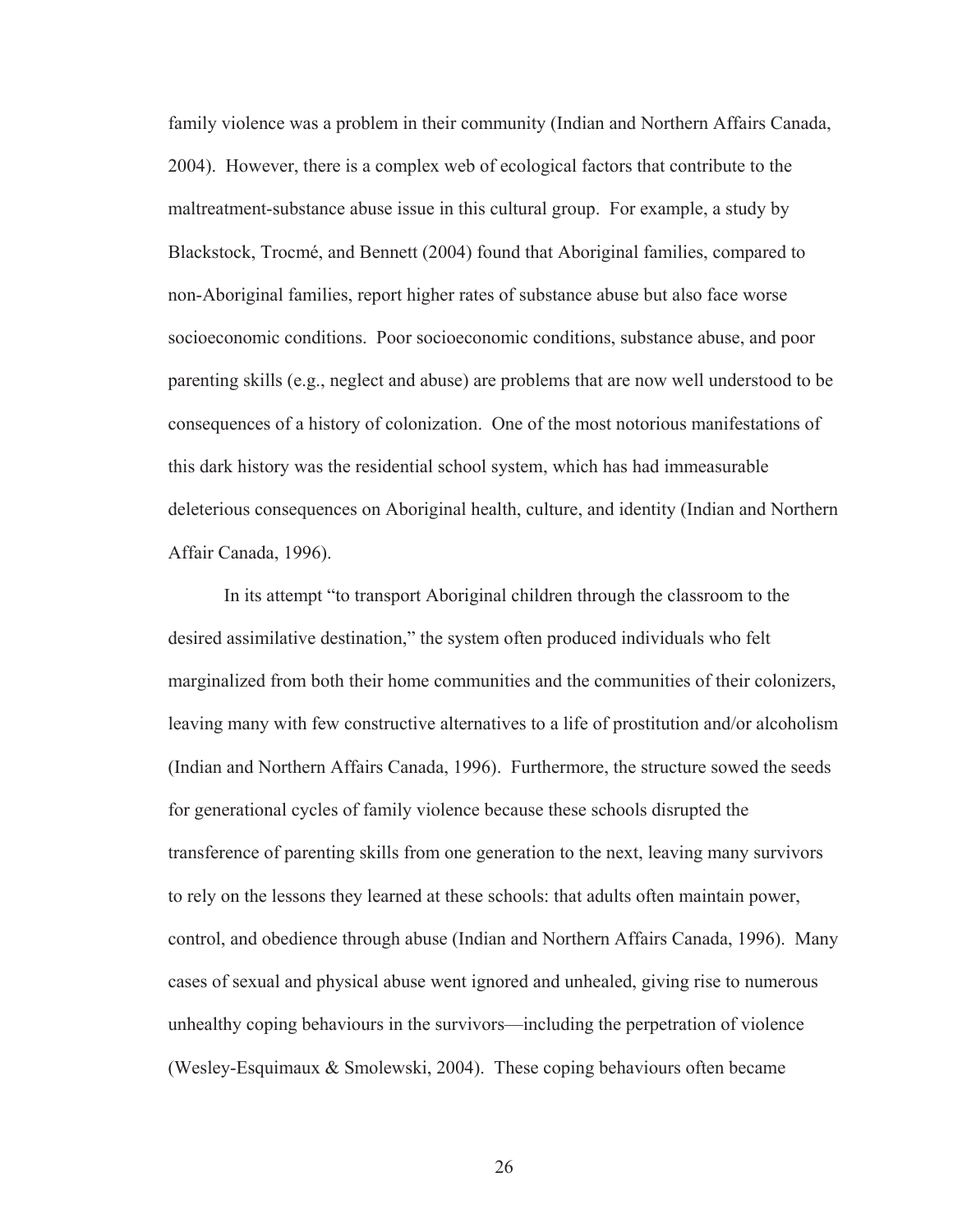"normal" and were then passed-down to subsequent generations, resulting in intergenerational or multi-generational trauma (Wesley-Esquimaux & Smolewski, 2004).

 Although the author of this research recognizes the historical and cultural roots to the interrelationship of EV and alcohol misuse in some Aboriginal communities, the present body of work was not designed to test the contribution of these historical factors. Rather, the research focused on the more immediate experiences of trauma in one Nova Scotian, First Nation community. Specifically, the first study examined how a lifetime history of EV among school attending Mi'kmaq adolescents might be related to drinking behaviours by way of known mental health sequelae of maltreatment such as posttraumatic stress (PTS) and depressive symptoms. In other words, this research sought to examine whether or not there was support for the self-medication hypothesis in the sample by exploring whether or not PTS or depressive symptoms mediated the relationship between EV and subsequent alcohol misuse.

 The literature is for the most part consistent with respect to whether or not PTSD mediates the relationship between EV and PTSD, with most studies finding confirmatory evidence (e.g., Epstein, Saunders, Kilpatrick, & Resnick, 1998) but a few not (e.g., Prigerson, Maciejewski, & Rosenheck, 2002). Although this literature is reviewed more thoroughly and critically in the following chapter, it needs to be pointed out that the present research is the first documented attempt to explore this research question in a collaborative research endeavour with a First Nation community. The decision to explore our research question in this community emerged both from both a community identified need as well as a scientifically informed perspective. The basic methodology is presented below, as a complement to the Method sections in chapters 3 and 5.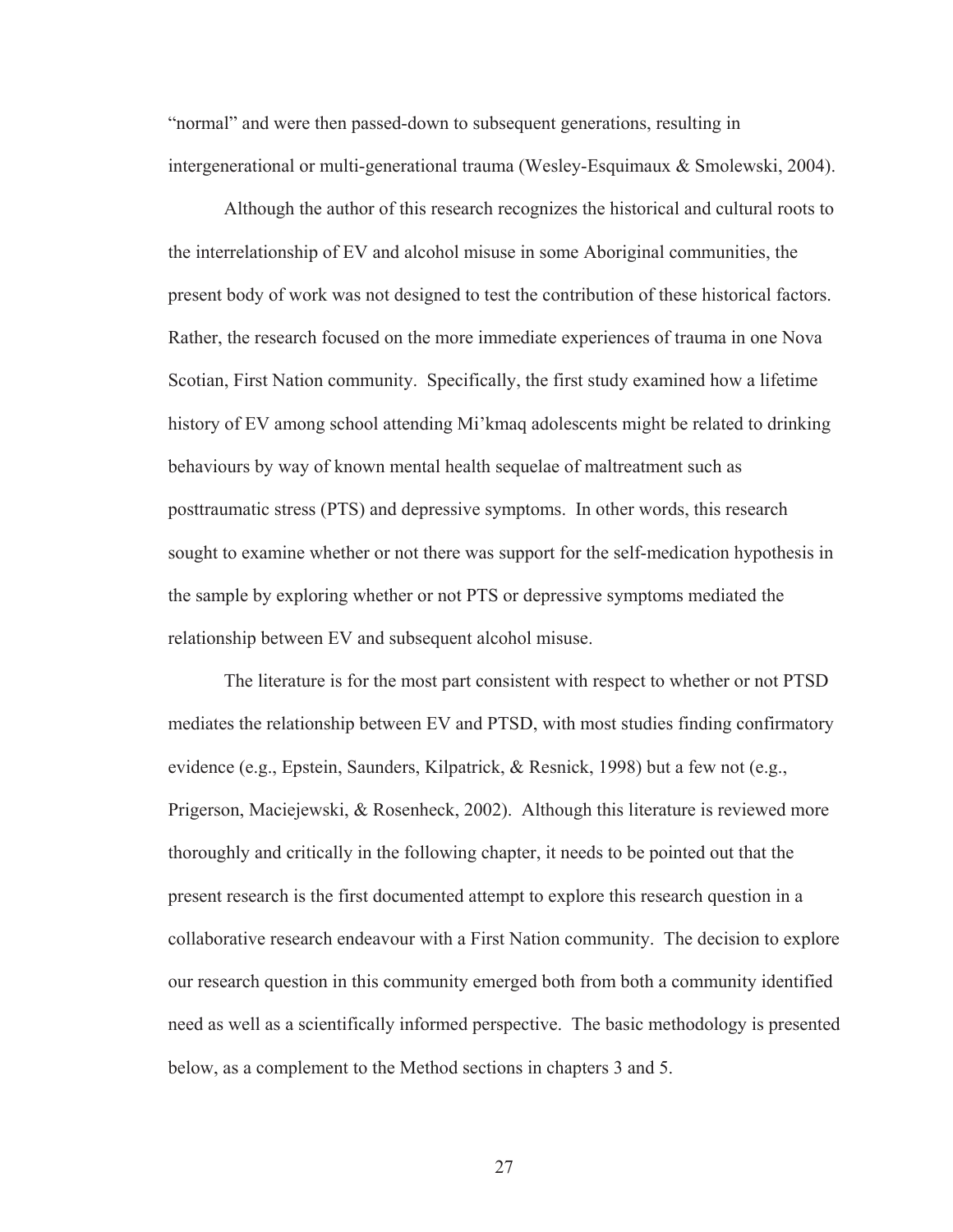#### General Methodology

 The community that collaborated with our research group is a self-governing Mi'kmaq (First Nations) Community. It is one of the largest First Nations communities in Atlantic Canada, and its origins go back to the first half of the  $19<sup>th</sup>$  century. It is selfgoverned by its own Band Council and has its own Board of Education and Board of Health. After receiving both community consent and ethical approval (from the Mi'kmaw Ethics Watch and Dalhousie University Human Research Ethics Board) the data were collected in April of 2006. The process of gaining community consent is documented more thoroughly in a publication by our research group (Zahradnik, Stevens, Stewart, Comeau, Wekerle, & Mushquash, 2007), and referred to in more detail in chapter 7 of the present work. As this was a school-based collaboration, only adolescents attending either of the two high schools in the community were invited to participate. Due to the concern that using an active parent/guardian consent process could result in a possible sample bias, in that students who were being exposed to parental/guardian violence would be less likely to have parental consent to participate in the study, a passive parent/guardian consent process was implemented. School staff used school records, school history, and professional judgment to assess whether or not students had the capacity to give informed consent themselves. All student participants were at least 14 years of age, and able to read English, although school staff who were fluent in both English and Mi'kmaq were on hand at all times during data collection to assist in translation of key words if necessary. Overall, 166 students participated in the study, which is just over half the number of students enrolled at the beginning of the academic year. The school was not able to provide the research team with records, but variables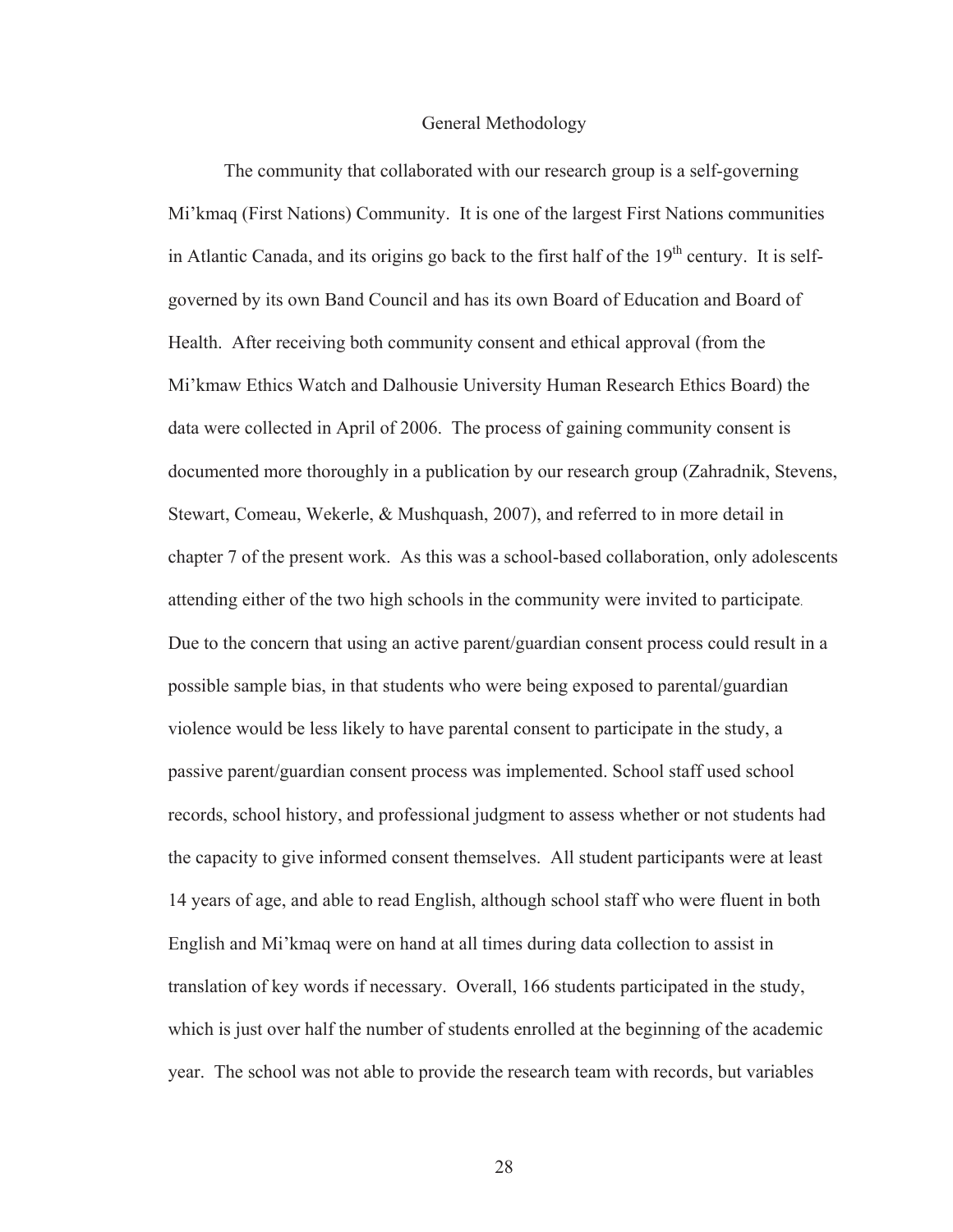that likely affected student participation were dropout (it is typical for one of the two schools to lose 30 to 50% of its students to drop out by spring), student absenteeism on the day of testing, competing class activities at the time of testing, and lack of student interest. The gender breakdown of the sample was comparable to the total number of boys and girls at both schools.

 In addition to being active participants in the research design process, community stakeholders and relevant agencies (e.g., Mental Health and Social Work Services [MH&SWS]) were given two weeks' notice prior to the actual days of data collection. By way of a school-distributed passive consent letter, parents/guardians were informed about the purpose, tasks, and risks of the study at least two weeks prior to its commencement. Students were made to understand that all information provided on the self-report forms would be anonymous as long as they did not share their answers with any of the researchers, staff, or students. Because data were collected in groups (by class), to increase anonymity, students were randomly administered one of three different versions of the self-report questionnaires, identical with respect to content, but different with respect to the order of the questionnaires. Students were informed that guidance counsellors and teachers were available upon request, and that service providers from MH&SWS had made arrangements to attend to any students who sought services as a consequence of participating in the study. No students sought out these services. Detailed information about the self-report measures used and sample characteristics are reported in detail in chapters 3 and 5.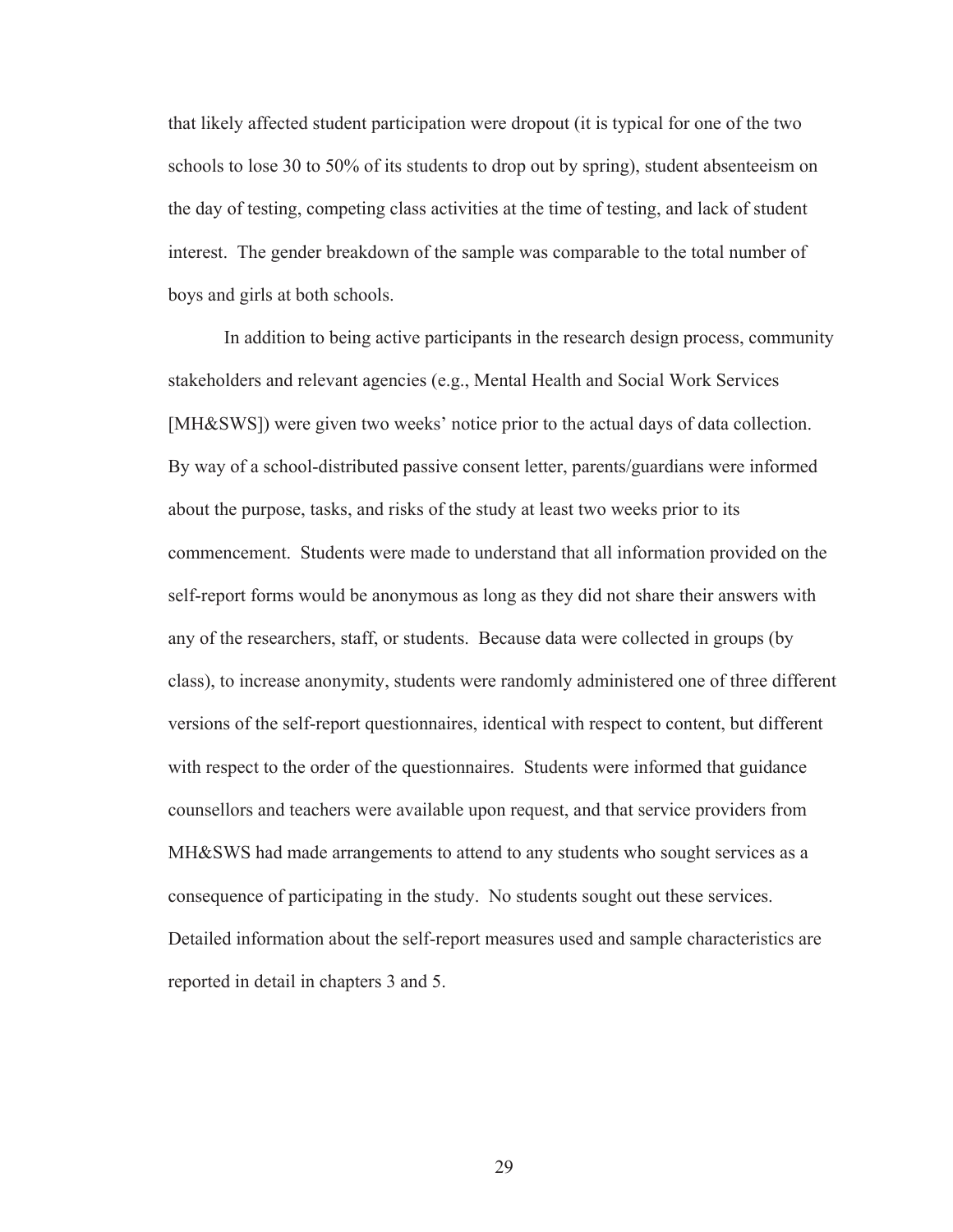# CHAPTER 2. PROLOGUE TO POSTTRAUMATIC STRESS HYPERAROUSAL SYMPTOMS MEDIATE THE RELATIONSHIP BETWEEN CHILDHOOD EXPOSURE TO VIOLENCE AND SUBSEQUENT ALCOHOL MISUSE IN MI'KMAQ YOUTH

 As outlined in the previous chapter, if the tension reduction and SRD models are correct about the relationship between EV and alcohol misuse, then these models suggest that individuals with EV histories are learning to drink to dampen their EV-related anxiety/stress reactions. EV can give rise to numerous types of anxiety symptoms/disorders (e.g., panic attacks/disorder), but one of these in particular— PTSD—has garnered much attention, especially with respect to alcohol misuse. There have been several attempts to demonstrate that PTSD mediates the relationship between some form of EV and some form of alcohol misuse, most of which have demonstrated at least partial mediation. The first study to examine this question (Epstein, Saunders, Kilpatrick, & Resnick, 1998) used path analytic techniques with a sample of 2,994 women to show that PTSD mediated the relationship between childhood rape and subsequent alcohol abuse; however, this study relied heavily on retrospective memory since the average age of the sample was 44 years, and questions were being asked about victimization that occurred prior to age 18. White and Widom (2008), using a prospective design with a sample of 582 women who had a court-documented history of child abuse and neglect, used the procedure recommended by Baron and Kenny (1986) to test mediation. When PTSD in young adulthood  $(M \text{ age} = 29)$  was tested as the only potential mediating variable, it was found to partially mediate the relationship between early child abuse and neglect (up to age 11) and later alcohol use in middle adulthood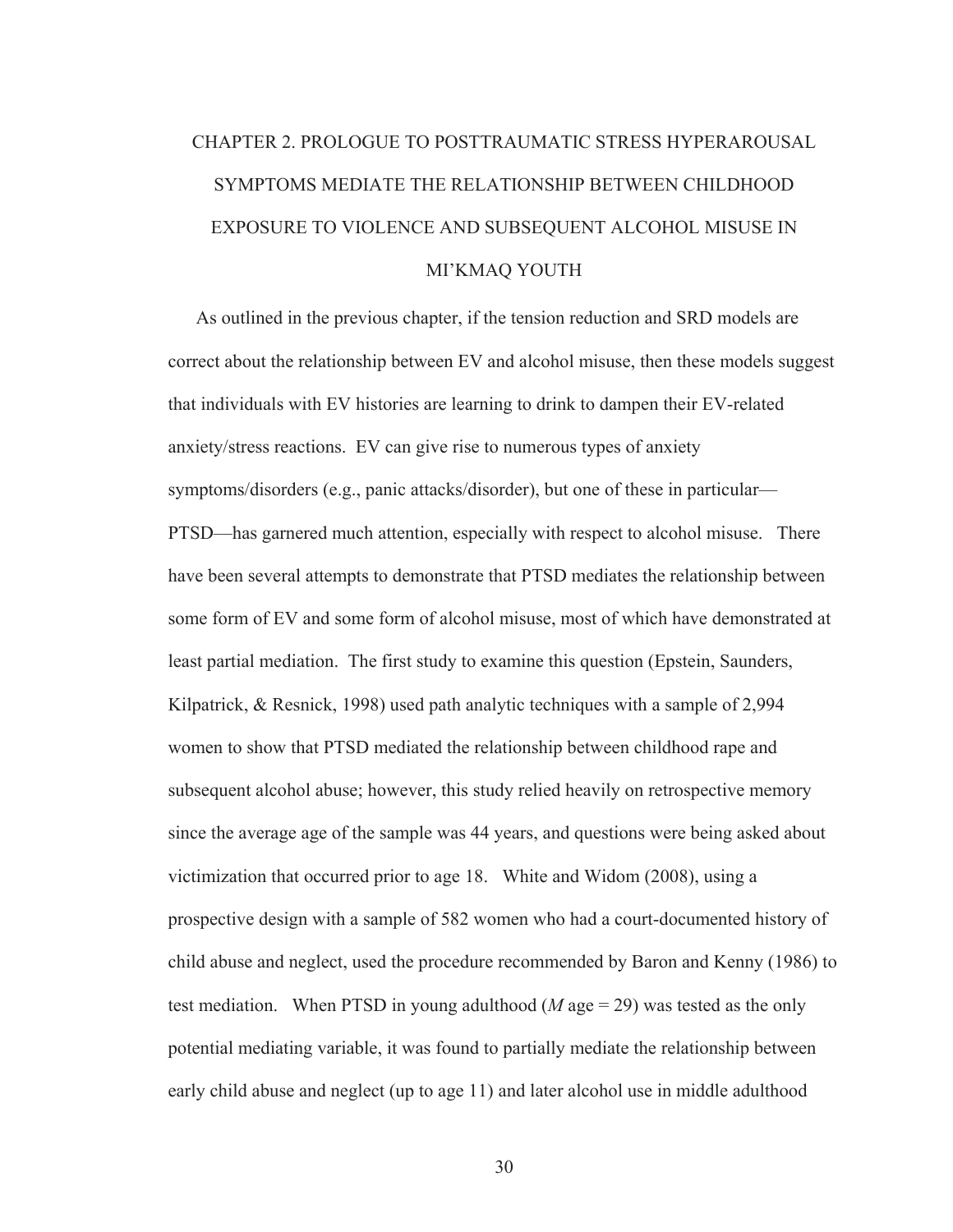(age  $M = 40$ ). Prigerson, Maciejewski, and Rosenheck (2002) also tested the same question in a sample of male combat veterans  $(N = 2578)$ , but they failed to find any evidence that PTSD mediated the relationship between combat exposure and subsequent substance abuse—both alcohol and drug—problems. However, their study did not differentiate between alcohol and illicit drug use, limiting their ability to study unique pathways based on distinct outcome variables. Furthermore, their study measured PTSD categorically (present or not present) as opposed to continuously, and therefore could not investigate whether or not the severity of PTSD symptoms were related to the subsequent severity of later substance misuse (Stewart, 1996). Measuring PTSD categorically may also explain why Zlotnick et al. (2006) found only weak support for PTSD acting as a partial mediator between childhood physical assault (but not childhood sexual assault) and number of days abstinent in a predominantly male sample of  $(N = 336)$  patients with alcohol abuse or dependence.

 None of these studies examined whether or not specific symptom clusters of PTS (e.g., hyperarousal) might be responsible for these mediating effects. The study below was designed to determine which of the PTSD symptom clusters best accounts for this mediating effect. Given the aforementioned support in the literature for PTSD as a mediator between traumatic events like EV and alcohol misuse, and so as to reduce the number of redundant tests, a test with total PTS symptoms as the mediator was not conducted. Furthermore, the reader is requested to pay attention to how the terms posttraumatic stress disorder (PTSD) and posttraumatic stress (PTS) are used in the following work. PTSD is used when citing material by other researchers who have employed this term to describe their empirical findings or theories about the construct of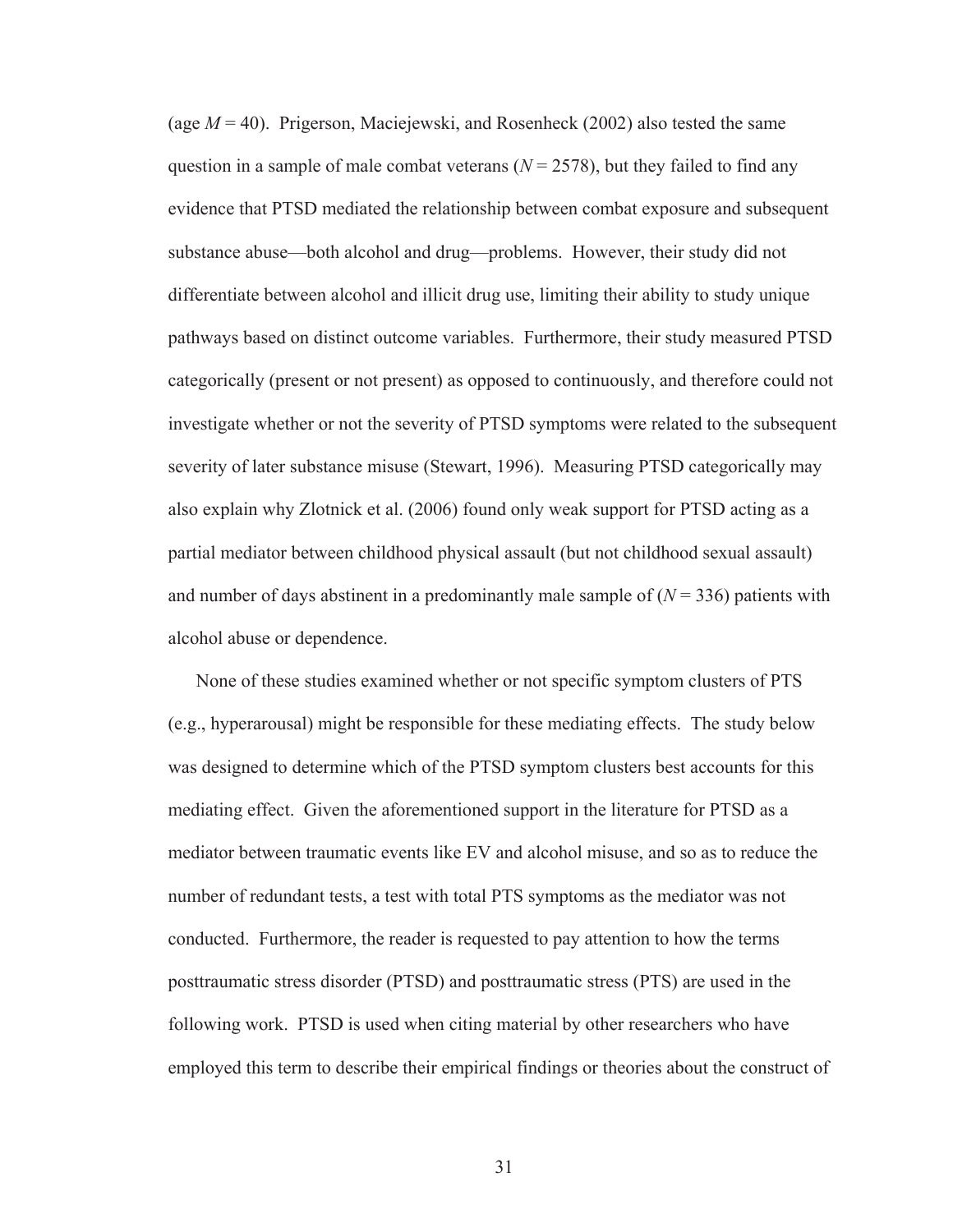PTSD, while PTS is used to discuss the findings of the study described below, since the methodology precludes the use of diagnostic labels.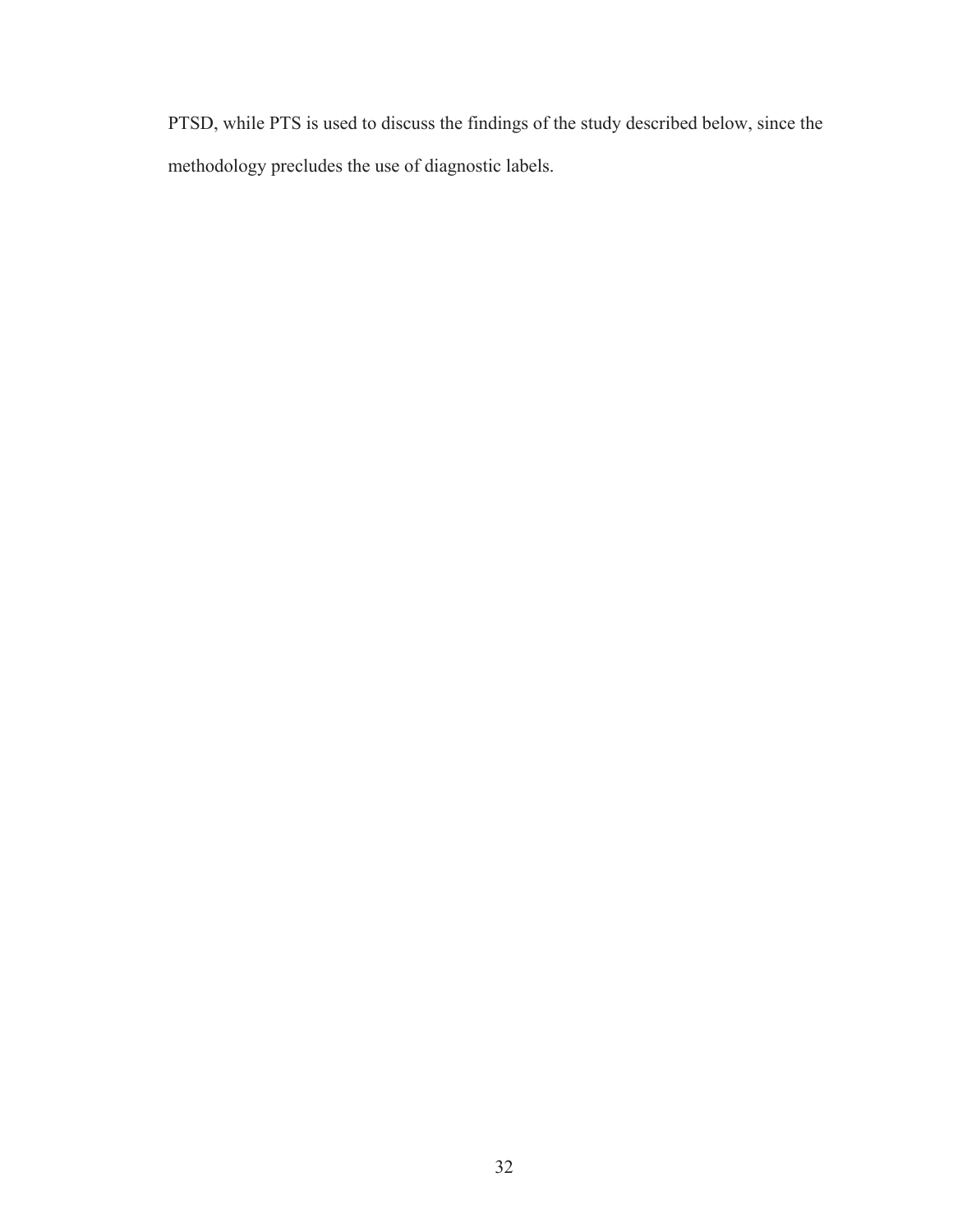# CHAPTER 3. STUDY 1. POSTTRAUMATIC STRESS HYPERAROUSAL SYMPTOMS MEDIATE THE RELATIONSHIP BETWEEN CHILDHOOD EXPOSURE TO VIOLENCE AND SUBSEQUENT ALCOHOL MISUSE IN MI'KMAQ YOUTH<sup>5</sup>

#### Abstract

This study was part of a school-based collaborative research project with a Canadian Mi'kmaq community that examined the potential role of posttraumatic stress (PTS) symptom clusters in mediating the relationship between childhood exposure to violence (EV) and alcohol misuse in a sample of Mi'kmaq adolescents  $(N = 166)$ . The study employed a cross-sectional design and used several well-validated self-report questionnaires. Path analytic results showed that when each PTS symptom cluster was independently investigated for mediating effects, while controlling for depressive symptoms, age, and gender, only the PTS hyperarousal symptom cluster fully mediated the EV—alcohol misuse relationship. Results are discussed within the context of previous theory and research on the topic of PTS as a mediator between EV and alcohol misuse.

<sup>&</sup>lt;sup>5</sup> Adapted from Zahradnik, Stewart, Sherry, Stevens, and Wekerle, "Posttraumatic stress" hyperarousal symptoms mediate the relationship between childhood exposure to violence and subsequent alcohol misuse in Mi'kmaq youth," submitted to the *Journal of Traumatic Stress*. As first author of this manuscript I contacted the community to initiate collaboration; I contributed to the design of the study; I collected all of the data; I managed the data-base and conducted the majority of the data analyses; and I wrote the manuscript and then made revisions based on feedback from my coauthors.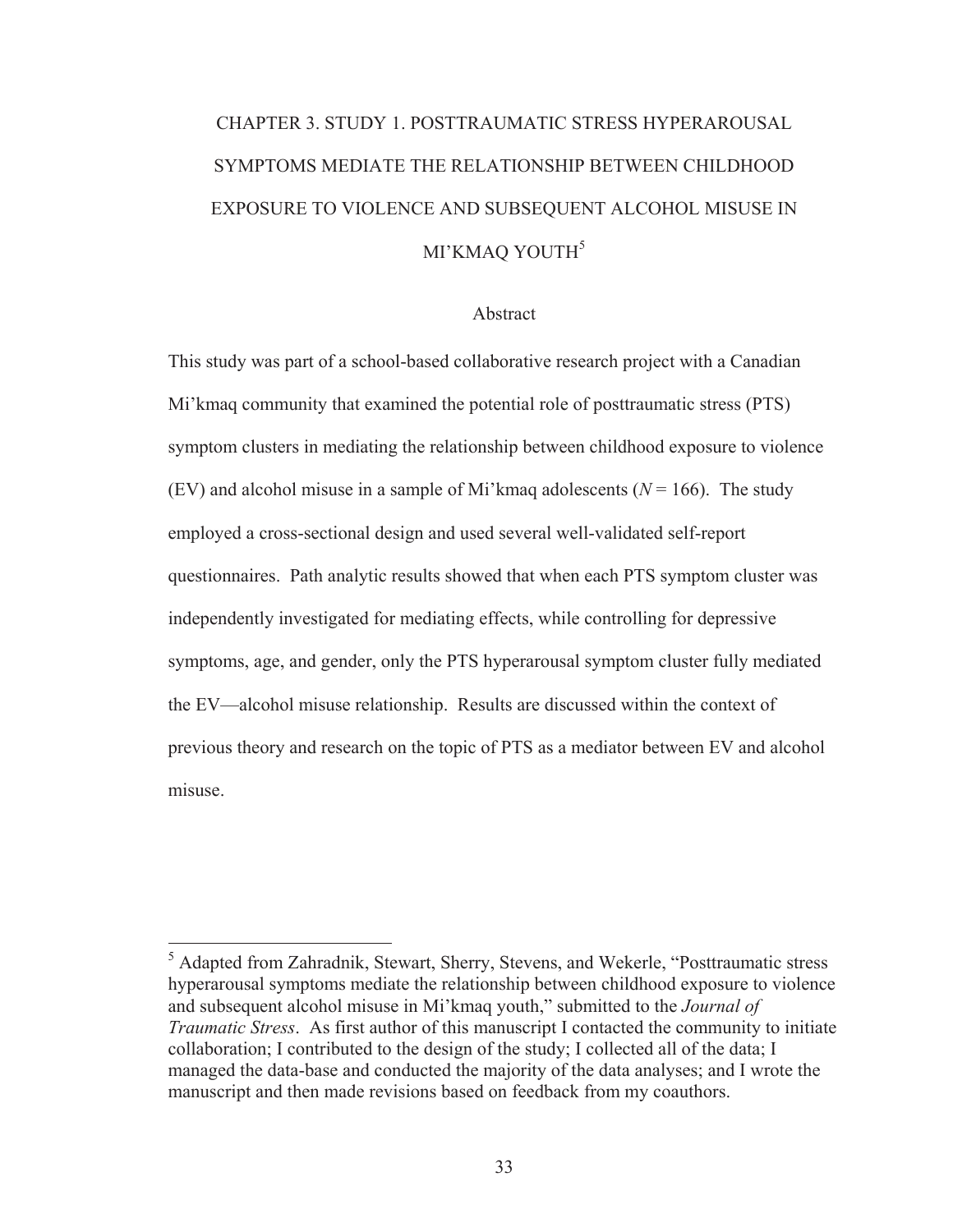#### **Introduction**

Interpersonal violence, whether experienced directly or indirectly, especially during childhood, can either precipitate the onset of posttraumatic stress disorder  $(PTSD<sup>6</sup>)$  or act as a risk factor that later increases the odds developing PTSD after subsequent traumas (Brewin, Andrews, & Valentine, 2000). Unfortunately, youth exposure to violence (EV) is not rare. Two American studies (Finkelhor, Ormrod, Turnery, & Hamby, 2005; Hanson et al., 2008) using nationally-representative samples of youth suggest that one-fifth to one-half of all children and adolescents have experienced a physical assault, while a little over one-third have witnessed violence perpetrated toward another, and almost one-tenth have been sexually victimized. These figures are particularly alarming since EV increases the risk of developing PTSD over-and-above other types of traumatic events (Kessler, Sonnega, Bromet, Hughes, & Nelson, 1995; Kilpatrick et al., 2000). Furthermore, not only is EV more likely to either result in PTSD or become a risk factor for the later onset of PTSD after a subsequent trauma, but EV is also more likely to predict the development of PTSD with co-morbid substance misuse (Wekerle & Wall, 2002).

 There are well-documented relationships between childhood maltreatment and both PTSD and alcohol abuse/dependence (Langeland, Draijer, Nel, & van den Brink, 2004). Moreover, much of the research indicates that PTSD symptoms and alcohol misuse are commonly "comorbid" (Stewart, 1996) – that is, they occur together in the same individuals far more commonly than can be explained by chance. Studies show that

 $\overline{a}$ 

<sup>&</sup>lt;sup>6</sup> This study refers to both posttraumatic stress disorder (PTSD) and posttraumatic stress (PTS). The term PTSD is used when referring to the literature that employed this diagnostic label, but as we did not measure diagnostic status in this study, we employ the term PTS when referring to the construct we have measured.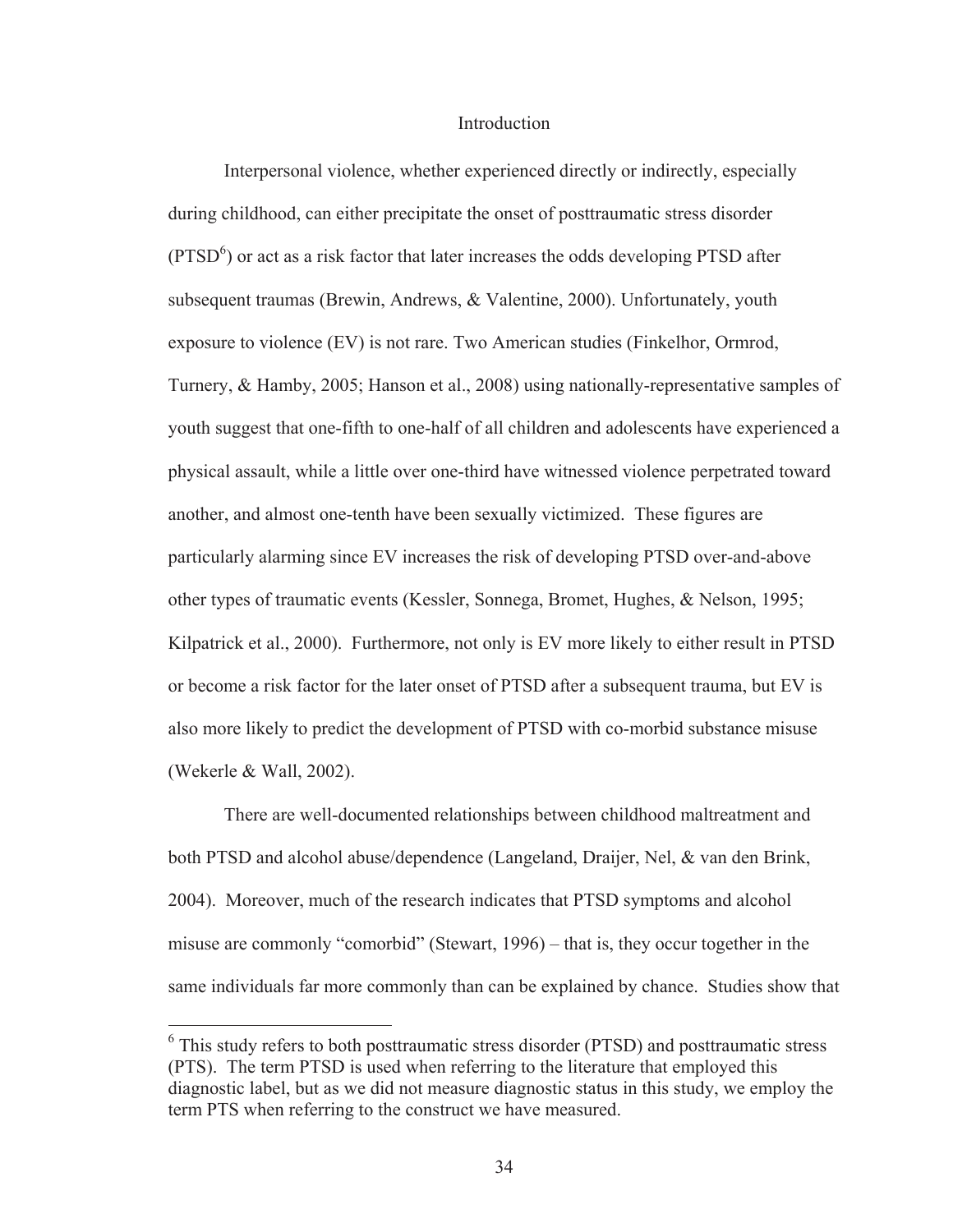the lifetime prevalence rate of having an alcohol use disorder (abuse or dependence) for those with PTSD ranges from 21.6-51.9% but only from 8.1-34.4% for those without PTSD (Breslau, Davis, Peterson, & Schultz, 1997; Kessler et al., 1995).

 While there are a number of possible explanations for the comorbidity of PTSD and alcohol abuse/dependence, many researchers suggest that those with PTSD misuse alcohol (or other substances) in order to "self-medicate" their PTSD symptoms (De Bellis, 2002; Chilcoat & Breslau, 1998; Stewart, Mitchell, Wright, & Loba, 2004). The self-medication theory argues that central nervous system depressants like alcohol may help attenuate certain fear/startle responses as well as the intrusive memories that are characteristic of PTSD (Jacobsen, Southwick, & Kosten, 2001). The relationship between PTSD symptoms and alcohol misuse can become further complicated by a process known as "mutual maintenance" (Stewart, Pihl, Conrod, & Dongier, 1998). Although an individual receives initial PTSD symptom relief immediately following the consumption of alcohol, once its effects have worn off the PTSD symptoms return. Some of those symptoms, particularly hyperarousal, can return with even greater severity, largely due to the physiological arousal relating to withdrawal from central nervous system depressants like alcohol (Jacobsen et al., 2001). This maintenance or intensification of PTSD symptoms then resets the stage for continued alcohol misuse, potentially causing further dysregulation of biological stress response systems (DeBellis, 2002), and interfering with the body's natural habituation to traumatic memories. In this way, alcohol misuse can actually serve to maintain PTSD symptoms in the longer term creating a "vicious cycle" between PTSD symptoms and alcohol misuse.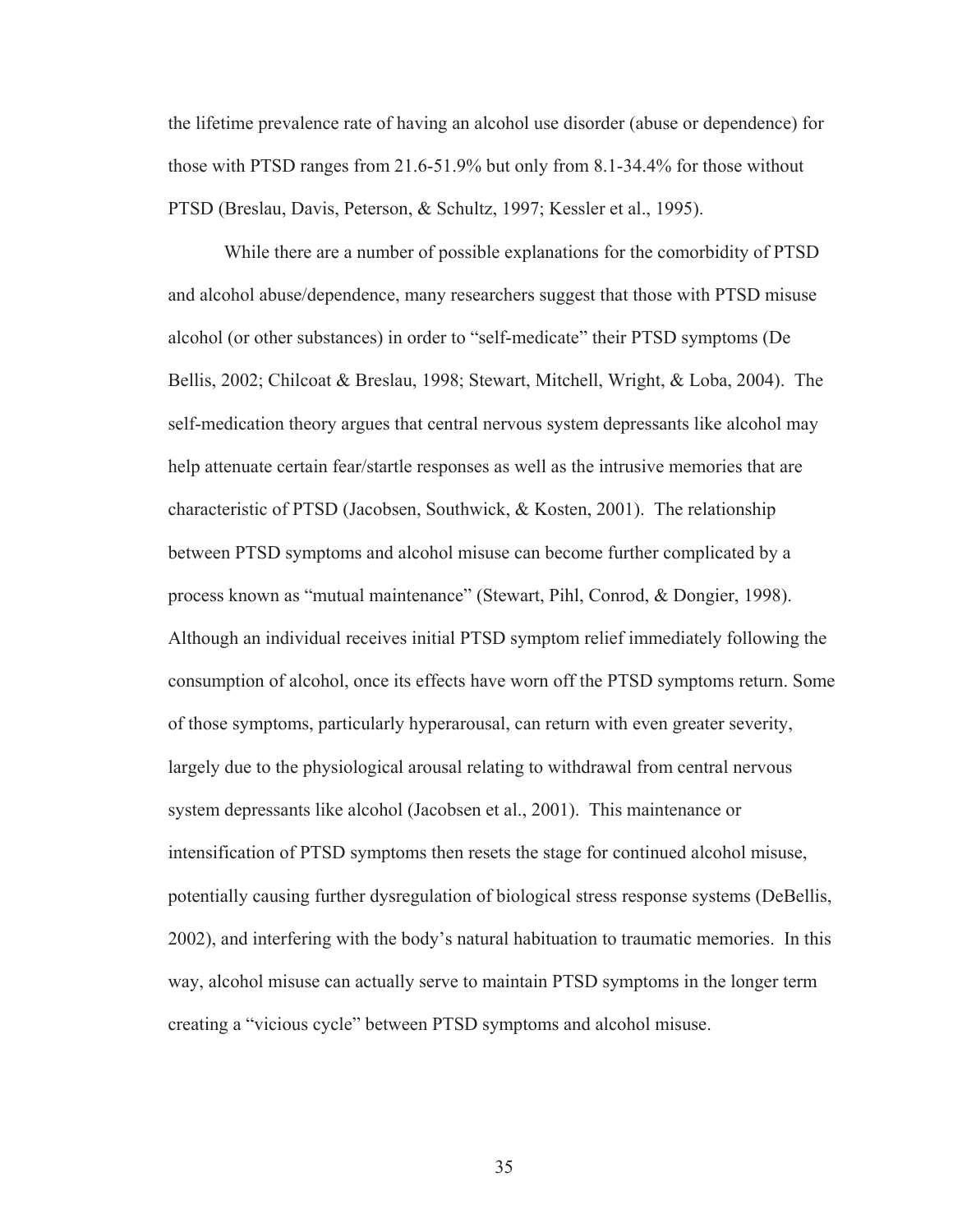In essence, the self-medication/mutual maintenance theories suggest that PTSD acts as a mediating variable, that is, a variable that intervenes and helps explain the relationship between trauma exposure and subsequent alcohol misuse. Previous studies that attempted to show the role of PTSD as a mediator between a traumatic event and later alcohol misuse have shown weak to moderate support (Epstein, Saunders, Kilpatrick, & Resnick, 1998; White & Widom, 2008; Zlotnick et al., 2006) though a couple have shown no support (Prigerson, Maciejewski, & Rosenheck, 2002; Ullman, Filipas, Townsend, & Starzynski; 2005). However, none of these studies examined the potential mediating role of the individual PTSD symptom clusters.

 In light of the relationships between the PTSD symptom clusters of hyperarousal (McFall, MacKay, & Donovan, 1992; Stewart, Conrod, Pihl, & Dongier, 1999; Stewart et al., 2004), reexperiencing (McFall et al., 1992; Read, Brown, & Kahler, 2004; Simons, Gaher, Jacobs, Meyer, Johnson-Jimenez, 2005) and avoidance and numbing (Sullivan & Holt, 2008; Taft et al., 2007) with alcohol misuse, it is important to examine the potential mediating role of each PTSD symptom cluster, since the self-medication model would predict that individuals exposed to violence might be drinking to cope with any of these symptoms (Stewart, 1996). However, an important variable to control for in the trauma – alcohol misuse relationship is depressive symptoms because of the strong relationships found between depressive symptoms and EV, depressive symptoms and alcohol misuse, and depressive symptoms and PTSD (Kessler, Davis, & Kendler, 1997; Kilpatrick et al., 2003).

The present study is also novel in that this is the first attempt to address this issue in both an adolescent sample and in partnership with an Aboriginal community.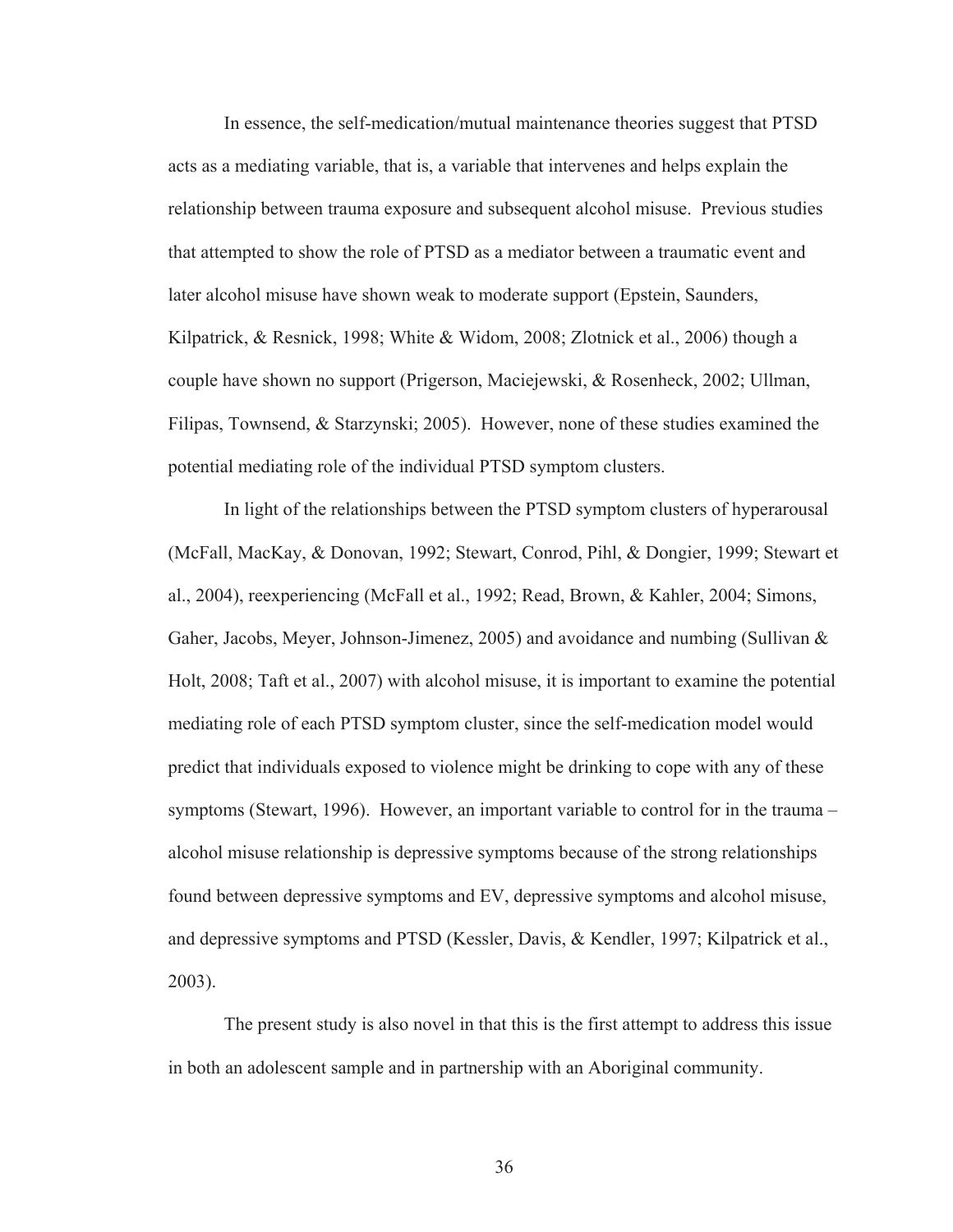Although the literature is scant, there is evidence to attest to the fact that some North American Aboriginal communities are facing severe issues that involve high rates of EV, PTSD, depressive symptoms, and alcohol misuse. For example, the Canadian Aboriginal People's Survey reported that 73% of Aboriginal respondents self-reported that alcohol was a problem in their community (Statistics Canada, 1991). From the same survey, 44% of respondents indicated that family violence was a problem in their community, while just over half indicated that both physical and sexual abuse were problems as well (Statistics Canada, 1991). Another study showed that approximately 40% of a sample of 234 American Indians reported exposure to severe child maltreatment, which was most strongly associated with PTSD over other psychological disorders (Duran et al., 2004). Other studies with American Indian populations have linked both childhood physical and sexual assault to both depressive symptoms and subsequent alcohol misuse (Libby et al., 2004, 2005). With respect to alcohol consumption, a recent literature review concluded that rates of alcohol use amongst American Indians and Alaskan Natives are higher than in the general population for both adults and adolescents, and that Native adolescents experience more negative consequences of their drinking than other adolescents (Szlemko, Wood, & Thurman, 2006). Thus, by working in partnership with a Mi'kmaq community (see Zahradnik et al., 2007), we attempted to address the question of PTS mediation with a community that is not alone in struggling with the issues highlighted.

We hypothesized that adolescents with higher amounts of EV are more likely to develop PTS symptoms, and these PTS symptoms are in turn more likely to lead to alcohol misuse, even after controlling for the influence of depressive symptoms. Consistent with current studies on how best to organize PTSD symptom clusters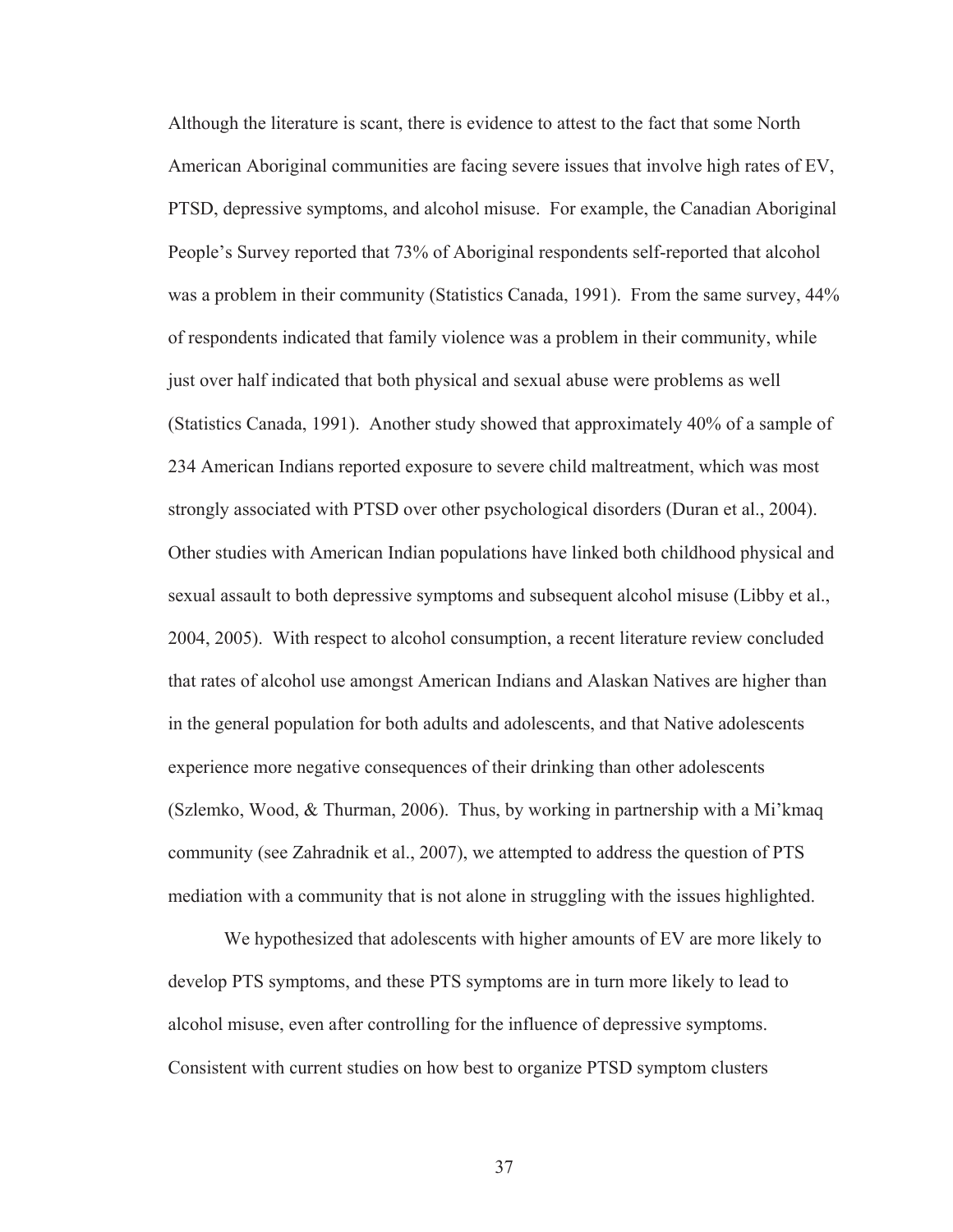(Asmundson et al., 2000; King, Leskin, King, & Weathers, 1998; Stewart et al., 1999) we specified four separate path models—hyperarousal, reexperiencing, numbing, and avoidance—in which it was predicted that in each model EV would be indirectly related to alcohol misuse through one of our four PTS symptom clusters. See Figure 3.1 for an example of the hypothesized medational model for PTS hyperarousal.

## Method

### *Participants and Procedures*

 There are approximately 25,000 Mi'kmaq living in Nova Scotia. The Mi'kmaq makeup about 2.6% of the provincial population and there are 35 reserves administered by 13 self-governing communities. The community of focus in the current study is one of the larger communities; but given this community's request for anonymity, identifying information cannot be provided. A more general description of the community and the steps involved in acquiring community consent and participation in the research process is available (Zahradnik et al., 2007; Zahradnik, Stewart, O'Connor, Stevens, Ungar, and Wekerle (2010).

 The sample was drawn from the community's school-attending youth, and data was collected in both the spring and the fall of 2006. Across the two schools, 166 students participated in the study, which is just over half of those that were eligible to participate. With respect to gender, there were 91 women and 75 men. Ages ranged from 14-18 years (*M* = 16.69, *SD* = 1.39), with most students (77.7%) being 16 years of age or older, the age at which according to Nova Scotian law (Children and Family Services Act, 1990) a child can choose whether s/he wishes to report a case of abuse where s/he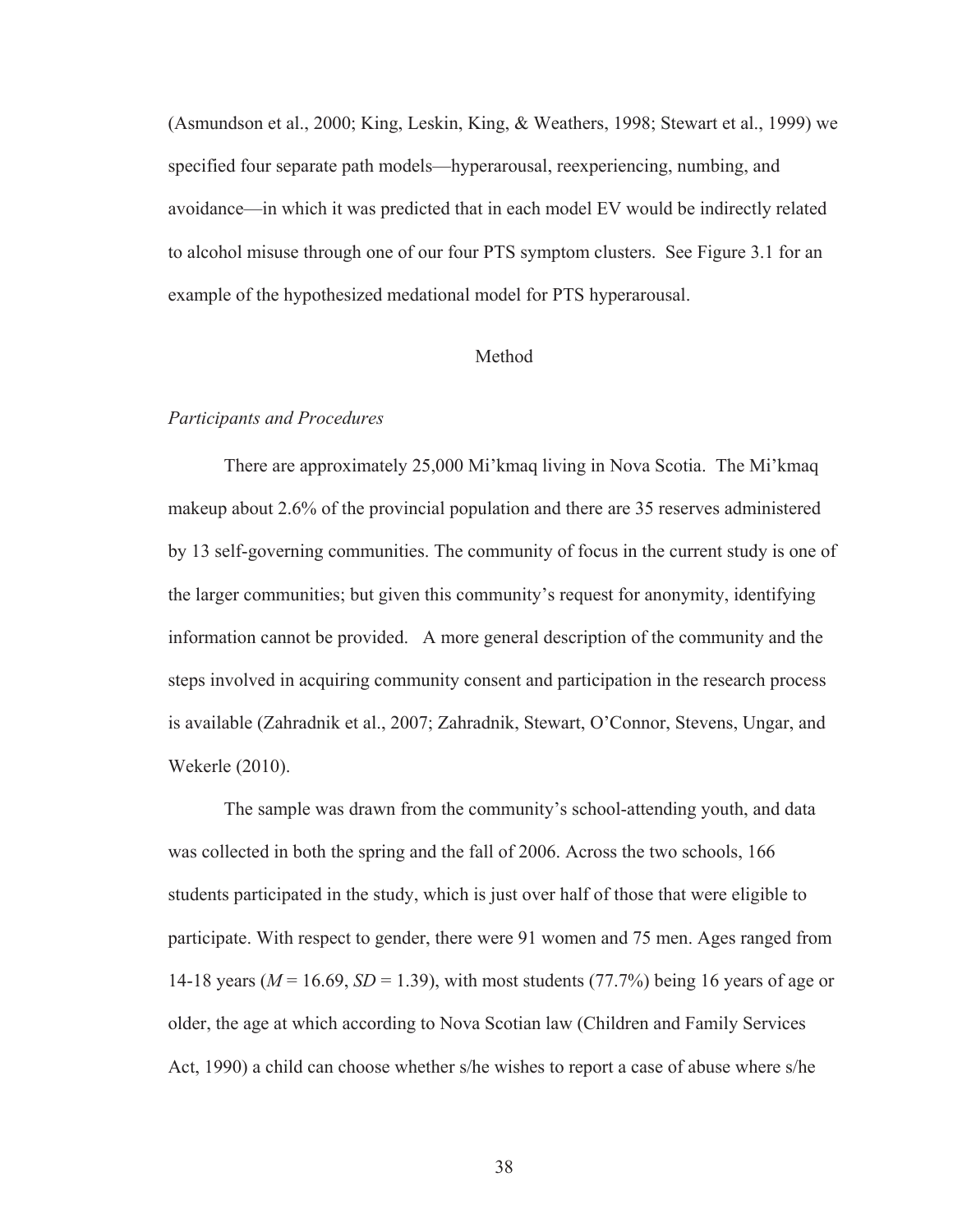alone was the victim. The self-reported education level ranged from grades 8-12 (*M* = 9.91, *SD* = 1.05) (see Appendix A for Demographics and Substance Use Questionnaire). *Measures* 

 Physical, sexual, and emotional abuse/exposure to domestic violence was measured with the Childhood Experience of Violence Questionnaire (CEVQ; Walsh, MacMillan, Trocmé, Jamieson, & Boyle, 2008; see Appendix B), an 18-item self-report measure of childhood EV for use with children/youth 12-18 years. The CEVQ collects information about whether abuse has been experienced and if so, about the severity (measured continuously), onset, and duration of abuse experienced. The reliability coefficient for this measure in our sample was high ( $\alpha = .92$ ). This is the first recorded use of the CEVQ with an aboriginal sample.

 Posttraumatic stress symptoms were measured with the Child Post-Traumatic Stress Symptom scale (CPSS; Foa, Johnson, Feeny, & Treadwell, 2001; see Appendix C). The CPSS is a 17-item self-report measure designed to tap each of the three *DSM-IV* symptom clusters of PTSD—reexperiencing, avoidance/numbing, and hyperarousal—in children/youth from ages 8-18 years. In this sample, two of the CPSS subscales (numbing and reexperiencing) had unacceptably low Cronbach alphas (below .60) because of three problematic items: two items from the numbing subscale (item 8: traumatic episode related memory problems, and item 12: having a sense of a foreshortened future), and one item from the reexperiencing subscale (item 4: emotional reactivity to triggers). We did not include these items in our subscale totals.<sup>7</sup> Thus, our four subscales were as follows:

 <sup>7</sup> <sup>7</sup>Research on PTSD has identified these two numbing items as problematic (e.g., King et al., 1998). Thus, it is not unusual for some researchers to also drop these items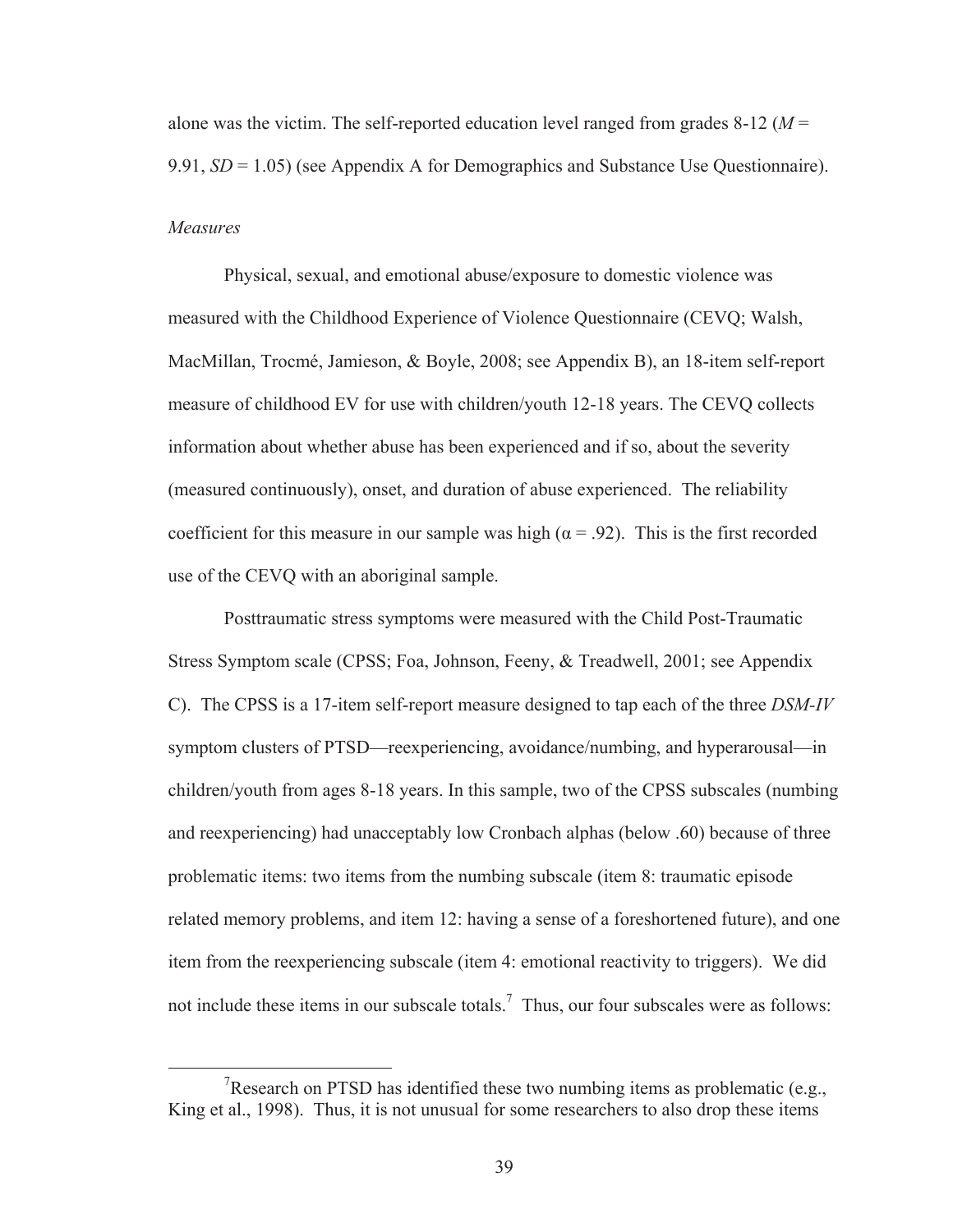reexperiencing (4 items; e.g., nightmares; Cronbach's alpha = .72), hyperarousal (5 items; e.g., exaggerated startle response; Cronbach's alpha = .63), avoidance (2 items; e.g., avoiding thinking about the trauma; Cronbach's alpha  $=$  .71), and emotional numbing (3) items; e.g., feeling emotionally numb; Cronbach's alpha = .73). This is the first recorded use of the CPSS in an Aboriginal sample.

 The 20 item Centre for Epidemiological Studies Depression Scale (CESD; Radloff, 1977; see Appendix D) was used to measure depressive symptoms. The CESD has been used previously with adolescents (Radloff, 1991). Summing all items yields one overall score ranging from 20-80 that reflects depressive symptom severity (present sample  $\alpha = .84$ ). This scale has been well-validated in different samples of Aboriginal adolescents (Manson, Ackerson, Dick, Barón, & Fleming, 1990; Thrane, Witbeck, Hoyt, & Shelley, 2004).

Since evidence suggests measuring the problems that arise as direct consequences of alcohol consumption is a good indicator of alcohol use disorders in youth (White  $\&$ Labouvie, 1989), the Rutgers Alcohol Problem Index (RAPI; White & Labouvie, 1989; see Appendix E) was used to measure alcohol misuse. The RAPI is a well validated 23 item self-report measure that assesses adolescent problem drinking symptoms. It has been validated in community, clinical and First Nations samples (Noel et al., 2010; White & Labouvie, 1989; Winters, 1999). Responses were summed across the 23 items ( $\alpha$  = .97), as recommended by the authors of the RAPI, to yield a composite score that takes

 $\overline{a}$ 

from their studies (e.g., Palyo, Clapp, Beck, Grant, & Marques, 2008). Furthermore, we felt it was justified to drop the reexperiencing item since its low internal consistency can be interpreted within the context of other findings that suggest that First Nations people are more likely to experience their anxiety somatically than emotionally (e.g., Barker-Collo, 1999).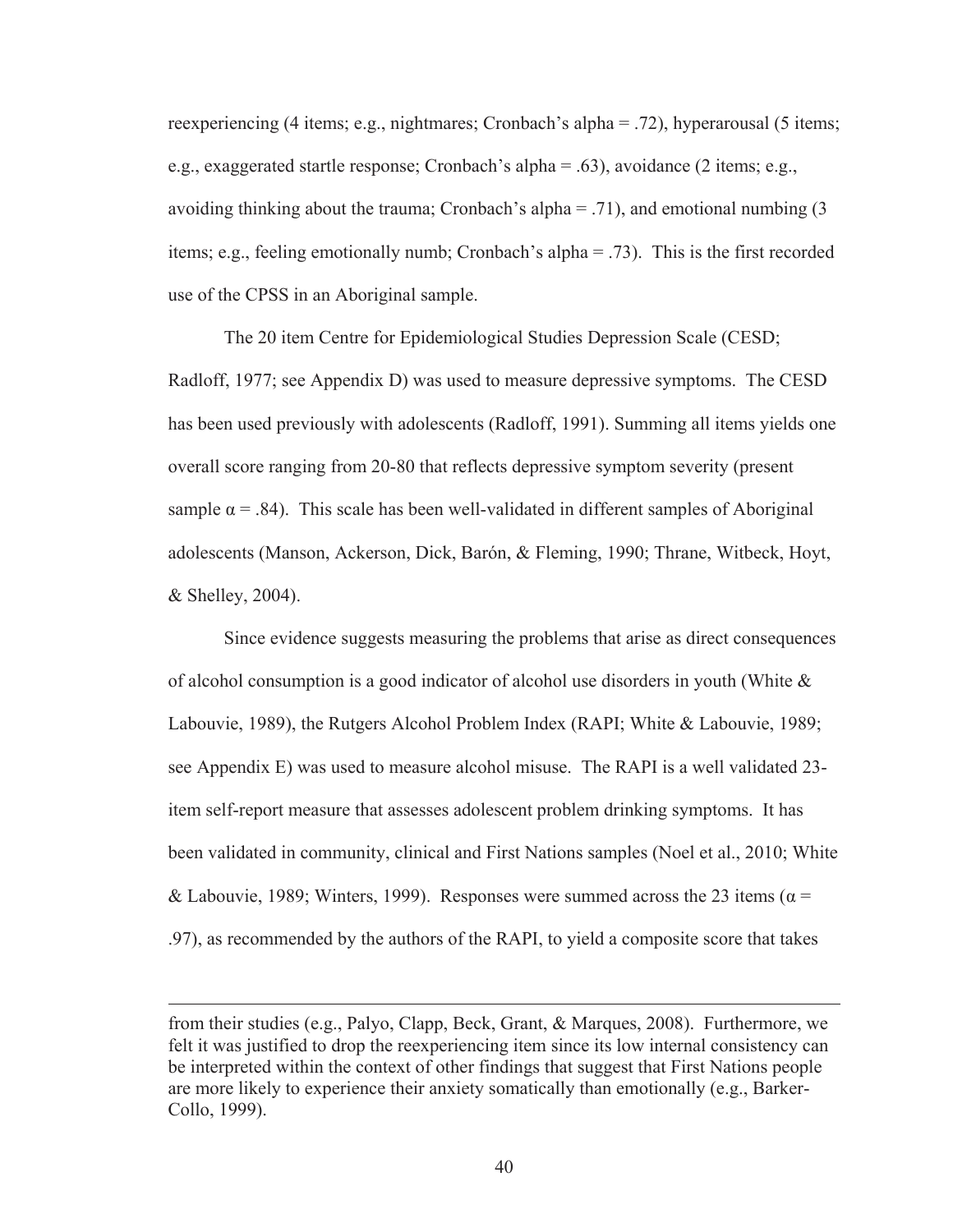problem frequency into account (cf. Winters, 1999). Forty percent of the participants reported not drinking and were given a score of zero for this measure.

## *Data Analysis*

Missing data was determined to be missing at random Little's MCAR test and well within the range of acceptability to use expectation maximization (Gold  $\&$  Bentler, 2000), and so missing data were imputed using Missing Values Analysis within PASW 17.0. Path analysis was conducted with AMOS 7.0 (Arbuckle, 2006). Depressive symptoms were controlled for in each model, and in accordance with convention for specifying control variables in path analysis, paths (single headed arrows) were specified from depressive symptoms to both the potential mediating variable (PTS symptom) and our outcome measure of alcohol misuse (see figure 1). Goodness-of-fit of structural models was evaluated via multiple indices. Adequate fit is indicated by a chi-square/ degrees of freedom ratio  $(\chi^2/df)$  around 2, an incremental fit index (IFI) and a comparative fit index (CFI) around .95, and a root-mean-square error of approximation (RMSEA) around .08 (Kline, 2005). RMSEA values are reported with 90% confidence intervals (90% CI).

Mallinckrodt, Abraham, Wei, and Russell (2006) assert that a significant indirect effect suggests mediation has occurred. The significance levels of all indirect effects were tested using random sampling with replacement to generate  $20,000$  ( $n = 166$ ) bootstrap samples. Bootstrapping allowed us to estimate bias-corrected standard errors for our indirect effects. Confidence intervals were also calculated, and indirect effects were considered significant ( $p < .05$ ) if the 95% CI for these indirect effects did not contain zero.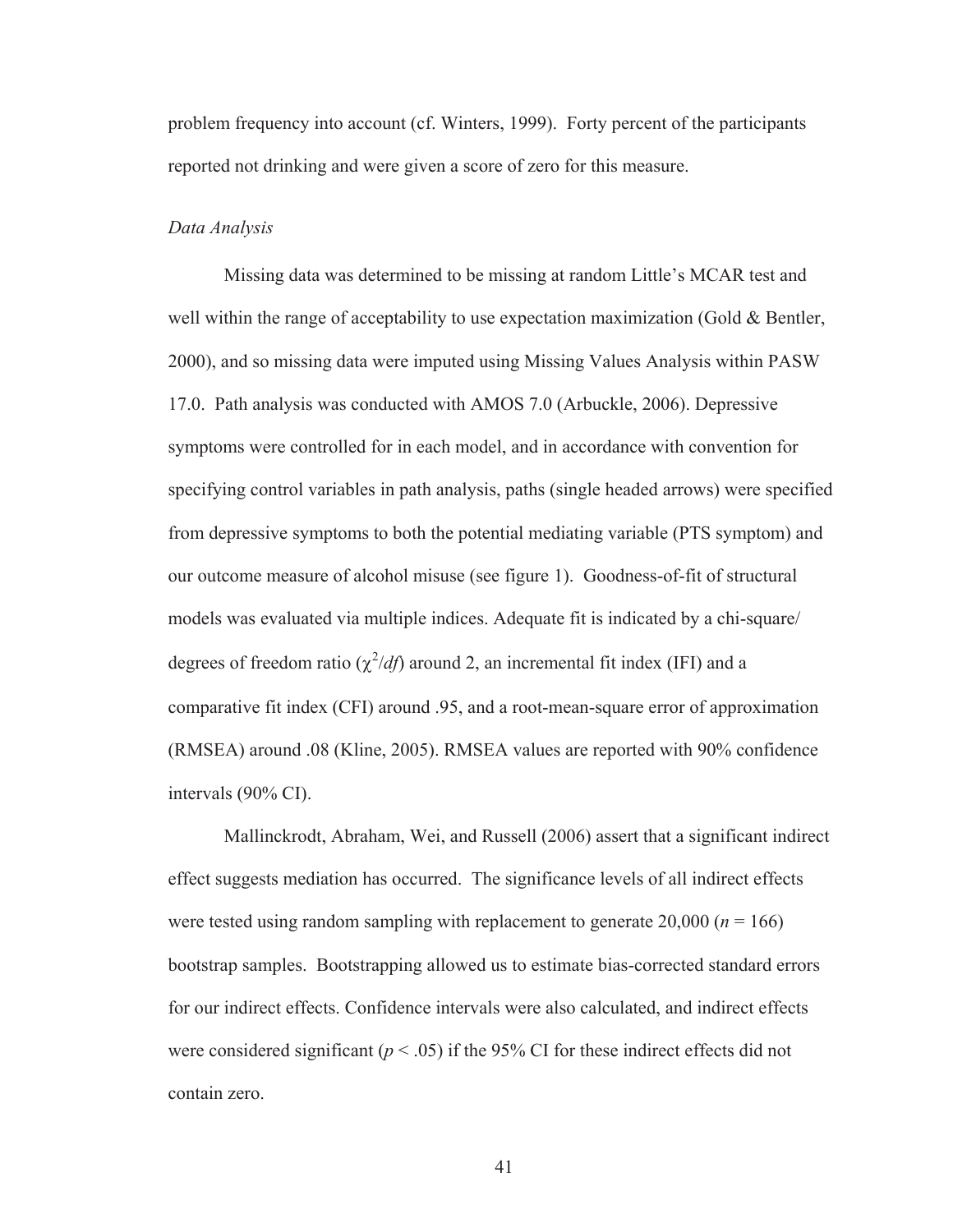Results

 With respect to EV, based on the CEVQ's more stringent definitions of physical and sexual abuse (Walsh et al., 2008), 47% of the sample reported physical abuse, 34.3% of the sample reported sexual abuse, and 57.8% of the sample reported either physical or sexual abuse<sup>8</sup>. Please see Appendix F for a series independent t tests (EV vs. no EV) examining differences on depressive symptoms, the four PTS symptom clusters, and the RAPI. EV was moderately correlated with all four PTS symptoms, depressive symptoms, and alcohol misuse (see Table 3.1 for correlations, means, and standard deviations). Furthermore, both depressive symptoms and all four PTS symptoms were correlated with alcohol misuse. Age correlated with alcohol misuse and gender correlated with PTS reexperiencing and depressive symptoms. To account for their potential influence, age, gender and depressive symptoms were included as covariates in all structural models involving PTS symptom clusters as potential mediators.

Fit indices for structural models appear in Table 3.2. All four models fit the data reasonably well. However, when controlling for the effects of depressive symptoms in each of the four models, only one of the models, the PTS hyperarousal model, resulted in a significant relationship between the potential mediator and the outcome variable ( $\beta$  =  $.27, p \le 0.05$ ; see Figure 3.1). For each of the other three models there were no significant relationships between the PTS symptom cluster and alcohol misuse once depressive symptoms were controlled for: reexperiencing  $(\beta = -0.01, p > 0.05)$ ; avoidance  $(\beta = -0.06, p > 0.05)$ .05); and numbing  $(\beta = -0.04, p > 0.05)$ . In contrast, the pathways from depressive

-

<sup>&</sup>lt;sup>8</sup> Cutoffs for what might constitute levels of emotional abuse and exposure to domestic violence are not yet available for this measure and therefore percentage scores, for determining rates in the sample, are not available for these two subtypes of EV.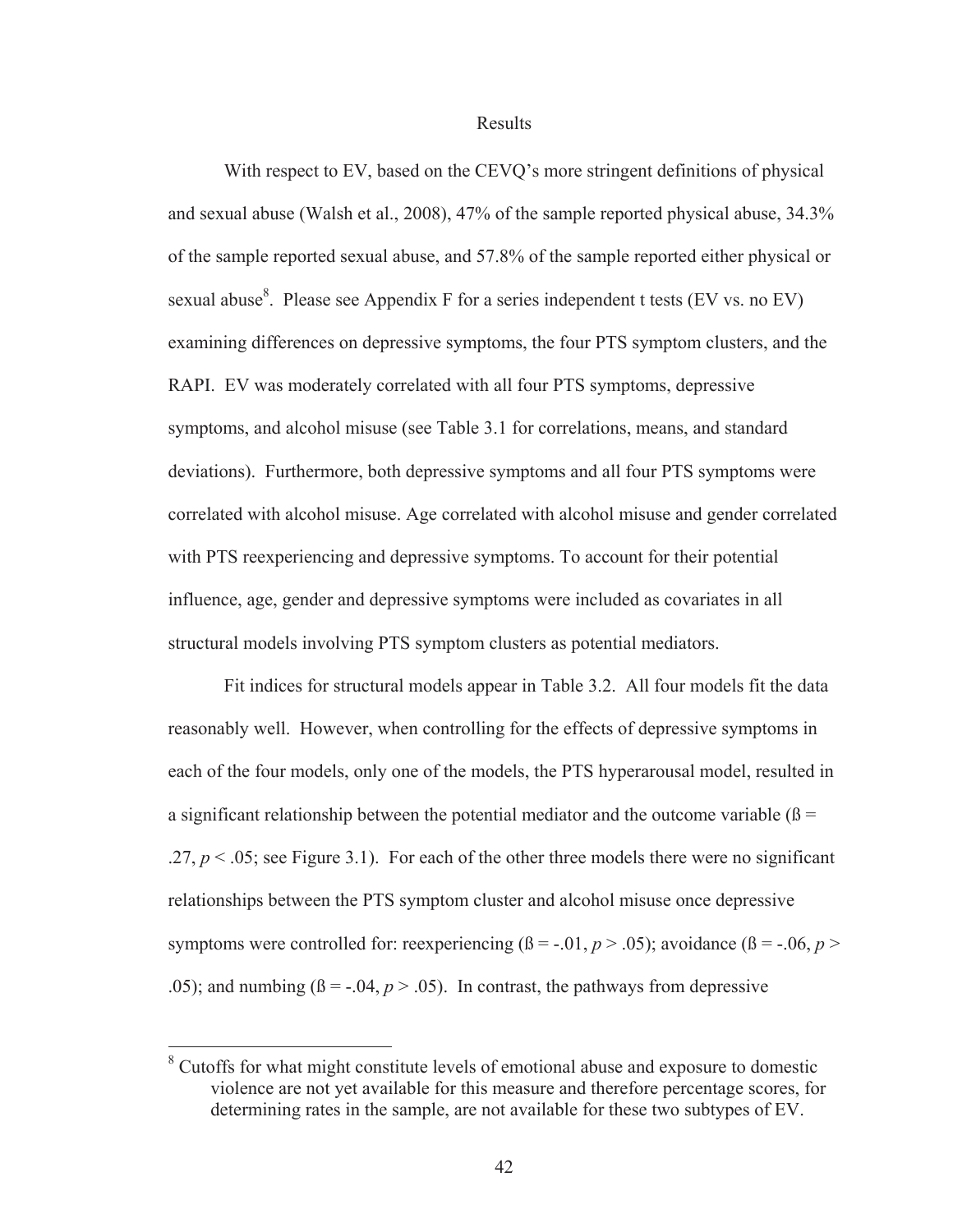symptoms to alcohol misuse were significant in these models ( $\beta$ s = .35, 36, and .37, respectively). Consequently, only the indirect effect of EV on alcohol misuse through PTS hyperarousal was significant (see Table 3.3).

In summary, all four of the PTS symptom cluster models adequately fit the data. As hypothesized, PTS hyperarousal symptoms involved a significant indirect effect; however, indirect effects were not observed for the three other PTS symptom cluster models.

#### Discussion

 Although prior studies have examined the role of PTSD as a mediating variable between some form of EV and alcohol misuse (Epstein et al., 1998; White & Widom, 2008; Zlotnick et al., 2006), this is the first study to examine the contribution of specific PTS symptom dimensions while controlling for depressive symptoms, which are known to be related to all three aforementioned variables (Kilpatrick et al., 2003). It is also the first study to provide support for the PTS-specific self-medication hypothesis by demonstrating mediation in a sample of Mi'kmaq (First Nation) adolescents. Our

 $\overline{a}$ 

<sup>&</sup>lt;sup>9</sup> Given concerns about multivariate non-normality in our data, we used bootstrapping to address the possible effect of multivariate non-normality in our structural models (Schumacker & Lomax, 2010). All paths in each of the four structural models examining the potential mediating role of the PTS symptom clusters were reexamined using bootstrapping procedures. Paths generated using bootstrapping were virtually identical to the results shown in Figure 1 and summarized in text, suggesting multivariate non-normality had little or no influence on the results. Bootstrapping estimates are not presented in the main text because such estimates are excessively strict if significant deviations from multivariate normality are not present (Nevitt & Hancock, 2001). In sum, bootstrapping procedures suggested the results were not unduly influenced by possible deviations from multivariate normality.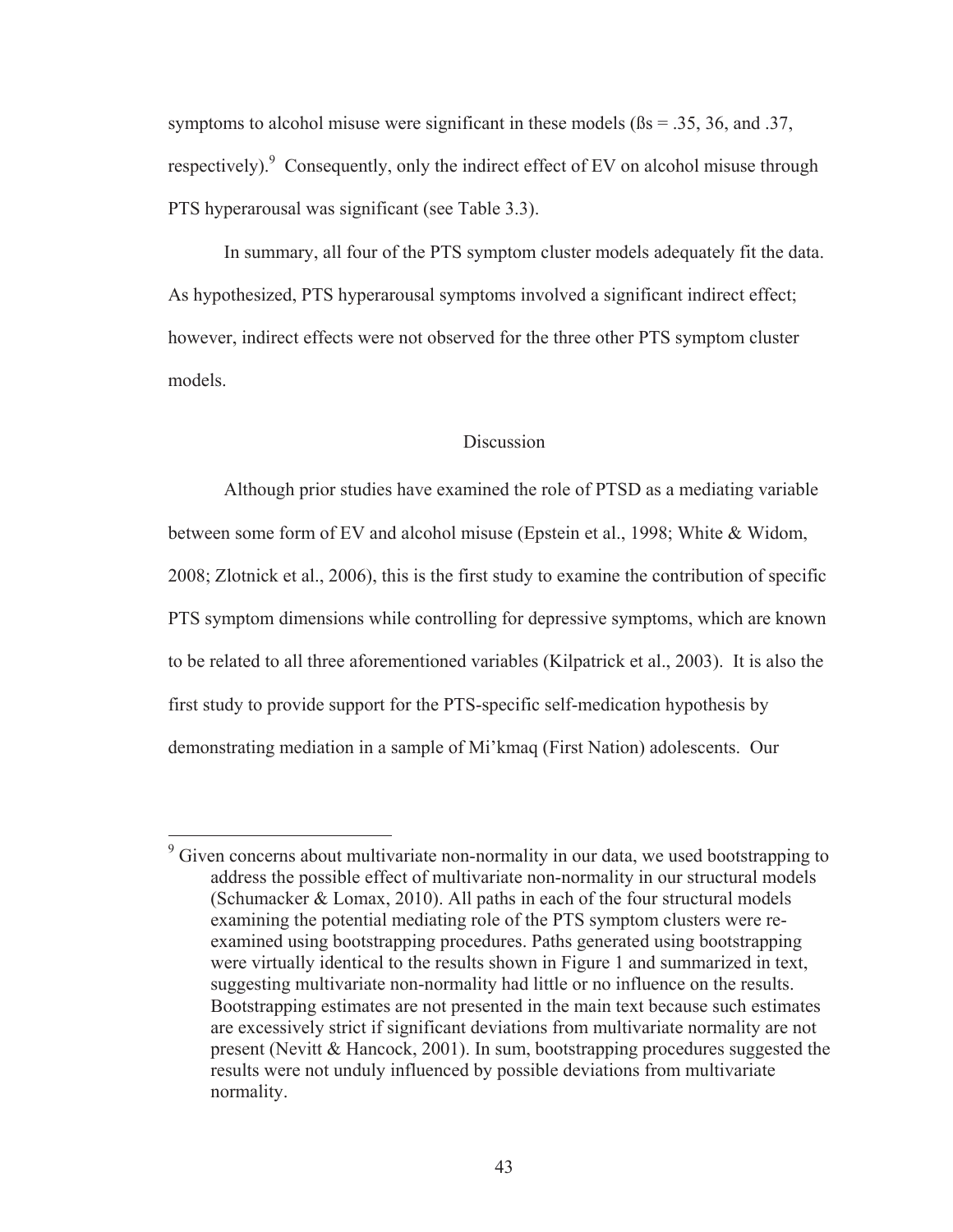findings supported an indirect relationship of EV to alcohol misuse through PTS hyperarousal symptoms, but not any of the other PTS symptoms.

 That hyperarousal symptoms fully mediated the relation between EV and alcohol misuse is consistent with research linking PTSD hyperarousal symptoms to alcohol misuse (McFall et al., 1992, Simons et al., 2005, Stewart et al., 1999). With respect to the other PTS symptoms, although at the univariate level of analysis these symptom clusters were related to alcohol misuse, contrary to our hypothesis, they did not explain the relationship between EV and alcohol misuse after controlling for the influence of depressive symptoms. Although these null results were contrary to our hypothesis, we note not all studies examining the relationships between the PTSD symptoms and alcohol misuse report a significant univariate relationship (Stewart et al., 1999), let alone a multivariate one. Alternatively, other PTS symptoms, like reexperiencing symptoms, might better explain why EV can lead to misuse of drugs other than alcohol (McFall et al., 1992). Thus, future research might also use illicit drug use and/or misuse of prescription medications as outcomes, but researchers are cautioned not to group arousalenhancing and arousal-dampening drugs together as mediation findings may be specific to arousal-dampening drugs (Stewart & Conrod, 2008).

 The results of our study are consistent with other research in this area. For example, although this is the first study to report a sample mean for a total score of the CEVQ, our sample had slightly higher rates of abuse to a large community based study of high risk adolescents that examined the impact of abuse before age 10 on subsequent drinking; this prior study found that abuse increased the risk of ever using alcohol, preteen first age alcoholic drink, and binge drinking (Hamburger, Leeb, and Swahn,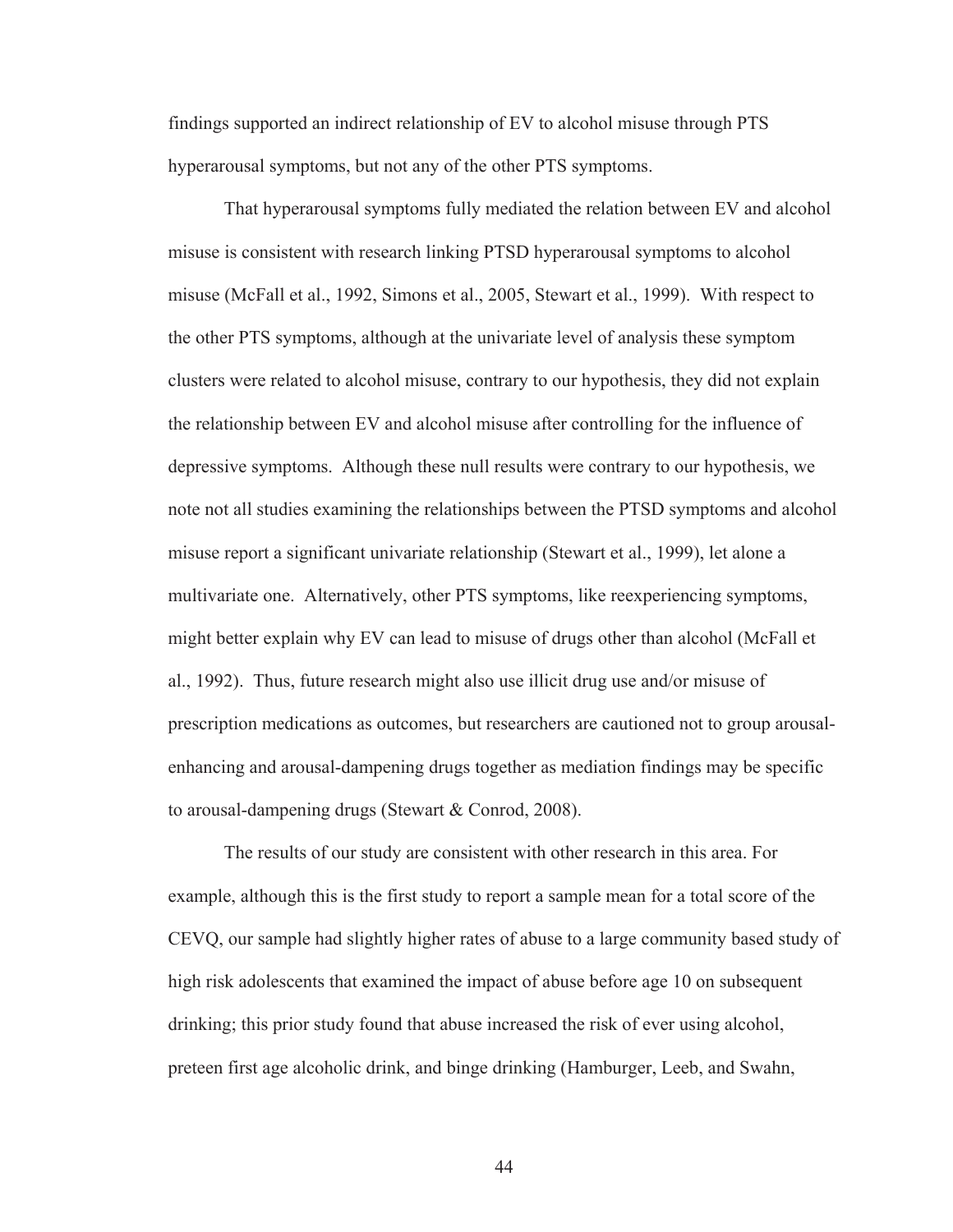2008). Our study also makes several novel contributions. It is the first study to examine the mediating effects of specific PTS symptom clusters, as opposed to examining the PTS construct as a whole (Prigerson et al., 2002; Ullman et al., 2005; White & Widom, 2008; Zlotnick et al., 2006). Furthermore, ours is the first study to show that even when controlling for the role of depressive symptoms—a construct with strong associations to alcohol misuse—PTS hyperarousal symptoms better explain the link between EV and alcohol misuse. In other words, those youth with a history of EV were more likely to misuse alcohol in relation to their hyperarousal symptoms (i.e., to dampen these symptoms) regardless of whether or not they would meet all the necessary criteria for a diagnosis of PTSD. Our results are also consistent with the theory of mutual maintenance in which bouts of alcohol consumption, used to dampen hyperarousal symptoms, can actually, by way of alcohol withdrawal, increase the severity of these very symptoms (Jacobsen et al., 2001); however, our design limits our ability to make causal inferences.

 There are also important characteristics about our sample that make this study a valuable contribution. Our study is the first to find support for mediation effects of PTS symptoms in a sample of adolescents, and it is the first study to examine this question in a First Nations community. This is important because it is common for First Nations' communities, and North American Aboriginal communities more generally, given their history of colonization and cultural discontinuity (Kirmayer, Brass, & Tait, 2000), to be struggling with a variety of social issues (e.g., suicide, fetal alcohol syndrome, community violence, and child maltreatment) that are related to problematic alcohol use.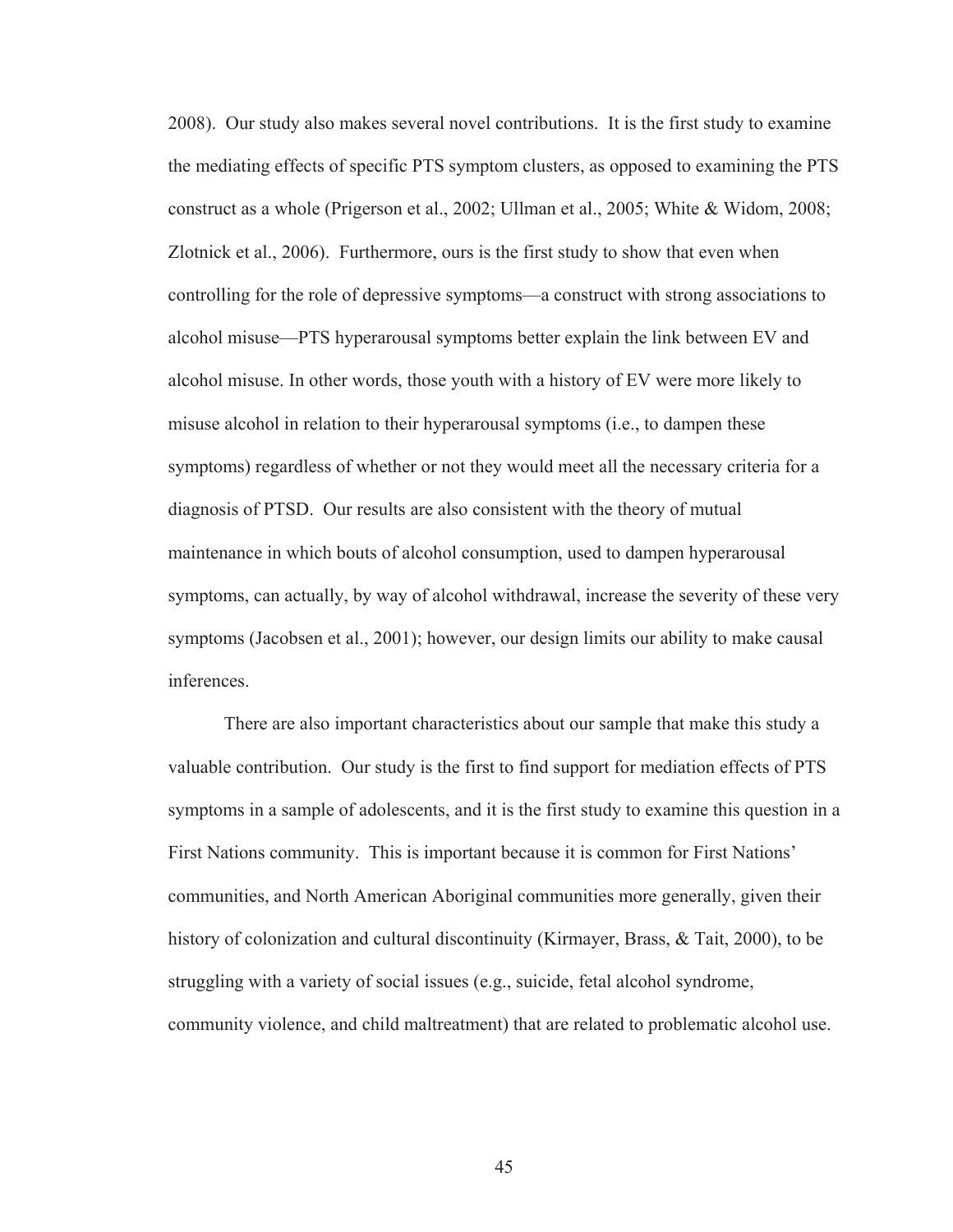The results of this study might be of interest to Aboriginal communities looking to better understand a specific pathway that can lead to problematic alcohol use in their youth. However, the results of this study must be understood and interpreted within the greater socio-economic determinants of problematic alcohol use in Aboriginal communities, determinants that include poverty, unemployment, poor health, low educational levels, and low or absent community economic development (Health Canada, 1998).

 A limitation of our study was that it was a school-based study that used a nonrandom sample. Subsequently, the sample is not necessarily representative and may not generalize to those community youth who are not enrolled in school, and who may be dealing with more severe sequelae of EV. Another important caveat is that this study relied on a cross-sectional design; thus, inferences must be made with caution regarding mediation and therefore causation, given the lack of information about temporal sequencing. This being said, most empirical evidence suggests trauma and PTS symptoms precede alcohol misuse in the majority of comorbid cases (Bremner et al., 1996; Chilcoat & Menard, 2003). Also of note, stressful life events are common in many First Nations communities (e.g., youth suicides or motor vehicle accidents). Thus, the expression of PTS symptoms as they were captured in this study may not be solely attributable to EV. While face-to-face interviews are an ideal way to disentangle the chronologies of multiple traumas as they relate to the development of PTS, our use of anonymous self-report measures made this impossible. Furthermore, our sample size precluded us from examining the models with pure cases of one form of abuse (e.g., sexual abuse alone); however, two separate studies have now confirmed that the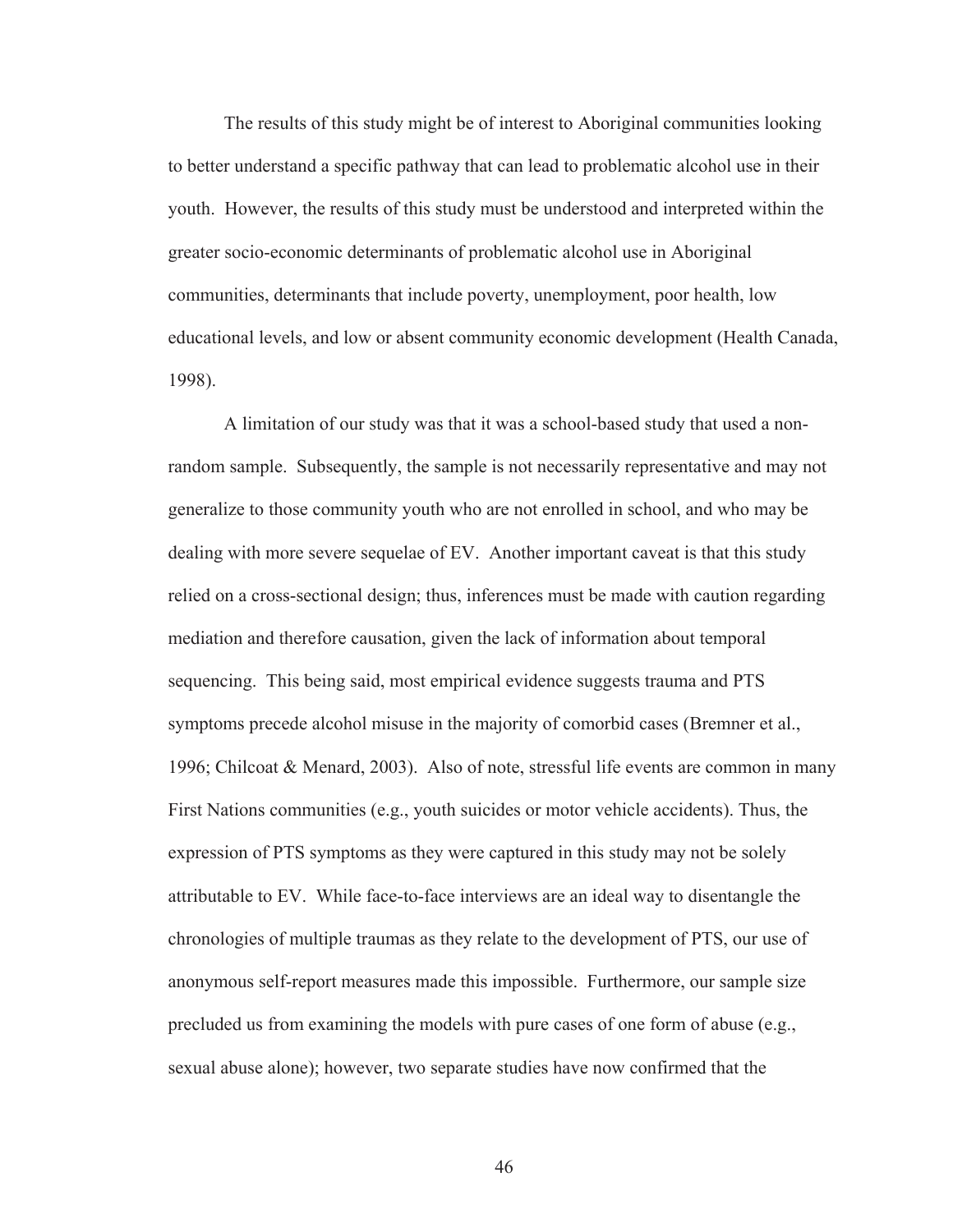relationship to alcohol use from both childhood sexual abuse (Epstein et al., 1998) and physical abuse (Zlotnick et al., 2006) is mediated by PTSD. Our sample size also limited our ability to examine all four PTS symptoms and covariates simultaneously within the same path model. Given the strong relationship among these four variables, such an analysis is recommended in future, particularly since the hyperarousal model had a borderline RMSEA value (model fit index) of .09.

 Another limitation is that we measured depressive symptoms with the CES-D, which some argue is better conceived of as a measure of general distress, given research showing the CES-D measures anxiety in addition to depressive symptoms (Fechner-Bates, Coyne, & Schwenk, 1994). Thus, future inquiries into this topic might use a purer measure of depressive symptoms. Also of note, White and Widom (2008) recently demonstrated that stressful life events, and not PTSD symptoms, fully mediate the relationship between early abuse/neglect and subsequent alcohol problems. Thus, future studies should examine the interplay between factors that contribute to stressful life events (e.g., chaotic interpersonal relationships at home) and PTS symptoms. We were also not able to control for parental alcohol use, a variable that is strongly related to problematic drinking in adolescents (Shin, Edwards, & Heeren, 2009). However, the literature on adolescent misuse of alcohol also suggests childhood maltreatment is related to adolescent problem drinking even after controlling for parental alcoholism (Harter, 2000; Shin, 2009).

 Finally, our study did not directly measure motivations to consume alcohol, and measuring explicit motivation is important since drinking to cope (Cooper, 1994) is strongly related to PTSD and alcohol misuse (Dixon, Leen-Feldner, Ham, Faldner,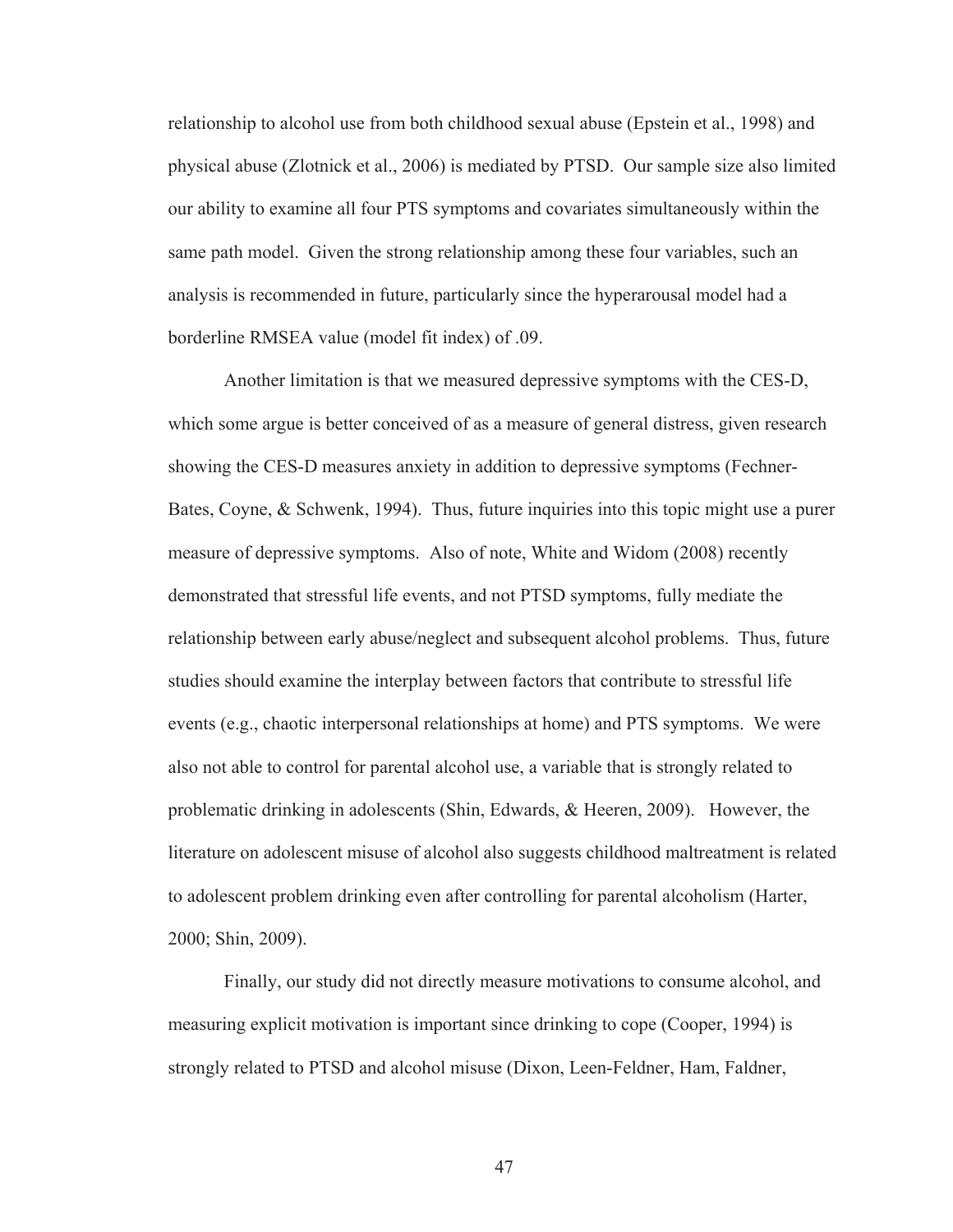Lewis, & 2009; Kaysen et al., 2007). Measuring a construct like drinking motives can provide more direct evidence of intentional self-medication, particularly since selfmedication is a dynamic process and researchers are only beginning to analyze the fluctuating interplay between both sets of symptoms across time (Ouimette, Read, Wade, & Tirone, 2010). Ultimately then, future studies would be strengthened by using a prospective design with a direct measure of drinking motives, and with a sample large enough to evaluate all symptoms simultaneously, and to explore the model for both genders and specific types of abuse, while controlling for parental alcohol consumption and the potential mediating role of stressful life events.

 The results nonetheless have important clinical implications. For individuals with both PTS hyperarousal symptoms and alcohol use problems, clinicians should give consideration to whether or not a trauma-specific therapy that reduces hyperarousal symptoms should be used as an adjunct to treatment for the alcohol misuse. A treatment like imaginal exposure therapy might be useful since it has been demonstrated to decrease all three *DSM-IV* symptom domains (Robertson et al., 2004). In keeping with best practice guidelines, individuals who meet the diagnostic criteria for both PTSD and an alcohol use disorder should receive an integrated treatment approach (Health Canada, 2002) that targets the functional relationship between both disorders (Zahradnik & Stewart, 2008). An integrated treatment approach to treating PTSD-alcohol use comorbidity is important given that unremitted PTSD is implicated in deleterious substance use disorder outcomes (Read, Brown, & Kahler, 2004). As such, treatments that only focus on the alcohol/substance use disorder and not the PTSD symptoms will likely be less effective in the long term. Therefore, individuals with both disorders will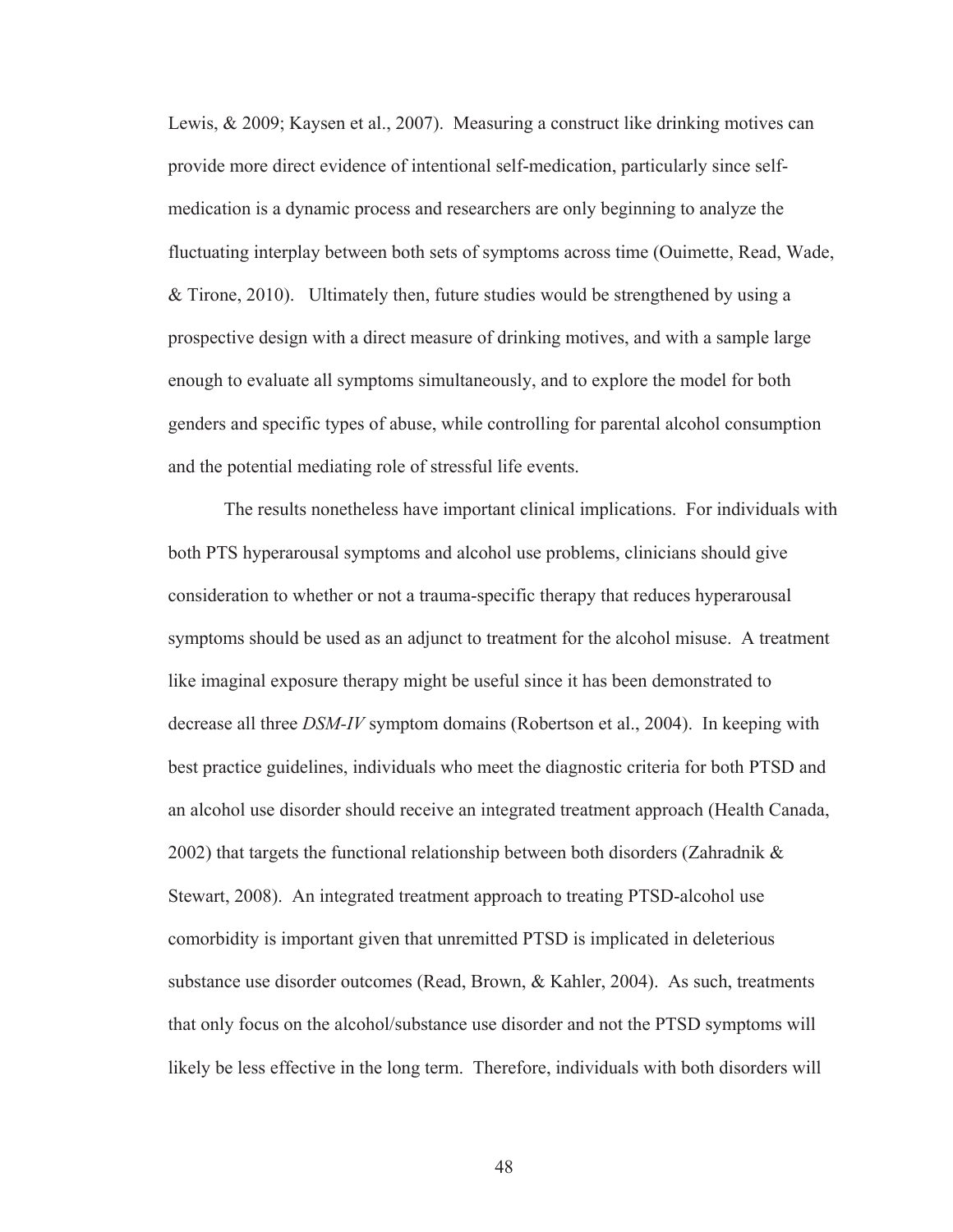likely benefit from services in which mental health and addiction services are working together.

 Overall, this study offers support for a more specific version of the trauma-PTS/PTSD-alcohol self-medication model by highlighting the importance of hyperarousal symptoms. This finding occurred while controlling for age, gender, and depressive symptoms. Our results suggest that for these Mi'kmaq adolescents, it is hyperarousal symptoms, and hyperarousal symptoms alone, that explain the relationship between EV and alcohol misuse. Thus, future research in this area should consider the role of specific PTSD symptom clusters, and not just the construct of PTSD as a whole.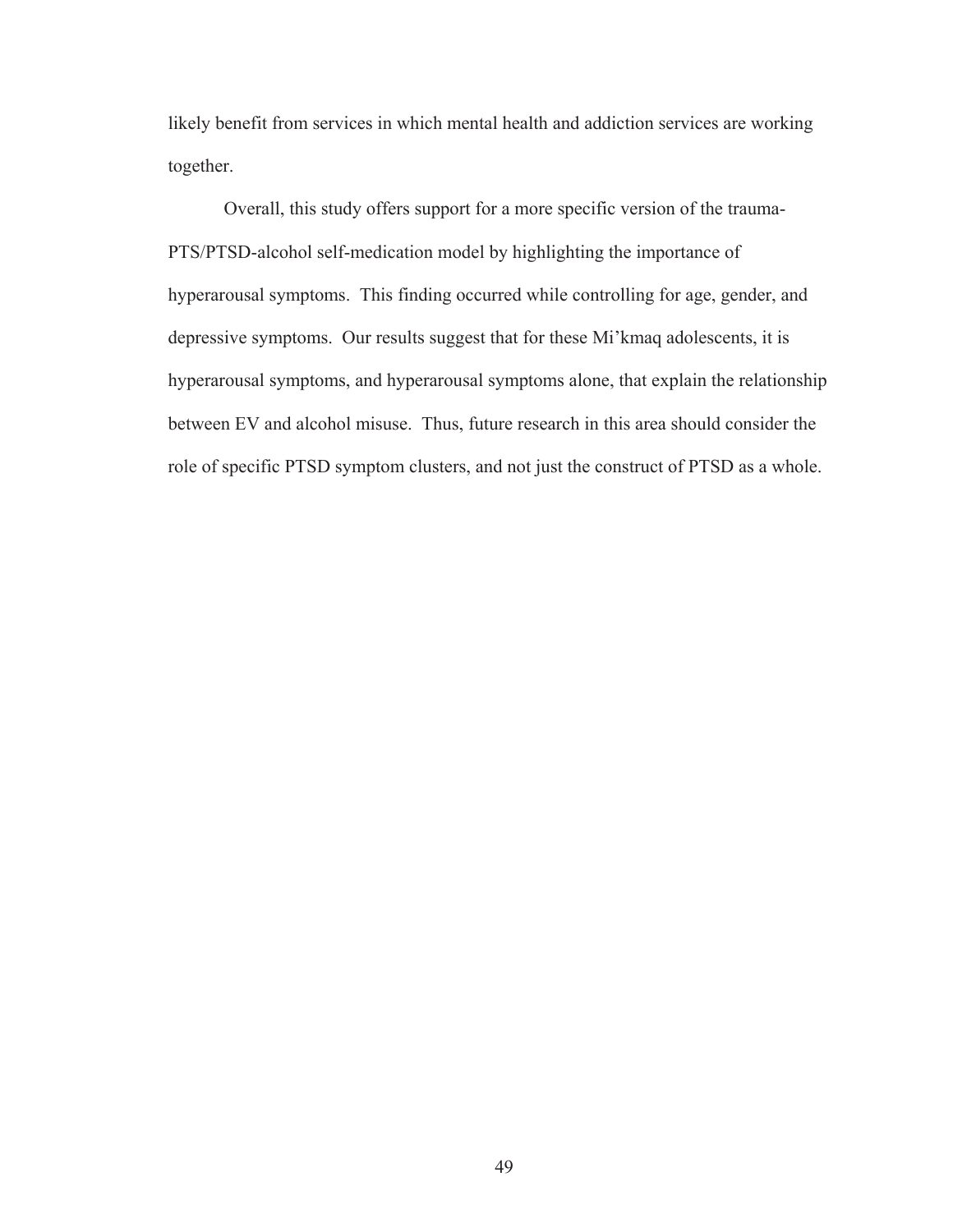# Table 3.1

*Bivariate Correlations Among Variables and Means and Standard Deviations* 

| Variables      | $\mathbf{1}$   | $\overline{2}$ | $\overline{3}$ | $\overline{4}$ | $\overline{5}$ | 6            | $\overline{7}$ | 8                | 9            | M(SD)                |
|----------------|----------------|----------------|----------------|----------------|----------------|--------------|----------------|------------------|--------------|----------------------|
| 1. EV          | $\overline{a}$ | .41<br>$***$   | .47<br>$**$    | .44<br>$***$   | .45<br>$***$   | .42<br>$***$ | $.18\,$        | $-.11$           | .41<br>$***$ | 14.38                |
|                |                |                |                |                |                |              |                |                  |              | (13.15)              |
| 2. PTS         |                | $-$            | .52<br>$***$   | .44<br>$**$    | .59<br>$***$   | .62<br>$***$ | .16            | $-.12$           | .49<br>$***$ | 5.27                 |
| Hyperarousal   |                |                |                |                |                |              |                |                  |              | (3.35)               |
| 3. PTS         |                |                | $-$            | .63<br>$**$    | .59<br>$***$   | .56<br>$***$ | .10            | $-.21$<br>$\ast$ | .31<br>$**$  | 2.67                 |
| Reexperiencing |                |                |                |                |                |              |                |                  |              | (2.49)               |
| 4. PTS         |                |                |                | $- -$          | .57<br>$***$   | .47<br>**    | .17            | $-.11$           | .25<br>$***$ | 1.75                 |
| Avoidance      |                |                |                |                |                |              |                |                  |              | (1.79)               |
| 5. PTS         |                |                |                |                | --             | .70<br>$**$  | .07            | $-.11$           | .33<br>$***$ | 2.42                 |
| Numbing        |                |                |                |                |                |              |                |                  |              | (2.42)               |
| 6. Depressive  |                |                |                |                |                | $- -$        | .06            | $-.22$<br>$\ast$ | .45<br>$***$ | 19.07                |
| Symptoms       |                |                |                |                |                |              |                |                  |              | (19.89)              |
| 7. Age         |                |                |                |                |                |              | $-$            | .13              | .26<br>$***$ | 16.69                |
|                |                |                |                |                |                |              |                |                  |              | (1.39)               |
| 8. Gender      |                |                |                |                |                |              |                | --               | $-.03$       |                      |
| Male<br>Female |                |                |                |                |                |              |                |                  |              | $N = 91$<br>$N = 75$ |
| 9. Alcohol     |                |                |                |                |                |              |                |                  | $-$          | 9.65                 |
| Misuse         |                |                |                |                |                |              |                |                  |              | (11.06)              |

*Note*. EV = Exposure to Violence; PTS = Posttraumatic Stress; CESD = Centre for Epidemiological Studies Depression scale; RAPI = Rutgers Alcohol Problem Index; *M* = mean,  $SD$  = standard deviation.<br>\*p

 $\langle 01; \hspace{1.5cm} **p \hspace{1.5cm} < \hspace{1.5cm} .001.$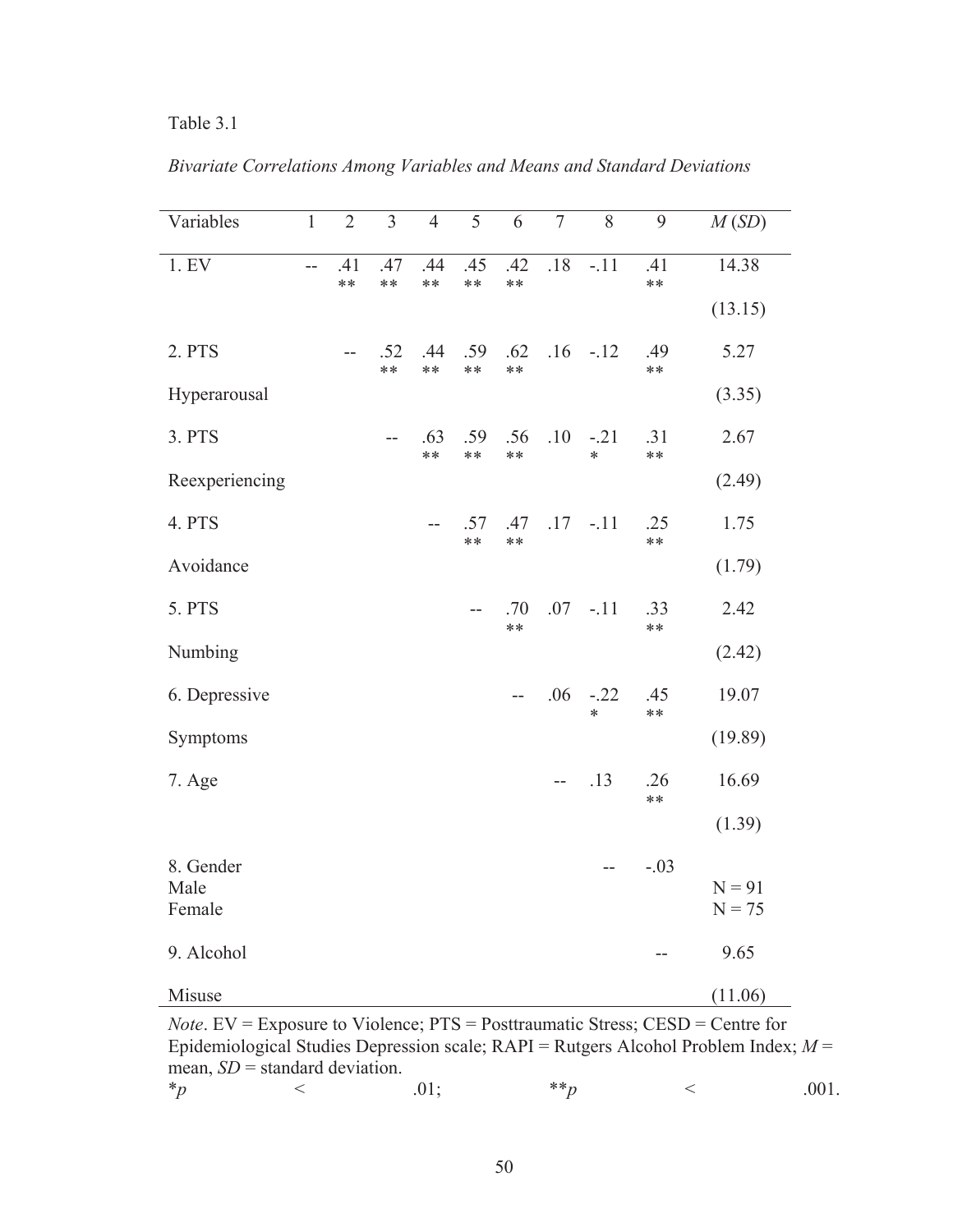

*Figure 3.1.* The path model involving PTS hyperarousal as a mediator explaining the link between violence exposure and alcohol misuse

Black arrows represent significant paths (i.e.,  $p < .05$ ). Grey arrows represent nonsignificant paths (i.e.,  $p > 0.05$ . Rectangles represent manifest variables. Path coefficients are standardized. Italicized numbers (e.g., .*31*) positioned in the upper right hand of endogenous variables (i.e., alcohol misuse) represent the proportion of variance explained by associated exogenous variables. In the interest of clarity, error terms and demographic variables are not displayed.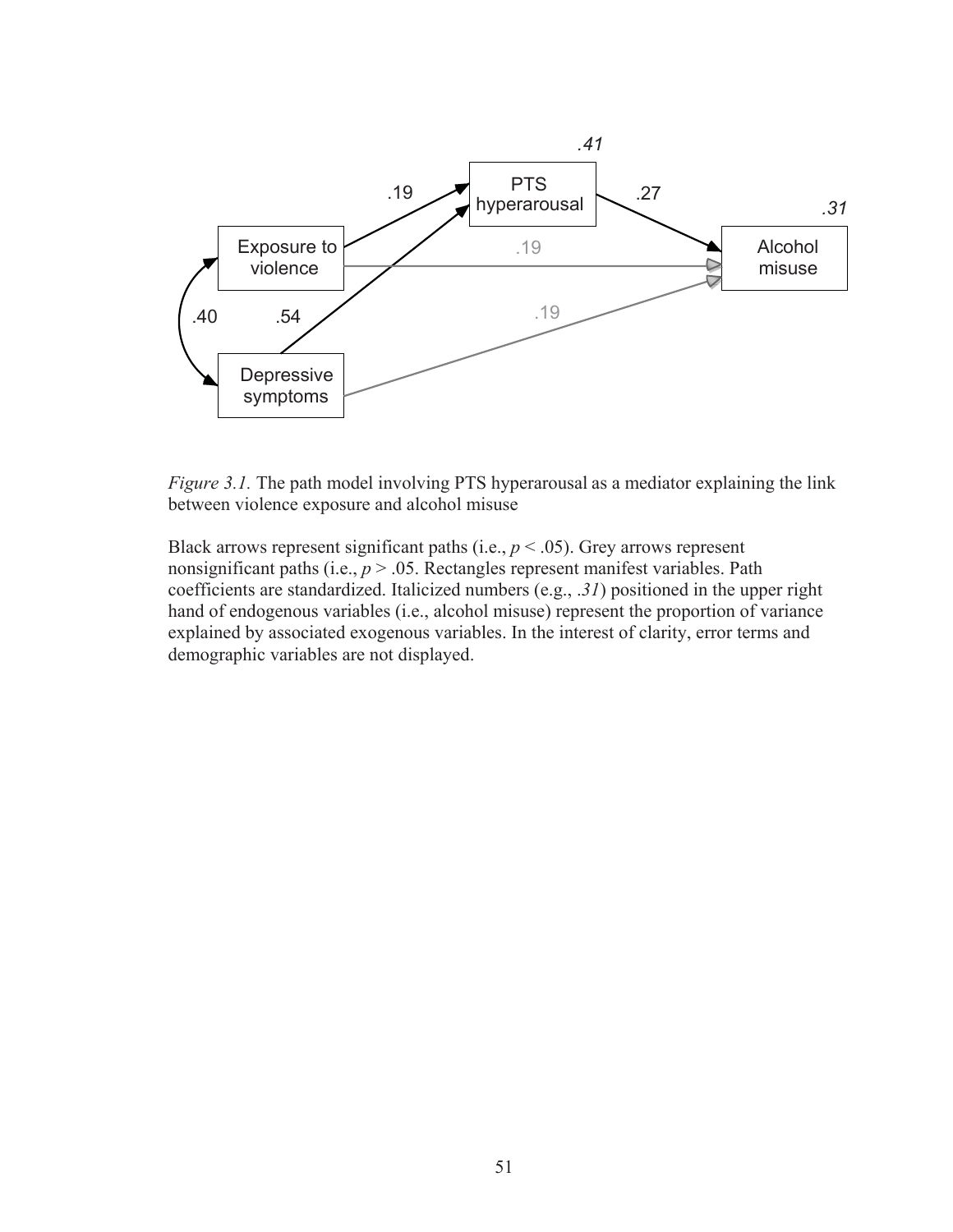Table 3.2

*Model Fit Indices for Path Models Testing the Indirect Effects of Exposure to Violence on Alcohol Misuse Through PTS Symptoms* 

| Structural<br>Models | $\overline{\chi}^2$ | $\chi^2/df$ | <b>IFI</b> | <b>CFI</b> | <b>RMSEA</b> | 90% CI   |
|----------------------|---------------------|-------------|------------|------------|--------------|----------|
| Hyperarousal         | 15.25               | 2.18        | .96        | .96        | .09          | .02, .14 |
| Reexperiencing       | 12.87               | 2.14        | .96        | .96        | .08          | .01, .15 |
| Avoidance            | 14.85               | 2.12        | .95        | .95        | .08          | .02, .14 |
| Numbing              | 13.80               | 1.97        | .97        | .97        | .08          | .00, .14 |

*Note.*  $\chi^2$  = chi square;  $\chi^2/df$  = chi-square/ degrees of freedom ratio; IFI = incremental fit index; CFI = comparative fit index; RMSEA = root-mean-square error of approximation;  $CI =$ confidence interval.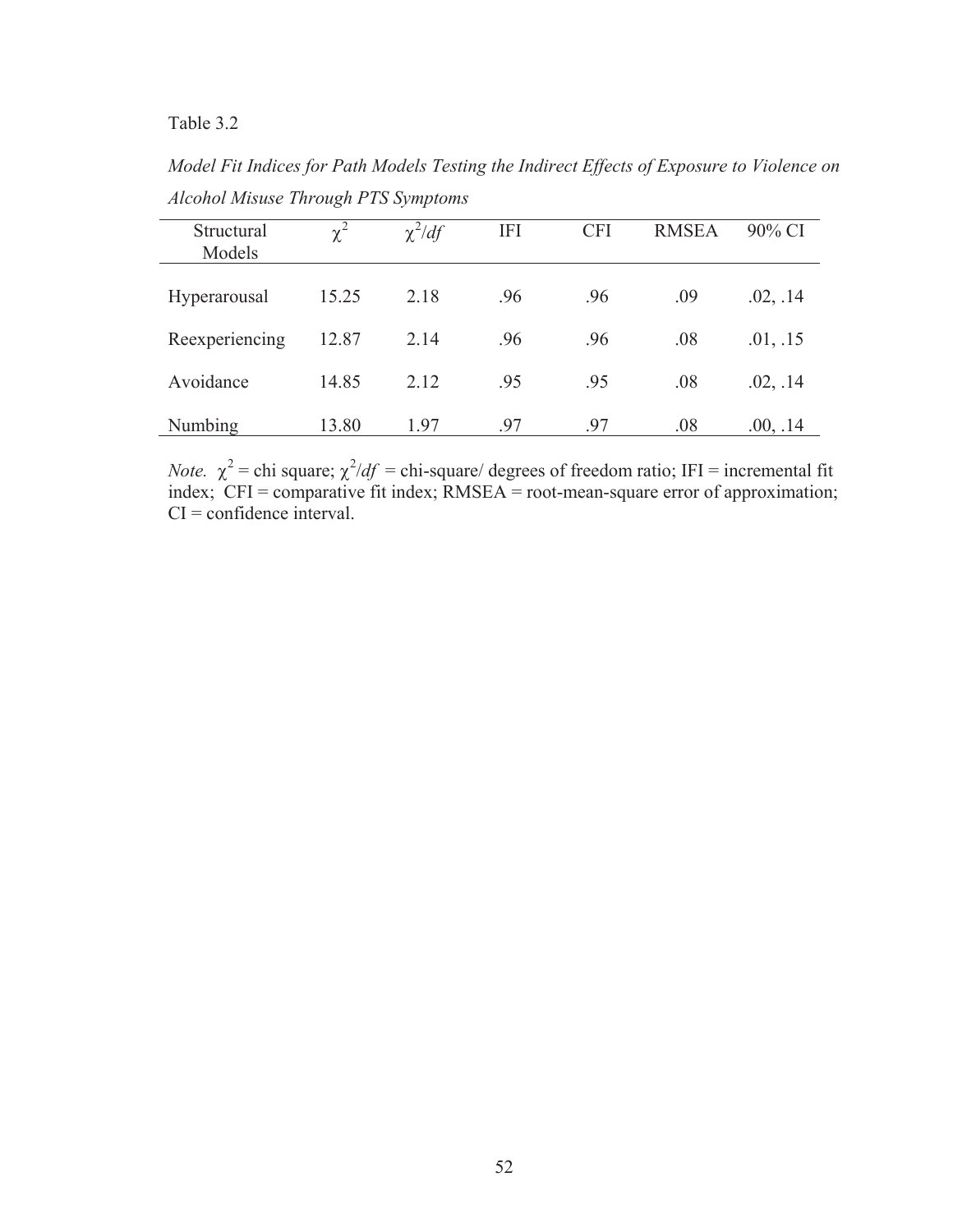# Table 3.3

*Bootstrap Analyses for Indirect Effects of PTS Symptoms between Exposure to Violence and Alcohol Misuse Symptoms* 

|                  |                |              | Bootstrap estimates |                 |  |
|------------------|----------------|--------------|---------------------|-----------------|--|
| Hypothesized     | Unstandardized | Standardized | SE for              | 95% confidence  |  |
| indirect         | indirect       | indirect     | standardized        | interval for    |  |
| effect           | effect         | effect       | indirect effect     | standardized    |  |
|                  |                |              |                     | indirect effect |  |
|                  |                |              |                     | (lower, upper)  |  |
| PTS hyperarousal | .042           | .051         | .028                | $.010, .126*$   |  |
| <b>PTS</b>       | $-.004$        | $-.004$      | .031                | $-0.075, 0.051$ |  |
| reexperiencing   |                |              |                     |                 |  |
| PTS avoidance    | $-.014$        | $-.017$      | .027                | $-0.075, 0.034$ |  |
| PTS numbing      | $-.007$        | $-.008$      | .021                | $-.057, .030$   |  |

*Note*. *SE* = bias-corrected standard error.

\*Confidence intervals excluding zero are significant (i.e., *p* < .05).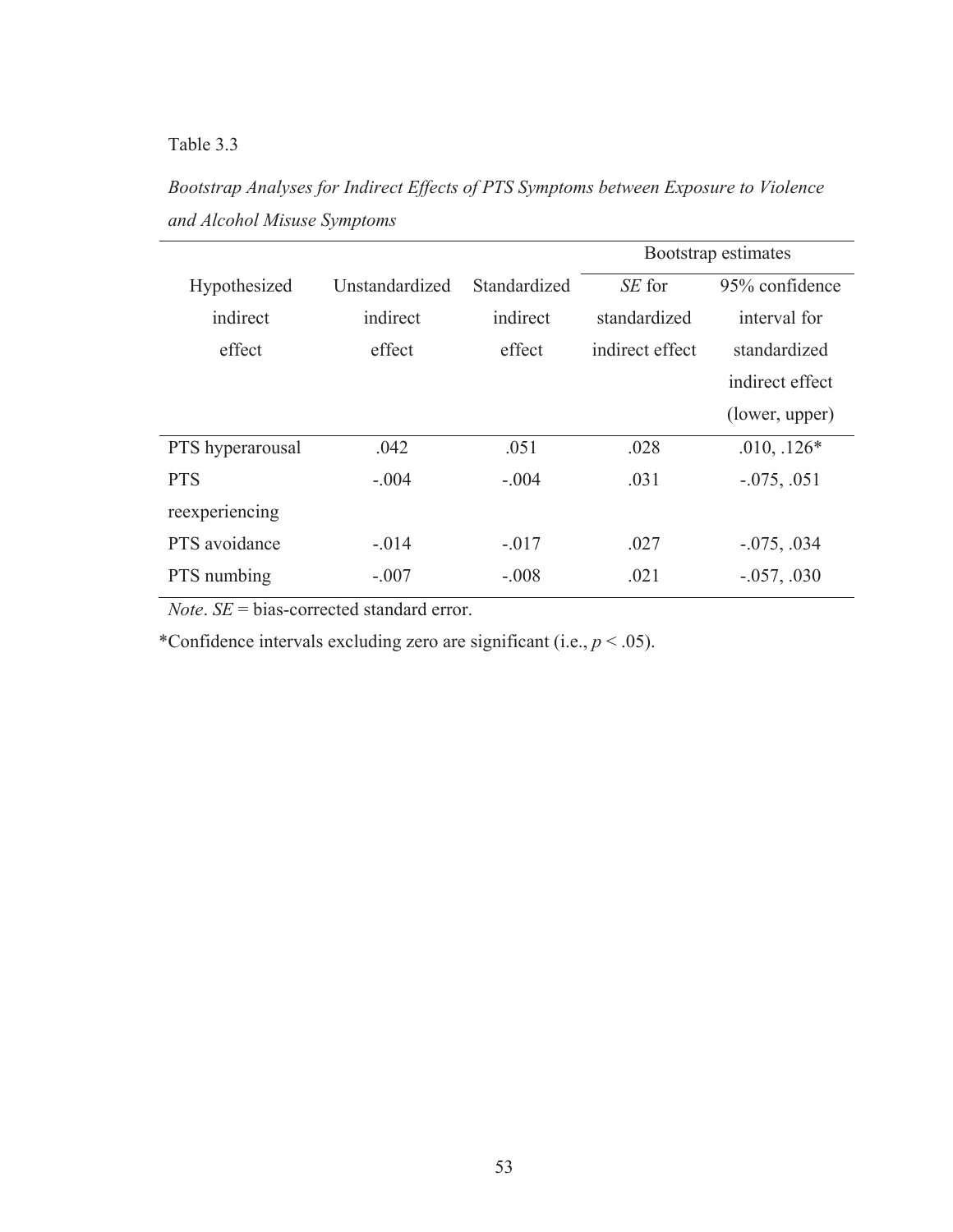# CHAPTER 4. PROLOGUE TO RESILIENCE MODERATES THE RELATIONSHIP BETWEEN EXPOSURE TO VIOLENCE AND POSTTRAUMATIC STRESS REEXPERIENCING IN MI'KMAQ YOUTH

 To this point, both the literature reviewed and the presented empirical findings of Study 1 focused on the negative outcomes of EV (e.g., PTS). Yet, despite all of the negative consequences of EV, some exposed youth manage to maintain healthy functioning. This capacity to maintain healthy or positive adaptation within the context of significant adversity or threat is called resilience (Garmezy, 1993; Luthar, Cicchetti, & Becker, 2000; Masten & Obradovic, 2006). Resilience is said to occur when: 1) a circumstance (or set of circumstances) exists that is likely to disrupt a child's development, and 2) the child shows reasonably successful adaptation in spite of the circumstance(s) (Masten, 2001).

 As reviewed by Vanderbielt-Adriance and Shaw (2008), when the construct of resilience was first introduced in the 1970s, theorists attributed successful adaptation in the face of adversity to stable personal characteristics. This lead researchers to initially search for protective factors (e.g., IQ) that would make a child "invulnerable" to adversity. But over time the conceptualization of resilience has shifted from a relatively inward and static state to an outward and dynamic process (Vanderbilt-Adriance & Shaw, 2008). Specifically, it is now seen as a dynamic process that consists of a series of ongoing, reciprocal transactions between the child and the environment (Luthar  $\&$ Zelazo, 2003; Masten, 2001), as opposed to being located solely within the child. Given this definition, resilience may vary across time (e.g., being present in childhood but not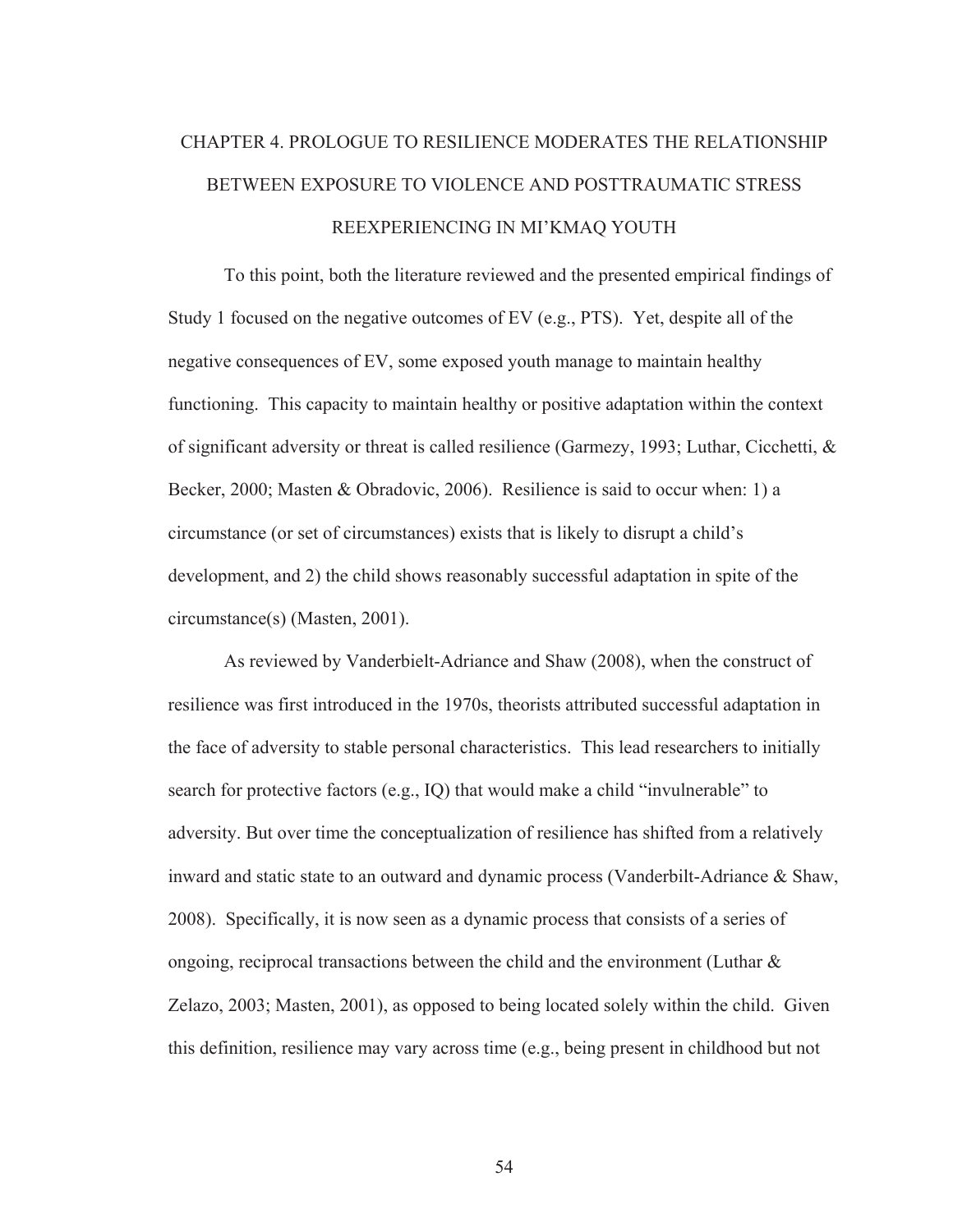adolescence) and domains (e.g., positive adaptation in school achievement but not with respect to mental health) (Luthar et al., 1993; Vanderbilt-Adriance & Shaw, 2008).

 When researchers set out to observe or measure resilience, consideration must be given to whether they will attempt to capture positive adaptation in a context of multiple stressors (e.g., poverty, dysfunctional or absent parenting, neighbourhood/school violence), or in response to one discreet stressor (e.g., children adapting to parental divorce). Thus, researchers can employ a cumulative risk model—where maladaptation is understood to result from an accumulation of adversity—or an individual risk model where the contribution of one risk factor to a negative outcome(s) is observed (Rutter, 1979). Similarly, positive adaptation can be defined in several ways, from the absence of psychopathology (Tiet et al., 1998) to the mastery of appropriate developmental tasks (Masten, 2001). Although it is recognized that many of the youth who participated in this study struggle with an accumulation of stressors, methodologically, the study presented below used an individual risk model to examine the moderating impact of resilience on the relation of EV to PTS symptoms. However, resilience was operationalized and measured directly with the Child and Youth Resilience Measure (CYRM; Ungar et al., 2008), as opposed to being measured indirectly by way of the absence of psychopathology (e.g., Tiet et al., 1998). It was hypothesized that violence exposed youth who report greater amounts of resilience on the CYRM should report lower levels of PTS compared to youth with comparable levels of violence exposure but lower levels of reported resilience. In other words, it was hypothesized that resilience would moderate or buffer the relation of EV to PTS symptoms.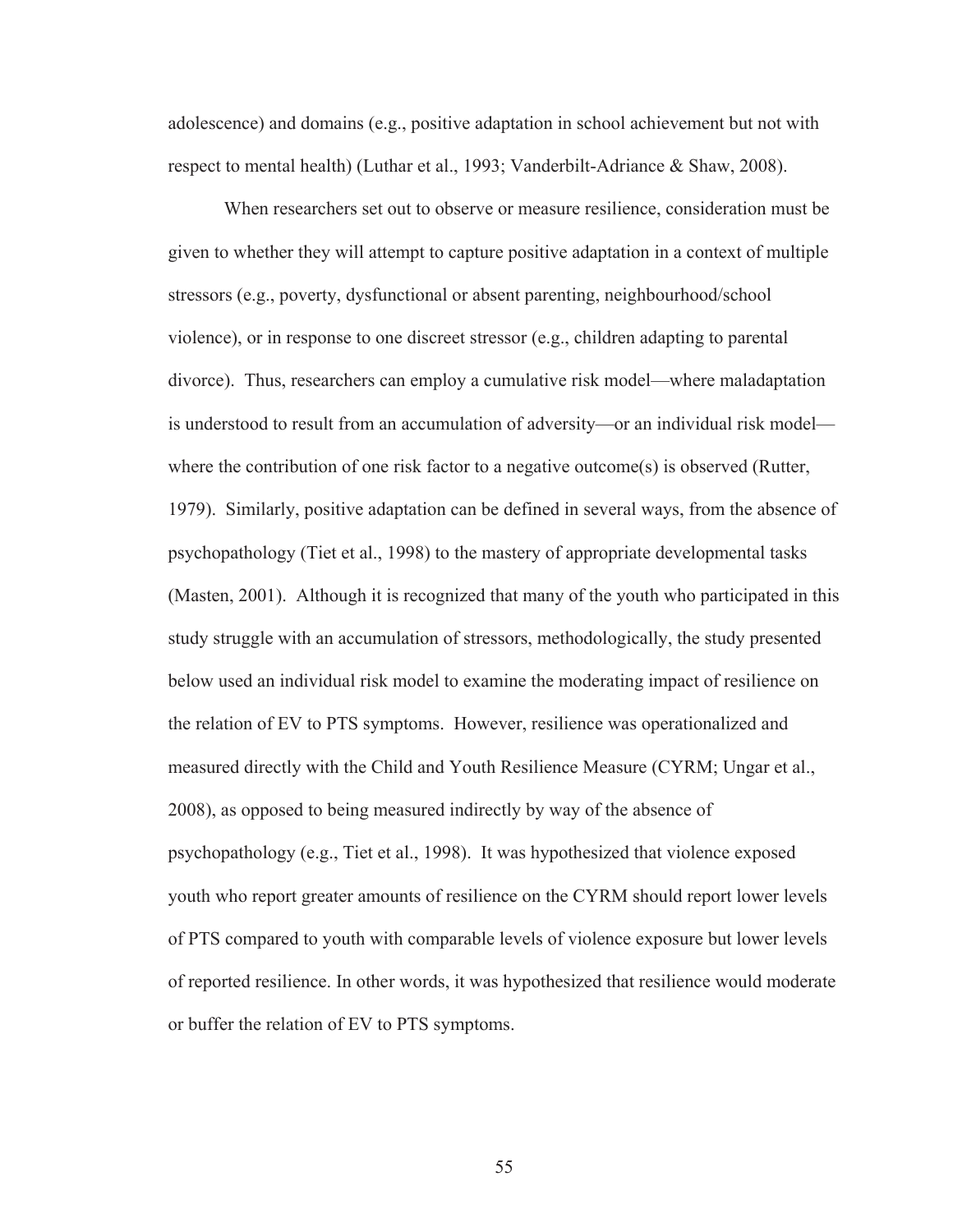# CHAPTER 5. STUDY 2. RESILIENCE MODERATES THE RELATIONSHIP BETWEEN EXPOSURE TO VIOLENCE AND POSTTRAUMATIC STRESS REEXPERIENCING IN MI'KMAQ YOUTH<sup>10</sup>

## Abstract

This study was part of a school-based collaborative research project with a Nova Scotian Mi'kmaq community that hoped to shed light on the relationship between exposure to violence and mental health in First Nations youth. This particular study sought to examine how the multifaceted construct of resilience might act as a protective factor, buffering some students from the negative mental health consequences of EV. The present study focuses on whether the construct of resilience, measured by the Child and Youth Resiliency Measure (CYRM; Ungar et al. 2008), has a moderating impact on the relationship between EV (emotional, physical, and sexual), measured by the Childhood Experience of Violence Questionnaire (CEVQ; Walsh, MacMillan, Trocmé, Jamieson, & Boyle, 2008), and PTS symptoms, measured by the Child PTSD Symptom Scale (CPSS, Foa et al. 2001). Results showed that the positive relationship between EV—measured as emotional, physical, and sexual abuse, and witnessing domestic violence—and the reexperiencing symptom cluster of posttraumatic stress was moderated by resilience, such that exposure to violence was only predictive of reexperiencing at lower levels of

 $\overline{a}$ 

<sup>&</sup>lt;sup>10</sup> Adapted from *International Journal of Mental Health and Addiction*, 8, Zahradnik, Stewart, O'Connor, Stevens, and Wekerle, "Resilience Moderates the Relationship between Exposure to Violence and Posttraumatic Stress Reexperiencing in Mi'kmaq Youth," 408-420, Copyright (2010). As first author of this manuscript I contacted the community to initiate collaboration; I contributed to the design of the study; I collected all of the data; I managed the data-base and conducted the data analyses; and I wrote the manuscript and then made revisions based on feedback from my coauthors, the peerreviewers, and the editor of the journal.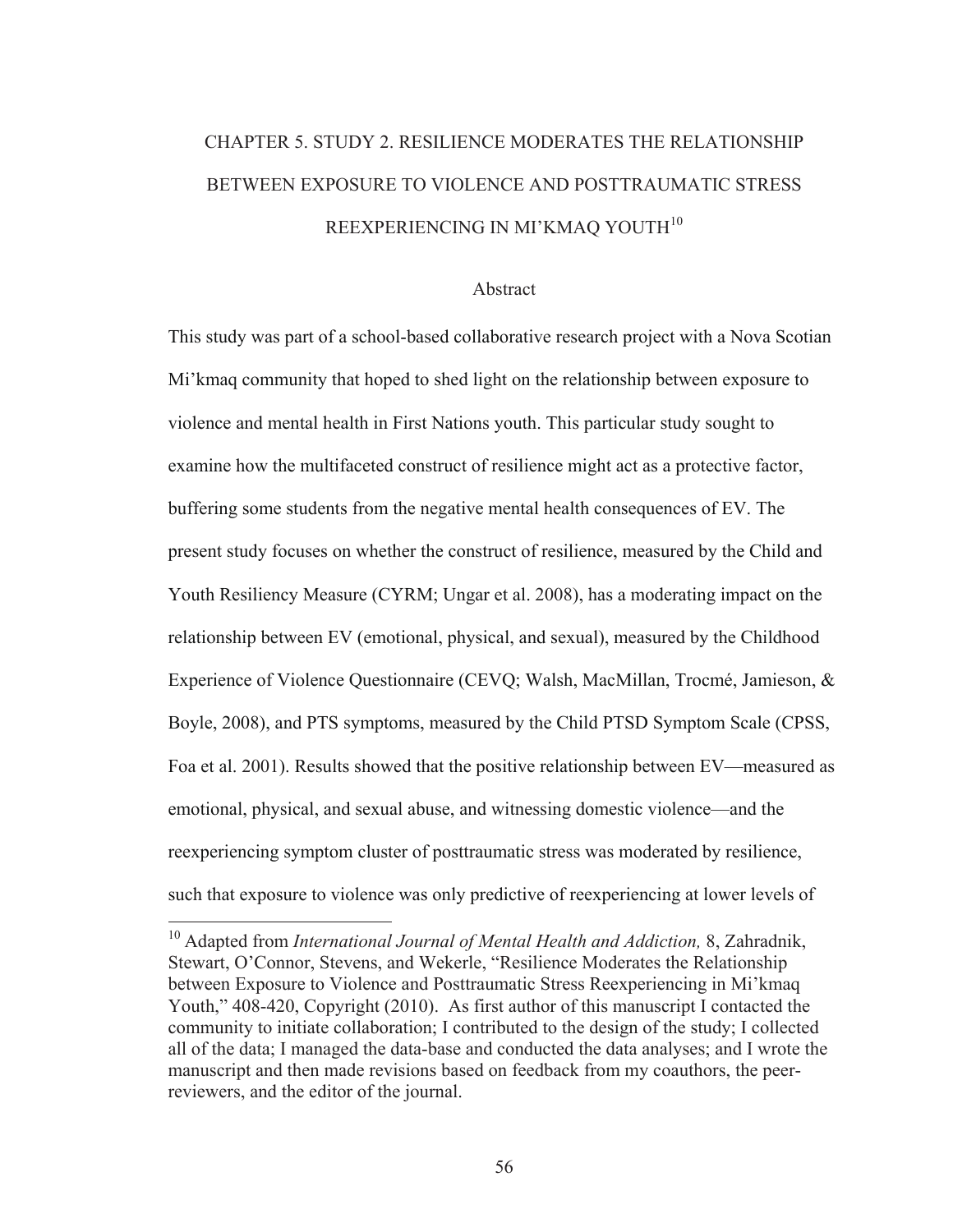resilience. These findings not only help provide further cross cultural validation for the CYRM as a measure, but provide support for an ecological conceptualization of resilience.

#### Introduction

 The negative consequences of EV—physical abuse, sexual abuse, emotional abuse, and witnessing domestic violence—have been well documented (see Arellano, 1996; Browne & Finkelhor, 1986; Kendall-Tackett, Williams, & Finkelhor, 1993; Lehmann, 2000; and Veltman & Browne, 2001 for reviews). Cross sectional and prospective longitudinal studies have demonstrated that children who are exposed to violence are at risk for a wide variety of negative outcomes throughout childhood into middle-adulthood. Such negative outcomes include school dropout (e.g., Kaplow  $\&$ Widom, 2007), violence perpetration (e.g., Fang & Corso, 2008), internalizing problems like posttraumatic stress disorder (PTSD; e.g., Kaplow & Widom, 2007), alcohol-related problems (e.g., Thornberry, Ireland, & Smith, 2001), and illicit drug use (e.g., Widom, Marmorstein, & White, 2006). But in spite of all of the negative correlates and outcomes of childhood exposure to violence, 12-22% of those who were abused as children continue to thrive (Jaffee, Caspi, Moffitt, Pollo-Tomas, & Taylor, 2007). In the literature, this ability to thrive in the presence of adversity is referred to as *resilience* (Masten & Powell, 2003).

 Early conceptualizations of resilience emphasized individual factors (Kaplan, 1999). Contemporary definitions of resilience are now shifting towards more ecological interpretations which consider both aspects of the individual and aspects of the individual's environment (Lerner & Benson, 2003; Ungar, 2001) since healthy outcomes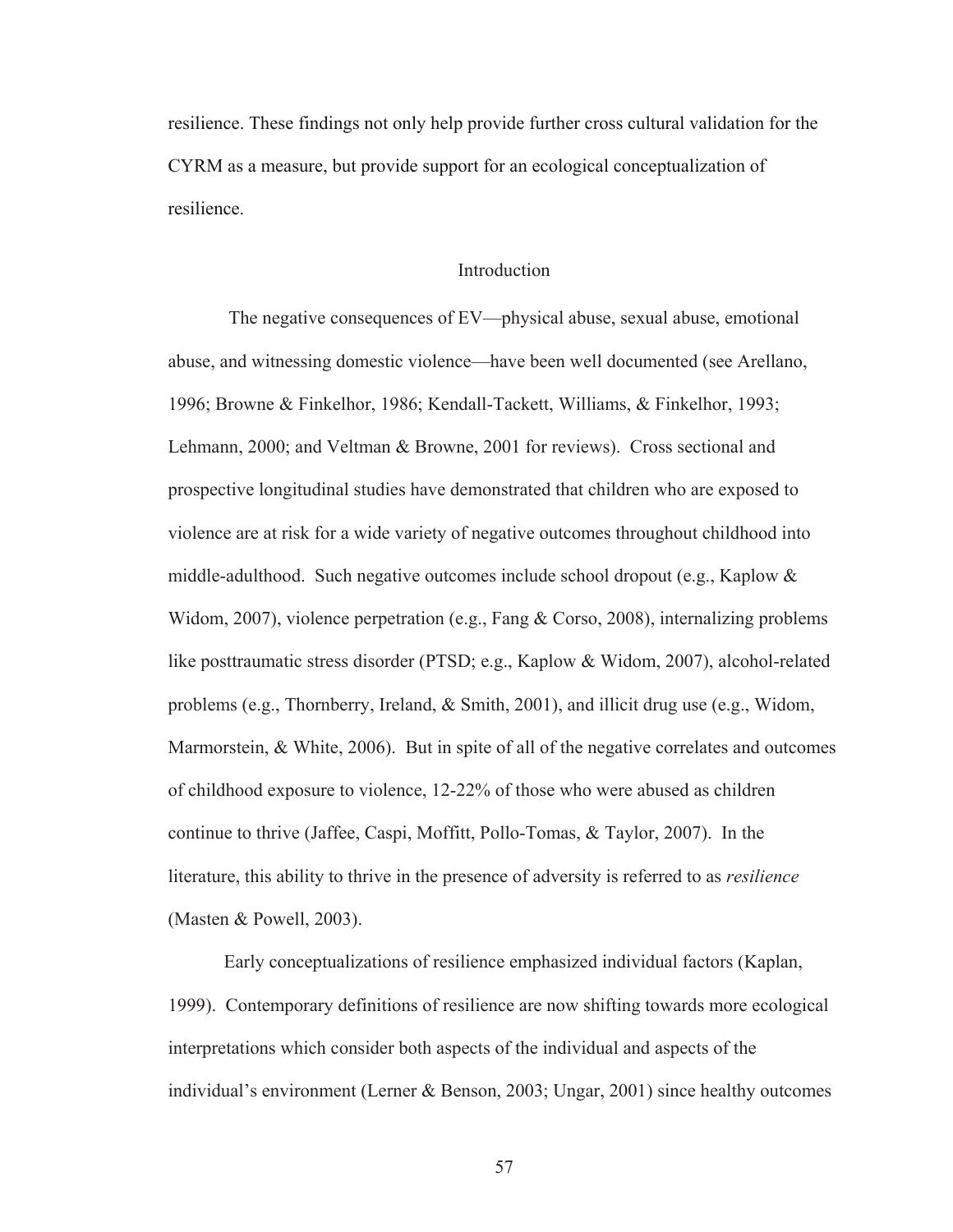in youth depend on a combination of available resources within both the individual and the community (Luthar, Cicchetti, & Becker, 2000). Specifically, communities need to be able to negotiate for the resources required by its members (e.g., education, economic security, cultural traditions, housing), while individuals need to be able to navigate their way to these resources (Ungar, 2008). Thus, some resilience researchers are now explaining resilience as a dual process of navigation and negotiation (e.g., Luthar, 2003; Ungar, 2005) rather than as a fixed set of attributes of individuals alone. This conceptualization is especially important when investigating resilience in culturally diverse settings, particularly among communities under greater stress.

 One of the greatest stressors any child can face is EV. Government research in the area of maltreatment suggests that rates of violence exposure can be quite high in some Aboriginal communities (Health Canada, 2003). For example, in the 1991 Aboriginal People's Survey (Statistics Canada, 1993), 48% of respondents identified that family violence was a problem in their community. As expressed by one woman from the Native Women's Association of Canada: "it is an exception rather than the rule to know of an Aboriginal woman who has not experienced some form of family violence throughout her life" (Canadian Council on Social Development and Native Women's Association of Canada, 1991, p. 25). Unfortunately though, published literature that examines the relationship between EV and PTSD in Canada's Aboriginal peoples is scant. However, one American study has demonstrated a link between maltreatment and PTSD. In a sample of 234 USA Native American women who presented for outpatient ambulatory clinic services, approximately 75% reported suffering either child abuse or neglect, and approximately 40% reported exposure to severe child maltreatment.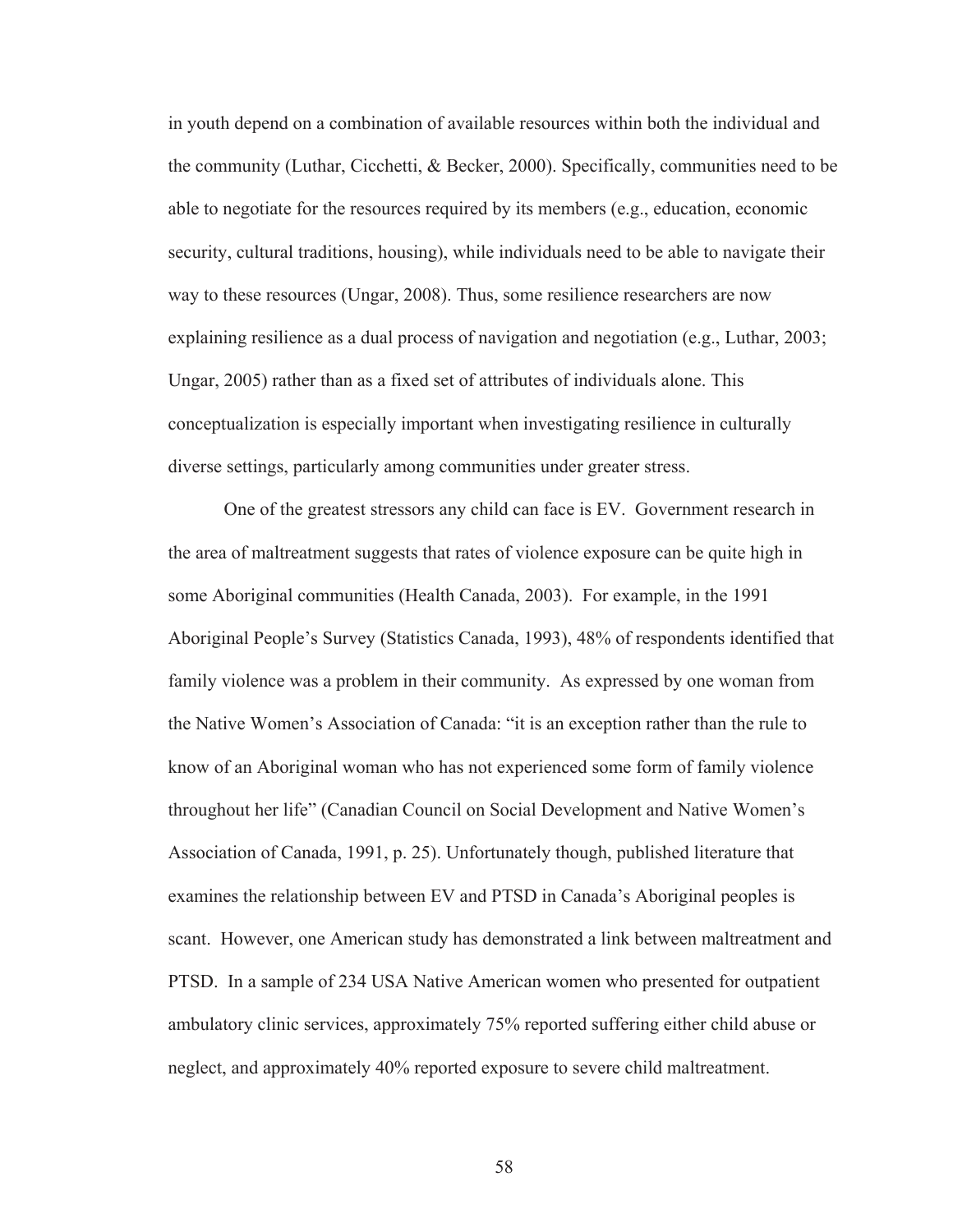Additionally, severe maltreatment as a child was a risk factor most strongly associated with PTSD over other psychological disorders (Duran et al., 2004).

 It is with an understanding of the larger historical context of Canada's First People (Zahradnik, 2007) that our research group partnered with a Nova Scotian Mi'kmaq community to implement a community-based collaborative project that sought to understand the impact of EV on youth mental health. The reasons for this study were two-fold: first, there was qualitative data previously collected from the community's youth in which EV was linked to negative outcomes (Comeau, Stewart, & Collins, 2004) and, second, according to anecdotal observations by several members of our community advisory group, there had been a recent increase in the number of youth in the community who were disclosing issues of EV. While community service providers had highlighted the importance of understanding more about EV and mental health consequences in their community, they were also interested in a strengths-based approach to the research. In other words, they wanted information about potential protective or buffering factors, since in their experience, several youth, despite having substantiated histories of EV, had demonstrated an ability to thrive.

 The goal of this study was to examine how EV, PTS, and resilience were related to each other in this school-based, collaborative research project. Using the above mentioned literature as a guide, we formed three hypotheses. First, we expected to find significant bivariate relationships between EV and PTS symptoms, such that with elevated EV there would be elevated levels of PTS symptoms. Second, we expected to find significant bivariate relationships between resilience and PTS symptoms, such that with elevated levels of resilience there would be lower levels of PTS symptoms. And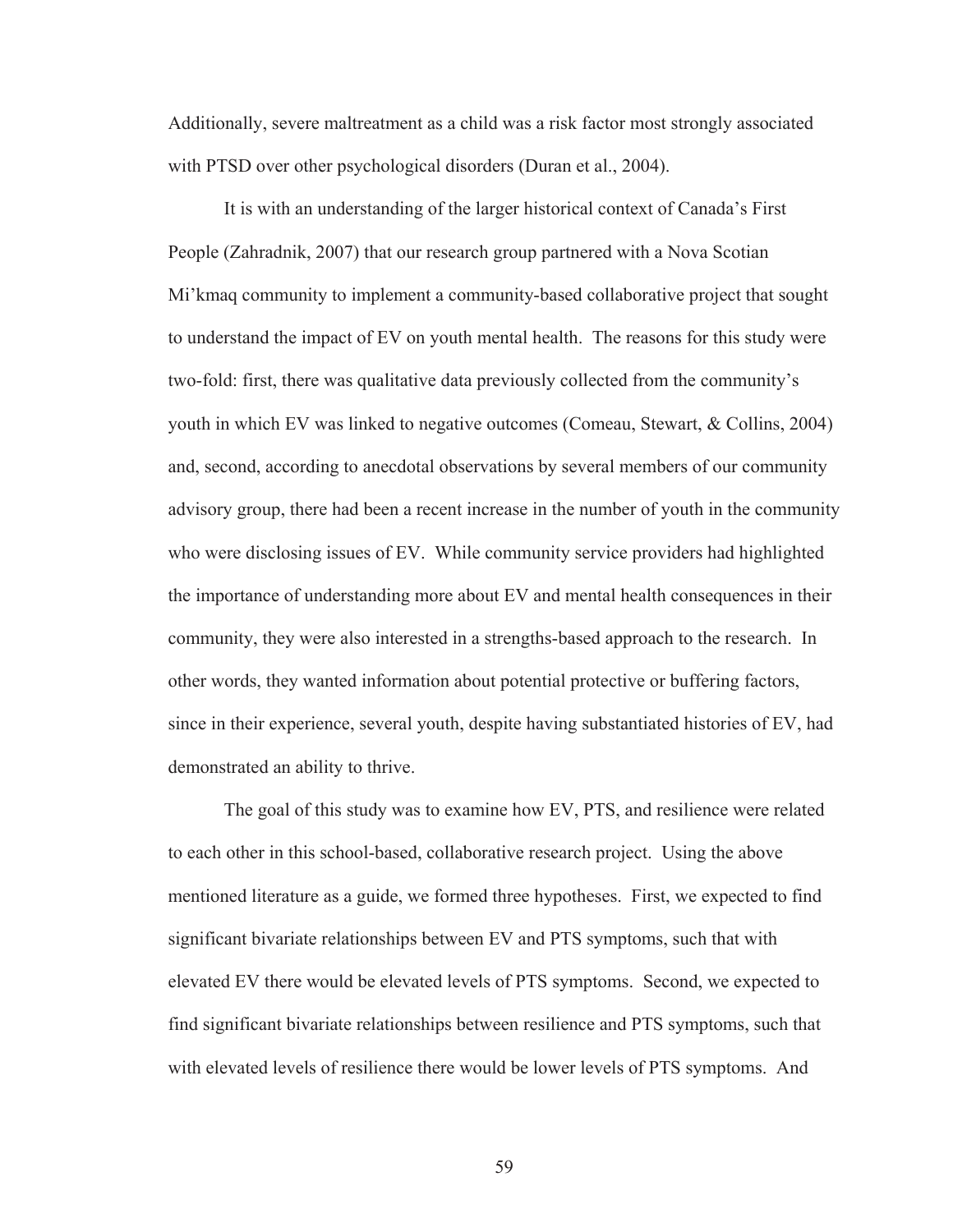finally, we expected to find that the relationships between EV and PTS would be moderated (i.e., buffered) by resilience, such that the positive relationship between EV and PTS would be stronger when resilience is low than when resilience is high.

#### Method

# *Procedures*

 For a more detailed description of the community and the many steps involved in acquiring community consent and participation in the research process, please see Zahradnik et al. (2007). Data was collected from students who attended either of the community's two high schools, and all data was collected by way of self-report questionnaires. Questionnaires were assigned untraceable identification numbers so that personal information could never be tracked back to an individual participant. Both students and parents/guardians were advised about the study two weeks prior to data collection. Parents and guardians were notified of the study by way of a mailed 'passive consent' form where the parent or guardian was asked to make contact only if they did not wish their child/ward to participate. No parent/guardian refused to allow their child/ward to participate.

 All students who were at least 14 years of age at the time of the data collection, capable of reading English, and deemed capable by school staff of giving informed consent, were eligible to participate in the study. School staff was on hand to assist in data collection, but were instructed not to look at or ask students about their answers. Furthermore, the community MH&SWS was informed in advance of the data collection period, and the Director made sure to have staff available for student consultation if the need arose. No students required immediate services as a result of participating. Ethical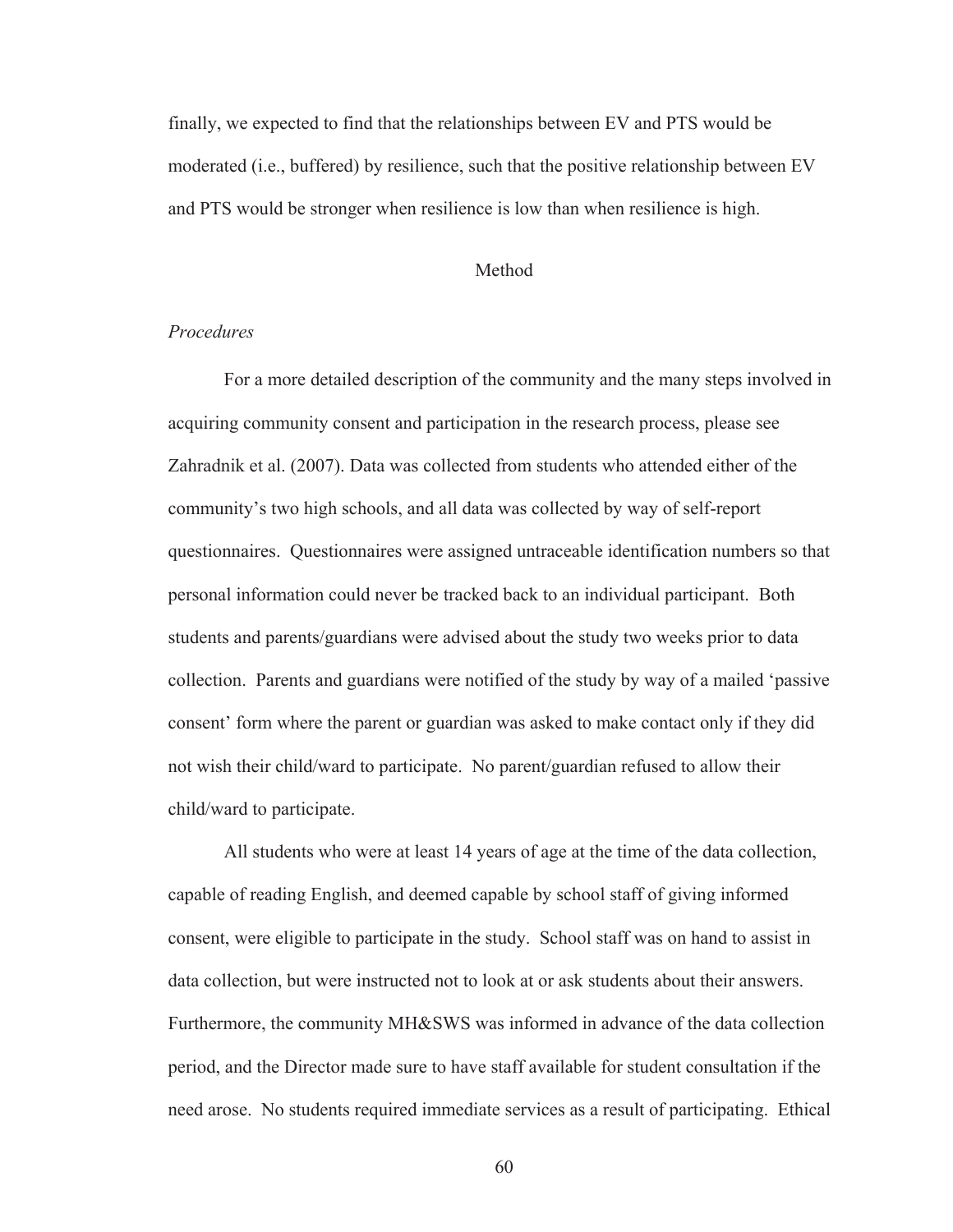approval was obtained from both the Mi'kmaw Ethics Watch and the Dalhousie Health Sciences Human Research Ethics Board.

#### *Participants*

 The sample was drawn from the community's school-attending youth, and data was collected in both the spring and the fall of 2006. Across the two schools, 166 students participated in the study, which is a little more than half of the number of students who were eligible to participate in the study. Of the 166 students, we were only able to use the data of 126 students (72 female, 53 male, 1 gender not indicated) for this part of the study, because 40 students did not complete our measure of resilience. With respect to completers versus non-completers, there were no group differences in age, education level, EV, or PTS symptoms. Of the 126 students, the vast majority of the students (78.0%) were 16 years of age or older, the age at which according to Nova Scotian Law (Children and Family Services Act, 1990), a child can choose whether or not he or she wishes to report a case of maltreatment where he or she alone was the victim. Approximately one third of the students (29.4%) indicated that they were 18 years of age or older. The self-reported education level achieved ranged from grades  $8-12$  ( $M = 10$ ).

# *Measures*

*Exposure to Violence.* Physical, sexual, and emotional abuse / exposure to domestic violence was measured with the Childhood Experience of Violence Questionnaire (CEVQ; Walsh, MacMillan, Trocmé, Jamieson, & Boyle, 2008), an 18 item-self-report measure of childhood EV for use with children/youth 12-18 years that collects information about whether abuse has been experienced and if so, about the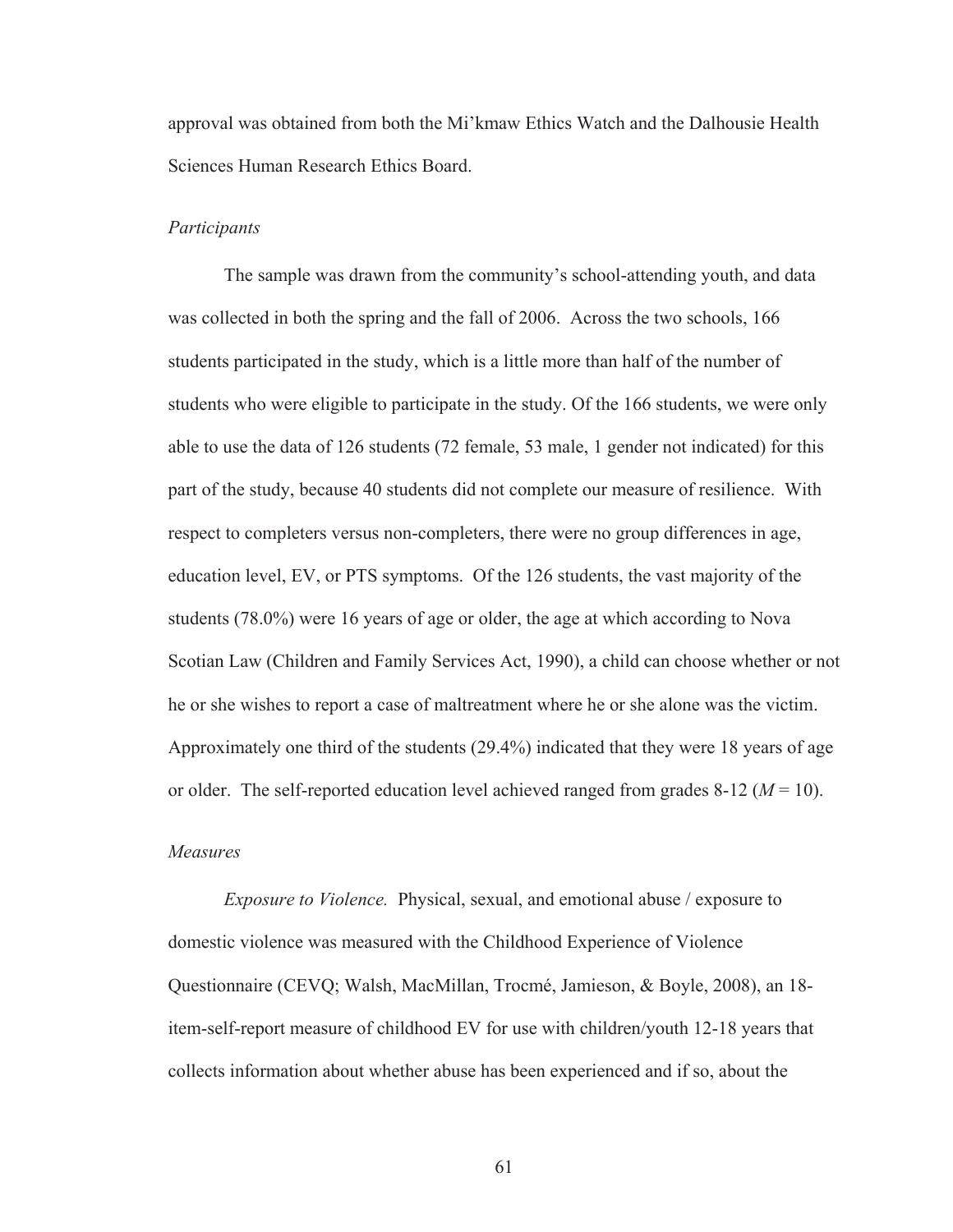severity, onset, and duration of abuse experienced. This measure shows strong content, construct, and criterion validity as well as good to excellent test-retest reliability (Walsh et al., 2008). Sample items for each type of abuse include, physical abuse: "How many times has an adult kicked, bit, or punched you to hurt you?"; sexual abuse: "Did anyone ever threaten to have sex with you when you did not want them to?"; and emotional abuse / exposure to domestic violence: "How many times has any one of your parents (or step-parents or guardians) said hurtful or mean things to you?" / "How many times have you ever seen or heard any one of your parents (step-parents or guardians) hit each other?" Answers are provided by circling the appropriate response on a 5-point Likert scale, ranging from 0 (*not at all*), 1 (*1 to 2 times*), 2 (*3 to 5 times*), 4 (*6 to 10 times*), to 5 (*10 or more times*). For our analyses, we summed all items for a total EV score (Cronbach's alpha =  $0.92$ ) with a possible range of 0 to 72.

*Posttraumatic Stress.* Posttraumatic stress symptoms were measured with the Child Post-Traumatic Stress Symptom scale (CPSS; Foa, Johnson, Feeney, & Treadwell, 2001). The CPSS is a 17-item self-report measure designed to tap each of the three DSM-IV PTSD symptom dimensions—reexperiencing, avoidance/numbing, and hyperarousal—in children/youth from ages 8-18 years. Sample items for each symptom cluster include, reexperiencing: "having bad dreams or nightmares"; avoidance/numbing: "trying to avoid activities, people, or places that remind you of the traumatic event"; and hyperarousal: "having trouble falling or staying asleep." Answers are recorded on a 4point Likert type scale, ranging from 0 (*not at all*), 1 (*once a week or less*), 2 (*2 to 4 times a week*), to 3 (*5 or more times a week*).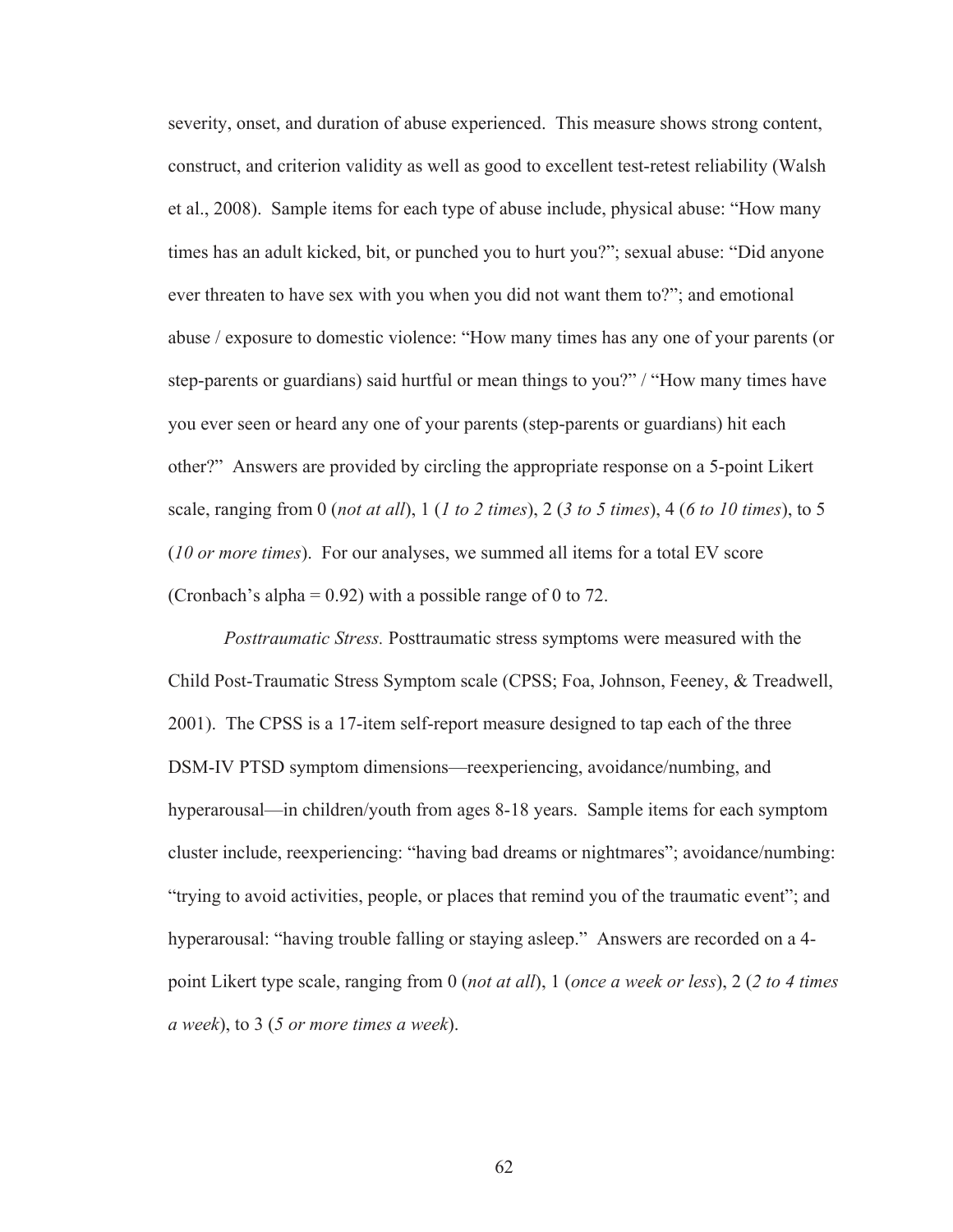The CPSS has demonstrated good internal consistency and re-test reliability, as well as high convergent validity (sensitivity and specificity) with other measures of PTSD in children and adolescents (Foa et al., 2001). In our sample, the internal consistency of the total measure (17 items) was high (Cronbach's alpha  $= 0.82$ ). We also created symptom cluster scores (subscales). Given more recent evidence on the factor structure of PTSD we separated the avoidance and numbing cluster into two distinct symptom clusters (e.g., King, Leskin, King, & Weathers, 1998) for a total of four subscales. However, in this sample, two of the CPSS subscales (numbing and reexperiencing) had unacceptably low Cronbach alphas (below 0.6) because of three problematic items: two items from the numbing subscale (item 8: trauma-related memory problems, and item 12: having a sense of a foreshortened future), and one item from the reexperiencing subscale (item 4: emotional reactivity to triggers). The two numbing items have also been identified as problematic by other PTSD researchers (e.g., King et al., 1998), and some researchers have begun to drop these items from their studies (e.g., Palyo, Clapp, Beck, Grant, & Marques, 2008). Thus, we dropped these two items. We also dropped the reexperiencing item of emotional reactivity to triggers since the low internal consistency for the scale with this item included can be interpreted within the context of other findings that First Nations people are more likely to experience their anxiety somatically (e.g., Barker-Collo, 1999). Thus, our four subscales were: reexperiencing (4 items; e.g., nightmares; Cronbach's alpha = 0.72), hyperarousal (5 items; e.g., exaggerated startle response; Cronbach's alpha = 0.63), avoidance (2 items; e.g., avoiding thinking about the trauma; Cronbach's alpha  $= 0.71$ ), and emotional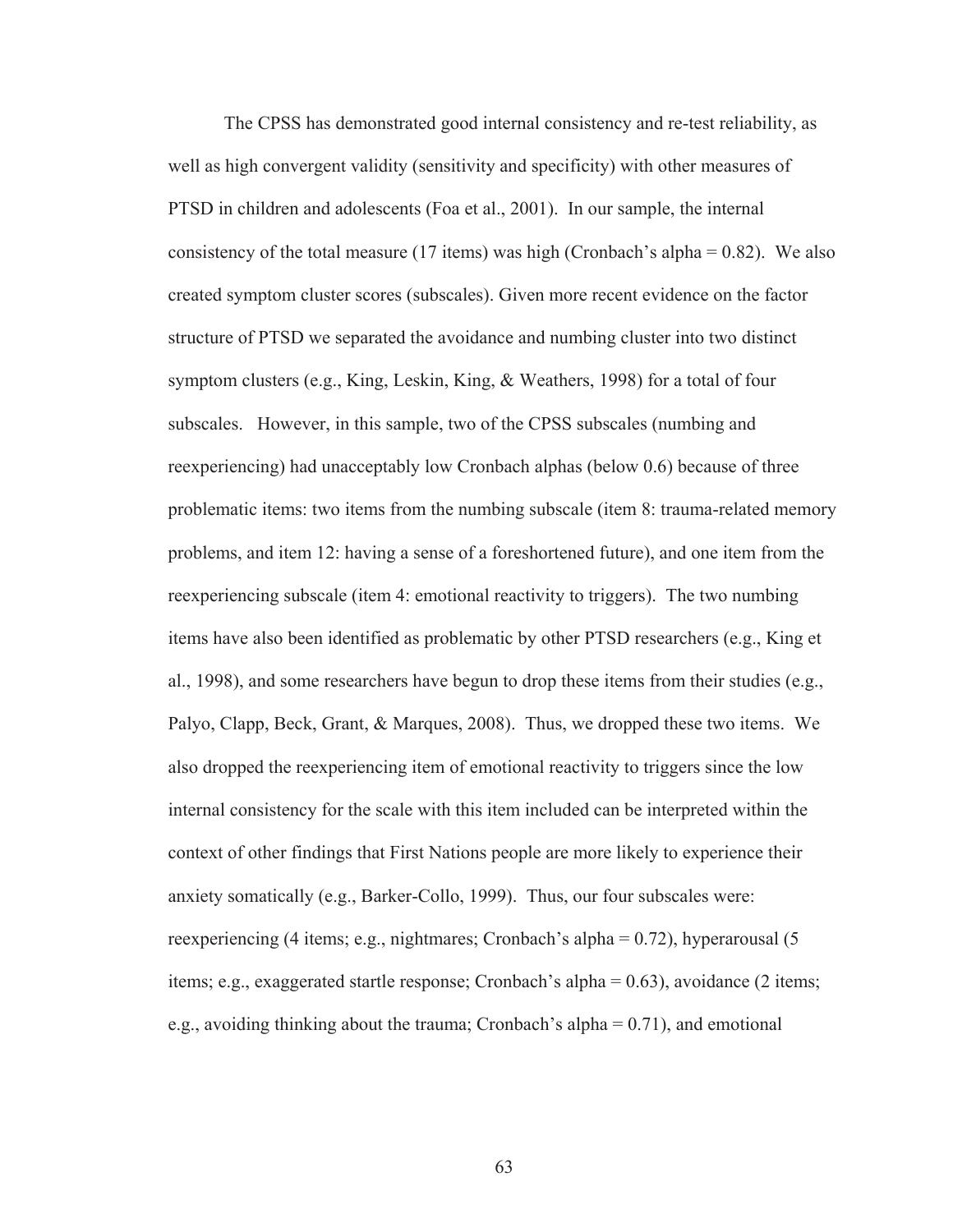numbing (3 items; e.g., feeling emotionally numb; Cronbach's alpha = 0.73). This is the first recorded use of this measure in an Aboriginal sample.

*Resilience.* Resilience was measured using the Child and Youth Resilience Measure (CYRM; Ungar et al., 2008; see Appendix  $F$ ) – a 28 item measure that has been used with children/youth from ages 12-23 years (Ungar et al., in press). Examples of sample items from both individual and contextual domains are as follows: "Do you strive to finish what you start?" (individual), and "Do you feel supported by your friends?" (contextual). A 5 point Likert-type scale is used for scoring, with response options ranging from 1 (*not at all*), 2 (*a little*), 3 (*somewhat*), 4 (*quite a bit*), to 5 (*a lot*). In our sample, the internal consistency for the full measure was excellent (28 items: Cronbach's  $alpha = 0.90$ . However, like with the CPSS, we were interested in which specific aspects of resilience might be moderating the relationships between EV and PTSD symptoms.

The CYRM has been piloted in 11 different countries with samples including Canadian First Nation youth; however, as anticipated by the CYRM's developers, cross cultural comparisons demonstrate low factorial invariance (Ungar et al., 2008). Thus, it has been suggested that future administrations of the CYRM will need to identify unique and culturally valid factor structures when the measure is administered in particular cultural groups (Ungar & Liebenberg., 2005).

# *Data Analysis*

 Bivariate correlations were used to assess the relationships between all variables in the model, including EV, PTS, and resilience. A series of multiple regression models were conducted to test the final set of hypotheses regarding resilience moderating effects.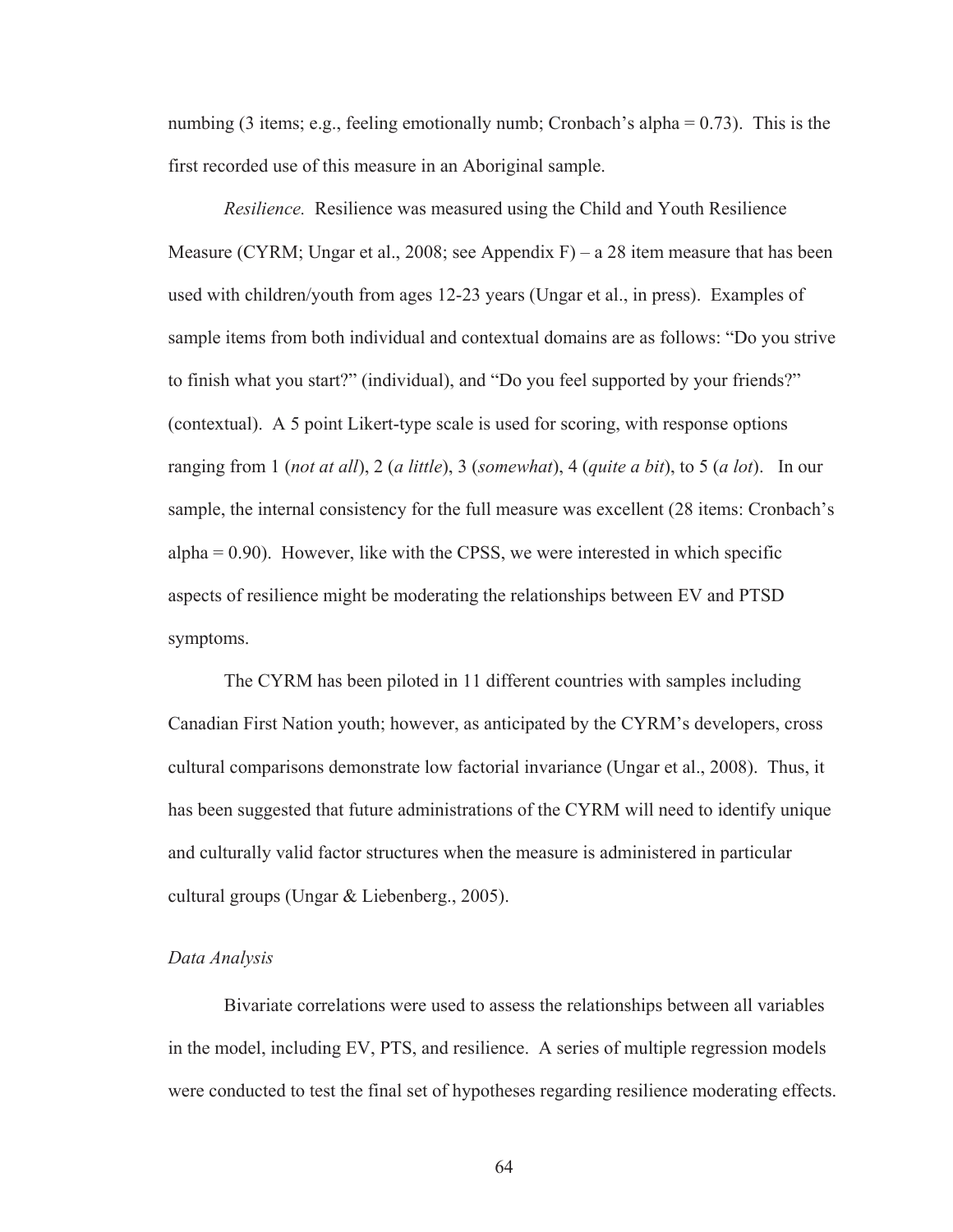First, the global measure of resilience was tested as a moderator of the anticipated relations between EV and PTS. Next, we examined the moderating effect of the global resilience measure on the relations between EV and the four different symptom clusters of PTS. Third, in an effort to elucidate which aspect(s) of resilience might be acting as the main moderating variable(s), we performed an exploratory principal components analysis to identify distinct resilience factors and then tested these as potential moderators.

 To minimize potential collinearity problems (Aiken & West, 1991) we centred our predictor variable (total EV score) and the potential moderator (total resilience score; resilience subscale scores) in all models. In each model, the criterion variable (relevant PTS measure) was regressed on EV, the relevant resilience measure, and the interaction between these. Support for moderation is indicated by a significant interaction term. Significant interaction terms were probed further and tested at high (1 *SD* above mean) and low (1 *SD* below mean) levels of resilience. In addition to examining statistical significance of the simple slopes, we also examined effects sizes (Cohen's  $f^2$ , 1988) to interpret the findings, where a small effect size  $= 0.02$ , medium  $= 0.15$ , and large  $= 0.35$ (Cohen, 1988).

#### Results

# *Principal Components Analysis of the CYRM*

 Since we wanted to determine if any one particular aspect of resilience might account for most of the moderation of the EV – PTS relationship, we present our work on investigating the principal components of resilience first. We performed a principal component analysis of the CYRM items with an oblique (i.e., Oblimin) rotation. This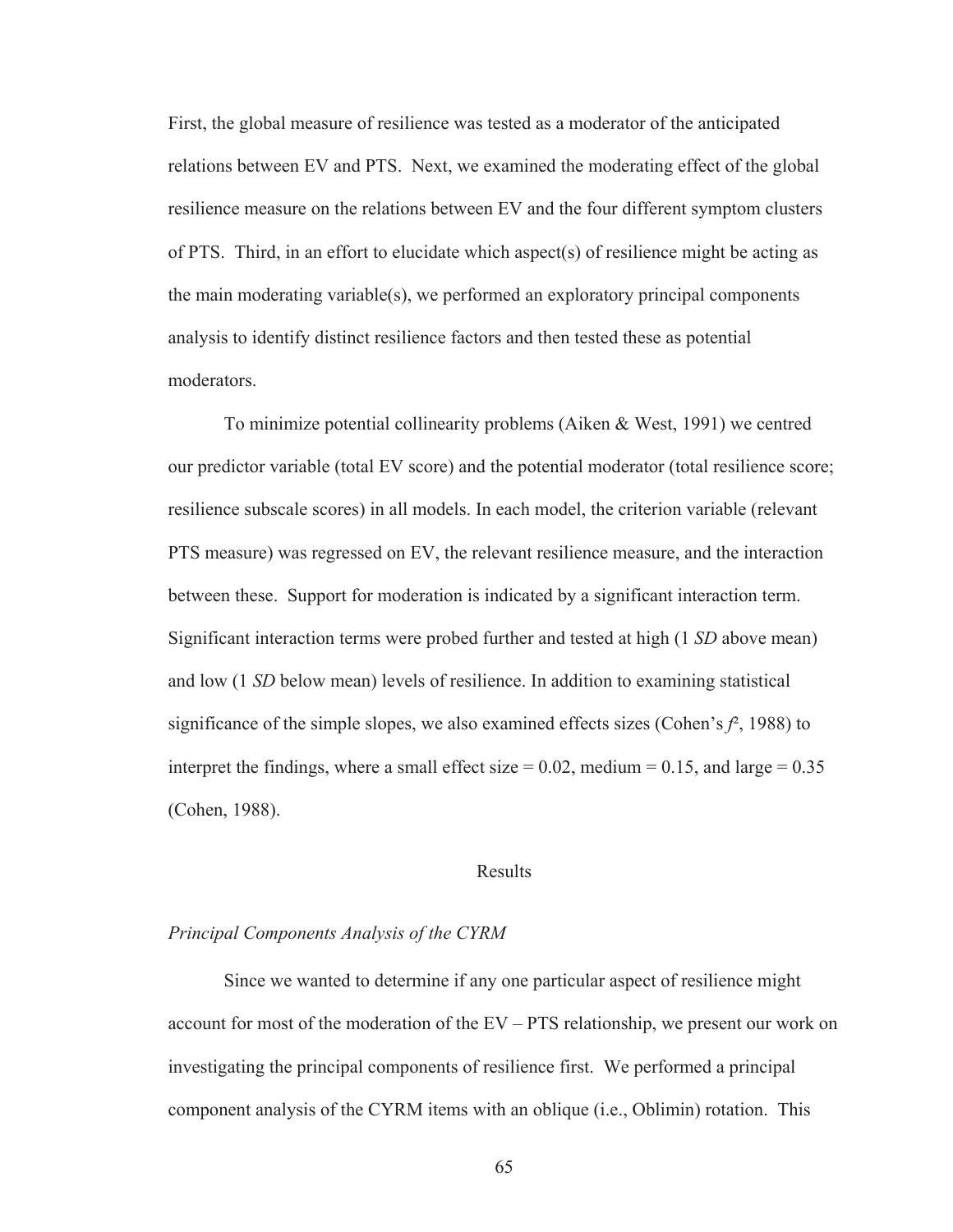solution resulted in seven potential components with eigenvalues over 1. Since Kaiser's (1960) eigenvalue  $> 1$  criterion can lead to over-extraction (Hubbard & Allen, 1987), we used the more stringent parallel analysis. A three-component solution met the mean eigenvalue criteria for retention (see Longman, Cota, Holden, & Fekken, 1989). Overall, the three components accounted for 44.0% of the variance and made conceptual sense in terms of the intended structure of tapping both individual and contextual resilience factors (see Appendix G). Based on item loadings, the components were labelled: community (e.g., "Do you think you're treated fairly in the community?" 0.71, and "Do you know where to go in your community for help?" 0.67), family (e.g., Do you feel that your parents watch you closely / know a lot about you?" 0.83 and 0.67, respectively) and individual (e.g., "Do you know how to behave in different situations?" 0.75, and "Do you strive to finish what you start?" 0.67). Items with a loading of .32 or more (Tabachnick & Fidell, 2001) from the pattern matrix were used to calculate component scores. Only two items, "Do you participate in organized religious activities?" and "Do you have enough to eat most days?" failed to load on any one of the three components. These items were retained for the purpose of calculating the total score on the measure, but were not used in the calculation of any of the components. There were four cross-loading items (i.e., items with a component loading of .32 or more on at least two components). These were scored on the component with the most conceptual overlap when calculating subscale scores, ensuring that no single item contributed to two different component scores. Cross-loading items were retained in scoring to keep subscale alpha levels above .70. Component scores were calculated by summing items for community resilience (11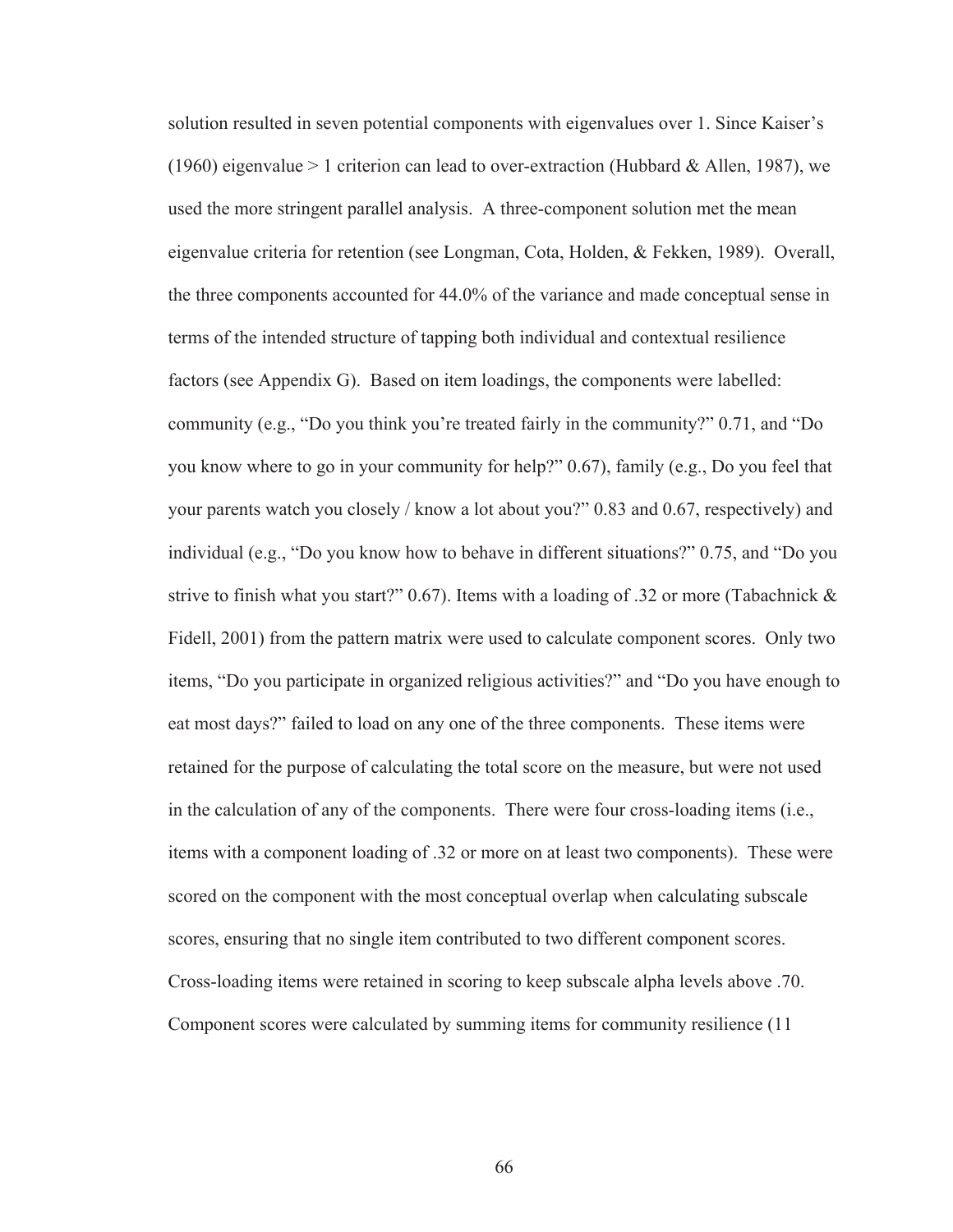items: Cronbach's alpha = 0.86), family resilience (6 items: Cronbach's alpha = 0.72), and individual resilience  $(9 \text{ items: Cronbach's alpha} = 0.79)$ .

# *Bivariate Relationships and Descriptive Statistics*

Bivariate correlations, means, and standard deviations for all variables are reported in Table 5.1. All variables, measured globally, were significantly correlated. Resilience, measured globally (i.e., total on CYRM) was negatively but moderately correlated with EV (CEVQ), PTS (CPSS), and PTS symptoms (save reexperiencing). The CYRM's three subscales showed variation in terms of what variables they correlated with, but as expected, all relationships were negative in direction (i.e., resilience factors associated with lesser PTS).

### *Moderating Analyses with Global Constructs*

When examining the overall model, there were first order effects of EV (CEVQ total score,  $B = .27$ ,  $t = 4.51$ ,  $p < .001$ ) and resilience  $(B = -.13, t = .3.08, p < .01)$  on PTS symptoms (CPSS total score). However, contrary to hypothesis, resilience was not supported as a statistically significant moderator for the relation between EV and PTS (*B*   $=$  -.00,  $t = -0.71$ ,  $p = 0.48$ ) (see Appendix I, table I.1).

#### *Moderating Analyses with Subscales*

 Another set of analyses was performed to determine if the construct of resilience might moderate the relationship between EV and any of the symptoms of PTS, and if so, which aspect(s) of resilience might make the most relevant contribution. The global measure of resilience was not supported as a statistically significant moderator of the relationships between EV and PTS avoidance  $(B = .00, t = -.51, p = .61)$ , numbing  $(B =$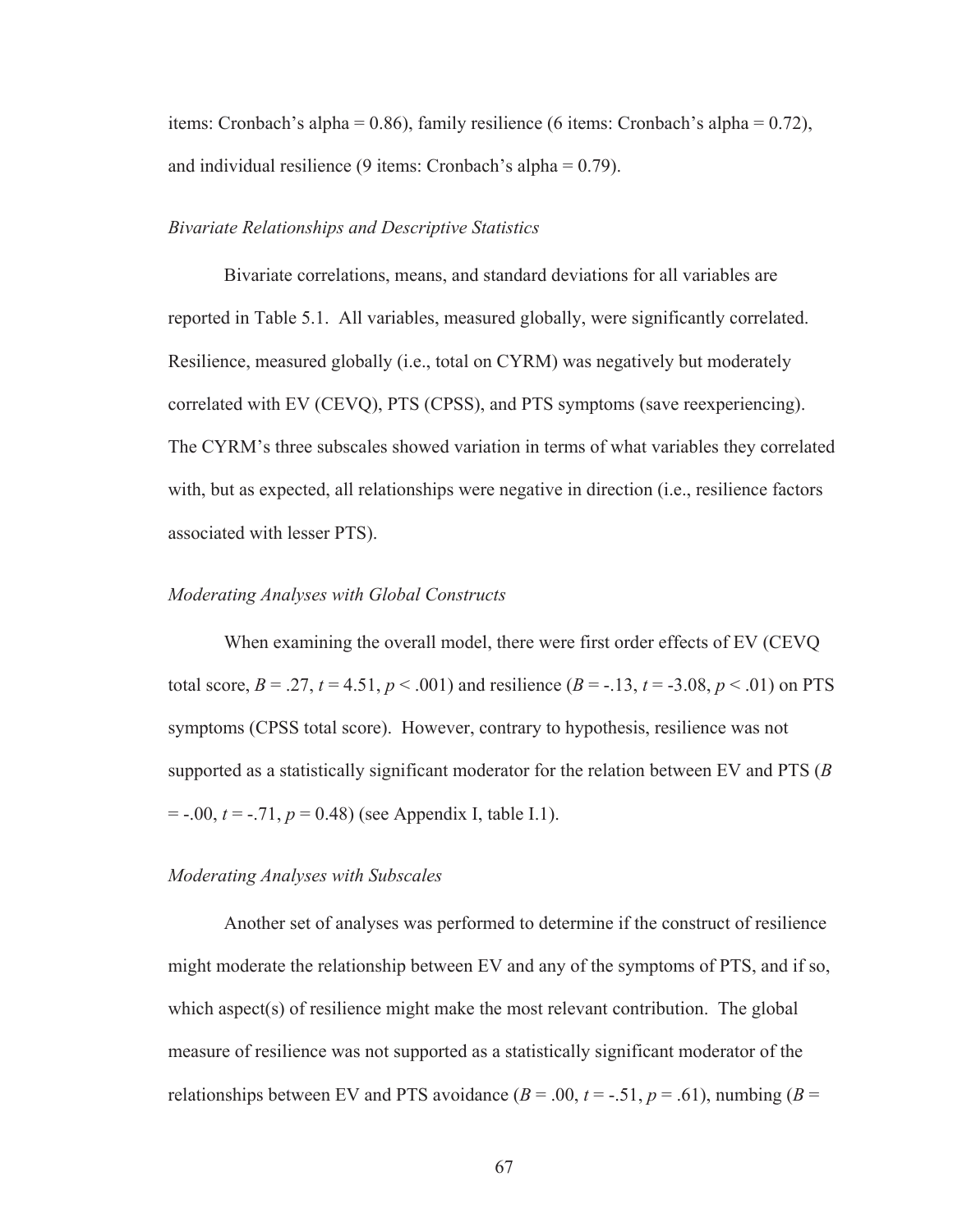.00,  $t = -0.93$ ,  $p = 0.36$ , or hyperarousal  $(B = 0.00, t = -0.25, p = 0.80)$  symptoms (see Appendix I, tables I.2, I.3, and I.4 respectively). However, resilience was found to moderate the relationship between EV and PTS reexperiencing symptoms. The interaction term (resilience x EV) was significant ( $t = -2.80$ ,  $p < 0.01$ , see Table 5.2, Model 1) (please see Table 2.2 for all *beta* values), and explained an additional 5% of the variance. Examination of the simple slopes revealed that EV was positively associated with elevated PTSD reexperiencing symptoms, but only at low levels of global resilience. A medium effect size  $(f^2 = 0.28$ ; Cohen, 1988) was supported for the influence of EV on PTS reexperiencing symptoms at low levels of global resilience, while no effect  $(f^2 =$ 0.00; Cohen, 1988) was found at high levels of global resilience. The interaction is presented graphically in Figure 5.1.

 Three similar analyses were performed in order to examine which aspect(s) of resilience—community, family, and individual—acted as the strongest buffer(s) of the impact of EV on PTS re-experiencing symptoms. In each of the three separate analyses, each interaction term was significant and contributed additional variance to the model (see Table 2.2, Models 2, 3, & 4): community resilience x EV  $(t = -2.15, p \le 0.05)$ explained an additional 3% of the variance; family resilience x EV  $(t = -2.40, p \le 0.05)$ explained an additional 4% of the variance; and individual resilience x EV ( $t = -2.34$ ,  $p <$ 0.05) explained an additional 4% of the variance. Examination of the simple slopes revealed that EV was positively associated with elevated PTS reexperiencing symptoms, but only at low levels of community, family, or individual resilience. Medium effect sizes  $(f^2 = 0.25 - 0.27$ ; Cohen, 1988) were supported for the influence of EV on PTS reexperiencing symptoms at low levels of the three aspects of resilience, while small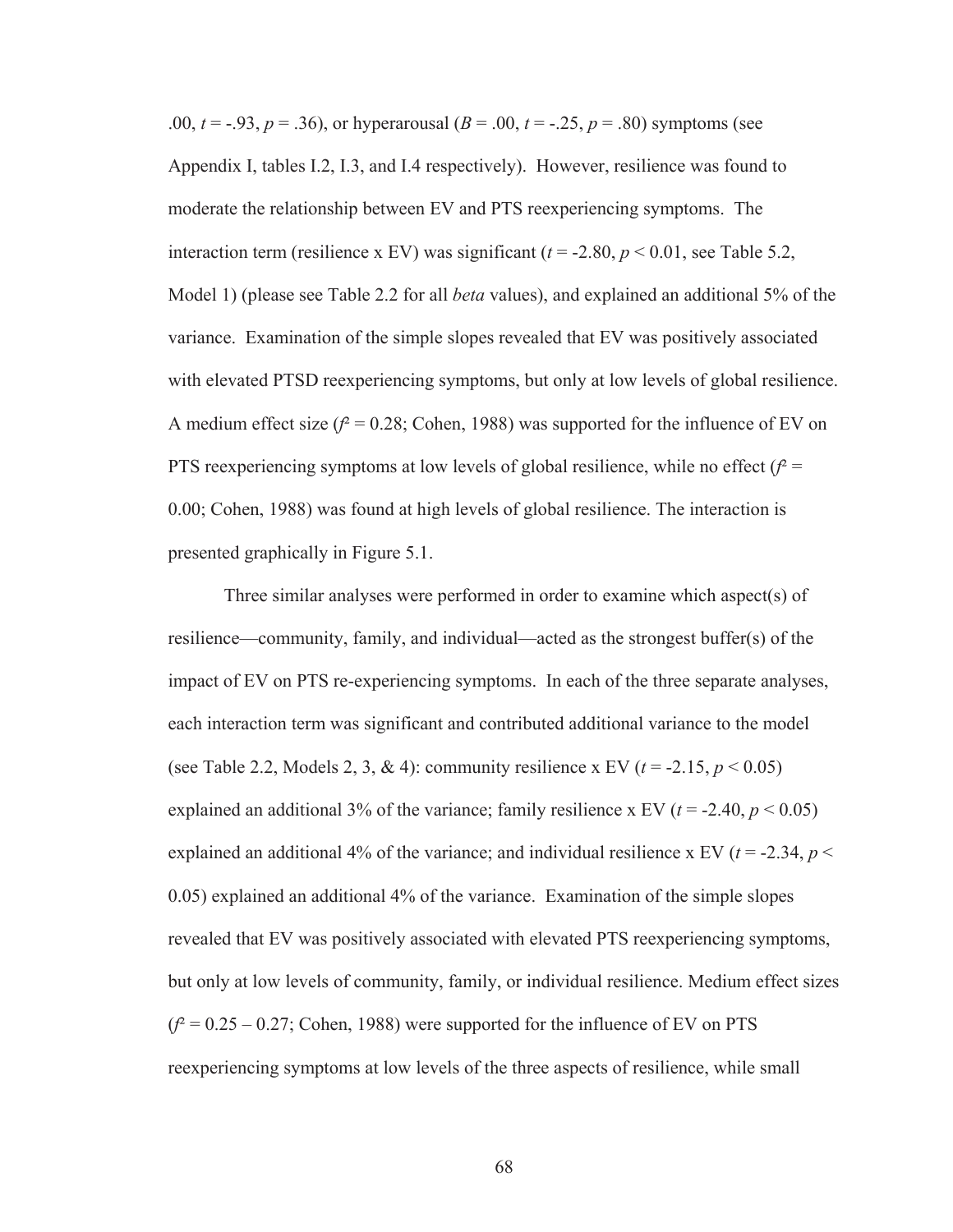effect sizes  $(f^2 = 0.00 - 0.05)$ ; Cohen, 1988) were found at high levels of the three aspects of resilience.

 All 4 models were separately rerun, but this time the 9 individuals who scored a zero on the CEVQ were removed from each analysis. All models stayed significant and results changed negligibly: for the overall models, *F* values decreased by no more than 1.2 and the total variance accounted for changed only by a range of -.007 to .006. Most importantly, all interaction terms remained significant with *t* values changing by -.20 to .17. Given the negligible change in the results, these models are not presented.

# **Discussion**

 The goals of this study were twofold: 1) to test the hypotheses that EV among a sample of Mi'kmaq students would positively correlate with PTS symptoms, but that resilience would negatively correlate with PTS; and 2) to investigate whether resilience moderates the relationships between EV and PTS. With respect to our first goal, all bivariate correlations between global measures of each construct were significant and in the expected directions. Our finding that EV was positively correlated with PTS is consistent with the extensive literature that documents a relationship between these variables in the majority culture (e.g., Kaplow & Widom, 2007). Furthermore, our prediction that resilience would be negatively correlated with PTS symptoms was supported, suggesting that resilience protects from the development of more severe PTS.

 Our second hypothesis was not confirmed at the global level of analysis. That is to say that the relationship between EV and PTS (measured globally) was not moderated by resilience. Since PTSD is increasingly regarded as a multi-dimensional, 4-factor construct (e.g., King et al., 1998; Stewart, Conrod, Pihl, & Dongier, 1999), we explored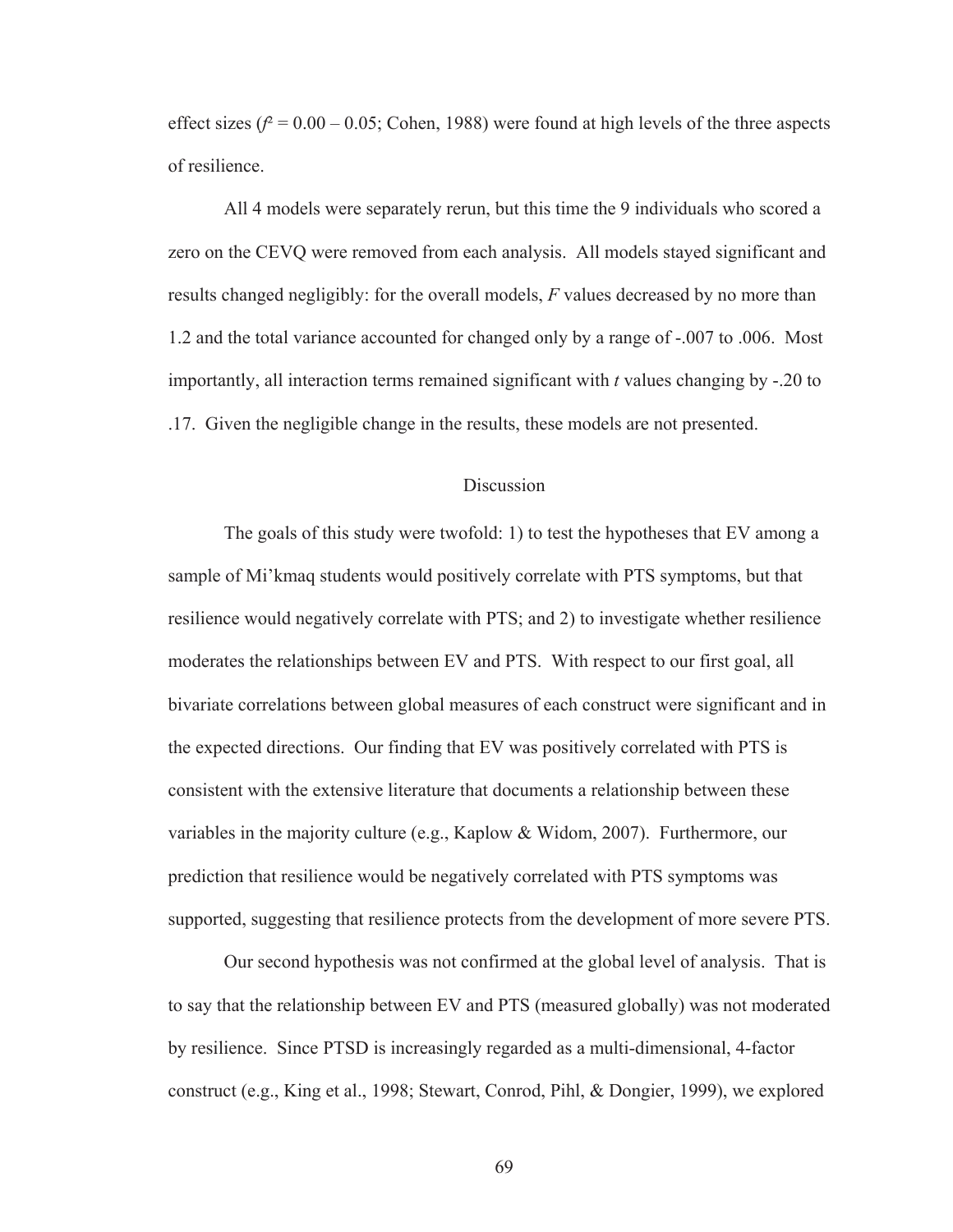this hypothesis further with the four PTS symptom clusters as separate outcome variables. Resilience did moderate the relationship between EV and the severity of PTS reexperiencing symptoms, such that youth with low resilience scores showed an increase in PTS reexperiencing symptoms as a function of greater amounts of EV. However, youth with high resilience scores—at the global, community, and family level—showed no increase in PTS reexperiencing symptoms as a function of higher levels of EV. While those youth with high levels of individual resilience did show an increase in PTS reexperiencing symptoms as a function of greater amounts of EV, it was still considerably less of an increase than those youth with low levels of resilience. In other words, all three aspects of resilience, but community and family (i.e., contextual) in particular, appear to play important roles in buffering the relationship between EV and PTS reexperiencing symptoms.

 This pattern of results is encouraging for several reasons. For one, it means that some First Nations youth who are exposed to higher levels of violence are less burdened by the distressing memories, nightmares, flashbacks, and physiological reactivity to traumatic triggers that characterize the PTSD reexperiencing symptom cluster (APA,  $2000$ <sup>11</sup>. It is also encouraging because recent evidence (Michael, Ehlers, Halligan, & Clark, 2005) suggests that certain aspects of traumatic memories—their tendency to be experienced in the "here and now" and their lack of accompanying contextual information—increase distress, which in turn, is strongly predictive of greater PTSD severity (Michael et al., 2005).

 $11$  As previously mentioned, emotional reactivity to trauma related triggers was dropped from our measurement of this symptom cluster.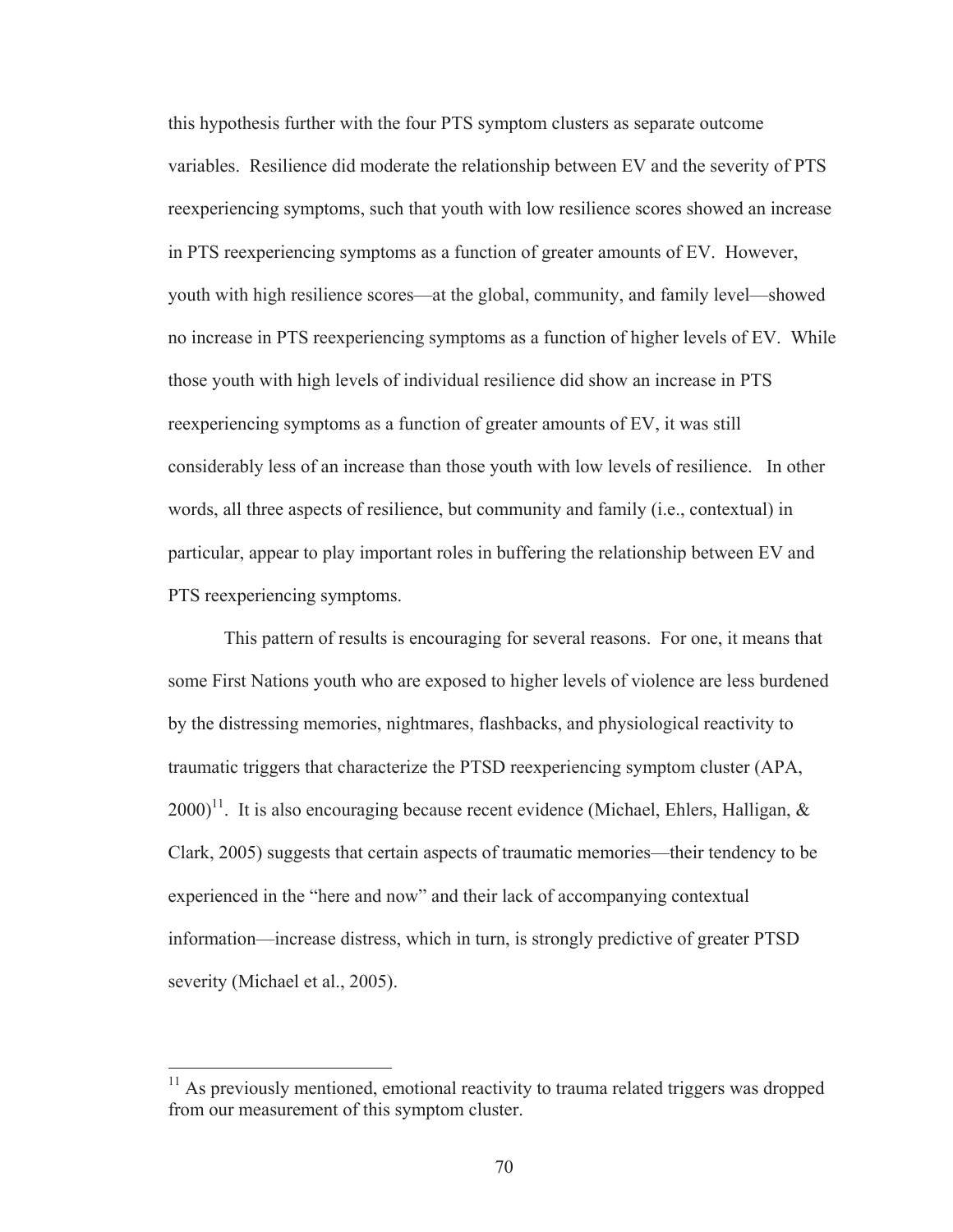Furthermore, reexperiencing symptomatology is also associated with nonadaptive coping strategies. For one, it has been shown that reexperiencing symptoms independently mediate the relationship between sexual abuse and self injury among adolescents (Weierich & Nock, 2008). Although our study did not measure self harm or related constructs like suicidal ideation, these issues are considered amongst the most pressing mental health concerns in First Nation communities. For example, suicide rates of First Nation's youth are amongst the highest of any cultural group in the world (Kirmayer, 1994), and are rising (Health Canada, 2003). Second, there is there is evidence that PTSD reexperiencing symptoms and the subsequent negative affect they cause are strongly related to addictive behaviour like problem drinking (Read, Brown, & Kahler, 2004). For example, evidence from a laboratory-based paradigm has shown that for individuals with both a diagnosis of PTSD and an alcohol use disorder, inducing reexperiencing through exposure to trauma cues increases alcohol cravings (Coffey, Stasiewicz, Huges, & Brimo, 2006). Taken together then, our results could be interpreted to suggest the possibility that youth who report higher amounts of resilience and less reexperiencing symptoms as a function of EV would therefore be at less risk of developing chronic PTSD and maladaptive coping such as self-harm and substance use problems. Although these interpretations are speculative, what can be said with more certainty is that youth who exhibit resilience within the context of at least one domain community, family, or individual—are better protected from at least one of the important mental health consequences of EV compared to those youth without such resilience.

 The results of this study should be interpreted within the context of the study's limitations. First, data were collected retrospectively, and retrospective reporting of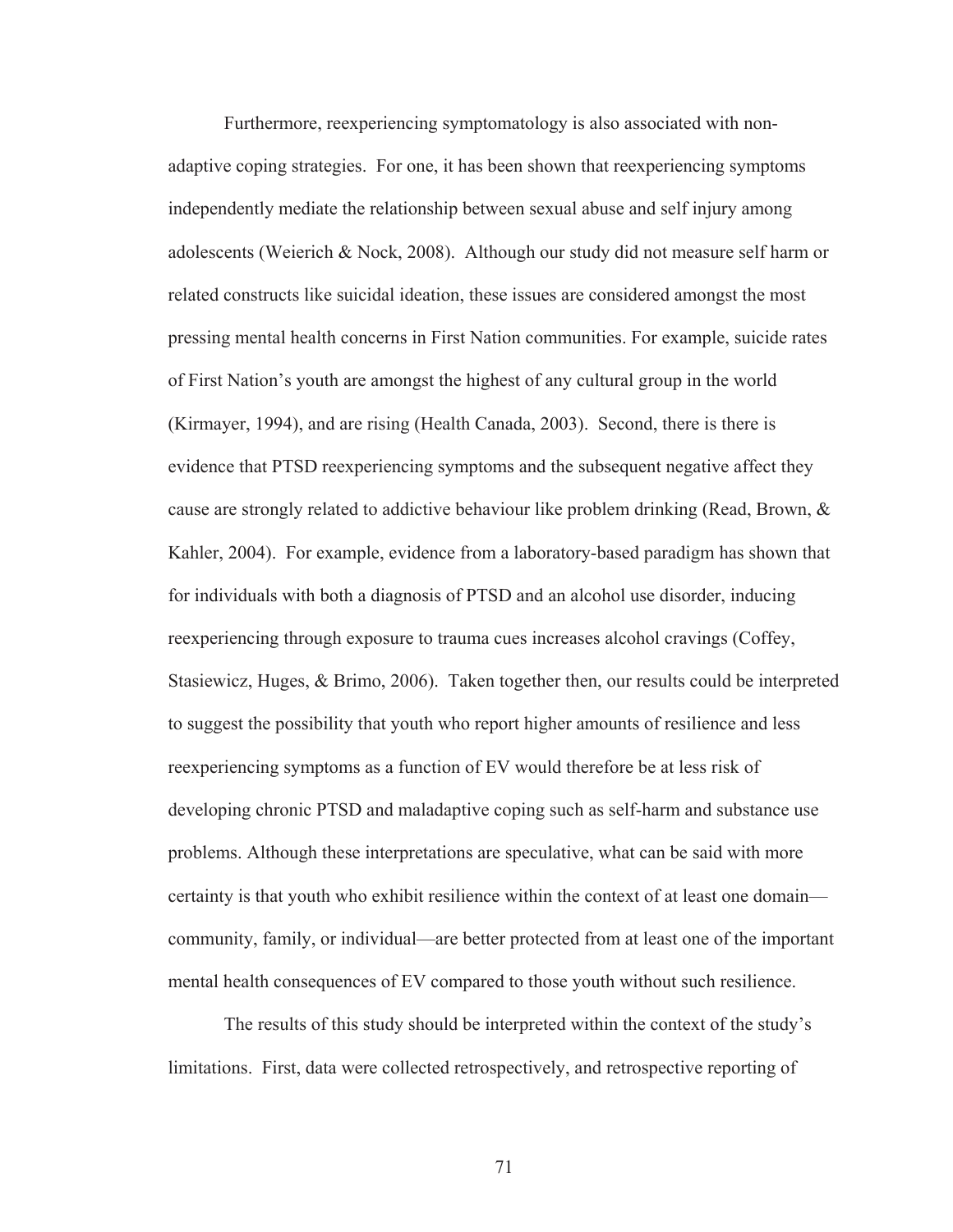abuse may result in underreporting (Hardt & Rutter, 2004) particularly when a longer period of time has elapsed between the abuse and the retrospective report. This may have been an issue in our sample since almost a third of this study's sample (29%) indicated that they were 18 or over and we were asking them to report on incidents that occurred prior to age 18. Furthermore, since this was a school-based study, only youth who were enrolled in school, and attending class on the day of data collection, were eligible to participate in the study. It is therefore possible that our sample of youth is not well represented by those youth who are really struggling with issues of EV and its negative effects since EV has been linked to early school drop-out (Kaplow & Widom, 2007). Another limitation is that our study did not use officially documented cases of EV, but self-report questionnaires. Although substantiated cases of EV confirm the veracity of the incident, it has been suggested that self-report questionnaires provide the most accurate estimates of EV. Not only do they capture events that go unreported to official sources, but self-reports also increase the rates of disclosure of sensitive topics (Hamby & Finkelhor, 2000). Furthermore, the cross-sectional design of this study did not allow us to capture information on the temporal sequencing of events, so it is possible that some youth developed PTS symptoms from other traumas that preceded their EV (e.g., motor vehicle accidents). Also, given that multiple statistical tests were conducted, there is the possibility that some of our significant findings were perhaps due to chance. And finally, the research team recognizes that with respect to substantiated cases of maltreatment, Aboriginal families compared to non-Aboriginal families present with more cases of neglect, but less cases of both physical and sexual abuse (Blackstock, Trocmé, & Bennett, 2004). Thus, given that neglect is a very pressing social issue for Aboriginal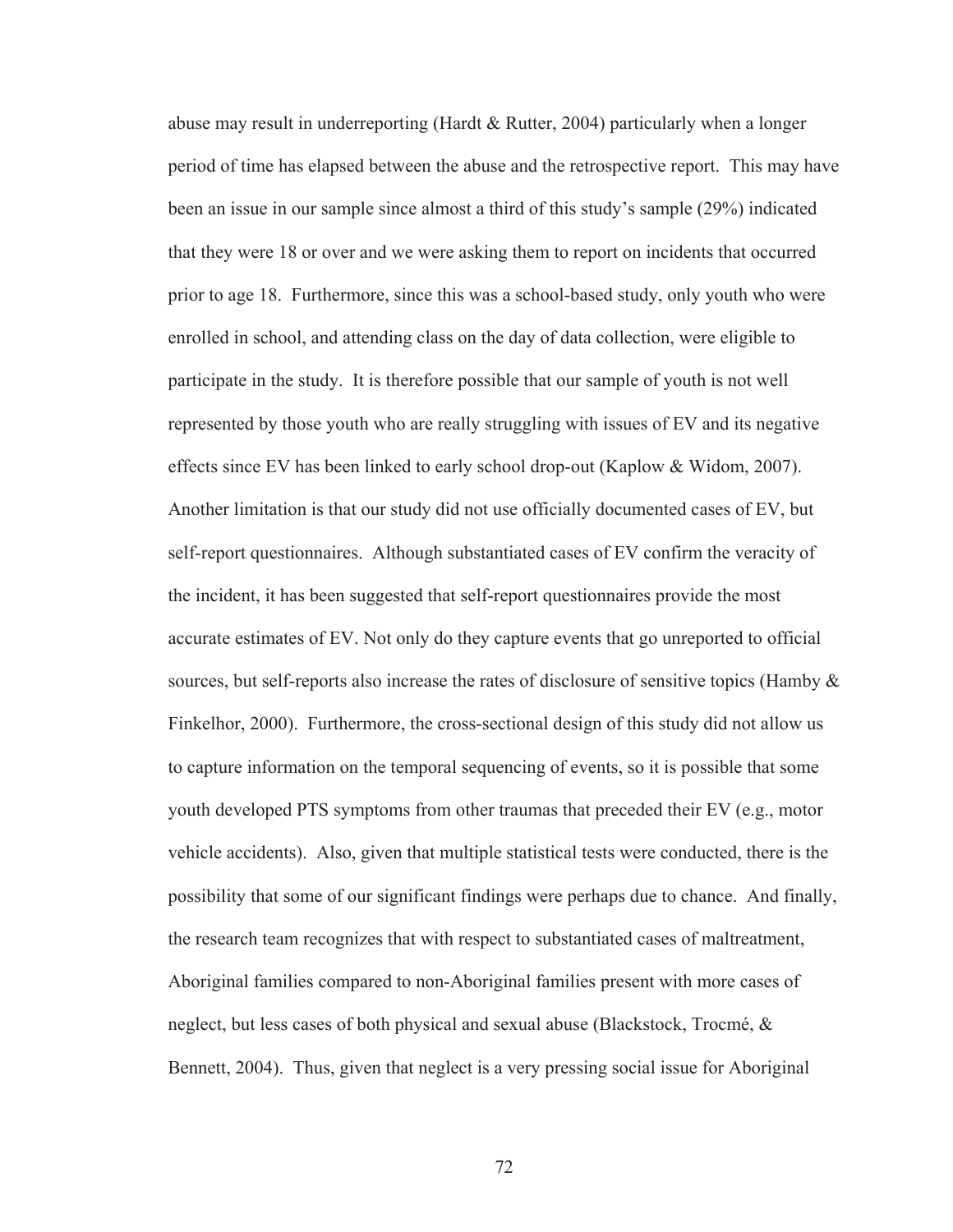communities, future research should investigate its relation to mental health outcomes and the buffering effect of resilience.

 The finding that no single resilience factor seemed more protective than another within the context of PTS reexperiencing symptoms suggest that there are multiple avenues through which service providers in Aboriginal communities can foster resilience in their community's youth. Youth who have a sense of themselves as co-operative, responsible, and perseverant are also more likely to be resistant to reexperiencing symptoms following EV. Although not captured in our measure of resilience, there is good evidence to suggest that school-based programs are an ideal location to initiate programming that fosters these and similar characteristics (e.g., Gottfredsen, 1986; Henderson & Millstein, 1992; Werner & Smith, 1992). Furthermore, given how we have measured resilience, our findings support Agaibi and Wilson's (2005) position that posttraumatic resilience can be learned, and not just by the youths themselves, but by the community as a whole. From our sample, youth who have relationships with their family that are characterized by trust and openness are less likely to experience reexperiencing symptoms as a result of EV. Thus further family-based programming that emphasizes effective communication for parents struggling with multiple stressors might be an effective initiative to reduce emotional distance between youth and their parents. Furthermore, as our results show, youth who demonstrate more community resilience (e.g., involvement with community and cultural traditions, experiencing the community as fair) are more likely to be protected from PTS reexperiencing symptoms if they have been exposed to violence. Thus, more broadly-based and sustainable community programs that offer opportunities for youth to become more closely involved with various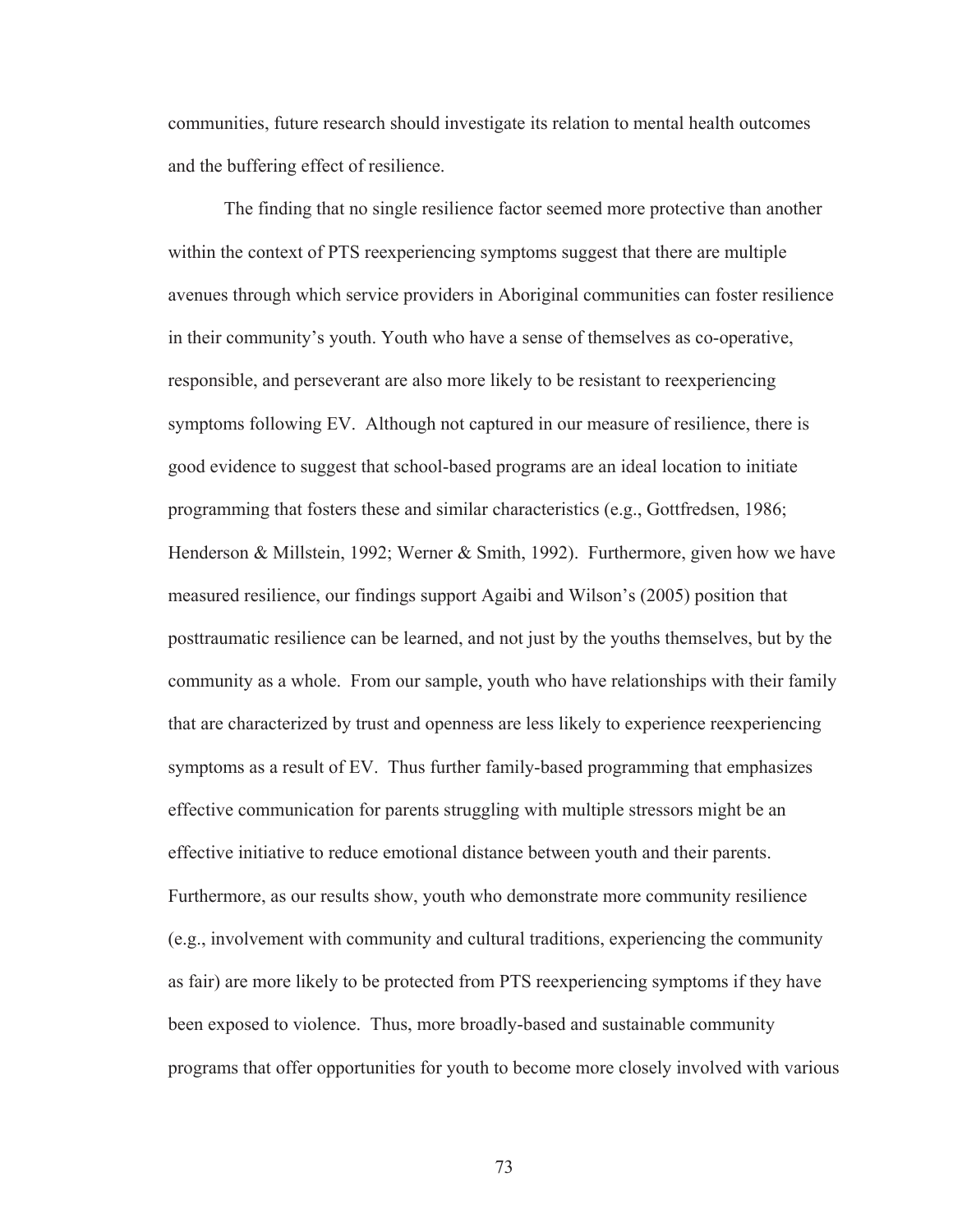aspects of community life are recommended. Ultimately, maltreated youth stand a better a chance of being protected from the development of PTS when in the presence of social support/resources (Brewin, Andrews, & Valentine, 2000).

 In conclusion, this study had two key findings. First, it provided further validation of the CYRM as a measurement of resilience since this measure was protective against (found to negatively correlate with) PTS, a construct that was found to positively correlate with EV. Second, resilience, whether community, family, or individual-based, was found to moderate or buffer the relationship between EV and the PTS symptom of reexperiencing, such that EV was more strongly predictive of reexperiencing at lower levels of resilience. The latter finding further supports an ecological conceptualization of resilience, since it was not only individual-based resiliency that proved to exert a buffering effect.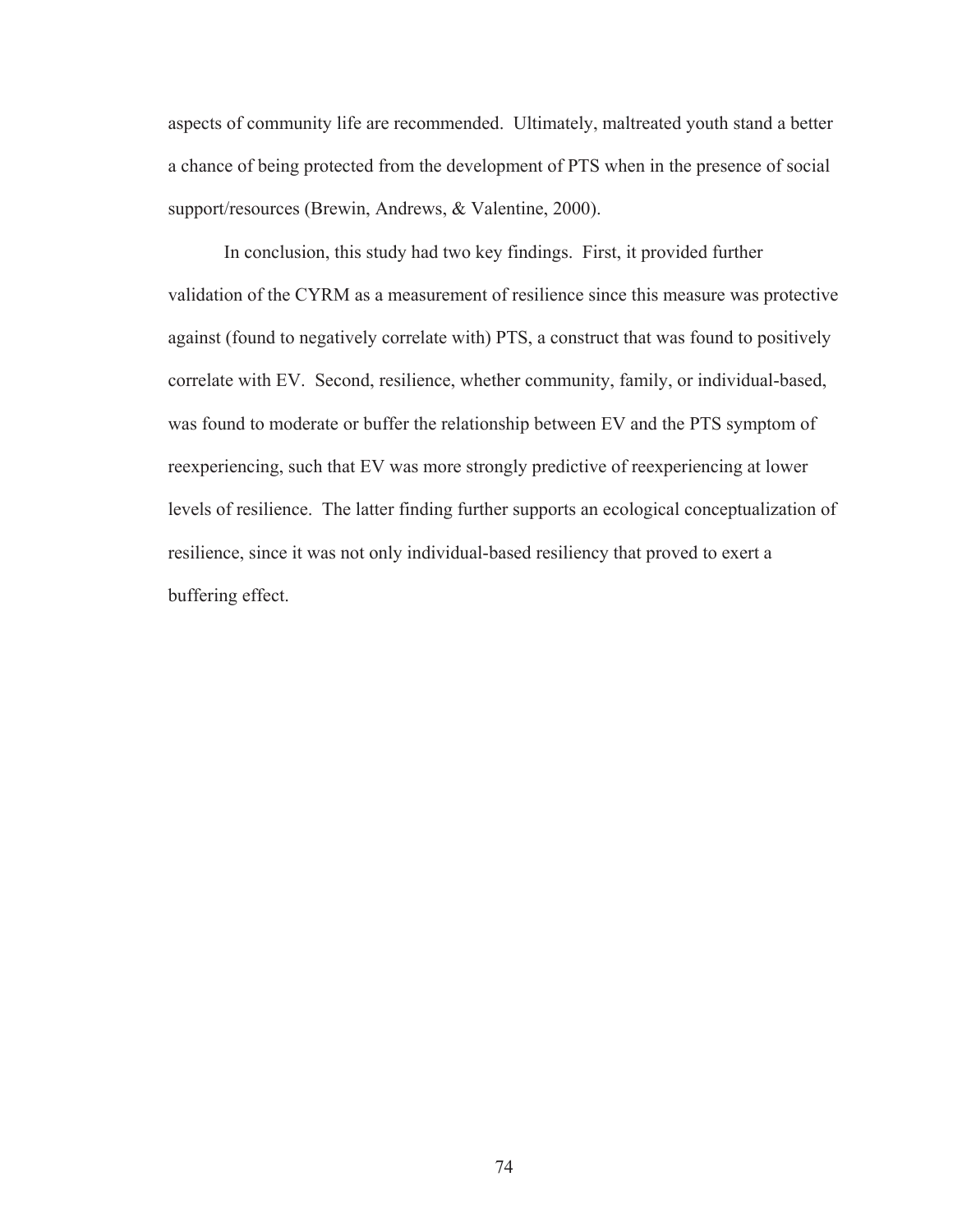# Table 5.1.

# *Correlations Among Variables*

| Variables                   | $\overline{2}$ | 3           | $\overline{4}$ | 5            | 6            | $\overline{7}$   | 8                | 9                | 10               | M      | <b>SD</b> |
|-----------------------------|----------------|-------------|----------------|--------------|--------------|------------------|------------------|------------------|------------------|--------|-----------|
| 1. CEVQ<br>Total            | .47<br>**      | .44<br>**   | .42<br>**      | .46<br>$***$ | .40<br>$***$ | $-.23$<br>$\ast$ | $-.22$<br>$\ast$ | $-.07$           | $-.32$<br>**     | 14.54  | 13.70     |
| <b>CPSS</b><br>2.<br>Total  |                | .77<br>$**$ | .81<br>$**$    | .70<br>$***$ | .79<br>$***$ | $-.34$<br>$***$  | $-.35$<br>**     | $-.29$<br>$***$  | $-.21$<br>$\ast$ | 12.44  | 8.89      |
| 3. CPSS<br>Reexperiencing   |                |             | .61<br>$***$   | .58<br>$**$  | .50<br>$***$ | $-.17$           | $-.20$<br>$\ast$ | $-.11$           | $-12$            | 2.78   | 2.69      |
| 4. CPSS<br>Avoidance        |                |             |                | .58<br>$***$ | .43<br>$***$ | $-.23$<br>$**$   | $-.27$<br>$***$  | $-.07$           | $-15$            | 1.79   | 1.93      |
| 5. CPSS<br>Numbing          |                |             |                |              | .59<br>$***$ | $-.20$<br>$\ast$ | $-.31$<br>$***$  | $-.24$<br>$***$  | $-.23$<br>$**$   | 2.50   | 2.64      |
| 6. CPSS<br>Hyper<br>arousal |                |             |                |              |              | $-.32$<br>$***$  | $-.21$<br>$\ast$ | $-.22$<br>$\ast$ | $-15$            | 5.38   | 3.66      |
| <b>CYRM</b><br>7.<br>Total  |                |             |                |              |              |                  | .92<br>$**$      | .84<br>$***$     | .77<br>**        | 103.35 | 17.78     |
| 8. CYRM<br>Community        |                |             |                |              |              |                  |                  | .62<br>$**$      | .58<br>$**$      | 45.15  | 8.78      |
| 9. CYRM<br>Individual       |                |             |                |              |              |                  |                  |                  | .49<br>**        | 37.15  | 7.15      |
| 10.CYRM<br>Family           |                |             |                |              |              |                  |                  |                  |                  | 21.04  | 5.01      |

Notes: CEVQ = Childhood Experience of Violence Questionnaire; CPSS = Child Posttraumatic Stress Symptom scale; CYRM = Child and Youth Resiliency Measure; *M* = mean; *SD* = standard deviation **\***  $p < .05$  **\*\***  $p < .01$ .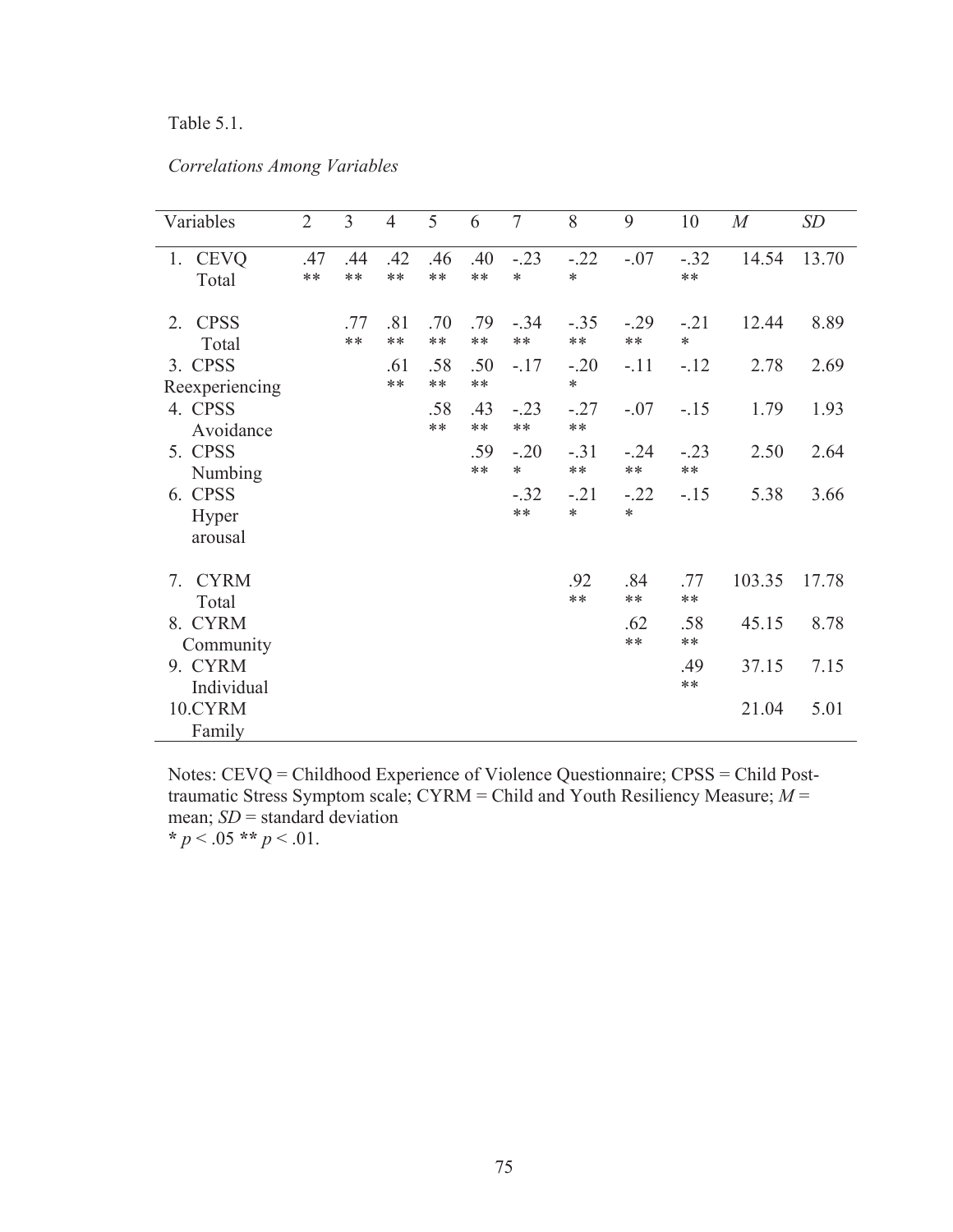Table 5.2.

| Exposure to violence and the Postiraumatic Stress Symptom of Reexperiencing<br>Moderation Model | Posttraumatic Stress Reexperiencing |       |                  |        |                  |     |  |
|-------------------------------------------------------------------------------------------------|-------------------------------------|-------|------------------|--------|------------------|-----|--|
|                                                                                                 | $\,F$                               | $R^2$ | $\boldsymbol{B}$ | β      | $\boldsymbol{t}$ |     |  |
| Model 1. Global Resilience                                                                      | 13.16                               | .24   |                  |        |                  |     |  |
| EV                                                                                              |                                     |       | .06              | .32    | $3.64***$        |     |  |
| Global Resilience                                                                               |                                     |       | $-.01$           | $-.08$ | $-0.99$          |     |  |
| EV X Global Resilience                                                                          |                                     |       | $-0.00$          | $-.24$ | $-2.80**$        |     |  |
|                                                                                                 |                                     |       |                  |        |                  |     |  |
| Simple Slopes for EV at:<br>Low Global Resilience (- 1 SD)                                      |                                     |       | .10              | .51    | 5.85***          | .28 |  |
| High Global Resilience (+ 1 SD)                                                                 |                                     |       | .03              | .13    | 1.00             | .00 |  |
|                                                                                                 |                                     |       |                  |        |                  |     |  |
| Model 2. Community Resilience                                                                   | 12.16                               | .23   |                  |        |                  |     |  |
| EV                                                                                              |                                     |       | .07              | .34    | 3.98***          |     |  |
| <b>Community Resilience</b>                                                                     |                                     |       | $-.03$           | $-10$  | $-1.24$          |     |  |
| EV X Community Resilience                                                                       |                                     |       | $-.00$           | $-19$  | $-2.15*$         |     |  |
|                                                                                                 |                                     |       |                  |        |                  |     |  |
| Simple Slopes for EV at:                                                                        |                                     |       |                  |        |                  |     |  |
| Low Community Resilience (- 1 SD)                                                               |                                     |       | .10              | .49    | $5.50***$        | .25 |  |
| High Community Resilience (+ 1 SD)                                                              |                                     |       | .04              | .21    | 1.63             | .02 |  |
|                                                                                                 |                                     |       |                  |        |                  |     |  |
| Model 3. Family Resilience                                                                      | 11.93                               | .23   |                  |        |                  |     |  |
| EV                                                                                              |                                     |       | .07              | .34    | $3.54***$        |     |  |
| <b>Family Resilience</b>                                                                        |                                     |       | .02              | .03    | 0.33             |     |  |
| EV X Family Resilience                                                                          |                                     |       | $-.01$           | $-.22$ | $-2.40*$         |     |  |
|                                                                                                 |                                     |       |                  |        |                  |     |  |
| Simple Slopes for EV at:                                                                        |                                     |       |                  |        |                  |     |  |
| Low Family Resilience (- 1 SD)                                                                  |                                     |       | .10              | .50    | $5.73***$        | .27 |  |
| High Family Resilience $(+ 1 SD)$                                                               |                                     |       | .03              | .16    | 1.13             | .00 |  |
|                                                                                                 |                                     |       |                  |        |                  |     |  |
| Model 4. Individual Resilience                                                                  | 12.11                               | .23   |                  |        |                  |     |  |
| EV                                                                                              |                                     |       | .08              | .42    | 5.29***          |     |  |
| <b>Individual Resilience</b>                                                                    |                                     |       | $-.03$           | $-.06$ | $-0.79$          |     |  |
| EV X Individual Resilience                                                                      |                                     |       | $-.01$           | $-.19$ | $-2.34*$         |     |  |
| Simple Slopes for EV at:                                                                        |                                     |       |                  |        |                  |     |  |
| Low Individual Resilience (- 1 SD)                                                              |                                     |       | .12              | .59    | $5.70***$        | .26 |  |
| High Individual Resilience (+ 1 SD)                                                             |                                     |       | .05              | .26    | $2.37*$          | .05 |  |
|                                                                                                 |                                     |       |                  |        |                  |     |  |

*Moderating Effects of Various Aspects of Resilience on the Relationship between Exposure to Violence and the Posttraumatic Stress Symptom of Reexperiencing* 

Notes:  $EV =$  exposure to violence;  $X =$  multiplication;  $SD =$  standard deviation;  $F = F$ ratio for total model being different from zero;  $R^2$  = variance accounted for by total model; *B* = unstandardized beta coefficient;  $\beta$  = standardized coefficient; *t* = *t* test for coefficients;  $f^2$  = effect size. *F* values for all 4 models are significant at  $p < .001$ . **\*** *p* < .05 **\*\*,** *p* < .01, **\*\*\*** *p* < .001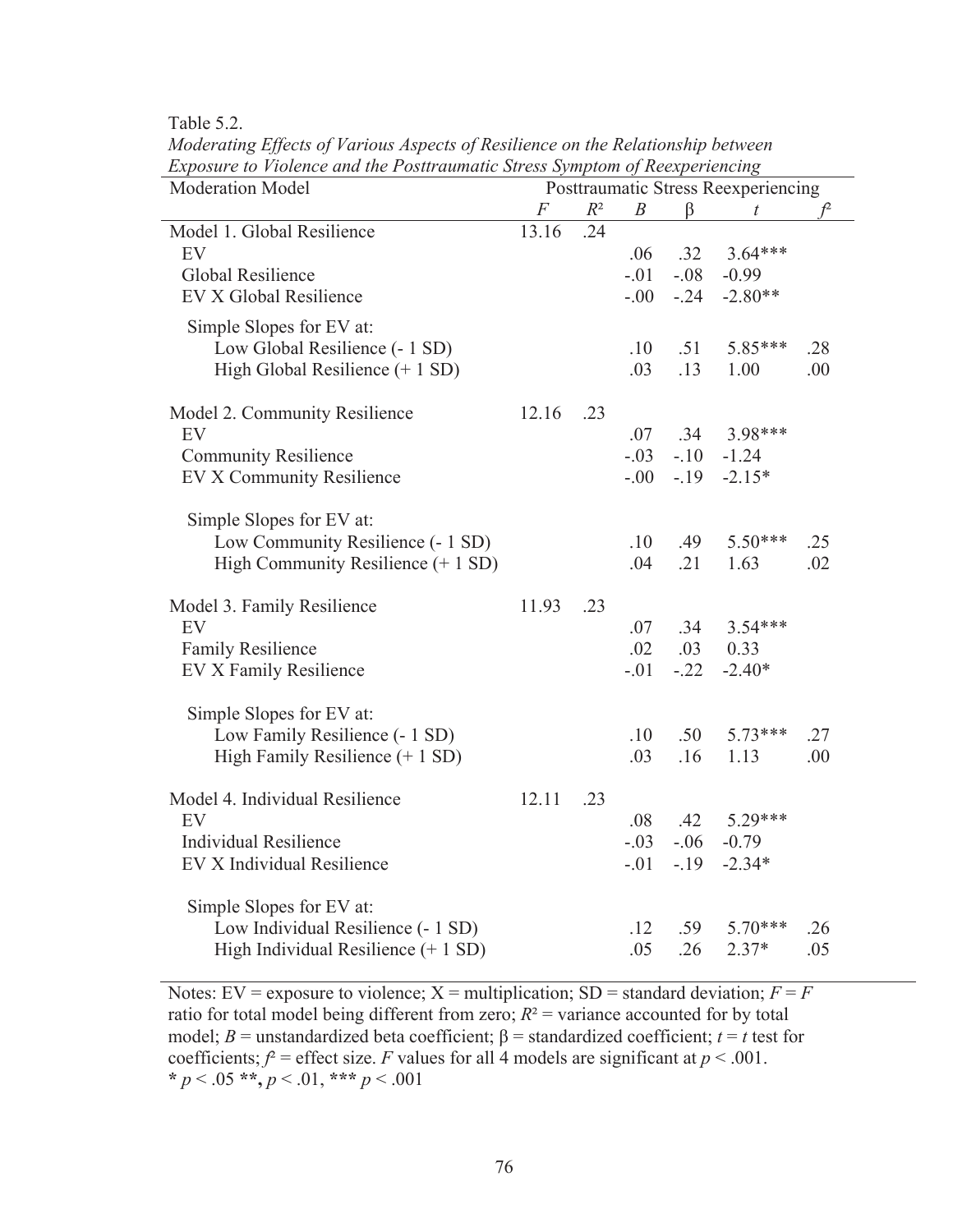

*Figure 5.1.* Slopes for the differential effect of exposure to violence on PTS reexperiencing at low and high levels of resilience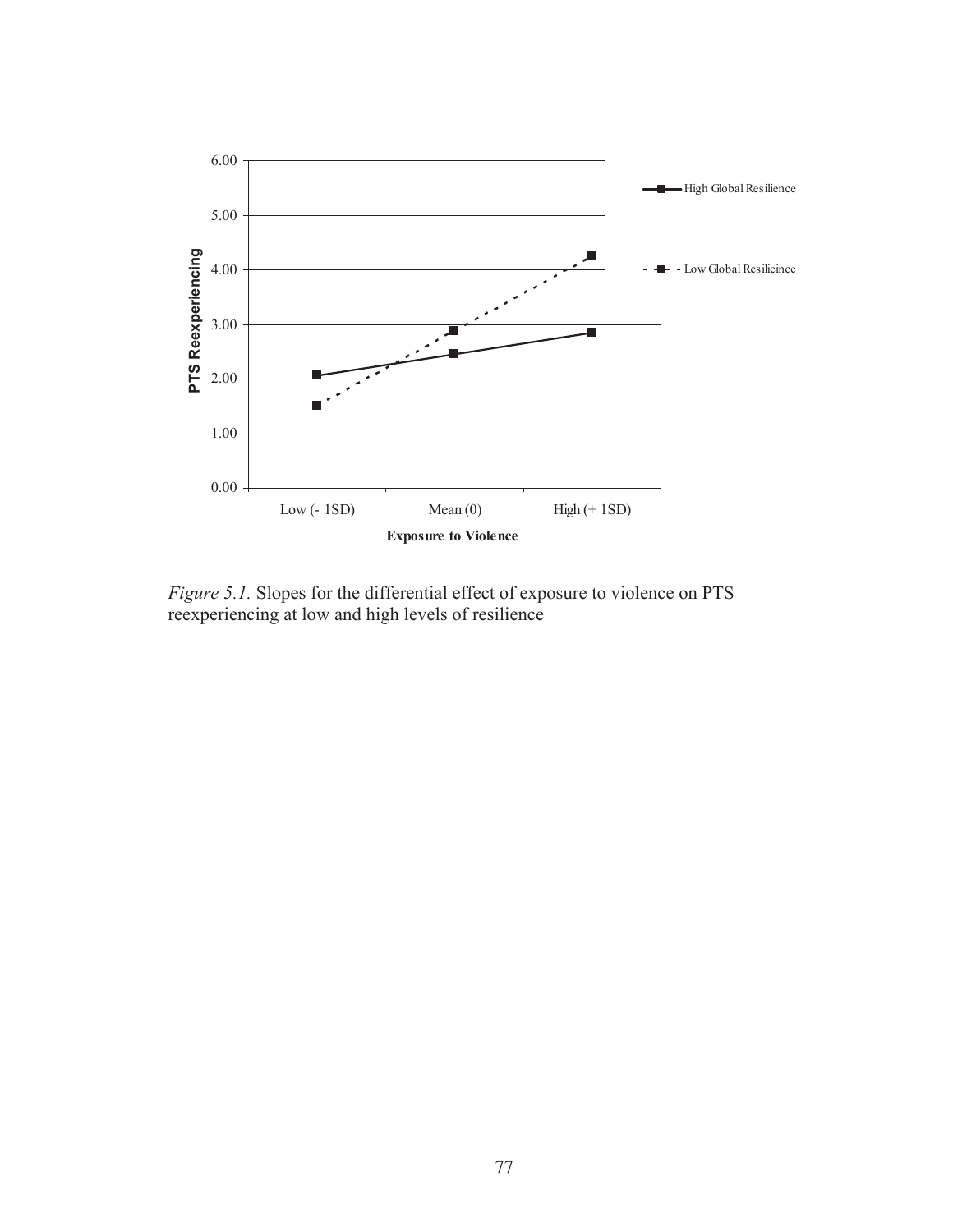# CHAPTER 6. PROLOGUE TO KNOWLEDGE TRANSLATION IN A COMMUNITY-BASED STUDY OF THE RELATIONS AMONG VIOLENCE EXPOSURE, POSTTRAUMATIC STRESS, AND ALCOHOL MISUSE IN MI'KMAQ YOUTH

 The first two studies of this body of work were empirical investigations that examined the relationship between EV, PTS symptoms, depression, resilience, and alcohol misuse. The first study demonstrated empirical support for the self-medication hypothesis by showing that PTS hyperarousal symptoms partially mediated the relationship between EV and alcohol misuse. The second study demonstrated that violence-exposed youth who reported higher levels of resilience had fewer PTS reexperiencing symptoms as a function of EV than youth with lower levels of resilience but comparable levels of EV. The final study lays out the steps involved in forming a collaborative research relationship with the community from the outset. Importantly, it also describes how the results of the research were communicated back to the community in order to help various levels of the community understand and respond to the results.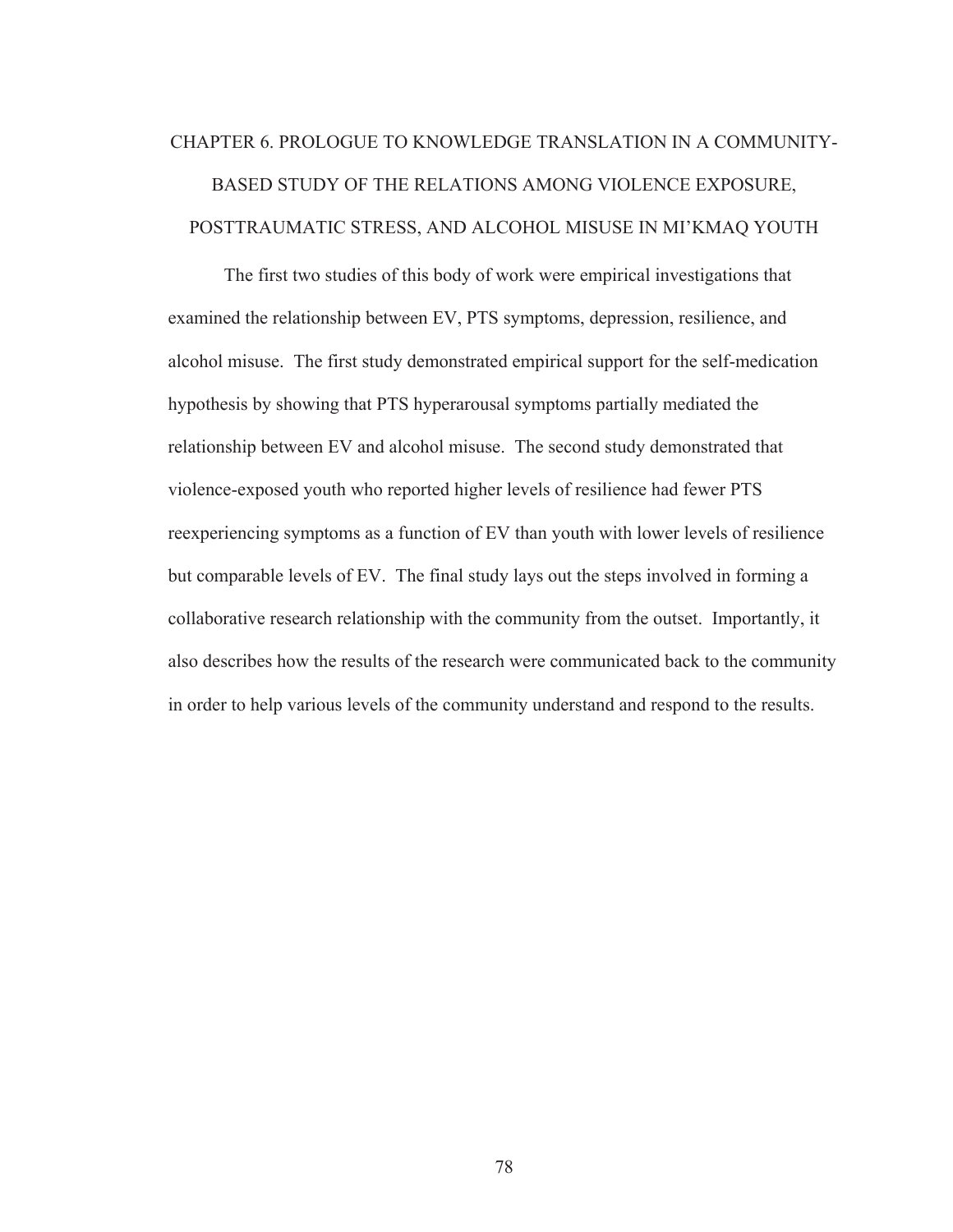# CHAPTER 7. STUDY 3. KNOWLEDGE TRANSLATION IN A COMMUNITY-BASED STUDY OF THE RELATIONS AMONG VIOLENCE EXPOSURE, POSTTRAUMATIC STRESS, AND ALCOHOL MISUSE IN MI'KMAQ YOUTH<sup>12</sup>

#### Abstract

In 2004, our research group was invited to continue a research partnership with a Nova Scotian Mi'kmaq community that was concerned about the causes of and interventions for adolescent alcohol misuse in their community. While our previous collaborative research focused on reducing adolescent alcohol misuse by targeting motivations for drinking that were personality specific (see Mushquash, Comeau, & Stewart, 2007), the more recent collaboration sought to investigate the possible relationship between exposure to violence, post-traumatic stress, and alcohol misuse. The present study outlines the steps involved in gaining community consent, the plan for results sharing, the tangible benefits to the community that have been documented, and future directions and lessons learned. The study will demonstrate how the principles of Knowledge Translation (CIHR, 2006) provide a framework for this process.

-

<sup>&</sup>lt;sup>12</sup> Adapted from *First Peoples Child and Family Review*, 4, Zahradnik, Stewart, Stevens, and Wekerle, "Knowledge Translation in a Community-Based Study of the Relations Among Violence Exposure, Post-Traumatic Stress and Alcohol Misuse in Mi'kmaq Youth," 106-117, (2009). Permission was not necessary to obtain from this journal since they do not own the copyright (see Appendix H). As first author of this manuscript I contacted the community to initiate collaboration; I contributed to the design of the study; I arranged for all of the workshops and collected all of the data; I managed the data-base and conducted the data analyses; and I wrote the manuscript and then made revisions based on feedback from my coauthors, the peer-reviewers, and the editor of the journal.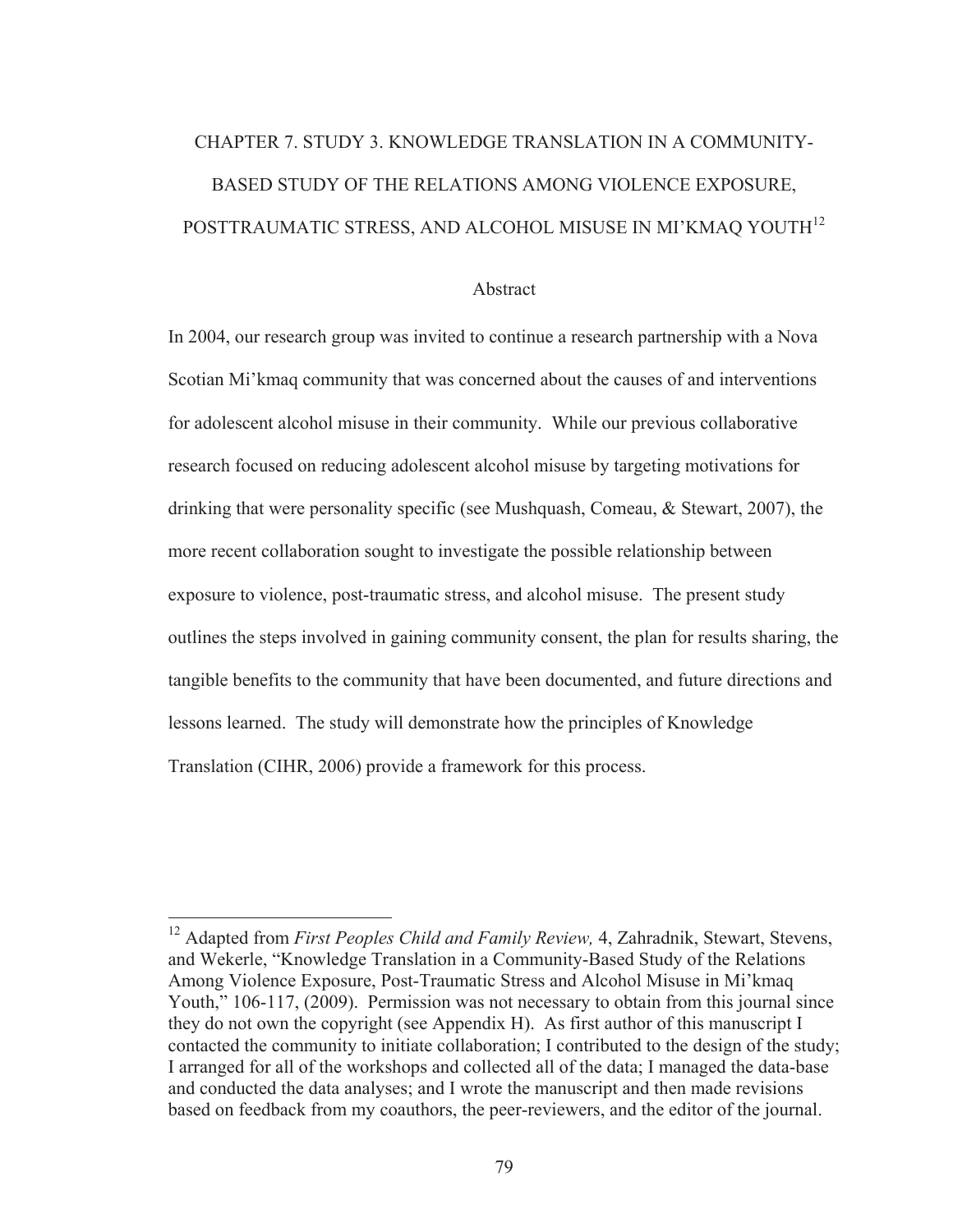#### Introduction

Indigenous peoples world-wide have been confronted with a global economy that would appear to care little for their autonomy or sense of cultural identity (Kirmayer, Bass, & Tait, 2000). In many cases, such rapid change creates a sense of cultural discontinuity, which has been linked in many communities to high rates of problems with depression, alcoholism, suicide, and violence (Kirmayer et al., 2000). The most profound impacts have been observed among indigenous youth (Kirmayer et al., 2000). Unfortunately, such problems exist in many Canadian Aboriginal communities today. Many of the problems that Canadian Aboriginal communities must struggle with have at their origin a colonial past of conquest and subsequent pattern of paternalistic and aggressive attempts at assimilation, culminating in such policies as those that lead to the residential school system (see Armitage, 1995; Indian and Northern Affairs, 1996; Knockwood, 1992; Miller, 1996). Sadly, 20-30 percent of Canada's Aboriginal Peoples (approximately 100,000) attended residential schools (Thomas & Bellefeuille, 2006), and many of those exposed to the residential school system were abused and/or neglected. The residential school system left many of its "students" alienated from two cultures, without healthy role models for parenting (Quinn, 2007). Subsequently, many lacked the necessary knowledge and skills to provide healthy parenting to their own children (Bennett & Blackstock, 2002; Grant, 1996). And so the legacy of colonization, largely by way of the residential school system, left in its wake a process of intergenerational or multigenerational trauma (Gagne, 1998; Wesley-Esquimaux & Smolewski, 2004), in which many of the problems faced by aboriginal communities today are cyclically perpetuated. In Canada, Aboriginal children and youth are over twice as likely to be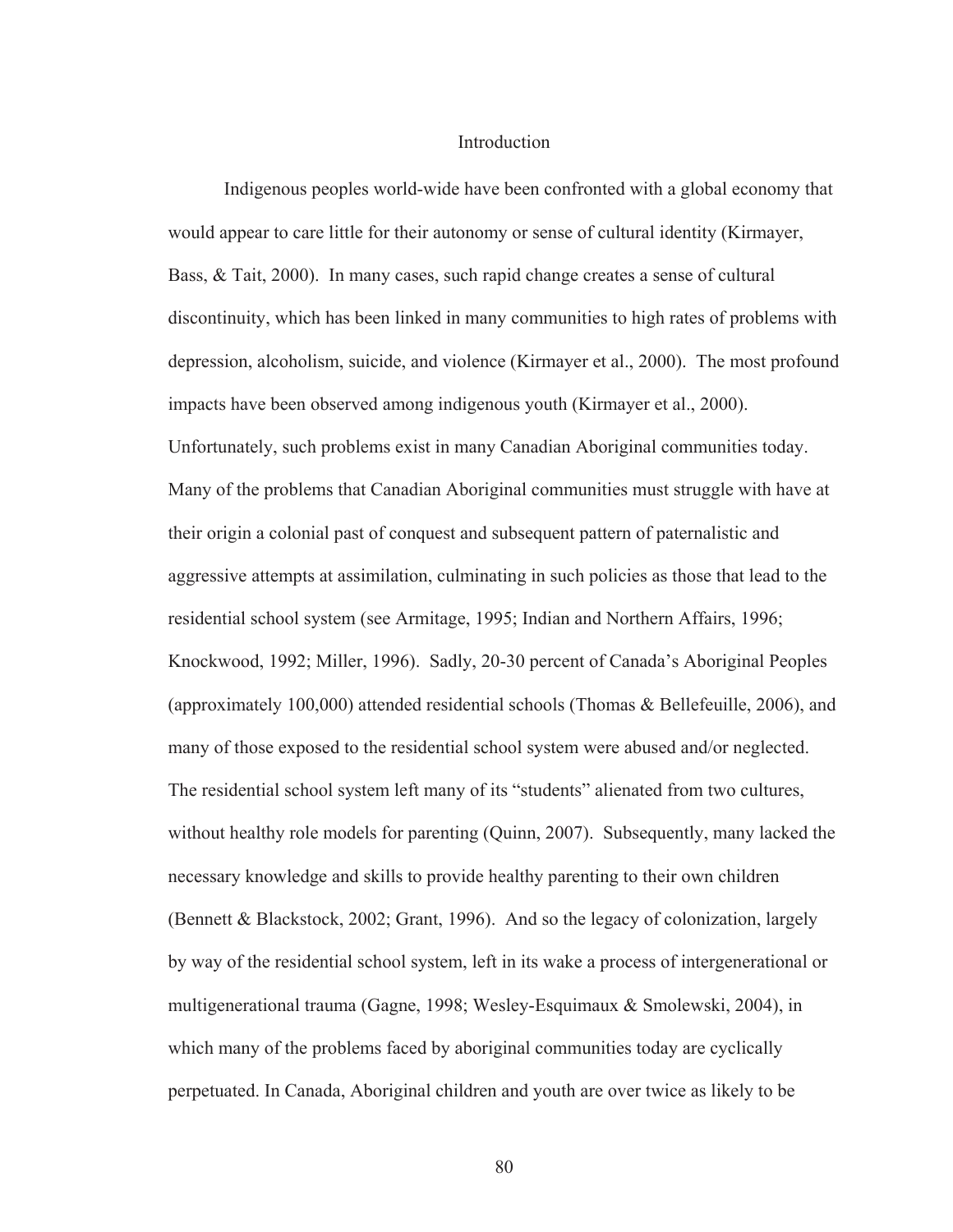investigated and reported for neglect as well as to be placed in foster care when compared to non-Aboriginal groups (First Nations Child & Family Caring Society of Canada, 2005).

It is with this understanding of the larger historical context of Canada's First People that we began a community-based collaborative project with a Nova Scotian Mi'kmaq community that sought to understand how such things as violence, depression, anxiety, and addictions fit together in the lives of their youth today. While we recognize the historical and cultural roots to maltreatment and substance misuse problems in some Aboriginal communities, our study was not designed to test the contribution of these historical factors (Zahradnik, Stevens, Stewart, Comeau, Wekerle, & Mushquash, 2007). Rather, we sought to examine whether or not there was a pathway from EV through the mental health consequences of such a trauma (e.g., post-traumatic stress or depressive symptoms) through to alcohol misuse, in a sample of school-attending adolescents.

The results of our research made a strong case for how certain aspects of posttraumatic stress disorder (PTSD) helped make sense of the EV – alcohol misuse relationship. PTSD is an anxiety disorder that can sometimes follow from exposure to a traumatic event, like exposure to interpersonal violence (APA, 1994). PTSD manifests itself by way of three symptom clusters: re-experiencing symptoms, hyperarousal, and avoidance and numbing<sup>13</sup>. Our study demonstrated that the symptom cluster of

 $13$  The DSM-IV-TR (APA, 2000) defines PTSD as an illness that is precipitated by exposure to a traumatic event (experiencing or witnessing the threat of death or the physical integrity of a person) in which the individual responds to the traumatic event with a sense of fear, helplessness, or horror, and within a month of the event develops symptoms from the following three symptom clusters: 1) re-experiencing (e.g., nightmares), 2) hyper-arousal (e.g., hypervigilance), and 3) avoidance (e.g., avoiding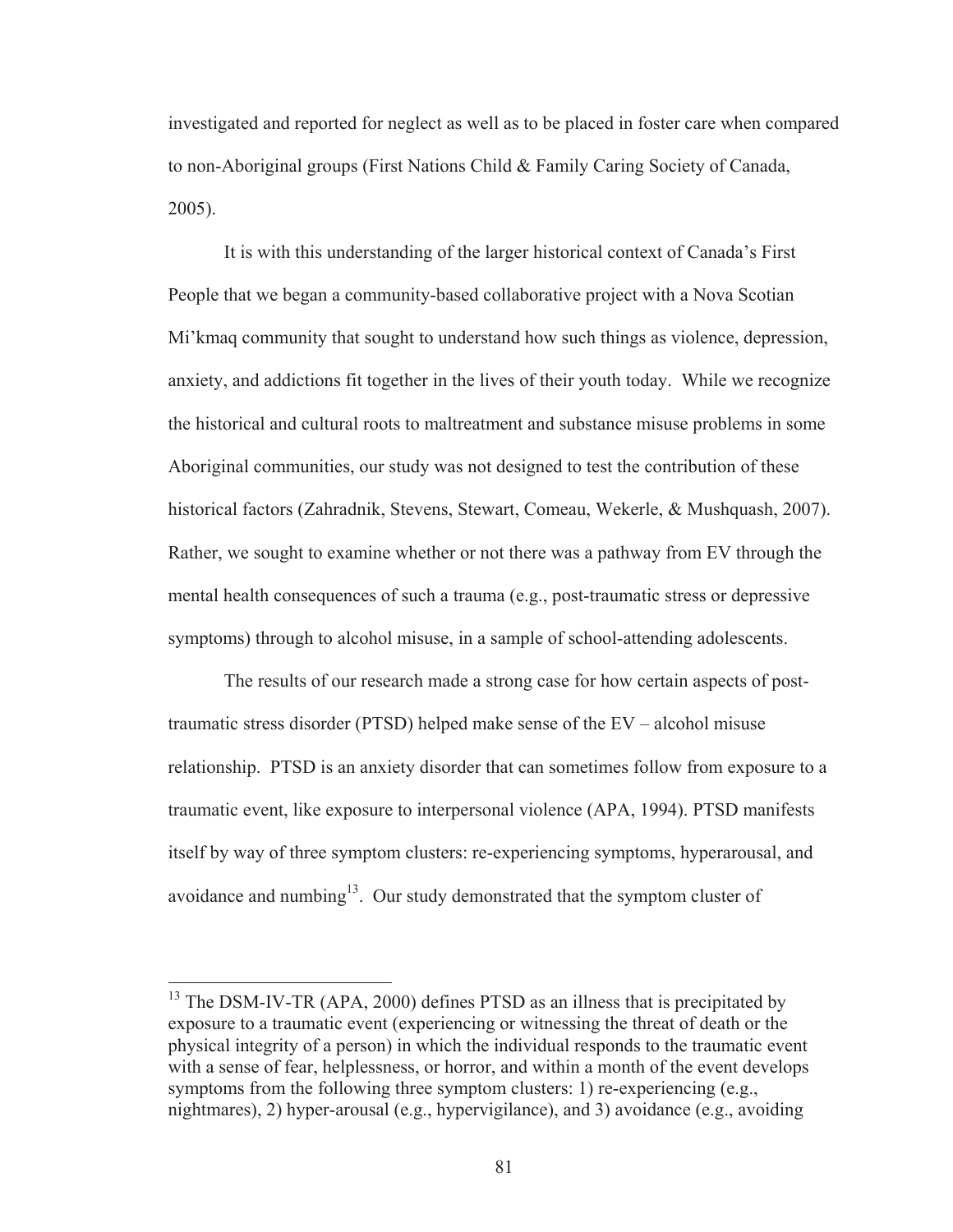hyperarousal served as a mediating factor (i.e., acted as an explanatory bridge) in the relationship between EV and subsequent alcohol problems (Zahradnik, Stewart, Stevens, Wekerle, & Mushquash, 2007). These findings are consistent with the self-medication hypothesis (Chilcoat & Breslau, 1998; De Bellis, 2002; Stewart, 1996), in which individuals use alcohol and/or other drugs to alleviate the PTSD hyperarousal symptoms that resulted from an earlier exposure to a trauma. Both the results of the study and our recommendations have been communicated back to the community.

The purpose of the present study is to demonstrate to the reader how our collaborative community research study (see also Zahradnik et al., 2007a) is congruent with what the Canadian Institutes of Health Research call *integrated knowledge translation* (KT) (CIHR, 2008a). Integrated KT is an approach to conducting research by which both researchers and research-users work together to shape the research process (CIHR, 2008a). The steps involved in our KT dissemination plan can be divided as follows: 1) community consent; 2) sharing of results; 3) tangible benefits and documented responses; and 4) future directions and lessons learned. The heading names designated for each step should be conceived of as part of an organizational heuristic for the purpose of this study. This is because each *step* (e.g., community consent) often contains within it multiple steps that taken together are consistent with CIHR's *six opportunities for KT within the research cycle*<sup> $14$ </sup> (CIHR, 2008b). We describe each of our steps in turn, below.

people or places associated with the trauma) and emotional numbing (e.g., sense of a foreshortened future).

 $14$  These six opportunities are as follows: 1) defining research questions and methodologies; 2) conducting research (as in the case of participatory research); 3) publish research findings in plain language and accessible formats; 4) placing research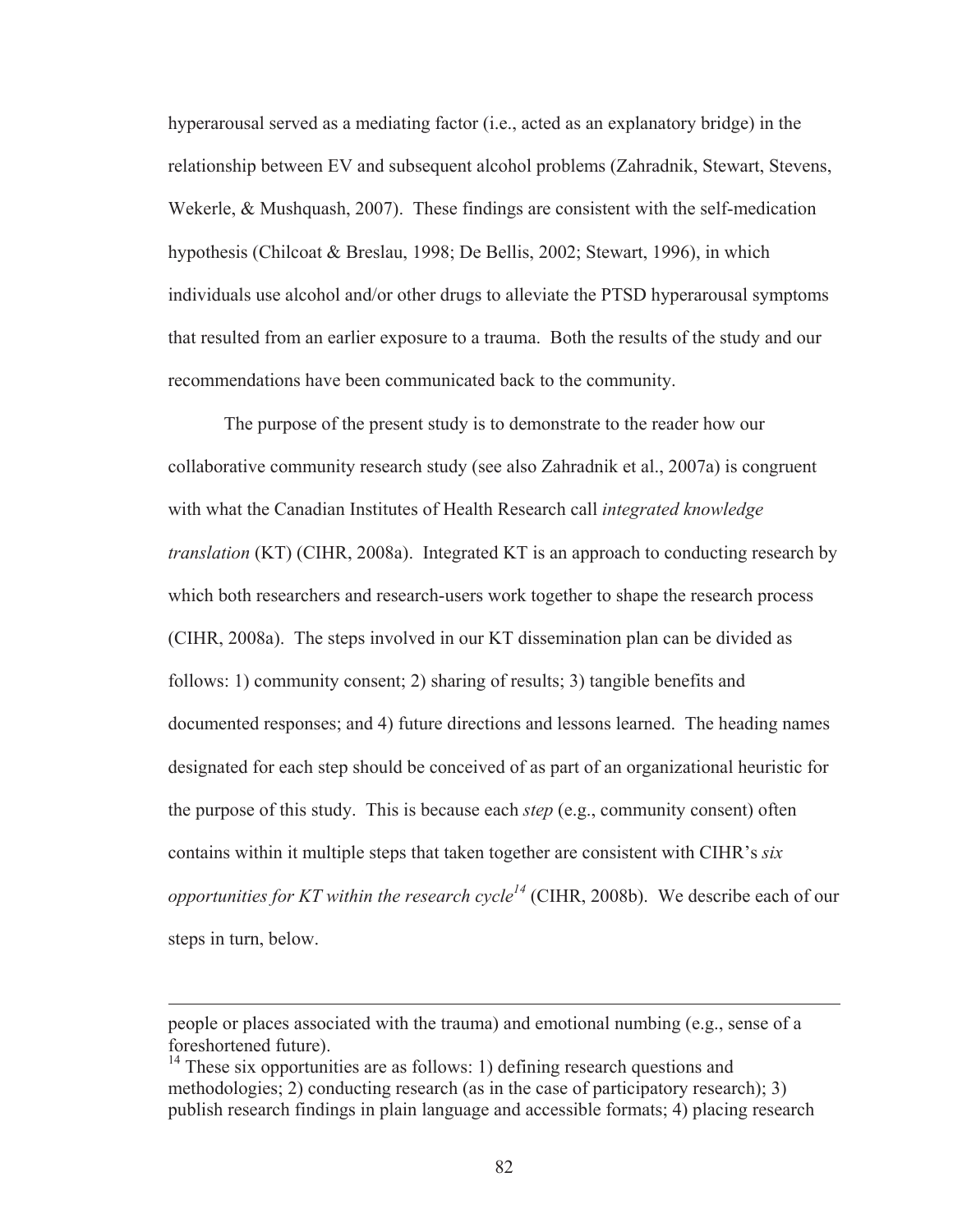## Community Consent

As the community we have been working with is a self-governing one, the issue as to what type of knowledge should be researched, let alone translated, had to be decided upon by various levels of the community. Ultimately, the band-appointed directors of both the board of education and the board of health had to bestow their approval upon the final iteration of the project, but this final version evolved gradually as a function of community input. To follow is a brief account of how our initial contact with the community led to the identification of two topics about which the community wished to become more knowledgeable. Specifically, these two topics were (1) childhood EV—in the form of physical, sexual, emotional abuse, and witnessing domestic violence—and (2) post-traumatic stress reactions (for a full description, see Zahradnik et al., 2007a).

 Our research team was first invited to work with this community back in 2002, when the community wanted to discuss ways of improving the success of their efforts to tackle teen alcohol misuse in their community. That invitation eventually resulted in the participation of both the community youth and the school staff in the development of a culturally relevant early intervention program for alcohol misuse, entitled "Nemi'simk, Seeing Oneself" (see Comeau et al., 2005), which was shown in an uncontrolled pilot study to be effective in reducing rates of drinking, binge drinking, and levels of alcohol problems in high personality risk youth (see Mushquash et al., 2007). From the early qualitative phase of the "Nemi'simk" project, some of the youth identified EV as being connected to their motivations for drinking. As it turned out, EV was becoming a topic

findings into the context of other knowledge and socio-political norms; 5) making decisions and taking action informed by research findings; and 6) influencing subsequent rounds of research, based on the impacts of knowledge use.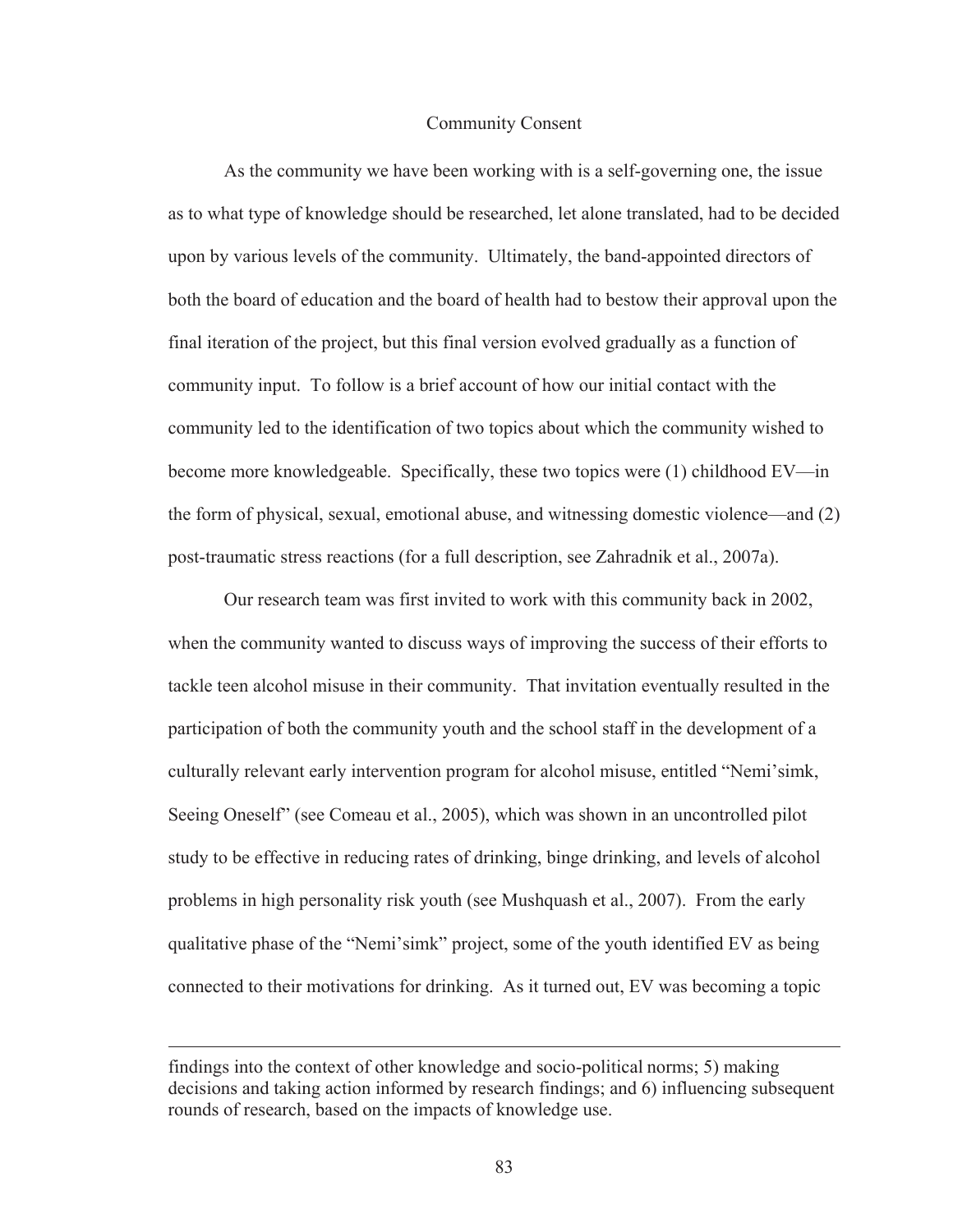of concern to some of the community service providers as well, based on their experiences in working with youth in this community.

In the fall of 2005, a school guidance counselor involved with the "Nemi'simk" project spoke to our group in the interest of collaboration and linked the themes of violence expressed by some of the youths to her own observation of the growing number of disclosures of child abuse in her community. This led our group to reflect on what has been written about the relationship between childhood maltreatment and alcohol misuse. In short, interpersonal violence increases the risk for the development of PTSD (Brewin, Andrews, & Valentine, 2000; Wekerle & Wall, 2002). Not only is the development of PTSD linked to subsequent alcohol misuse (Kilpatrick et al., 2003; Stewart, 1996; Wekerle & Wall, 2002), but sexual assault, physical assault, and witnessing violence are all variables that increase the risk of developing comorbid (i.e., concurrent) PTSD and alcohol abuse/dependence. Furthermore, some researchers have argued that the relationship between these three variables (EV, PTSD, and alcohol misuse) is best explained by the self-medication hypothesis (Chilcoat & Breslau, 1998; DeBellis, 2002; Stewart, 1996), in which individuals use substances to temporarily find relief from their anxiety symptoms (e.g., hyperarousal). Continued self-medication may then lead to what some researchers have described as a mutual maintenance model (Jacobsen et al., 2001; Stewart & Conrod, 2008) in which the physiological arousal associated with substance (e.g., alcohol) withdrawal symptoms exacerbates hyperarousal symptoms leading to the long-term maintenance of the comorbid PTSD and alcohol use disorders.

Given these well-documented, empirical links between variables, and the perceived community relevance, we therefore thought that a study that examined how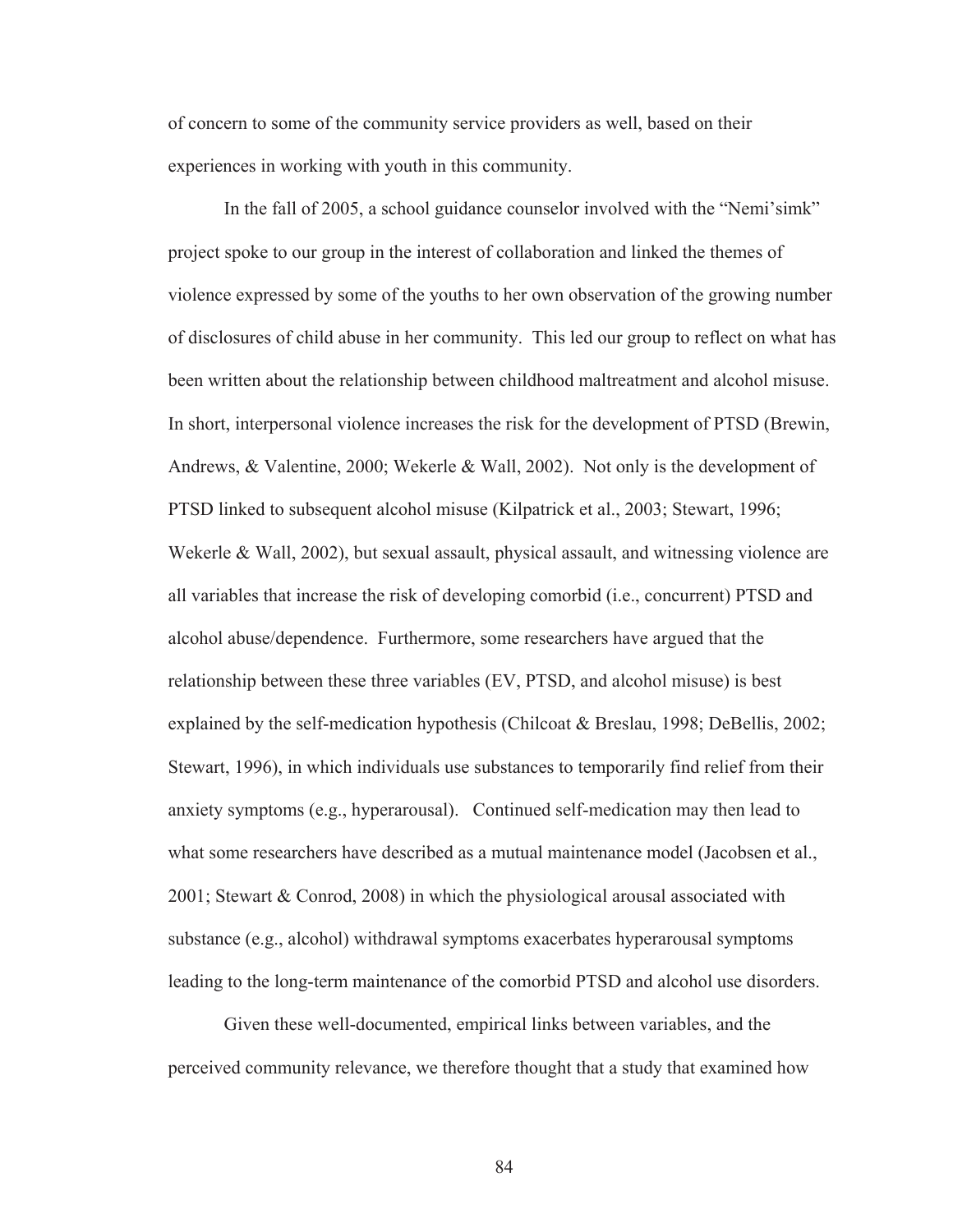PTS symptoms might bridge (i.e., mediate) the relationship between childhood  $EV^{15}$  and subsequent problems with alcohol would be well received by the community. We immediately shared this idea with the guidance counselor, which lead to a decision to bring this idea before the director of education and other community stakeholders. The guidance counselor was invited to join the research team, and she assumed the dual roles of both a co-investigator and community champion. As credible advocate, she was best positioned to provide the first presentation to the wider community for input and opinionseeking regarding the consent process to be utilized at the community, high school and individual level.

While a more detailed definition and explanation of what was involved in gaining community consent is articulated in a previous study by this group (see Zahradnik et al., 2007a), for the purpose of the present study it is important to summarize how community input molded the nature of the final project. The KT component of this project began during the principle investigator's (PI's) first formal meeting with the community-based collaborative and therapeutic team (Case Management) and the Inter-Agency (from here on in referred to as an advisory group), which jointly consist of representatives from the following service providers/institutions: MH&SWS, Native Alcohol and Drug Abuse Counselling Association (NADACA), the Health Centre, Home Care, Mi'kmaq Family and Children's Services, the Regional Hospital's Child and Adolescent Services, the RCMP, as well as three schools under the jurisdiction of the School Board.

The Canadian Institutes of Health Research has defined *knowledge translation* as follows:

-

 $15$  We use this term instead of child maltreatment because we measured physical, sexual, and emotional abuse / witnessing violence, but not neglect.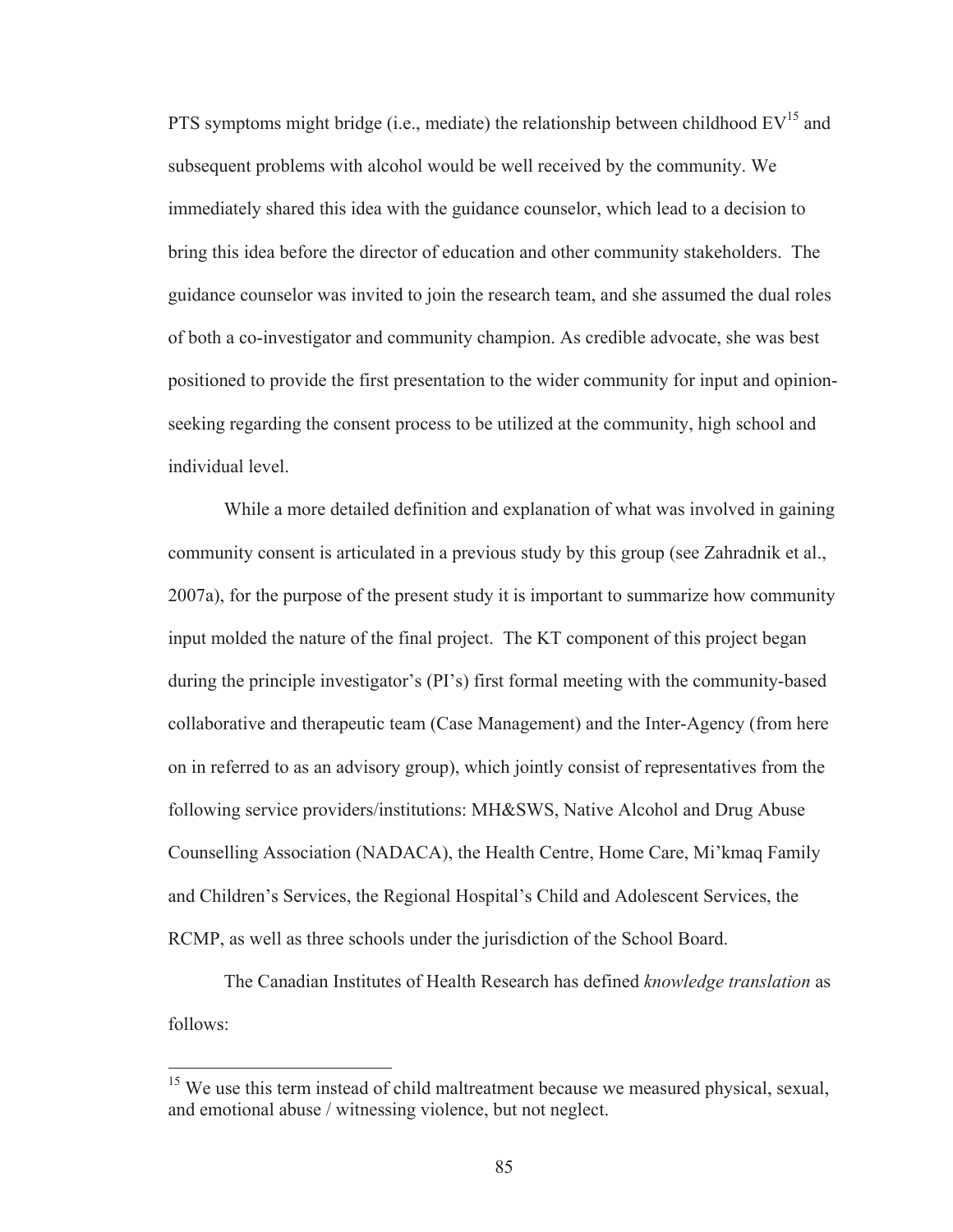*Knowledge translation is the exchange, synthesis and ethically-sound application of knowledge - within a complex system of interactions among researchers and users - to accelerate the capture of the benefits of research for Canadians through improved health, more effective services and products, and a strengthened health care system*  (CIHR, 2006).

This definition is particularly important in light of what has been referred to as the "*two communities*" problem (Caplan, 1979). The term was originally intended to describe how researchers and policy makers inhabit different worlds with different language and culture. However, the term is equally applicable in this context, where the PI/universitybased researchers and the community service providers came from "different worlds." Having the counsel and active support of a community-based advocate, the distance between these two worlds was bridged, given the advocate's personal and professional ties to the reserve on the one hand, and the knowledge and her credentials of a Master's student of School Psychology on the other.

Issues around maltreatment and addictions were not new to the community advisory group to the research project, and their collective expertise on how these issues have been affecting their community guided the development of the study design (see below). Likewise, many agency representatives, although familiar with the term PTSD in passing, readily appreciated how many of the youth they were seeing were demonstrating behaviors that could be consistent with a presentation of PTS (e.g., avoidance, volatile temper). However, although the term PTSD was initially used during the presentation to the advisory group, it was ultimately concluded that diagnostic labels would not be used. This conclusion came to pass based on a convergence of views between the community and the research team, since both groups had some concerns about the use of diagnostic labels within this research context. Thus, instead of measuring PTSD categorically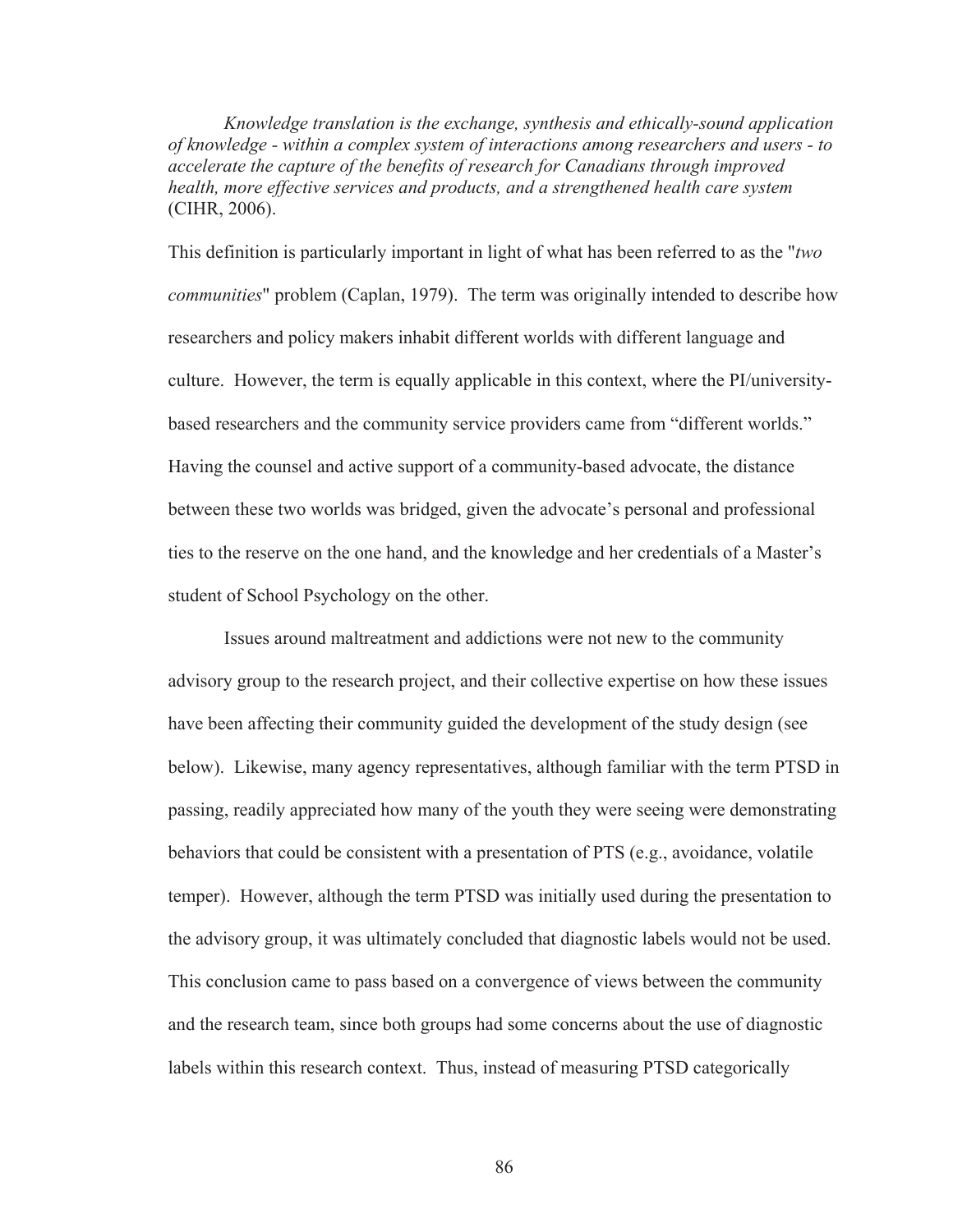(diagnosis is present or not present), the research team was able to choose from several self-report measures for the intended age range that would measure PTSD symptoms on a continuum of severity (very low to very high). This solution left both partners with a sense of confidence in how the study design could maintain a harmonious balance between sensitivity to the community needs and preferences on the one hand and scientific rigor on the other.

The study design continued to evolve through further dialogue with the agency representatives whose community-based knowledge ensured that the study would focus on those issues most salient to the community. Particularly, one key change was to be made to the design of the study before the study was fully embraced by the community. Specifically, at the request of advisory board members, both a measure of depressive symptoms and a measure of resilience were added in place of other questionnaires. The former was added to explore alternative pathways to alcohol misuse, while the latter was insisted upon to better understand when/how youth are able to right a negative developmental trajectory (for a rationale, see Zahradnik et al. 2007a). Furthermore, in subsequent meetings, many individuals were concerned that the questions being asked of the students (about exposure to sexual and physical abuse) might lead to elevated levels of distress, and possibly suicide. This concern was addressed in several ways. First, the PI reassured the concerned individuals that empirical evidence overwhelmingly suggests that answering questions about physical and sexual trauma, or writing about trauma in general, does not tend to lead to elevated levels of distress for most individuals (Carlson et al., 2003), and can actually be therapeutic (Pennebaker, 1997). Second, our community advocate was able to share her professional experience of working with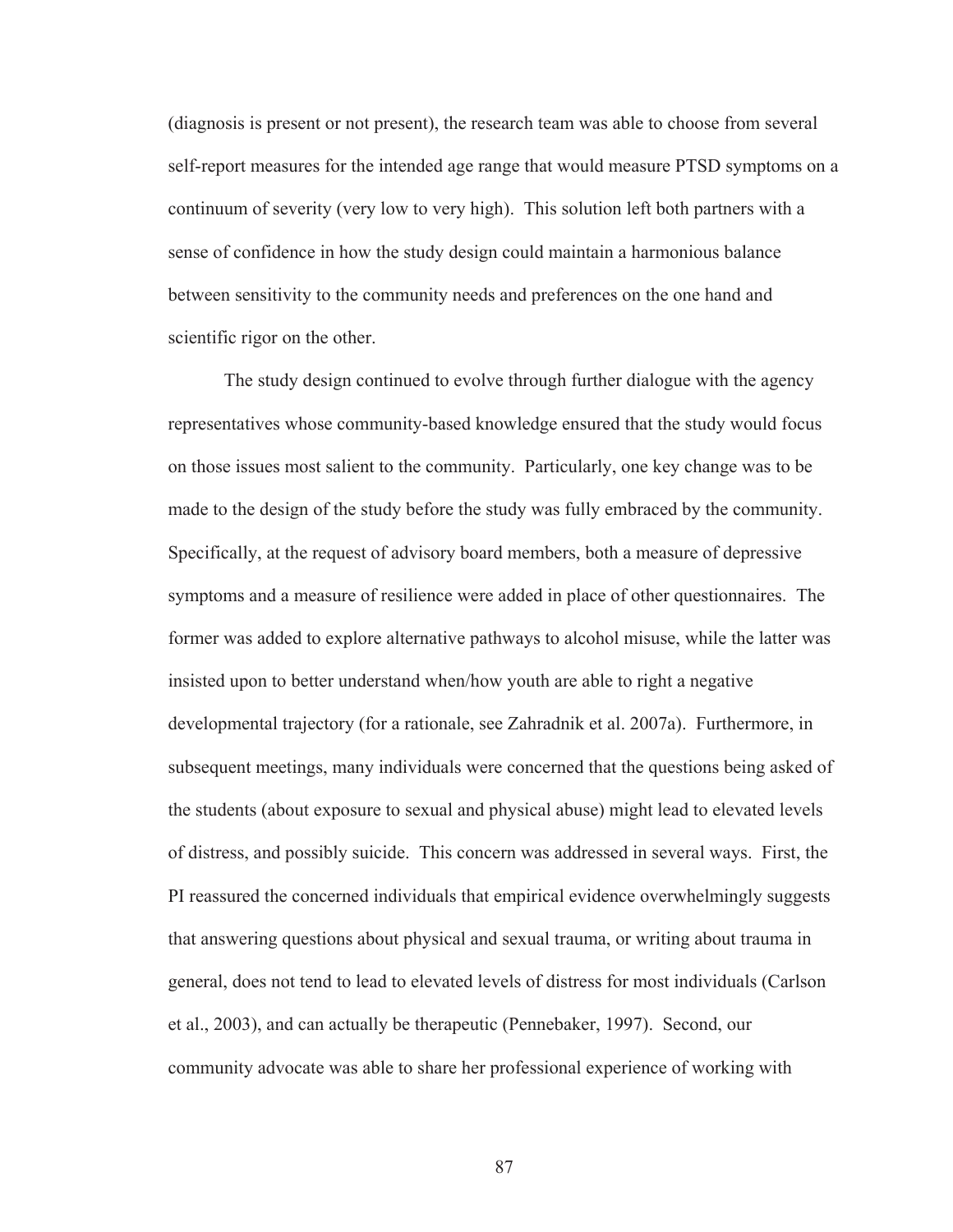abused youth on a daily basis as a high school counselor where daily functioning was maintained by youth. Third, since the information was to be collected anonymously by paper-and-pen self report measures, it was jointly decided that the measure of depressive symptoms used should not include a question on suicide, since the team would be incapable of following-up on any students who self-identified as at an elevated risk for suicide (for complete details see Zahradnik et al., 2007a). And finally, the concerned individuals were reminded that MH&SWS would be on call during the time of the data collection. There were, though, no reported incidences of students availing themselves of these services as a result of the study, although one youth discussed their maltreatment individually with the school counselor. That youth decided that he/she did not want to pursue individual counseling options at that time.

### Sharing of Results

 Ultimately, it was collaboratively decided that the following topics would be investigated by way of self-report measures: exposure to violence (Childhood Experience of Violence Questionnaire, CEVQ; Walsh, MacMillan, Trocmé, Jamieson, & Boyle, 2008), posttraumatic stress symptoms (Child PTSD Symptom Scale, CPSS; Foa, Johnson, & Feeney, 2001), depressive symptoms (Center for Epidemiological Studies Depression Scale, CESD; Radloff, 1977), alcohol-related problems (Rutgers Alcohol Problem Index, RAPI; White & Labouvie, 1989), and resilience (Child and Youth Resilience Measure, CYRM; Ungar, et al., 2008). Given that some members of the community were concerned about how the research might be used, and how their community could benefit from the research, we jointly formulated a community dissemination plan. According to Hanson and Smiley (2006), a community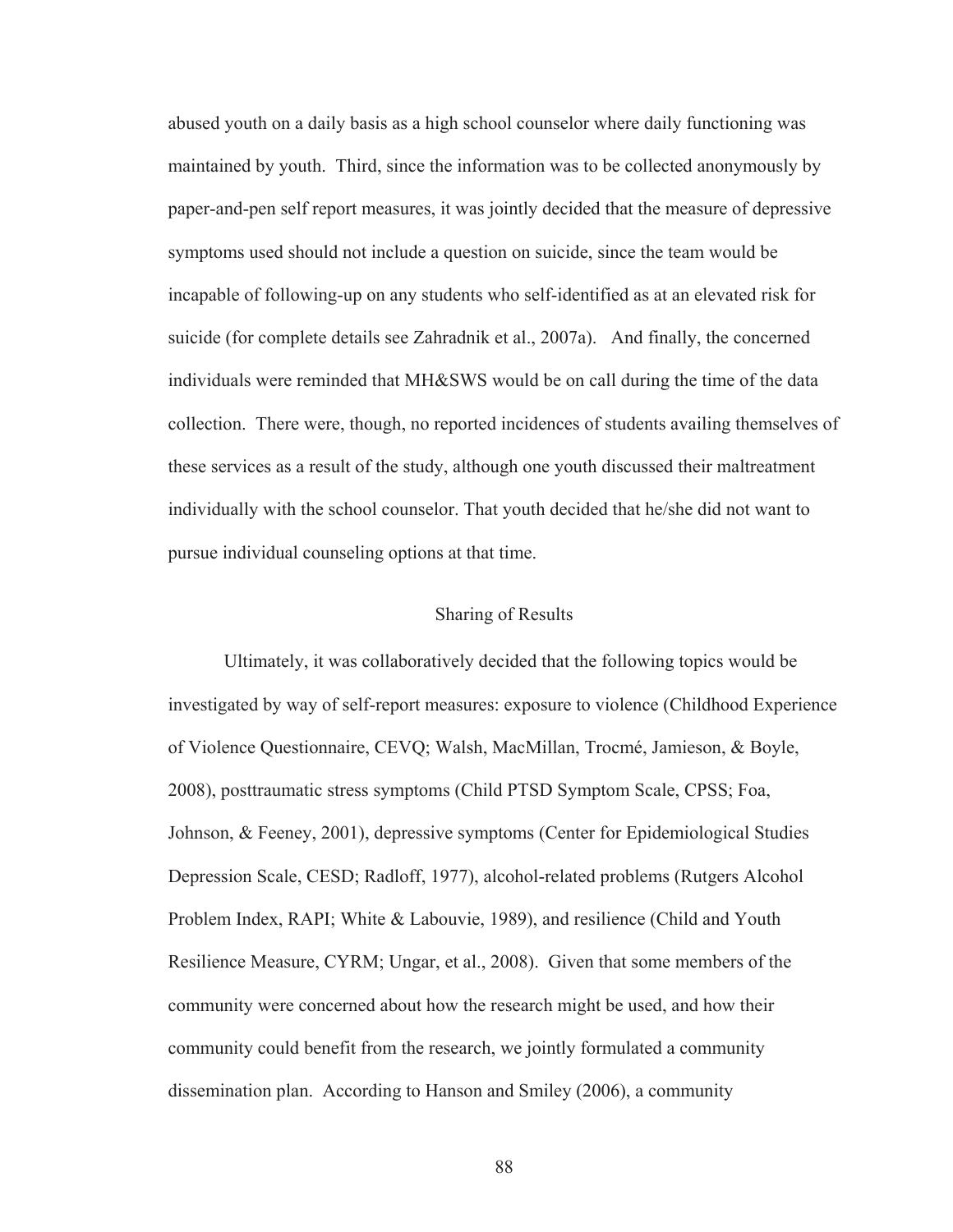dissemination (KT) plan should ensure that the research results are returned to the community so as to guarantee that the community can benefit from the research. The community dissemination plan for the results involved four partially overlapping targeted audiences: the advisory group, the director of MH and SWS, the school staff (including administrators, teachers, and guidance counselors), and the students themselves. Each target audience received a presentation that was tailored to their specific needs.

For the advisory group, the full results of the study were presented at an Inter-Agency meeting, a forum for representatives of all community service providers to meet and discuss issues of relevance to the community. The presentation followed the format of an interactive science presentation for non-specialists. This presentation style allowed the PI to present the material in a manner that was consistent with how the study had initially been proposed to the advisory board. It also ensured that all questions from the advisory group were addressed and that the PI could receive feedback, particularly about what the advisory group wanted to do with the information collected through the project. Together, it was determined that community services providers who work with youth (and adults) might benefit from a series of training workshops that addressed issues around the screening/assessment and management of PTS symptoms in their youth, as well as methods for promoting resilience (see next section).

With respect to information collected on EV, it was felt that the descriptive results would be most helpful if they were reported back to the social services director in a format that could be used to supplement this agency's funding applications. In other words, the advisory group felt that a document on rates of the studied variables (e.g., EV)—reported by the school-attending youth—could be used to the community's benefit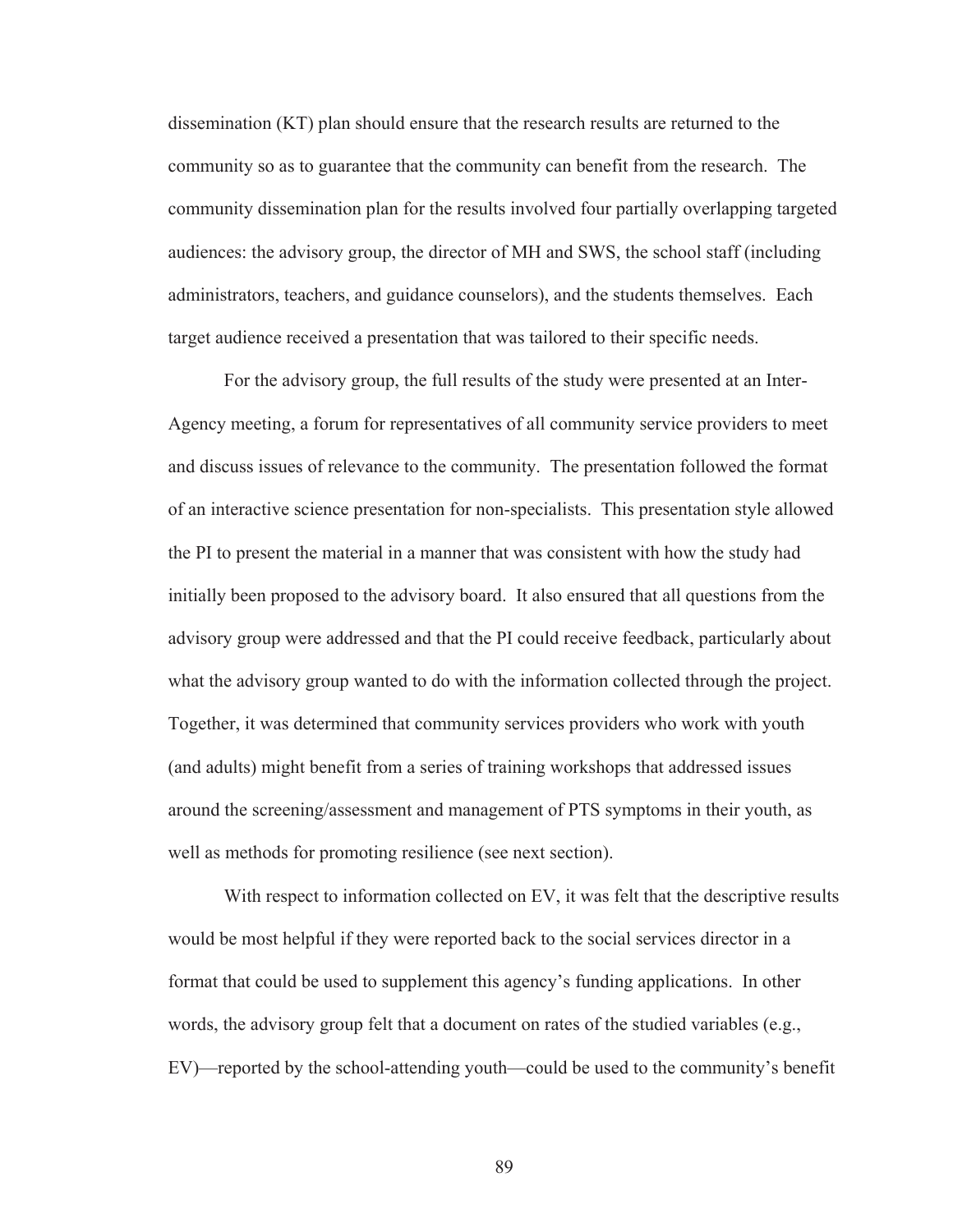in terms of being readily available for use in their applications to funding agencies for increased funding to deal with these types of issues in their communities. To this end, this director, as the second target audience, received a technical report that provided the following information: descriptive information on alcohol, drug, and tobacco use; descriptive information about depression and PTS symptoms; descriptive information about the rates of both physical abuse and sexual abuse, including the perpetrators' gender and relation to the victim (grouped at the aggregate level); as well as an analysis of the effect that various forms of abuse (physical, sexual, or combined abuse) had on rates of substance use and mental health<sup>16</sup>.

 With respect to the schools where this study took place, the administrators believed that all school staff would benefit from hearing about the results. Therefore, the PI gave separate presentations at each school. These presentations helped place some of the more problematic student behaviors (e.g., sudden angry outburst) into a greater context of distress for the teachers. It also resulted in the teachers unanimously accepting the research team's proposal of making use of class time to discuss the results of the study with the fourth target audience — the students themselves.

 How to best address the student audience was determined in consultation with the guidance counselors and senior administrators of each school. Firstly, it was thought that since PTSD was not a well understood or discussed topic in the health curriculum, the students would be best served if the presentations focused less on the scientific results of the study, and more on what PTSD is, how to recognize each symptom cluster (i.e., reexperiencing, hyperarousal, and avoidance/numbing), and how to get help for PTSD

 $16$  To date this information has been used to compliment three distinct funding applications by the present mental health/social services director of this community.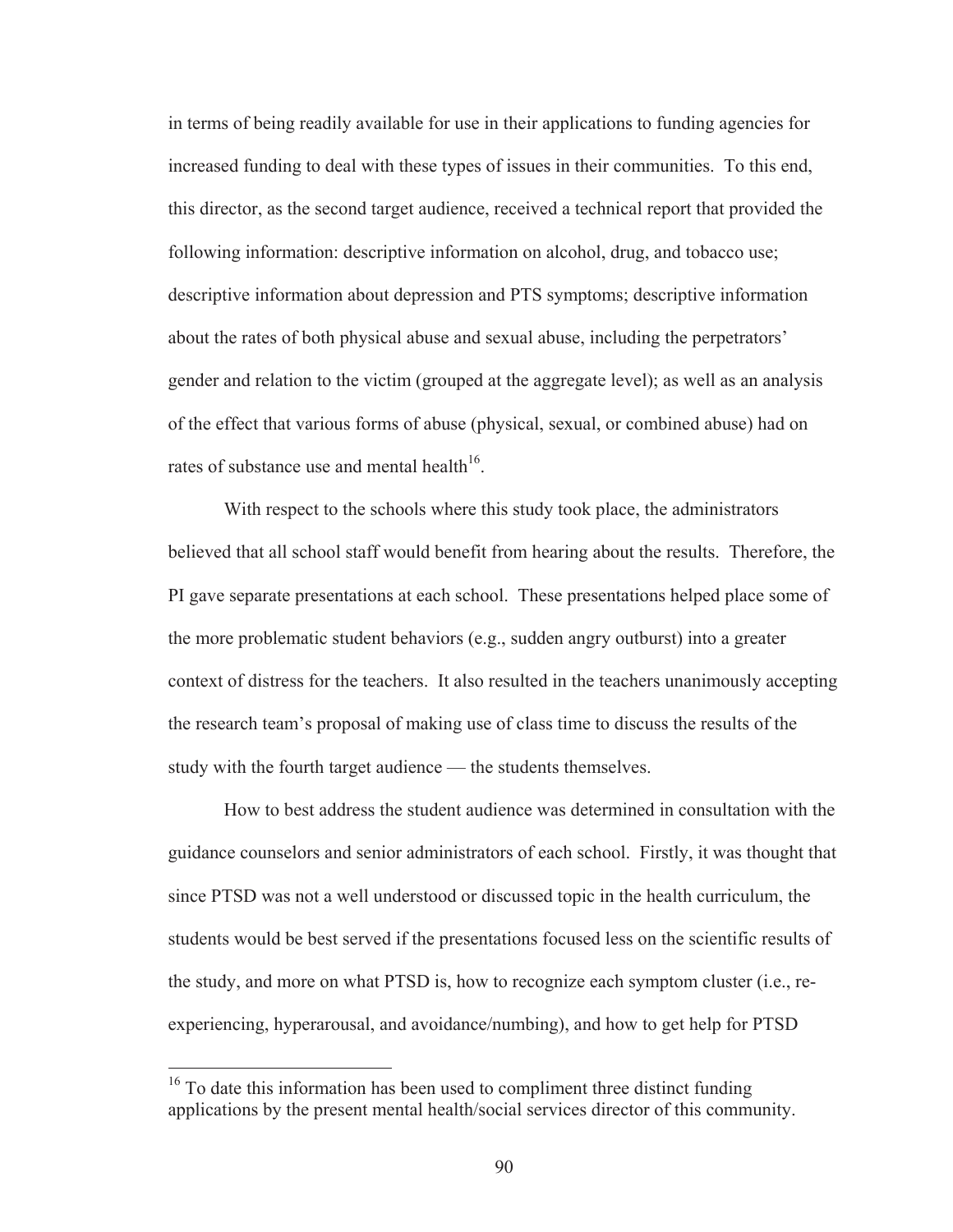within their community. Second, while the PI and university based-research team proposed the idea of giving talks to all students at each school (i.e., mandatory attendance), the principal of the larger school decided it would be best to post advertisements for interested students, while the guidance counselor of the smaller school hand-picked the students she believed to be struggling with issues relevant to PTS. Presentations to the students occurred in small groups, typically no more than eight per group, and typically homogeneous with respect to gender. Presentations emphasized using community resources for help (e.g., guidance counselor, anonymous 24-hour national youth help phone etc.), that avoidance behaviors (e.g., coping by way of drugs and alcohol) are more likely to result in continued symptoms, and the benefit of positive coping styles (e.g., regular exercise, talking with friends). The student response to these presentations is documented below.

#### Tangible Benefits and Documented Results

This section will outline the tangible benefits to the community that have occurred as a result of the study in terms of quantitative results. By the studies end, thirty six students had received presentations. For the first fifteen students, some basic pilot data was collected on how they experienced the presentation; whereas, a pre-post format was used for the remainder of the students (as explained below). Participants were asked to answer four questions on a 1-5 Likert-type scale (1 = not at all, 2 = a little, 3 = somewhat,  $4 =$  quite a bit,  $5 =$  quite a lot). Grouping students on whether or not they responded to each question with a score of 4 or more (quite a bit), 87% of students believed that the presentation improved their understanding of PTSD, while 80% felt that the content was personally meaningful. But while 67% felt like they were more likely to encourage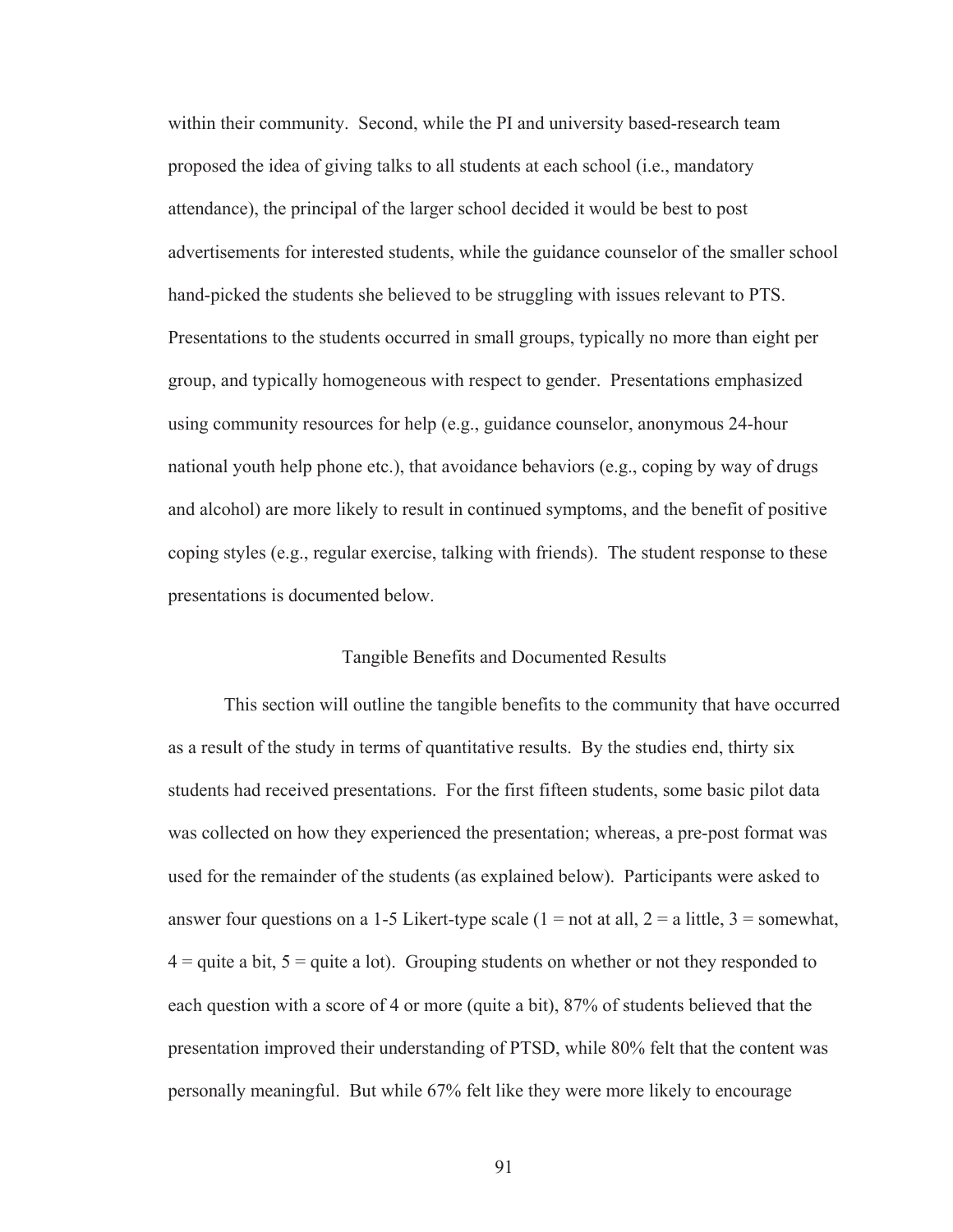someone close to them consult a health care provider after hearing the presentation, only 27% indicated they were more likely to see a health care provider themselves as a result of the presentation. Unfortunately, for this group of students, it could not be determined whether their reluctance to visit a health care professional was a result of their own adaptive functioning (or lack of personal relevance of the topic for them if they had not been exposed to violence or experienced PTS reactions themselves), external obstacles, or internal obstacles (e.g., lack of belief that someone can help). The PI attempted to address this question, and several others, in the next wave of presentations.

 To get a better understanding of whether or not these presentations were objectively increasing students' knowledge of PTSD and how students were presently coping with their stress, a new set of questions were devised. Fifteen students were asked a total of five multiple choice and true false questions about PTSD (e.g., what are the three symptom clusters) both before and after the presentations. They were also asked two questions about contact with mental health/wellness workers (including guidance counselors, social workers, and other mental health professionals), one pre-presentation question relating to frequency of contact with mental health/wellness workers within the last year (1 = never, 2 = once,  $3 = 2-6$  times,  $4 =$  once a month, and  $5 =$  at least three times a month), and one post-presentation question about intention to contact mental health/wellness workers as a function of the presentation (1 = not at all, 2 = a little, 3 = somewhat,  $4 =$  quite a bit,  $5 =$  quite a lot).

In a pre to post information session analysis, knowledge scores (out of 5) improved significantly as a function of exposure to the information session ( $pre = 2.93$ ) vs. post  $= 3.73$ ;  $t(14) = 2.703$ ,  $p = .017$ ; two tailed test). Forty two percent of the youth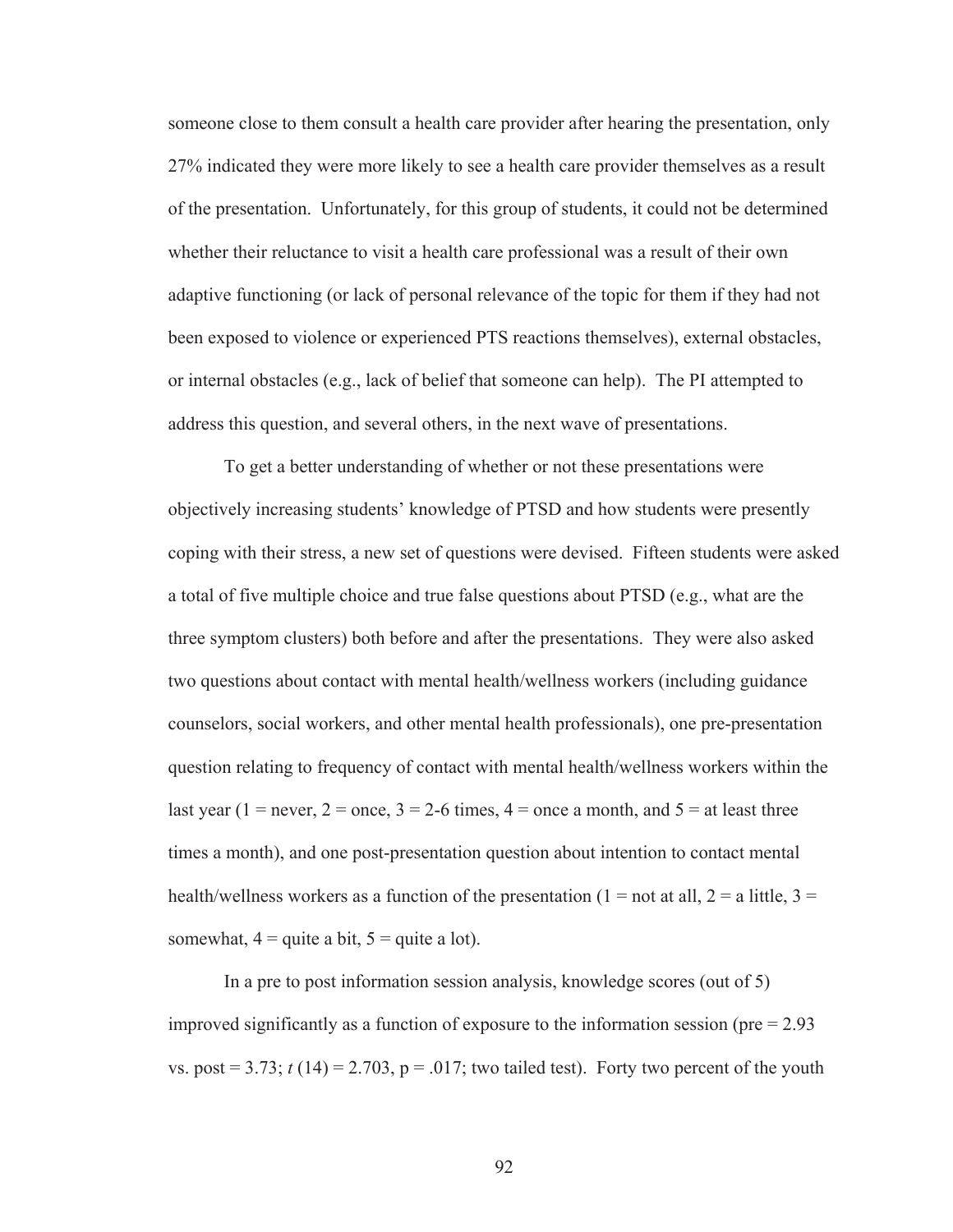indicated that they had no previous contact with mental health/wellness workers, but reasons were not given as to why (e.g., no personal need, or alternatively, encountering barriers to treatment seeking). Inversely, in our small sample of self- or school-selected students, over 50% of students reported having seen a mental health/wellness worker at least once. While 50% of the students that answered the question indicated that they were more likely (score of 4 or 5) to urge a friend or a family member to contact a wellness worker as a result of the presentation, only one student said he/she was more likely to seek help herself. From the qualitative data provided by the students on how they deal with such problems without contacting a mental health/wellness worker, three patterns emerged: 1) active coping by talking to family or friends about the problem, 2) coping by way of pro-social avoidance (e.g., playing sports or activities), and 3) coping by way of problematic avoidance (e.g., taking drugs/alcohol, spending more time alone [social withdrawal]).

 While the numbers are small, and while the questions were not designed to screen for a history of trauma or active PTS symptoms, an overall pattern seemed to emerge. First, the students subjectively felt that the information presented to them was relevant. Second, there was an objective demonstration of an increase in knowledge about PTSD by the end of the presentation (albeit these are pilot results as no control group was included). Third, while students reported that as a result of the presentation they were more likely to urge a friend or family member to seek help for trauma-related problems, only one student indicated that she was likely to seek help for her own trauma related problems. Unfortunately, although students were provided with space to write out open ended responses to why they would not seek out help for their own concerns, they were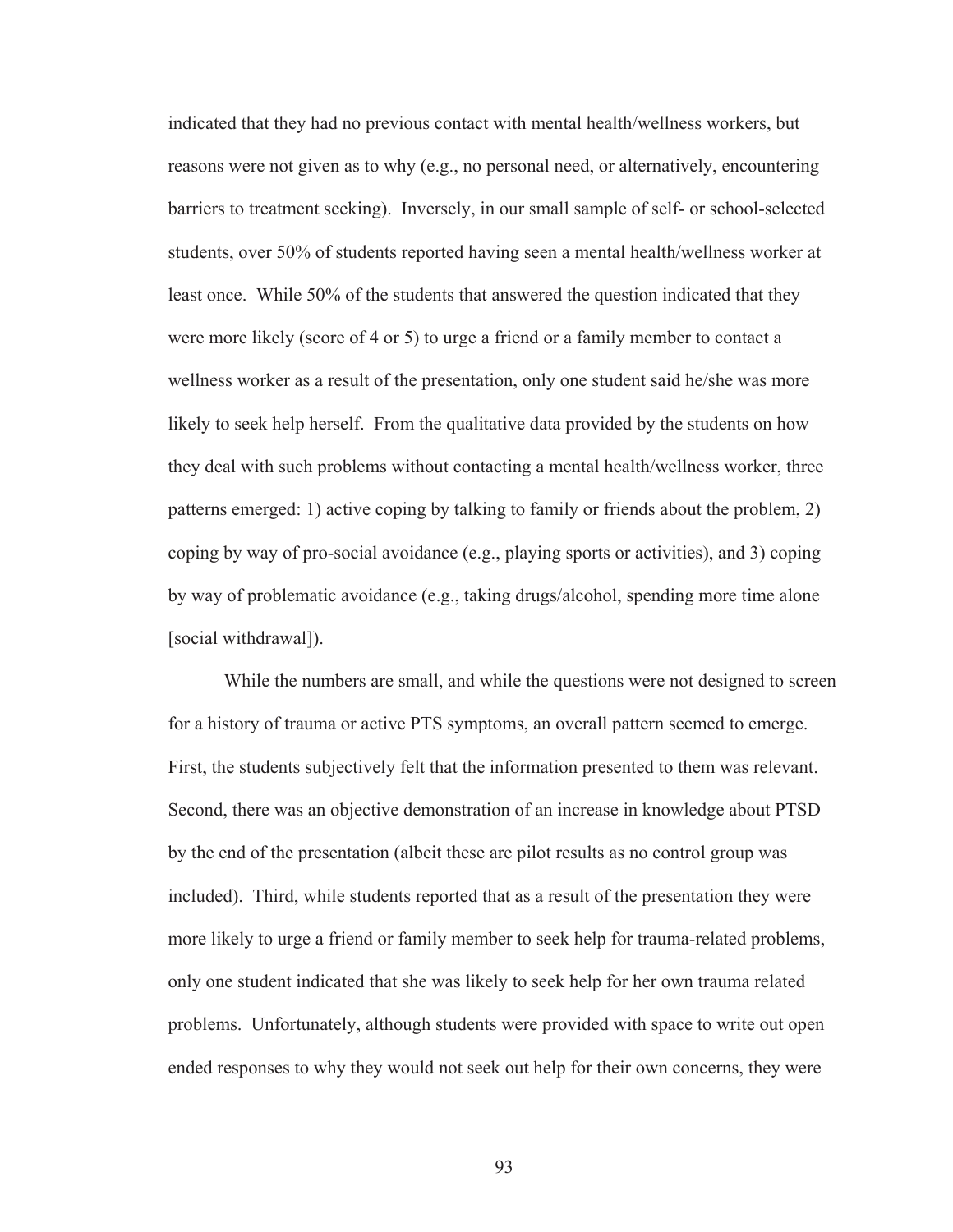generally not forthcoming, though a couple of students claimed not to have any problems. Furthermore, the category of mental health/wellness worker queried about included both guidance counselors and community mental health services staff, which suggests that there may be a greater reluctance to discuss these issues with anyone beyond family/friends, and not just an issue of worrying about being seen at a place dedicated to mental health and wellness.

 It is difficult to account for the seeming disconnect between the high perceived relevance of the presentations to students, and their lack of consultations with mental health/wellness professionals (or the lack of effect of the presentation on shifting this reluctance to consult). Hopefully, as community service providers become more knowledgeable in screening for and treating PTSD in youth, community professionals will be able to encourage students to explore consultation options if they are struggling with issues related to post-traumatic stress. The community was encouraged to consider the possibility of forming youth focus groups to get a better understanding of the complicated dynamics that affect students' decision making process behind their reluctance to seek help from community service providers.

 While it has been important to the community to increase youth awareness around trauma and PTSD, these presentations have coincided with an initiative to increase the service providers' capacity to competently and confidently screen for PTSD symptoms and manage them as well. To this end, the PI co-facilitated a workshop for the community health and addictions professionals, by bringing into the community a professional clinical psychologist. On the morning of the workshop, the PI presented the results of the study. This was done to contextualize the content of the day's proceedings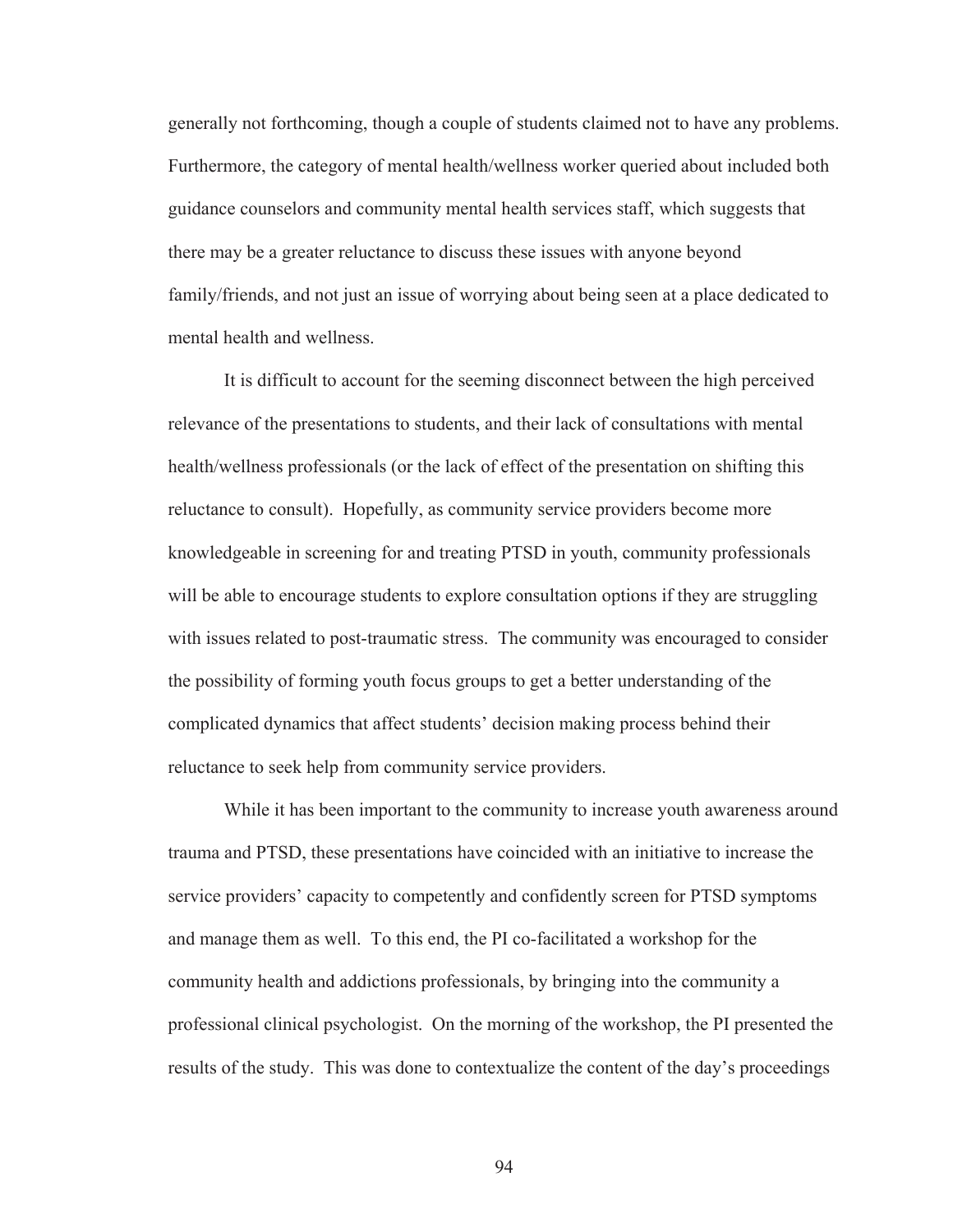for those individuals whose involvement/knowledge of the research was more remote. Overall, twenty four service providers (a group primarily comprised of social workers, addiction counselors, and school guidance counselors) with an average of ten years of professional experience, attended the workshop. Given that none of the service providers in attendance had a degree that would allow them to make a diagnosis, the workshop emphasized screening procedures for PTSD. The workshop was divided into two components, one content-based and the other practice-based. The content component covered such questions as "What is PTSD and why does it occur (e.g., risk factors)?", "What are its symptoms?", "What other complications often accompany PTSD (e.g., comorbidity with depression or substance abuse)?", and "What screening tools are available and how are they used?" The practice component consisted of five vignettes that were crafted by the presenter with the assistance of a Mi'kmaq addictions counselor. Attendees broke into small groups, and the members of the small groups worked together to apply the content they had learned to the presenting cases in front of them in order to identify what PTSD symptoms were present, and what other factors might be involved (e.g., social support vs. being isolated).

 Based on a survey administered before the workshop began, only 26% (six) of the service-providers present indicated that they regularly screened for PTSD. However, 50% (six) of those who completed a post-workshop question on likelihood to screen, and who previously indicated that they *were not* presently screening for PTSD, indicated that they were more likely to screen for PTSD (minimum score of 4) as a result of the presentation. This means that by the end of the presentation, 67% (12) of the group indicated a willingness to screen for PTSD. This is encouraging given that 100% of those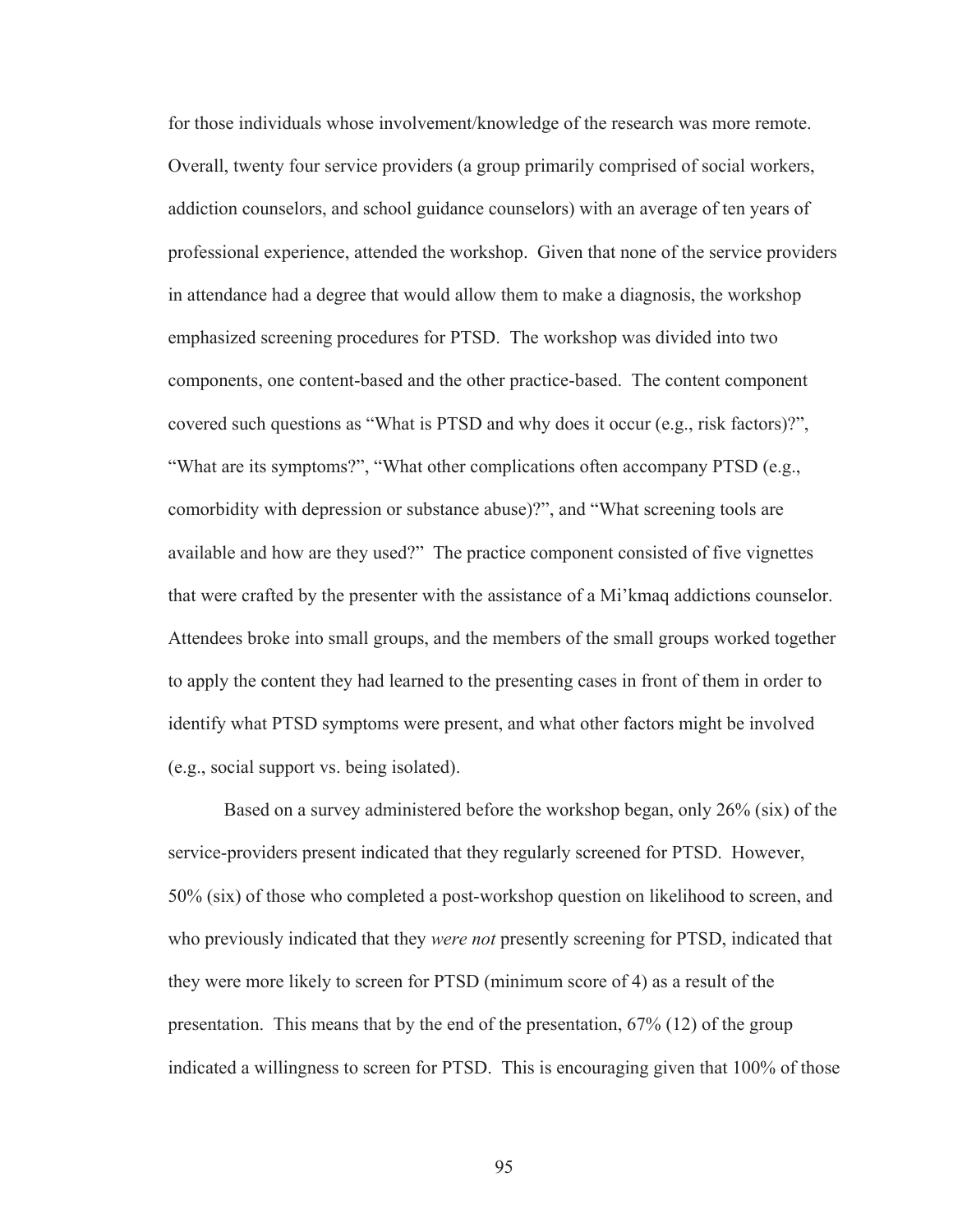in attendance at the beginning of the presentation indicated that PTSD was a concern in their community. As with the students, a simple five-item knowledge test was given before and after the presentation and workshop. After removing from the analysis the data of the 5 individuals who had to leave the workshop early (where no post-session data was available), of the 19 participants who remained, even after counting blank answers as incorrect, there was a significant increase in knowledge from the pre-presentation score out of five ( $M = 3.26$ ) compared to their post-presentation score ( $M = 4.26$ ) ( $t(18) =$ 3.082,  $p = 0.006$ ). Furthermore, a per item analysis (McNemar non-parametric Chi-square test) showed that group knowledge acquisition occurred for the following three items as a result of the presentation: question 1 showed increased knowledge that PTSD is an anxiety disorder ( $p = .008$ ); question 2 showed increased knowledge about nature of the three PTSD symptom clusters ( $p = .016$ ); and question 4 showed increased knowledge about the types of events that can cause PTSD  $(p = .031)$  (see Table 3.1). There was no significant knowledge gain for questions 3 and 5 due to a ceiling effect, as most of the respondents provided the correct answer at baseline (i.e., pre-presentation).

With respect to whether or not the presentation influenced people's attitude about whether or not they intend to screen for PTSD in the future, the correlation between responses to the item measuring "intent to screen" and the item measuring "confidence in being able to do so" was extremely high ( $r = .93$ ,  $p < .001$ ). This high correlation suggests that self-efficacy is associated with behavioral intentions to change current practice. Anecdotally, those individuals who reported less of an intention to screen and less confidence in their ability to do so stated in writing that they felt more of this type of training was needed. The above information suggests that it is important that if session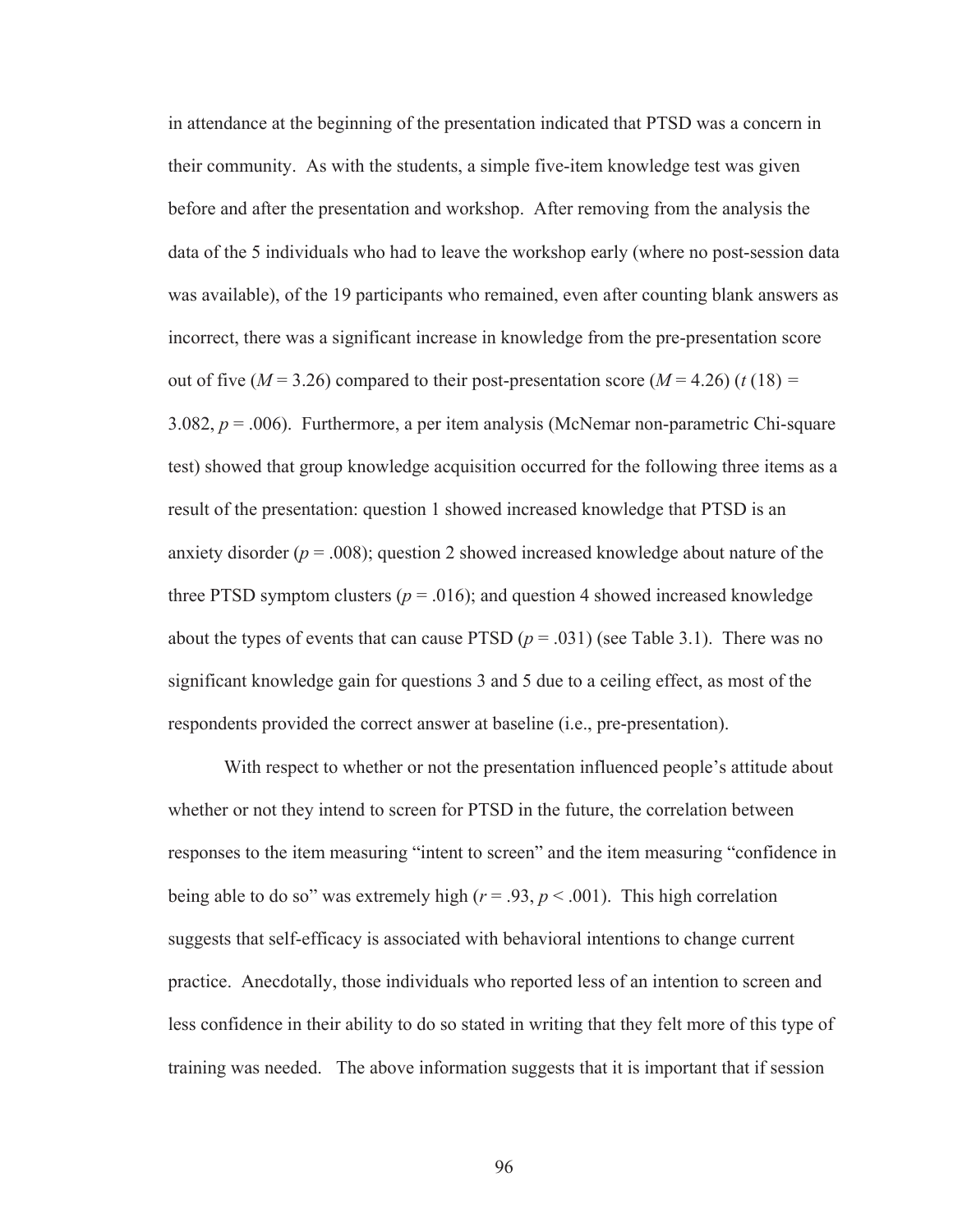attendees are to make changes to their current practice, they need to leave the workshop with a high sense of self-efficacy about implementing a screening process in their practice.

Subsequent to PTSD symptom screening workshop, the PI arranged for a two day workshop on treating PTSD in youth. The material covered came from an interactive web-based teaching tool on trauma-focused cognitive behaviour therapy (TF-CBT) for youth (National Crimes Victim & Treatment Centre, 2007; free training available on-line through the University of South Carolina at: http://tfcbt.musc.edu/). For continuity and coherence across KT initiatives, the same clinical psychologist who led the assessment workshop also facilitated the treatment workshop. Attendees were the project's community-champion, another guidance counselor, a psychologist from a nearby Mi'kmaq community, the mental health director of this community and selected staff, as well as one representative from NADACA for a total of 10. The purpose of the workshop was to introduce and familiarize the attendees with Trauma-Focused Cognitive-Behavioural Therapy (TF-CBT; Cohen, Mannarino, & Deblinger, 2006), and to stimulate the desire for further and more intense training in this therapeutic modality. The facilitating psychologist's role was to guide the group through the modules, while simultaneously encouraging discussions about the cross-cultural applications of the content. Attendees were given printed scripts for each module in advance, which included step-by-step instructions for each intervention. With the aid of a projector and internet connection, the facilitating psychologist was able to cover 5 modules each day, responding to questions and concerns as they arose.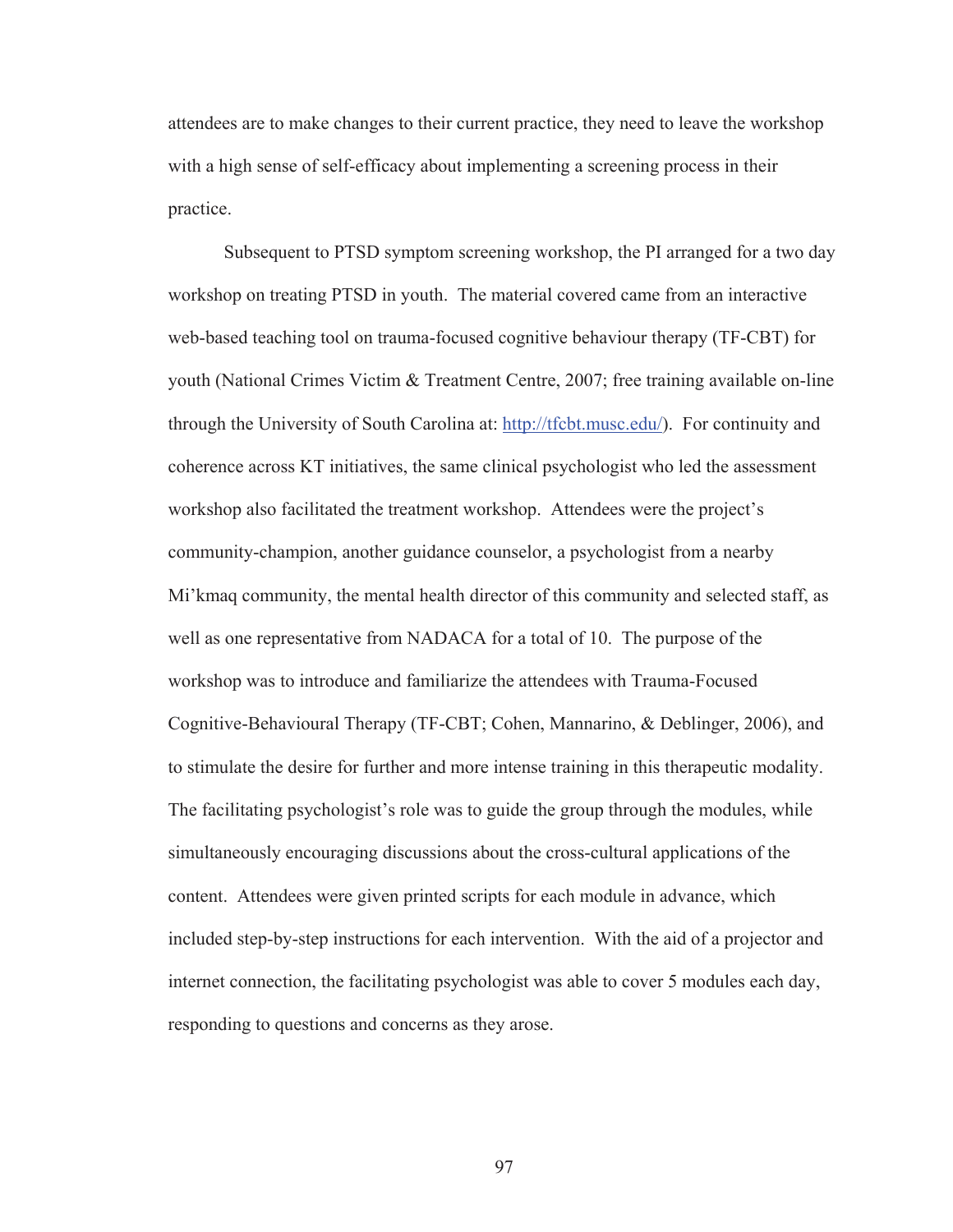The TF-CBT Web course comes with its own standardized pre and post module knowledge tests, allowing for an objective indicator of knowledge acquisition. Table 3.2 gives information on the group's pre-post scores for each module with significant knowledge acquisition occurring in 3 of 9 modules (test information was not available for module 10). Specifically, the group showed knowledge acquisition in modules 1, 8, and 9: psychoeducation, cognitive processing of the trauma narrative, and behavioural management strategies. Furthermore, given the high pretest score (3.2 out of 4) for module 3 (relaxation training), a result comparable to that reported by the TF-CBT Web developers, it is likely that a ceiling effect limited the potential for knowledge acquisition in this module (National Crimes Victim & Treatment Centre, 2007). Due to missing data—not all attendees were present for all modules and no data could be collected for module 10 (see Table 3.2)—a total score consisting of the sum of all modules could not be calculated. However, for the group as a whole, based on the modules that were completed, a paired sample t-test revealed a significant learning differential of 5.3 points,  $t(9) = 4.19$ ,  $p < 0.01$ . Taken as a whole these results suggest that the small group of attendees left with a better understanding of TF-CBT.

The last workshop that was arranged for this community was a workshop on resilience by a national expert in the field. Current models of resilience depart from earlier conceptions that strictly emphasized individual factors (Anthony, 1987; Kaplan, 1999). Contemporary models are now shifting towards ecological interpretations (Lerner & Benson, 2003; Ungar, 2001). More recently, resilience has been described as both an outcome of interactions between individuals and their environments (e.g., abusive home life; positive school life), and the processes (e.g., engagement with more positive adult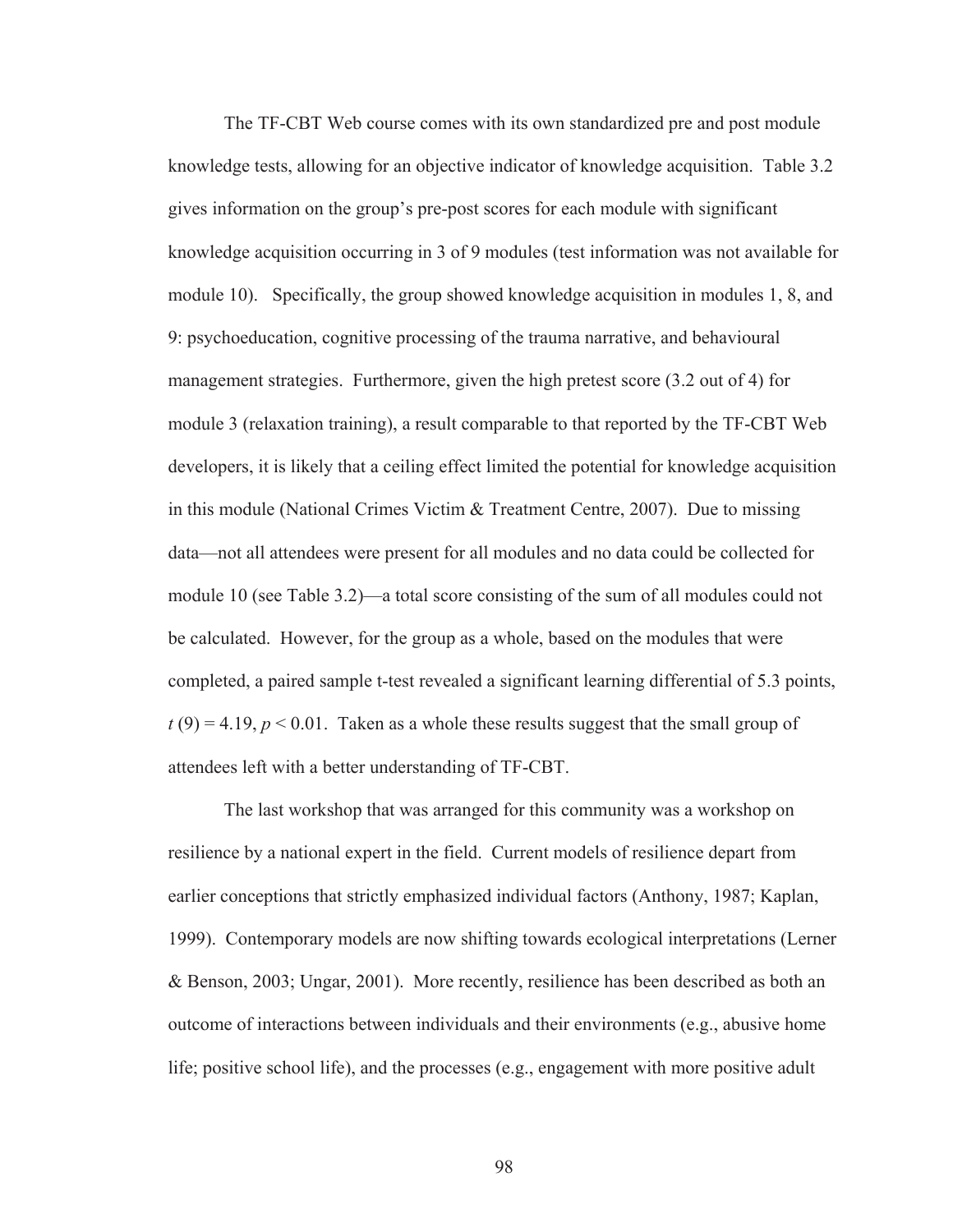role-models) which contribute to these outcomes (Ungar et al., 2007). Workshop attendees consisted of representatives from community agencies whose mandate involved youth (e.g., schools, MH & SWS, RCMP). The workshop commenced with a presentation by the PI on recent findings from the community that involved resilience. Specifically, the attendees learned that resilience moderated (buffered) the impact of exposure to violence on PTS reexperiencing symptoms (symptoms like intrusive memories and nightmares) in community youth (see Zahradnik, et al., 2009). In other words, when community youth were exposed to high levels of violence, youth high in resilience experienced less PTS reexperiencing symptoms than youth low in resilience. The workshop facilitator spent the rest of the morning discussing the construct of resilience in greater detail while the afternoon focused on selecting cases from the community that the service providers found challenging. Although no outcome data is available to index knowledge enhancement for this endeavor, a future collaborative partnership between the workshop leader and the community was discussed.

With the success of the PTSD symptom screening workshop, the TF-CBT Web workshop, the resilience workshop, the student presentations, and the progression towards addressing the reason why some students seem reluctant to consult with a guidance counselor or social worker, there is growing evidence that, as a function of our collaborative research partnership, the community is slowly becoming better equipped to deal with PTSD and its associated complications.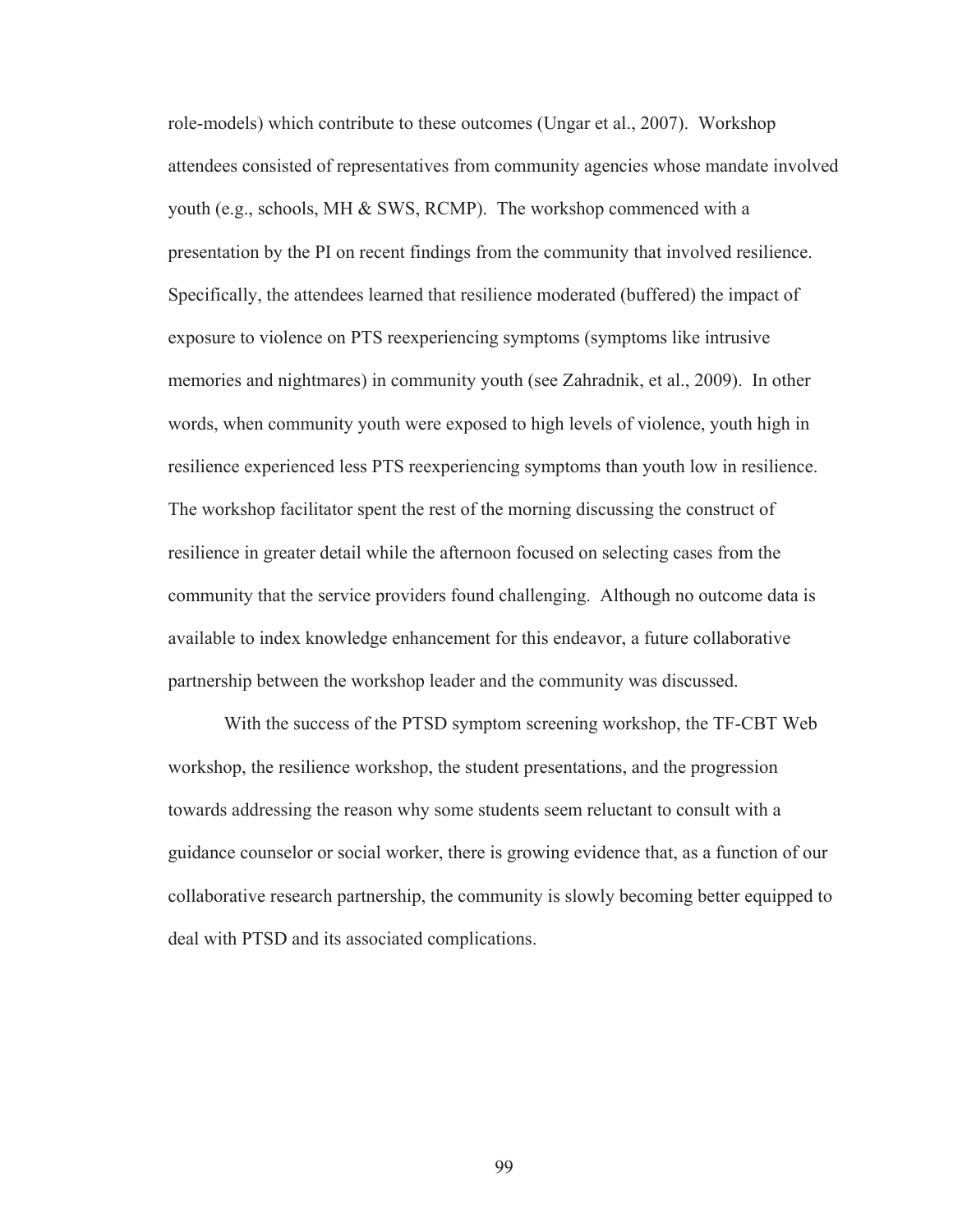## Future Directions and Lessons Learned

 Based on an interview with the mental health director—who has acted as a key informant (Tremblay,  $1957$ )<sup>17</sup> with respect to issues pertaining to mental health and wellness in the community—there are still challenges to overcome. First, screening for PTSD symptoms has begun; however, there is a continued reluctance to formalize such screening by way of standardized tools. Reportedly, this is due to the fact that the broader networks of mental health service providers who work with the various Mi'kmaq communities in this region prefer to maintain an informal atmosphere with their clients. Another possible method by which to ensure consistency of screening approaches would be to organize occasional PTSD-symptom-screening-booster-sessions. Further to this issue is the community-wide need for more training in the screening and treatment of anxiety disorders in general. This echoes some of the feedback from the screening workshop, in which a few individuals desired a greater understanding of differential diagnosis. Although the research has increased the community's awareness and knowledge of PTSD, it has simultaneously revealed another area in which the community service providers have requested more training. Furthermore, with respect to the TF-CBT Web workshop, published work that examines how Aboriginal clients respond to treatment modalities like CBT is only beginning to emerge. There is some evidence that non-acculturated Aboriginal clients (i.e., stronger identification with their own culture) may not agree with the rationale of how CBT works and by extension certain activities like linking thoughts to feelings, but do appreciate CBT's use of active and present

 $\overline{a}$ 

<sup>&</sup>lt;sup>17</sup> The term key informant is used in the sense first employed by Tremblay (1957, p. 689) to designate an individual who provides information for "the study of specific aspects of a cultural setting… by individuals with specialized information on a specific topic "…rather than the cultural whole usually detailed in ethnographies."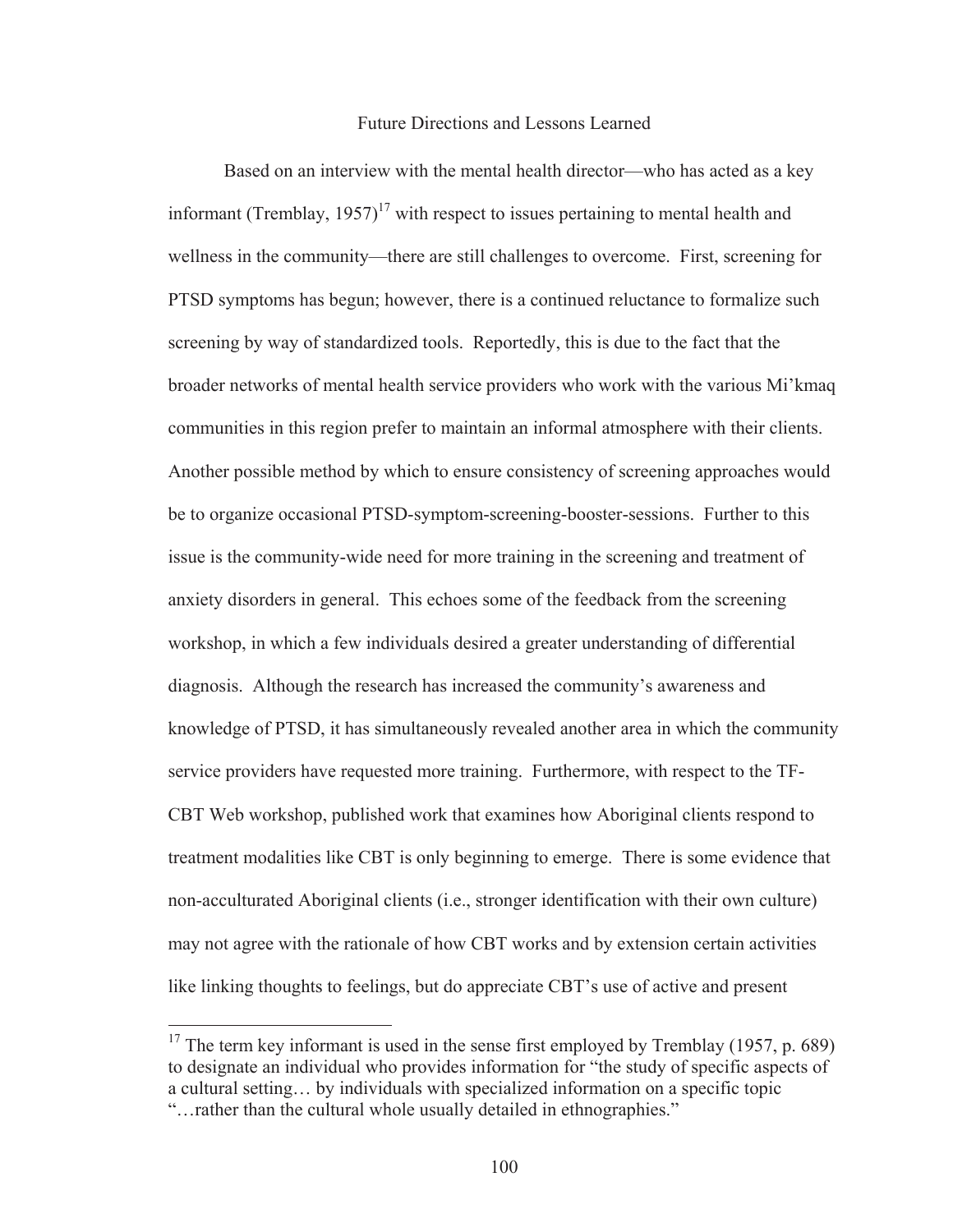focused interventions (see Jackson, Schmutzer, Wenzel, & Tyler, 2006). A great deal of the workshop was spent on discussing these very issues with no firm conclusions being reached. The choice to offer this community a best-practice model of treatment (Cohen & Mannarino, 2008) was made with the understanding that more research needs to examine whether these non-Aboriginal best-practice models of treatment apply equally well to Aboriginal communities (including both acculturated and non-acculturated individuals). It remains a question for future collaborative partnerships between researchers and Aboriginal communities to determine which aspects of CBT should be modified so as to increase cultural acceptability of the intervention without decreasing its overall effectiveness.

 Another issue that has arisen is how to keep the broader community of service providers actively discussing and learning about issues around interpersonal trauma and PTSD. Attempts at inviting individuals to join a list serve did not meet with much success, despite the fluency with on-line communication and computing resources. This served as a reminder to the PI that the community service providers are not only overworked with their case loads, but are constantly attending workshops and training put on by other health focused organizations. The questions of whether or not this community makes use of the web-based tools in the same manner as others, and how to make these list-serves more relevant to the community service providers still need to be addressed.

Finally, there still exists a relatively entrenched culture of silence around sexual assault and healthy sexuality for youth. The mental health director speculates that more education around these issues is a necessary step towards progress, and raised the issue of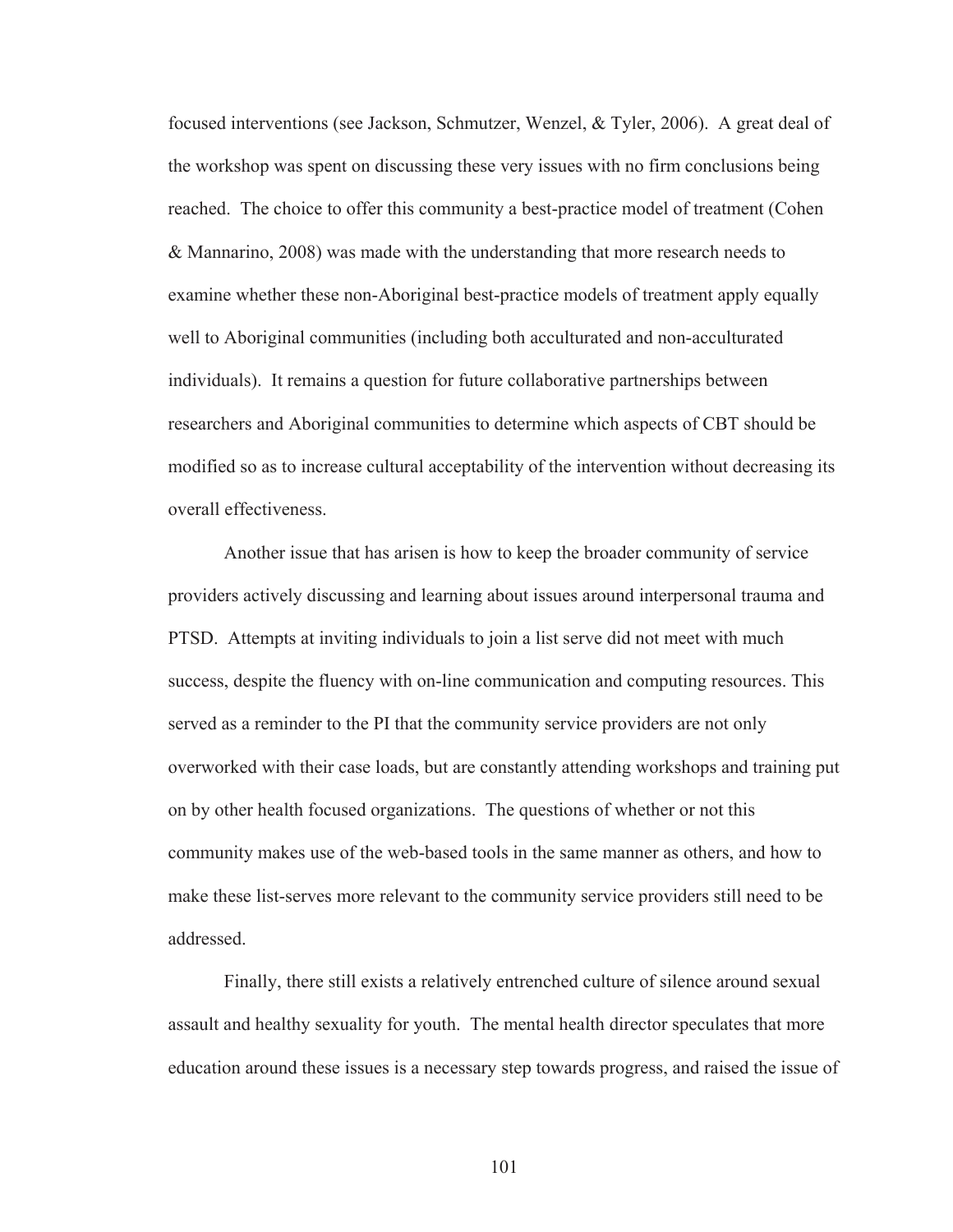how lateral violence (LV) may preclude open discussion of assaults in close relationships. LV is a term more widely cited in the nursing literature (e.g., Stanley, Martin, Michel, Welton, & Nemeth, 2007), but its origin can be traced back to Freire's (1971) *oppressed group model* and description of horizontal violence. Some examples of LV include: non-verbal innuendo, verbal affront, undermining activities, infighting, scapegoating, backstabbing, failure to respect privacy, and broken confidences (Griffin, 2004). If this dynamic exists between peers, it would likely engender a reluctance to trust, a reluctance that may also manifest itself with respect to the family and community more broadly when acts of physical or sexual violence occur (Thibodeau & Peigan, 2008).

The community maintains a concern for its youth. Importantly, many of the community service providers now have a much clearer understanding of the specific problems their youth are dealing with, and how these problems often co-occur in a meaningful way. Our collaborative work has helped the community identify ways in which they can begin to respond to some of these problems (e.g., training in the identification and management of PTSD symptoms). Furthermore, the community professional services are now directly addressing early intervention for sexual assault and reviewing prevention strategies. We believe that our partnership with this community has the potential to lead to further collaborative integrative KT work. We also hope that it will provide some guidance to researchers and Aboriginal communities who, with the unified purpose of supporting the recovery and resilience of youth in their communities, wish to embark upon a reciprocal journey towards knowledge discovery, exchange, and application.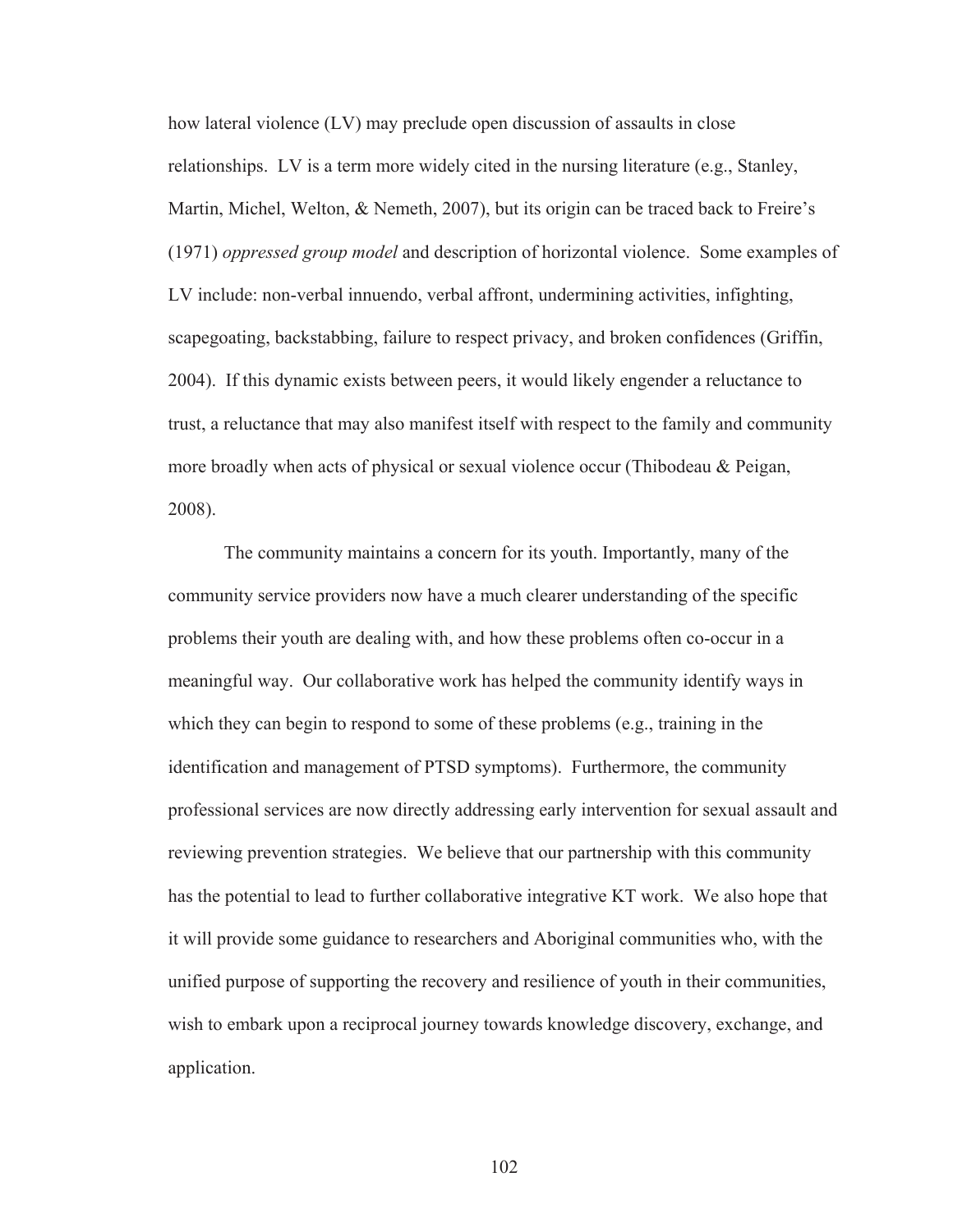Table 7.1.

*PTSD Screening Workshop Knowledge Test Scores at Pretest and Posttest*

| Question1** |                   |         |  |
|-------------|-------------------|---------|--|
|             | Post-test         |         |  |
| Pre-test    | Incorrect Correct |         |  |
| Incorrect   | 0                 | 8       |  |
| Correct     | N                 | 10      |  |
| Question2*  |                   |         |  |
|             | Post-test         |         |  |
| Pre-test    | Incorrect Correct |         |  |
| Incorrect   | 5                 | 7       |  |
| Correct     | 0                 | 6       |  |
| Question3   |                   |         |  |
|             | Post-test         |         |  |
| Pre-test    | Incorrect Correct |         |  |
| Incorrect   | 1                 | 1       |  |
| Correct     | 0                 | 15      |  |
| Question4*  |                   |         |  |
|             | Post-test         |         |  |
| Pre-test    | Incorrect Correct |         |  |
| Incorrect   | 1                 | 6       |  |
| Correct     | 0                 | 11      |  |
| Question5   |                   |         |  |
|             | Post-test         |         |  |
| Pre-test    | Incorrect         | Correct |  |
| Incorrect   | 0                 | 2       |  |
| Correct     | ი                 | 16      |  |

Notes. Questions 1, 2, and 4 are in bold because they are significant according to a McNemar test where  $* =$  significant at .05,  $** =$  significant at .01. Values in the Correct (row)-Correct (column) areas represent respondent responses that were correct at both pre-test and post-test, while values in the Incorrect (row)-Correct (column) areas represent respondent responses that were incorrect at pre-test but correct at post-test.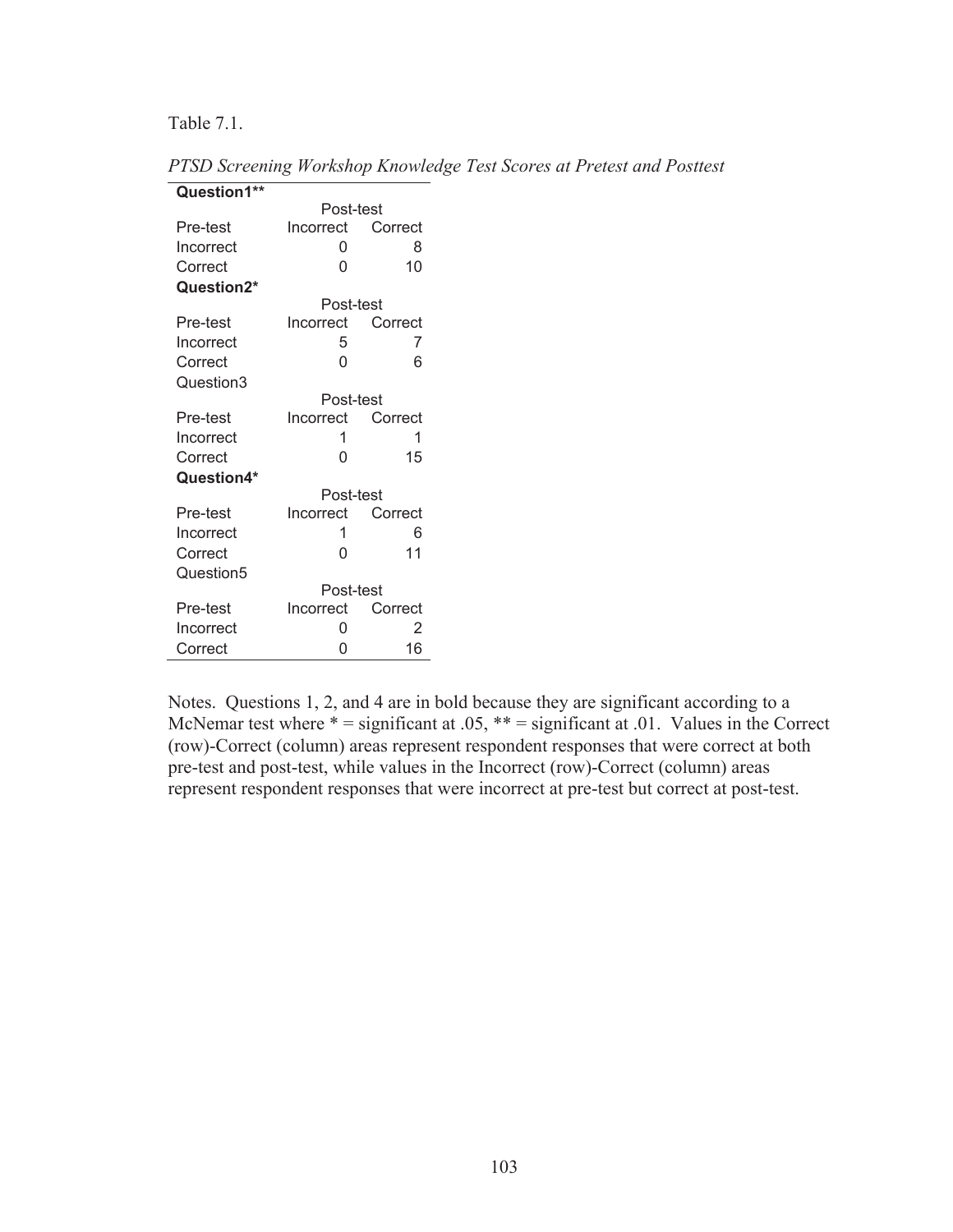Table 7.2.

| Module                    | Pretest $M(SD)$ | Posttest $M(SD)$ | Difference     |
|---------------------------|-----------------|------------------|----------------|
| 1: Psychoeducation        | 1.40(0.70)      | 2.80(1.4)        | $+1.4$         |
| $N=10$                    |                 |                  | $t=2.80 p<.05$ |
| 2: Controlled Breathing   | 2.40(0.52)      | 2.90(1.0)        | $+0.50$        |
| $N=10$                    |                 |                  |                |
| 3: Relaxation             | 3.20(1.03)      | 3.70(0.67)       | $+0.50$        |
| $N=10$                    |                 |                  |                |
| 4: Thought Stopping       | 1.67(0.87)      | 1.44(0.88)       | $-0.23$        |
| $N=9$                     |                 |                  |                |
| 5: Affect Expression      | 2.20(1.03)      | 2.60(0.97)       | $+0.40$        |
| $N=10$                    |                 |                  |                |
| 6: Cognitive Coping       | 2.50(0.97)      | 2.80(0.79)       | $+0.30$        |
| $N=10$                    |                 |                  |                |
| 7: Trauma Narrative       | 2.00(0.63)      | 2.67(0.82)       | $+0.67$        |
| $N=6$                     |                 |                  |                |
| 8: Cognitive Processing   | 1.00(1.32)      | 2.44(0.88)       | $+1.44$        |
| $N=9$                     |                 |                  | $t=3.50 p<.01$ |
| 9: Behavioural            | 2.00(0.53)      | 2.88(0.83)       | $+0.88$        |
| <b>Management</b>         |                 |                  | $t=3.90 p<.01$ |
| $N=8$                     |                 |                  |                |
| 10: Parent-Child Sessions |                 |                  |                |

*Trauma Focused-Cognitive Behavioural Therapy Web Workshop Knowledge Test Scores at Pretest and Posttest*

Notes: Modules in **bold** showed significant knowledge improvement.  $M =$  mean,  $SD =$ standard deviation.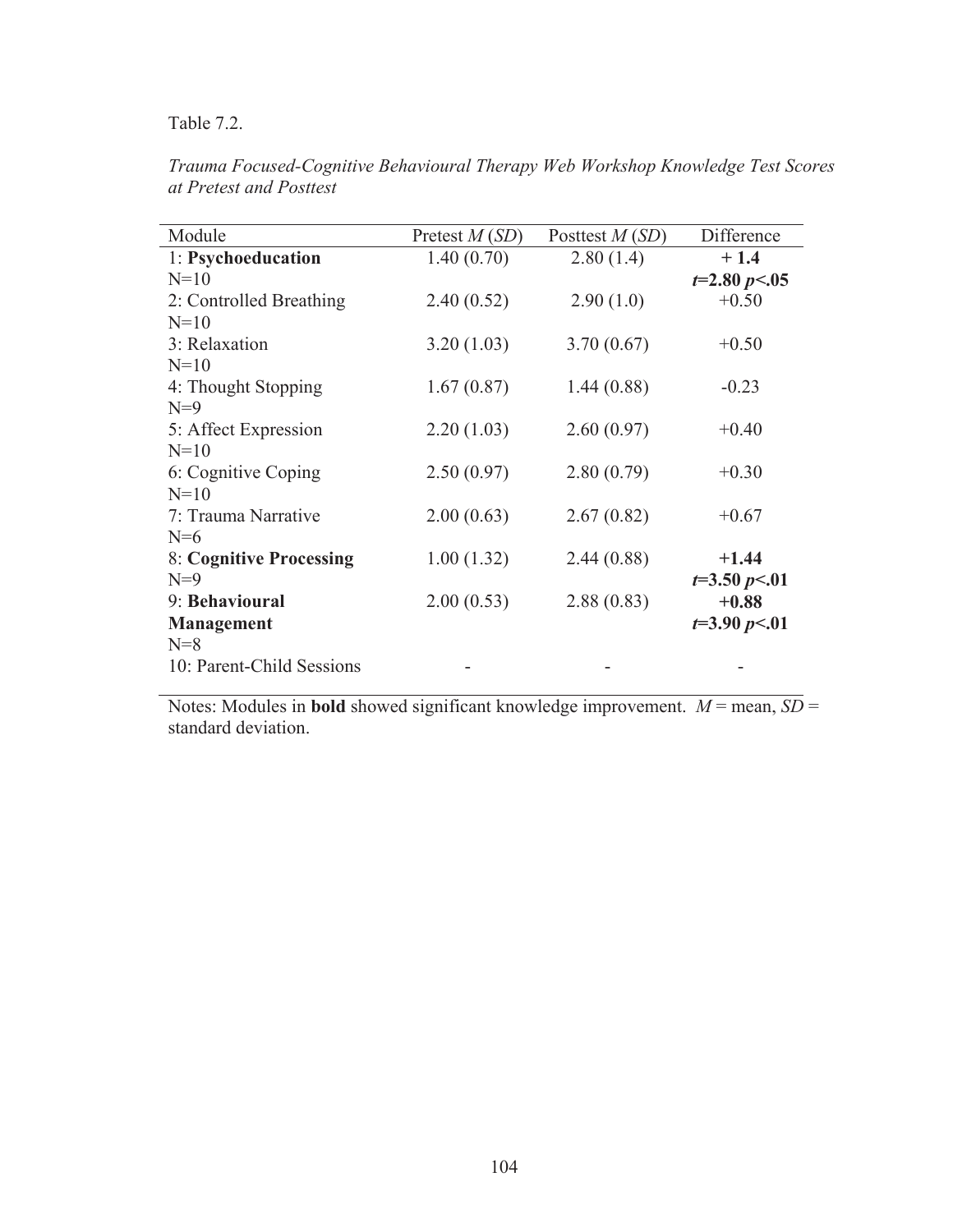## CHAPTER 8. DISCUSSION

 The purpose of this dissertation was threefold. The first goal of this research was to test the self-medication hypothesis by demonstrating that specific PTS symptoms statistically mediate the relationship between EV and alcohol misuse (Study 1). The second goal of this research was to explore how the construct of resilience can protect youth who have been exposed to violence from developing more severe symptoms of psychological distress (e.g., PTS) (Study 2). The third and final goal of this research program was to document the many steps involved in its implementation and the community-based dissemination of the results, so as to provide a positive model for building and sustaining a collaborative research relationship between an aboriginal community and non-aboriginal researchers (Study 3). As detailed discussions of the results were provided in the individual manuscripts, this discussion will provide a brief summary and integration of the key novel findings. It will also more broadly articulate the strengths, limitations, future directions, and clinical/research implications of the overall research program.

## Summary and Integration of Main Novel Findings

 Consistent with expectations, Study 1 demonstrated statistical support for the selfmedication hypothesis by demonstrating that PTS hyperarousal symptoms fully mediated the relationship between EV and alcohol misuse. This relationship persisted while controlling for depressive symptoms and both age and gender. Re-experiencing, Numbing, and Avoidance symptoms were also predicted to mediate the relationship between EV and alcohol misuse, but these symptom clusters were found not to predict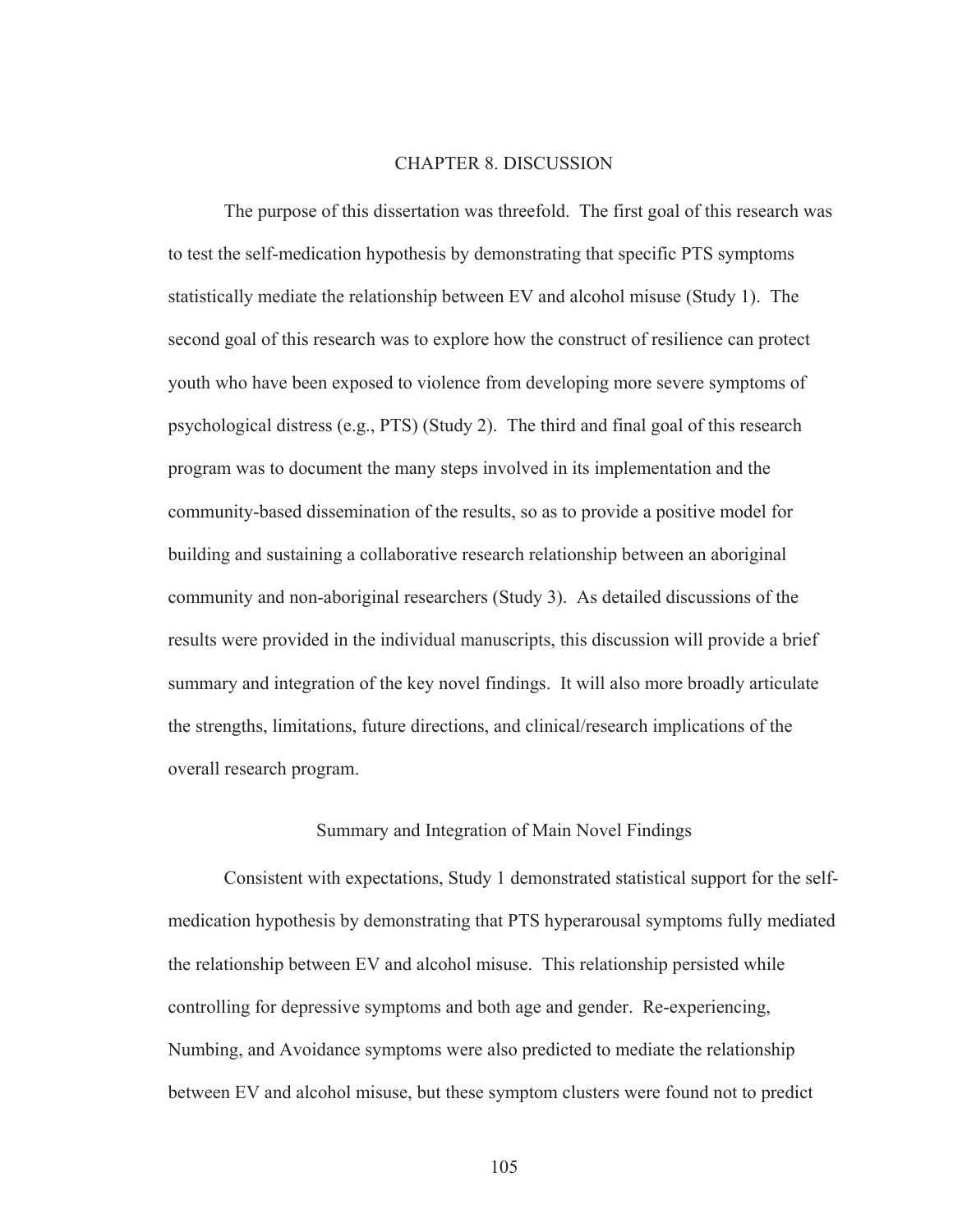alcohol misuse once depressive symptoms were controlled for. Results from this study provide evidence that hyperarousal symptoms, compared to other PTS symptoms, best explain the relationship between EV and alcohol misuse.

 Study 2 explored how the construct of resilience might operate as a protective factor between EV and one of its primary outcomes, PTS. Our measure of resilience was found to have a 3 component structure, suggesting that the measure taps into aspects of personal, family, and community oriented resilience. As expected, resilience—measured either globally or by its components—was found to correlate negatively with PTS, allowing for an examination of potential moderating effects between EV and PTS. Unexpectedly, resilience did not moderate the relationship between EV and total PTS symptoms. However, when examining whether or not resilience moderated the relationship between EV and the individual symptom clusters of PTS, a significant moderating effect of resilience was found to occur between EV and PTS reexperiencing symptoms. This moderating effect was consistent across all three aspects of resilience (i.e., personal, family, and community).

 While Study1 demonstrates how the hyperarousal symptom cluster of PTS explains the relationship between EV and alcohol misuse in this sample, Study 2 described moderating results for a different PTS symptom cluster, the reexperiencing cluster. It would have been encouraging to learn that resilience also moderated the relationship between EV and the expression of PTS hyperarousal symptoms, but such was not the case. Thus, this finding suggests that although the cardinal symptom of PTS (i.e., reexperiencing symptoms) might be buffered by resilience, other important PTS symptoms (e.g., hyperarousal) are not. This indicates that reducing youth levels of PTS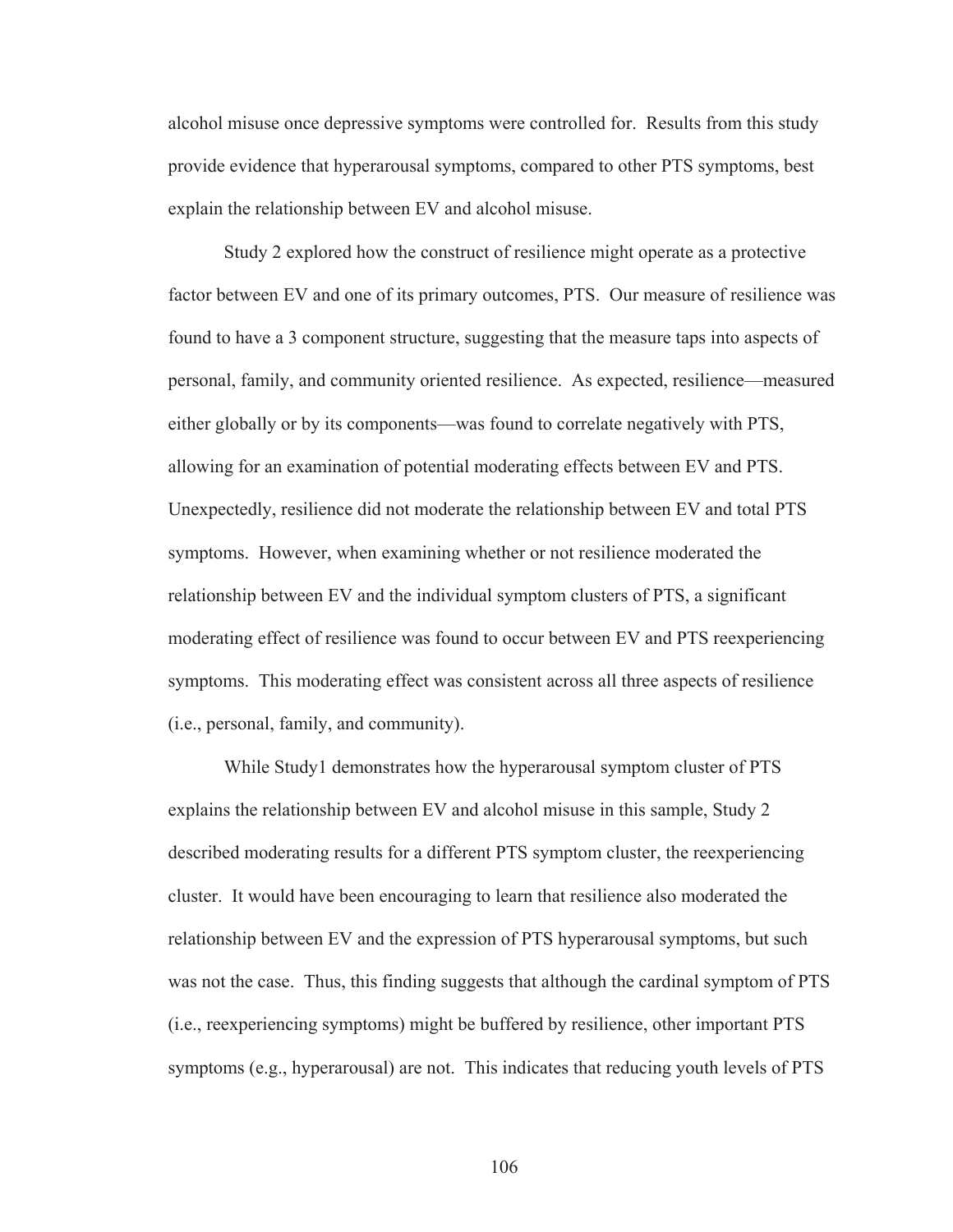in the community will require intervention in multiple domains. Study 3 articulates my attempts to facilitate such initiatives.

 In addition to articulating how I went about forming and maintaining a collaborative research partnership with a Nova Scotian Mi'kmaq community, Study 3 highlighted my KT initiatives – initiatives intended to help the community address issues pertaining to PTS in their youth. Feedback to community stakeholders was given both verbally in the form of small group presentations, as well as in document form (e.g., a technical report). This information helped concerned stakeholders better understand how PTS symptoms might be affecting the lives of community youth, and galvanized stakeholder support for using school time to increase youth awareness of PTS. It also identified a need for community service providers who work in direct contact with youth to improve their knowledge around issues related to PTS. To this end, arrangements were made to provide training to community service providers in both the screening/assessment of PTSD as well as the treatment of PTSD. Data obtained on knowledge uptake for these endeavours showed significant differences between scores on pre-tests and post-tests, as well as an increased willingness to use this new knowledge. Furthermore, the community was also provided with a full day interactive workshop on ways to increase resilience in youth. Together, these three studies document the process of working collaboratively with a First Nations' community to first address a series of questions that were important to both the community itself as well as to the field of PTSD research more broadly, and secondly, to help the community act on some of the answers provided.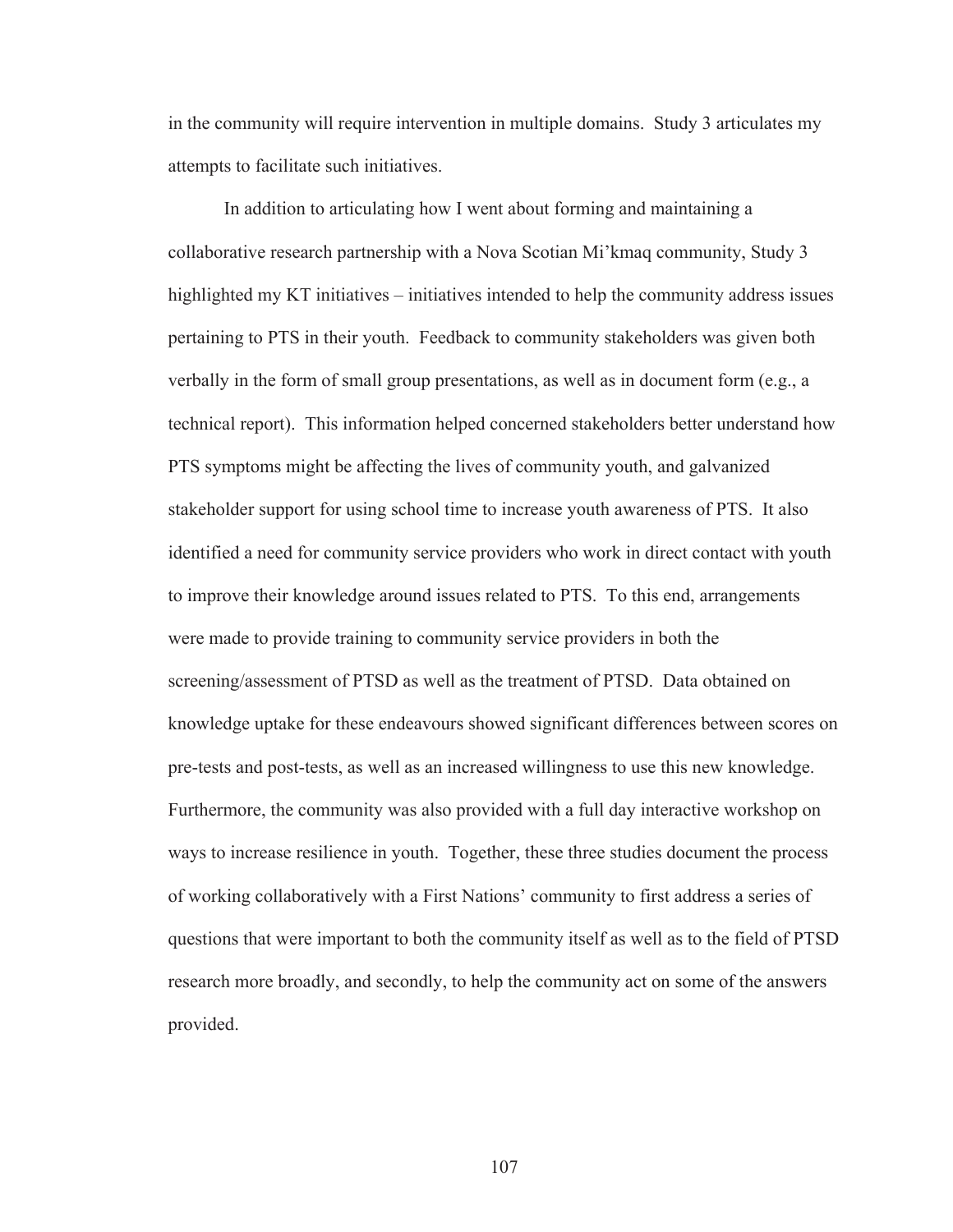#### Strengths, Limitations, and Future Directions

 Although many of the strengths and limitations of this body of research have been documented above, synthesized description seems warranted. One of the strengths of this research program is that instead of sampling individuals from the majority culture, it instead worked collaboratively with a First Nations community. This is particularly important given that the field of psychology is becoming increasingly aware of its responsibility to conduct cross-cultural mental health research (Pederson, Carter, Ponterotto, 1996), and that Canadian Aboriginal researchers are stressing the importance of conducting ethically sound research with Canadian Aboriginal communities (e.g., Castellano, 2004). With respect to Study 1, one of its principle strengths is that it shed new light on previous research that has tested whether PTSD is a mediator between trauma and alcohol misuse (e.g., Prigerson et al., 2002; Ullman et al., 2005; White & Widom, 2008; and Zlotnick et al., 2006), by focusing on PTS symptom clusters, and not just total PTS symptoms. Furthermore, it did so controlling for theoretically relevant variables like age, gender, and depression. Similarly, with respect to Study 2, measuring both the symptom clusters of PTS and components of resilience meant that an important finding was not overlooked (i.e., that resilience moderated or buffered the relation between EV and PTS reexperiencing) and that different aspects of resilience (i.e., individual, family, and community) all play an equally important part in this buffering process. More general strengths include the fact that the passive consent process used in data collection ensured that sample bias—in the form of an under-representation of youth exposed to violence at home—did not occur. Additionally, the results of Studies 1 and 2 were obtained largely using measurement tools (self-report questionnaires) that have been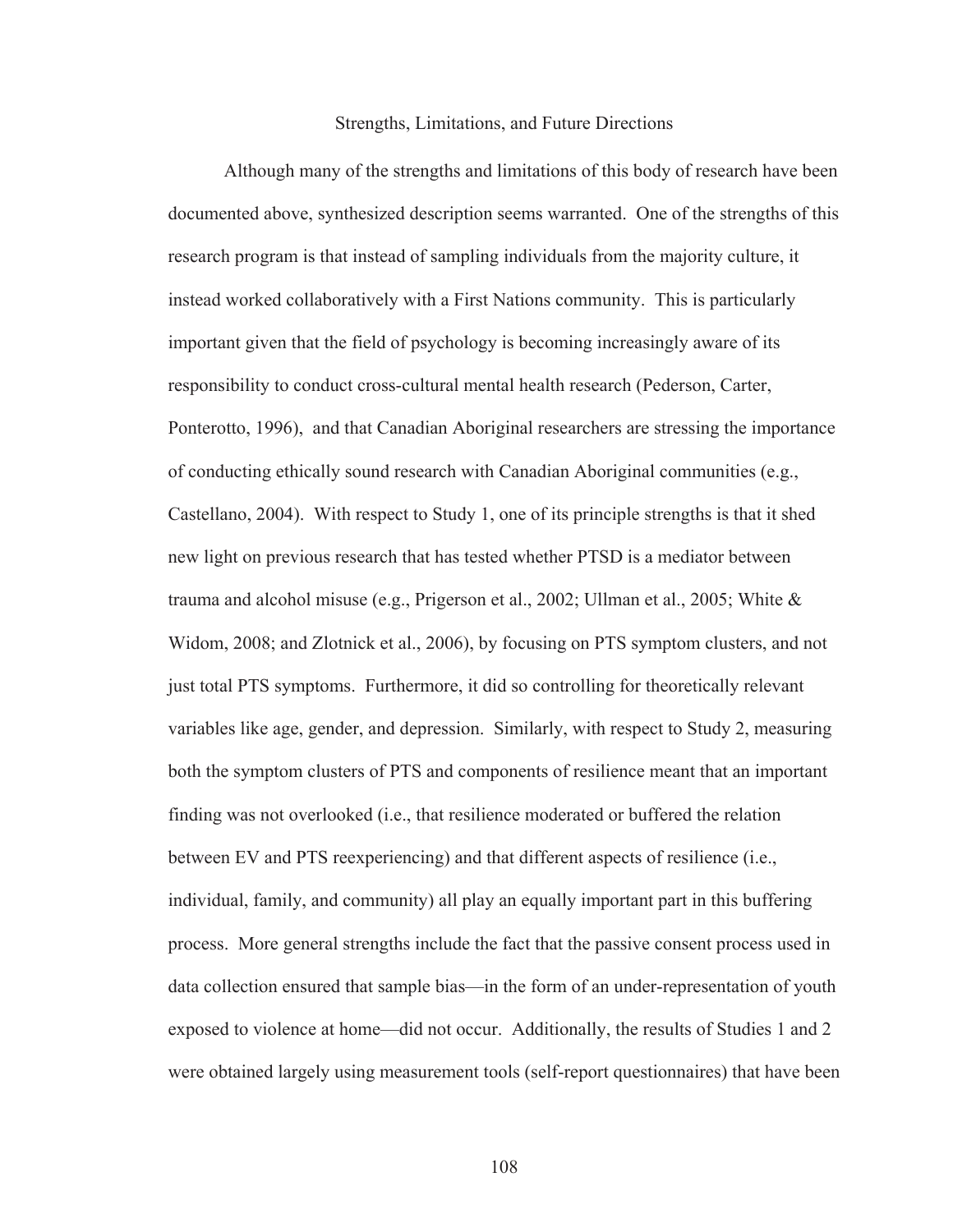used in First Nation communities before. This last point is particularly important since this research program is one of the first to examine four well studied phenomena (EV, PTSD, alcohol misuse, and resilience) together in collaboration with a First Nation community.

 A strength of the research process more generally, as alluded to above, is that this research program was able to integrate important aspects from two research traditions (cf., Hughes, 2003)—the investigator driven research model (e.g., Coie et al., 1993; Weissberg & Greenberg, 1998) and the participatory action research model (Lewin, 1946). This integrated approach is at the heart of what CIHR (2008a) calls integrated knowledge translation (KT). Employing an KT approach meant that the university-based researcher was able to bring theoretical and empirical knowledge in a transparent and accessible manner to the community, and that this knowledge was added to communitybased knowledge to help address a problem that the community identified as a concern (i.e., youth alcohol misuse). Furthermore, because the community was in control of the research process, and was involved in all aspects of the decision making, the problem was addressed in a manner that was consistent with the values and concerns of the community. As a result, what became evident to the community-based service providers working with youth was how a less observable and talked about problem (i.e., youth suffering from PTS symptoms as a consequence of EV) was actually influencing the more observable problem of youth alcohol misuse. Subsequently, this lead to actionbased recommendations—increasing knowledge about PTSD and the construct of resilience—that were of tangible benefit to the community.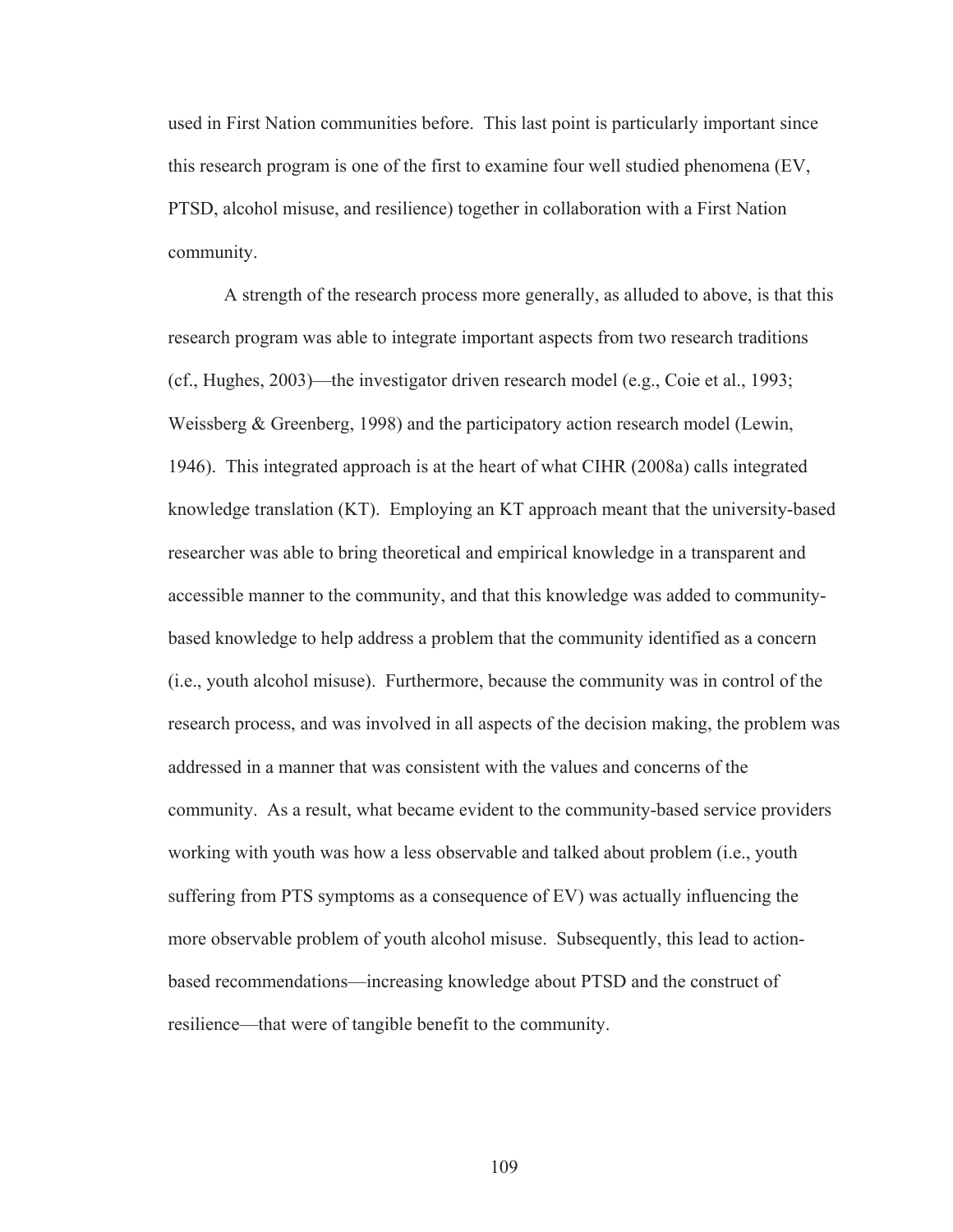The strengths of this research program must also be understood within the context of the work's limitations – limitations that suggest future directions for research. A noteworthy limitation of the research as a whole is that it relied on a school-based sample, which given the link between EV and early school dropout (Kaplow & Widom, 2007), suggests that our sample may not have included youth who are struggling with more severe forms of distress and dysfunction as a consequence of EV. As such, the results of study 1 might not be stable if one includes individuals with more extensive histories of EV with more severe and complicated sequelae. Also of note, the results of study 2 might have been affected by the fact that youth with less resilience might not have participated in the study, potentially minimizing our moderating effect. A principle methodological limitation of the research was its cross-sectional design, and subsequent reliance on retrospective reporting. As pointed out earlier, the retrospective reporting of EV can increase the possibility of underreporting as the time period between the abuse and the retrospective report increases (Hardt & Rutter, 2004). Furthermore, the exclusive use of self-report measures makes our findings potentially susceptible to bias byway of common method variance. Additionally, the design of the study did not keep track of traumatic events that can occur in addition to EV (e.g., motor vehicle accident, discovery of a suicide), limiting our capacity to ascertain whether EV is the primary trauma for some of the study participants. Also, because of the small sample size, and to avoid inflating Type I error, we did not explore the effects of each type of exposure to violence (physical abuse, sexual abuse, emotional abuse, and exposure to domestic violence) separately. Future research will need to examine whether each type of EV is differentially related to PTS, depression, alcohol misuse. Further to this, the longstanding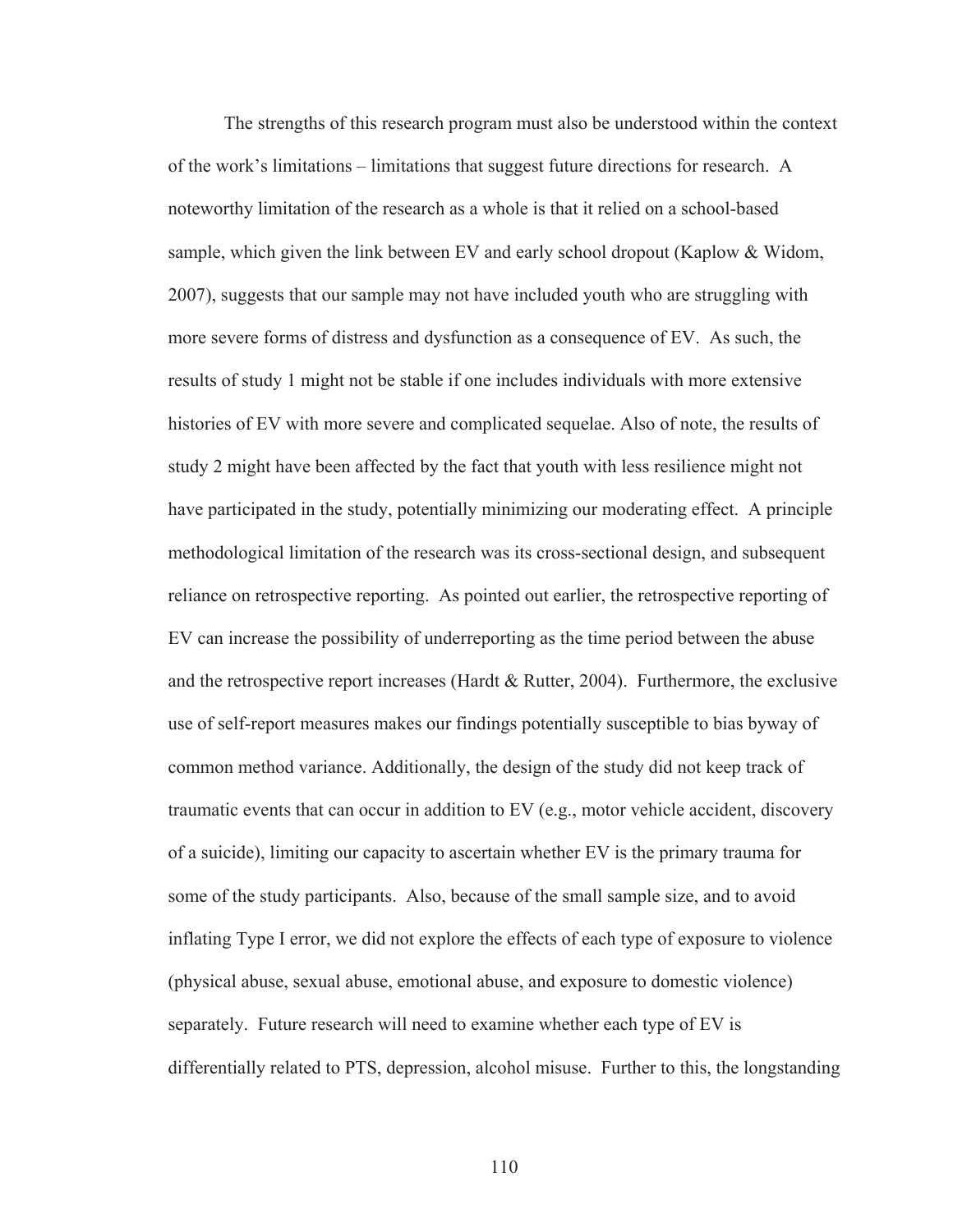negative consequences of EV are further compounded by life stresses, as Jaffee et al., (2007, p. 233) have pointed out "children who are maltreated tend to grow up in multiproblem families characterized by poverty,… parent psychopathology, criminality, drug and alcohol problems, and dangerous neighborhood conditions." These may not all be experienced as traumatic per se, but they likely covary with both the severity of PTS symptoms and alcohol misuse, a point to be addressed shortly.

 Also, using a cross-sectional design does not allow for strong conclusions about the direction of causation with respect to onset of PTS symptoms and alcohol misuse respectively. For example, alcohol abuse can, by way of intoxication or withdrawal symptoms, either intensify or mimic PTSD arousal symptoms (Saladin, Brady, Dansky, & Kilpatrick, 1995; Stewart et al., 1998). Consequently, our design does not allow us to rule out the possibility that EV could have lead to alcohol use which in turn contributed to arousal symptoms as a function of alcohol withdrawal. Employing a cross sectional design further limited our ability to test the mutual maintenance theory over time. Another limitation, specific to the results of Study 1 is that large sample sizes are needed when testing several potentially relevant variables together. We did not have the sample size to test a model in which all four PTS symptoms were entered simultaneously. Furthermore, our sample size precluded us from measuring other important covariates (e.g., stressful life experiences). When variables that are likely to covary with the both the mediator and the dependent variable are left out of mediation equations, overestimated effects of mediation can occur (Bullock, Green, & Ha, 2010). Study 1 controlled for three such variables—age, gender, and depression—but other important variables like drug use (Kilpatrick et al., 2000), or stressful life experiences (Jaffee et al.,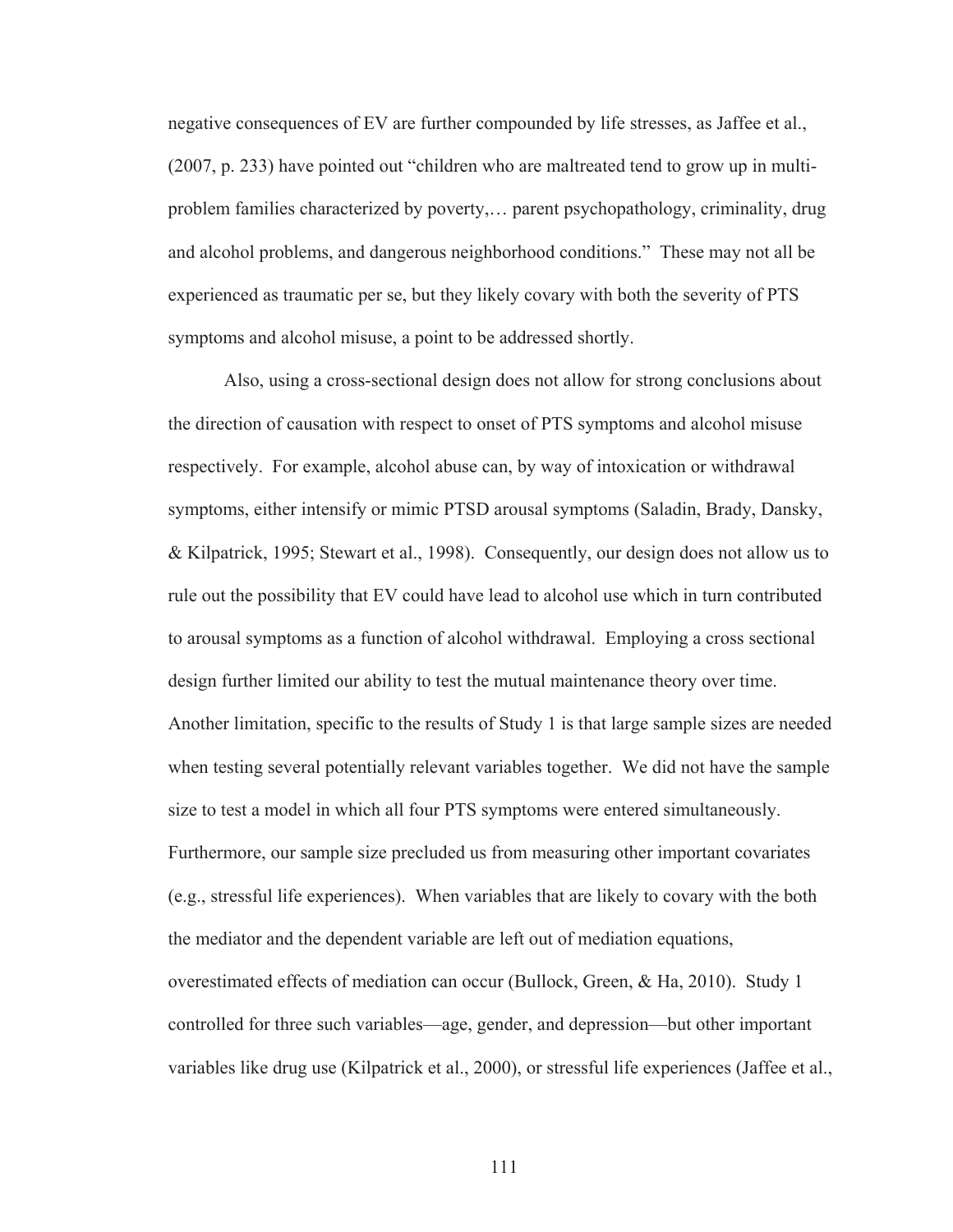2007) were not controlled for. Also of note, the relatively lower alphas observed for the measures of the three other PTS symptom clusters may have artificially attenuated the potential mediating role of each of these symptom clusters. And finally, it is possible that the results of Study 1 are somewhat culture bound given the tendency for First Nations people to experience their anxiety more somatically than emotionally (Barker-Collo, 1999); thus, future research should look to replicate and extend these results in other cultural groups.

 The abovementioned limitations highlight the fact that knowledge production is an iterative process. Our mediation results from Study 1, though not a first step per se since other studies have found support for the mediating role of overall PTSD symptoms (e.g., White & Widom, 2008), need to be replicated and extended. First, and foremost though, our results speak to the necessity of measuring and analyzing the effect of individual PTS symptom clusters. That being said, researchers interested in the mediating role of PTS would benefit from considering the following with respect to replicating and extending the results of Study 1. Replicating these results in other First Nation communities, as well as well as the population more broadly, will allow for stronger claims about the generalizability of the presented results. Such attempts should also make use of prospective designs (see White & Widom, 2008) to allow for more definitive comments about the temporal sequencing of key variables. However, replication attempts should make use of larger sample sizes in order to test the contribution of theoretically and empirically relevant third variables such as stressful life events (White & Widom, 2008) or comorbid drug use (Kilpatrick et al., 2000).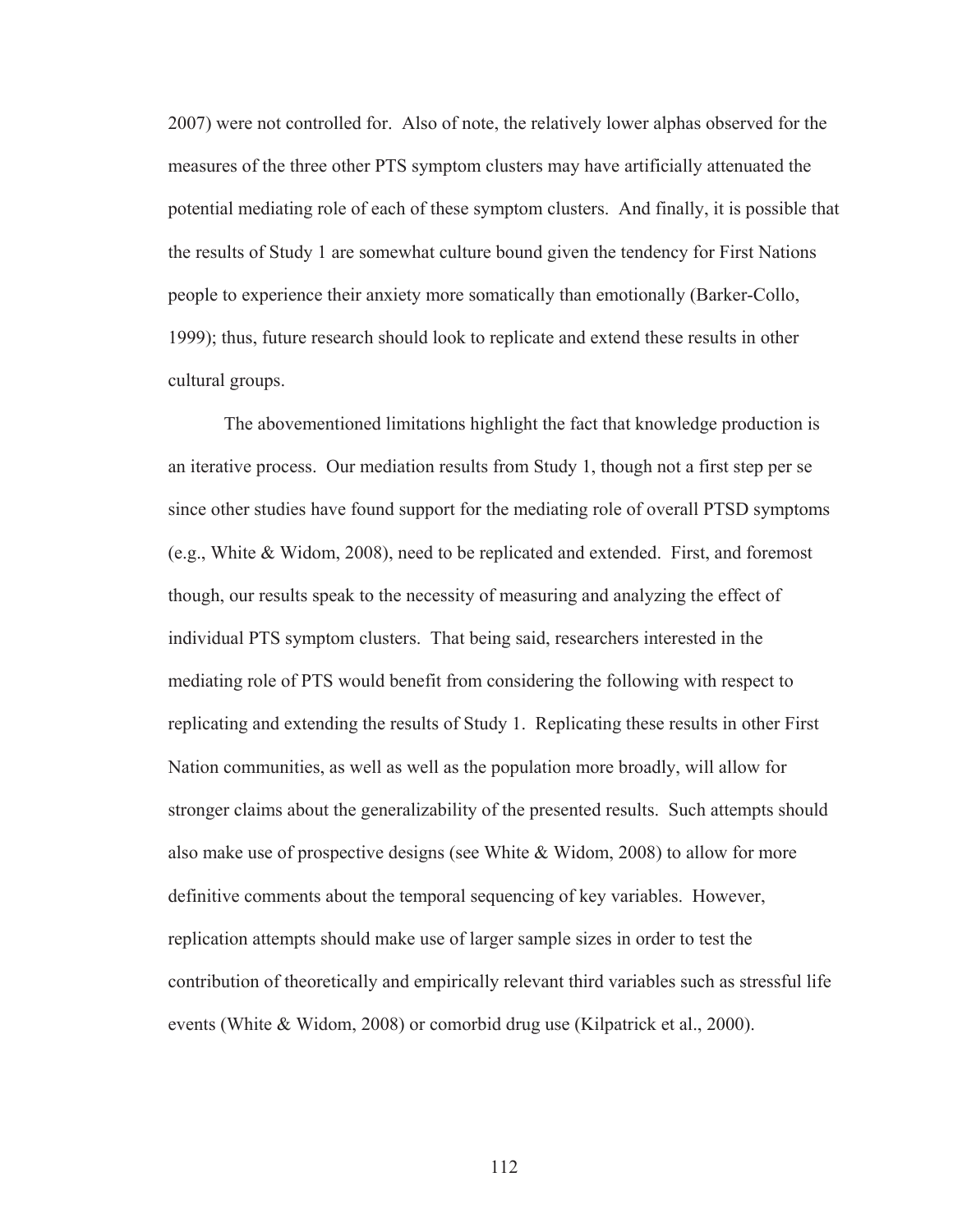Future research in this area will require larger sample sizes so as to allow for the possibility of directly testing participant motivation for alcohol use by including a measure of this construct, specifically a measure that distinguishes between motivations to reduce anxiety and motivations to reduce depression (i.e., with the Modified Drinking Motivation Questionnaire – Revised; Grant, Stewart, O'Connor, Blackwell & Conrod, 2007). Furthermore, a larger sample size would also allow for a moderated mediation analysis (Edwards & Lambert, 2007; Muller, Judd, & Yzerbyt, 2005) to investigate whether or not resilience might moderate the previously reported mediation findings. Answering this question might help identify positive ways in which victims of EV experience and navigate through their environment to secure resources (e.g., support) that protect them from developing more severe PTS symptoms or drinking behaviour. A final point is that given that alcohol is not the only substance thought to be used to selfmedicate PTSD symptoms (Read, Brown, & Kahler, 2004; Stewart & Conrod, 2003), the abovementioned recommendations should be considered when conducting mediation studies where different types of drugs (e.g., cocaine, marijuana) are used as outcome variables.

With respect to the resilience findings, it is important to recognize that the results of Study 2 are only a beginning, in that they describe a relationship, but do not directly offer an explanation as to why resilience moderates the relation between EV and PTS reexperiencing symptoms. Given that creators of the Child and Youth Resilience Meausre (CYRM) have acknowledged that "health resources related to resilience are perceived, valued, and employed in different ways by different youth populations" (Ungar & Liebenberg, 2009, p. 268), replication in a different youth population is needed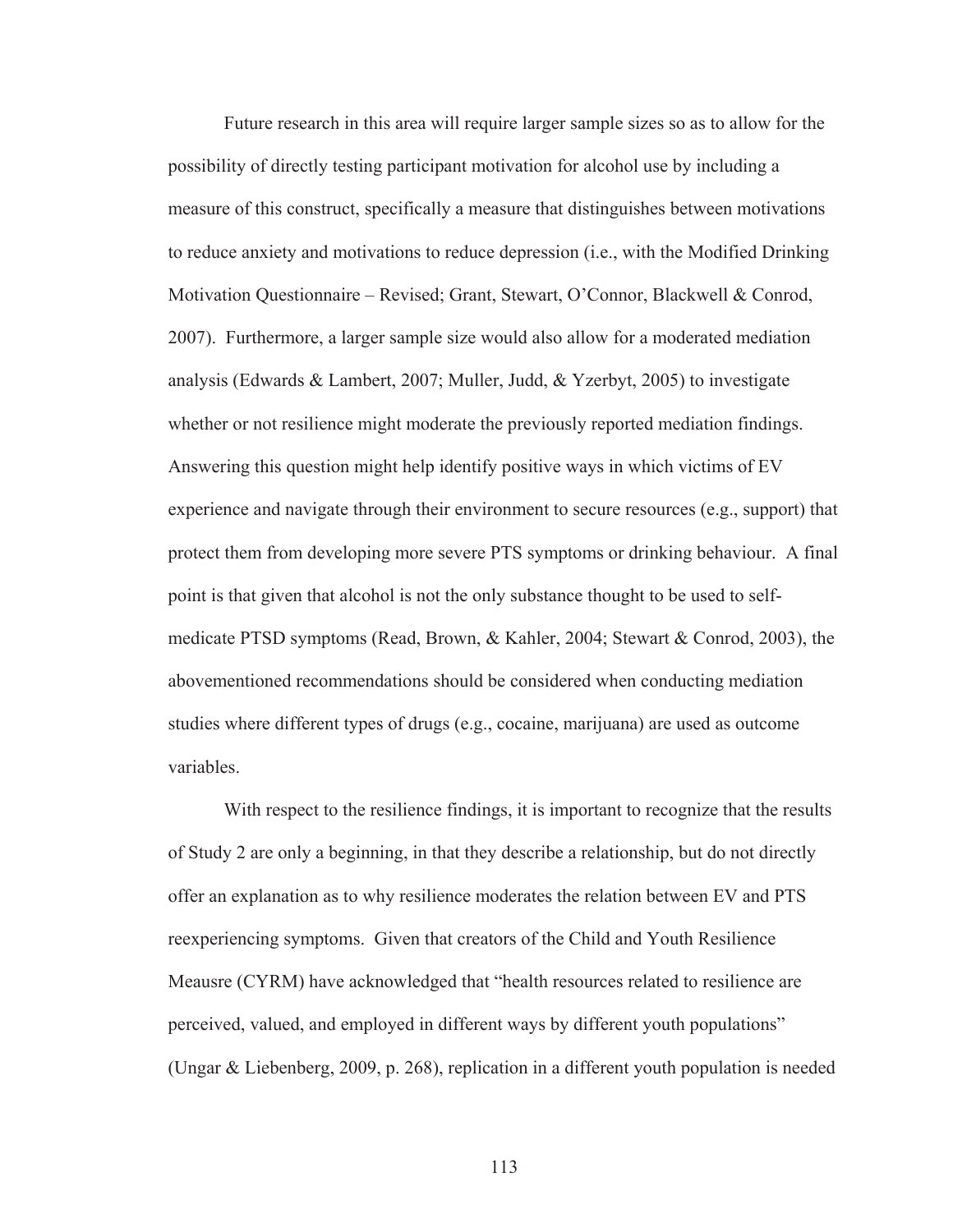to determine whether or not this finding generalizes beyond this community sample. Future work of this kind might consider including a qualitative interview component for follow up, similar in nature to the ones used to develop the CYRM (cf., Ungar et al., 2007), but modified to more explicitly probe coping with exposure to violence. Questions could then be posed to youth who have been identified as reporting high levels of EV and both high and low levels of resilience, in order to better understand and identify the processes that make violence-exposed youth who report more resilience less likely to experience more severe PTSD re-experiencing symptoms than those violenceexposed youth who report less resilience. A similar process has been used with Mi'kmaq adolescents (Comeau, Stewart, Loba, & Theakston, 2004) to enhance previous quantitative findings that focused on these particular youths motivations to use alcohol (Comeau, Stewart, & Loba, 2001). Such qualitative data was ultimately used in designing and piloting culturally relevant early interventions (Comeau, Stewart, & Conrod, 2004 a, b, c) that have shown to be promising in reducing alcohol use in Mi'kmaq adolescents (Comeau, Stewart, & Conrod, 2004 a, b, c; Mushquash et al., 2007, Mushquash, Comeau, McCleod, & Stewart, 2008). Future collaborative research with this community might also follow up with the schools to see if youth PTS symptoms and alcohol misuse are reduced and if students are more aware of PTSD since this dissertation research was conducted.

# Clinical Implications

 From a community standpoint, the clinical implications of this research were addressed in Study 3. This collaborative partnership helped community stakeholders better realize the extent to which youth were struggling with PTS symptoms, and how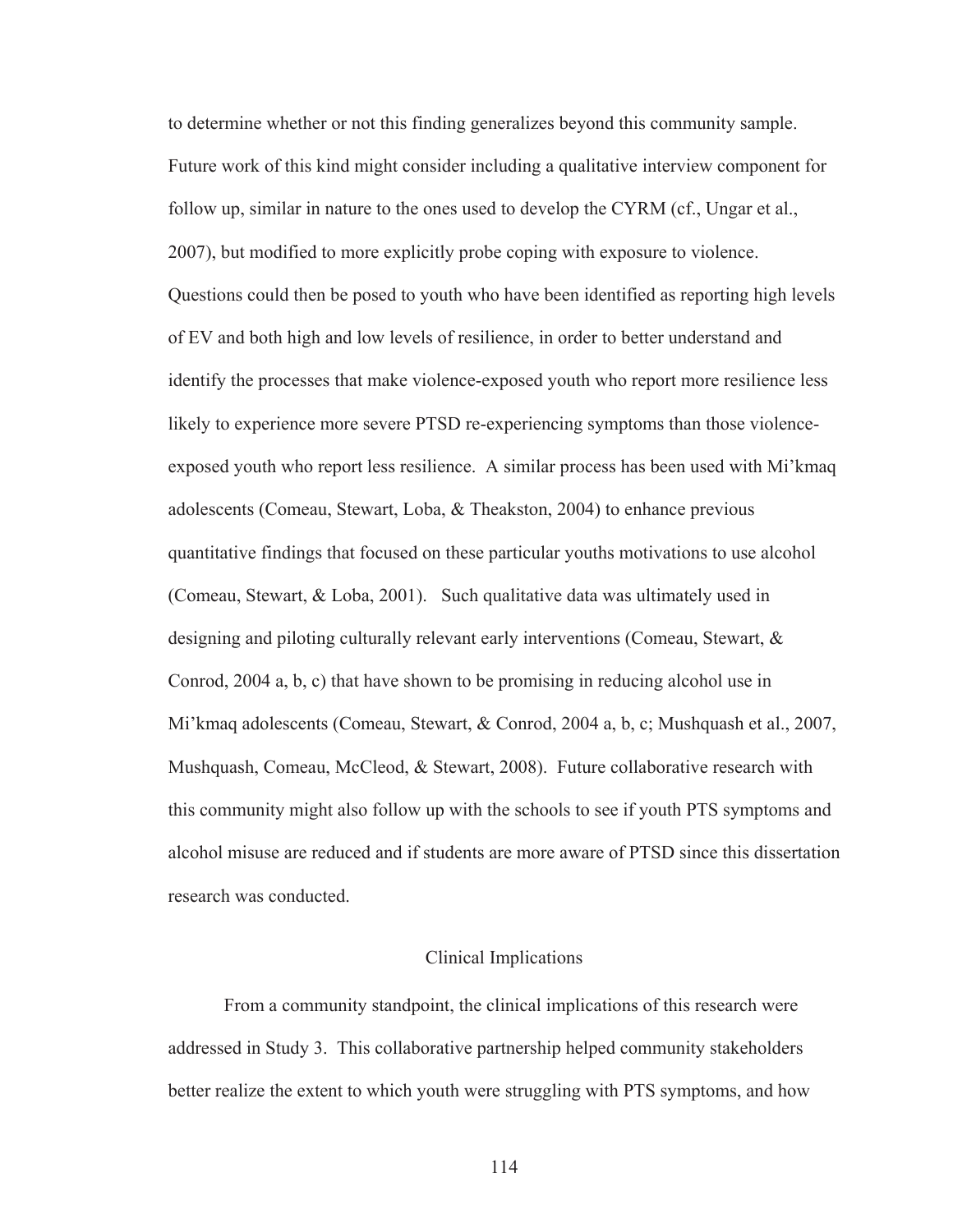these symptoms were functionally related to alcohol misuse. To that end, Study 3 reviewed the PTS focused community-based presentations and training workshops that were provided to the relevant service providers, and documented the knowledge acquisition that was achieved. Overall, with respect to the results of studies 1 and 2, additional research needs to be conducted before strong conclusions regarding intervention and treatment can be made. That being said, the results of Study 1 support a growing number of studies (Epstein et al., 1998, White & Widom, 2008, Zlotnick et al., 2006) that provide evidence for the mediating effect of some aspect of PTS in explaining the relation between EV and alcohol misuse.

 The findings from Study 1 are consistent with a variety of literature that has direct clinical implication for the treatment of individuals who have both PTS symptoms and misuse alcohol: though the literature below often makes reference to individuals with diagnoses of both PTSD and substance use disorders (SUD). In the last decade, the functional relationship between PTSD and alcohol/substance misuse is beginning to be elucidated through studies that involve experimental manipulation. For example, researchers have used laboratory based studies (Coffey et al., 2006; Saladin et al., 2003) to demonstrate how substance cravings increase when individuals with comorbid PTSD—SUD undergo experimentally induced traumatic memories, but decrease when trauma-related negative affect is decreased by exposure-based techniques (Coffey et al., 2006). While the above literature focuses on PTSD-SUD, and not exclusively on PTSD-AUD comorbidity, the results of Study 1 suggest that lab-based research that specifically examines the functional link between PTSD symptoms and AUD specifically should consider manipulations that will allow researchers to index changes in hyperarousal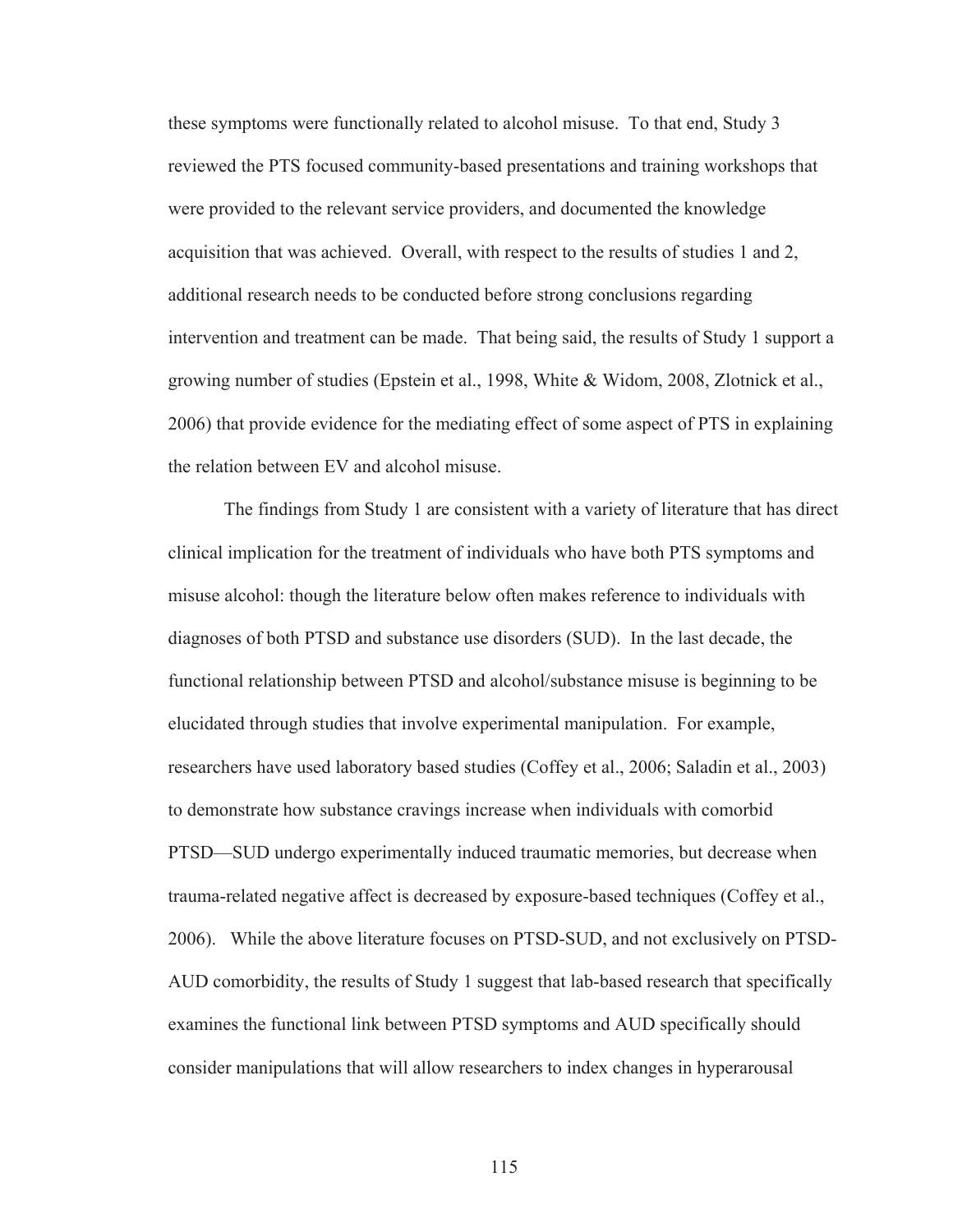symptoms. Results from such a design could offer further validation of the efficacy of using exposure based therapy to treat individuals who are in the early stages of misusing alcohol to reduce or cope with their PTSD symptoms.

 The laboratory findings discussed above are consistent with several preliminary clinical studies that have found that decreases in the amount of PTSD symptoms in individuals with comorbid PTSD-SUD can positively impact symptoms related to substance dependence (Back, Brady, Sonne, & Verduin, 2006; Brady, Dansky, Back, Foa, & Carroll, 2001; Coffey et al., 2006; Ouimette et al., 2003). Indeed, in the largest RCT on treatment for individuals with comorbid PTSD-SUD to date, Hien et al. (2010) showed that for every drop in a discreet unit of PTSD symptoms (using the Clinician-Administered PTSD Scale), there is a 4.6% decrease in the odds of being a heavy substance user at follow-up. Additionally, the study by Back and colleagues (2006) not only showed that SUD symptoms improved as a function of changes of PTSD symptoms, but that only improvement in the PTSD symptom cluster of hyperarousal was significantly related to alcohol treatment response (Back et al., 2006). This finding is commensurate with the findings reported in Study 1 of this work and further support the notion that therapists working with individuals with both PTSD symptoms and alcohol use symptoms would do well to consider using a treatment that specifically targets PTSD arousal symptoms. However, treating only the PTSD symptoms may be an effective early intervention strategy if the alcohol use is addressed early on its development, but individuals with a longer and/or more severe alcohol use disorder will likely require a treatment strategy that addresses both disorders, such as an integrated treatment.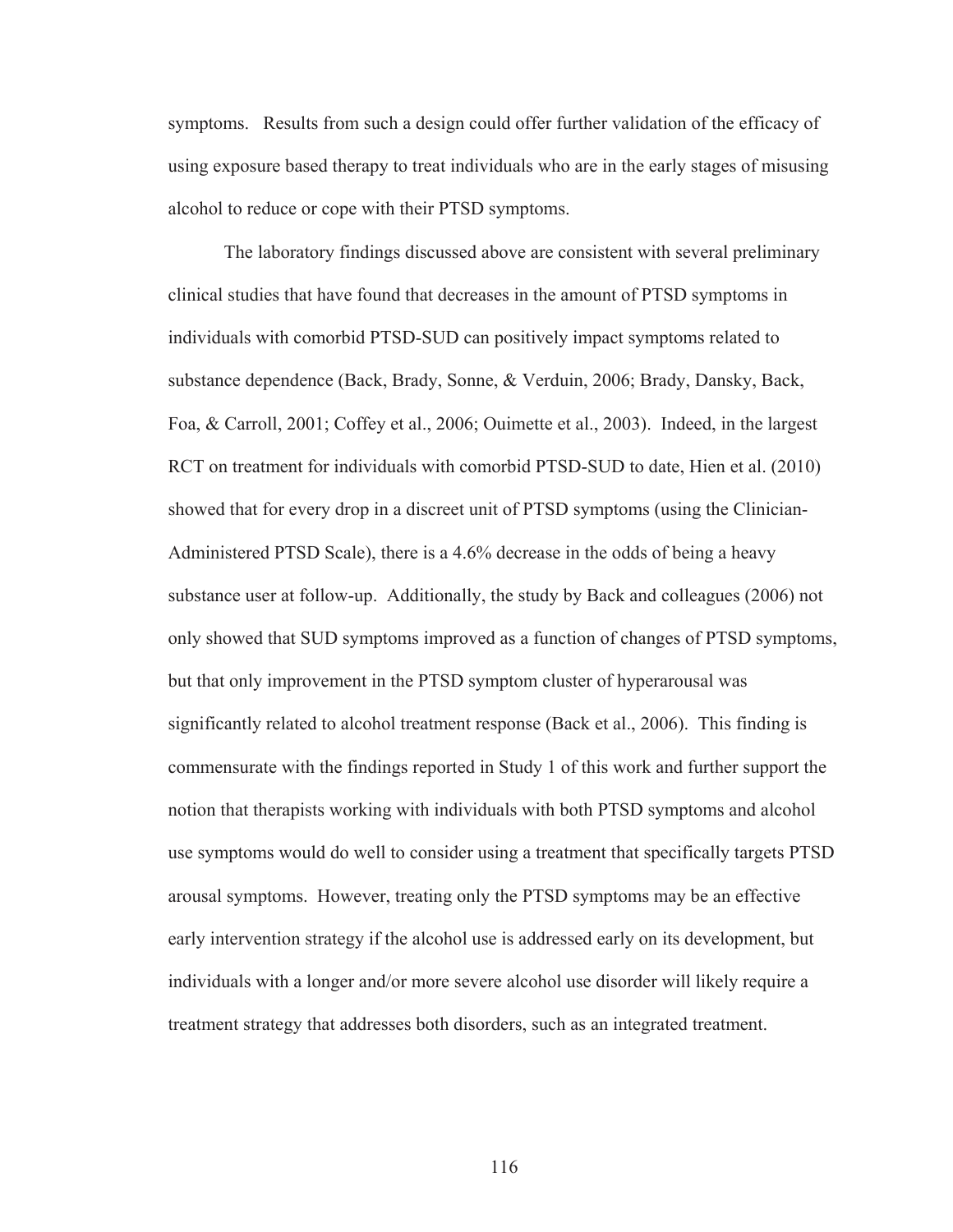Integrated models of treatment for comorbid anxiety disorders (such as PTSD) and substance use disorders (such as alcohol dependency) recognize the complex interrelation between the two disorders and the possibility of mutual maintenance (Randall, Book, Carrigan, & Thomas, 2008) and therefore attempt to create a hybrid treatment that combines the major elements from those treatment protocols/standards that have proven to be effective in treating each disorder independently (Zahrandik  $\&$ Stewart, 2008). To this end, there are two treatment programs that report encouraging results for treating individuals with both PTSD and SUD by using an integrated cognitive therapy approach for substance use and exposure therapy for PTSD: the Concurrent Treatment of PTSD and Cocaine Dependence (CTPCD; Brady et al., 2001) and the Substance Dependence PTSD Treatment (SDPT; Triffleman et al., 1999). A third treatment, Seeking Safety (Najavits, Weiss, Shaw, & Muenz, 1998), which also uses cognitive-behavioural interventions for substance misuse and PTSD, but no trauma related exposure, is perhaps the most studied manualized intervention for comorbid PTSD-SUD (Desai, Harpaz-Rotem, Najavits, & Rosenheck, 2008; Gatz et al., 2007; Hien, Cohen, Miele, Litt, & Capstick, 2004; Najavits, Gallop, & Weiss, 2006; Cook, Walser, Kane, Ruzek, & Woody, 2006; Najavits et al., 1998; Zlotnick, Najavits, & Rohsenow, 2003). Interestingly though, the largest RCT on Seeking Safety to date, with a sample of 353 women, demonstrated that Seeking Safety, although effective in reducing PTSD symptoms, was no more effective in reducing these symptoms than an active health education group (Hien et al., 2009). The authors suggest that adding an exposurebased component (e.g., Foa, Rothbaum, Rigs, & Murdock, 1991) could improve efficacy. This suggestion is consistent with the results of one study (Najavits, Schmitz, Gotthardt,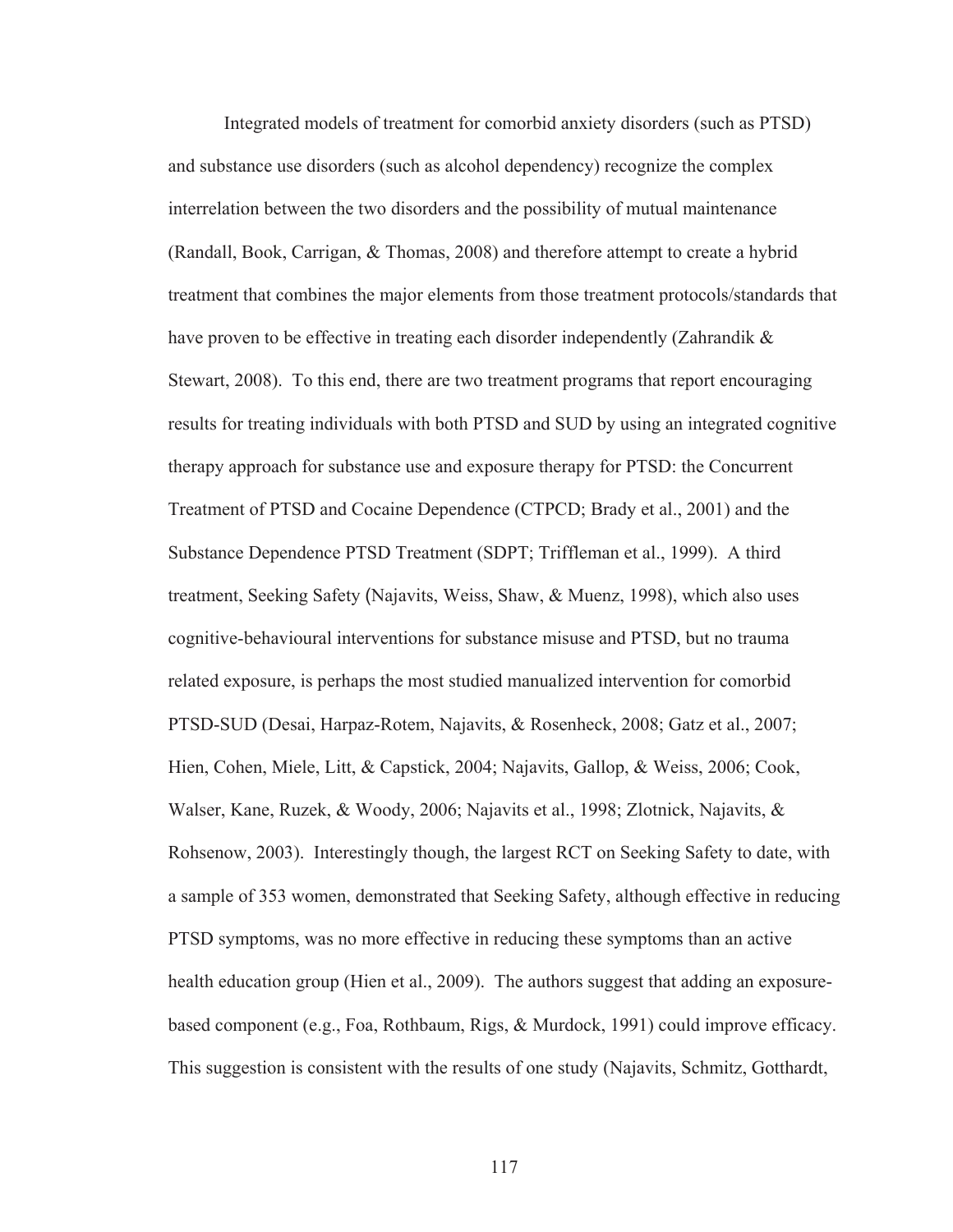& Weiss, 2005) that demonstrates that Seeking Safety can be effective when it also includes an exposure-based component specifically related to PTSD. As such, it would seem that further clinical trials of Seeking Safety would benefit from comparing the standard protocol against a modified version of itself that includes an exposure component.

 In summary, available evidence suggests that individuals with comorbid PTSD-SUD will benefit from integrated treatments that target both sets of symptoms, but that SUD symptoms appear to improve as PTSD symptoms improve. Furthermore, there is converging evidence that this effect (SUD symptoms decreasing as a function of PTSD symptoms) might be best accounted for by decreases in the PTSD symptoms of hyperarousal and reexperiencing specifically. The results of Study 1 add to this literature by supporting the specificity and importance of the hyperarousal symptom cluster.

 When discussing the clinical implications of resilience-focused research, it is important for researchers to be specific about the nature of the observed positive adaptation(s) that has/have occurred in the face of a clearly defined risk(s) (Luthar  $\&$ Zelazo, 2003). This specificity can help ensure that when researches are describing their findings they avoid overly global statements by "limiting their conclusions to the precise domains in which resilience is manifested" (Luthar et al., 2000, pp. 554-555). In the case of Study 2, EV was used as the clearly defined risk factor and positive adaptation was the absence of psychopathology, or more specifically, PTS reexperiencing symptoms. In this way, Study 2 partially utilizes a framework in which positive adaptation is defined as the absence of psychopathology in high-risk samples, a framework common in resilience research that is trauma or health related (e.g., Alim et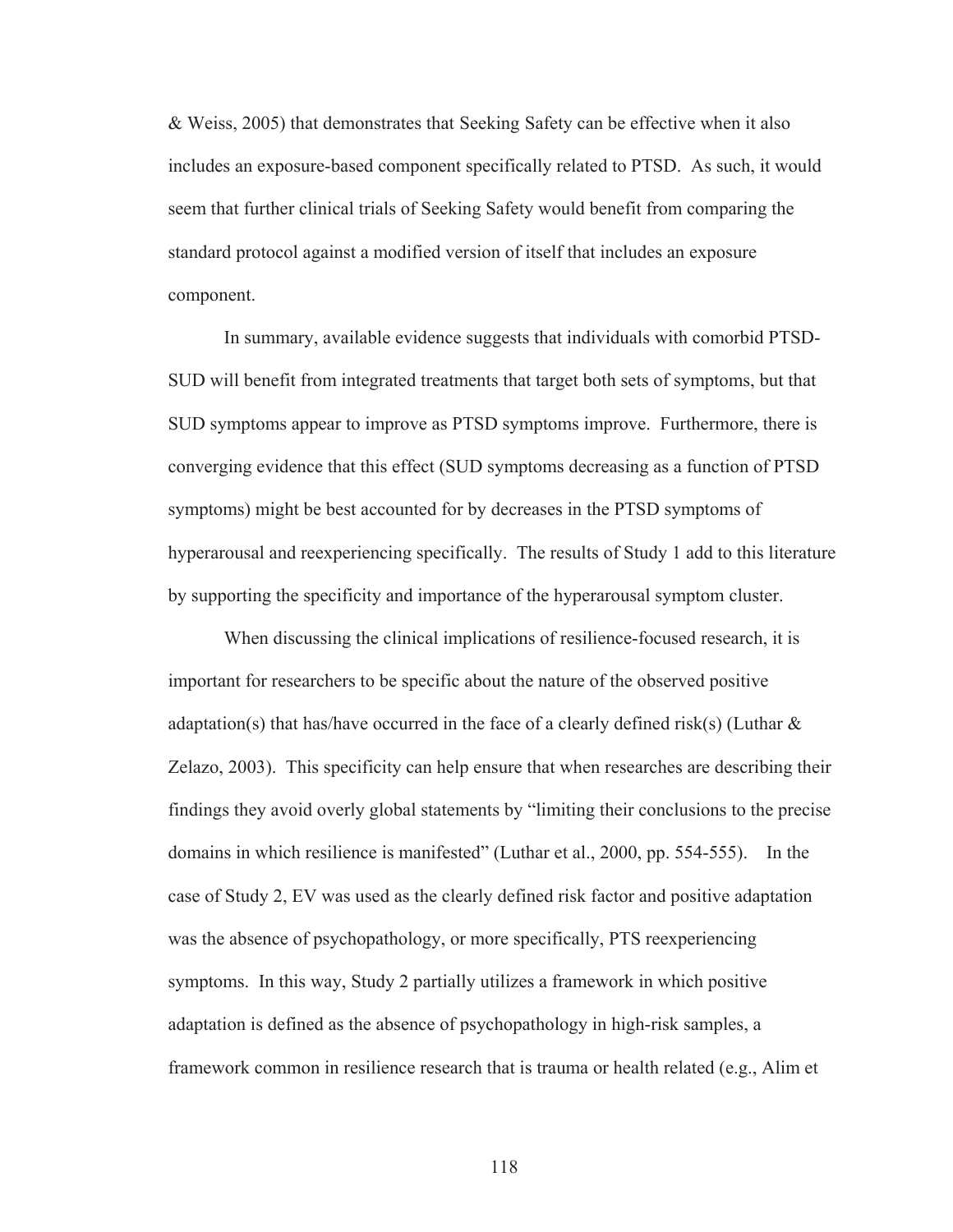al., 2008; Parry et al., 2008, Tiet et al., 1998). However, the limitation of relying solely on this framework is that only measuring the absence of a phenomenon (e.g., psychopathology) doesn't provide information about what factors might be associated with the absence of said phenomenon. Study 2 addressed this limitation by using a measure of resilience (the CYRM) that provides some benchmark for what might constitute cross-cultural protective factors and processes (Ungar, 2010). Specifically, based on item endorsement patterns by the students in our sample (i.e., an exploratory component analysis), these protective factors and processes were grouped into individual (e.g., "strive to finish what you start"), family (e.g., "feel that your parents watch you closely), and community (e.g., "treated fairly in your community") domains. This particular constellation of domains is entirely consistent with longitudinal research on trauma related resilience. In her literature review, which synthesized the results of 10 USA-based longitudinal studies on resilience as well studies from Great Britain, New Zealand, Australia, and the Scandanavian countries, Werner (2005) demonstrated that the assets most strongly associated with resilience in the face of childhood abuse consistently fell in the domains of the individual, family, and community. Our results, in light of Werner's research, suggests that the CYRM might best be conceived of as a measure of assets in the domains of the individual, family, and community, that measured separately or together, lead to resilience against PTS reexperiencing symptoms. That the CYRM measures assets and not resilience directly is more a function of how resilience is conceptualized, and not a shortcoming specific to the CYRM itself. Thus the results of Study 2, though not specific as to the exact psychopathology-buffering-ingredients of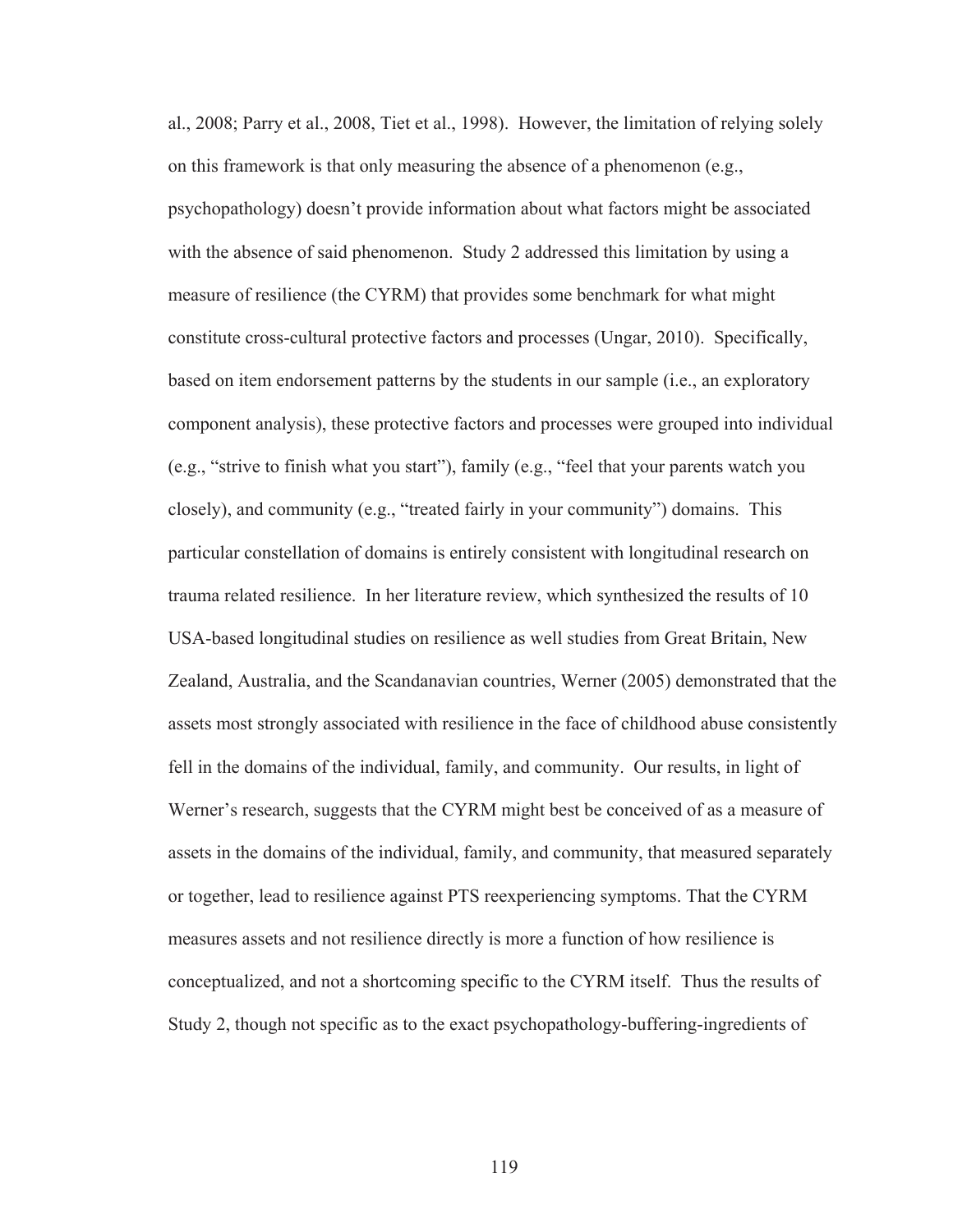each domain, do give resilience researchers a useful clinical road map for further investigation.

 What's more is that this clinical road map does not seem to be specific to our sample alone, but may apply to victims of EV more generally. A recent study by Fincham, Altes, Stein, and Seedat (2009), with a sample of 787 school attending South African children found that resilience moderated the relationship between childhood abuse and symptoms of PTSD. This study was similar to Study 2 in that it too measured resilience directly, albeit with a measure of individual resilience (Connor-Davidson Resilience Scale: CD-RISC; Connor & Davidson, 2003). Although Fincham and colleagues (2009) did not use a measure of resilience that operationalized resilience to include family and community processes and factors, they nonetheless concluded their article by acknowledging how the "development and maintenance of close relations with supportive adults and family members, effective schooling systems, and perceived social support from the community at large" (Fincham et al., 2009, p. 199) can bolster individual resilience (Cluver, Fincham, & Seedat, 2009; Luthar et al., 2000; Vranceanu, Hobfoll, Johnson, 2007). As a whole, research in the area of resilience, as manifested by individuals at risk for PTSD based on EV, is pointing health professionals towards utilizing a broader spectrum of strategies for intervention. For communities with youth under stress, Study 2 suggests that community-based interventions that exist outside of a clinical setting, but not in place of, should be explored. More specifically, and in line with recommendations made by other researchers in the field of community resilience (e.g., Brennan, 2008), local support structures that encourage social networks, youth leadership, youth-adult/elder partnerships, and mentoring relationships should be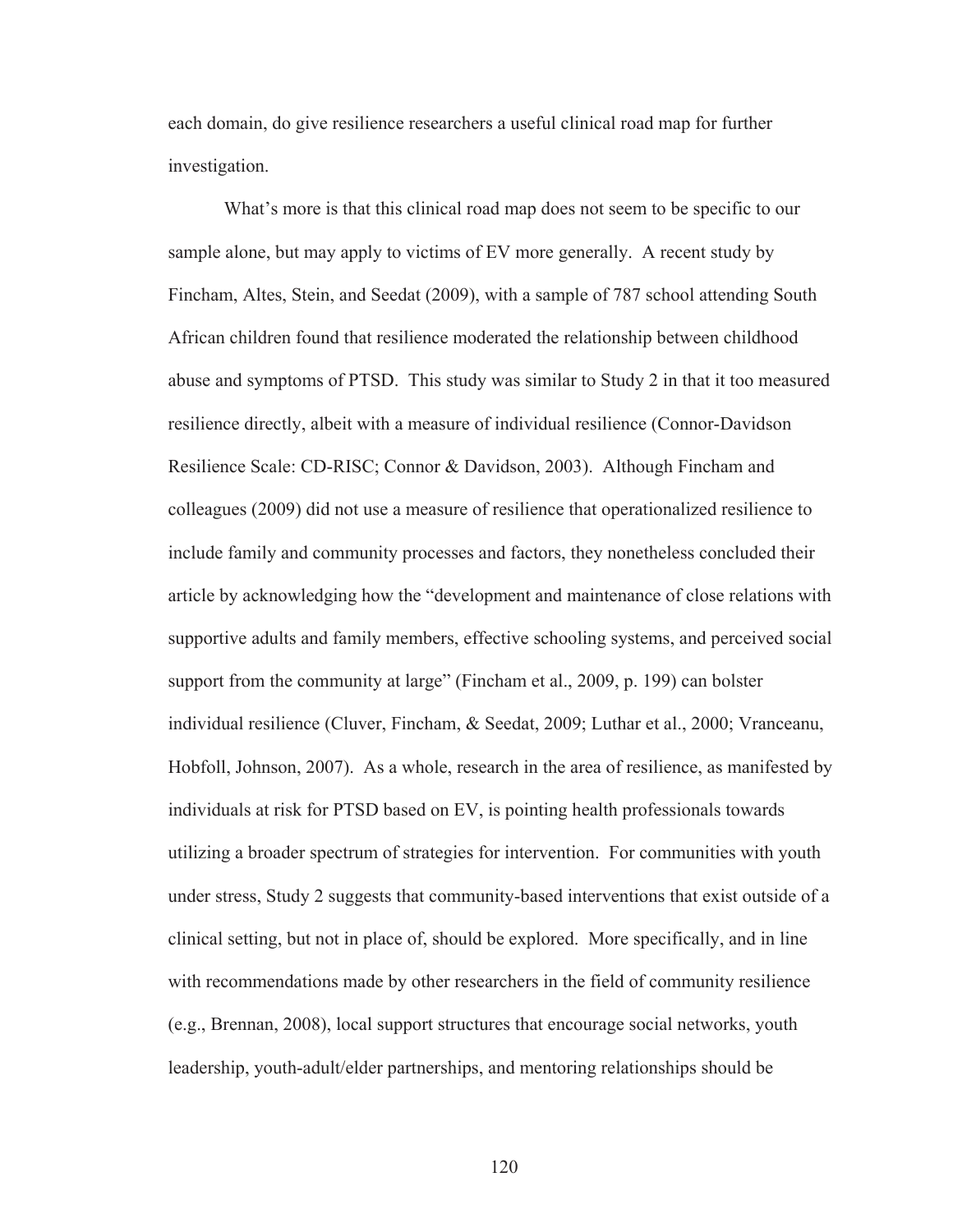established or enhanced through appropriate community services and agencies (e.g., schools, community-clubs, band-council, social work services etc.).

 Seccombe (2002) argued that building resilience in communities is more than just helping youth beat the odds – it is about changing some of those odds. Taken as a whole, the impact of this research program on the community was by all accounts positive. As described more precisely in Study 3, community members were actively involved in the project planning, data-collection, and dissemination components of this research, in a manner consistent with what CIHR calls Integrated Knowledge Translation (CIHR, 2008a). Thus, when one considers the following: the presentations about the interrelatedness of EV, PTS, and alcohol misuse to a variety of community audiences; both the teacher-focused and youth-focused PTSD psychoeducation presentations; the release of a confidential technical report on the base-rates of the studied variables in the community to mental health and social work services for funding proposals; the PTSD assessment/screening training and subsequent youth-focused trauma treatment training received by various community service-providers; and the one day workshop on enhancing community resilience in youth, it is reasonable to conclude that this community is better equipped to lower the odds that youth will live with undetected symptoms of PTS and raise the odds that some of these youth will engage in coping strategies that do not rely on self-medication with alcohol.

# Conclusion

 This research program resulted in two important empirical findings as well as a thoroughly documented approach to conducting collaborative research with a First Nations community. The first empirical finding was that PTS hyperarousal symptoms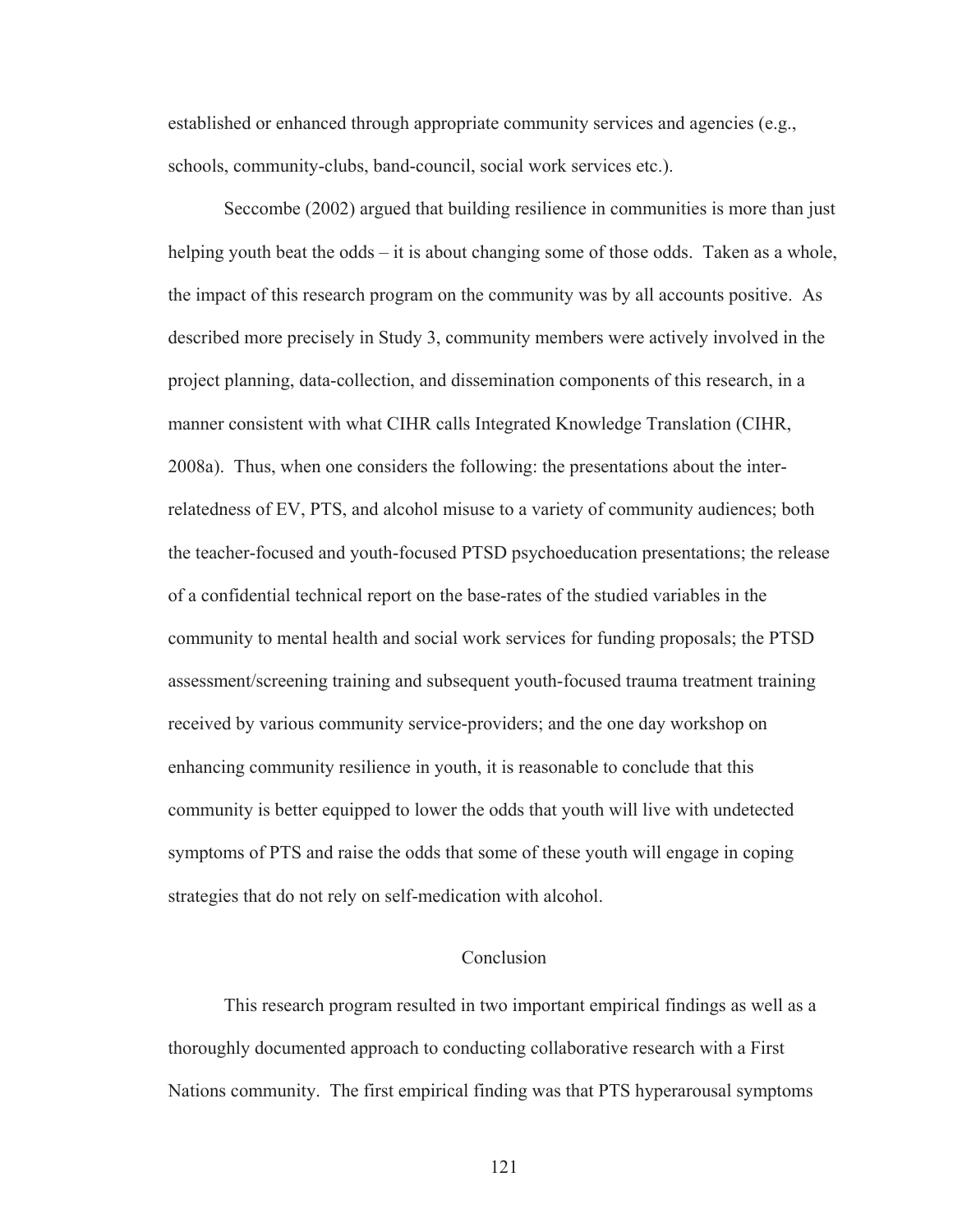mediated the relationship between EV and alcohol misuse. This finding adds specificity to a body of work that hitherto has only examined the mediating role of total PTSD/PTS symptoms and that has not examined individual symptom components. The second empirical finding was that a direct measure of resilience (including individual, family, and community domains) demonstrated a moderating (buffering) effect on the relation between EV and PTS reexperiencing symptoms. The final part of this research program was a documentation of the research process itself, including some outcome information on the action-based recommendations that were requested by the community and initiated upon by myself. As a whole, this document has demonstrated how a community-based collaborative research process can produce novel findings that can make valuable contributions to both the scientific literature and to the host community itself.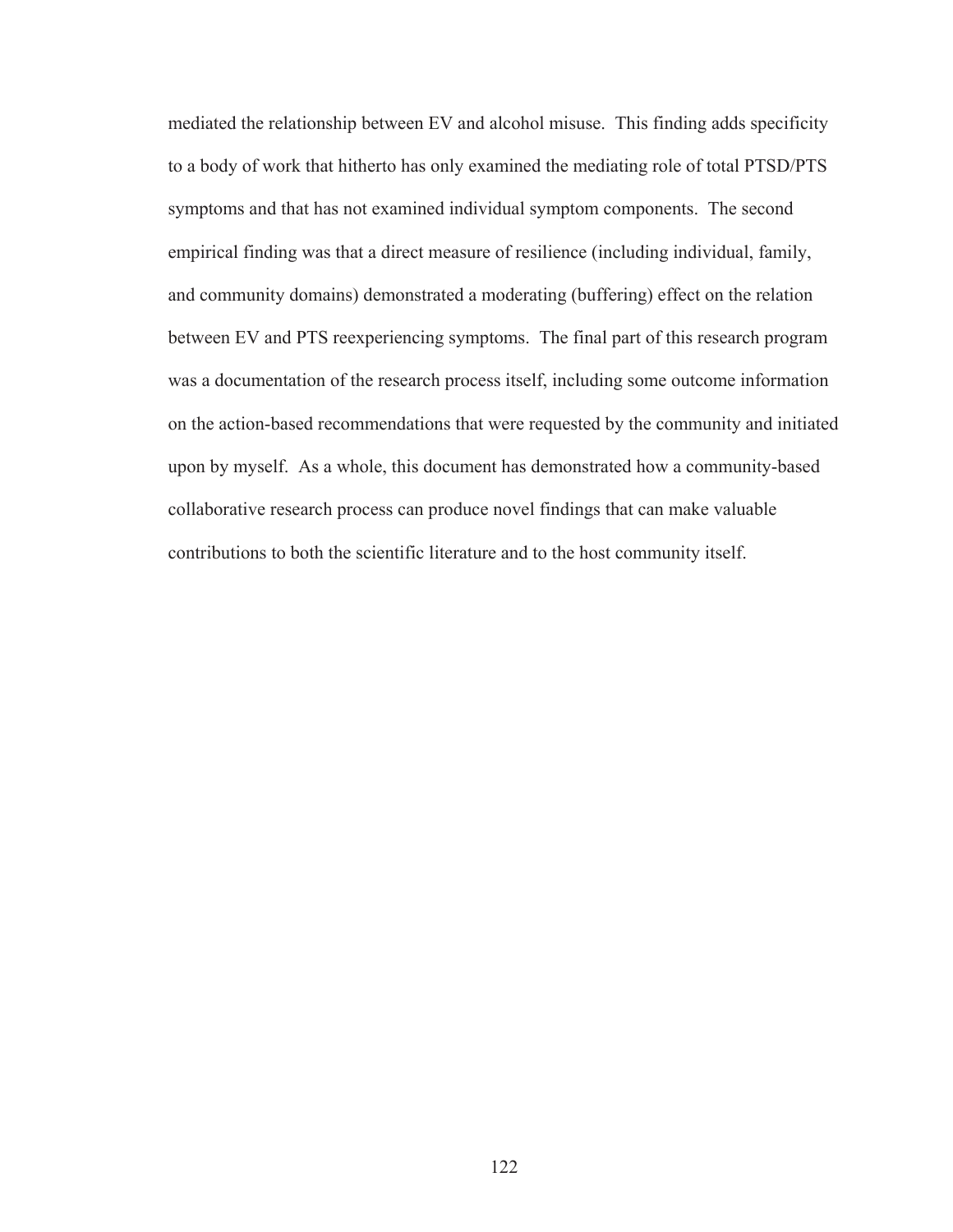## **REFERENCES**

- Agaibi, C. E., & Wilson, J. P. (2005). Trauma, PTSD, and resilience: A review of the literature. *Trauma Violence & Abuse, 6*, 195-216.
- Aiken, L. S., & West, S. G. (1991). *Multiple regression: Testing and interpreting interactions.* Thousand Oaks, CA: Sage.
- Alim, T. N., Feder, A., Graves, R. E., Wang, Y., Weaver, J., Westphal, M., et al. (2008). Trauma, resilience, and recovery in a high-risk African-American population. *American Journal of Psychiatry, 165, 1566-1575.*
- American Psychiatric Association. (1987). *Diagnositic and statistical manual of mental disorders* (3rd ed.) *Text Revision*. Washington, DC: Author.
- American Psychiatric Association. (1994). *Diagnositic and statistical manual of mental*  disorders (4<sup>th</sup> ed.). Washington, DC: Author.
- American Psychiatric Association. (2000). *Diagnositic and Statistical Manual of Mental Disorders* (4<sup>th</sup> ed.) *Text Revision*. Washington, DC: Author.
- Anda, R. F.,Whitfield, C. L., Felitti, V. J., Chapman, D., Edwards, V. J., Dube, S. R. *et al*. (2002). Adverse childhood experiences, alcoholic parents, and later risk of alcoholism and depression. *Psychiatric Services, 53*, 1001–1009.
- Anthony, E. J. (1987). Risk, vulnerability, and resilience: An overview. In E. J. Anthony & B. J. Cohler (Eds.), *The invulnerable child* (pp. 3-48). New York: Guilford Press.
- Anthony, J. L., Lonigan, C. J., & Hecht, S. A. (1999). Dimensionality of posttraumatic stress disorder symptoms in children exposed to disaster: Results from confirmatory factor analyses. *Journal of Abnormal Psychology, 108*, 326-336.
- Arbuckle, J. L. (2006). *Amos (Version 7.0) [Computer software].* Chicago: SPSS.
- Arellano, C. M. (1996). Child maltreatment and substance use: A review of the literature. *Substance Use and Misuse, 31*, 927-935.
- Armitage, A. (1995). Comparing the policy of Aboriginal assimilation: Australia, Canada, and New Zealand. Vancouver, Canada: University of British Columbia Press.
- Ary, D., Tildesley, E., Hops, H., & Andrews, J. (1993). The influence of parent, sibling, and peer modeling and attitudes on adolescent use of alcohol. *International Journal of the Addictions*, *28*, 853-880.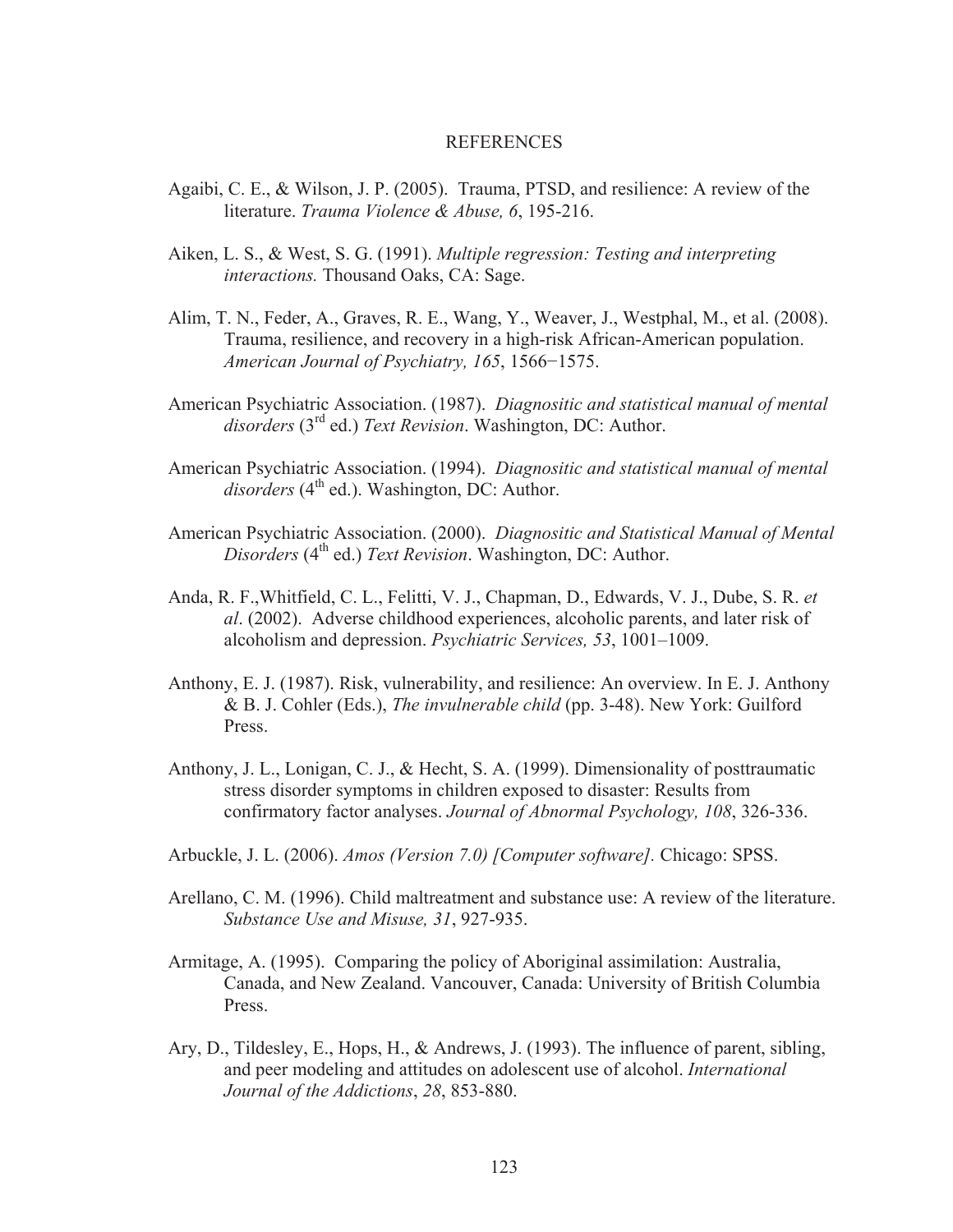- Asmundson, G., Frombach, I., McQuaid. J., Pedrelli, P., Lenox. R., & Stein, M. B. (2000). Dimensionality of posttraumatic stress symptoms: A confirmatory factor analysis of DSM-IV symptom clusters and other symptom models. *Behaviour Research and Therapy, 38*, 203-214.
- Asmundson, G., Stapleton, J., & Taylor, S. (2004). Are avoidance and numbing distinct PTSD symptom clusters? *Journal of Traumatic Stress*, *17*, 467-475.
- Back, S., Brady, K., Sonne, S., & Verduin, M. (2006). Symptom improvement in cooccurring PTSD and alcohol dependence. *Journal of Nervous and Mental Disease*, *194*(9), 690-696.
- Baker, D., Ekhator, N., Kasckow, J., Dashevsky, B., Horn, P., Bednarik, L., et al. (2005). Higher levels of basal serial CSF cortisol in combat veterans with posttraumatic stress disorder. *American Journal of Psychiatry*, *162*, 992-994.
- Barker-Collo, S.L. (1999). Reported symptomatology of Native Canadian and Caucasian females sexually abused in childhood: A comparison. *Journal of Interpersonal Violence, 14*, 747-760.
- Baron, R. M., & Kenny, D. A., (1986). The moderator-mediator variable distinction in social psychological research: Conceptual, strategic, and statistical considerations. *Journal of Personality and Social Psychology*. 51, 1173-1182.
- Bennett, M., & Blackstock, C. (2002). *A literature review and annotated bibliography focusing on aspects of aboriginal child welfare in Canada.* Ottawa, Canada: First Nations Child and Family Caring Society of Canada.
- Bensley, L. S., Spieker, S. J., Van Eenwyk, J., & Schoder, J. (1999). Self-reported abuse history and adolescent problem behaviors. II. Alcohol and drug use. *Journal of Adolescent Health*, *24*, 173–180.
- Bernstein, D. P., Ahluvalia, T., Pogge, D., & Handelsman, L. (1997). Validity of the Childhood Trauma Questionnaire in an adolescent psychiatric population. *Journal of the American Academy of Child and Adolescent Psychiatry*, *36,* 340–348.
- Bernstein, D. P., Fink, L., Handlesman, L., Foote, J., Lovejoy, M., Wenzel, K., et al., (1994). Initial reliability and validity of a new retrospective measure of child abuse and neglect. *American Journal of Psychiatry*, *151*, 1132–1136.
- Bernstein, D. P., Stein, J. A., Newcomb, M. D., Walker, E., Pogge, D., Ahluvalia, T., et al. (2003). Development and validation of a brief screening version of the Childhood Trauma Questionnaire. *Child Abuse and Neglect, 27,* 169–190.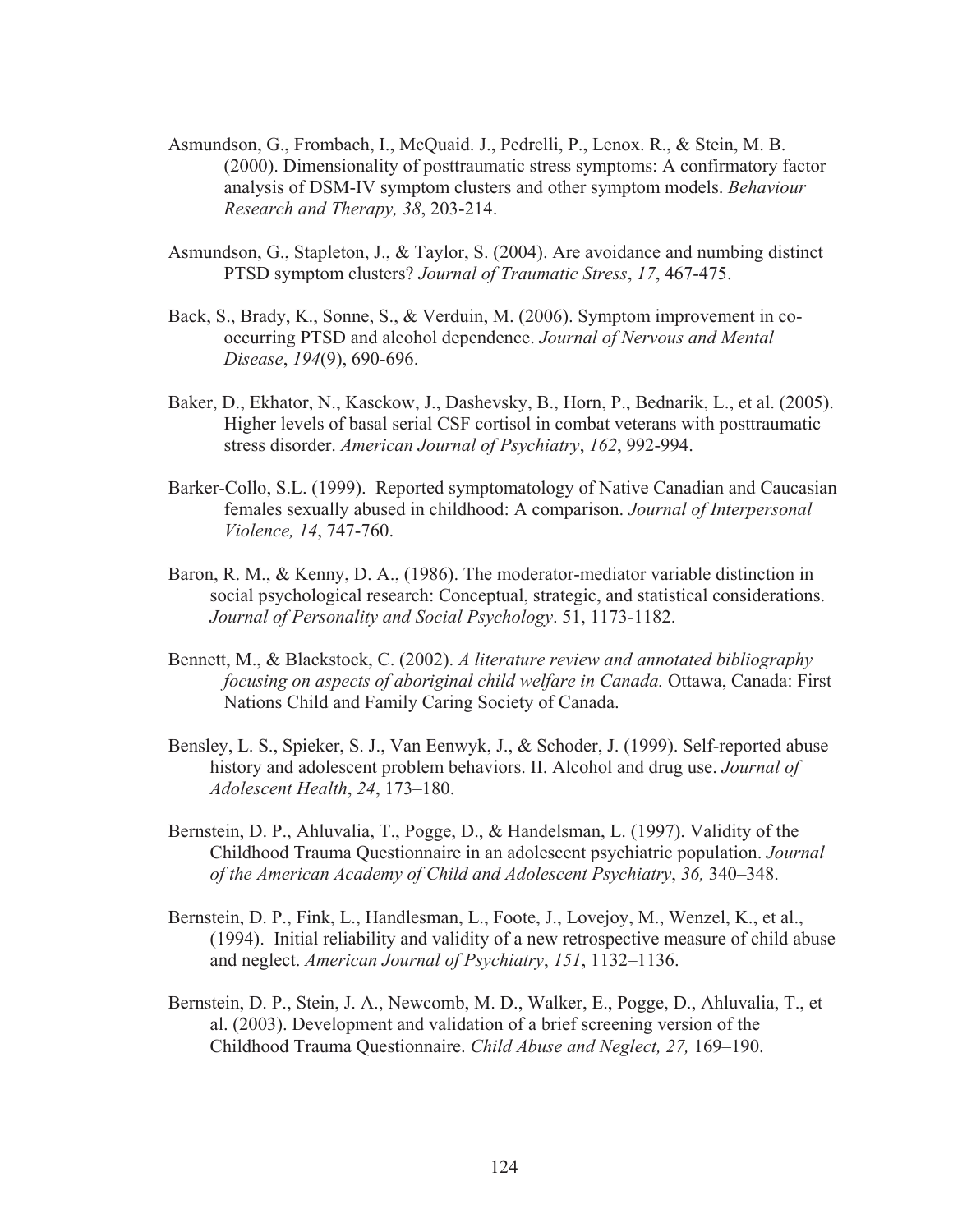- Blackstock, C., Trocmé, N., & Bennett, M. (2004). Child maltreatment investigations among Aboriginal and Non-Aboriginal families in Canada. *Violence Against Women, 10*, 901-916.
- Boney-McCoy. S., & Finkelhor, D. (1995). Psychosocial sequelae of violent victimization in a national youth sample. *Journal of Consulting and Clinical Psychology, 63,* 726-736.
- Boyce, W. (2004). Young *people in Canada: Their health and well-being 2001/02 HBSC survey*. Ottawa, Canada: Health Canada.
- Brady K. T., Dansky B. S., Back S. E., Foa E. B., & Carroll K. M. (2001). Exposure therapy in the treatment of PTSD among cocaine dependent individuals: Preliminary findings. *Journal of Substance Abuse Treatment, 21,* 47–54.
- Bremner, J. D., Southwick, S. M., Darnell, A., & Charney, D. S. (1996). Chronic PTSD in Vietnam combat veterans: Course of illness and substance abuse. *American Journal of Psychiatry*, *153*, 369–375.
- Bremner, J. D., Southwick, S., Johnson, D., & Yehuda, R. (1993). Childhood physical abuse and combat-related posttraumatic stress disorder in Vietnam veterans. *American Journal of Psychiatry*, *150*(2), 235-239.
- Brennan, M. (2008). Conceptualizing resiliency: An interactional perspective for community and youth development. *Child Care in Practice*, *14*, 55-64.
- Breslau, N., Davis, G. C., Peterson, E. L., & Schultz, L. (1997). Psychiatric sequelae of posttraumatic stress disorder in women. *Archives of General Psychiatry, 54*, 81–87.
- Breslau, N., Kessler, R., Chilcoat, H., Schultz, L., Davis, G., & Andreski, P. (1998). Trauma and posttraumatic stress disorder in the community: The 1996 Detroit Area Survey of Trauma. *Archives of General Psychiatry*, *55*, 626-632.
- Brewin, C. R., Andrews, B., & Valentine, J. D. (2000). Meta-analysis of risk factors for posttraumatic stress disorder in trauma exposed adults. *Journal of Consulting and Clinical Psychology, 68*, 748-66.
- Briere, J. (1992). *Child abuse trauma: Theory and treatment of the lasting effects.*  Newbury Park, CA: Sage.
- Briere, J., & Elliott, D. (2003). Prevalence and psychological sequelae of self-reported childhood physical and sexual abuse in a general population sample of men and women. *Child Abuse and Neglect*, *27*, 1205-1222.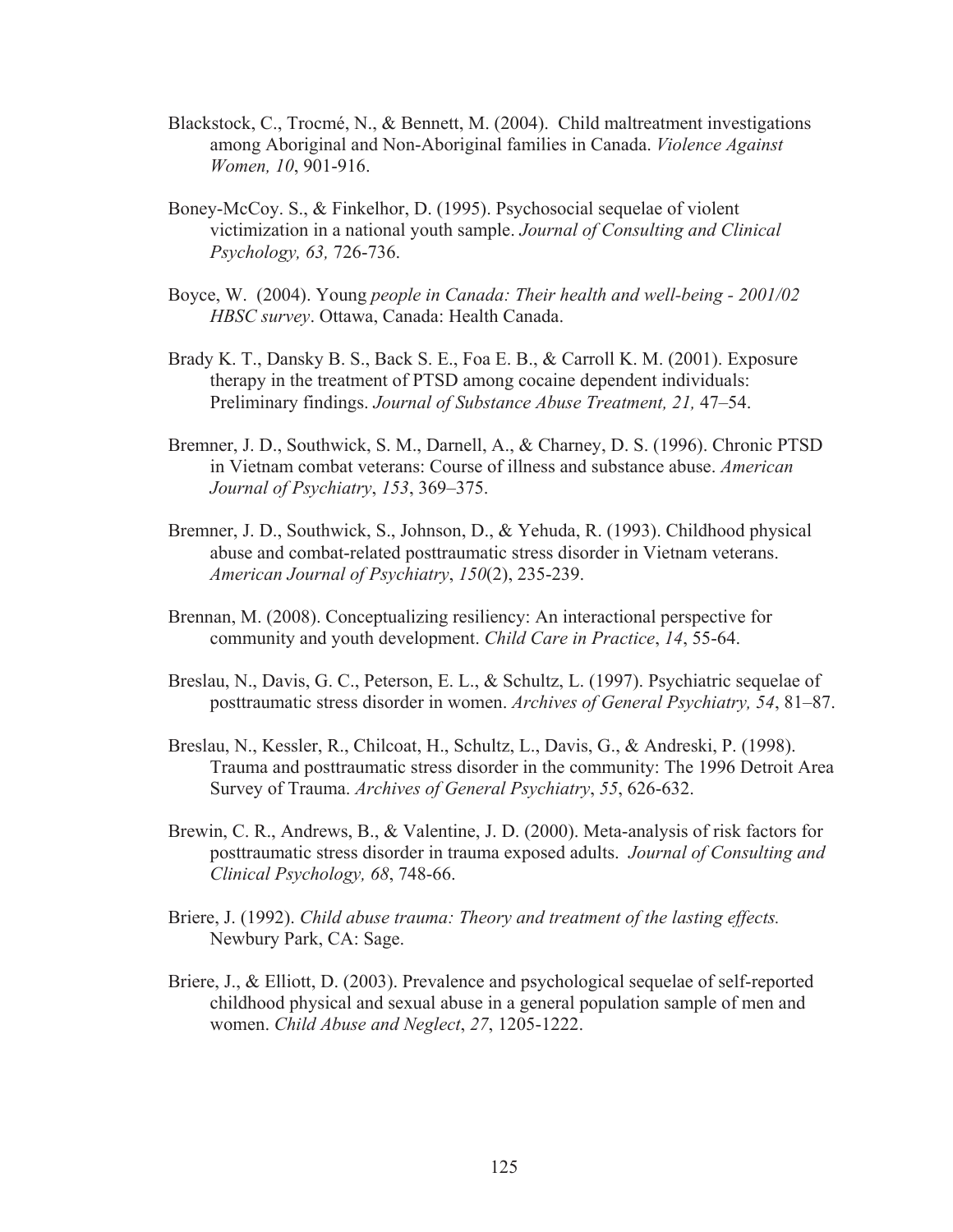- Briere, J., & Runtz, M. (1993). Childhood sexual abuse: Long-term sequelae and implications for psychological assessment. *Journal of Interpersonal Violence, 8,*  312-330.
- Brook, J., Whiteman, M., Gordon, A., Nomura, C., & Brook, D. (1986). Onset of adolescent drinking: A longitudinal study of intrapersonal and interpersonal antecedents. *Advances in Alcohol and Substance Abuse*, *5*, 91-110.
- Brown, G. R., & Anderson, B. (1991). Psychiatric morbidity in adult inpatients with childhood histories of sexual and physical abuse. *American Journal of Psychiatry*, *148*, 55-61.
- Brown, P. J., & Wolfe, J. (1994). Substance abuse and post-traumatic stress disorder comorbidity. *Drug and Alcohol Dependence*, 35, 51-59.
- Brown, S., McGue, M., Maggs, J., Schulenberg, J., Hingson, R., Swartzwelder, S., et al. (2008). A developmental perspective on alcohol and youths 16 to 20 years of age. *Pediatrics*, *121,* S290-S310.
- Brown, S. A., Tapert, S. F., Granholm, E., & Delis, D. C. (2000). Neurocognitive functioning of adolescents: Effects of protracted alcohol use. *Alcoholism: Clinical and Experimental Research, 24, 164-171.*
- Browne, A., & Finkelhor, D. (1986). Impact of child sexual abuse: A review of the research. *Psychological Bulletin, 99*, 66–77.
- Browne, A., & Williams, K. R. (1993). Gender, intimacy, and lethal violence: Trends from 1976 through 1987. *Gender and Society, 7,* 78–98.
- Browne, M. W., & Cudeck, R. (1993). Alternative ways of assessing fit. In K. A. Bollen & J. S. Long (Eds.), *Testing structural equation models* (pp. 136-159). Newbury Park, CA: Sage.
- Bullock, J., Green, D., & Ha, S. (2010). Yes, but what's the mechanism? (don't expect an easy answer). *Journal of Personality and Social Psychology*, *98*, 550-558.
- Caplan, N. (1979). The two communities theory and knowledge utilization. *American Behavioural Scientist, 22*, 459-70.
- Canadian Institutes of Health Research (CIHR) (2006). *Moving population and public health knowledge into action: A casebook of knowledge translation stories*. Ottawa, ON: CIHR.
- Carlson, E. B., Newman, E., Daniels, J. W., Armstrong, J., Roth, D., & Lowenstein, R. (2003). Distress in response to and perceived usefulness of trauma research interviews. *Journal of Trauma and Dissociation, 4*, 131-142.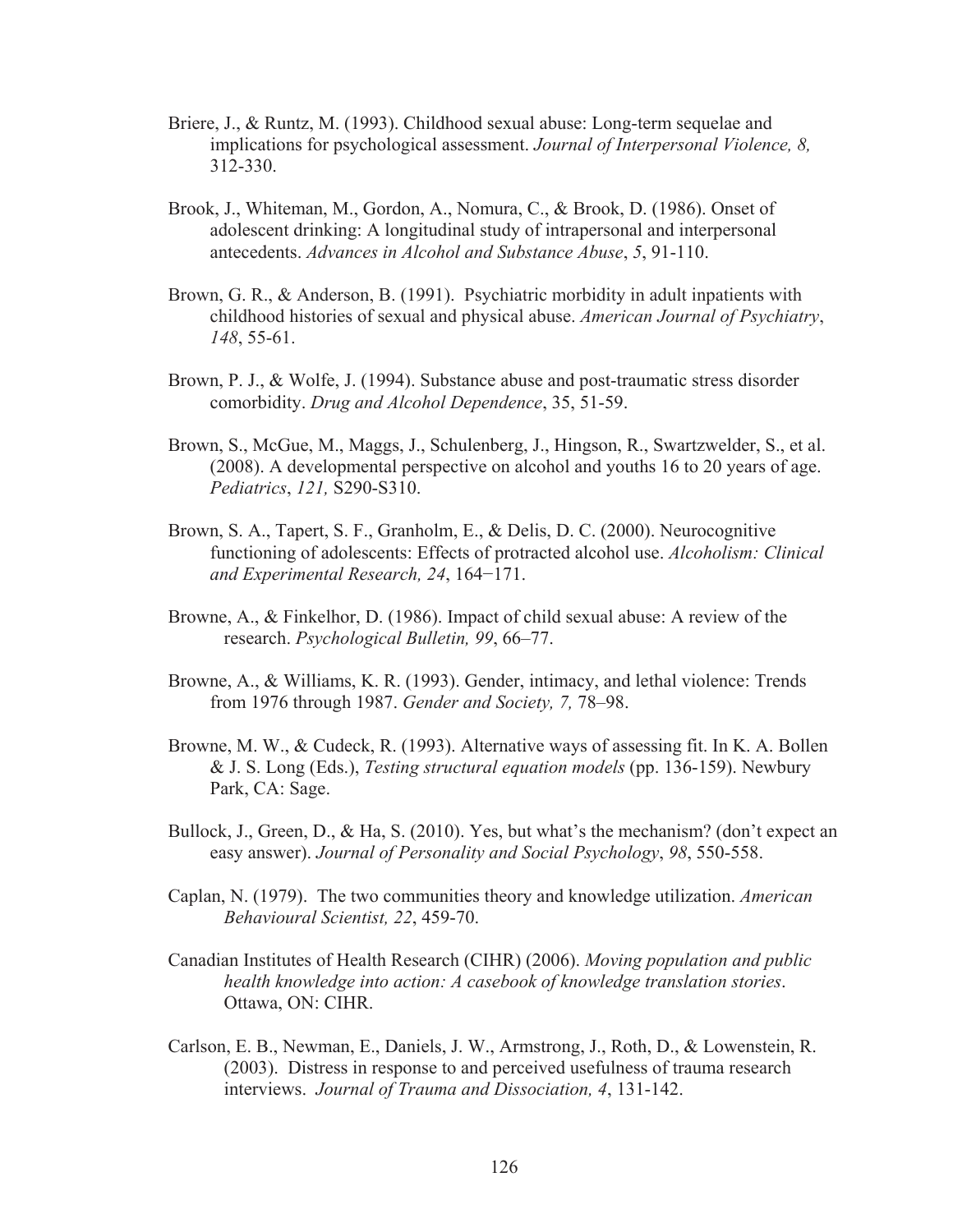- Castellano, M. B. (2004). Ethics of Aboriginal Research. *Journal of Aboriginal Research, 1*, 98-114.
- Catanzaro, S., & Laurent, J. (2004). Perceived family support, negative mood regulation expectancies, coping, and adolescent alcohol use: Evidence of mediation and moderation effects. *Addictive Behaviors*, *29*, 1779-1797.
- Chemtob, C., & Carlson, J. (2004). Psychological effects of domestic violence on children and their mothers. *International Journal of Stress Management*, *11*, 209- 226.
- Chilcoat, H. D., & Breslau, N. (1998). Posttraumatic stress disorder and drug disorders: Testing causal pathways. *Archives of General Psychiatry*, 55, 913–917.
- Chilcoat, H. D., & Menard, C. (2003). Epidemiological investigations: Comorbidity of posttraumatic stress disorder and substance use disorder. In P. Ouimette & P. J. Brown (Eds.), *Trauma and substance abuse: Causes, consequences, and treatment of comorbid disorders* (pp. 9-28). Washington, DC: American Psychological **Association**
- Children and Family Services Act, (1990). Retrieved 2006. http://www.gov.ns.ca/legislature/legc/statutes/childfam.htm.
- Christiansen, B., Smith, G., Roehling, P., & Goldman, M. (1989). Using alcohol expectancies to predict adolescent drinking behavior after one year. *Journal of Consulting and Clinical Psychology*, *57*, 93-99.
- CIHR (2007). *CIHR guidelines for health research involving Aboriginal people.*  Retrieved, December1<sup>st</sup>, 2007. http://www.cihr-irsc.gc.ca/e/29134.html
- CIHR (2008a). *The KT Portfolio at CIHR*. Retrieved, February 1<sup>st</sup>, 2008. http://www.cihr-irsc.gc.ca/e/29418.html
- CIHR (2008b). *Knowledge translation overview.* Retrieved February 1<sup>st</sup>, 2008. http://www.cihr-irsc.gc.ca/e/7518.html
- Clark, D., De Bellis, M., Lynch, K., Cornelius, J., & Martin, C. (2003). Physical and sexual abuse, depression and alcohol use disorders in adolescents: onsets and outcomes. *Drug and Alcohol Dependence*, *69*, 51-61.
- Clark, D., & Winters, K. (2002). Measuring risks and outcomes in substance use disorders prevention research. *Journal of Consulting and Clinical Psychology*, *70*, 1207-1223.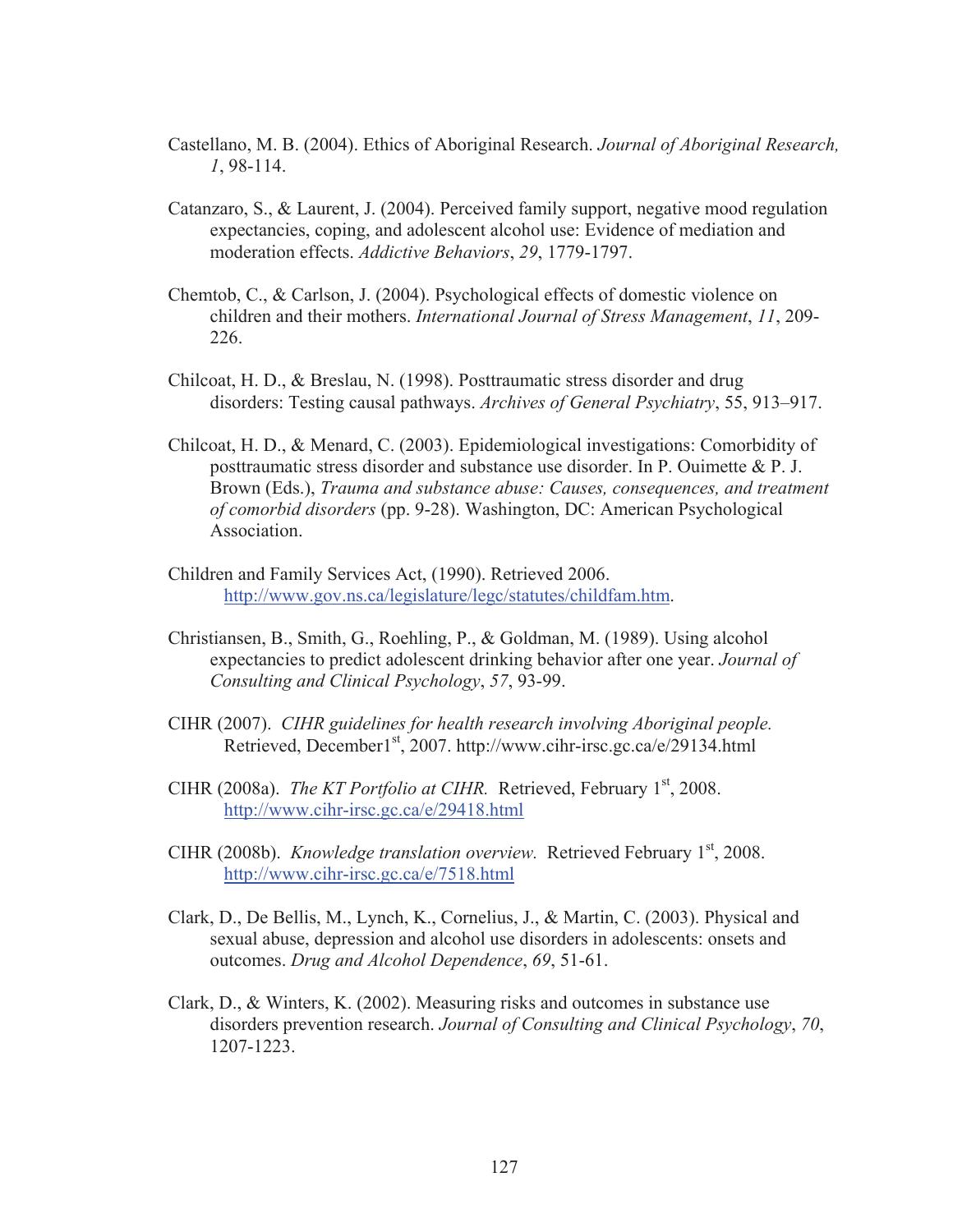- Cluver, L., Fincham, D., & Seedat, S. (2009). Posttraumatic stress in AIDS-orphaned children exposed to high levels of trauma: The protective role of perceived social support. *Journal of Traumatic Stress*, *22*, 106-112.
- Coffey, S. F., Stasiewicz, P. R., Hughes, P. M., & Brimo, M. L. (2006). Trauma-focused imaginal exposure for individuals with comorbid posttraumatic stress disorder and alcohol dependence: Revealing mechanisms of alcohol craving in a cue reactivity paradigm. *Psychology of Addictive Behaviors, 20*, 425-435.
- Cohen, J. (1988). *Statistical power analysis for the behavioral sciences* (2nd ed.). Hillsdale, NJ: Earlbaum.
- Cohen, J. A., & Mannarino, A. P. (2008). Disseminating and implementing traumafocused CBT in community settings. *Trauma, Violence, and Abuse*, *9*, 214-226.
- Cohen, J.A., Mannarino, A. P., & Deblinger, E. (2006). *Treating trauma and traumatic grief in children and adolescents*. New York: Guilford.
- Coie, J., Watt, N., West, S., Hawkins, J., Asarnow, J., Markman, H., et al. (1993). The science of prevention: A conceptual framework and some directions for a national research program. *American Psychologist*, *48*, 1013-1022.
- Comeau, M. N., Stewart, S. H., & Collins, P. (2004). *A qualitative study of selfperceived reasons for drinking in a sample of high personality risk First Nation adolescents: Implications for early intervention.* Mega-NET conference: CIHR "Violence, Gender, and Health Workshop", York University, Toronto.
- Comeau, M.N., Stewart, S.H., & Conrod, P.J. (2004a). *Nemi'simk, Seeing Oneself: Learning to deal with anxiety sensitivity*. Halifax, NS, Canada: SPN Inc.
- Comeau, M.N., Stewart, S.H., & Conrod, P.J. (2004b). *Nemi'simk, Seeing Oneself: Learning to deal with sensation seeking*. Halifax, NS, Canada: SPN Inc.
- Comeau, M.N., Stewart, S.H., & Conrod, P.J. (2004c). *Nemi'simk, Seeing Oneself: Learning to deal with negative thinking*. Halifax, NS, Canada: SPN Inc.
- Comeau, N., Stewart, S., & Loba, P. (2001). The relations of trait anxiety, anxiety sensitivity and sensation seeking to adolescents' motivations for alcohol, cigarette and marijuana use. *Addictive Behaviors*, *26*, 803-825.
- Comeau, M. N., Stewart, S. H., Loba, P., & Theakston, J. (2004). A novel methodology for the development of adolescent alcohol abuse preventative interventions. Alcoholism: Clinical and Experimental Research, 28(Suppl. 5), 179A.
- Comeau, M. N., Stewart, S. H., Mushquash, C., Wojcik, Bartlett, C., Marshall M., et al. (2005). Community collaboration in developing a culturally relevant alcohol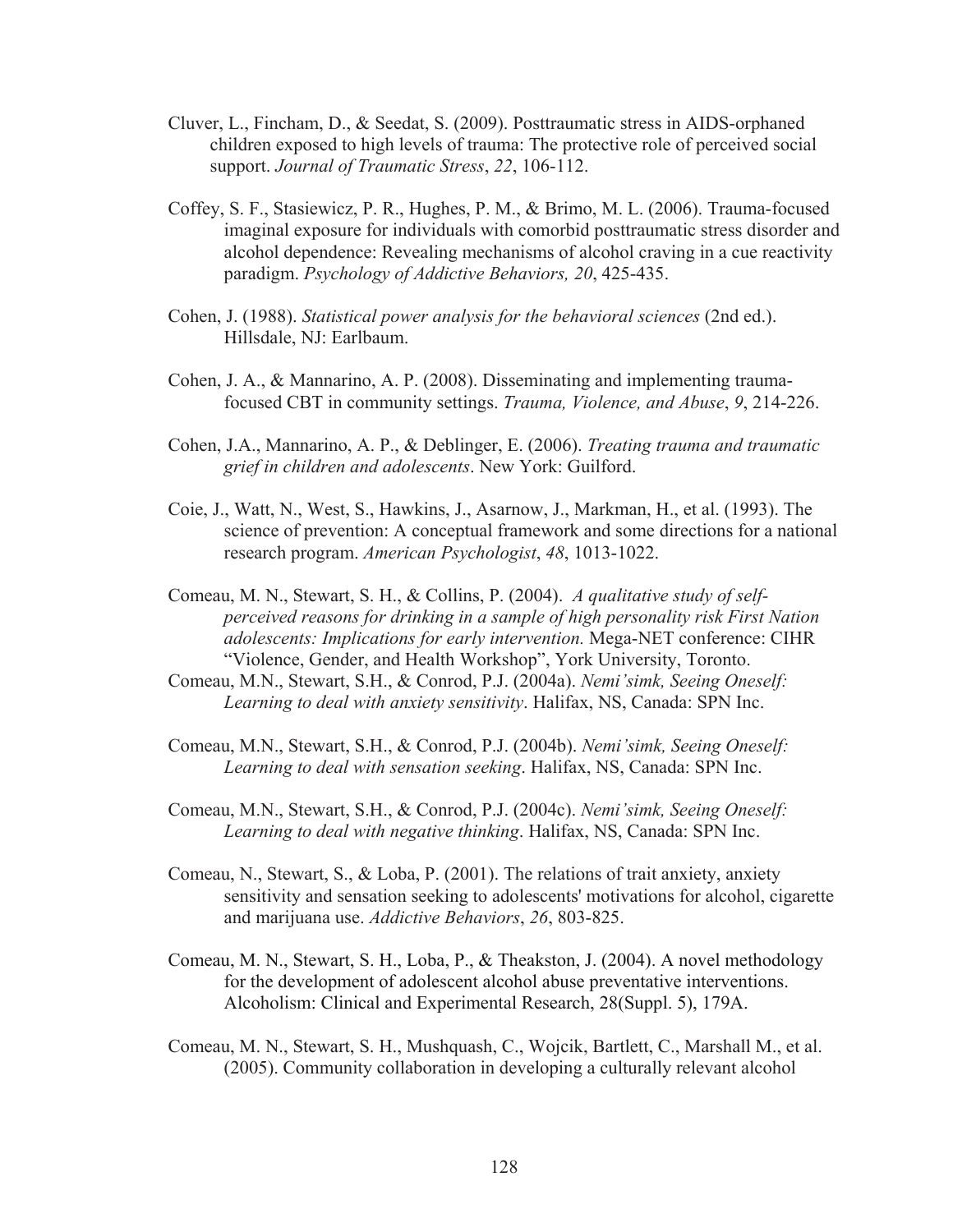abuse early intervention program for First Nation youth. *Ontario Association of Children's Aid Societies Journal*, 49, 35-41.

- Conger, J. (1956). Reinforcement theory and the dynamics of alcoholism. *Quarterly Journal of Studies on Alcohol, 17*, 296-305.
- Connor, M. K., & Davidson, J. R. T. (2003). Development of a new resilience scale: The Connor-Davidson Resilience Scale (CD-RISC). *Depression and Anxiety, 18*, 76- 82.
- Conrod, P. J., & Stewart, S. H. (2003). Experimental studies exploring functional relations between posttraumatic stress disorder and substance use disorder. In P. Ouimette, & P. J. Brown (Eds.), *Trauma and substance abuse: Causes, consequences, and treatment of comorbid disorders* (pp. 57-71). Washington, DC: American Psychological Association.
- Conrod, P. J., Stewart, S. H., Comeau, N., & Maclean, A. M. (2006). Efficacy of cognitive-behavioral interventions targeting personality risk factors for youth alcohol misuse. *Journal of Clinical Child & Adolescent Psychology*, 35, 550–563.
- Cook, J. M., Walser, R. D., Kane, V., Ruzek, J. I., & Woody, G. (2006). Dissemination and feasibility of a cognitive– behavioral treatment for substance use disorders and posttraumatic stress disorder in the Veterans Administration. *Journal of Psychoactive Drugs, 38,* 89–92.
- Cooper, M. L. (1994). Motivations for alcohol use among adolescents: Development and validation of a four-factor model. *Psychological Assessment*, 6, 117–128.
- Cooper, M., Frone, M., Russell, M., & Mudar, P. (1995). Drinking to regulate positive and negative emotions: A motivational model of alcohol use. *Journal of Personality and Social Psychology*, *69*, 990-1005.
- Courtney, K. E., & Polich, J. (2009). Binge drinking in young adults: Data, definitions, and determinants. *Psychological Bulletin, 135*, 142-156.
- Cox, W. M, & Klinger, E. (1988). A motivational model of alcohol use. *Journal of Abnormal Psychology*, *97*, 168-180.
- Cox W. M., & Klinger, E. (2004). A motivational model of alcohol use: Determinants of use and change. In: Cox, W.M., and Klinger, E. (Eds.) *Handbook of Motivational Counseling: Concepts, Approaches, and Assessment (pp. 121-138)*. Hoboken, NJ: Wiley.
- Crum, R., Storr, C., Ialongo, N., & Anthony, J. (2008). Is depressed mood in childhood associated with an increased risk for initiation of alcohol use during early adolescence? *Addictive Behaviors*, *33*, 24-40.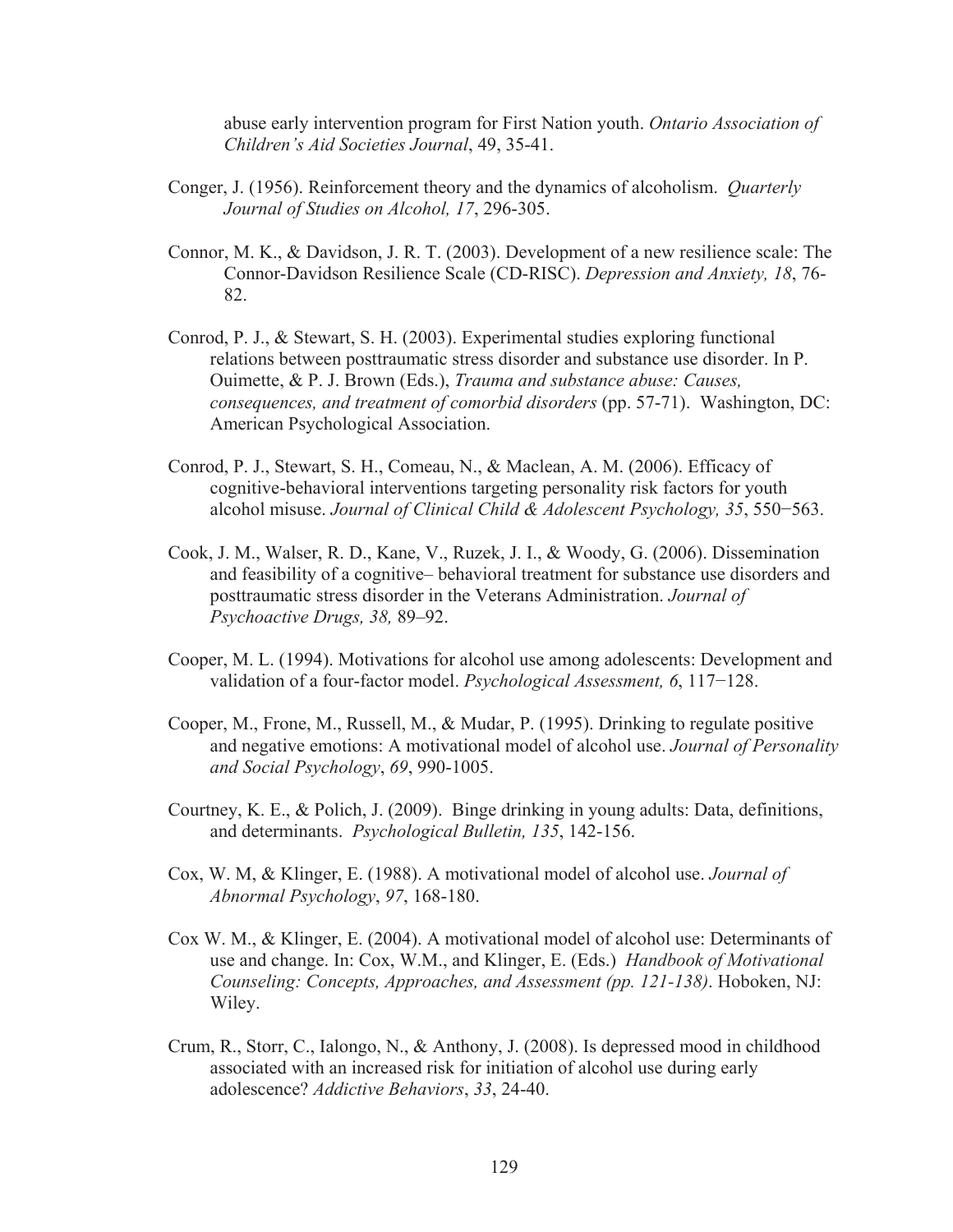- Davidson, J. (1993). Issues in the diagnosis of post-traumatic stress disorder. In R. S. Pynoos (Ed.), *Posttraumatic stress disorder*: *A Clinical Review* (pp. 1–15). Lutherville, MD: The Sidran Press.
- Davis, L. J., Leen-Feldner, E. W., Ham, L. S., Feldner, M. T., & Lewis, S. F. (2009). Alcohol use motives among traumatic event-exposed, treatment seeking adolescents: Associations with posttraumatic stress. *Addictive Behaviors,* 34, 1065- 1068.
- De Bellis, M.D. (2002). Developmental traumatology: A contributory mechanism for alcohol and substance use disorders. *Psychoneuroendorcrinology,* 27, 155-170.
- De Bellis, M., Narasimhan, A., Thatcher, D., Keshavan, M., Soloff, P., & Clark, D. (2005). Prefrontal cortex, thalamus, and cerebellar volumes in adolescents and young adults with adolescent-onset alcohol use disorders and comorbid mental disorders. *Alcoholism: Clinical and Experimental Research*, *29*, 1590-1600.
- Deblinger, E., McLeer, S. V., Atkins, M. S., Ralphe, D., & Foa, E. (1989). Post-traumatic stress in sexually abused, physically abused, and nonabused children. *Child Abuse and Neglect, 13,* 403–408.
- Deckel, A. (1999). Tests of executive functioning predict scores on the MacAndrew Alcoholism Scale. *Progress in Neuro-Psychopharmacology and Biological Psychiatry*, *23*, 209-223.
- Deckel, A., & Hesselbrock, V. (1996). Behavioral and cognitive measurements predict scores on the MAST: A 3-year prospective study. *Alcoholism: Clinical and Experimental Research*, *20*, 1173-1178.
- Desai, R. A., Harpaz-Rotem, I., Najavits, L. M., & Rosenheck, R. A. (2008). Impact of the Seeking Safety Program on clinical outcomes among homeless female veterans with psychiatric disorders. *Psychiatric Services, 59,* 996–1003.
- Dixon, L. J., Leen-Feldner, E. W., Ham, L. S., Feldner, M. T., & Lewis, S. F. (2009). Alcohol use motives among traumatic event-exposed, treatment seeking adolescents: Associations with posttraumatic stress. *Addictive Behaviors, 34*, 1065- 1068.
- Donovan, J. E., & Jessor, R. (1985). Structure of problem behavior in adolescence and young adulthood. *Journal of Consulting and Clinical Psychology, 53,* 890–904.
- Dube, S. R., Miller, J. W., Brown, D. W., Giles, W. H., Felitti, V. J., Dong, M., et al. (2006). Adverse childhood experiences and the association with ever using alcohol and initiating alcohol use during adolescence. *Journal of Adolescent Health, 38*, e1– e10.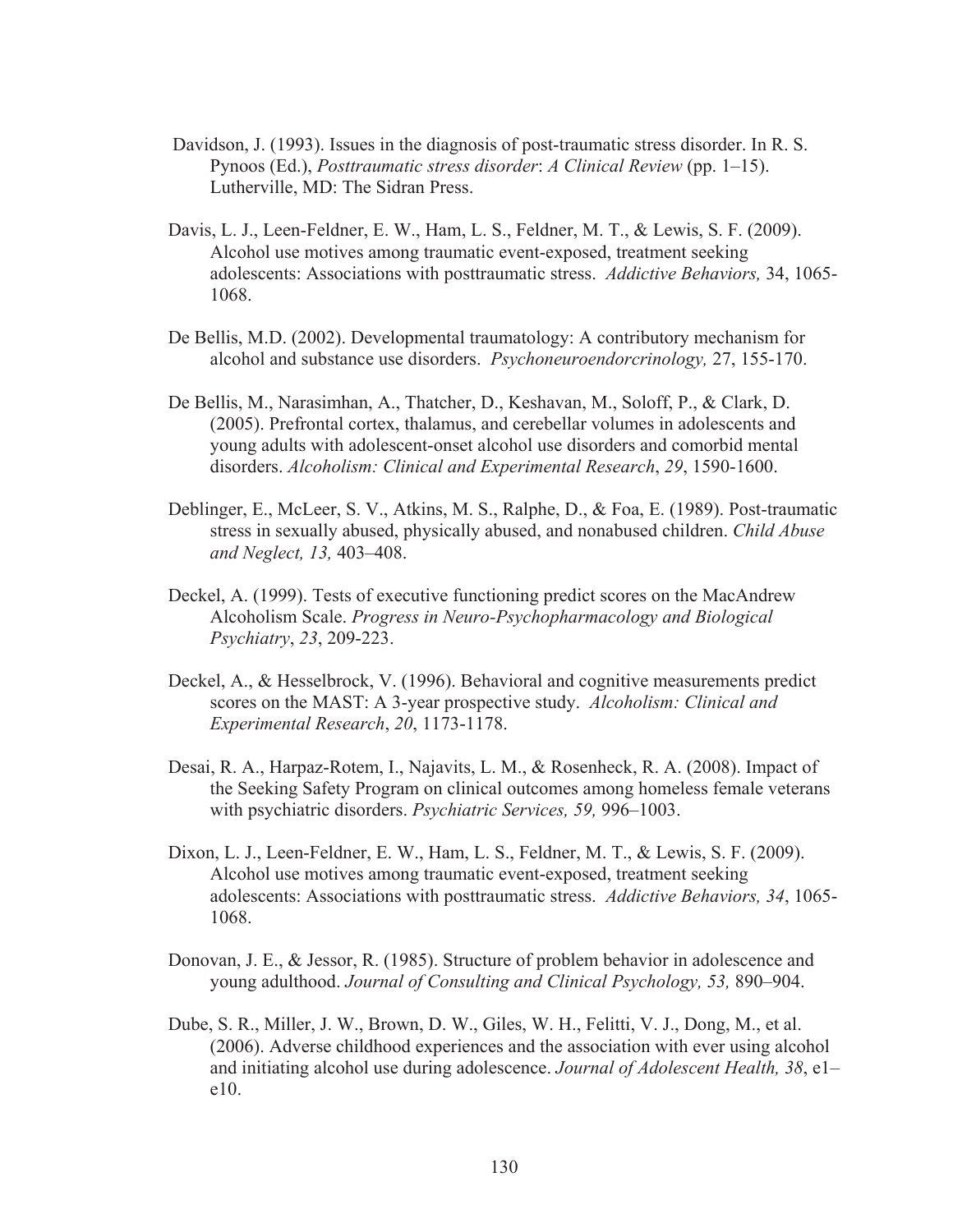- Dubner, A. E., & Motta, R. W. (1999). Sexually and physically abused foster care children and posttraumatic stress disorder. *Journal of Consulting and Clinical Psychology, 67,* 367–373.
- Duncan, R. D., Saunders, B. E., Kilpatrick, D. G., Hanson, R., & Resnick, H. S. (1996). Childhood physical assault as a risk factor for PTSD, depression, and substance abuse: Findings from a national survey. *American Journal of Orthopsychiatry, 66,*  437-448.
- Dunn, A., & Berridge, C. (1990). Physiological and behavioral responses to corticotropin-releasing factor administration: Is CRF a mediator of anxiety or stress responses? *Brain Research Reviews*, *15*, 71-100.
- Duran, B., Malcoe, L. H., Sanders, M., Waitzkin, H., Skipper, B., & Yager, J. (2004). Child maltreatment prevalence and mental disorders outcomes among American Indian women in primary care. *Child Abuse and Neglect, 28*, 131–145.
- Edwards, J. R., & Lambert L. S. (2007). Methods for integrating moderation and mediation: A general analytical framework using moderated path analysis. *Psychological Methods, 12*, 1-22.
- Edwards, V. J., Holden, G.W., Felitti, V. J., & Anda, R. F. (2003). Relationship between multiple forms of childhood maltreatment and adult mental health in community respondents: Results from the adverse childhood experiences study. *American Journal of Psychiatry*, *160*, 1453–1460.
- Ellickson, P., & Hays, R. (1991). Antecedents of drinking among young adolescents with different alcohol use histories. *Journal of Studies on Alcohol*, *52*, 398-408.
- Epstein, J. N., Saunders, B. E., Kilpatrick, D. G., & Resnick, H. S. (1998). PTSD as a mediator between childhood rape and alcohol use in adult women. *Child Abuse and Neglect, 22,* 223–234.
- Fang, X., & Corso, P. S. (2008). Child maltreatment, youth violence, and intimate partner violence developmental relations. *American Journal of Preventative Medicine, 33*, 281-290.
- Fantuzzo, J. W., Fusco, R. A., Mohr, W. K., & Perry, M. A. (2007). Domestic violence and children's presence: A population-based study of law enforcement surveillance of domestic violence. *Journal of Family Violence, 22*, 331–340.
- Fantuzzo, J. W., & Mohr, W. K. (1999). Prevalence and effects of child exposure to domestic violence. *The Future of Children, 9*, 21–32.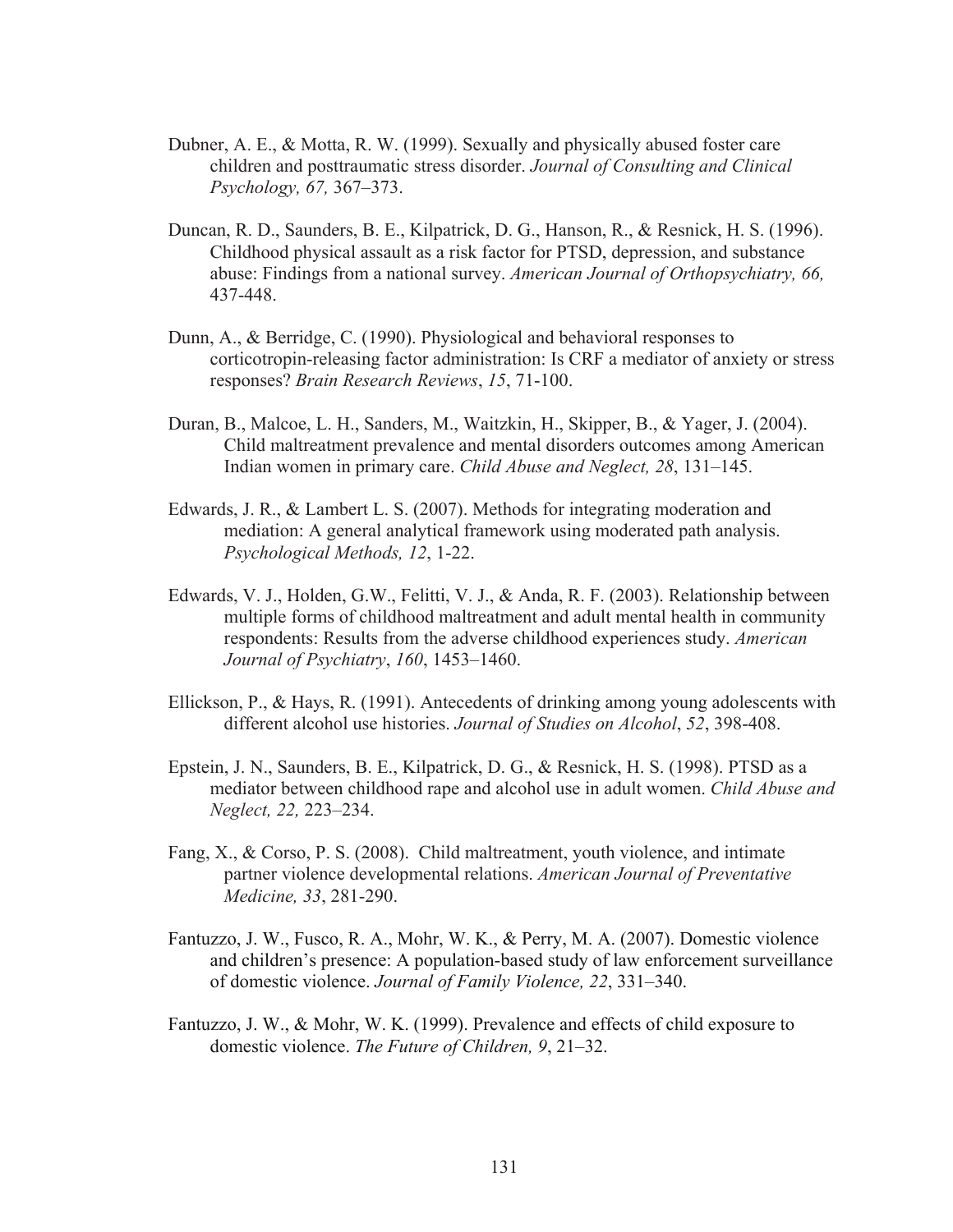- Fechner-Bates, S., Coyne, J. C., & Schwenk, T. L. (1994). The relationship of selfreported distress to depressive disorders and other psychopathology. *Journal of Consulting and Clinical Psychology*, 62(3), 550-559.
- Feeny, N. C., Zoellner, L. A., Fitzgibbons, L. A., & Foa, E. B. (2000). Exploring the roles of emotional numbing, depression, and dissociation in PTSD. *Journal of Traumatic Stress, 13*, 489–498.
- Felitti, V., Anda, R., Nordenberg, D., Williamson, D., Apitz, A., Edwards, V., et al. (1998). Relationship of childhood abuse and household dysfunction to many of the leading causes of death in adults. *American Journal of Preventive Medicine, 14,*  245–258.
- Fincham, D., Altes, L., Stein, D., & Seedat, S. (2009). Posttraumatic stress disorder symptoms in adolescents: Risk factors versus resilience moderation. *Comprehensive Psychiatry*, *50*, 193-199.
- Finkelhor, D. (1994). The international epidemiology of child sexual abuse. *Child Abuse and Neglect*, *18*, 409–417.
- Finkelhor, D., Ormrod, R., Turner, H., & Hamby, S. L. (2005). The victimization of children and youth: A comprehensive, national survey. *Child Maltreatment, 10*, 5- 25.
- First Nations Child and Family Caring Society of Canada (FNC&FCS). (2005). *Wen:De – We are Coming to the Light of Day*. Ottawa, Canada: FNC&FCS.
- Foa, E., Rothbaum, B., Riggs, D., & Murdock, T. (1991). Treatment of posttraumatic stress disorder in rape victims: A comparison between cognitive-behavioral procedures and counseling. *Journal of Consulting and Clinical Psychology*, *59*, 715-723.
- Foa, E, B., Johnson, K. M., Feeny, N. C., & Treadwell, K. R. H. (2001). The child PTSD symptom scale: A preliminary examination of its psychometric properties. *Journal of Clinical Child Psychology, 30*, 376-384.
- Freire, P. (1971). *Pedagogy of the oppressed*. New York: Herder & Herder.
- Gagne, M. (1998). The role of dependency and colonialism in generating trauma in First Nations citizens. In Y. Danieli (Ed.), *International handbook of multigenerational legacies of trauma* (pp. 355-372). New York: Plenum Press.
- Garmezy, N. (1993). Risk and resilience. In D. C. Funder, R. D. Parke, C. Tomlinson-Keasey & K. Widaman (Eds.), *Studying lives through time: Personality and development* (pp. 377–398). Washington, DC: American Psychological Association.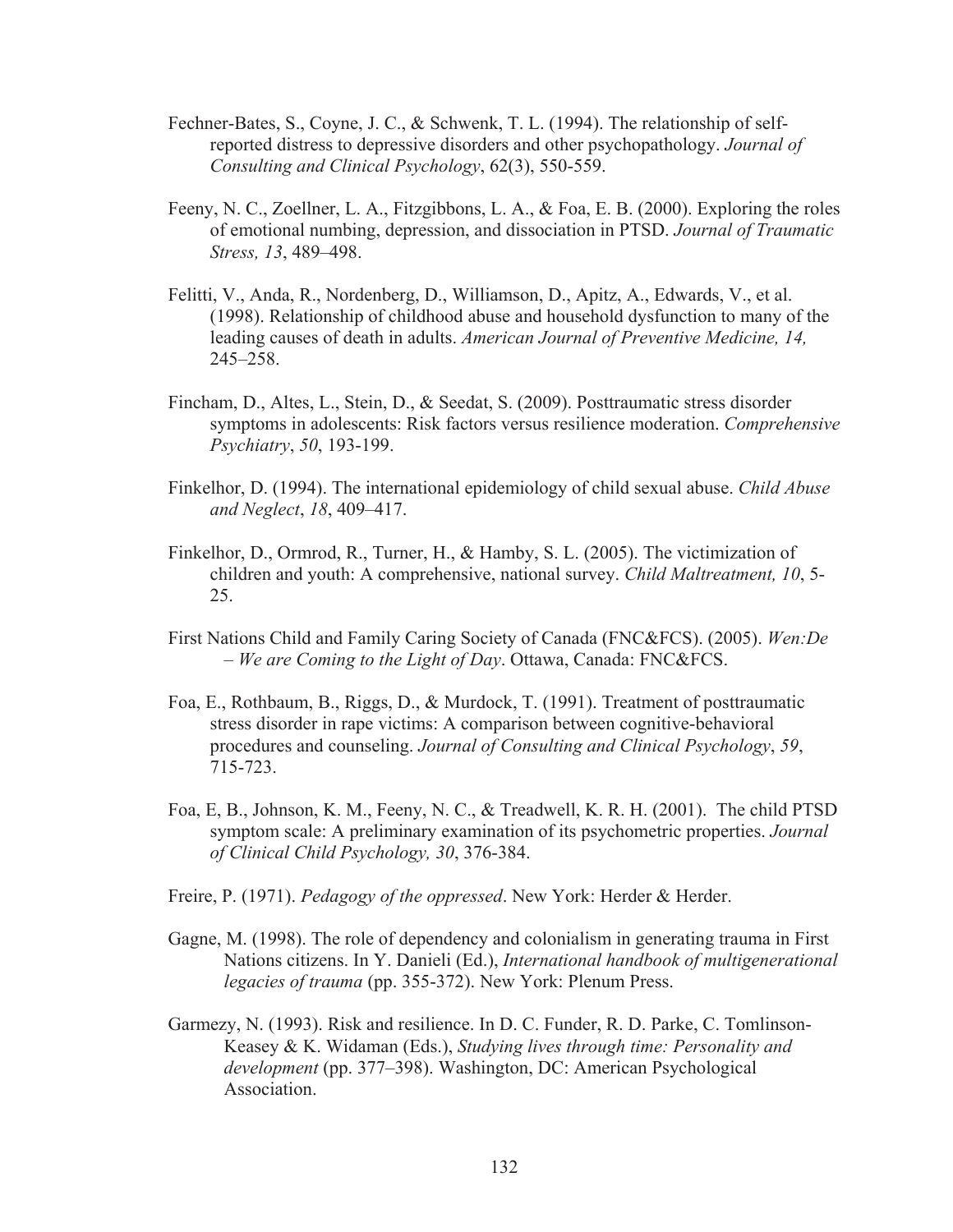- Gatz, M., Brown, V., Hennigan, K., Rechberger, E., O'Keefe, M., Rose, T., et al. (2007). Effectiveness of an integrated trauma-informed approach to treating women with co-occurring disorders and histories of trauma. *Journal of Community Psychology, 35,* 863–878.
- Geisser, M. E., Roth, R. S., & Robinson, M. E. (1997). Assessing depression among persons with chronic pain using the Center for Epidemiological Studies-Depression Scale and the Beck Depression Inventory: A comparative analysis. *Clinical Journal of Pain, 13*, 163–170.
- Giaconia, R. M., Reinherz, H. Z., Silverman, A. B., Pakiz, B., Frost, A. K., & Cohen, E. (1995). Traumas and post-traumatic stress disorder in a community population of older adolescents. *Journal of the American Academy of Child and Adolescent Psychiatry, 34*, 1369-1380.
- Gilman, S. E., & Abraham, H. D. (2001). A longitudinal study of the order of onset of alcohol dependence and major depression. *Drug and Alcohol Dependence, 63,* 277- 286.
- Gold, M. S., & Bentler, P. M. (2000). Treatments of missing data: A Monte Carlo comparison of RBHDI, iterative stochastic regression imputation, and expectationmaximization. *Structural Equation Modeling, 7*, 319-355.
- Goldman, M. S., Del Boca, F. K., & Darkes, J. (1999). Alcohol expectancy theory: The application of cognitive neuroscience. In K. E. Leonard  $\&$  H. T. Blane (Eds.), *Psychological theories of drinking and alcoholism* (2nd ed., pp. 203–246). New York: Guilford Press.
- Gottfredsen, D. C., (1986). An empirical test of school-based environmental and individual interventions to reduce the risk of delinquent behavior. *Criminology, 24*, 705-731.
- Goudriaan, A. E., Grekin, E. R., & Sher, K. J. (2007). Decision making and binge drinking: A longitudinal study. *Alcoholism: Clinical and Experimental Research, 31,* 928–938.
- Graham-Bermann, S., & Levendosky, A. (1998). Traumatic stress symptoms in children of battered women. *Journal of Interpersonal Violence*, *13*, 111-128.
- Grant, A. (1996). *No end of grief: Indian residential schools in Canada.* Winnipeg, Canada: Pemmican.
- Grant, B. F., Dawson, D. A., Stinson, F. S., Chou, S.P., Dufour, M.C., & Pickering, R.P. (2004). The 12-month prevalence and trends in DSM-IV alcohol abuse and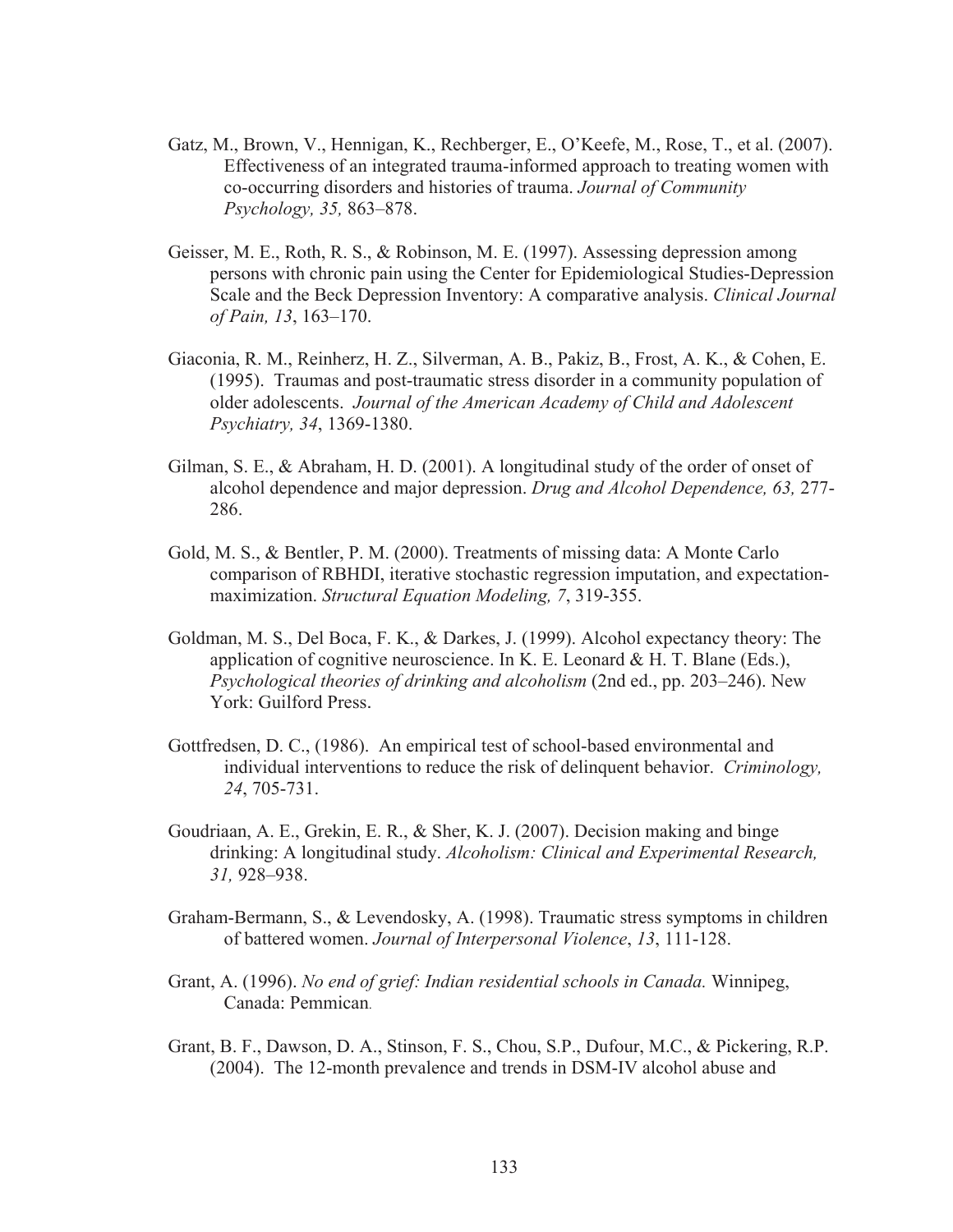dependence: United States, 1991–1992 and 2001–2002. *Drug and Alcohol Dependence, 74*, 223–234.

- Grant, V. V., Stewart, S. H., O'Connor, R. M., Blackwell, E., & Conrod, P. J. (2007). Psychometric evaluation of the five-factor Modified Drinking Motives Questionnaire--Revised in undergraduates. *Addictive Behaviors*, 32(11), 2611-2632.
- Griffin, M. (2004). Teaching cognitive rehearsal as a shield for lateral violence: An intervention for newly licensed nurses. *Journal of Continuing Education in Nursing, 35*, 1–7.
- Hall, W., & Farrell, M., (1997). Comorbidity of mental disorders with substance misuse. *British Journal of Psychiatry*, 171, 4–5.
- Hamburger, M.E., Leeb, R.T., & Swahn, M.H. (2008). Childhood maltreatment and early alcohol use among high-risk adolescents. *Journal of Studies on Alcohol and Drugs, 69*, 291-295.
- Hamby, S. L., & Finkelhor, D. (2000). The victimization of children: Recommendations for assessment and instrument development. *Journal of the American Academy of Child Adolescent Psychiatry, 39*, 829-840.
- Hanson, G. & Smiley, J. (2006). Sharing what we know about living a good life Knowledge translation summit report and toolkit. *Indigenous Peoples' Health Research Centre*. http://www.iphrc.ca/resources/iphrc-research-documents-andreports.htm
- Hanson, R. F., Borntrager, C., Self-Brown, S., Kilpatrick, D. G., Saunders, B. E., Resnick, H. S., et al. (2008). Relations among gender, violence exposure, and mental health: The National Survey of Adolescents. *American Journal of Orthopsychiatry, 78*, 313-321.
- Hardt, J., & Rutter, M. (2004). Validity of adult retrospective reports of adverse childhood experiences: Review of the evidence. *Journal of Child Psychology and Psychiatry, 45*, 260–273.
- Harter, S. L. (2000). Psychosocial adjustment of adult children of alcoholics: A review of the recent empirical literature. *Clinical Psychology Review, 20, 311–337.*
- Hawkins, J. D., Catalano, R., & Miller, J. (1992). Risk and protective factors for alcohol and other drug problems in adolescence and early adulthood: Implications for alcohol abuse prevention. *Psychological Bulletin, 112,* 64–105.
- Hawley, R., Major, L., Schulman, E., & Linnoila, M. (1985). Cerebrospinal fluid 3 methoxy-4-hydroxyphenylglycol and norepinephrine levels in alcohol withdrawal: Correlations with clinical signs. *Archives of General Psychiatry*, *42*, 1056-1062.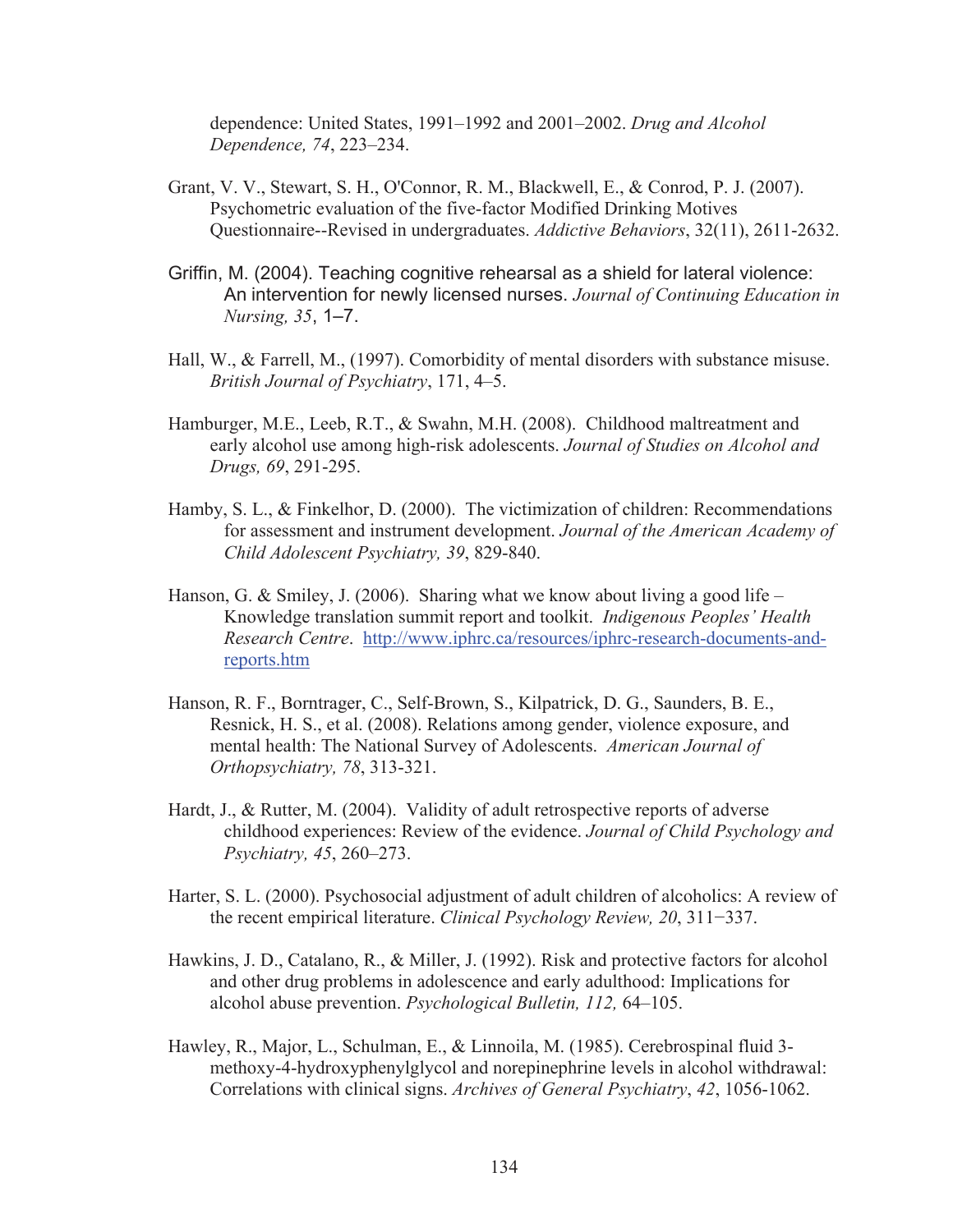- Health Canada. (1998). *Evaluation strategies in Aboriginal substance abuse programs: A discussion*. Ottawa, Canada: Author. Retrieved from: http://www.hc-sc.gc.ca/fniahspnia/alt\_formats/fnihb-dgspni/pdf/pubs/ads/literary\_examen\_review-eng.pdf
- Health Canada. (2002). *Best practices: Concurrent mental health and substance use disorders* (Prepared by the Centre for Addiction and Mental Health). Ottawa, Canada: Author.
- Health Canada (2003). *A statistical profile on the health of First Nations in Canada*. Ottawa, Canada: Health Canada, First Nations and Inuit Health Branch.
- Heim, C., Newport, D., Bonsall, R., Miller, A., & Nemeroff, C. (2001). Altered pituitaryadrenal axis responses to provocative challenge tests in adult survivors of childhood abuse. *American Journal of Psychiatry*, *158*, 575-581.
- Henderson, N., & Millstein, M. (1992). *Resiliency in schools.* Thousand Oaks, CA: Corwin Press.
- Hien, D. A., Cohen, L. R., Miele, G. M., Litt, L. C., & Capstick, C. (2004). Promising treatments for women with comorbid PTSD and substance use disorders. *American Journal of Psychiatry, 161*, 1426–1432.
- Hien, D. A., Jiang, H., Campbell, A. N. C., Hu, M., Miele, G. M., Cohen, L. R., et al. (2010). Do treatment improvements in PTSD severity affect substance use outcomes? A secondary analysis from a randomized clinical trial in NIDA's Clinical Trials Network. *American Journal of Psychiatry, 167*, 95–101.
- Hien, D., Wells, E., Jiang, H., Suarez-Morales, L., Campbell, A., Cohen, L., et al. (2009). Multisite randomized trial of behavioral interventions for women with cooccurring PTSD and substance use disorders. *Journal of Consulting and Clinical Psychology*, *77*, 607-619.
- Hill, K. G., White, H. R., Chung, I.-J., Hawkins, J. D., & Catalano, R. F. (2000). Early adult outcomes of adolescent binge drinking: Person- and variable-centered analyses of binge drinking trajectories. *Alcoholism: Clinical and Experimental Research, 24,* 892–901.
- Hingson, R.W., Heeren, T., & Winter, M.R. (2006). Age at drinking onset and alcohol dependence: Age at onset, duration, and severity. *Archives of Pediatric and Adolescent Medicine, 160*, 739-746.
- Hingson, R., Heeren, T., Zakocs, R., Winter, M., & Wechsler, H. (2003). Age of first intoxication, heavy drinking, driving after drinking, and risk of unintentional injury among U.S college students. *Journal of Studies on Alcohol*, *64*, 23-31.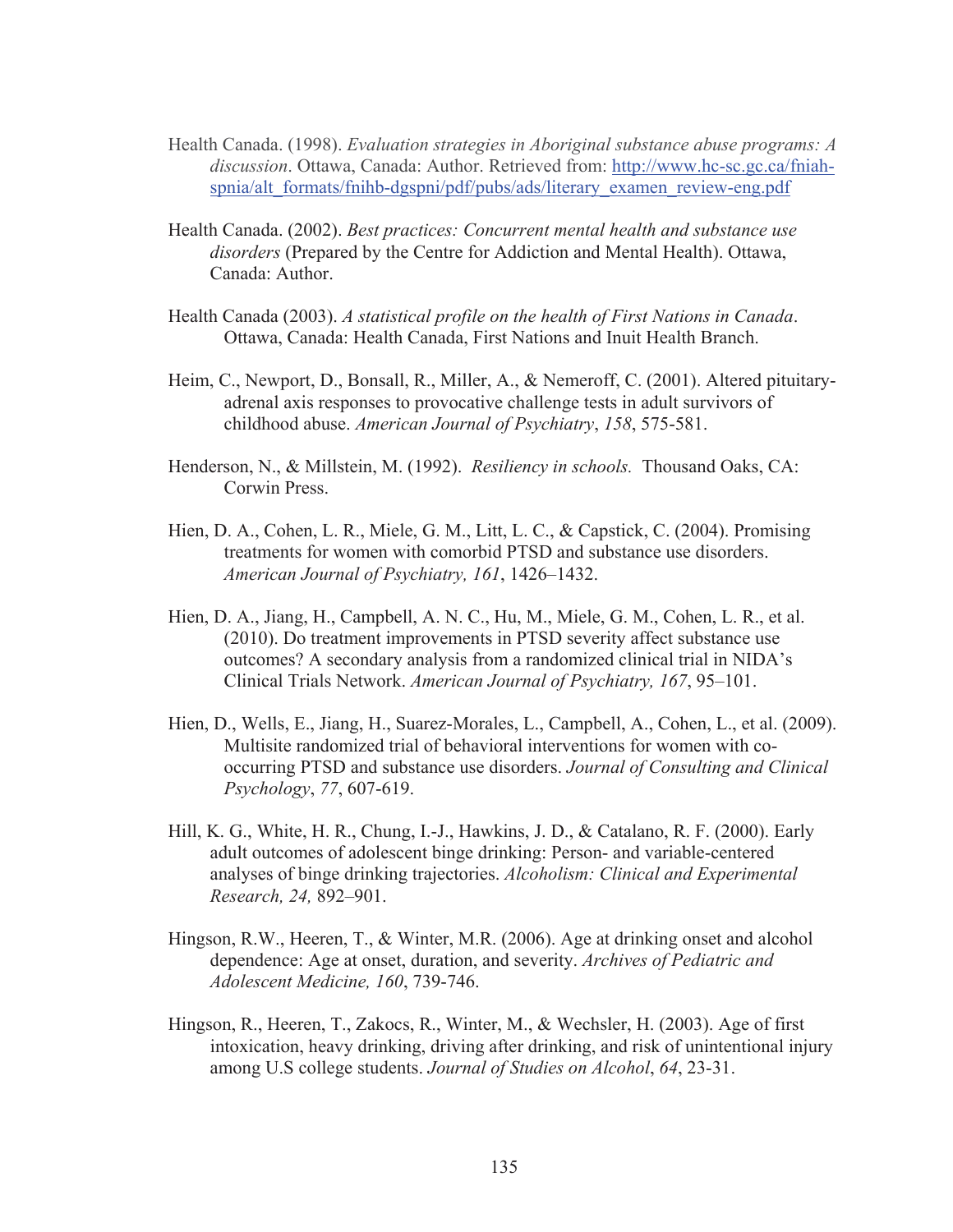- Hittner, J., & Swickert, R. (2006). Sensation seeking and alcohol use: A meta-analytic review. *Addictive Behaviors*, *31*, 1383-1401.
- Hodgins, D. C., el-Guebably, N., Armstrong, S., & Dufour, M. (1999). Implications of depression outcome from alcohol dependence: A 3-year prospective follow-up. *Alcoholism: Clinical and Experimental Research, 25*, 151 -157.
- Hopfer, C., Crowley, T., & Hewitt, J. (2003). Review of twin and adoption studies of adolescent substance use. *Journal of the American Academy of Child and Adolescent Psychiatry*, *42*, 710-719.
- Horowitz, K., Weine, S., & Jekel, J. (1995). PTSD symptoms in urban adolescent girls: Compounded community trauma. *Journal of the Academy of Child and Adolescent Psychiatry, 34,* 1353–1361.
- Hubbard, R., & Allen, S. (1987). An empirical comparison of alternative methods for principal component extraction. *Journal of Business Research, 15*, 173-190.
- Hughes, J. (2003). Commentary: Participatory action research leads to sustainable school and community improvement. *School Psychology Review*, *32*, 38-43.
- Indian and Northern Affairs Canada (1996). *Report of the Royal Commission on Aboriginal Peoples Vol. 1, Part II, Chapter 10 – Residential Schools*. Retrieved January 15, 2007 from http://www.ainc-inac.gc.ca/ch/rcap/sg/sgm10\_e.html
- Indian and Northern Affairs Canada (2004). *Social development: Health and social indicators fact sheet.* Retrieved January 15, 2007 from http://www.aincinac.gc.ca/gs/soci\_e.html
- Jackson, K. M., Sher, K. J., Cooper L., & Wood, P. (2002). Adolescent alcohol and tobacco use: Onset, persistence and trajectories of use across two samples. *Addiction, 97*, 517–531.
- Jackson, L., Schmutzer, P., Wenzel, A., & Tyler, J. (2006). Applicability of cognitivebehavior therapy with American Indian individuals. *Psychotherapy: Theory, Research, Practice, and Training*, *43*, 506-517.
- Jacobsen, L. K., Southwick, S. M., & Kosten, T. R. (2001). Substance use disorders in patients with posttraumatic stress disorder: A review of the literature. *American Journal of Psychiatry, 158*, 1184-1190.
- Jaffee, S. R., Caspi, A., Moffitt, T. E., Polo-Tomas, M., & Taylor, A. (2007). Individual, family, and neighborhood factors distinguish resilient from non-resilient maltreated children: A cumulative stressors model. *Child Abuse and Neglect*, *31*, 231-253.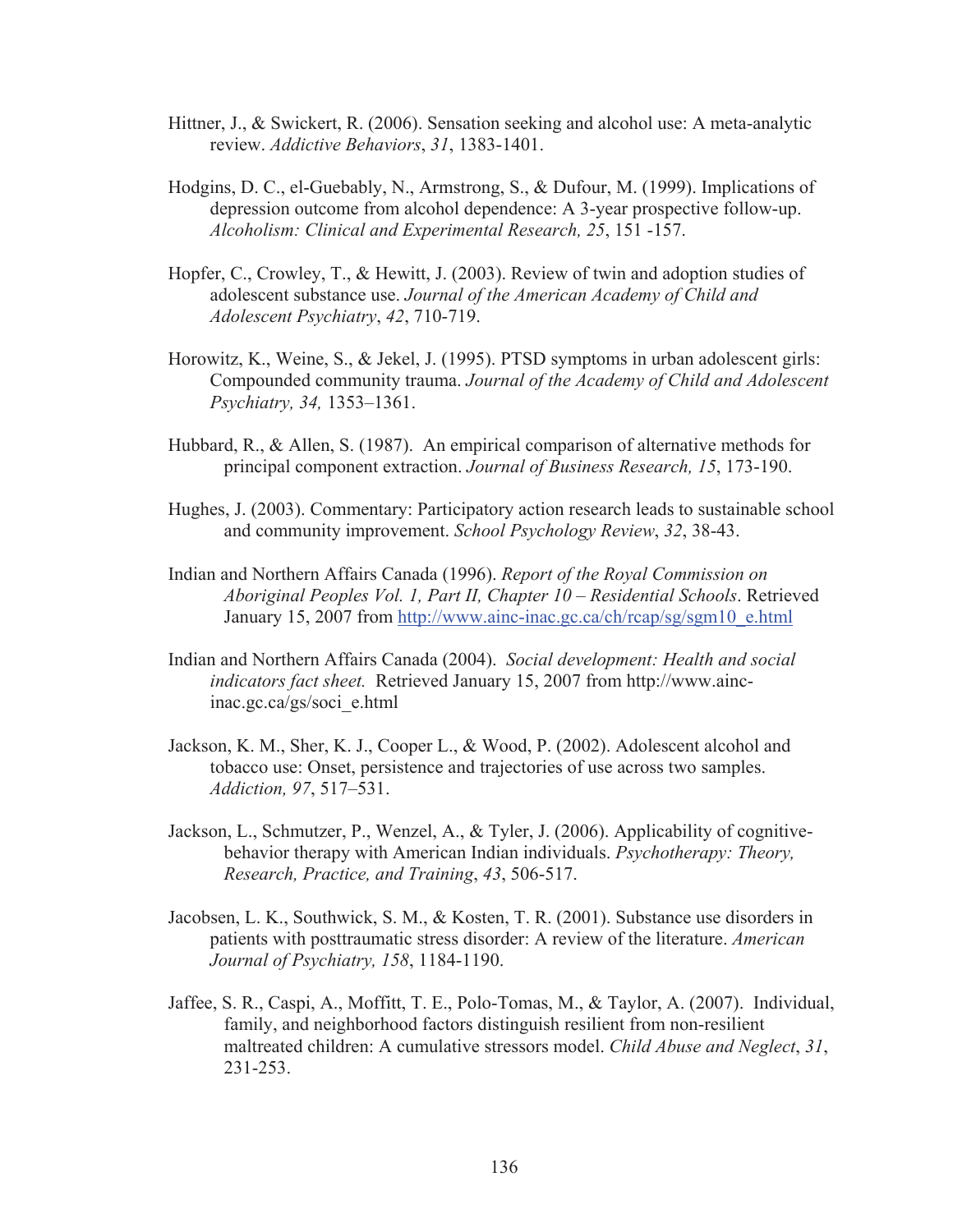- Johnson, R. M., Kotch, J. B., Catellier, D. J., Windsor, J. R., Dufort, V., Hunter, W., et al. (2002). Adverse behavioral and emotional outcomes from child abuse and witnessed violence. *Child Maltreatment, 7*, 179-186.
- Johnston, L. D., O'Malley, P. M., & Bachman, J. G. (2002). *Monitoring the Future national survey results on drug use, 1975–2001: Volume I: Secondary school students* (NIH Publication No. 02-5106). Bethesda, MD: National Institute on Drug Abuse.
- Johnston, L. D., O'Malley, P. M., Bachman, J. G., & Schulenberg, J. E. (2009). *Monitoring the Future national results on adolescent drug use: Overview of key findings, 2008* (NIH Publication No. 09-7401). Bethesda, MD: National Institute on Drug Abuse.
- Jones, L. M., Finkelhor, D., & Halter, S. (2006). Child maltreatment trends in the 1990s: Why does neglect differ from sexual and physical abuse? *Child Maltreatment*, *11*, 107-120.
- Jouriles, E. N., McDonald, R., Norwood, W. D., & Ezell, E. (2001). Issues and controversies in documenting the prevalence of children's exposure to domestic violence. In S. A. Graham-Bermann & J. L. Edleson (Eds.), *Domestic violence in the lives of children: The future of research, intervention, and social policy* (pp. 12- 34). Washington, DC: American Psychological Association.
- Kaiser, H. F. (1960). The application of electronic computers to factor analysis. *Educational and Psychological Measurement, 20*, 141-151.
- Kaplan, H. B. (1999). Toward an understanding of resilience: A critical review of definitions and models. In M. D. Glantz & J. L. Johnson (Eds.), *Resilience and development: Positive life adaptations* (pp. 17-84). New York: Kluwer/Plenum.
- Kaplan, S. J., Pelcovitz, D., Salzinger, S., Weiner, M., Mandel, F. S., Lesser, M. L., et al, (1998). Adolescent physical abuse: Risk for adolescent psychiatric disorders. *American Journal of Psychiatry, 155,* 954-959.
- Kaplow, J., Curran, P., Angold, A., & Costello, E. (2001). The prospective relation between dimensions of anxiety and the initiation of adolescent alcohol use. *Journal of Clinical Child Psychology*, *30*, 316-326.
- Kaplow, J. B., & Widom, C. S. (2007). Age of onset of child maltreatment predicts longterm mental health outcomes. *Journal of Abnormal Psychology*, *116*, 176-187.
- Kasckow, J., Baker, D., & Geracioti, T. (2001). Corticotropin-releasing hormone in depression and post-traumatic stress disorder. *Peptides*, *22*, 845-851.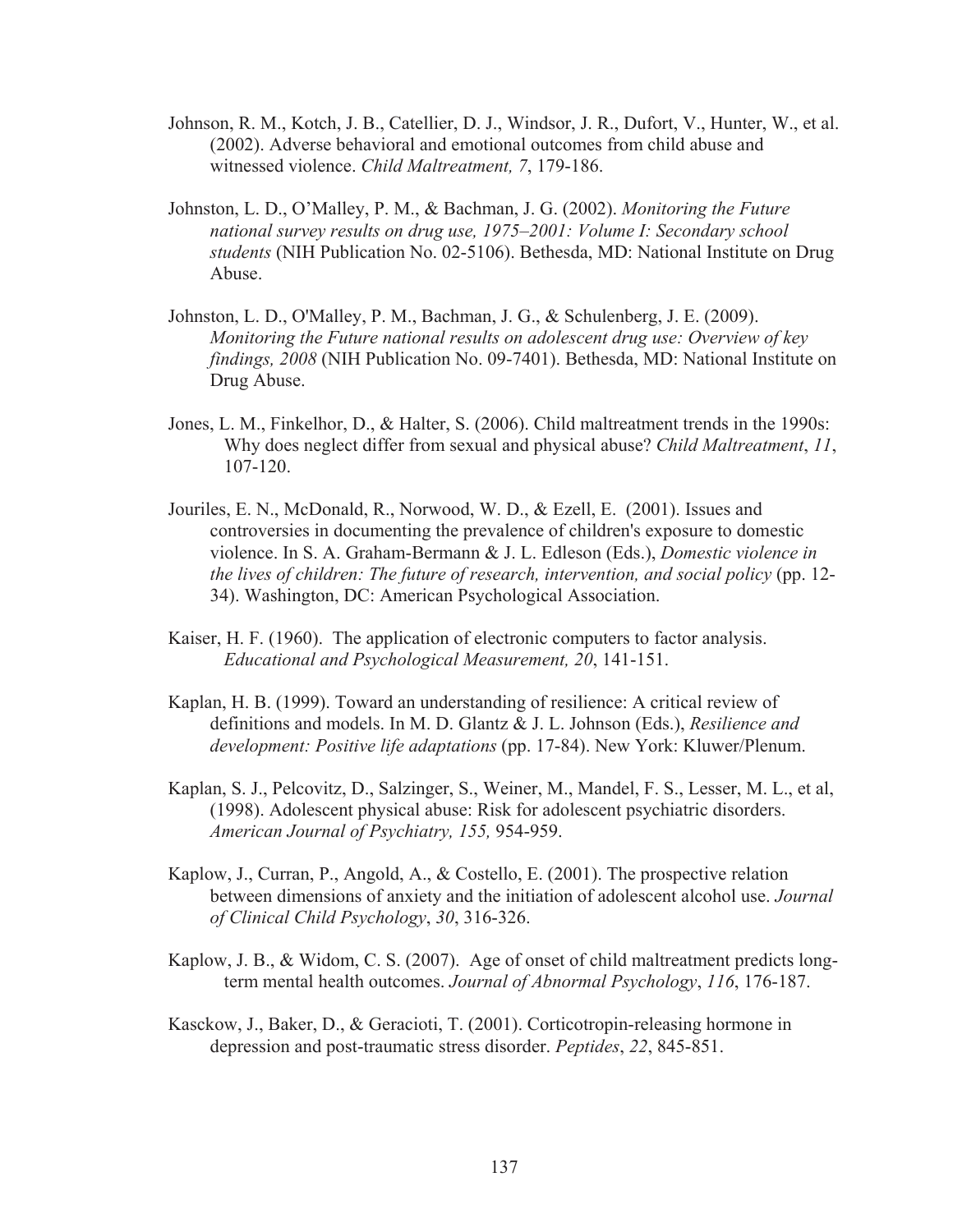- Kaysen, D., Dillworth, T. M., Simpson, T., Waldrop, A., Larimer, M. E., & Resick, P. A. (2007). Domestic violence and alcohol use: Trauma-related symptoms and motives for drinking. *Addictive Behaviors, 32*, 1272-1283.
- Kendall-Tackett, K. A., Williams, L. M., & Finkelhor, D. (1993). The effects of sexual abuse on children: A review and synthesis of recent empirical findings. *Psychological Bulletin, 113*, 164-181.
- Kendler, K., Bulik, C., Silberg, J., Hettema, J., Myers, J., & Prescott, C. (2000). Childhood sexual abuse and adult psychiatric and substance use disorders in women: An epidemiological and cotwin control analysis. *Archives of General Psychiatry*, *57*, 953-959.
- Kessler, R. C. (2000). Posttraumatic stress disorder: The burden to the individual and to society. *Journal of Clinical Psychiatry, 61*, 4-14.
- Kessler, R. C., Berglund, P., Demler, O., Jin, R., & Walters, E. E. (2005). Lifetime prevalence and age-of-onset distributions of DSM-IV disorders in the National Comorbidity Survey Replication. *Archives of General Psychiatry, 62*, 593-602.
- Kessler, R. C., Davis, C. G., & Kendler, K. S. (1997). Childhood adversity and adult psychiatric disorder in the US National Comorbidity Survey. *Psychological Medicine, 27*, 1101–1119.
- Kessler, R. C., Molnar, B. E., Feurer, I. D., & Appelbaum, M. (2001). Patterns and mental health predictors of domestic violence in the United States: Results from the National Comorbidity Survey. *International Journal of Law and Psychiatry, 24,*  487–508.
- Kessler, R. C., Ruscio, A. M., Shear, K., & Wittchen, H-U. (2008). Epidemiology of Anxiety Disorders. In M. Antony & M. Stein (Eds.), *Handbook of Anxiety and the Anxiety Disorders.* (pp. 19-33). Oxford, UK: Oxford University Press.
- Kessler, R. C., Sonnega, A., Bromet, E., Hughes, M., & Nelson, C. B. (1995). Posttraumatic stress disorder in the National Comorbidity Survey. *Archives of General Psychiatry*, 52, 1048-1060.
- Kilpatrick, D. G., Acierno, R., Saunders, B., Resnick, H. S., Best, C. L., & Schnurr, P. P. (2000). Risk factors for adolescent substance abuse and dependence: Data from a national sample. *Journal of Consulting and Clinical Psychology*, 68, 19-30.
- Kilpatrick, D.G., Ruggiero, K.J., Acierno, R., Saunders, B., Resnick, H.S., & Best, C.L. (2003). Violence and risk of PTSD, major depression, substance abuse/dependence, and comorbidity: Results from the National Survey of Adolescents. *Journal of Consulting and Clinical Psychology*, 71, 692-700.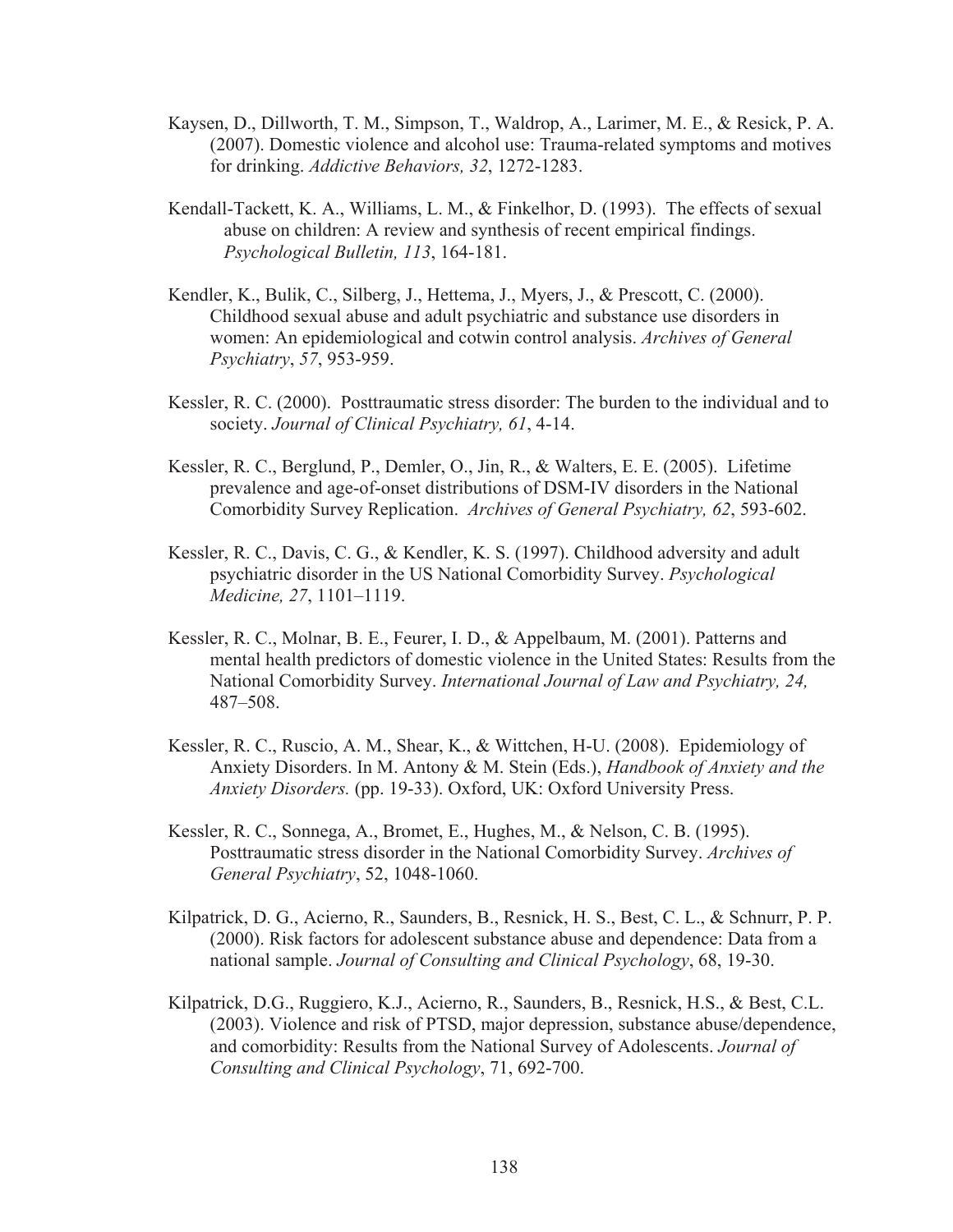- Kilpatrick, D.G., & Saunders, B.E. (1999). Prevalence and consequences of child victimization: Results from the National Survey of Adolescents (Final Report submitted November 1999 to the U.S. Department of Justice, Office of Justice Programs, National Institute of Justice, Grant No. 93-IJ-CX-0023). Available at http://www.ncjrs.gov/pdffiles1/nij/grants/181028.pdf.
- Kilpatrick, K. L., Litt, M., & Williams, M. (1997). Post-traumatic stress disorder in child witnesses to domestic violence. *American Journal of Orthopsychiatry*, *67,* 639–644.
- Kim, M., Kim, J., & Kwon, J. (2001). Frontal P300 decrement and executive dysfunction in adolescents with conduct problems. *Child Psychiatry and Human Development*, *32*, 93-106.
- King, D. W., Leskin, G. A., King, L. A., & Weathers, F. W. (1998). Confirmatory factor analysis of the Clinician-Administered PTSD Scale: Evidence for the dimensionality of Posttraumatic Stress Disorder. *Psychological Assessment, 10*, 90- 96.
- King, S., Iacono, W., & McGue, M. (2004). Childhood externalizing and internalizing psychopathology in the prediction of early substance use. *Addiction*, *99*, 1548-1559.
- Kirmayer, L. J. (1994). Suicide among Canadian Aboriginal peoples. *Transcultural Psychiatric Research Review*, *31*, 3-58.
- Kirmayer, L. J., Brass, G. M., & Tait, C. L. (2000). The mental health of Aboriginal peoples: Transformations of identity and community. *Canadian Journal of Psychiatry, 45*, 607-616.
- Kitzmann, K. M., Gaylord, N. K., Holt, A. R., & Kenny, E. D. (2003). Child witnesses to domestic violence: A meta-analytic review. *Journal of Consulting and Clinical Psychology*, *71,* 339–352.
- Kline, R. (2005). *Principles and practice of structural equation modeling*. New York: Guilford.
- Knockwood, I. (1992). *Out of the depths: The experiences of Mi' kmaw Children at the Indian residential school at Shubenacadie*, *Nova Scotia*. Lockeport, NS: Roseway Publishing.
- Koob, G. (1999). Corticotropin-releasing factor, norepinephrine, and stress. *Biological Psychiatry*, *46*, 1167-1180.
- Kosten, T., Mason, J., Giller, E., & Ostroff, R. (1987). Sustained urinary norepinephrine and epinephrine elevation in post-traumatic stress disorder. *Psychoneuroendocrinology*, *12*, 13-20.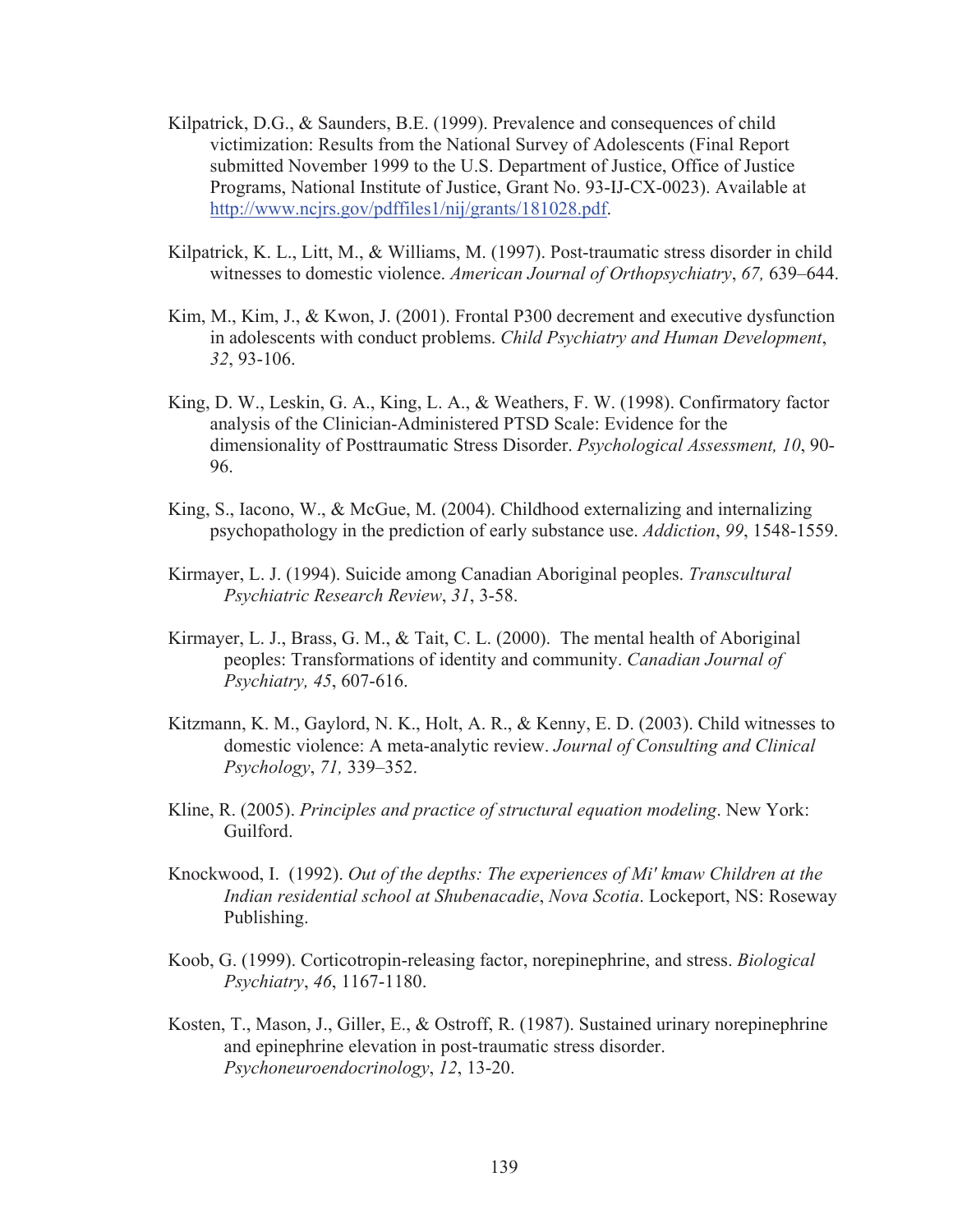- Krause, E. D., Mendelson, T., & Lynch, T. R. (2003). Childhood emotional invalidation and adult psychological distress: The mediating role of emotional inhibition. *Child Abuse and Neglect, 27*, 199-213.
- Krystal, J., & Neumeister, A. (2009). Noradrenergic and serotonergic mechanisms in the neurobiology of posttraumatic stress disorder and resilience. *Brain Research*, *1293,* 13-23.
- Kuntsche, E., Knibbe, R., Engels, R., & Gmel, G. (2007). Drinking motives as mediators of the link between alcohol expectancies and alcohol use among adolescents. *Journal of Studies on Alcohol and Drugs*, *68*, 76-85.
- Kuntsche, E., Knibbe, R., Gmel, G., & Engels, R. (2006). Replication and validation of the Drinking Motive Questionnaire Revised (DMQ-R, Cooper, 1994) among Adolescents in Switzerland. *European Addiction Research*, *12*, 161-168.
- Kuntsche, E., Stewart, S., & Cooper, M. (2008). How stable is the motive-alcohol use link? A cross-national validation of the Drinking Motives Questionnaire Revised among adolescents from Switzerland, Canada, and the United States. *Journal of Studies on Alcohol and Drugs*, *69*, 388-396.
- Kuo, P., Gardner, C., Kendler, K., & Prescott, C. (2006). The temporal relationship of the onsets of alcohol dependence and major depression: Using a genetically informative study design. *Psychological Medicine*, *36*, 1153-1162.
- Langeland, W., Draijer, N., & van den Brink, W. (2004). Psychiatric comorbidity in treatment-seeking alcoholics: The role of childhood trauma and perceived parental dysfunction. *Alcoholism: Clinical and Experimental Research, 28*, 441-447.
- Lazarus, R. S., & Folkman, S. (1984). Coping and adaptation. In W. D. Gentry (Ed.), *The handbook of behavioral medicine* (pp. 282-325). New York: Guilford.
- Lehmann, P. (1997). The development of posttraumatic stress disorder (PTSD) in a child sample of witnesses to mother-assault: A summary and review. *Journal of Family Violence, 12*, 241-257.
- Lerner, R. M., & Benson, P. L. (Eds.). (2003). *Development assets and asset-building communities: Implications for research, policy, and practice.* New York: Kluwer Academic/Plenum.
- Levenson, R. W., Sher, K. J., Grossman, L. M., Newman, J., & Newlin, D. B. (1980). Alcohol and stress response dampening: Pharmacological effects, expectancy, and tension reduction. *Journal of Abnormal Psychology, 89*, 528-538.
- Lewin, K. (1946). Action research and minority problems. *Journal of Social Issues, 1-2*, 34-36.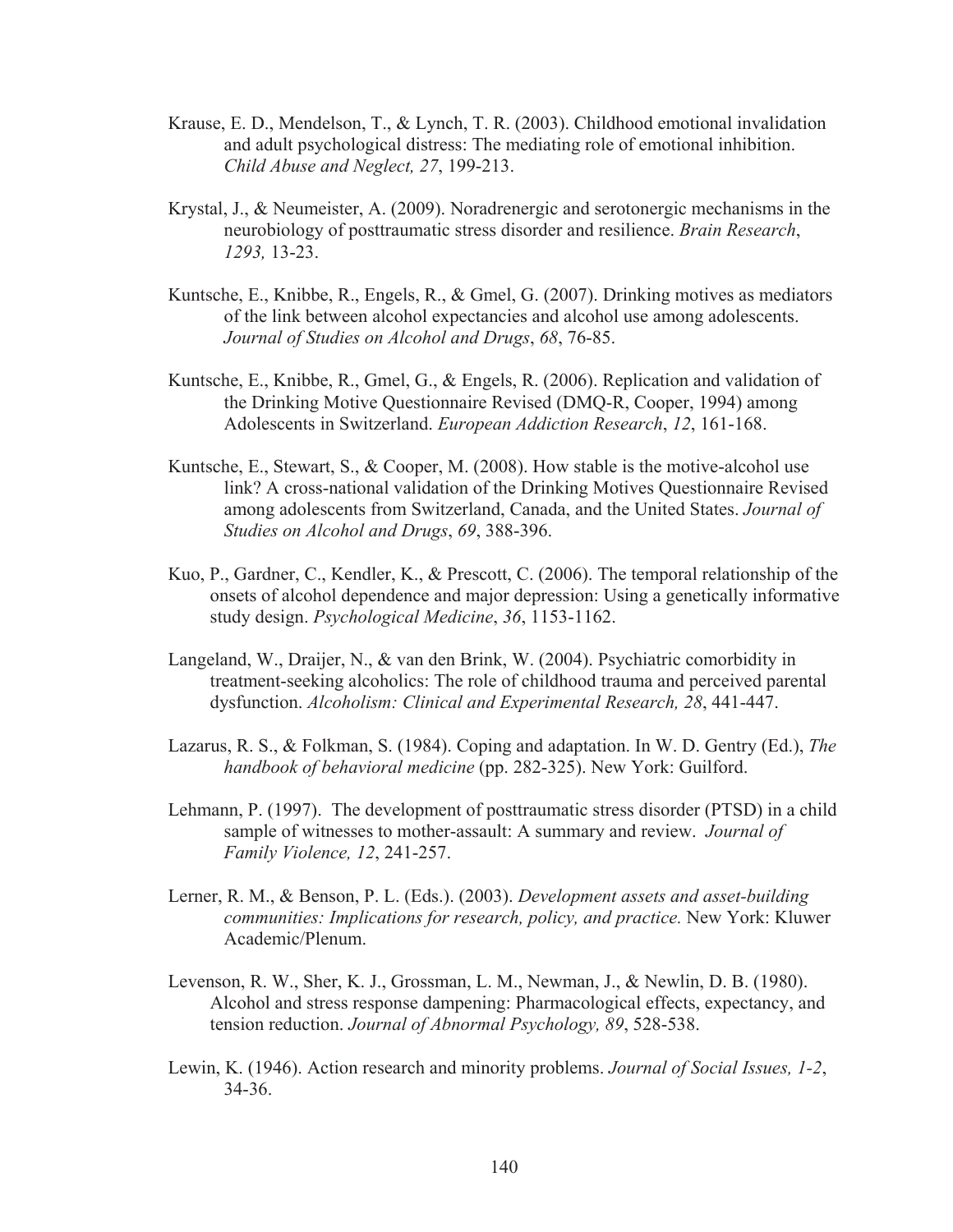- Libby, A. M., Orton, H. D., Novins, D. K., Beals, J., Manson, S. M., & the AI-SUPERPFP Team. (2005). Childhood physical and sexual abuse and subsequent depressive and anxiety disorders for two American Indian tribes. *Psychological Medicine*, *35*, 329–340.
- Libby, A. M., Orton, H. D., Novins, D. K., Spicer, P., Buchwald, D., Beals, J., et al. (2004). Childhood physical and sexual abuse and subsequent alcohol and drug use disorders in two American-Indian tribes. *Journal of Studies on Alcohol*, *65*, 74–83.
- Longman, R. S., Cota, A. A., Holden, R. R., & Fekken, G. C. (1989). A regression equation for the parallel analysis criterion in principal components analysis: Mean and 95th percentile eigenvalues. *Multivariate Behavioral Research, 24*, 59-69.
- Luthar, S. S. (Ed.). (2003). *Resilience and vulnerability: Adaptation in the context of childhood adversities.* Cambridge, UK: Cambridge University Press.
- Luthar, S. S., Cicchetti, D., & Becker, B. (2000). The construct of resilience: A critical evaluation and guidelines for future work. *Child Development, 71*, 543–562.
- Luthar, S. S., Doernberger, C., & Zigler, E. (1993). Resilience is not a unidimensional construct: Insights from a prospective study of inner-city adolescents. *Development and Psychopathology*, *5*(4), 703-717.
- Luthar, S., & Zelazo, L. (2003). Research on resilience: An integrative review. In S. Luthar (Ed.), *Resilience and vulnerability: Adaptation in the context of childhood adversities* (pp. 510-549). New York: Cambridge University Press.
- MacMillan, H. L., Fleming, J. E., Streiner, D. L., Lin, E., Boyle, M. H., Jamieson, E., et al. (2001). Childhood abuse and lifetime psychopathology in a community sample. *American Journal of Psychiatry, 158*, 1878-1883.
- Macmillan, H. L., Jamieson, E., Wathen, C., Boyle, M., Walsh, C., Omura, J., et al. (2007). Development of a policy-relevant child maltreatment research strategy. *Milbank Quarterly*, *85*, 337-374.
- Mallinckrodt, B., Abraham, W. T., Wei, M., & Russell, D. W. (2006). Advances in testing the statistical significance of mediation effects. *Journal of Counseling Psychology, 53,* 372-378.
- Manson, S., Ackerson, L., Dick, R., Barón, A., & Fleming, C. (1990). Depressive symptoms among American Indian adolescents: Psychometric characteristics of the Center for Epidemiologic Studies Depression Scale (CES-D). *Psychological Assessment*, 2, 231-237.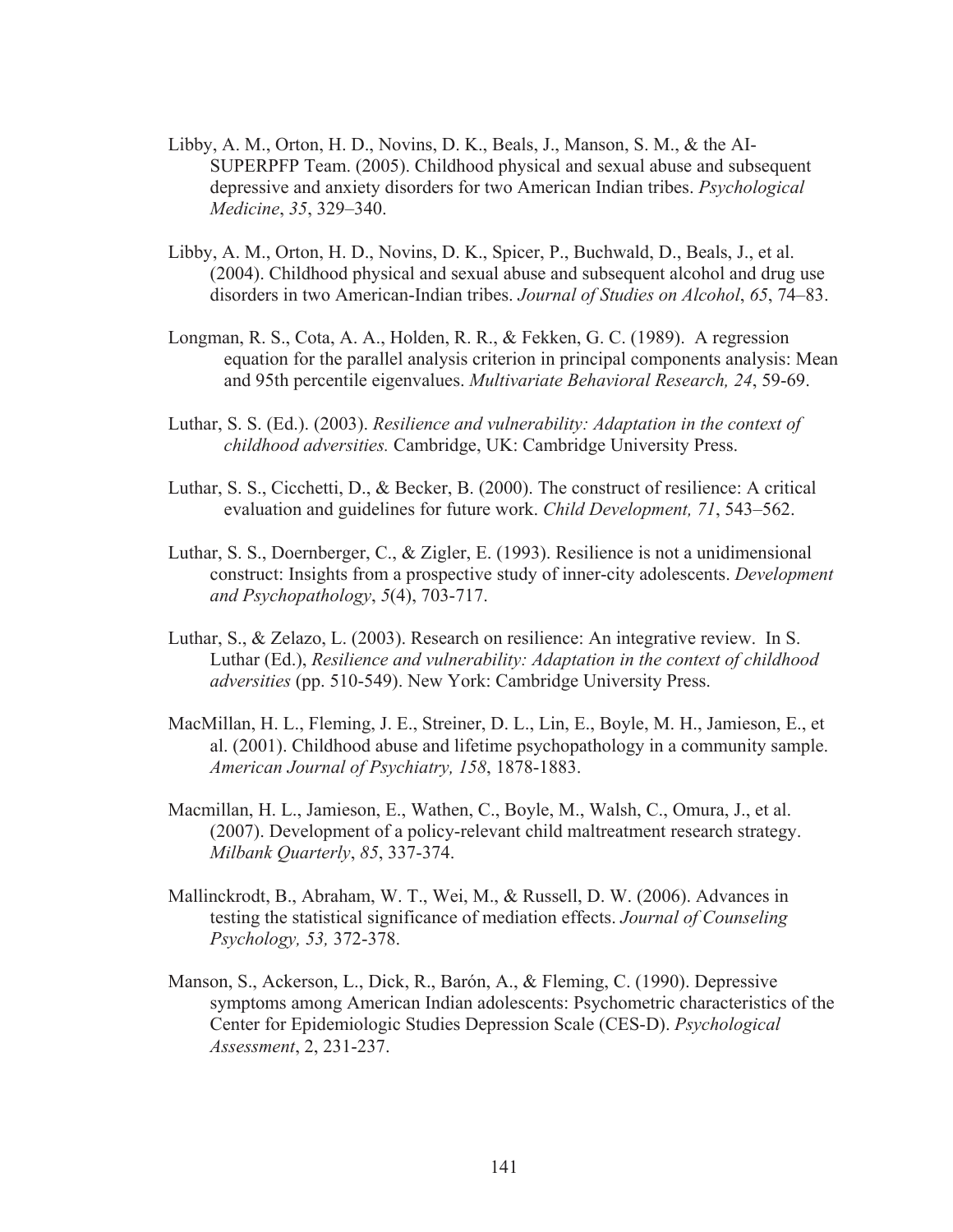- Masten, A. S. (2001). Ordinary magic: Resilience processes in development. *American Psychologist, 56*, 227–238.
- Masten, A. S., & Obradovic, J. (2006). Competence and resilience in development. *Annals of the New York Academy of Sciences, 1094,* 13–27.
- Masten, A. S., & Powell, J. L. (2003). A resilience framework for research, policy, and practice. In S. S. Luthar (Ed.), *Resilience and vulnerability: Adaptation in the context of childhood adversities* (pp. 1-25). New York: Cambridge University Press.
- McFall, M. E., MacKay, P. W., & Donovan, D. M. (1992). Combat-related posttraumatic stress disorder and severity of substance abuse in Vietnam veterans. *Journal of Studies on Alcohol, 53*, 357-363.
- McGue, M., Iacono, W., Legrand, L., Malone, S., & Elkins, I. (2001). Origins and consequences of age at first drink: I. Associations with substance-use disorders, disinhibitory behavior and psychopathology, and P3 amplitude. *Alcoholism: Clinical and Experimental Research*, *25*, 1156-1165.
- Medrano, M. A., Zule, W. A., Hatch, J., & Desmond, D. P. (1999). Prevalence of childhood trauma in a community sample of substance abusing women. *American Journal of Drug and Alcohol Abuse*, *25*, 449–462.
- Michael, T., Ehlers, A., Halligan, S. L., & Clark, D. M. (2005). Unwanted memories of assault: What intrusion characteristics are associated with PTSD? *Behaviour Research and Therapy, 43,* 613–628.
- Miller, J.R. (1996). *Shingwauk's vision: A history of native residential schools.* Toronto: University of Toronto Press.
- Monti, P. M., Miranda, R., Nixon, K., Sher, K. J., Swartzwelder, S., Tapert, S. F., et al. (2005). Adolescence: Booze, brains, and behavior. *Alcoholism: Clinical and Experimental Research, 29,* 207–220.
- Moran, P. B., Vuchinich, S., & Hall, N. K. (2004). Associations between types of maltreatment and substance use during adolescence. *Child Abuse and Neglect, 28*, 565-574.
- Mullen, P. E., Martin, J. L., Anderson, J. C., Romans, S. E., & Heribson, G. P. (1996). The long-term impact of the physical, emotional, and sexual abuse of children: A community study. *Child Abuse and Neglect*, *20*, 7–21.
- Muller, D., Judd, C. M., & Yzerbyt, V. Y. (2005). When moderation is mediated and mediation is moderated. *Journal of Personality and Social Psychology, 89,* 852- 863.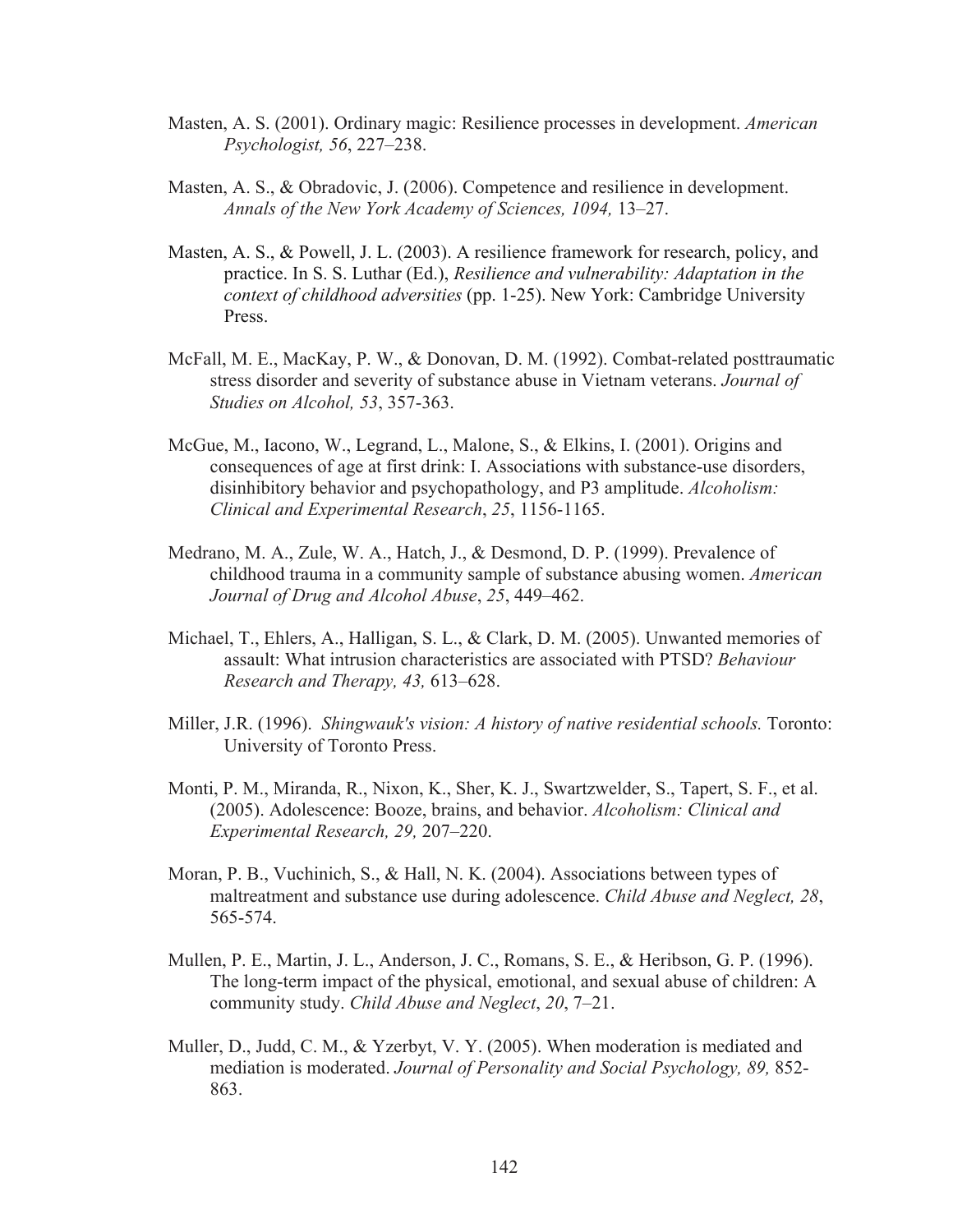- Mushquash, C. J., Comeau, M. N., & Stewart, S. H. (2007). An alcohol abuse early intervention approach with Mi'kmaq adolescents. *First Peoples Child and Family Review, 3*, 17-26.
- Mushquash, C., Stewart, S., Comeau, M., & McGrath, P. (2008). The structure of drinking motives in First Nations adolescents in Nova Scotia. *American Indian and Alaska Native Mental Health Research*, *15*, 33-52.
- Myers, J. K., & Weissman, M. M. (1980). Use of a self-report symptom scale to detect depression in a community sample. *American Journal of Psychiatry, 137,* 1081– 1084.
- Najavits, L., Schmitz, M., Gotthardt, S., & Weiss, R. (2005). Seeking Safety plus exposure therapy: An outcome study on dual diagnosis men. *Journal of Psychoactive Drugs*, *37*, 425-435.
- Najavits, L. M., Gallop, R. J., Weiss, R. D. (2006). Seeking Safety therapy for adolescent girls with PTSD and substance abuse: A randomized controlled trial. *Journal of Behavioral Health Services and Research, 33,* 453–463.
- Najavits, L. M., Weiss, R. D., Shaw, S. R., & Muenz, L. (1998). "Seeking Safety": Outcome of a new cognitive– behavioral psychotherapy for women with posttraumatic stress disorder and substance dependence. *Journal of Traumatic Stress, 11,* 437–456.
- National Crime Victims Research & Treatment Center. (2007). TF-CBTWeb: First Year Report. Charleston, SC: Author.
- National Highway Traffic Safety Administration (NHTSA) (1997). *1995 Youth Fatal Crash and Alcohol Facts.* Washington, DC: NHTSA, U.S. Dept. of Transportation.
- Nevitt, J., & Hancock, G. R. (2001). Performance of bootstrapping approaches to model test statistics and parameter standard error estimation in structural equation modeling. *Structural Equation Modeling*, *8*, 353-377.
- Noel, M., O'Connor, R. M., Boudreau, B., Mushquash, C. J., Comeau, M., Stevens, D., et al., (2010). The Rutgers Alcohol Problem Index (RAPI): A comparison of cutpoints in First Nations Mi'kmaq and non-Aboriginal adolescents in rural Nova Scotia. *International Journal of Mental Health and Addiction*, 8(2), 336-350.
- O'Donnell, T., Hegadoren, K.M., Coupland, N.C., 2004. Noradrenergic mechanisms in the pathophysiology of post-traumatic stress disorder. *Neuropsychobiology, 50*, 273–283.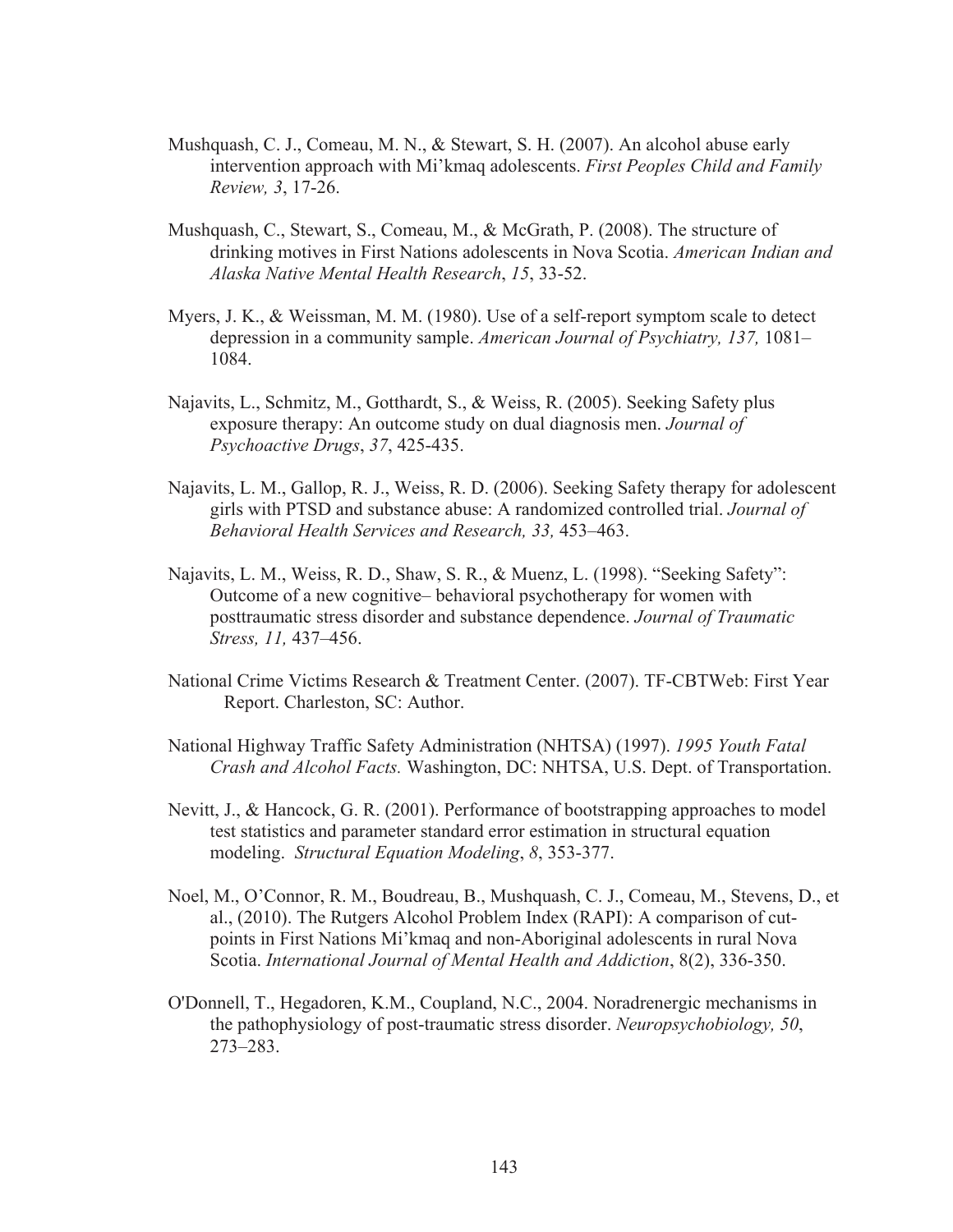- Oddone Paolucci, E., Genuis, M., & Violato, C. (2001). A meta-analysis of the published research on the effects of child sexual abuse. *Journal of Psychology: Interdisciplinary and Applied*, *135*, 17-36.
- Oetting, E. R., & Beauvais, F. (1989). Epidemiology and correlates of alcohol use among Indian adolescents living on reservations. In D. Spiegler, D. Tate, S. Aitken, & C. Christian (Eds.), *Alcohol use among U.S. ethnic minorities* (pp. 239–67). Rockville, MD: National Institute of Alcohol Abuse and Alcoholism.
- O'Malley, P. M., Johnston, L. D., & Bachman, J. G. (1998). Alcohol use among adolescents. *Alcohol Health and Research World, 22,* 85–93.
- Ouimette, P., Read, J., Wade, M., & Tirone, V. (2010). Modeling associations between posttraumatic stress symptoms and substance use. *Addictive Behaviors*, *35*, 64-67.
- Palmieri, P.A., & Fitzgerald, L. F. (2005). Confirmatory factor analysis of posttraumatic stress symptoms in sexually harassed women. *Journal of Traumatic Stress, 18*, 657–666.
- Palmieri, P. A.,Weathers, F.W., Difede, J., & King, D.W. (2007). Confirmatory factor analysis of the PTSD Checklist and the Clinician-Administered PTSD Scale in disaster workers exposed to the World Trade Center ground zero. *Journal of Abnormal Psychology, 116*, 329-341.
- Palyo, S. A., Clapp, J. D., Beck, G. J., Grant, D. M., & Marques, L. (2008). Unpacking the relationship between posttraumatic numbing and hyperarousal in a sample of help-seeking motor vehicle accident survivors: Replication and extension. *Journal of Traumatic Stress, 21*, 235-238.
- Parry, B. L., Meliska, C. J., Sorenson, D. L., Lopez, A. M., Martinez, L. F., Nowakowski, S.,et al. (2008). Plasma melatonin circadian rhythm disturbances during pregnancy and postpartum in depressed women and women with personal or family histories of depression. *American Journal of Psychiatry, 165*, 1551–1558.
- Pederson, P. B., Carter, R. T., & Ponterotto, J., G. (1996). The cultural context of psychology: Questions for accurate research and appropriate practice. *Cultural Diversity and Mental Health, 2*, 205-216.
- Pennebaker, J.W. (1997). *Opening up: The healing power of expressing emotion.* New York: Guilford Press.
- Pelcovitz, D., Kaplan, S., Goldenberg, B., & Mandel, F. (1994). Post-traumatic stress disorder in physically abused adolescents. *Journal of the American Academy of Child & Adolescent Psychiatry*, *33*(3), 305-312.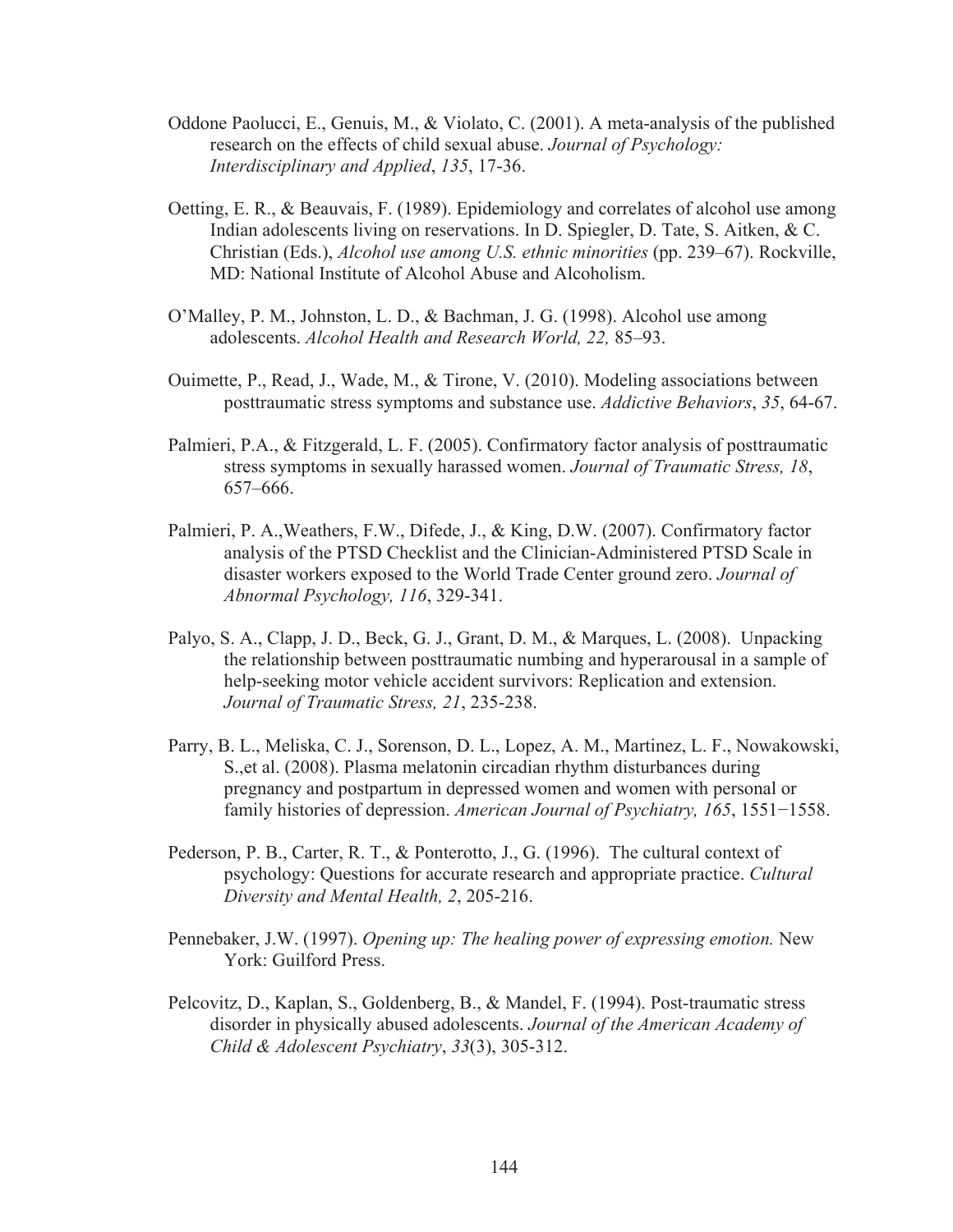- Pereda, N., Guilera, G., Forns, M., & Gomez-Benito, J. (2009). The international epidemiology of child sexual abuse: A continuation of Finkelhor (1994). *Child Abuse and Neglect, 33*, 331-342.
- Perepletchikova, F., Krystal, J. H., & Kaufman, J. (2008). Practitioner review: Adolescent alcohol use disorders: Assessment and treatment issues. *Journal of Child Psychology and Psychiatry, 49*, 1131-1154.
- Perry, A., DiLillo, D., & Peugh, J. (2007). Childhood psychological maltreatment and quality of marriage: The mediating role of psychological distress. *Journal of Emotional Abuse*, *7*, 117-142.
- Pollak, S., Vardi, S., Bechner, A., & Curtin, J. (2005). Physically abused children's regulation of attention in response to hostility. *Child Development, 76*, 968-977.
- Polusny, M. A., & Follette, V. M. (1995). Long term correlates of child sexual abuse: Theory and review of the empirical literature. *Applied and Preventive Psychology, 4,* 143-166.
- Prigerson, H. G., Maciejewski, P. K., & Rosenheck, R. A. (2002). Population attributable fractions of psychiatric disorders and behavioral outcomes associated with combat exposure among US men. *American Journal of Public Health, 92*, 59-63.
- Quinn, A. (2007). Reflections on intergenerational trauma: Healing as a critical intervention. *First Peoples Child and Family Review*, 3, 72-82.
- Radloff, L. S. (1977). The CES-D scale: A self-report depression scale for research in the general population. *Applied Psychological Measurement, 1*, 385-401.
- Radloff, L. S. (1991). The use of the Center for Epidemiologic Studies Depression Scale in adolescents and young adults. *Journal of Youth and Adolescence, 20*, 149-166.
- Randall, C. L., Book, S.W., Carrigan, M. H., & Thomas, S. E. (2008). Treatment of cooccurring alcoholism and social anxiety disorder. In S. H. Stewart & P. J. Conrod (Eds.), *Anxiety and Substance Use Disorder: The Vicious Cycle of Comorbidity* (pp. 139-155). New York: Springer.
- Rauch, S., Shin, L., & Phelps, E. (2006). Neurocircuitry models of posttraumatic stress disorder and extinction: Human neuroimaging research-past, present, and future. *Biological Psychiatry*, *60*, 376-382.
- Read, J. P., Brown, P. J., & Kahler, C. W. (2004). Substance use and posttraumatic stress disorders: Symptom interplay and effects on outcome. *Addictive Behaviors, 29*, 1665–1672.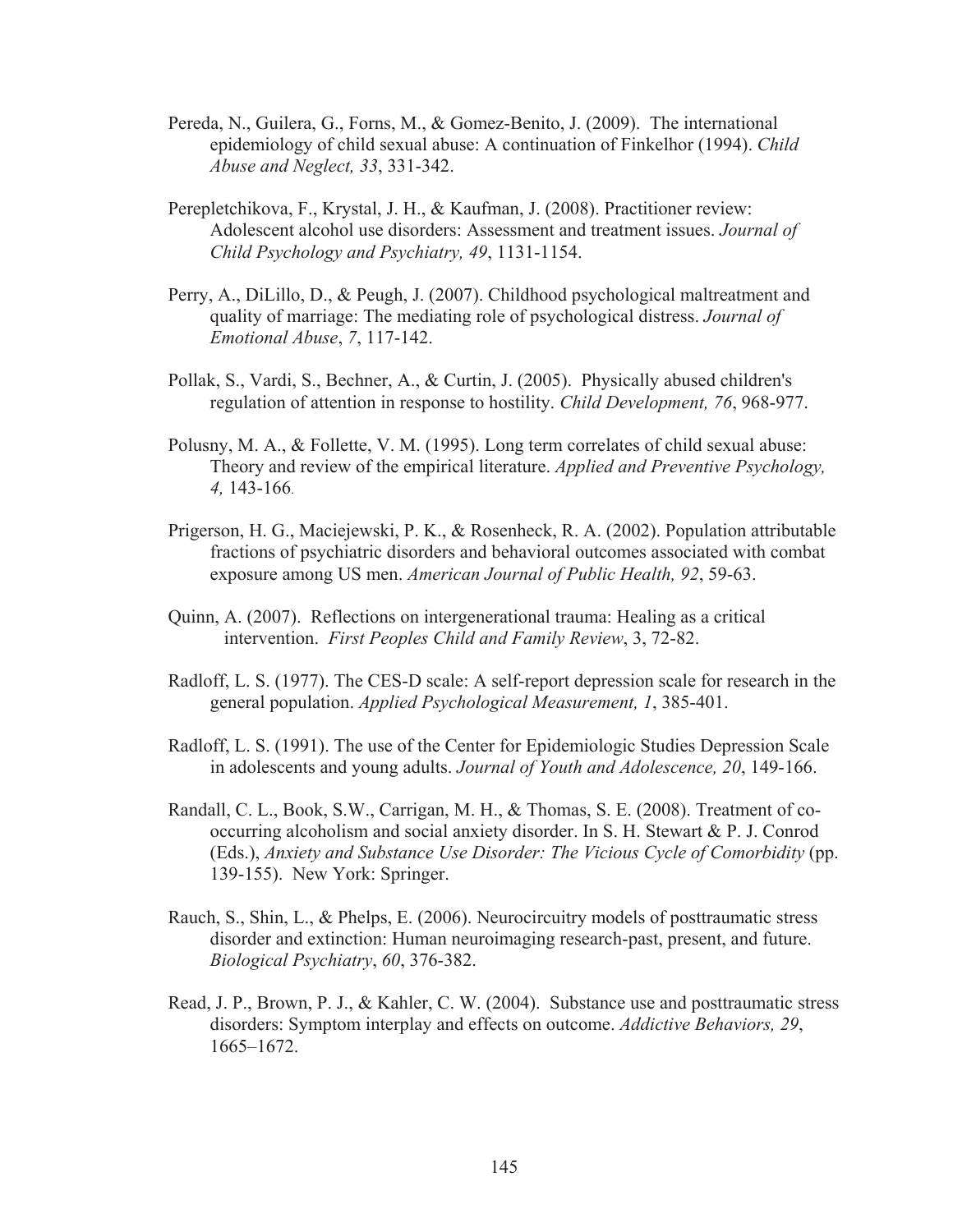- Resnick, H. S., Kilpatrick, D. G., Dansky, B. S., Saunders, B. E., & Best, C. L. (1993). Prevalence of civilian trauma and posttraumatic stress disorder in a representative national sample of women. *Journal of Consulting and Clinical Psychology*, 61, 984-991.
- Robertson, M., Humphreys, L., & Ray, R. (2004). Psychological treatments for posttraumatic stress disorder: Recommendations for the clinician based on a review of the literature. *Journal of Psychiatric Practice, 10*, 106-118.
- Rodgers, C. S., Lang, A. J., Laffaye, C., Satz, L. E., Dresselhaus, T. R., & Stein, M. B. (2004). The impact of individual forms of childhood maltreatment on health behavior. *Child Abuse and Neglect, 28*, 575-586.
- Rohde, P., Lewinsohn, P.M., & Seeley, J.R., (1996). Psychiatric comorbidity with problematic alcohol use in high school students. *Journal of American Academy of Child and Adolescent Psychiatry, 35*, 101-109.
- Rutter, M. (1979). Protective factors in children's responses to stress and disadvantage. in M. W. Kent & J. E. Rolf (Eds.), Primary prevention of psychopathology: Vol. 3. Social competence in children (pp. 49–74). Hanover, NH: University Press of New England.
- Saladin, M. E., Brady, K. T., Dansky, B. S., & Kilpatrick, D. G. (1995). Understanding comorbidity between PTSD and substance use disorders: Two preliminary investigations. *Addictive Behaviors,* 20, 643–655.
- Saladin, M., Drobes, D., Coffey, S., Dansky, B., Brady, K., & Kilpatrick, D. (2003). PTSD symptom severity as a predictor of cue-elicited drug craving in victims of violent crime. *Addictive Behaviors*, *28*(9), 1611-1629.
- Sayette, M. A. (1999). Does drinking reduce stress? *Alcohol Research & Health*, *23*(4), 250-255.
- Sayette, M.A., Breslin, F., Wilson, T., & Rosenblum, G.D., (1994). Parental history of alcohol abuse and the effects of alcohol and expectations of intoxication on social stress. *Journal of Studies of Alcohol, 55*, 214– 223.
- Schafer, J., Caetano, R., & Clark, C. L. (1998). Rates of intimate partner violence in the United States. *American Journal of Public Health, 88,* 1702–1704.
- Scheier, L., Botvin, G., & Baker, E. (1997). Risk and protective factors as predictors of adolescent alcohol involvement and transitions in alcohol use: A prospective analysis. *Journal of Studies on Alcohol*, *58*, 652-667.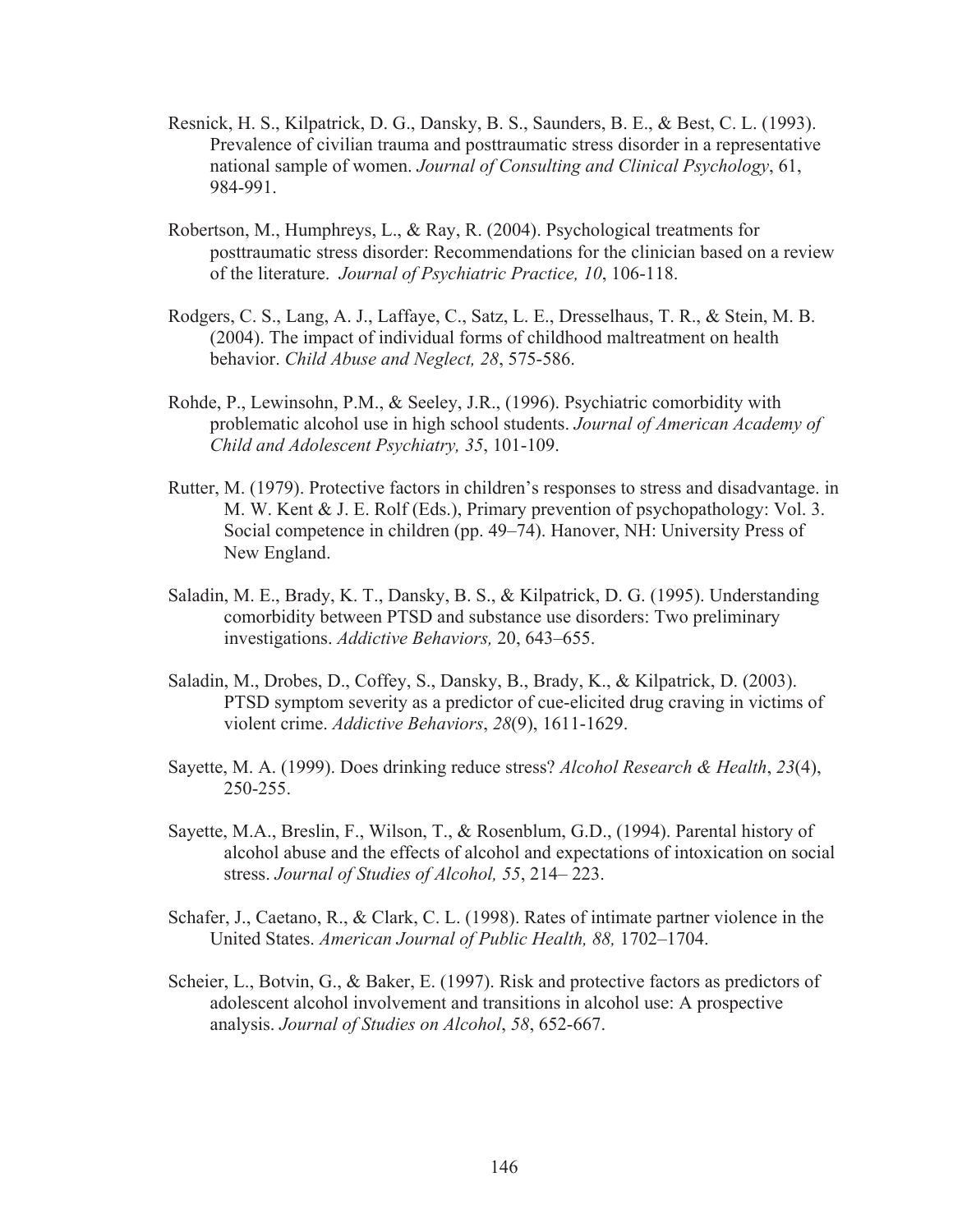- Schell, T., Martino, S., Ellickson, P., Collins, R., & McCaffrey, D. (2005). Measuring developmental changes in alcohol expectancies. *Psychology of Addictive Behaviors*, *19*, 217-220.
- Scher, C. D., Forde, D. R., McQuaid, J. R., & Stein, M. B. (2004). Prevalence and demographic correlates of childhood maltreatment in an adult community sample. *Child Abuse and Neglect, 28*, 167-180.
- Schuckit, M. A., Tipp, M. E., Bulchoz, K. K., Nürnberger, J. L, Hesselbrock, C. M., Crowe, R. R., et al., (1997). The lifetime rates of 3 major mood disorders and 4 major anxiety disorders in alcoholics and controls. *Addiction, 92,* 1189-304.
- Schumacker, R. E., & Lomax, R. G. (2010). *A beginner's guide to structural equation modeling (3rd ed.)*. New York, NY: Routledge.
- Seccombe, K. (2002). 'Beating the odds' versus 'changing the odds': Poverty, resilience, and family policy. *Journal of Marriage and Family*, *64*(2), 384-394.
- Shalala, D. E., Trujillo, M. H., Hartz, P. E., Paisano, E. L. (1999). *Trends in Indian Health 1998–99.* Washington, DC, United States Department Health and Human Services, Indian Health Service, Division of Program Statistics.
- Shin**,** S. H., Edwards, E. M., & Heeren, T. (2009). Child abuse and neglect: Relations to adolescent binge drinking in the national longitudinal study of Adolescent Health (AddHealth) Study. *Addictive Behaviors, 34*, 277-280.
- Shin, L., Rauch, S., Pitman, R. (2006). Amygdala, medial prefrontal cortex, and hippocampal function in PTSD. *Annals of the New York Academy of Science, 1071*, 67-79.
- Simons, J. S., Gaher, R. M., Jacobs, G. A., Meyer, D., & Johnson-Jimenez, E. (2005). Associations between alcohol use and PTSD symptoms among American Red Cross disaster relief workers responding to the 9/11/2001 attacks. *American Journal of Drug and Alcohol Abuse, 31*, 285–304.
- Simons-Morton, B., & Chen, R. (2005). Latent growth curve analyses of parent influences on drinking progression among early adolescents. *Journal of Studies on Alcohol, 66, 5*–13.
- Smith, A., Brent, P., Henry, D., & Foy, A. (1990). Plasma noradrenaline, platelet  $\alpha$ 2adrenoceptors, and functional scores during ethanol withdrawal. *Alcoholism: Clinical and Experimental Research*, *14*, 497-502.
- Smith, G. T., Goldman, M. S., Greenbaum, P. E., & Christiansen , B. A. (1995) Expectancy for social facilitation from drinking: the divergent paths of high-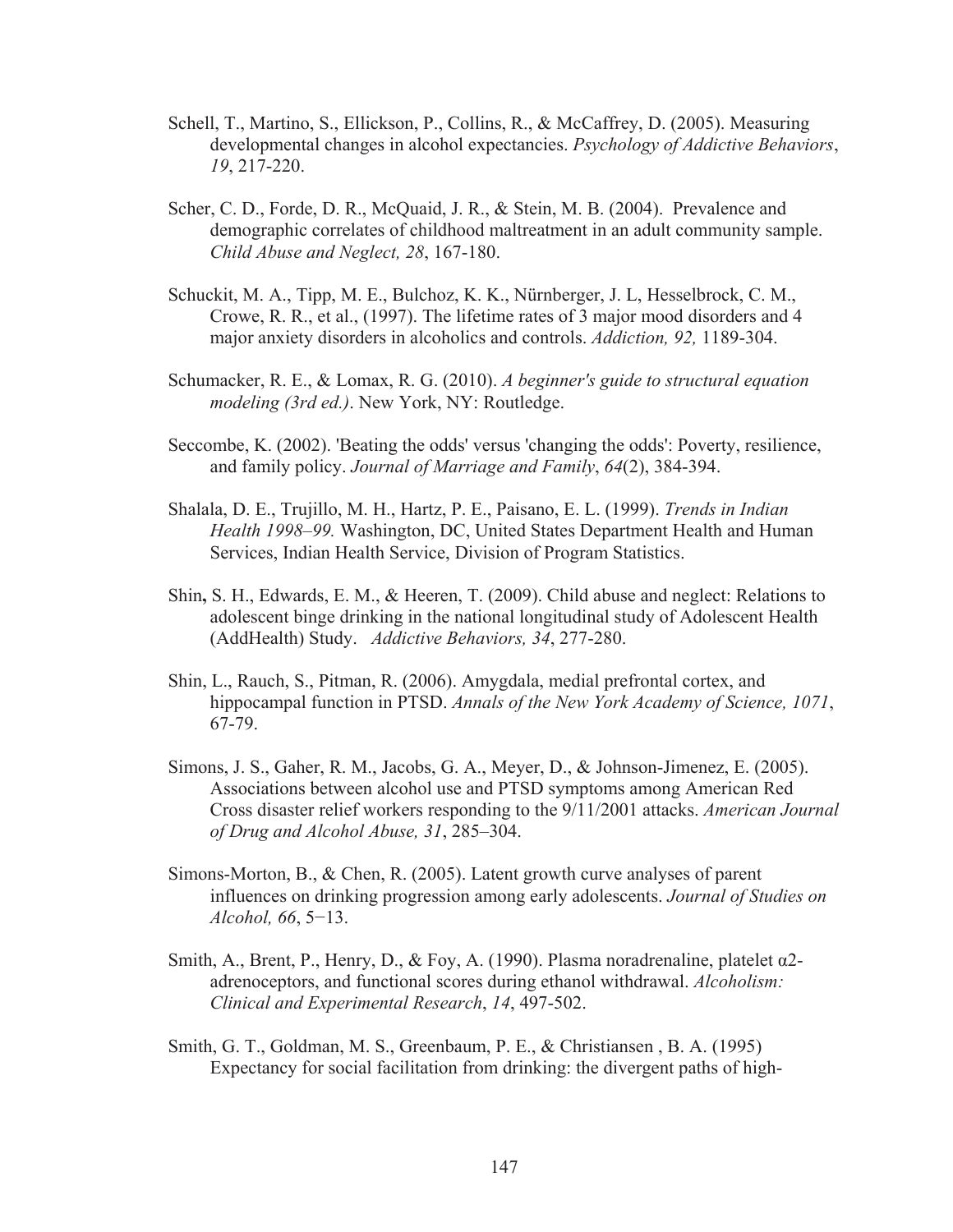expectancy and low-expectancy adolescents, *Journal of Abnormal Psychology,* 104, 32–40.

- Southwick, S., Bremner, J., Rasmusson, A., Morgan, C., Arnsten, A., & Charney, D. (1999). Role of norepinephrine in the pathophysiology and treatment of posttraumatic stress disorder. *Biological Psychiatry*, *46*, 1192-1204.
- Spertus, I. L., Yehuda, R., Wong, C. M., Halligan, S., & Seremetis, S. V. (2003). Childhood emotional abuse and neglect as predictors of psychological and physical symptoms in women presenting to a primary care practice. *Child Abuse and Neglect*, *27*, 1247–1258.
- Springer, K. W., Sheridan, J., Kuo, D., & Carnes, M. (2007). Long-term physical and mental health consequences of childhood physical abuse: Results from a large population-based sample of men and women. *Child Abuse and Neglect, 31*, 517- 530.
- Stanley, K. M., Martin, M. M., Nemeth, L. S., Michel, Y., & Weiten, J. M. (2007). Examining lateral violence in the nursing workforce. *Issues in Mental Health Nursing, 28*, 1247-1265.
- Statistics Canada. (1991) *Aboriginal peoples survey (APS)*. Ottawa, Canada: Author.
- Statistics Canada (1993). *Language, tradition, health, lifestyle and social issues: 1991 Aboriginal Peoples Survey.* Ottawa, Canada: Minister of Supply and Services Canada. Statistics Canada Catalogue No. 89-533.
- Stewart, S. H. (1996). Alcohol abuse in individuals exposed to trauma: A critical review. *Psychological Bulletin*, 120, 83-112.
- Stewart, S. H. (1997). Trauma memory and alcohol abuse: drinking to forget? In D. Read & S. Lindsay (Eds.), *Recollections of trauma* (pp. 461–467). New York: Plenum Press.
- Stewart, S. H. & Conrod, P. J. (2008). Anxiety disorder and substance use disorder comorbidity: Common themes and future directions. In S. H. Stewart & P. J. Conrod's (Eds.), *Anxiety and Substance Use Disorder: The Vicious Cycle of Comorbidity* (p. 239-257). New York: Springer.
- Stewart, S. H., Conrod, P. J., Pihl, R. O., & Dongier, M. (1999). Relations between posttraumatic stress syndrome dimensions and substance dependence in a community-recruited sample of substance-abusing women. *Psychology of Addictive Behaviors, 13*, 78–88.
- Stewart S. H., & Israeli, A. L. (2002). Substance abuse and co-occurring psychiatric disorders in victims of intimate violence. In C. Wekerle & A.-M. Wall (Eds.), *The*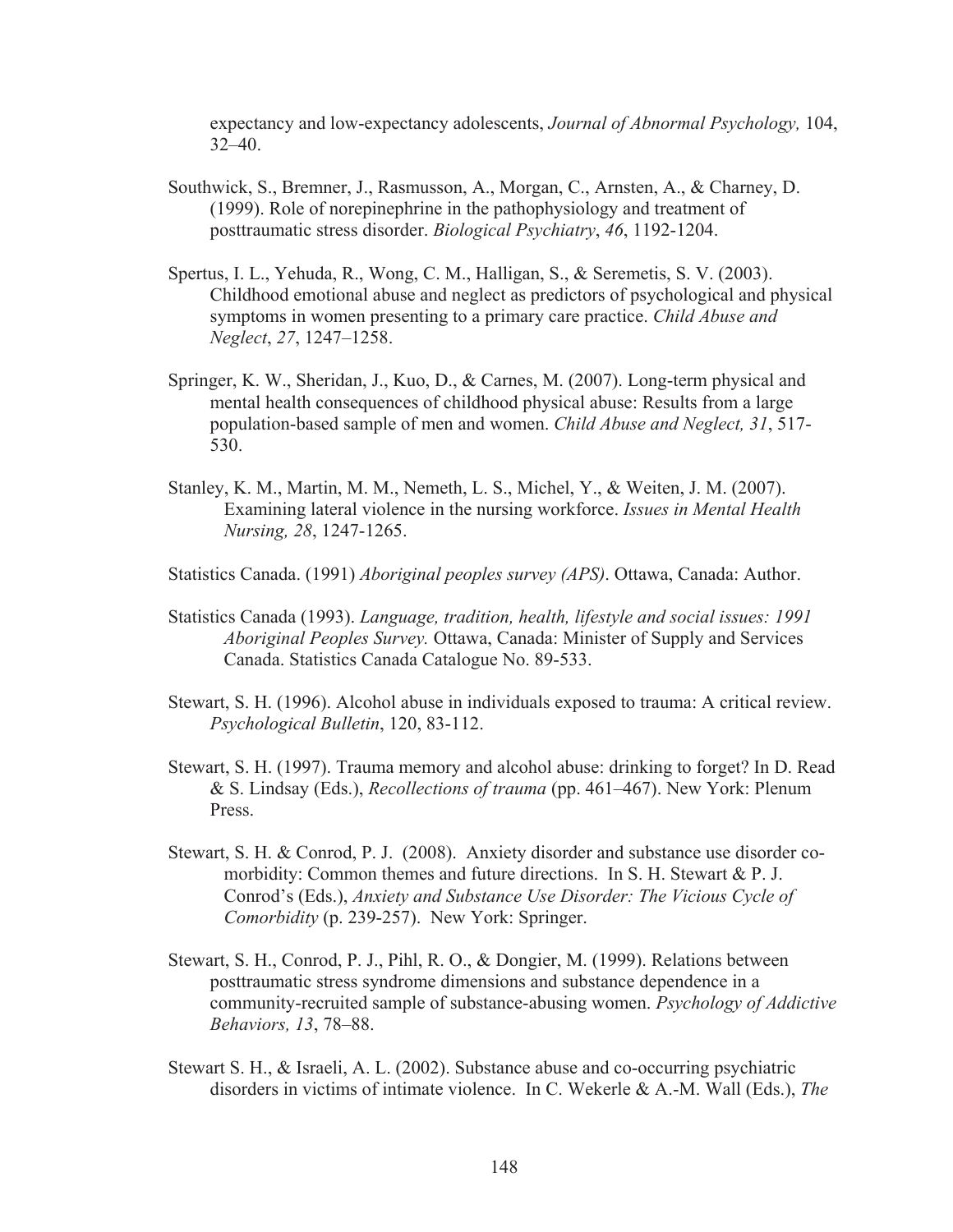*violence and addiction equation: Theoretical and clinical issues in substance abuse and relationship violence* (pp. 98-122). New York: Brunner\Routledge.

- Stewart, S. H., Mitchell, T. L., Wright, K. D., & Loba, P. (2004). The relations of PTSD symptoms to alcohol use and coping drinking in volunteers who responded to the Swissair Flight 111 airline disaster. *Journal of Anxiety Disorders, 18*, 51-68.
- Stewart, S. H., Pihl, R. O., Conrod, P. J., & Dongier, M. (1998). Functional associations among trauma, PTSD, and substance-related disorders. *Addictive Behaviors, 28*, 797-812.
- Strawn, J., & Geracioti, T. (2008). Noradrenergic dysfunction and the psychopharmacology of posttraumatic stress disorder. *Depression and Anxiety*, *25*(3), 260-271.
- Straus, M.A. (1992). Children as witnesses to marital violence: A risk factor for lifelong problems among a nationally representative sample of American men and women. *Report of the Twenty-Third Ross Roundtable.* Columbus, OH: Ross Laboratories.
- Strunin, L., & Hingson, R. (1992). Alcohol, drugs, and adolescent sexual behavior. *International Journal of the Addictions, 27,* 129–146.
- Substance Abuse and Mental Health Services Administration (SAMHSA (2007). Results from the 2006 National Survey on Drug Use and Health: National Findings. (*Office of Applied Studies, NSDUH Series H-32, DHHS Publication No. SMA 07-4293*). Rockville, MD.
- Sullivan, T., Fehon, D., Andres-Hyman, R., Lipschitz, D., & Grilo, C. (2006). Differential Relationships of Childhood Abuse and Neglect Subtypes to PTSD Symptom Clusters Among Adolescent Inpatients. *Journal of Traumatic Stress*, *19*(2), 229-239.
- Sullivan, T. P. & Holt, L. J. (2008). PTSD symptom clusters are differentially related to substance use among community women exposed to intimate partner violence. *Journal of Traumatic Stress , 21*, 173-180.
- Swahn, M., Bossarte, R., & Sullivent, E. (2008). Age of alcohol use initiation, suicidal behavior, and peer and dating violence victimization and perpetration among highrisk, seventh-grade adolescents. *Pediatrics*, *121*, 297-305.
- Szlemko, W. J., Wood, J. W., & Jumper-Thurman, P. (2006). Native Americans and alcohol: Past, present, and future. *The Journal of General Psychology,* 755(4), 435- 451.
- Tabachnick, B., & Fidell, L. (2001). *Using Multivariate Statistics* (4th ed.). Boston, MA: Allyn and Bacon.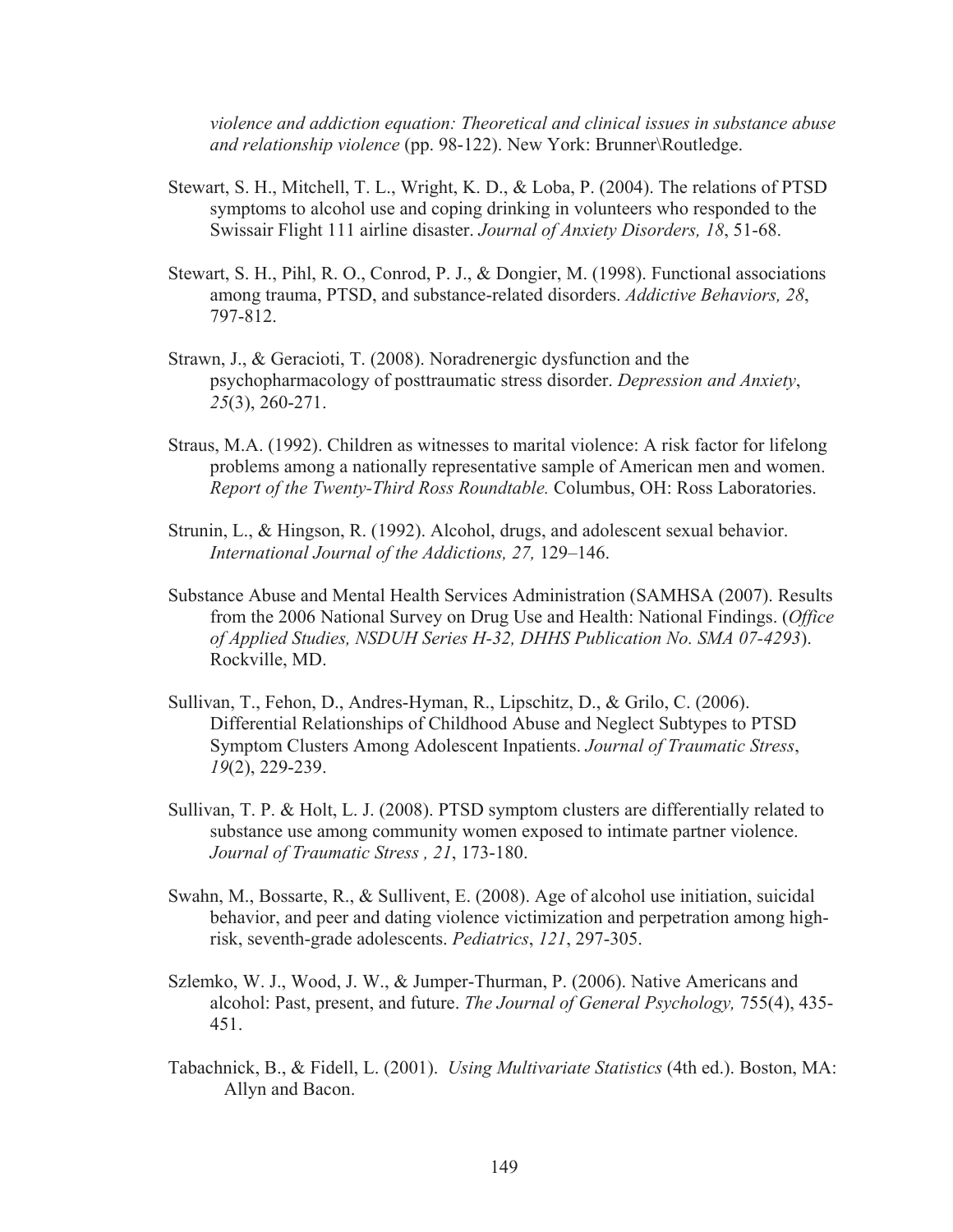- Taft, C. T., Kaloupek, D. G., Schumm, J. A., Marshall, A. D., Panuzio, J., & Keane, T. M. (2007). Posttraumatic stress disorder symptoms, physiological reactivity, alcohol problems, and aggression among military veterans. *Journal of Abnormal Psychology*, 116, 498-507.
- Teicher, M., Samson, J., Polcari, A., & McGreenery, C. (2006). Sticks, stones, and hurtful words: Relative effects of various forms of childhood maltreatment. *American Journal of Psychiatry, 163*, 993–1000.
- Thibodeau, S. & Peigan, F. N. (2008). Loss of trust among First Nations people: Implications when implementing child protection treatment initiatives. *First Peoples Child and Family Review, 3*, 50-58.
- Thomas, W. & Bellefeuille, G. (2006). An evidence-based formative evaluation of a cross-cultural Aboriginal program in Canada. *Australian e-journal for the Advancement of Mental Health (AeJAMH)*, 5(3): Available online at http://www.auseinet.com/journal/vol5iss3/thomas.pdf.
- Thornberry, T. P., Ireland, T. O., & Smith, C. A. (2001). The importance of timing: The varying impact of childhood and adolescent maltreatment on multiple problem outcomes. *Development and Psychopathology*, *13*, 957-979.
- Thrane, L., Whitbeck, L., Hoyt, D., & Shelley, M. (2004). Comparing three measures of depressive symptoms among American Indian adolescents. *American Indian and Alaska Native Mental Health Research: The Journal of the National Center, 11*, 20- 42.
- Tiet, Q. Q., Bird, H. R., Davies, M., Hoven, C., Cohen, P., Jensen, P. S., et al. (1998). Adverse life events and resilience. *Journal of the American Academy of Child & Adolescent Psychiatry, 37*, 1191–1200.
- Tremblay, M-A. (1957). The key informant technique: A nonethnographic application. *American Anthropologist, 59*, 688-701.
- Triffleman, E., Carroll, K., & Kellogg, S. (1999). Substance dependence posttraumatic stress disorder therapy: An integrated cognitive-behavioral approach. *Journal of Substance Abuse Treatment*, *17*(1-2), 3-14.
- Trocmé, N., Fallon, B., MacLaurin, B., Daciuk, J., Felstiner, C., Black, T., et al., (2005). Canadian incidence study of reported child abuse and neglect—2003: Major findings. Ottawa, ON, Canada: Minister of Public Works and Government Service.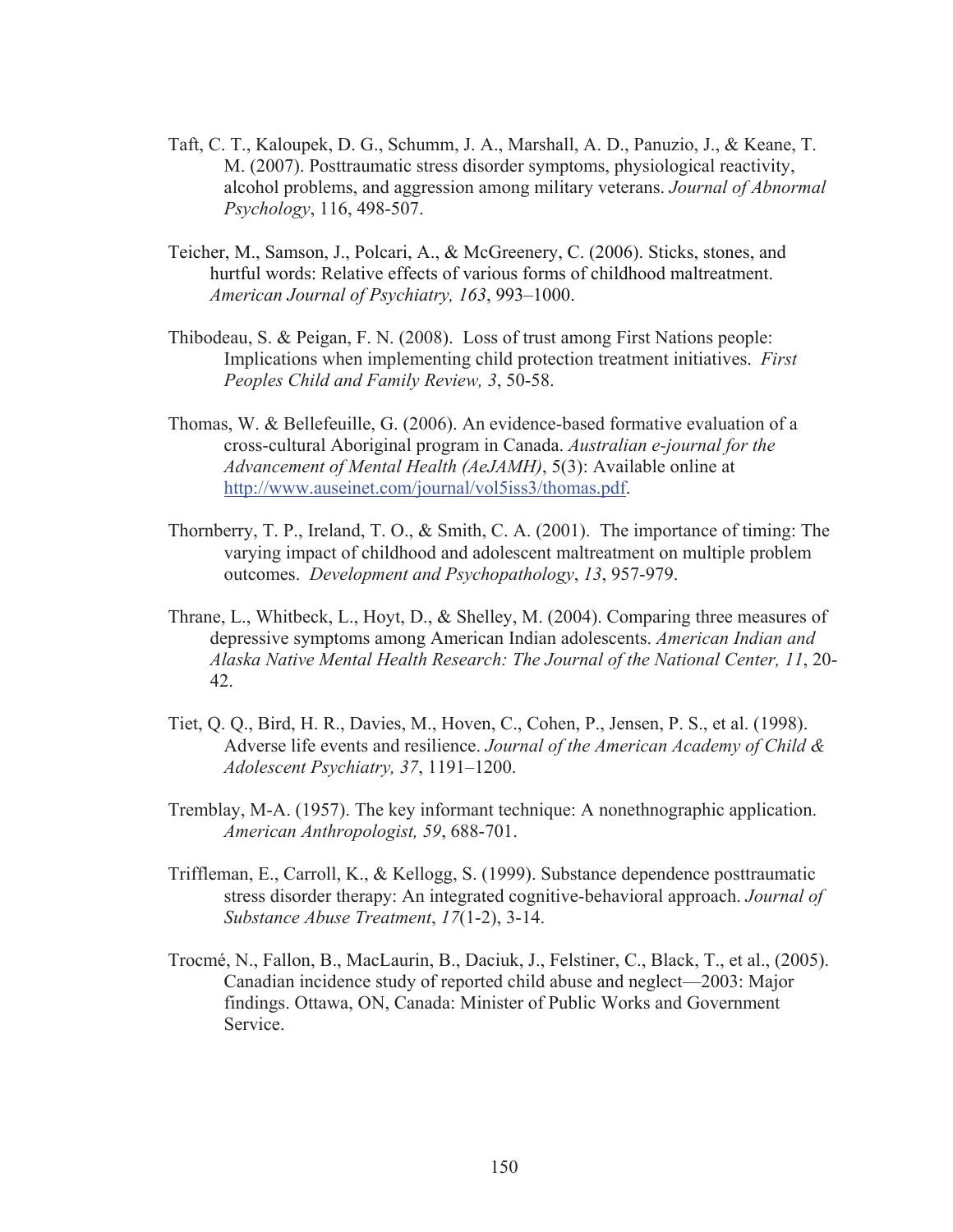- Trocmé, N., Tourigny, M., MacLaurin, B., & Fallon, B. (2003). Major findings from the Canadian incidence study of reported child abuse and neglect. *Child Abuse & Neglect*, *27*(12), 1427-1439.
- Twaite, J. A., & Rodriguez-Srednicki, O. (2004). Understanding and reporting child abuse: Legal and psychological perspectives: Part two: Emotional abuse and secondary abuse. *The Journal of Psychiatry and Law, 32*, 443-481.
- Ullman, S. E., Filipas, H. H., Townsend, S. M., & Starzynski, L. L. (2005). Trauma exposure, posttraumatic stress disorder and problem drinking in sexual assault survivors. *Journal of Studies on Alcohol, 66*, 610–619.
- Ungar, M. (2001). The social construction of resilience among "problem" youth in outof-home placement: A study of health-enhancing deviance. *Child and Youth Care Forum,* 50, 137-154.
- Ungar, M. (2005). Pathways to resilience among children in Child Welfare, Corrections, Mental Health and Educational settings: Navigation and Negotiation. *Child and Youth Care Forum, 34*, 423-444.
- Ungar, M. (2008). Resilience across cultures. *British Journal of Social Work, 38*, 218- 235.
- Ungar, M. (2010). What is resilience across cultures and contexts? Advances to the theory of positive development among individuals and families under stress. *Journal of Family Psychotherapy*, *21*(1), 1-16.
- Ungar, M., Brown, M., Liebenberg, L., Othman, R., Kwong, W. M., Armstrong, M., et al., (2007). Unique pathways to resilience across cultures. *Adolescence, 42*, 287- 310.
- Ungar, M., & Liebenberg, L. (2005). The International Resilience Project: A mixed methods approach to the study of resilience across cultures. In M. Ungar (Ed), *Handbook for working with children and youth: Pathways to resilience across cultures and contexts*. (pp. 211-226). Thousand Oaks, CA: Sage
- Ungar, M. & Liebenberg, L. (2009). Cross-cultural consultation leading to the development of a valid measure of youth resilience: The International Resilience Project. *Studia Psychologica, 51*, 259-268.
- Ungar, M., Liebenberg, L., Boothroyd, R., Thiessen, B., Dugue, L. F., & Makhnach, A. (2008). Construction of a valid measure for the study of resilience across cultures: A pilot study. *Research on Human Development*.
- Vale, W. W., Vaughan, J., & Perrin, M. (1997). Corticotropin-releasing factor (CRF) family of ligands and their receptors. *The Endocrinologist, 7*, 3S–9S.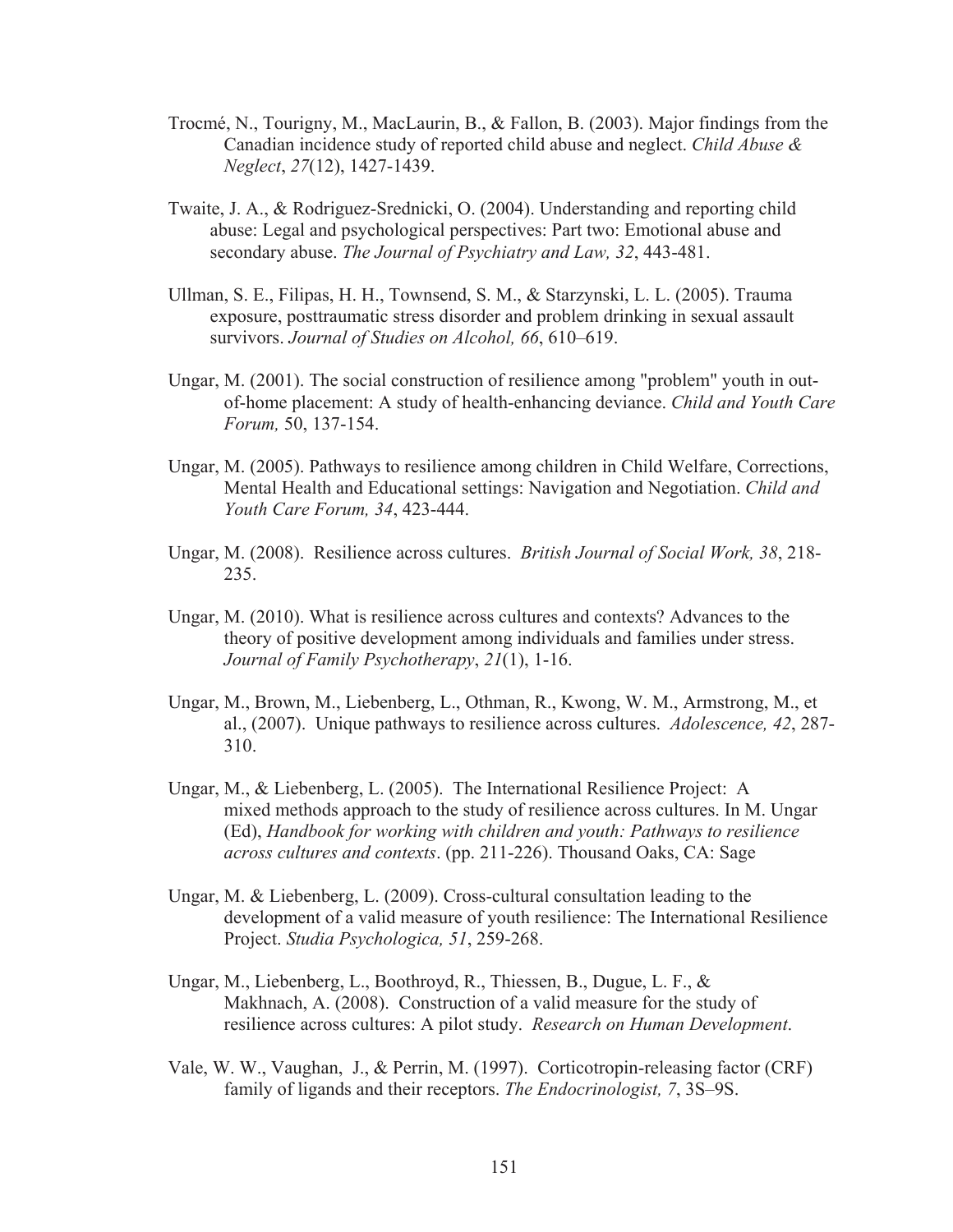- Valentino, R., Foote, S., & Aston-Jones, G. (1983). Corticotropin-releasing factor activates noradrenergic neurons of the locus coeruleus. *Brain Research*, *270*(2), 363-367.
- Vanderbilt-Adriance, E., & Shaw, D. (2008). Conceptualizing and re-evaluating resilience across levels of risk, time, and domains of competence. *Clinical Child and Family Psychology Review*, *11*(1-2), 30-58.
- Veltman, M. W. M., & Browne, K. D. (2001). Three decades of child maltreatment research: Implications for the school years. *Trauma, Violence and Abuse, 2*, 215- 239.
- Vissing, Y. M., Straus, M. A., Gelles, R. J., & Harrop, J. W. (1991). Verbal aggression by parents and psychosocial problems of children. *Child Abuse and Neglect, 15*, 223- 238.
- Vranceanu, A., Hobfoll, S., & Johnson, R. (2007). Child multi-type maltreatment and associated depression and PTSD symptoms: The role of social support and stress. *Child Abuse & Neglect*, *31*(1), 71-84.
- Waldrop, A. E., Back, S. E., Verduin, M. L., & Brady, K. T. (2007). Triggers for cocaine and alcohol use in the presence and absence of posttraumatic stress disorder. *Addictive Behaviors, 32*, 634-639.
- Walsh, C. A., MacMillan, H. L., Trocmé, N., Jamieson, E., & Boyle, M. H. (2008). Measurement of victimization in adolescence: Development and validation of the Childhood Experiences of Violence Questionnaire. *Child Abuse and Neglect, 32*, 1037-1057.
- Walker, E. A., Unutzer, J., Rutter, C., Gelfand, A., Saunders, K., VonKorff, M., et al. (1999). Costs of health care use by women HMO members with a history of childhood abuse and neglect. *Archives of General Psychiatry, 56*, 609–613.
- Weierich, M. R., & Nock, M. K. (2008). Posttraumatic stress symptoms mediate the relation between childhood sexual abuse and nonsuicidal self-injury. *Journal of Consulting and Clinical Psychology, 76*, 39-44.
- Weissberg, R., & Greenberg, M. (1998). Prevention science and collaborative community action research: Combining the best from both perspectives. *Journal of Mental Health*, *7*(5), 479-492.
- Wekerle, C., & Wall, A.-M. (2002). Introduction: The overlap between relationship violence and substance abuse. In C. Wekerle & A.-M. Wall (Eds.), *The violence and addiction equation: Theoretical and clinical issues in substance abuse and relationship violence* (pp. 1-21). New York: Brunner\Routledge.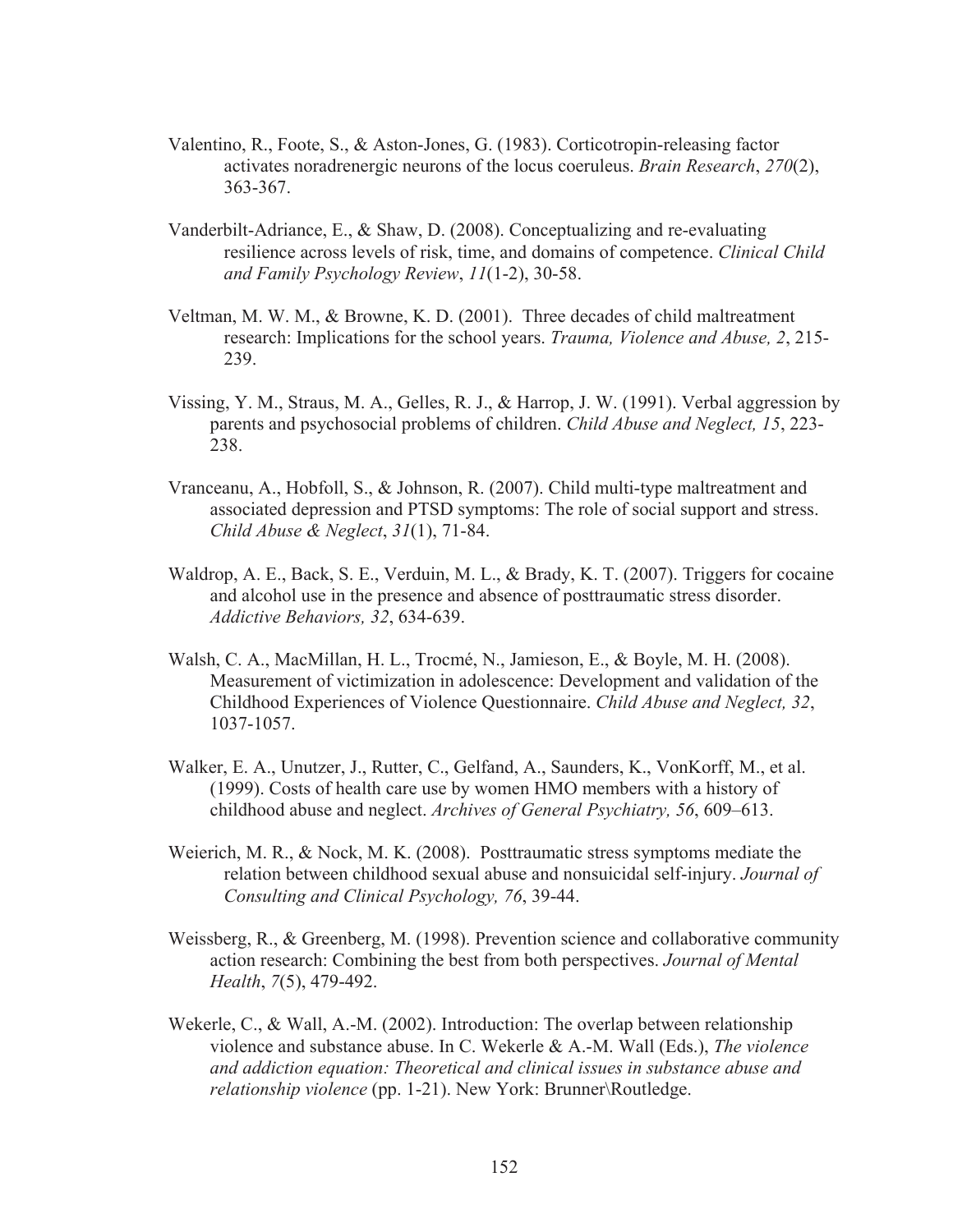- Werner, E. E., & Smith, R. (1992). *Overcoming the odds.* Ithaca, NY: Cornell University Press.
- Werner, E. (2005). What can we learn about resilience from large-scale longitudinal studies? In S. Goldstein & R. B. Brooks (Eds.), *Handbook of resilience in*   $children$  (pp. 91–105). New York: Springer.
- Wesley-Esquimaux, C. C., & Smolewski, M. (2004) *Historic Trauma and Aboriginal Healing.* Ottawa: Aboriginal Healing Foundation.
- White, H. (1997). Longitudinal perspective on alcohol use and aggression during adolescence. *Recent developments in alcoholism, Vol. 13: Alcohol and violence: Epidemiology, neurobiology, psychology, family issues* (pp. 81-103). New York, NY: Plenum Press.
- White, H. R., & Labouvie, E. W. (1989). Towards the assessment of adolescent problem drinking. *Journal of Studies on Alcohol*, *50*, 30-37.
- White, H. R., & Widom, C. S. (2008). Three potential mediators of the effects of child abuse and neglect on adulthood substance use among women. *Journal of Studies on Alcohol and Drugs, 69*, 337-347.
- Widom, C., DuMont, K., & Czaja, S. (2007). A prospective investigation of major depressive disorder and comorbidity in abused and neglected children grown up. *Archives of General Psychiatry*, *64*(1), 49-56.
- Widom, C. S., Marmorstein, N. R., & White, N. H. (2006). Childhood victimization and illicit drug use in middle adulthood. *Psychology of Addictive Behaviors, 20*, 394- 403.
- Winters, K. C. (1999). *Screening and assessing adolescents for substance use disorders: Treatment improvement protocol (TIP)*. Series 31-Appendix B. National Clearinghouse for alcohol and Drug Information (NCADI), from http://www.health.org/govpubs/BKD306/
- Wolfe, D. A., Crooks, C. V., Lee, V., McIntyre-Smith, A., & Jaffe, P. G. (2003). The effects of children's exposure to domestic violence: A meta-analysis and critique. *Clinical Child and Family Psychology Review, 6*, 171–187.
- Wu, P., Hoven, C., Liu, X., Cohen, P., Fuller, C., & Shaffer, D. (2004). Substance Use, Suicidal Ideation and Attempts in Children and Adolescents. *Suicide and Life-Threatening Behavior*, *34*, 408-420.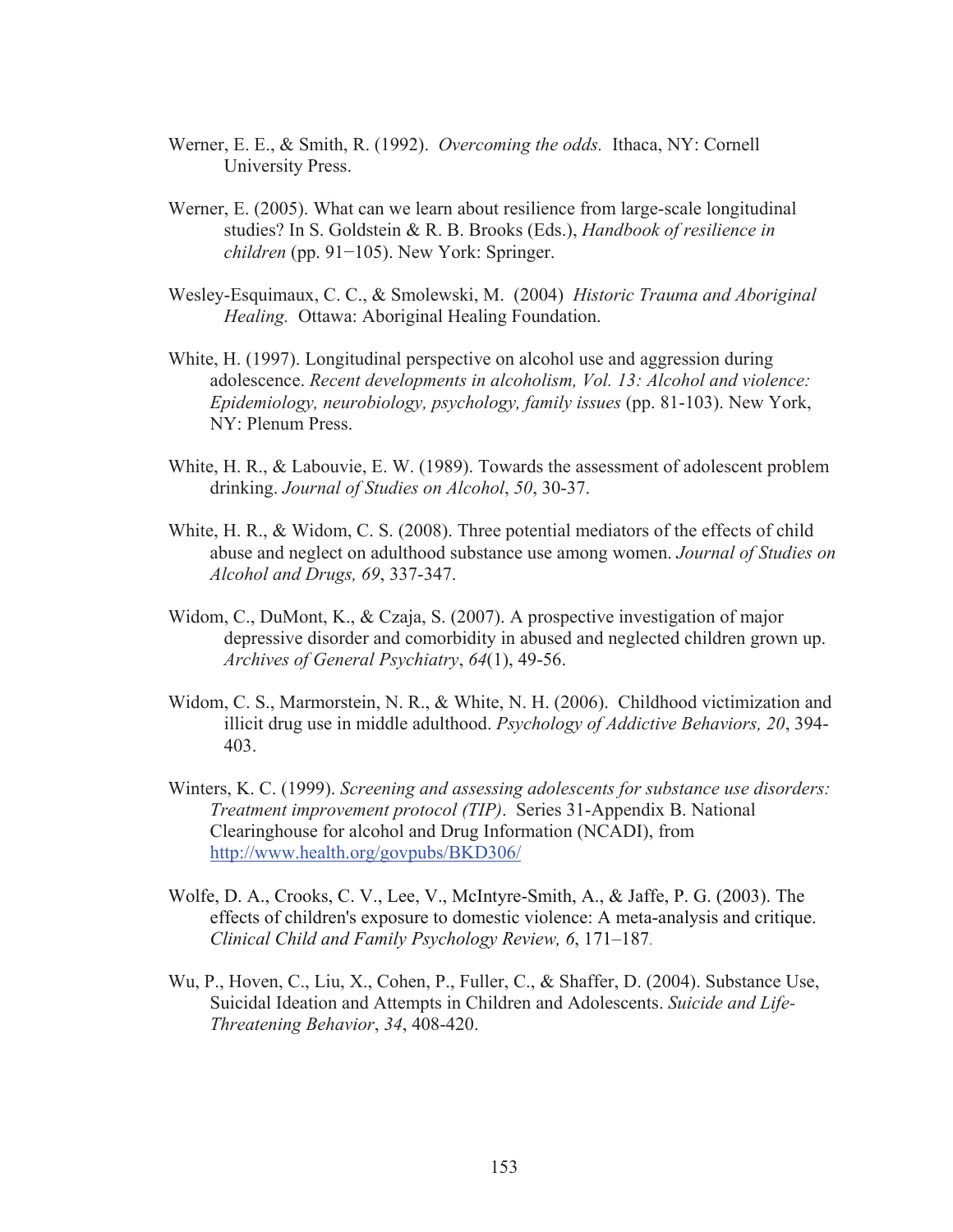- Young, R. M., Oei, T. P. S., & Knight, R. G. (1990). The tension reduction hypothesis revisited: An alcohol expectancy perspective. British Journal of Addiction, 85, 31– 40.
- Zahradnik, M., Stevens, D., Stewart, S. H., Comeau, N., Wekerle C., & Mushquash, C. (2007). Building a collaborative understanding of pathways to adolescent misuse in a Mi'kmaq community. *The First Peoples Child and Family Review, 3*, 27-36.
- Zahradnik, M., Stewart, S. H., Stevens, D. S., Wekerle, C., Comeau, N. M., & Mushquash, C. (2007). The mediating role of post-traumatic stress symptoms between exposure to violence and substance misuse in a sample of school attending Mi'kmaq adolescents. Abstract published in *Canadian Psychology,* 48, 127.
- Zahradnik, M., & Stewart, S. H. (2008). Anxiety disorders and substance use disorder comorbidity: Epidemiology, theories of interrelation, and recent treatment approaches. In M. Antony & M. Stein (Eds.), *Handbook of Anxiety and the Anxiety Disorders.* (pp. 565-576) Oxford, UK: Oxford University Press.
- Zahradnik, M., Stewart, S. H., O'Connor, R. M., Stevens, D., Ungar, M., & Wekerle, C. (2010). Resilience moderates the relationship between exposure to violence and posttraumatic reexperiencing in Mi'kmaq youth. *International Journal of Mental Health and Addiction, 8 (2)*, 408-420.
- Zaidi, L. Y., & Foy, D. W. (1994). Childhood abuse experiences and combat-related PTSD. *Journal of Traumatic Stress, 7*, 33–42.
- Zakrajsek, J. S., & Shope, J. T. (2006). Longitudinal examination of underage drinking and subsequent drinking and risky driving. Journal of Safety Research, 37(5), 443–451.
- Zellman, G. L., & Faller, K. C. (1996). Reporting of child maltreatment. In J. Briere, L. Berliner, J. A. Bulkley, C. Jenny, & T. Reid (Eds.), *The APSAC handbook on child maltreatment* (pp. 359–381). Thousand Oaks, CA: Sage Publications.
- Zlotnick, C., Johnson, D. M., Stout, R. L., Zywiak, W. H., Johnson, J. E., & Schneider, R. J. (2006). Childhood abuse and intake severity in alcohol disorder patients. *Journal of Traumatic Stress, 19*, 949-959.
- Zlotnick, C., Najavits, L. M., & Rohsenow, D. J. (2003). A cognitive– behavioral treatment for incarcerated women with substance use disorder and posttraumatic stress disorder: Findings from a pilot study. *Journal of Substance Abuse Treatment, 25,* 99–105.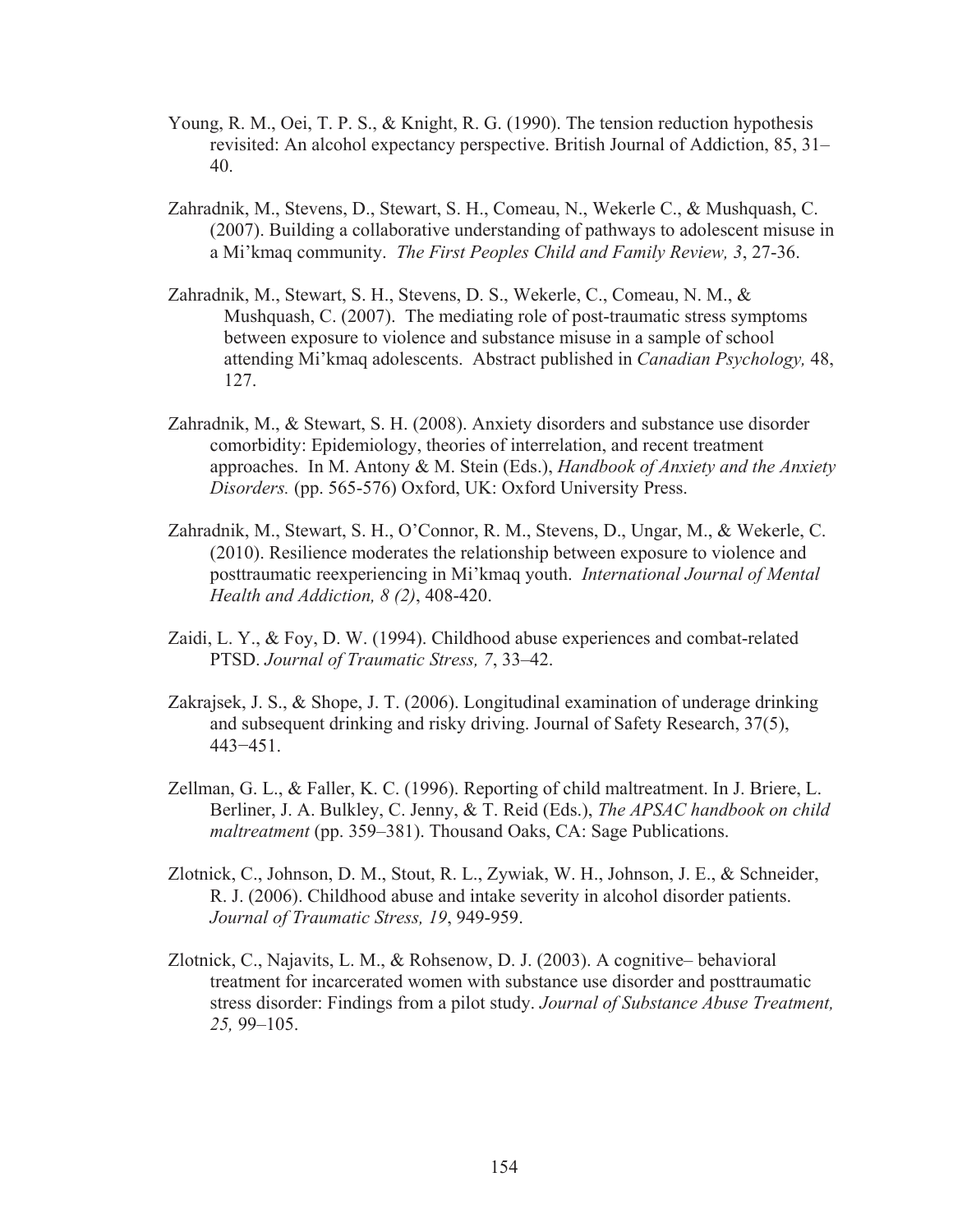# APPENDIX A

## Demographics and Substance Use Questions

Please ensure that the number on the top right hand corner of your questionnaire package matches the number on the top right hand corner of your bubble sheet.

*Directions*: Please read the following statements carefully and fill in the corresponding letter for your response on the right hand side of your bubble sheet, beginning with number 1. Choose the response that best describes you. Describe yourself as honestly and as accurately as possible.

- 1. What age are you?
	- A 14 or younger
	- B 15
	- $C<sub>16</sub>$
	- D 17
	- E 18 or older
- 2. What is your gender?
	- A Female
	- B Male
- 3**.** What is the highest grade you have completed?
	- $A \quad 8^{th}$
	- $B \quad 9^{th}$
	- $C \quad 10^{th}$
	- D  $11<sup>th</sup>$
	- $E = 12^{th}$
- 4. How do you identify yourself?
	- A. First Nations
	- B. Other

5. What is your family's income**? If you don't know or are not sure, please leave the question blank.**

- A. Less than \$10,000/yr
- B. Between 10,001-\$24,999/yr
- C. \$25,000-\$40,000/yr
- D. \$40,001-\$55,000/yr
- E. More than \$55,000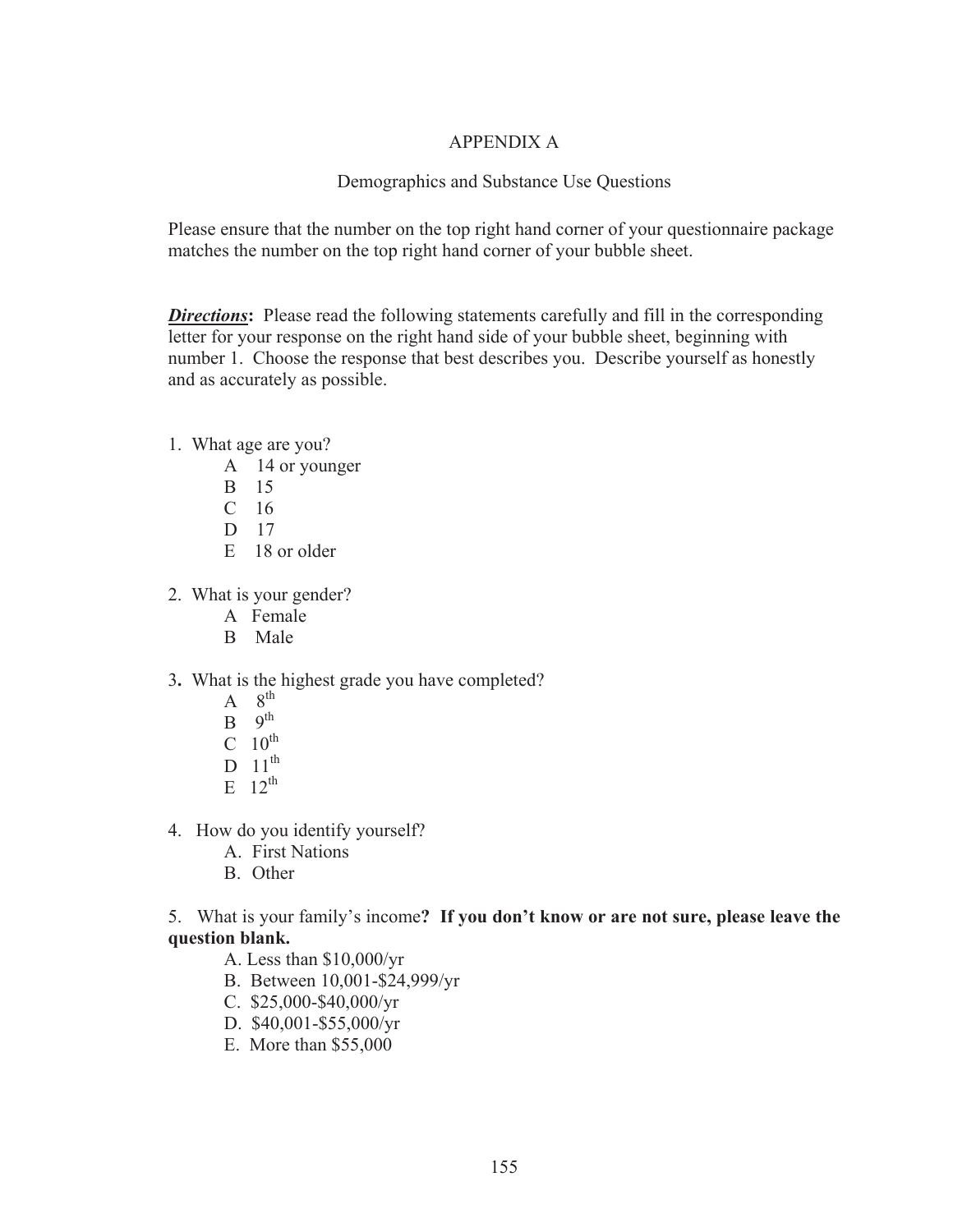6. Have you ever consumed alcohol in the past four months? (If No, please go directly to question 10)

- A No
- B Yes

7. How many drinks containing alcohol do you have on a typical day when you are drinking?

- A 1 or 2
- $B = 3$  or 4
- $C$  5 or 6
- D 7 to 9
- E 10 or more



- 8. How often do you usually drink?
- A Less than monthly
- B Once a month
- C 2 or 3 times a month
- D Weekly
- E Daily or almost daily

9. How often do you have six (five if you are female) or more drinks on one occasion?

- A Never
- B Less than monthly
- C Monthly
- D Weekly
- E Daily or almost daily
- 10. Have you ever used marijuana in the past four months?
	- A No
	- B Yes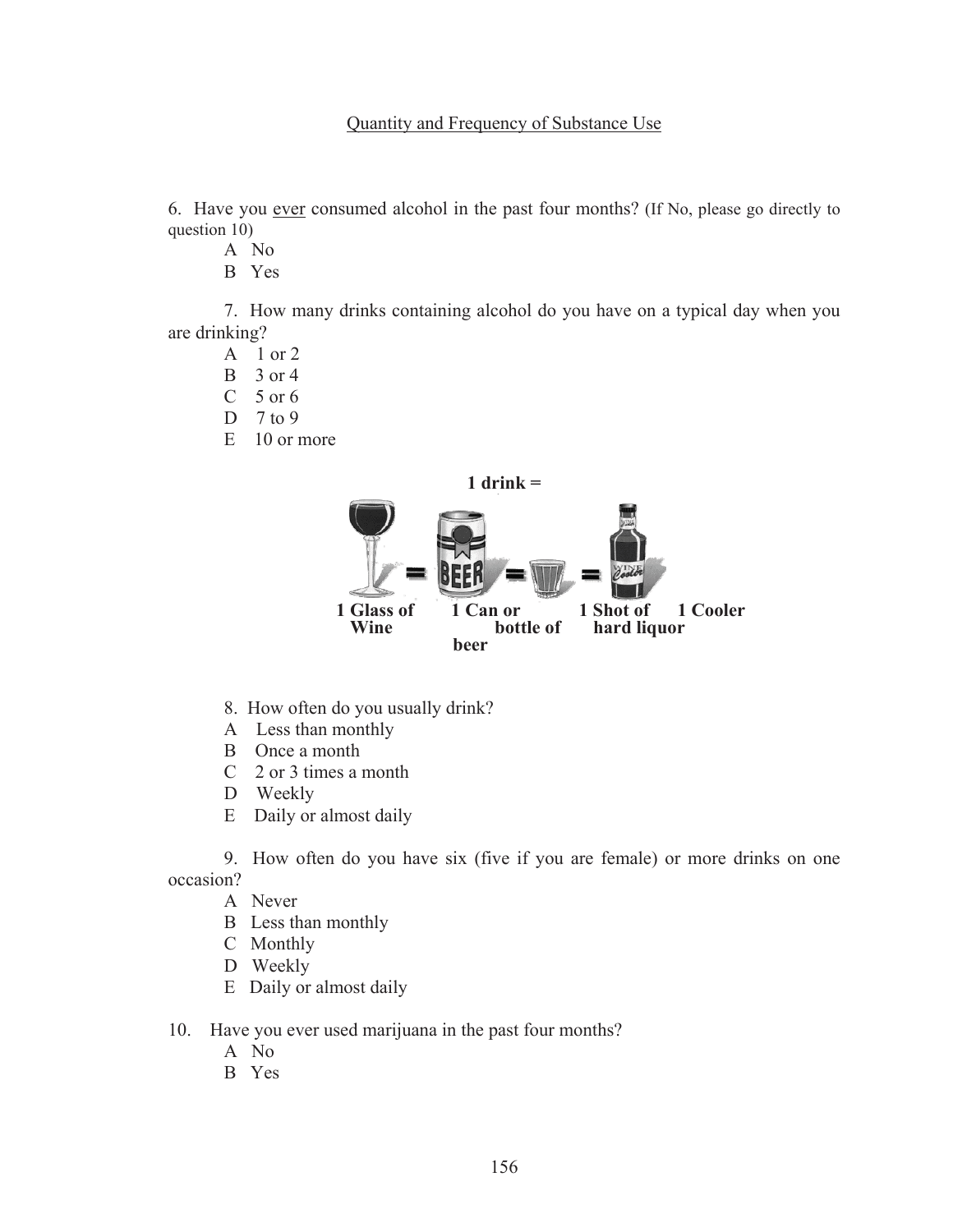- 11. If yes, to question 10, how often do you usually use marijuana (grass or dope)?
	- A Less than monthly
	- B Once a month
	- C 2 or 3 times a month
	- D Weekly
	- E Daily or almost daily
- 12. Have you ever used solvents (glue / gas) to get high in the past four months? A No
	- B Yes
- 13. If yes, to question 12, how often do you usually use solvents to get high?
	- A Less than monthly
	- B Once a month
	- C 2 or 3 times a month
	- D Weekly
	- E Daily or almost daily

14. Have you ever used OxyContin or other hard drugs or narcotics without a prescription in the past 4 months?

- A No
- B Yes
- 15. If yes, to question 14, how often do you usually use pills without a prescription?
	- A Less than monthly
	- B Once a month
	- C 2 or 3 times a month
	- D Weekly
	- E Daily or almost daily
- 16**.** Do you smoke cigarettes?
	- A No
	- B Yes

\*If you answered "Yes" to question #16, please continue onto #17. If you answered "No," please skip to the next page. Thank you.

- 17. About how many cigarettes do you smoke a day?
	- A Less than 1
	- B 1-5
	- C 6-10
	- D Half of a pack
	- E 1 pack or more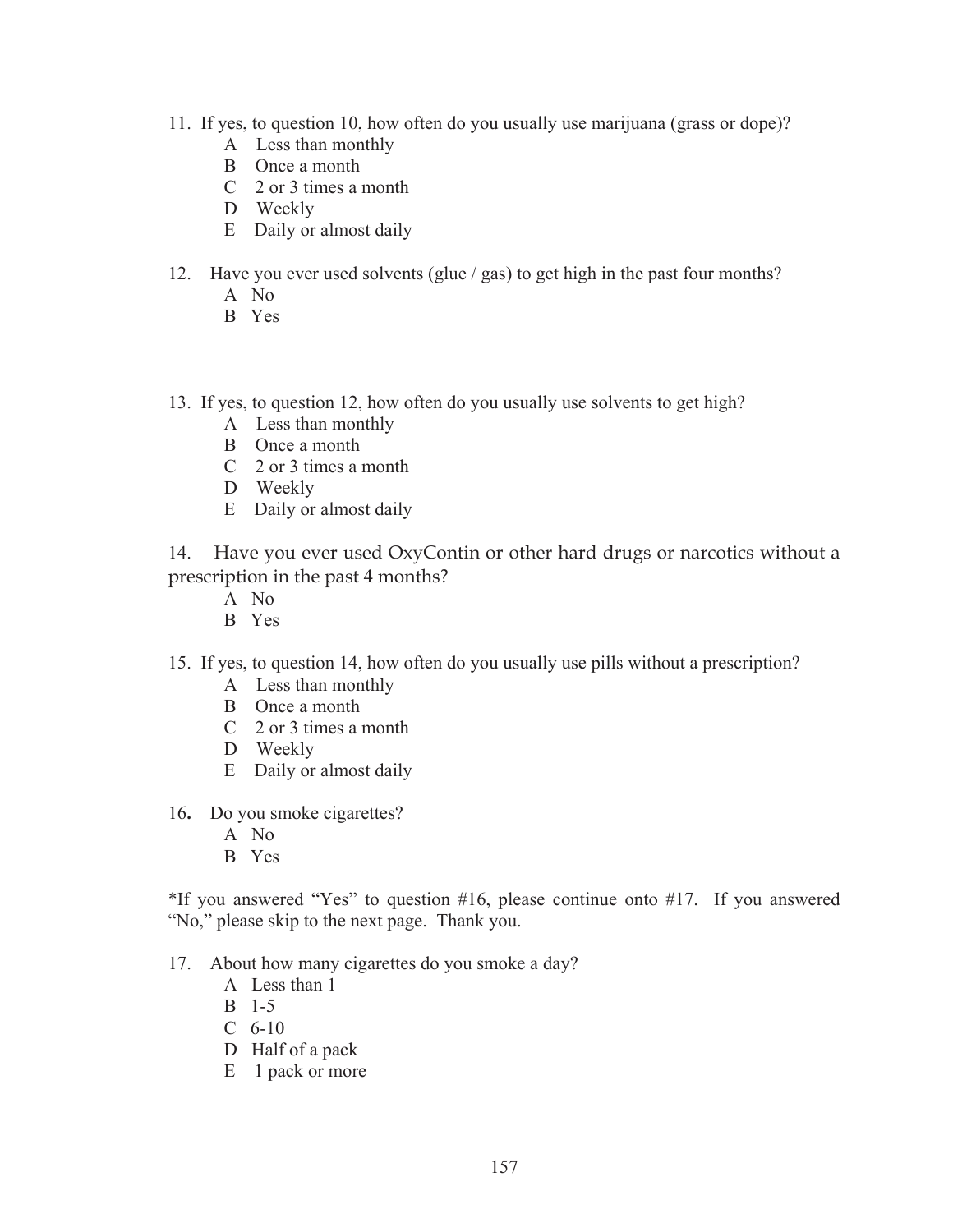## APPENDIX B

#### Childhood Experience of Violence Questionnaire

This questionnaire asks about things that may have happened to you in your school, in your neighbourhood, or in your family. It will ask questions about some situations where you might have been hurt or afraid you were going to get hurt. All your answers will be kept strictly anonymous. All your answers are private. No one will ever be able to how you have answered on this form. If you need help or would like to talk to someone about any of these experiences please let us know so that we can put you in touch with the guidance department at your school. You will also be provided with a list of phone numbers and contact information to help you make contact with various trusted and helpful professionals.

#### **\*\*\*\*PLEASE DO NOT PUT YOUR NAME ON THIS FORM\*\*\*\***

# **\*\*\*\*MAKE SURE ALL OF YOUR ANSWERS ARE RECORDED ON THE BLUE SCORE SHEET\*\*\*\***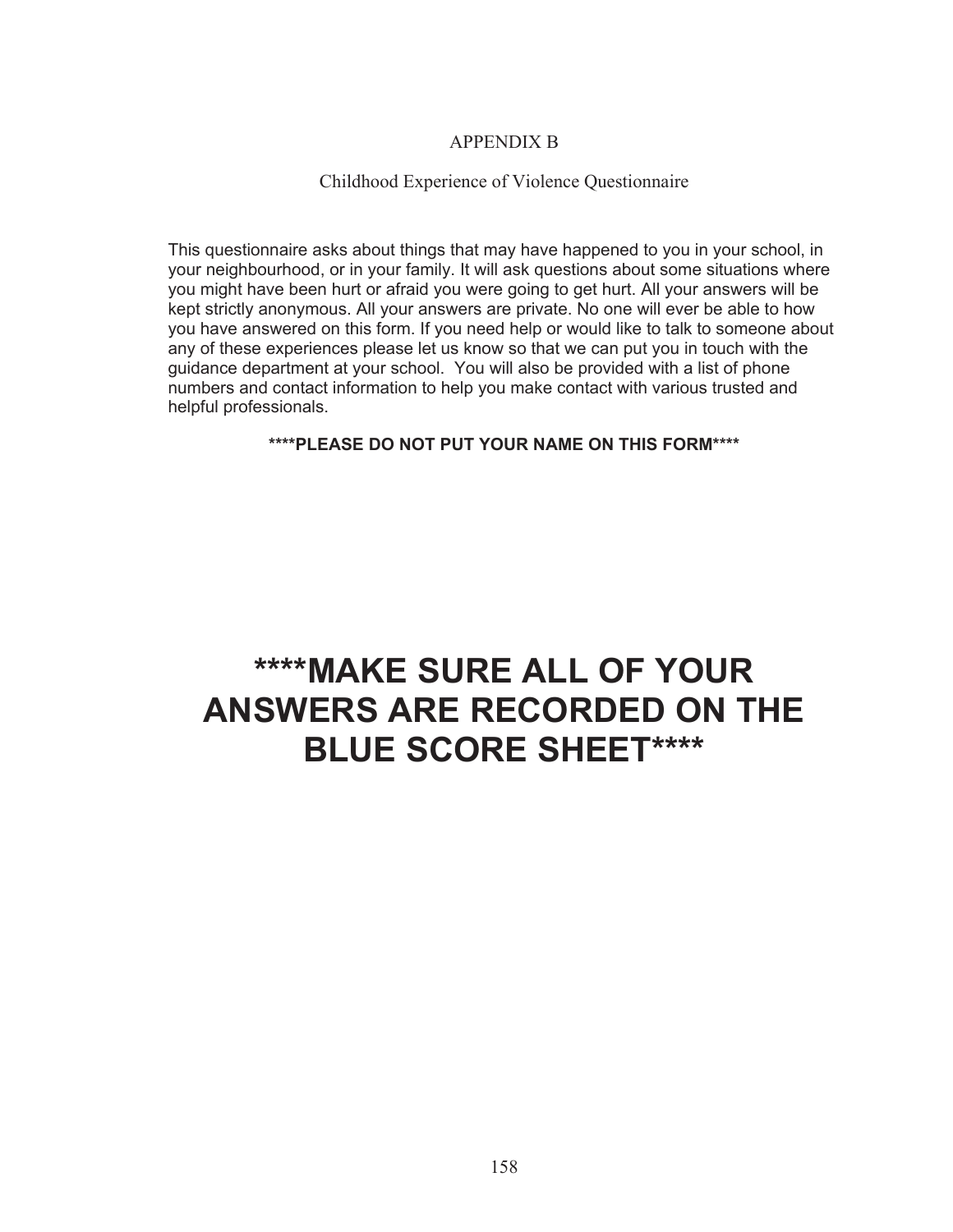18. Sometimes kids get hassled or picked on by other kids who say hurtful or mean things to them.

A) Never

B) 1 to 2 times

C) 3 to 5 times

D) 6 to 10 times

E) More than 10 times

How many times has this happened to you (if never, got to question 21)?

19. When did this happen? Please mark all that apply A) Before grade school B) In grades 1 to 5 C) In grades 6 to 8 D) In high school

E) Is happening now

20. Who did this to you?

Please mark all that apply

A) Brother / Sister / Stepbrother / Stepsister

B) Kids at school

 $\mathcal{L}_\text{max}$ 

C) Kids in your neighbourhood

D) Boyfriend / Girlfriend

E) Other (please remember to also fill out E on the blue bubble sheet, and then print answer on the line)

 $\mathcal{L}_\mathcal{L} = \mathcal{L}_\mathcal{L} = \mathcal{L}_\mathcal{L} = \mathcal{L}_\mathcal{L} = \mathcal{L}_\mathcal{L} = \mathcal{L}_\mathcal{L} = \mathcal{L}_\mathcal{L} = \mathcal{L}_\mathcal{L} = \mathcal{L}_\mathcal{L} = \mathcal{L}_\mathcal{L} = \mathcal{L}_\mathcal{L} = \mathcal{L}_\mathcal{L} = \mathcal{L}_\mathcal{L} = \mathcal{L}_\mathcal{L} = \mathcal{L}_\mathcal{L} = \mathcal{L}_\mathcal{L} = \mathcal{L}_\mathcal{L}$  $\mathcal{L}_\mathcal{L} = \mathcal{L}_\mathcal{L} = \mathcal{L}_\mathcal{L} = \mathcal{L}_\mathcal{L} = \mathcal{L}_\mathcal{L} = \mathcal{L}_\mathcal{L} = \mathcal{L}_\mathcal{L} = \mathcal{L}_\mathcal{L} = \mathcal{L}_\mathcal{L} = \mathcal{L}_\mathcal{L} = \mathcal{L}_\mathcal{L} = \mathcal{L}_\mathcal{L} = \mathcal{L}_\mathcal{L} = \mathcal{L}_\mathcal{L} = \mathcal{L}_\mathcal{L} = \mathcal{L}_\mathcal{L} = \mathcal{L}_\mathcal{L}$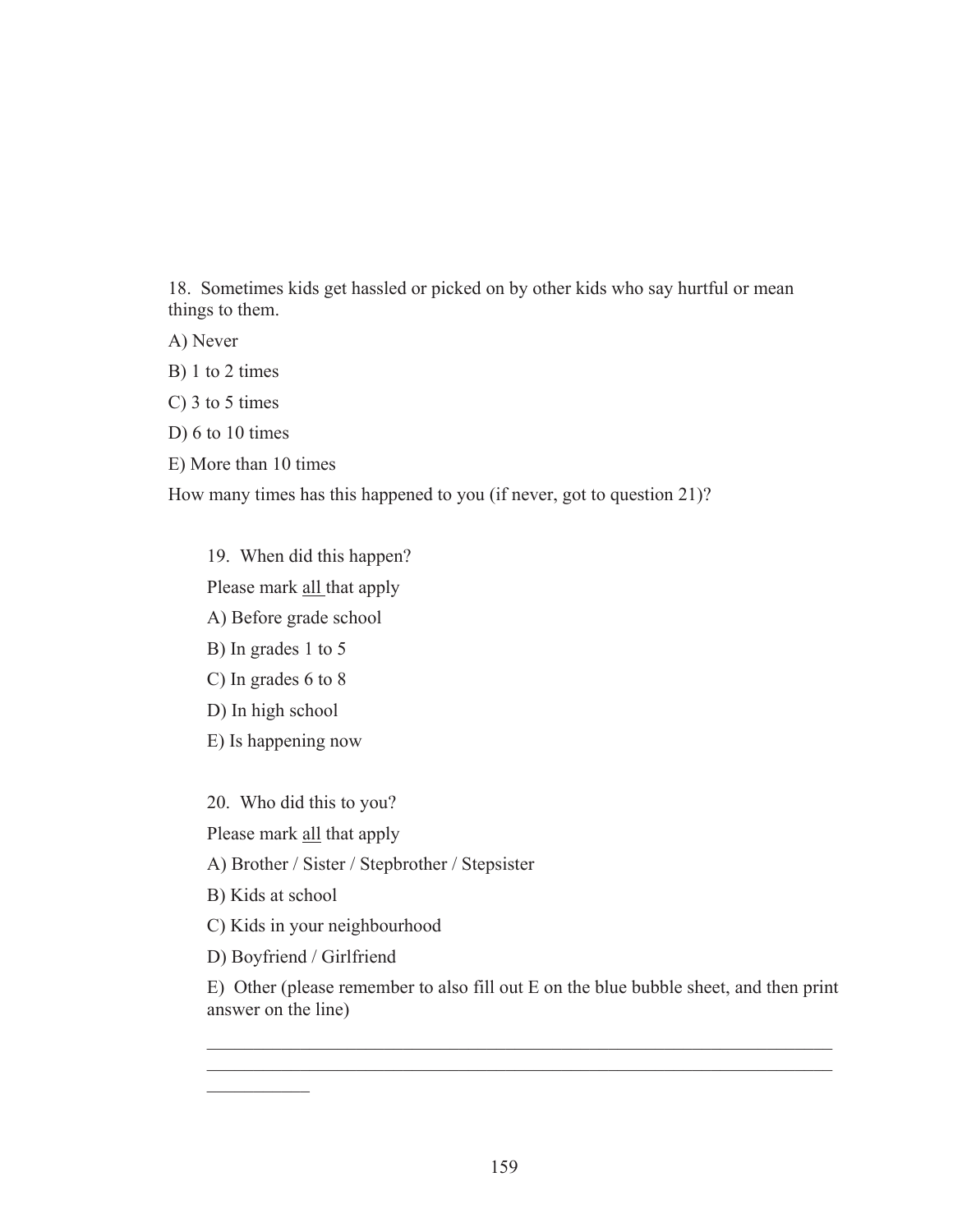21. Sometimes kids get pushed around, hit or beaten up by other kids or a group of kids.

A) Never

B) 1 to 2 times

C) 3 to 5 times

D) 6 to 10 times

E) More than 10 times

How many times has this happened to you (if never, go to question 24)?

22. When did this happen?

Please mark all that apply.

A) Before grade school

B) In grades 1 to 5

C) In grades 6 to 8

D) In high school

E) Is happening now

23. Who did this to you?

Please mark all that apply.

A) Brother / Sister / Stepbrother / Stepsister

B) Kids at school

 $\frac{1}{2}$ 

C) Kids in your neighbourhood

D) Boyfriend / Girlfriend

E) Other (please remember to also fill out E on the blue bubble sheet, and then print answer on the line)

 $\mathcal{L}_\mathcal{L} = \mathcal{L}_\mathcal{L} = \mathcal{L}_\mathcal{L} = \mathcal{L}_\mathcal{L} = \mathcal{L}_\mathcal{L} = \mathcal{L}_\mathcal{L} = \mathcal{L}_\mathcal{L} = \mathcal{L}_\mathcal{L} = \mathcal{L}_\mathcal{L} = \mathcal{L}_\mathcal{L} = \mathcal{L}_\mathcal{L} = \mathcal{L}_\mathcal{L} = \mathcal{L}_\mathcal{L} = \mathcal{L}_\mathcal{L} = \mathcal{L}_\mathcal{L} = \mathcal{L}_\mathcal{L} = \mathcal{L}_\mathcal{L}$  $\mathcal{L}_\text{max} = \mathcal{L}_\text{max} = \mathcal{L}_\text{max} = \mathcal{L}_\text{max} = \mathcal{L}_\text{max} = \mathcal{L}_\text{max} = \mathcal{L}_\text{max} = \mathcal{L}_\text{max} = \mathcal{L}_\text{max} = \mathcal{L}_\text{max} = \mathcal{L}_\text{max} = \mathcal{L}_\text{max} = \mathcal{L}_\text{max} = \mathcal{L}_\text{max} = \mathcal{L}_\text{max} = \mathcal{L}_\text{max} = \mathcal{L}_\text{max} = \mathcal{L}_\text{max} = \mathcal{$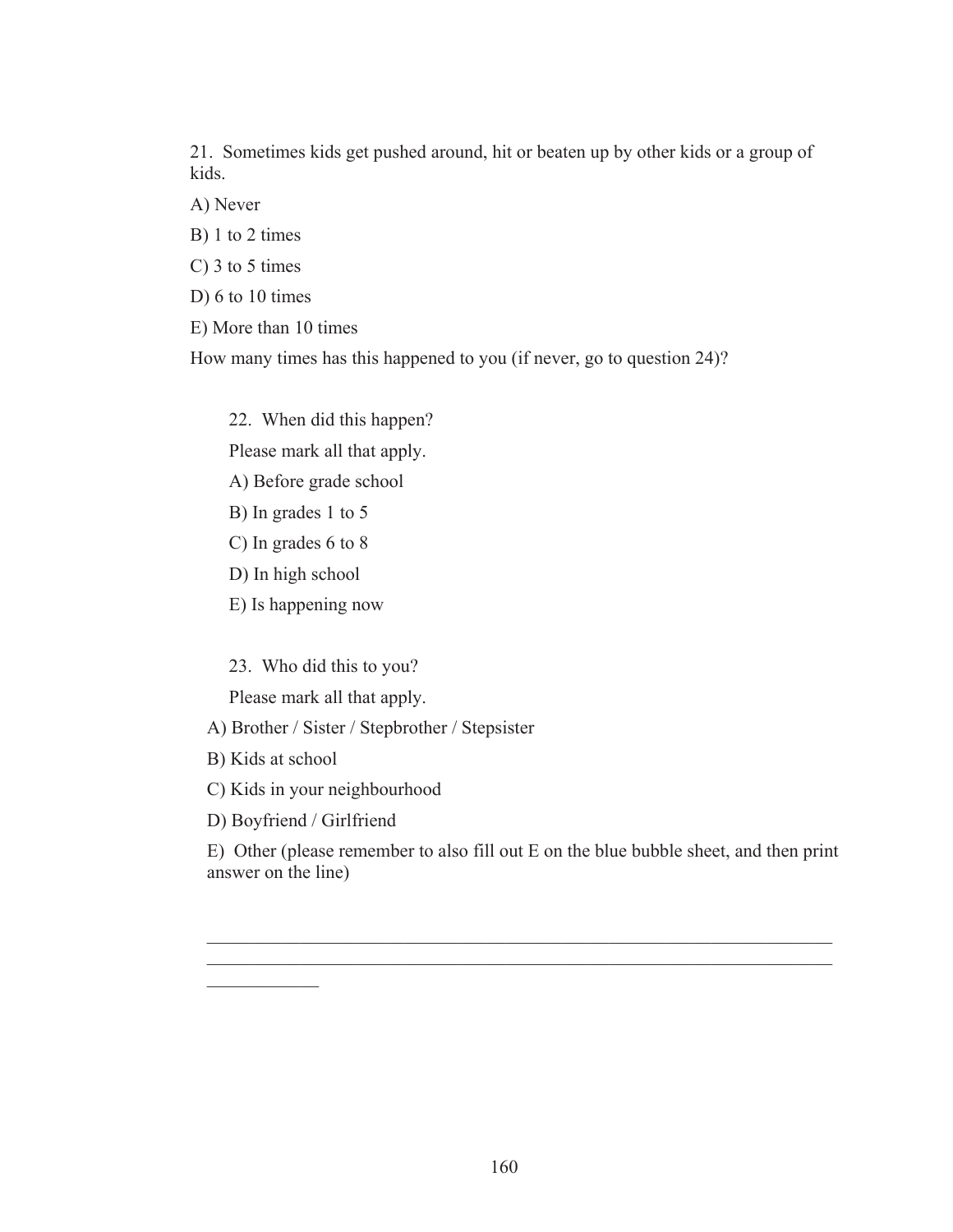- 24. How many times have you ever seen or heard any one of your parents (step-parents or guardians) say hurtful or mean things to each other or to another adult in your home?
- A) Never
	- B) 1 to 2 times
	- C) 3 to 5 times
	- D) 6 to 10 times

E) More than 10 times

If never, go to question 28.

25. When did this happen? Please mark all that apply A) Before grade school

- B) In grades 1 to 5
- C) In grades 6 to 8
- D) In high school
- E) Is happening now

26. Was the person who did this drinking alcohol at the time?

- A) Yes
- B) No
- C) Don't know

27. Was the person who did this using drugs at the time?

- A) Yes
- B) No
- C) Don't know
- 28. How many times have you ever seen or heard any one of your parents (step-parents or guardians) hit each other or another adult in your home?

A) Never

- B) 1 to 2 times
- C) 3 to 5 times
- D) 6 to 10 times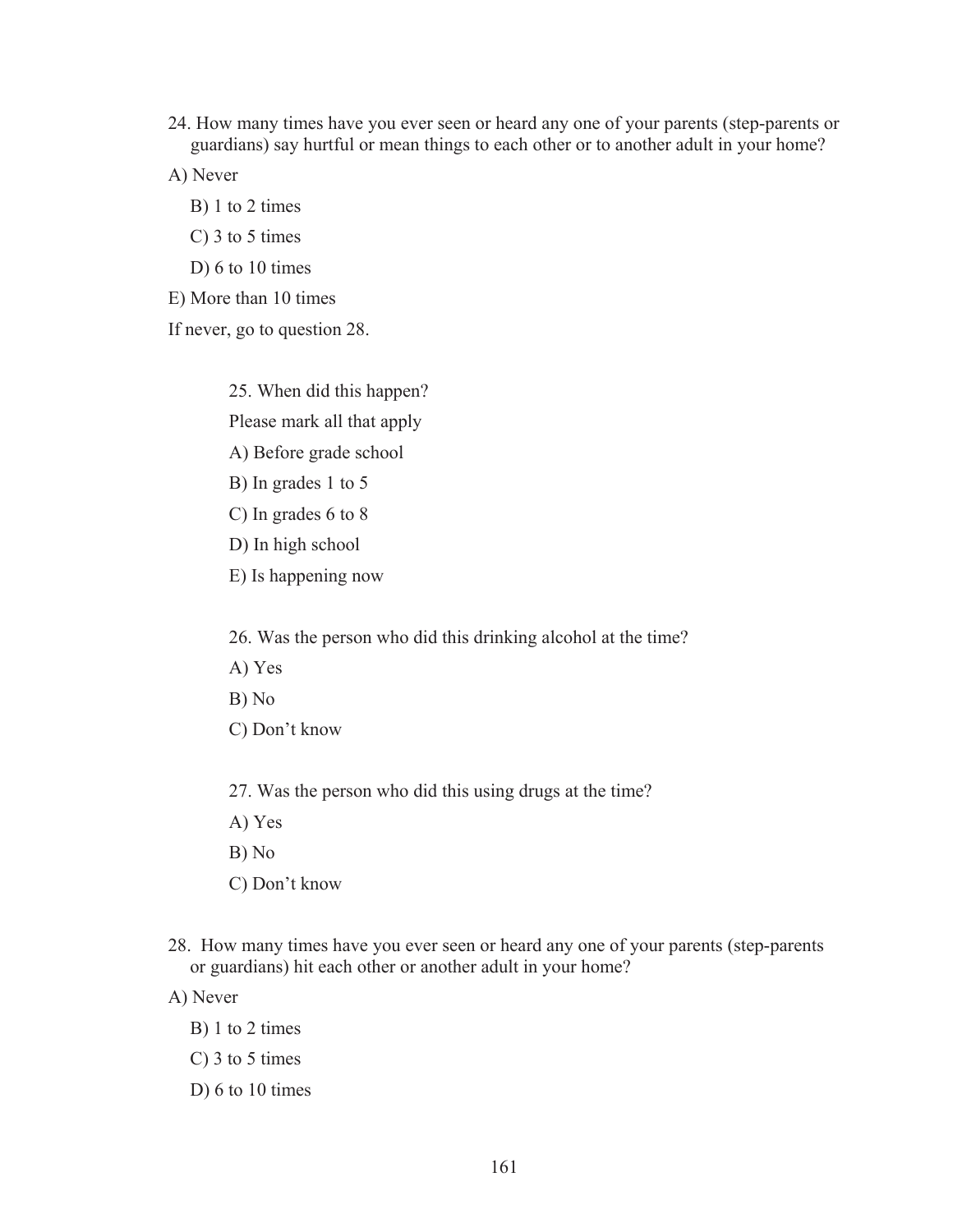E) More than 10 times

If never, go to question 32.

29. When did this happen?

Please mark all that apply.

A) Before grade school

- B) In grades 1 to 5
- C) In grades 6 to 8
- D) In high school
- E) Is happening now

30. Was the person who did this drinking alcohol at the time?

- A) Yes
- B) No
- C) Don't know
- 31. Was the person who did this using drugs at the time?
- A) Yes
- B) No
- C) Don't know
- 32. How many times has any one of your parents (step-parents or guardians) said hurtful or mean things to you?
- A) Never
	- B) 1 to 2 times
	- C) 3 to 5 times
	- D) 6 to 10 times
- E) More than 10 times

If never, go to question 36.

33. When did this happen? Please mark all that apply. A) Before grade school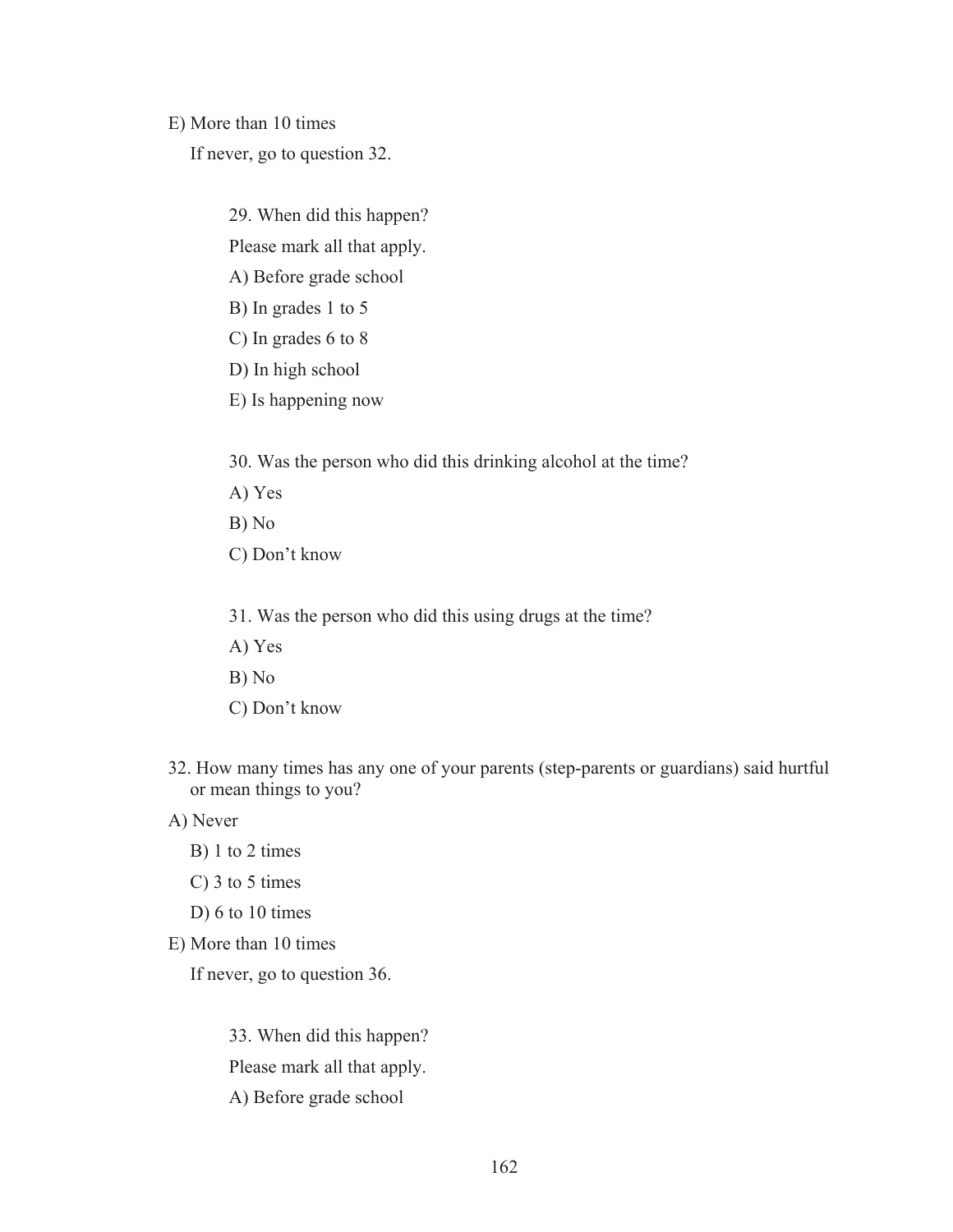- B) In grades 1 to 5
- C) In grades 6 to 8
- D) In high school
- E) Is happening now

34. Was the person who did this drinking alcohol at the time?

- A) Yes
- B) No
- C) Don't know
- 35. Was the person who did this using drugs at the time?
- A) Yes
- B) No
- C) Don't know
- 36. How many times has an adult spanked you with their hand on your bottom (bum), or slapped you on your hand.

A) Never

- B) 1 to 2 times
- C) 3 to 5 times
- D) 6 to 10 times
- E) More than 10 times

If never, go to question 41.

37. When did this happen?

Please mark all that apply.

- A) Before grade school
- B) In grades 1 to 5
- C) In grades 6 to 8
- D) In high school
- E) Is happening now
- 38. Who did this to you?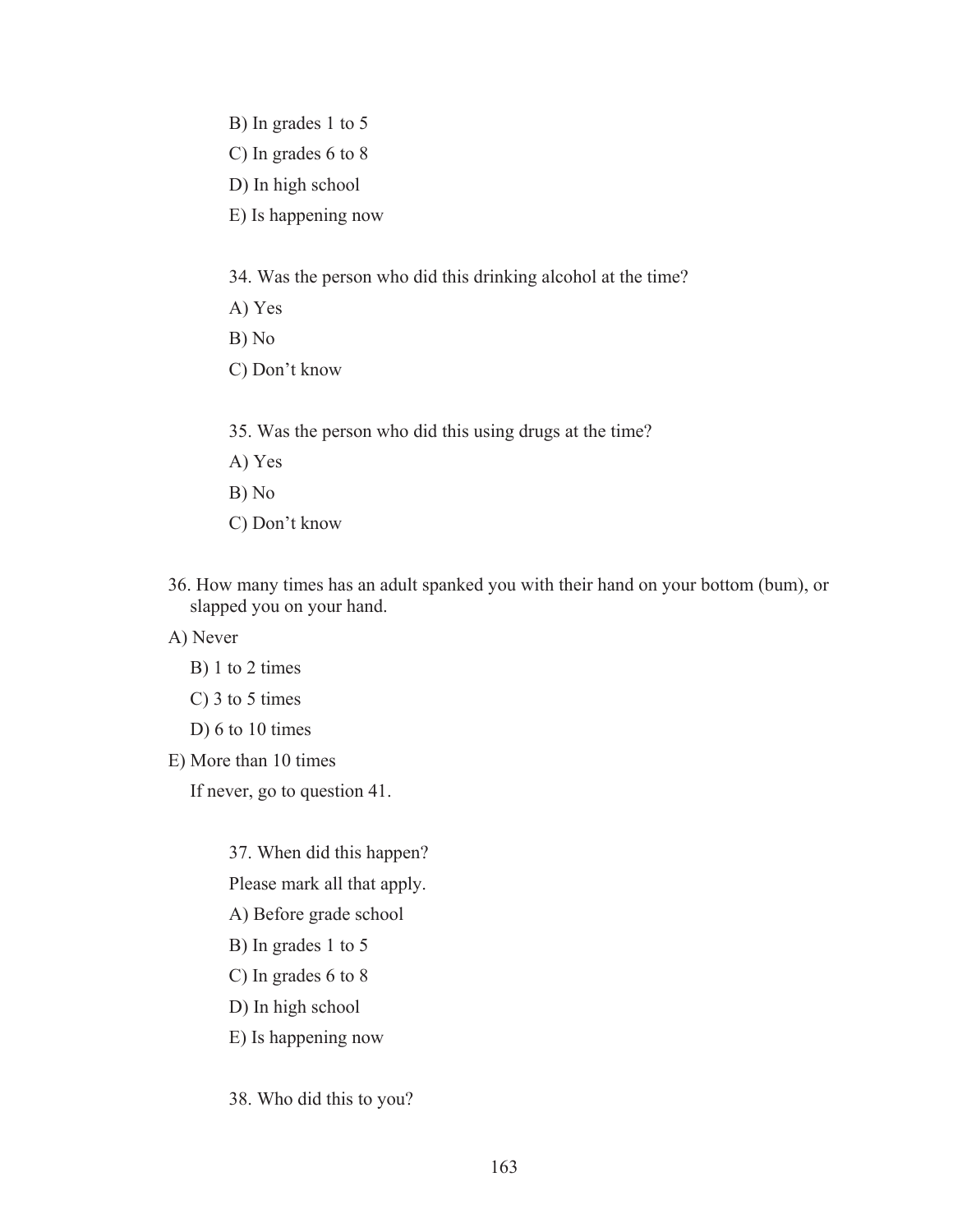Please mark all that apply.

A) Female

B) Male

C) Family member

D) Adult

E) Teenager

39. Was the person who did this drinking alcohol at the time?

A) Yes

B) No

C) Don't know

40. Was the person who did this using drugs at the time?

A) Yes

B) No

C) Don't know

41. How many times has an adult slapped you on the face, head, or ears?

A) Never

B) 1 to 2 times

C) 3 to 5 times

D) 6 to 10 times

E) More than 10 times

If never, go to question 46.

42. When did this happen?

Please mark all that apply.

A) Before grade school

B) In grades 1 to 5

C) In grades 6 to 8

D) In high school

E) Is happening now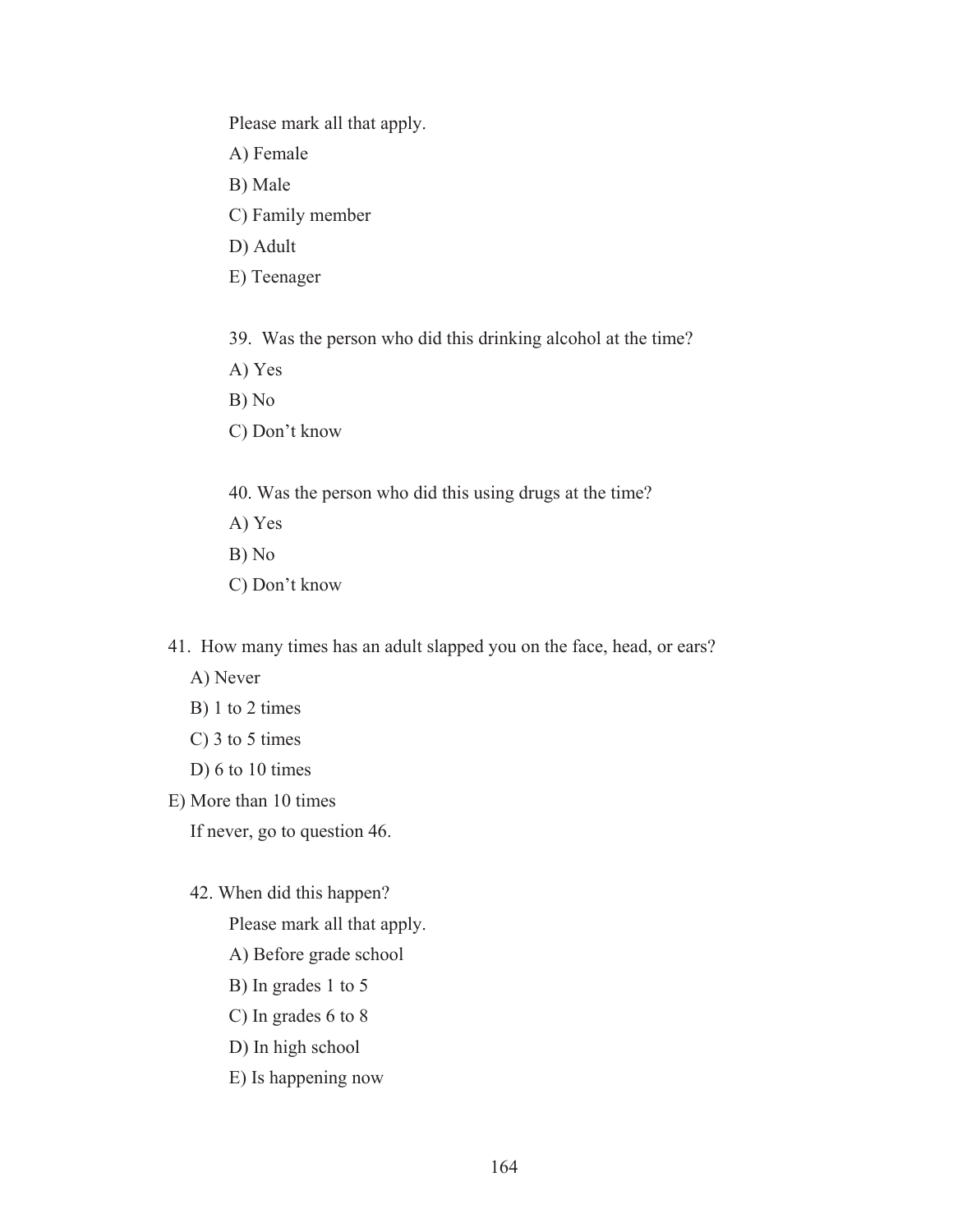#### 43. Who did this to you?

Please mark all that apply.

- A) Female
- B) Male
- C) Family member
- D) Adult
- E) Teenager
- 44. Was the person who did this drinking alcohol at the time?
	- A) Yes
	- B) No
	- C) Don't know
- 45. Was the person who did this using drugs at the time?
	- A) Yes
	- B) No
	- C) Don't know

46. How many times has an adult hit or spanked you with something like a belt, wooden spoon, or something hard?

A) Never

- B) 1 to 2 times
- C) 3 to 5 times
- D) 6 to 10 times
- E) More than 10 times

If never, go to question 51.

## 47. When did this happen?

Please mark all that apply.

- A) Before grade school
- B) In grades 1 to 5
- C) In grades 6 to 8
- D) In high school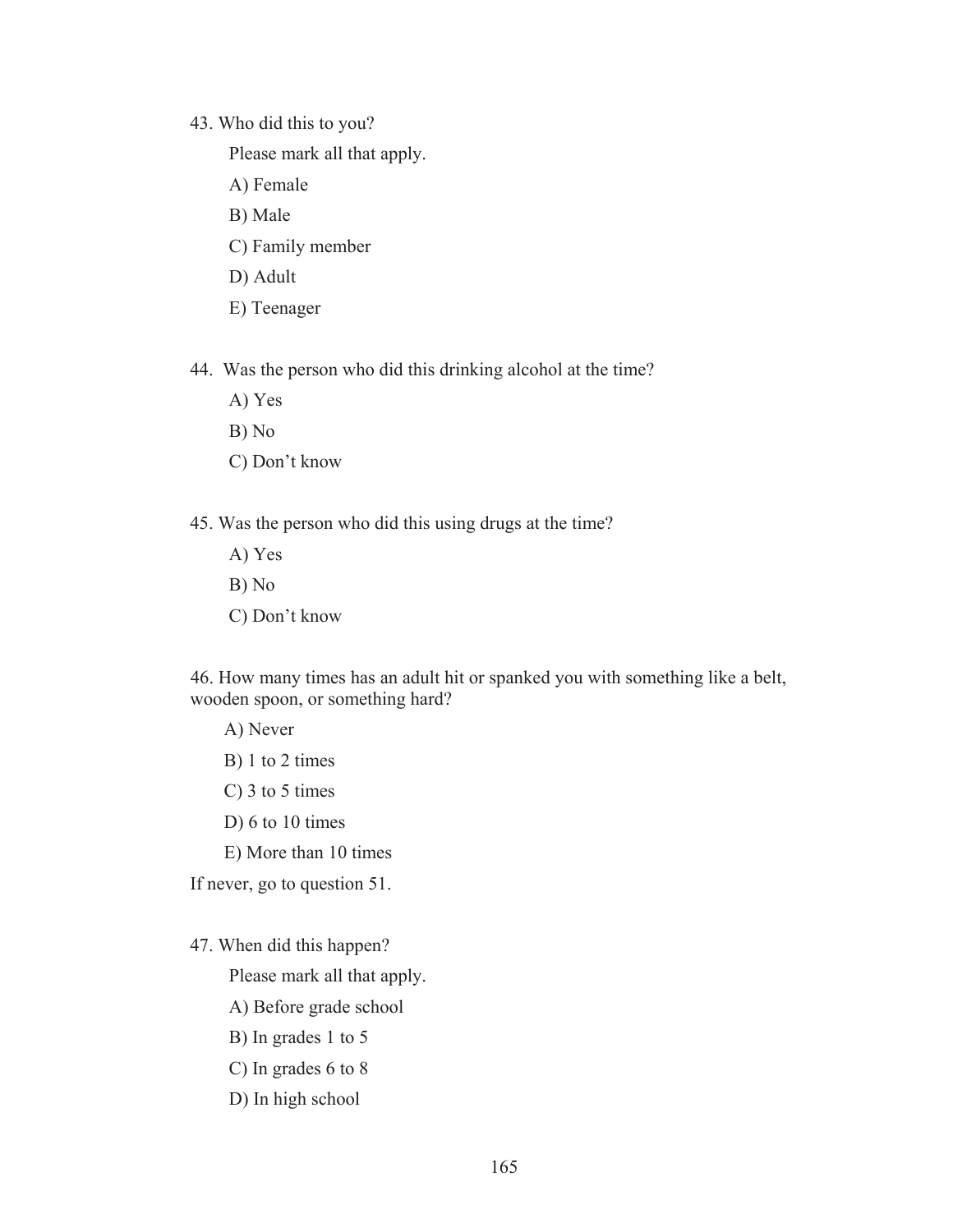E) Is happening now

48. Who did this to you?

Please mark all that apply.

- A) Female
- B) Male
- C) Family member
- D) Adult
- E) Teenager
- 49. Was the person who did this drinking alcohol at the time?
	- A) Yes
	- B) No
	- C) Don't know
- 50. Was the person who did this using drugs at the time?
	- A) Yes
	- B) No
	- C) Don't know
- 51. How many times has an adult pushed, grabbed, or shoved you to hurt you?
	- A) Never
	- B) 1 to 2 times
	- C) 3 to 5 times
	- D) 6 to 10 times
	- E) More than 10 times
	- If never, go to question 56.

52. When did this happen? Please mark all that apply. A) Before grade school B) In grades 1 to 5

C) In grades 6 to 8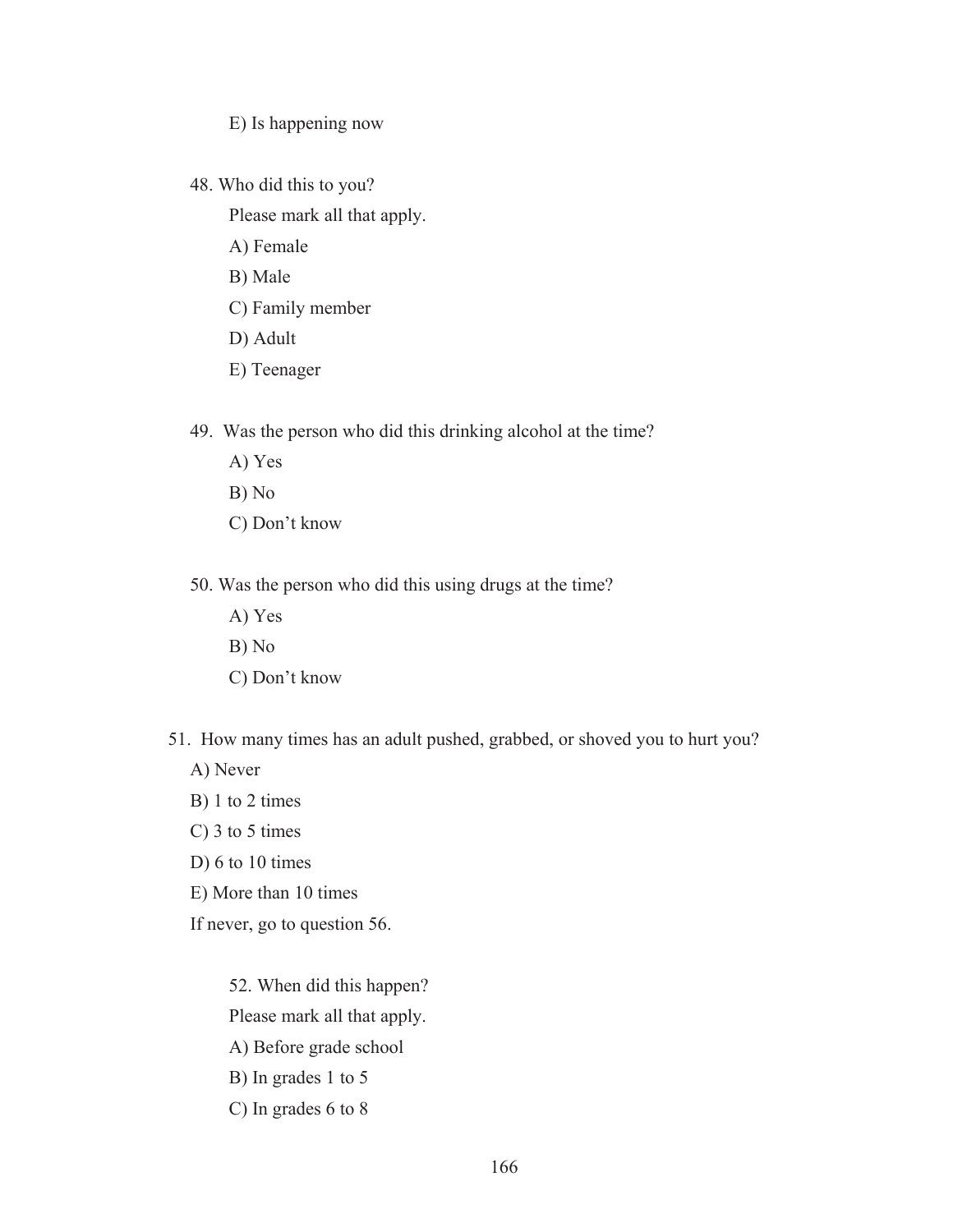D) In high school

E) Is happening now

53. Who did this to you?

Please mark all that apply.

- A) Female
- B) Male
- C) Family member
- D) Adult
- E) Teenager
- 54. Was the person who did this drinking alcohol at the time?
	- A) Yes
	- B) No
	- C) Don't know
- 55. Was the person who did this using drugs at the time?
	- A) Yes
	- B) No
	- C) Don't know
- 56. How many times has an adult thrown something at you to hurt you?
	- A) Never
	- B) 1 to 2 times
	- C) 3 to 5 times
	- D) 6 to 10 times
	- E) More than 10 times
	- If never, go to question 61.
	- 57. When did this happen?

- A) Before grade school
- B) In grades 1 to 5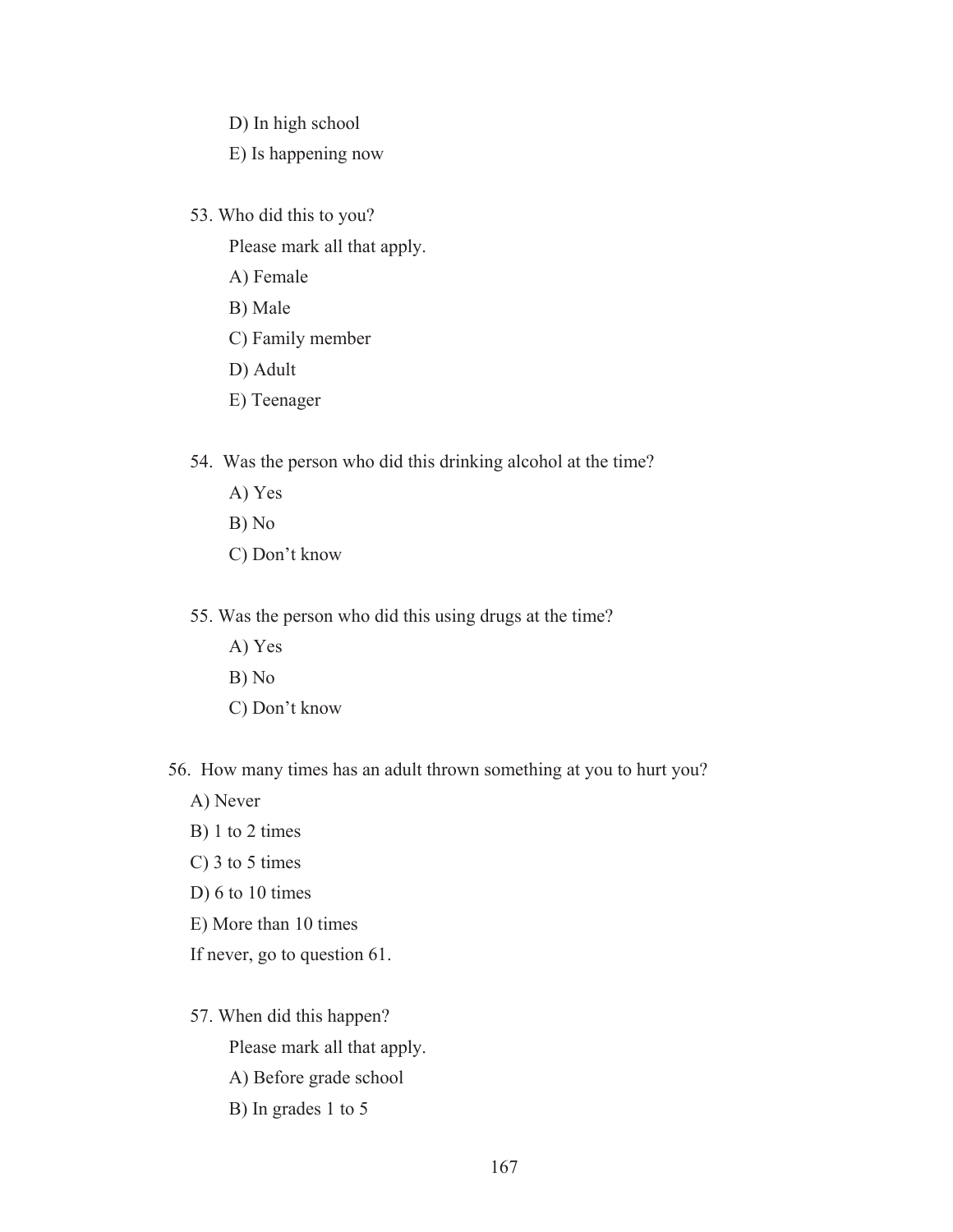- C) In grades 6 to 8
- D) In high school
- E) Is happening now
- 58. Who did this to you?
	- Please mark all that apply.
	- A) Female
	- B) Male
	- C) Family member
	- D) Adult
	- E) Teenager
- 59. Was the person who did this drinking alcohol at the time?
	- A) Yes
	- B) No
	- C) Don't know
- 60. Was the person who did this using drugs at the time?
	- A) Yes
	- B) No
	- C) Don't know
- 61. How many times has an adult kicked, bit, or punched you to hurt you?
	- A) Never
	- B) 1 to 2 times
	- C) 3 to 5 times
	- D) 6 to 10 times
	- E) More than 10 times
	- If never, go to question 66.
	- 62. When did this happen? Please mark all that apply. A) Before grade school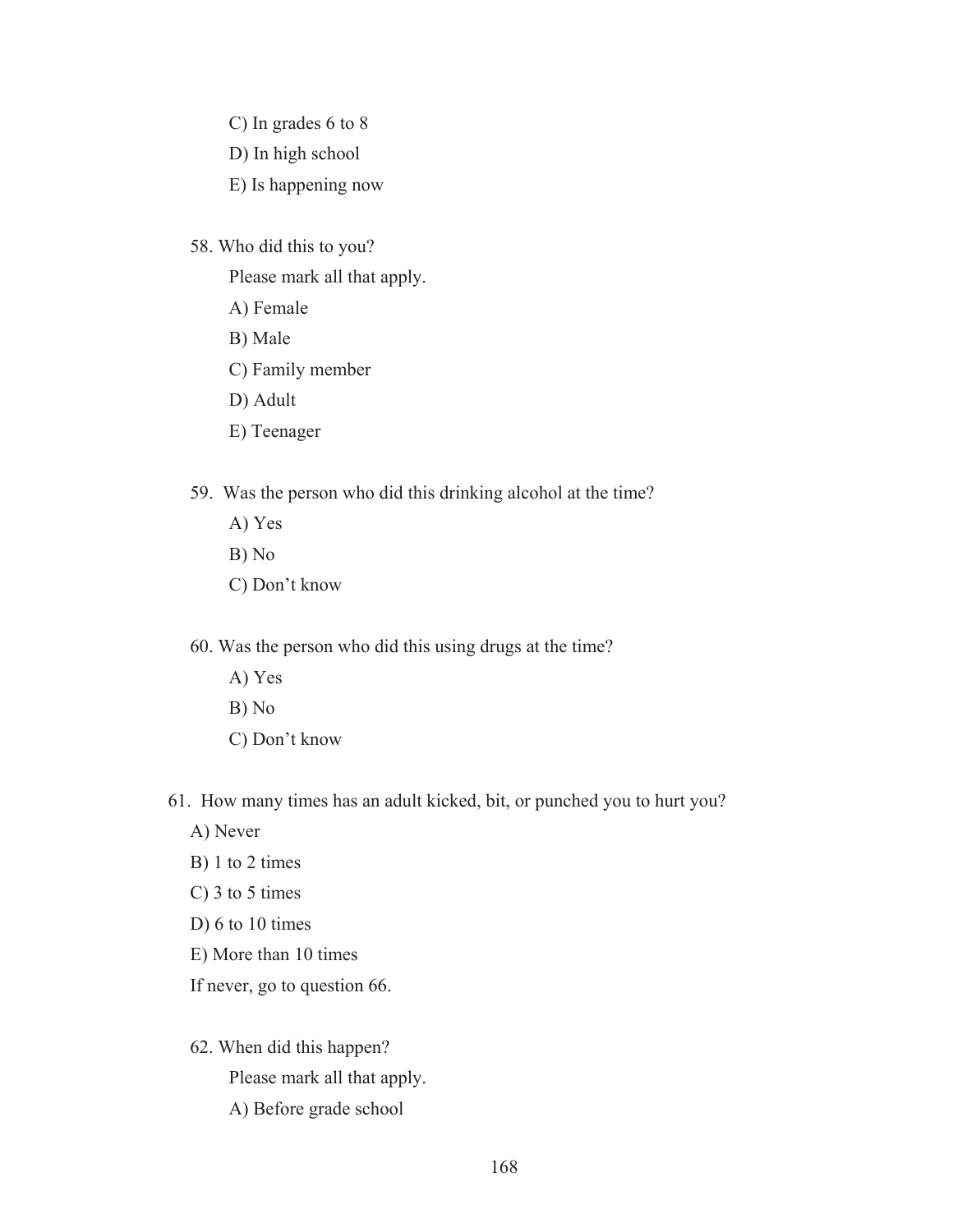- B) In grades 1 to 5
- C) In grades 6 to 8
- D) In high school
- E) Is happening now
- 63. Who did this to you?
	- Please mark all that apply.
	- A) Female
	- B) Male
	- C) Family member
	- D) Adult
	- E) Teenager
- 64. Was the person who did this drinking alcohol at the time?
	- A) Yes
	- B) No
	- C) Don't know
- 65. Was the person who did this using drugs at the time?
	- A) Yes
	- B) No
	- C) Don't know
- 66. How many times has an adult choked, burned or physically attacked you in some other way?
	- A) Never
	- B) 1 to 2 times
	- C) 3 to 5 times
	- D)  $6$  to  $10$  times
	- E) More than 10 times
	- If never, go to question 72.
	- 67. When did this happen?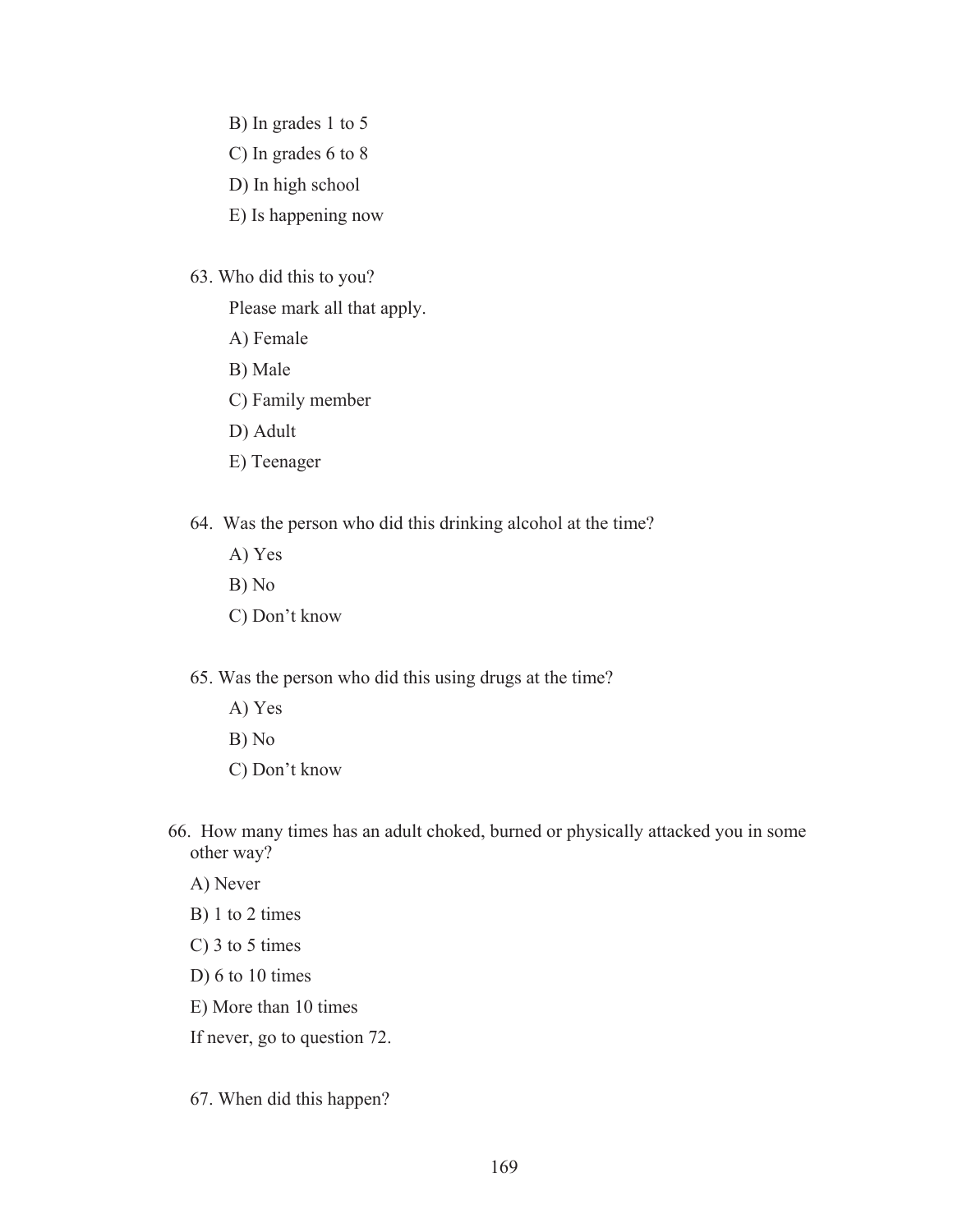Please mark all that apply.

A) Before grade school

- B) In grades 1 to 5
- C) In grades 6 to 8
- D) In high school
- E) Is happening now
- 68. Who did this to you?

- A) Female
- B) Male
- C) Family member
- D) Adult
- E) Teenager
- 69. Did this ever involve a weapon like a knife or a gun?
	- A) Yes
	- B) No
	- C) Don't know
- 70. Was the person who did this drinking alcohol at the time?
	- A) Yes
	- B) No
	- C) Don't know
- 71. Was the person who did this using drugs at the time?
	- A) Yes
	- B) No
	- C) Don't know
- 72. Did anyone ever show their private parts to you when you didn't want them to?
	- A) Yes
	- B) No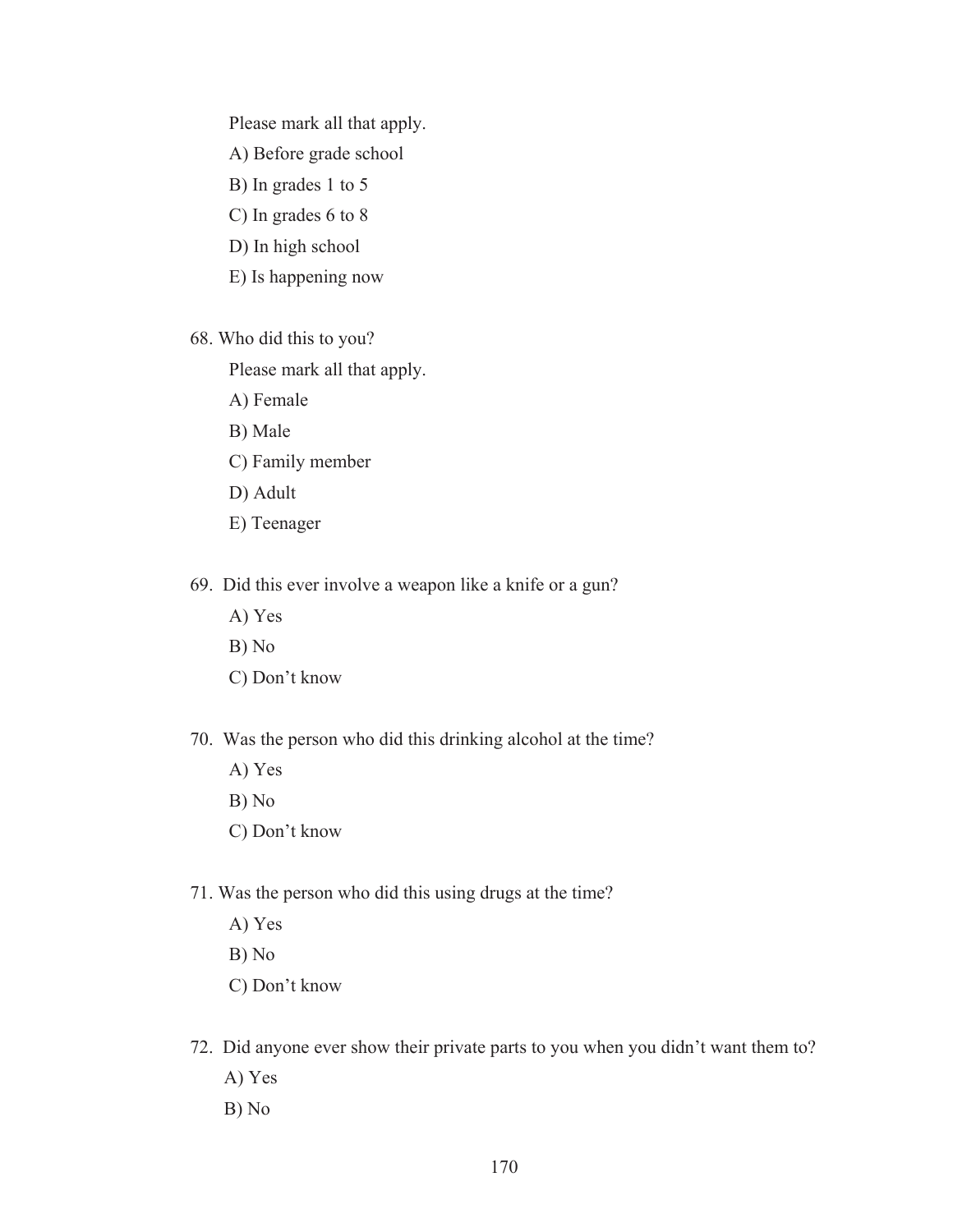If  $\underline{NO}$ , go to question 78.

### 73. How many times did this happen to you?

- A) 1 to 2 times
- B) 3 to 5 times
- C) 6 to 10 times
- D) More than 10 times

# 74. When did this happen?

Please mark all that apply.

- A) Before grade school
- B) In grades 1 to 5
- C) In grades 6 to 8
- D) In high school
- E) Is happening now

## 75. Who did this to you?

- A) Female
- B) Male
- C) Family member
- D) Adult
- E) Teenager
- 76. Was the person who did this drinking alcohol at the time?
	- A) Yes
	- B) No
	- C) Don't know
- 77. Was the person who did this using drugs at the time?
	- A) Yes
	- B) No
	- C) Don't know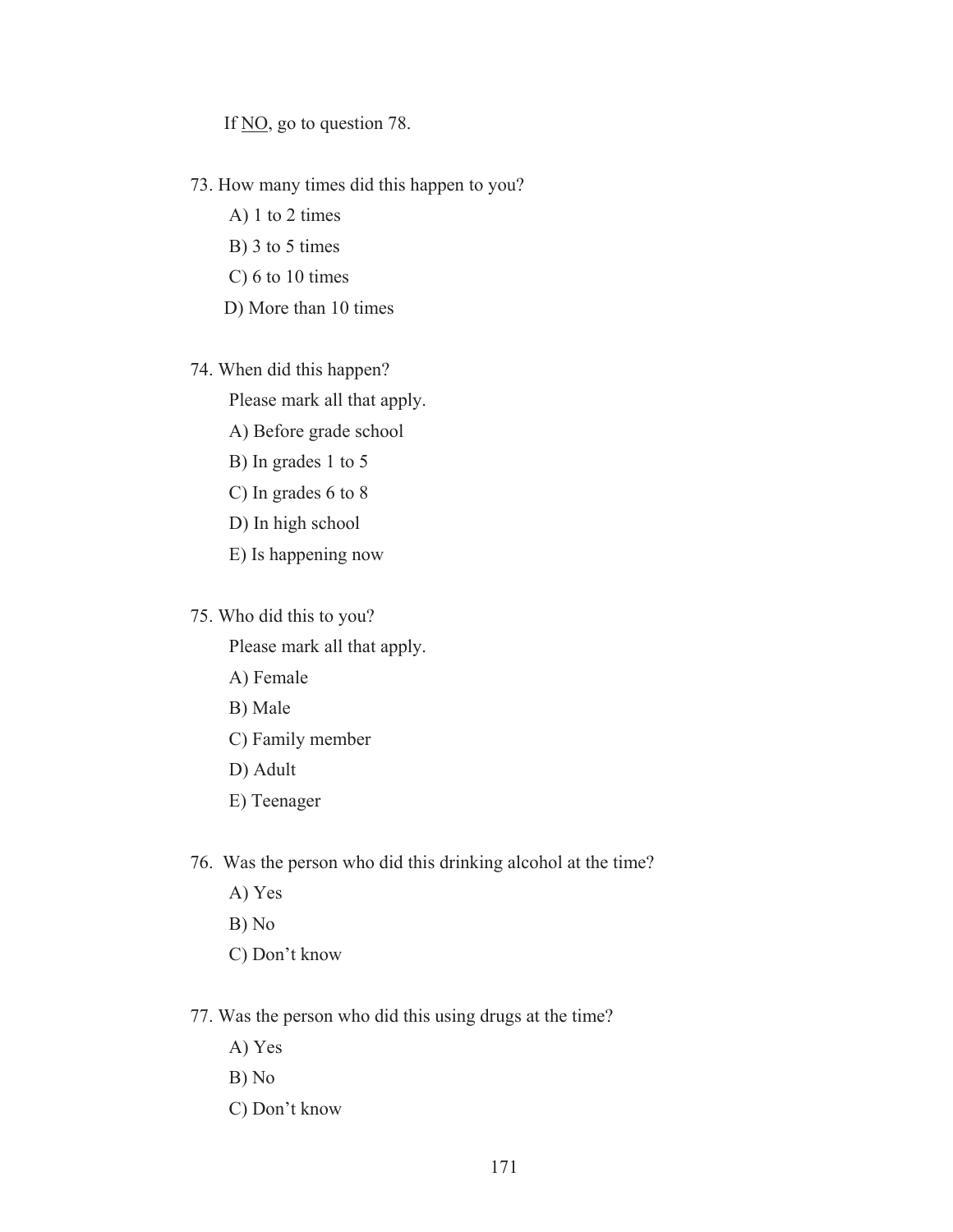78. Did anyone ever make you show them your private parts to you when you didn't want them to?

A) Yes B) No If NO, go to question 84.

## 79. How many times did this happen to you?

- A) 1 to 2 times
- B) 3 to 5 times
- C) 6 to 10 times
- D) More than 10 times
- 80. When did this happen?

Please mark all that apply.

- A) Before grade school
- B) In grades 1 to 5
- C) In grades 6 to 8
- D) In high school
- E) Is happening now
- 81. Who did this to you?

- A) Female
- B) Male
- C) Family member
- D) Adult
- E) Teenager
- 82. Was the person who did this drinking alcohol at the time?
	- A) Yes
	- B) No
	- C) Don't know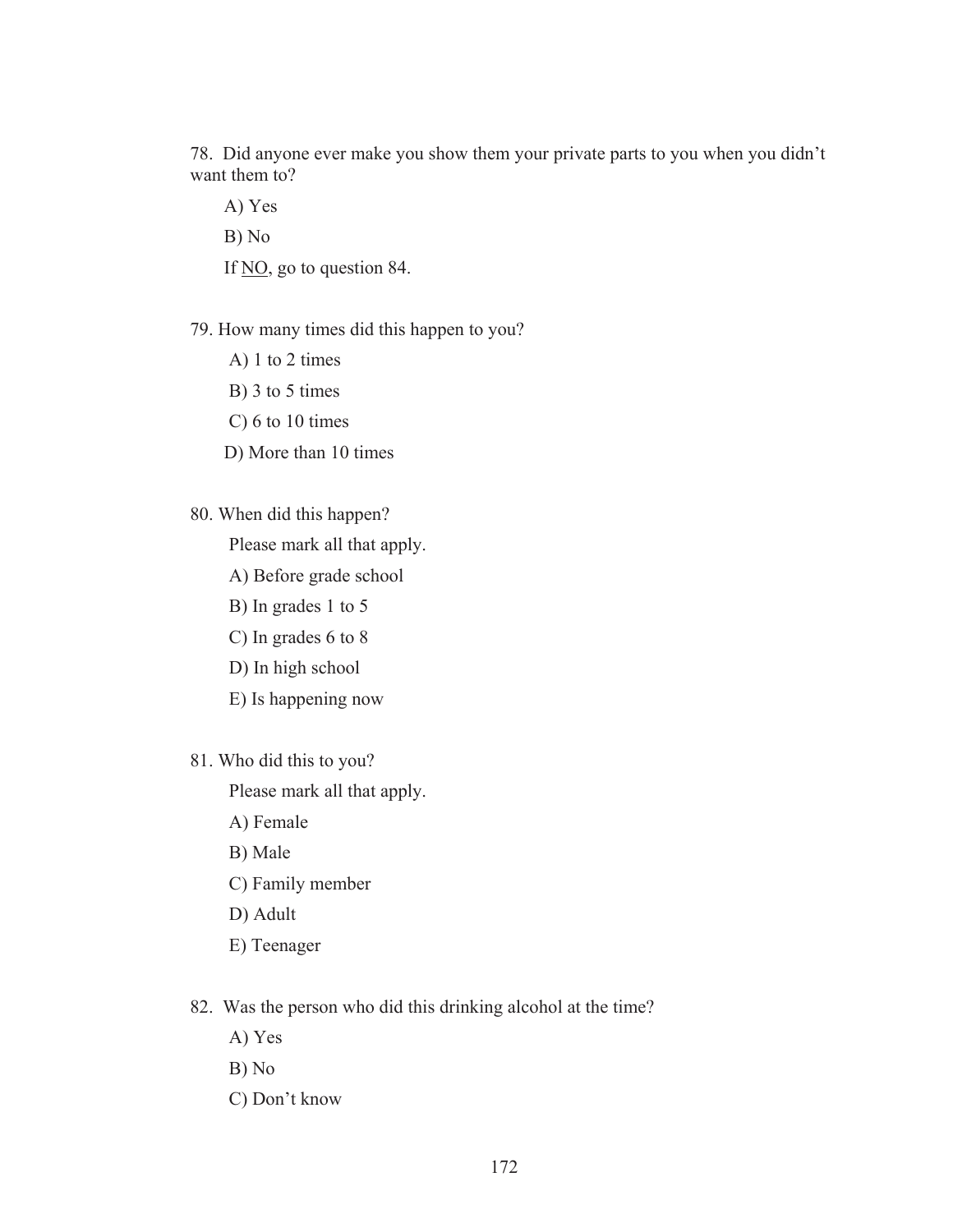- 83. Was the person who did this using drugs at the time?
	- A) Yes
	- B) No
	- C) Don't know
- 84. Did anyone ever threaten to have sex with you when you did not want them to?
- A) Yes
- B) No
- If <u>NO</u>, go to question 90.
- 85. How many times did this happen to you?
	- A) 1 to 2 times
	- B) 3 to 5 times
	- C) 6 to 10 times
	- D) More than 10 times
- 86. When did this happen?
	- Please mark all that apply.
	- A) Before grade school
	- B) In grades 1 to 5
	- C) In grades 6 to 8
	- D) In high school
	- E) Is happening now

## 87. Who did this to you?

- A) Female
- B) Male
- C) Family member
- D) Adult
- E) Teenager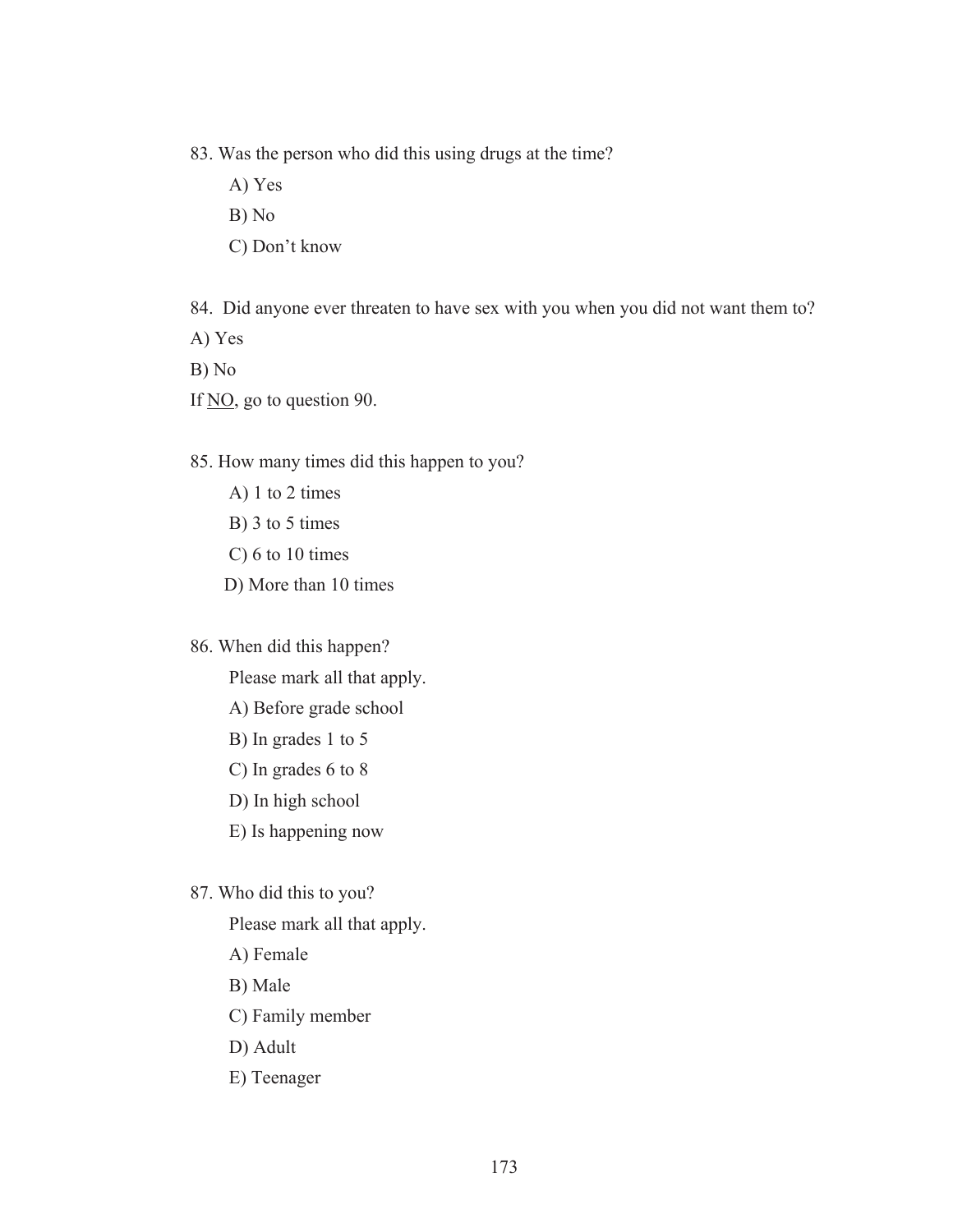- 88. Was the person who did this drinking alcohol at the time?
	- A) Yes
	- B) No
	- C) Don't know
- 89. Was the person who did this using drugs at the time?
	- A) Yes
	- B) No
	- C) Don't know

90. Did anyone ever touch the private parts of your body or made you touch their private parts when you did not want them to?

A) Yes B) No If NO, go to question 96.

- 91. How many times did this happen to you?
	- A) 1 to 2 times
	- B) 3 to 5 times
	- C) 6 to 10 times
	- D) More than 10 times
- 92. When did this happen?

Please mark all that apply.

A) Before grade school

- B) In grades 1 to 5
- C) In grades 6 to 8
- D) In high school
- E) Is happening now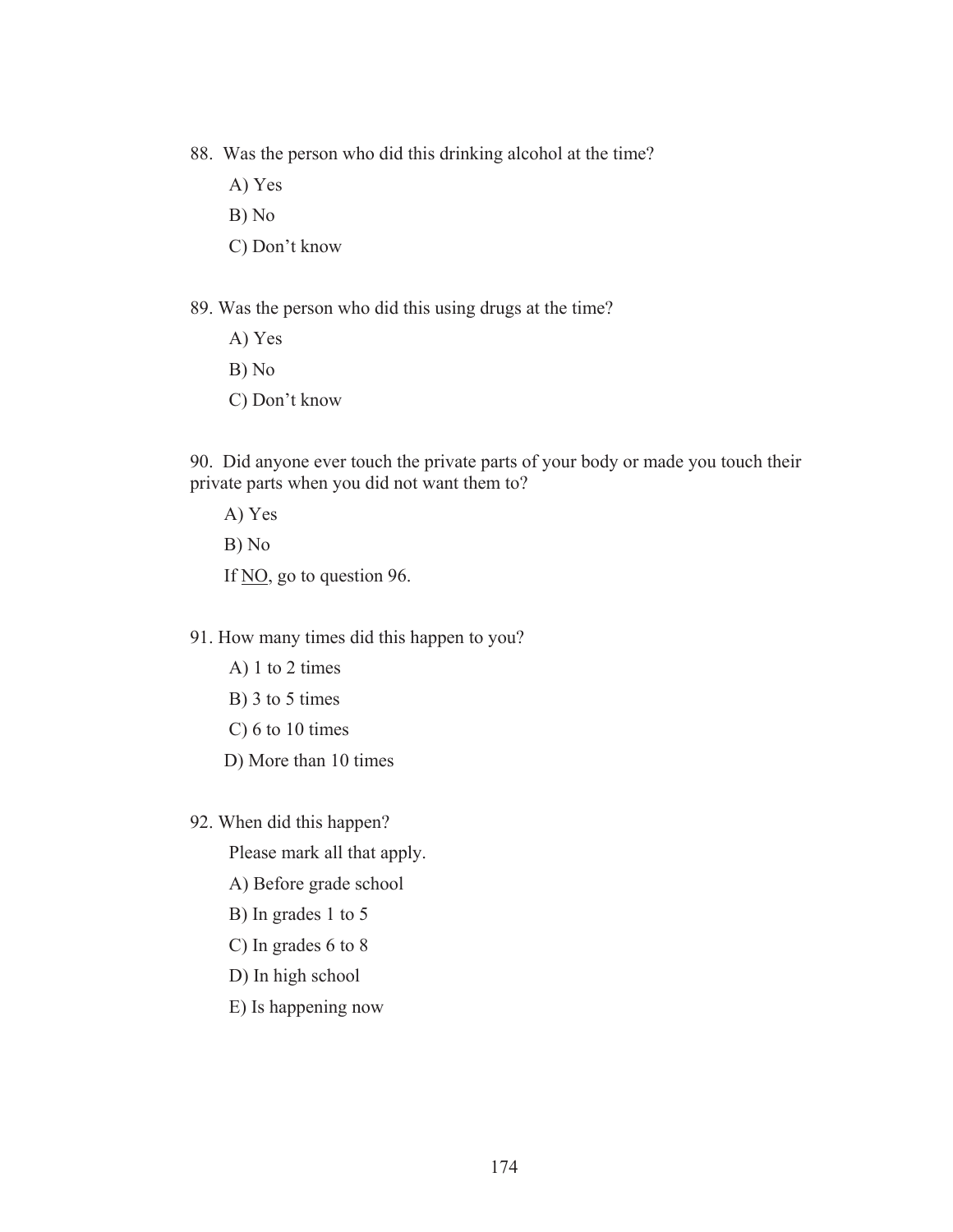93. Who did this to you?

Please mark all that apply.

- A) Female
- B) Male
- C) Family member
- D) Adult
- E) Teenager

94. Was the person who did this drinking alcohol at the time?

- A) Yes
- B) No
- C) Don't know
- 95. Was the person who did this using drugs at the time?
	- A) Yes
	- B) No
	- C) Don't know

96. Did anyone ever have sex with you when you didn't want them to or sexually force themselves on you in some other way?

A) Yes B) No

If NO, go to question 102.

97. How many times did this happen to you?

- A) 1 to 2 times
- B) 3 to 5 times
- C) 6 to 10 times
- D) More than 10 times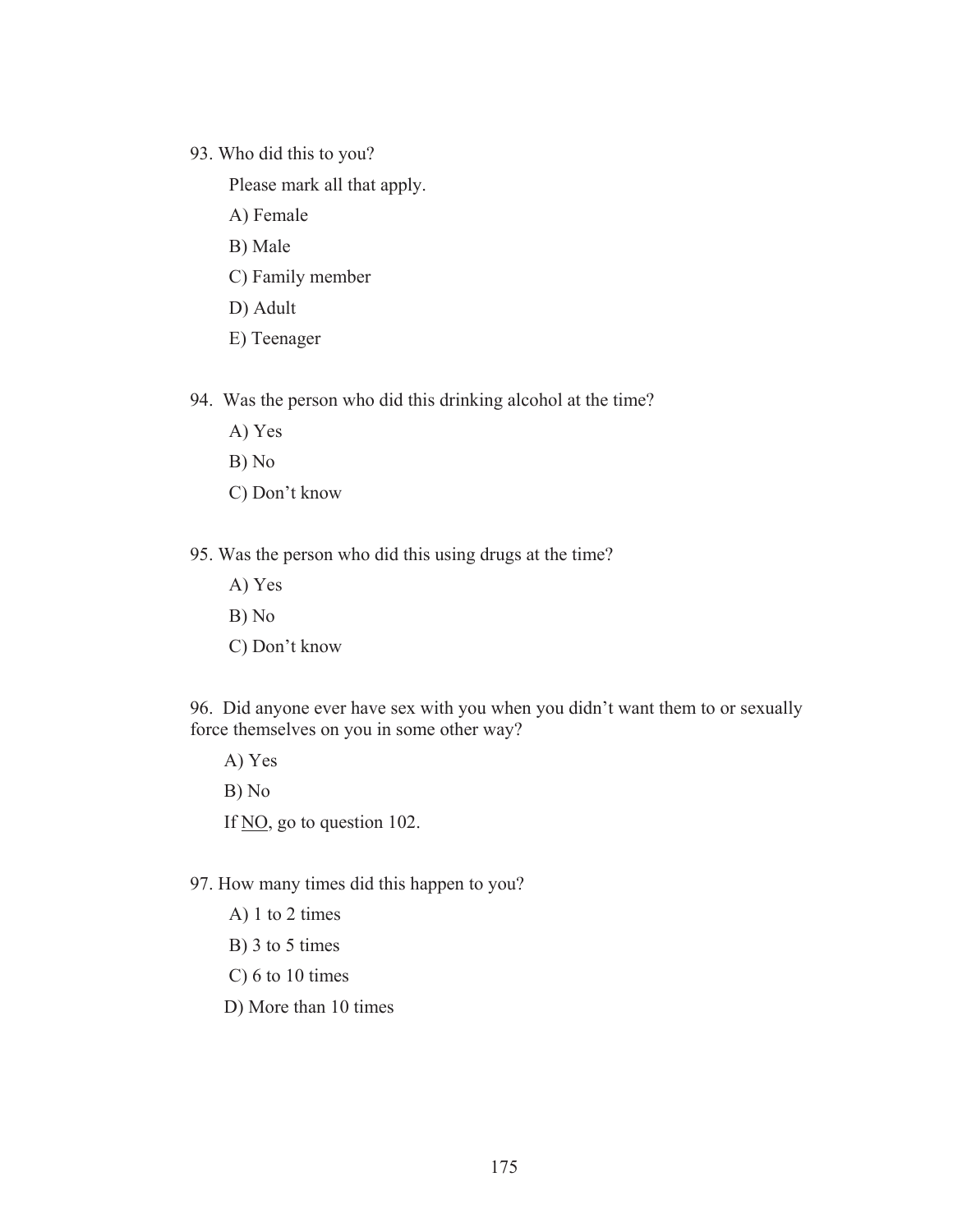### 98. When did this happen?

Please mark all that apply.

- A) Before grade school
- B) In grades 1 to 5
- C) In grades 6 to 8
- D) In high school
- E) Is happening now

99. Who did this to you?

Please mark all that apply.

- A) Female
- B) Male
- C) Family member
- D) Adult
- E) Teenager

100. Was the person who did this drinking alcohol at the time?

- A) Yes
- B) No
- C) Don't know
- 101. Was the person who did this using drugs at the time?

A) Yes

- B) No
- C) Don't know

102. Did anyone ever make you see magazines, pictures, videos, Internet sites, etc., that had to do with sex when you did not want to see it?

A) Yes B) No

If NO, go to the NEXT PAGE.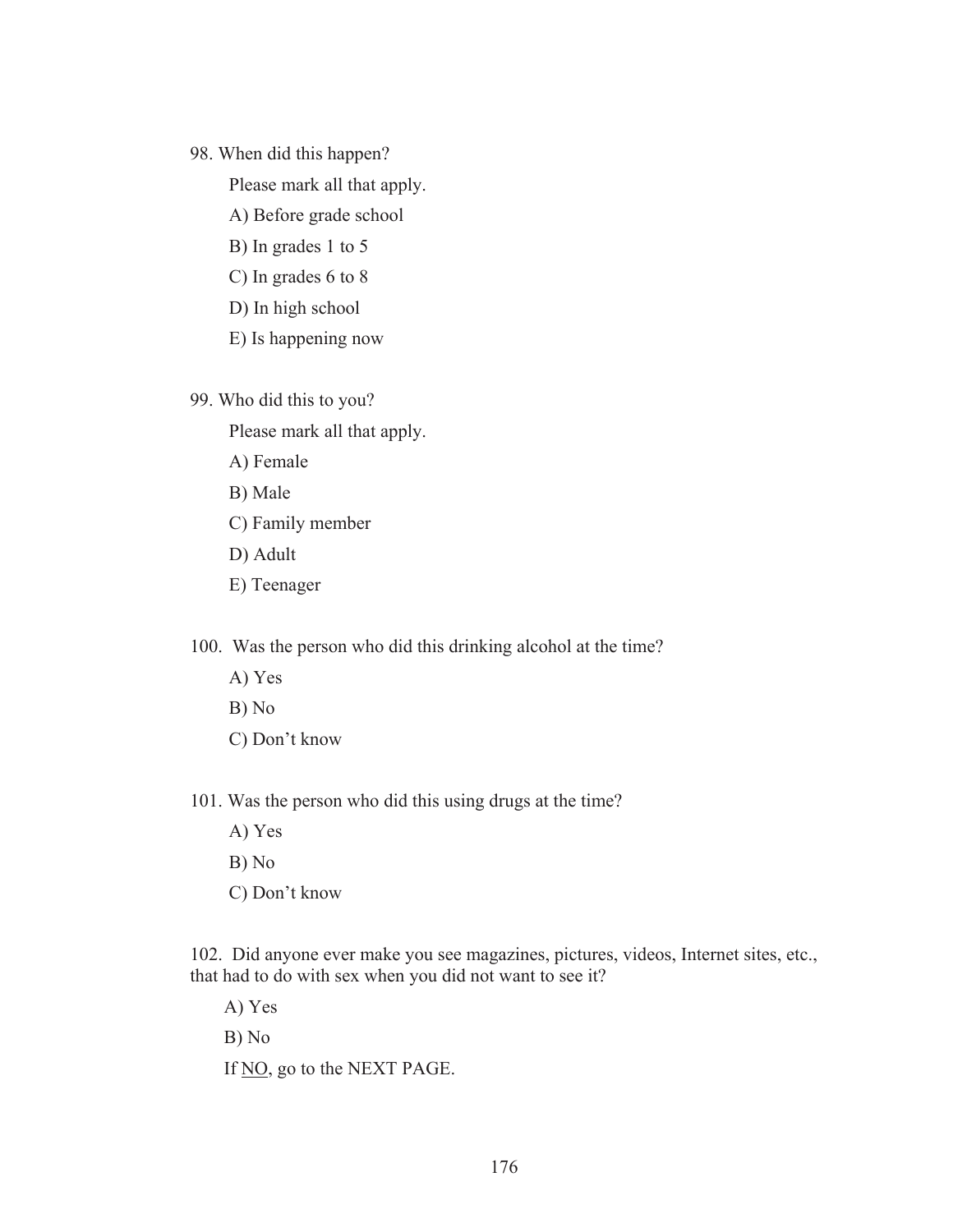- 103. How many times did this happen to you?
	- A) 1 to 2 times
	- B) 3 to 5 times
	- C) 6 to 10 times
	- D) More than 10 times
- 104. When did this happen?

Please mark all that apply.

- A) Before grade school
- B) In grades 1 to 5
- C) In grades 6 to 8
- D) In high school
- E) Is happening now
- 105. Who did this to you?

Please mark all that apply.

- A) Female
- B) Male
- C) Family member
- D) Adult
- E) Teenager

106. Was the person who did this drinking alcohol at the time?

- A) Yes
- B) No
- C) Don't know
- 107. Was the person who did this using drugs at the time?
	- A) Yes
	- B) No
	- C) Don't know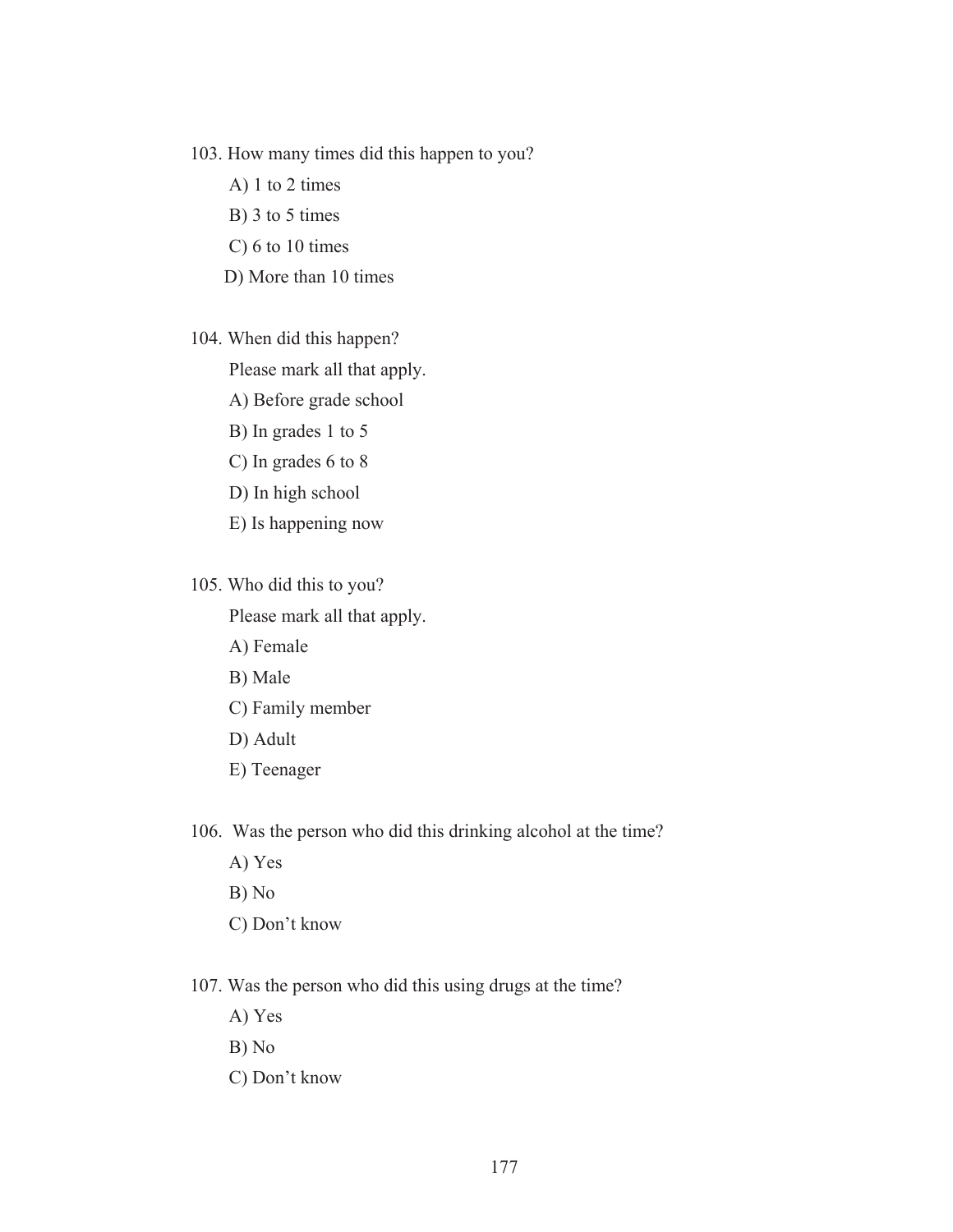## APPENDIX C

## Child Post-traumatic Stress Symptom Scale

This questionnaire asks about the most distressing (traumatic) thing that might have happened to you. It will ask questions about your thoughts, feelings, and bodily sensations in relation to that event. All your answers will be kept strictly anonymous. All your answers are private. No one will ever be able to how you have answered on this form. If you need help or would like to talk to someone about any of these experiences please let us know so that we can put you in touch with the guidance department at your school. You will also be provided with a list of phone numbers and contact information to help you make contact with various trusted and helpful professionals.

Please write down your **most** distressing event:

 $\mathcal{L}$ 

 $\mathcal{L}$ 

 $\mathcal{L}$ 

Did the event happen to you (were you the victim), or did you see it happen to someone else (someone else was the victim)?

 $\mathcal{L}_\text{max} = \mathcal{L}_\text{max} = \mathcal{L}_\text{max} = \mathcal{L}_\text{max} = \mathcal{L}_\text{max} = \mathcal{L}_\text{max} = \mathcal{L}_\text{max} = \mathcal{L}_\text{max} = \mathcal{L}_\text{max} = \mathcal{L}_\text{max} = \mathcal{L}_\text{max} = \mathcal{L}_\text{max} = \mathcal{L}_\text{max} = \mathcal{L}_\text{max} = \mathcal{L}_\text{max} = \mathcal{L}_\text{max} = \mathcal{L}_\text{max} = \mathcal{L}_\text{max} = \mathcal{$ 

 $\mathcal{L}_\mathcal{L} = \mathcal{L}_\mathcal{L} = \mathcal{L}_\mathcal{L} = \mathcal{L}_\mathcal{L} = \mathcal{L}_\mathcal{L} = \mathcal{L}_\mathcal{L} = \mathcal{L}_\mathcal{L} = \mathcal{L}_\mathcal{L} = \mathcal{L}_\mathcal{L} = \mathcal{L}_\mathcal{L} = \mathcal{L}_\mathcal{L} = \mathcal{L}_\mathcal{L} = \mathcal{L}_\mathcal{L} = \mathcal{L}_\mathcal{L} = \mathcal{L}_\mathcal{L} = \mathcal{L}_\mathcal{L} = \mathcal{L}_\mathcal{L}$ 

 $\mathcal{L}_\mathcal{L} = \mathcal{L}_\mathcal{L} = \mathcal{L}_\mathcal{L} = \mathcal{L}_\mathcal{L} = \mathcal{L}_\mathcal{L} = \mathcal{L}_\mathcal{L} = \mathcal{L}_\mathcal{L} = \mathcal{L}_\mathcal{L} = \mathcal{L}_\mathcal{L} = \mathcal{L}_\mathcal{L} = \mathcal{L}_\mathcal{L} = \mathcal{L}_\mathcal{L} = \mathcal{L}_\mathcal{L} = \mathcal{L}_\mathcal{L} = \mathcal{L}_\mathcal{L} = \mathcal{L}_\mathcal{L} = \mathcal{L}_\mathcal{L}$ 

 $\mathcal{L}_\mathcal{L} = \mathcal{L}_\mathcal{L} = \mathcal{L}_\mathcal{L} = \mathcal{L}_\mathcal{L} = \mathcal{L}_\mathcal{L} = \mathcal{L}_\mathcal{L} = \mathcal{L}_\mathcal{L} = \mathcal{L}_\mathcal{L} = \mathcal{L}_\mathcal{L} = \mathcal{L}_\mathcal{L} = \mathcal{L}_\mathcal{L} = \mathcal{L}_\mathcal{L} = \mathcal{L}_\mathcal{L} = \mathcal{L}_\mathcal{L} = \mathcal{L}_\mathcal{L} = \mathcal{L}_\mathcal{L} = \mathcal{L}_\mathcal{L}$ 

Length of time since the event, or date of the event: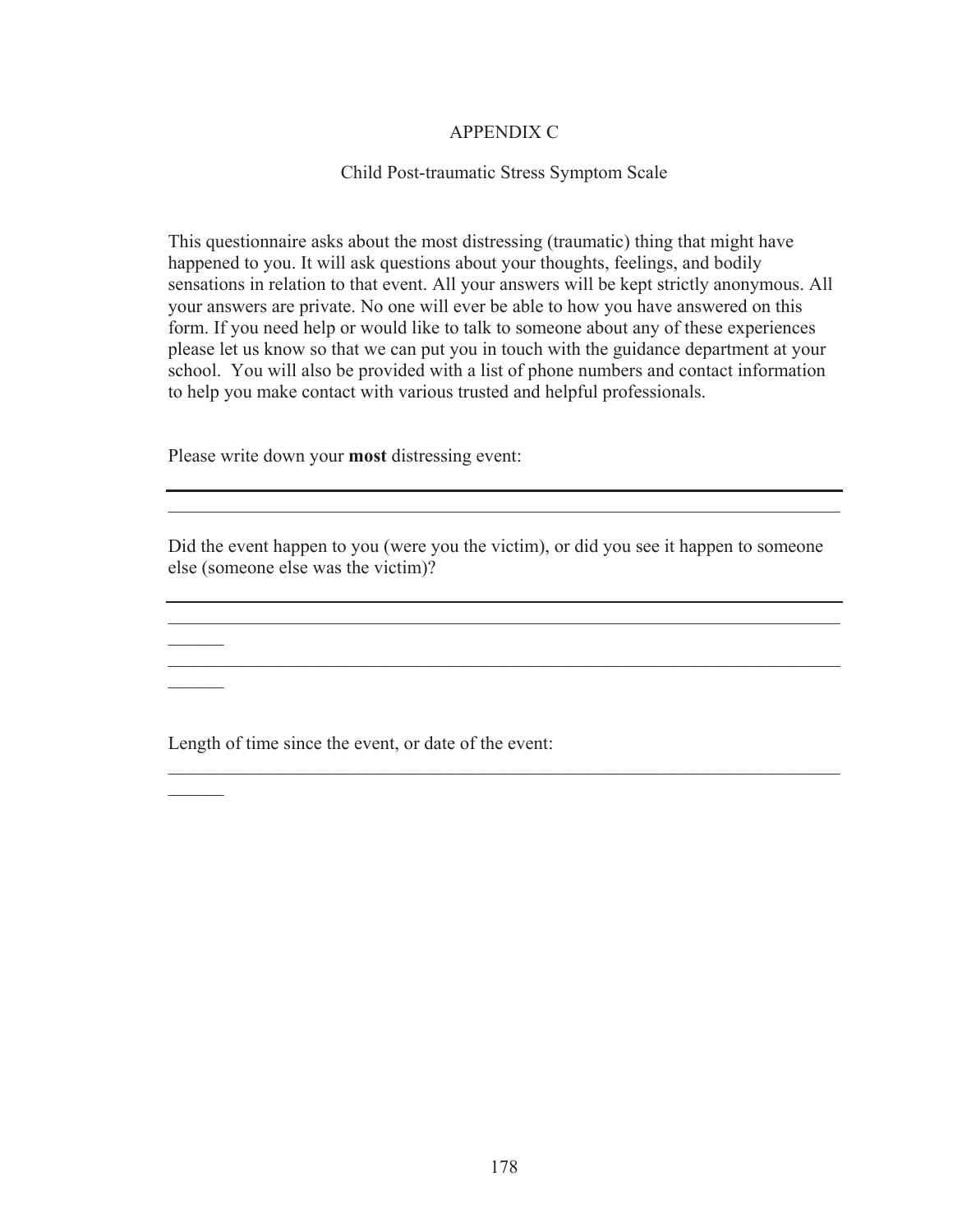Below is a list of problems that youth sometimes have after experiencing an upsetting event. Read each one carefully and on the **blue bubble sheet**, fill out the letter (A, B, C, or D) that best describes how often that problem has bothered you IN THE LAST 2 WEEKS.

|      | $\mathbf{A}$                      |          |                      | $\mathbf B$     | $\mathcal{C}$                                                                                                                                   | D                                       |
|------|-----------------------------------|----------|----------------------|-----------------|-------------------------------------------------------------------------------------------------------------------------------------------------|-----------------------------------------|
|      | Not at all or only<br>at one time |          | Once a week or less/ | once in a while | 2 to 4 times a week/<br>half the time                                                                                                           | 5 or more times a<br>week/almost always |
| 102. | $\mathbf{A}$                      | B        | $\mathcal{C}$        | D               | Having upsetting thoughts or images about the<br>event that came into your head when you didn't<br>want them to                                 |                                         |
| 103. | A                                 | B        | $\mathcal{C}$        | D               | Having bad dreams or nightmares                                                                                                                 |                                         |
| 104. | $\mathbf{A}$                      | B        | $\mathcal{C}$        | D               | Acting or feeling as if the event was happening<br>again (hearing something or seeing a picture about<br>it and feeling as if I am there again) |                                         |
| 105. | $\mathbf{A}$                      | B        | $\mathcal{C}$        | D               | Feeling upset when you think about it or hear<br>about the event (for example, feeling scared,<br>angry, sad, guilty, etc)                      |                                         |
| 106. | $\mathbf{A}$                      | $\bf{B}$ | $\mathcal{C}$        | D               | Having feelings in your body when you think<br>about or hear about the event (for example,<br>breaking out into a sweat, heart beating fast)    |                                         |
| 107. | $\mathbf{A}$                      | $\bf{B}$ | $\mathcal{C}$        | D               | Trying not to think about, talk about, or have<br>feelings about the event                                                                      |                                         |
| 108. | $\mathbf{A}$                      | B        | $\mathcal{C}$        | D               | Trying to avoid activities, people, or places that<br>remind you of the traumatic event                                                         |                                         |
| 109. | $\mathbf{A}$                      | B        | $\mathcal{C}$        | D               | Not being able to remember an important part of<br>the upsetting event                                                                          |                                         |
| 110. | $\mathbf{A}$                      | B        | $\mathcal{C}$        | D               | Having much less interest in doing things you used<br>to do                                                                                     |                                         |
| 111. | A                                 | B        | $\mathcal{C}$        | D               | Not feeling close to people around you                                                                                                          |                                         |
| 112. | $\mathbf{A}$                      | B        | $\mathcal{C}$        | D               | Not being able to have strong feelings (for<br>example, being unable to cry or unable to feel<br>happy)                                         |                                         |
| 113. | $\mathbf{A}$                      | B        | $\mathcal{C}$        | $\mathbf D$     | Feeling as if your future plans or hopes will not<br>come true (for example, you will not have a job or<br>getting married or having kids)      |                                         |
| 114. | A                                 | B        | $\mathcal{C}$        | D               | Having trouble falling or staying asleep                                                                                                        |                                         |
| 115. | A                                 | B        | $\mathcal{C}$        | D               | Feeling irritable or having fits of anger                                                                                                       |                                         |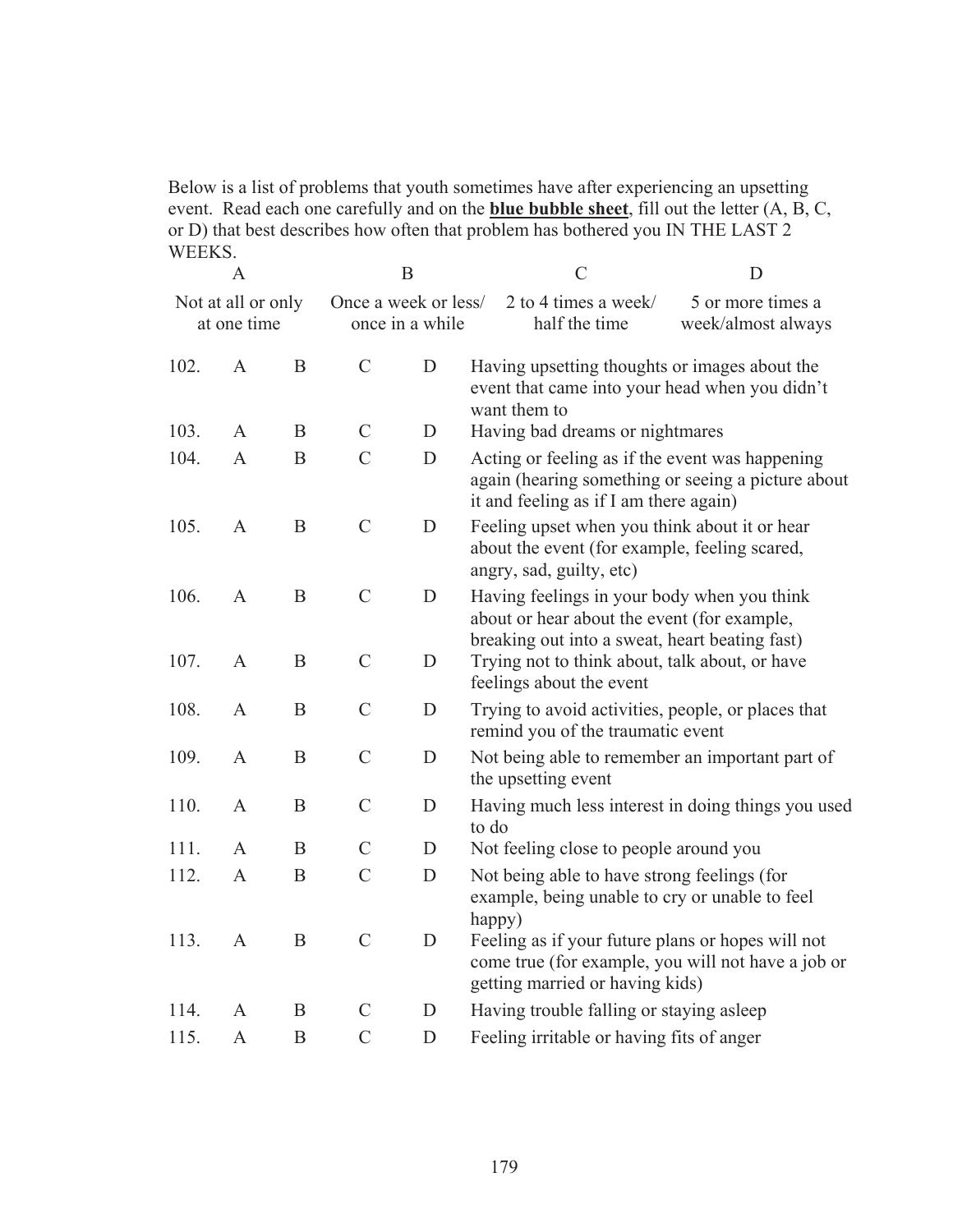| 116. | A            |   |        | Having trouble concentrating (for example, losing<br>track of a story on the television, forgetting what<br>you read, not paying attention in class) |
|------|--------------|---|--------|------------------------------------------------------------------------------------------------------------------------------------------------------|
| 117  | $\mathbf{A}$ | B |        | Being overly careful (for example, checking to see<br>who is around you and what is around you)                                                      |
| 118  | $\mathsf{A}$ | B | $\Box$ | Being jumpy or easily startled (for example, when<br>someone walks up behind you)                                                                    |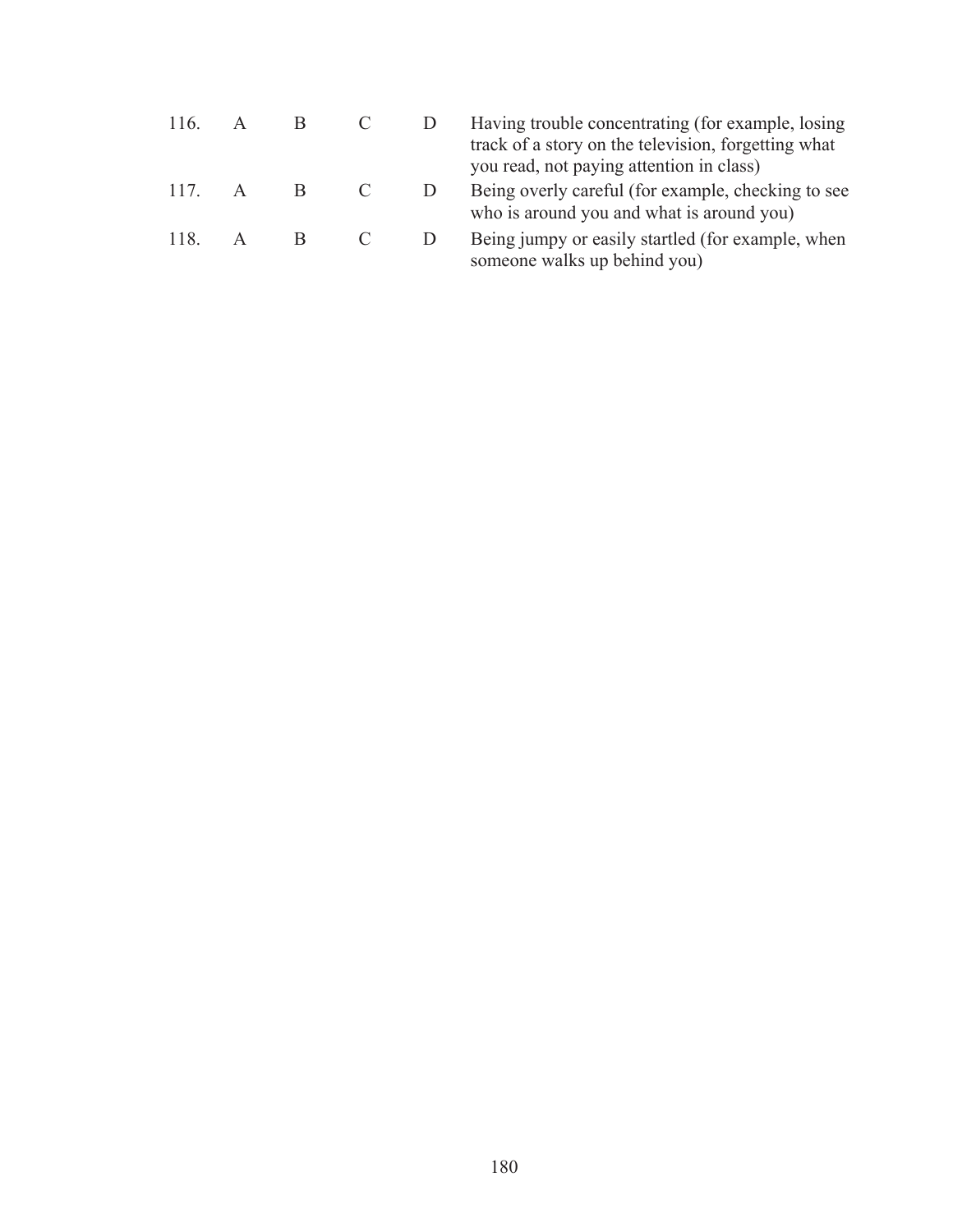# APPENDIX D

# Centre of Epidemiological Studies Depression Scale

Below is a list of some of the ways you may have felt or behaved. Please indicate how often you have felt this way during the **past week** by recording your answer (A, B, C, or D) on the **blue bubble sheet**.

# **USE THE FOLLOWING RESPONSE ITEMS:**

- **A. Rarely or none of the time (Less than 1 day)**
- **B. Some or a Little of the Time (1-2 days)**
- **C. Occasionally or a Moderate Amount of the Time (3-4 days)**
- **D. Most or All of the Time (5-7 days)**
- 119. I was bothered by things that usually don't bother me.

A. B. C. D.

120. I did not feel like eating; my appetite was poor.

A. B. C. D. 121. I felt that I could not shake off the blues even with help from my family or friends.

A. B. C. D.

122. I felt that I was just as good as other people.

A. B. C. D.

123. I had trouble keeping my mind on what I was doing.

A. B. C. D.

124. I felt depressed.

A. B. C. D.

125. I felt that everything I did was an effort.

A. B. C. D.

126. I felt hopeful about the future.

A. B. C. D.

127. I thought my life had been a failure.

A. B. C. D.

128. I felt fearful.

A. B. C. D.

129. My sleep was restless.

A. B. C. D.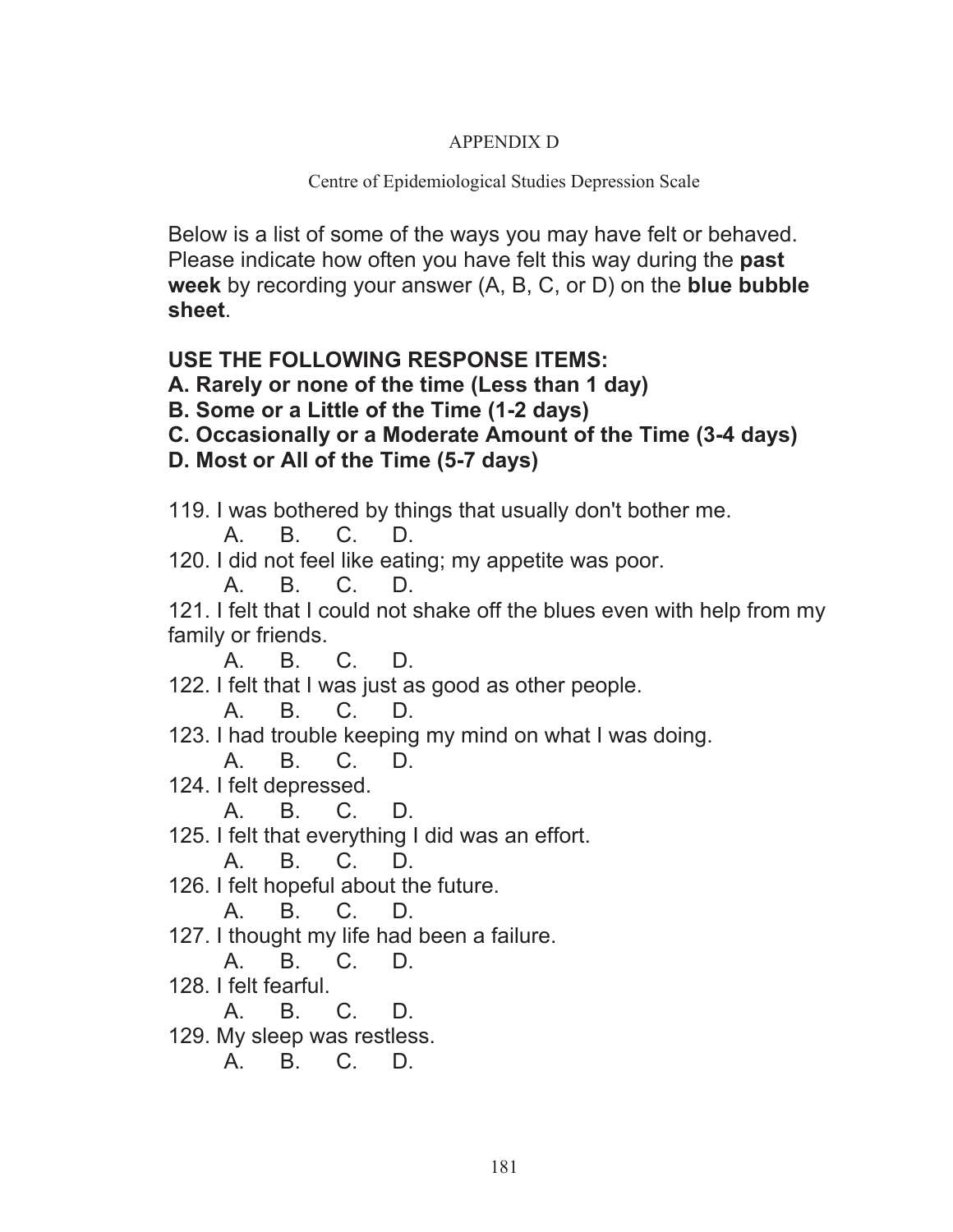# **CESD (Continued)**

Below is a list of some of the ways you may have felt or behaved. Please indicate how often you have felt this way during the **past week** by recording your answer (A, B, C, or D) on the **blue bubble sheet**.

# **USE THE FOLLOWING RESPONSE ITEMS:**

**A. Rarely or none of the time (Less than 1 day)** 

- **B. Some of a Little of the Time (1-2 days)**
- **C. Occasionally or a Moderate Amount of the Time (3-4 days)**
- **D. Most or All of the Time (5-7 days)**

130. I was happy. A. B. C. D. 131. I talked less than usual. A. B. C. D. 132. I felt lonely. A. B. C. D. 133. People were unfriendly. A. B. C. D. 134. I enjoyed life. A. B. C. D. 135. I had crying spells. A. B. C. D. 136. I felt sad. A. B. C. D. 137. I felt that people disliked me. A. B. C. D. 138. I could not get "going." A. B. C. D.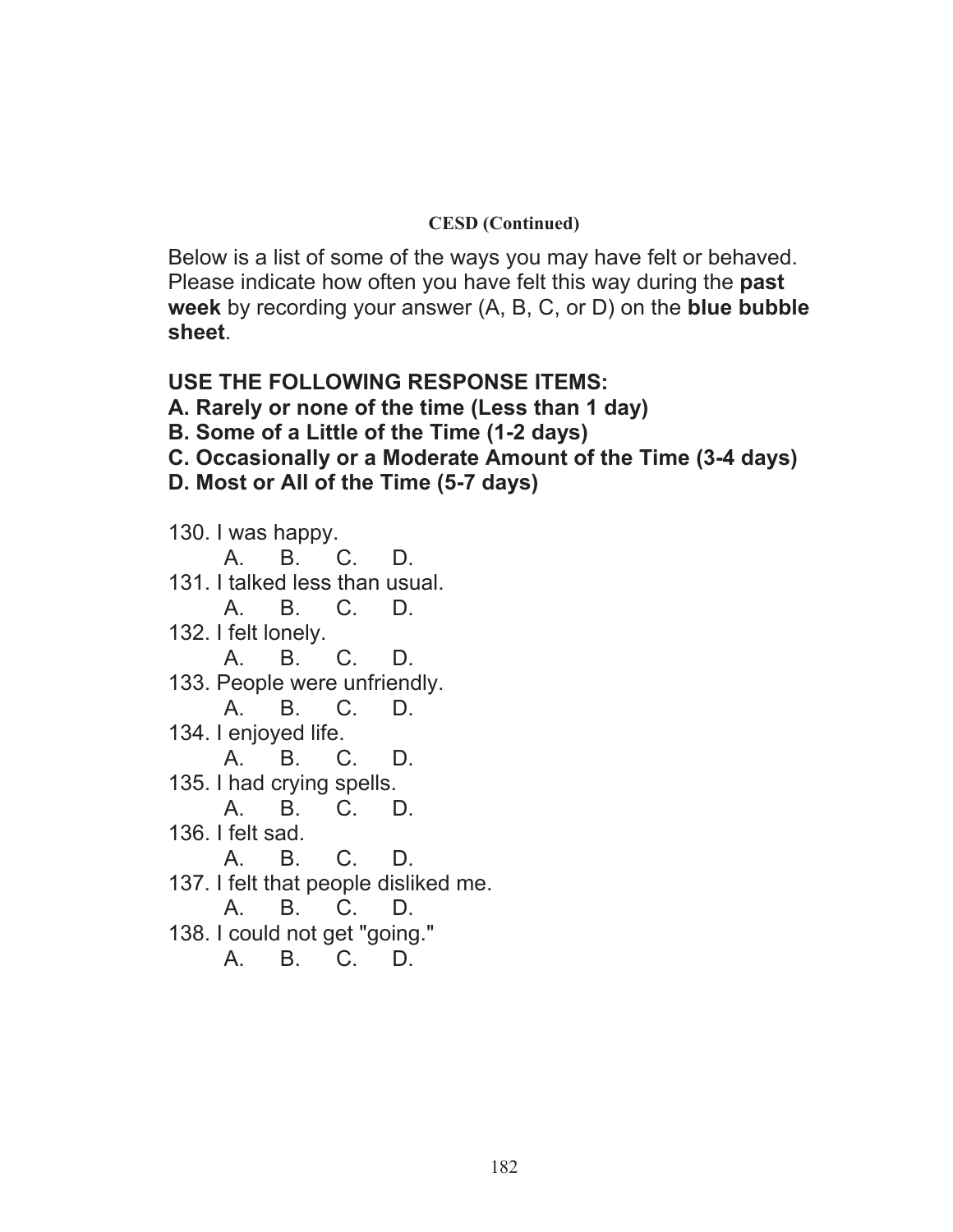#### APPENDIX E

#### Rutgers Alcohol Problem Index

*Directions*: Different things happen to people when they are drinking ALCOHOL, or as a result of their ALCOHOL use. Some of these things are listed below. Please indicate how many times each has happened to you during the last 4 months while you were drinking alcohol or as the result of your alcohol use. When marking your answers, please blacken the appropriate circle for each question, using the following code:

| Please select your responses for this questionnaire from the |  |  |  |
|--------------------------------------------------------------|--|--|--|
| choices below:                                               |  |  |  |
| $A = never$                                                  |  |  |  |
| $B = 1-2$ times                                              |  |  |  |
| $C = 3-4$ times                                              |  |  |  |
| $D = 5-6$ times                                              |  |  |  |
| $E =$ more than 6 times                                      |  |  |  |
|                                                              |  |  |  |
|                                                              |  |  |  |

How many times did the following things happen to you while you were drinking alcohol or because of your alcohol use during the last 4 months?

- 139. Not able to do your homework or study for a test
- 140. Got into fights, acted bad, or did mean things
- 141. Missed out in other things because you spent too much money on alcohol
- 142. Went to work or school high or drunk
- 143. Caused shame or embarrassment to someone
- 144. Neglected your responsibilities
- 145. Relatives avoided you
- 146. Felt that you needed more alcohol than you used to use in order to get the same effect
- 147. Tried to control your drinking by trying to drink only at certain times of day or certain places
- 148. Had withdrawal symptoms, that is, felt sick because you stopped or cut down on drinking
- 149. Noticed a change in you personality
- 150. Felt that you had a problem with school
- 151. Missed a day (or part of a day) of school or work
- 152. Tried to cut down on drinking
- 153. Suddenly found yourself in a place that you could not remember getting to
- 154. Passed out or fainted suddenly
- 155. Had a fight, argument, or bad feelings with a friend
- 156. Had a fight, argument or bad feelings with a family member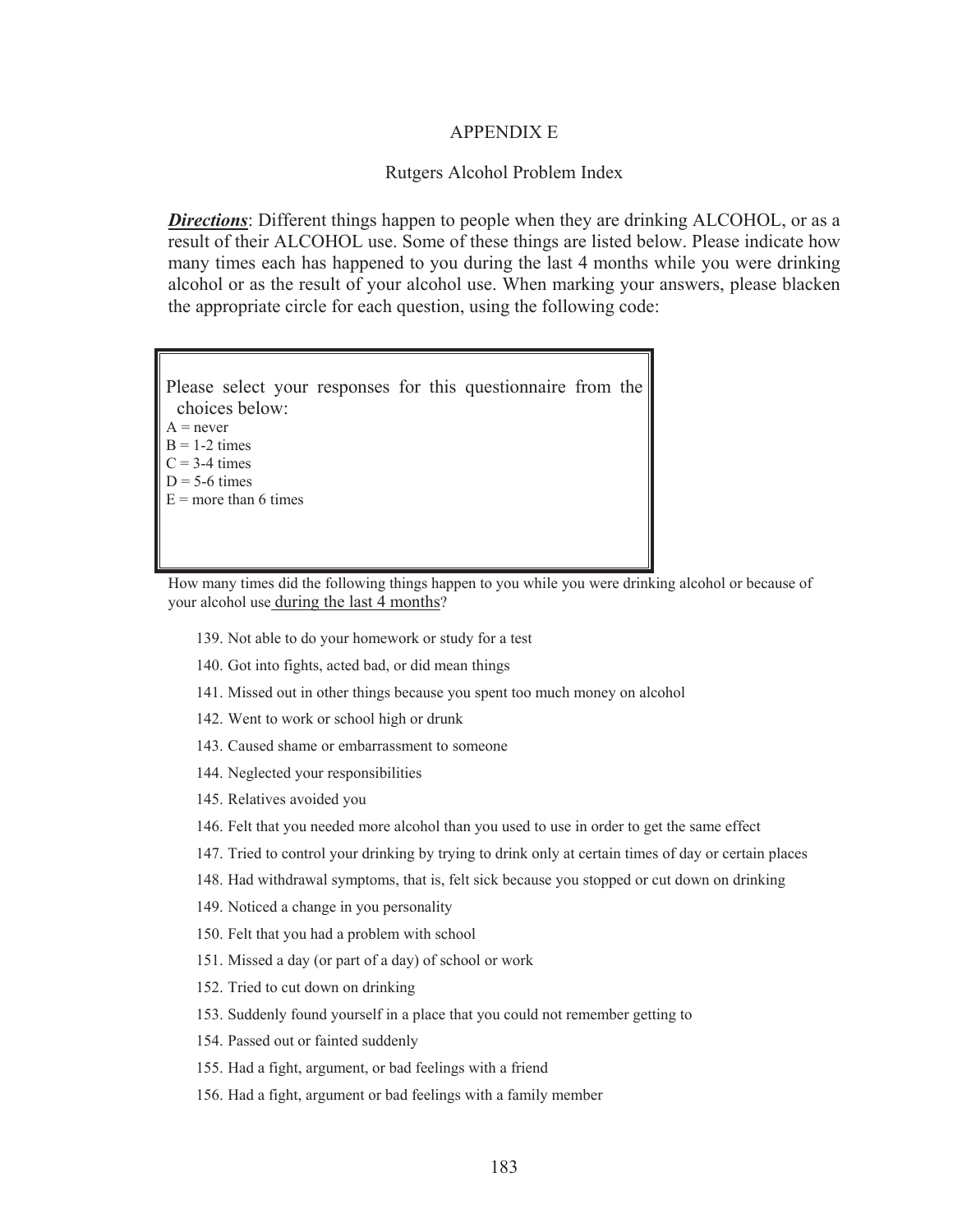- 157. Kept drinking when you promised yourself not to
- 158. Felt you were going crazy
- 159. Had a bad time
- 160. Felt physically dependent on alcohol.
- 161.Was told by a friend or neighbour to stop or cut down drinking.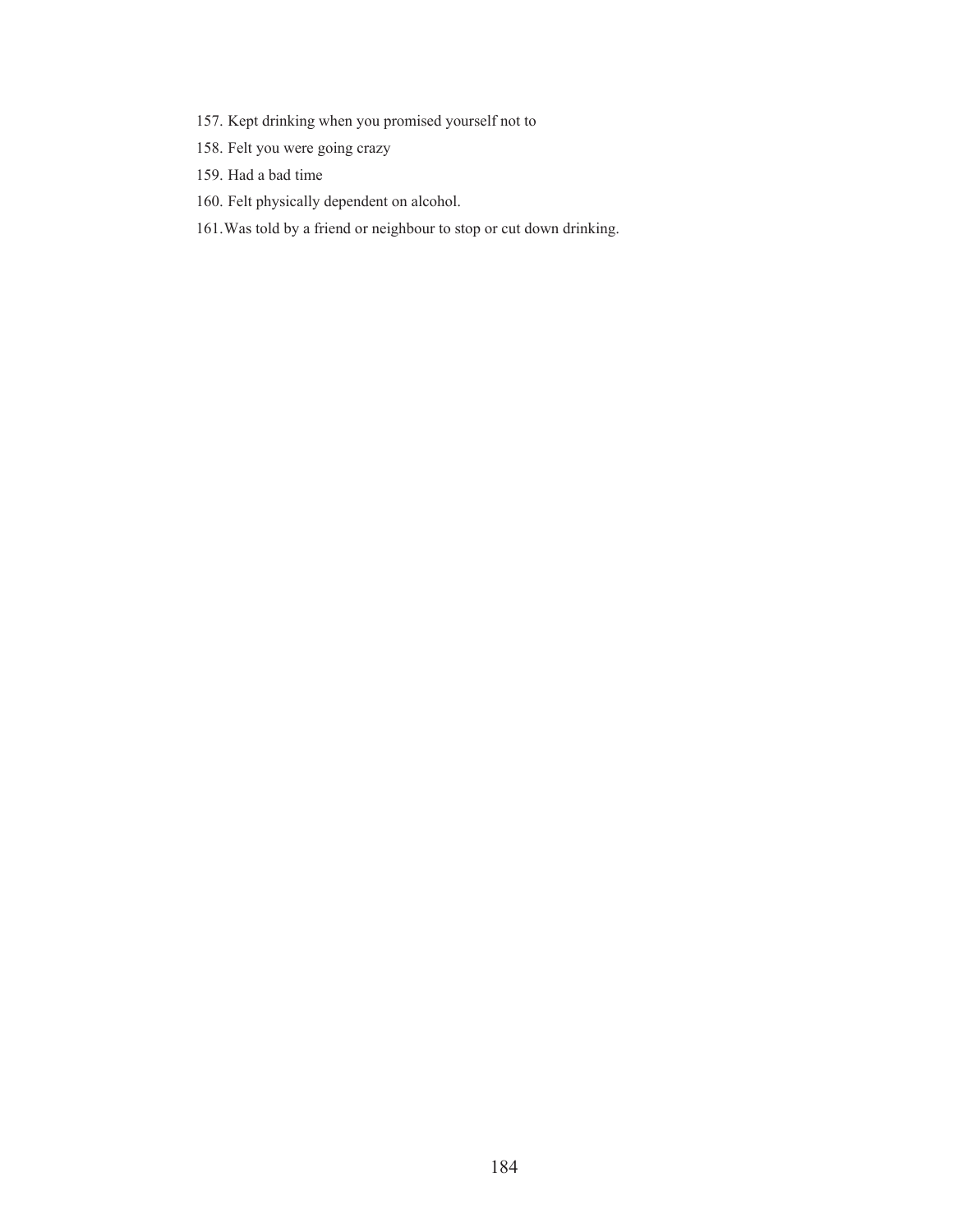#### APPENDIX F

# Differences between EV and No EV on Measures of Depressive Symptoms, PTS Symptom Clusters, and Alcohol Misuse

When the sample was split between those who reported any exposure to violence  $(EV;$ either physical, sexual, or both) and those who did not report abuse, an independent t test demonstrated that those who reported no EV ( $n = 79$ , CES-D  $M = 21.0$ ,  $SD = 10.6$ ) showed a trend towards having significantly higher CES-D scores  $t(129) = 1.9$ ,  $p = 0.06$ than those who did not report abuse ( $n = 52$ ,  $M = 17.4$ ,  $SD = 10.4$ ). With respect to the four PTS symptoms, when comparing those with EV ( $n = 85$ ) vs. without EV ( $n = 55$ ) there were differences in hyperarousal ( $M = 6.0$ ,  $SD = 3.6$  vs.  $M = 4.1$ ,  $SD = 3.2$ ;  $t(138) =$ 3.2,  $p < .01$ ), reexperiencing ( $M = 3.1$ ,  $SD = 2.9$  v.  $M = 3.0$ ,  $SD = 2.1$ ;  $t (138) = 2.4$ ,  $p <$ .05), avoidance (*M* = 2.2, *SD* = 2.1 v. *M* = 1.0, *SD* = 1.4; *t* (138) = 3.7, *p* < .001), and numbing ( $M = 2.9$ ,  $SD = 2.8$  v.  $M = 1.8$ ,  $SD = 1.9$ ;  $t(138) = 2.5$ ,  $p < .05$ ). And finally, there was also a difference between youth who reported EV  $(n = 78)$  and those who reported no EV ( $n = 57$ ) on the RAPI ( $M = 18.2$ , SD = 22.3 v.  $M = 9.4$ , SD = 16.7; *F*  $(130) = 2.5, p < 0.05$ ). Please note that the *n*'s vary across comparisons because not all participants completed all study measures.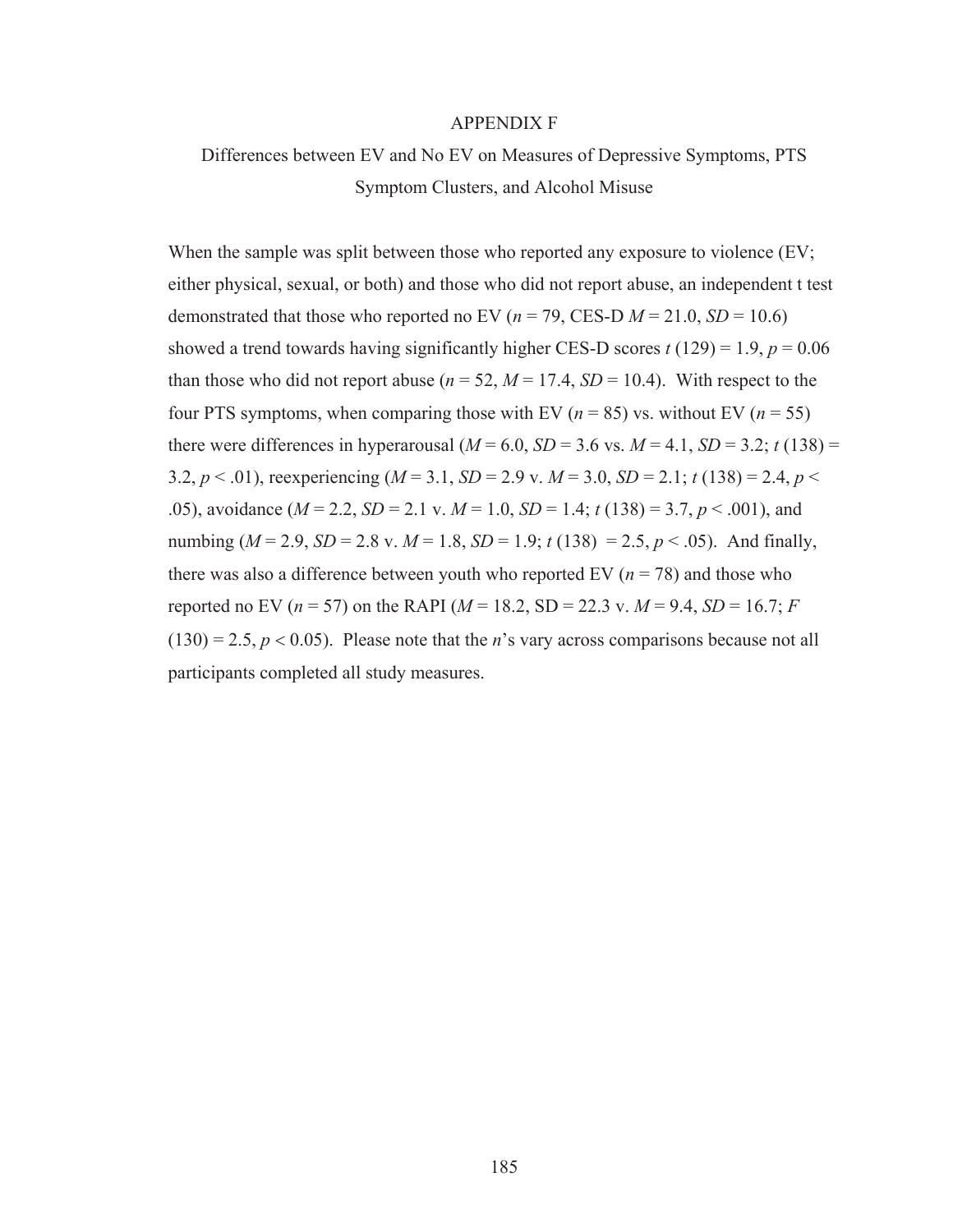# APPENDIX G

# Child and Youth Resilience Measure

## **Directions:**

Listed below are a number of questions about you, your family, your community, and your relationships with people. These questions are designed to better understand how you cope with daily life and what role the people around you play in how you deal with daily challenges.

# **Please complete the questions on the answer sheet (the blue bubble sheet) For each question please chose from one of the following:**

| Not at | A      | Some- | Quite | А   |
|--------|--------|-------|-------|-----|
| All    | Little | what  | a Bit | Lot |
|        |        |       |       |     |

| To what extent                                           |
|----------------------------------------------------------|
| 1. Do you have people you look up to?                    |
| 2. Do you cooperate with people around you?              |
| 3. Is getting an education important to you?             |
| 4. Do you know how to behave in different social         |
| situations?                                              |
| 5. Do you feel that your parent(s) watch you closely?    |
| 6. Do you feel that your parent(s) know a lot about      |
| you?                                                     |
| 7. Do you eat enough most days?                          |
| 8. Do you strive to finish what you start?               |
| 9. Are spiritual beliefs a source of strength for you?   |
| 10. Are you proud of your ethnic background?             |
| 11. Do people think you are fun to be with?              |
| 12. Do you talk to your family about how you feel?       |
| 13. Are you able to solve problems without using illegal |
| drugs and/or alcohol?                                    |
| 14. Do you feel supported by your friends?               |
| 15. Do you know where to go in your community to get     |
| help?                                                    |
| 16. Do you feel you belong at your school?               |
| 17. Do you think your family, will always stand by you   |
| during difficult times?                                  |
| 18. Do you think your friends will always stand by you   |
| during difficult times?                                  |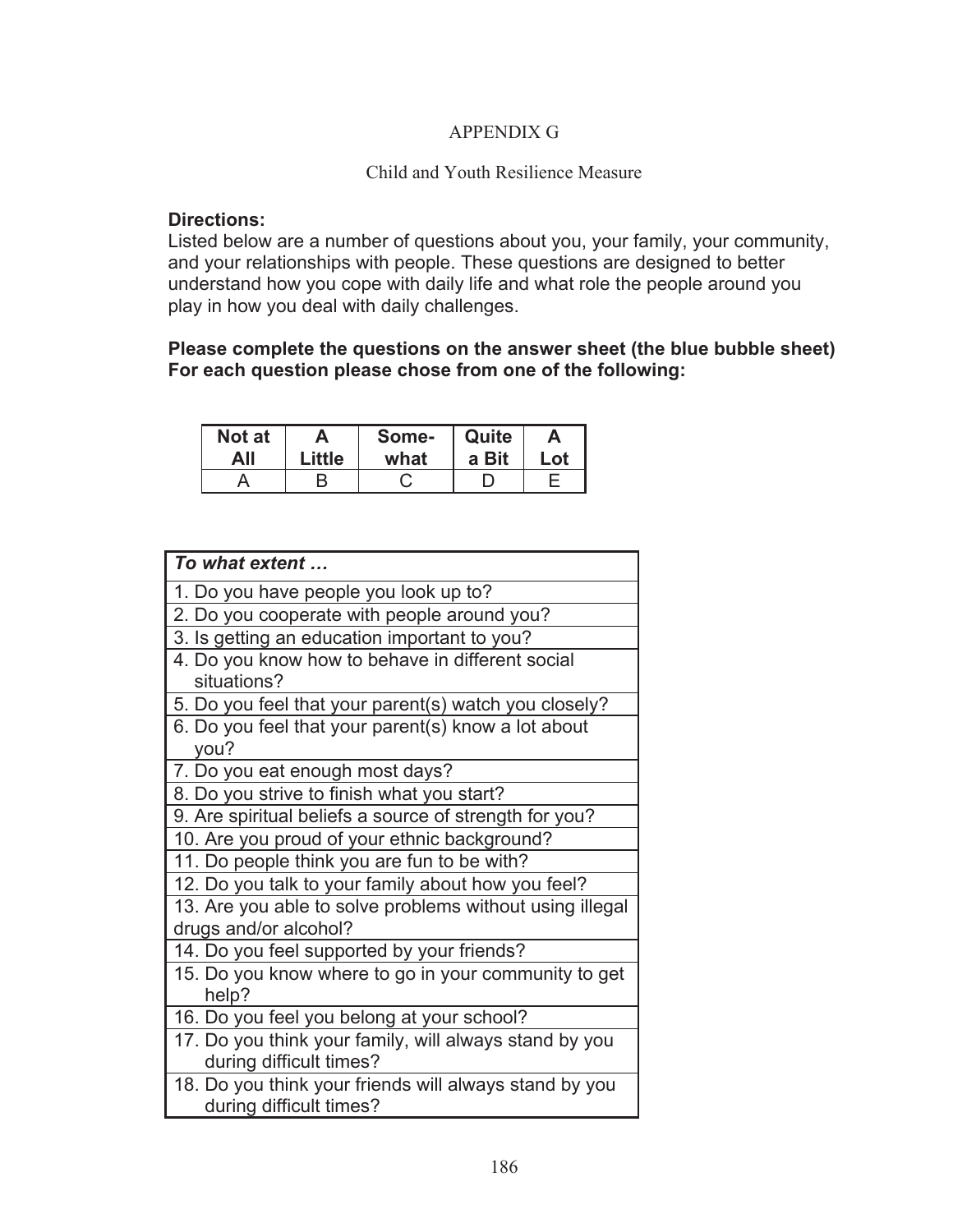| 19. Are you treated fairly in your community?                                                            |
|----------------------------------------------------------------------------------------------------------|
| 20. Do you have opportunities to show others that you                                                    |
| are becoming an adult?                                                                                   |
| 21. Are you aware of your own strengths?                                                                 |
| 22. Do you participate in organized religious activities?                                                |
| 23. Do you think it is important to serve your                                                           |
| community?                                                                                               |
| 24. Do you feel safe when you are with your family?                                                      |
| 25. Do you have opportunities to develop job skills that                                                 |
| will be useful later in life?                                                                            |
| 26. Do you enjoy your family's traditions?                                                               |
| 27. Do you enjoy your community's traditions?                                                            |
| 28. Are you proud to be Mi`kmaq?                                                                         |
| 29. Does your family encourage non-violent solutions                                                     |
| to deal with somebody who commits a crime?                                                               |
| 30. Does your community encourage non-violent<br>solutions to deal with somebody who commits a<br>crime? |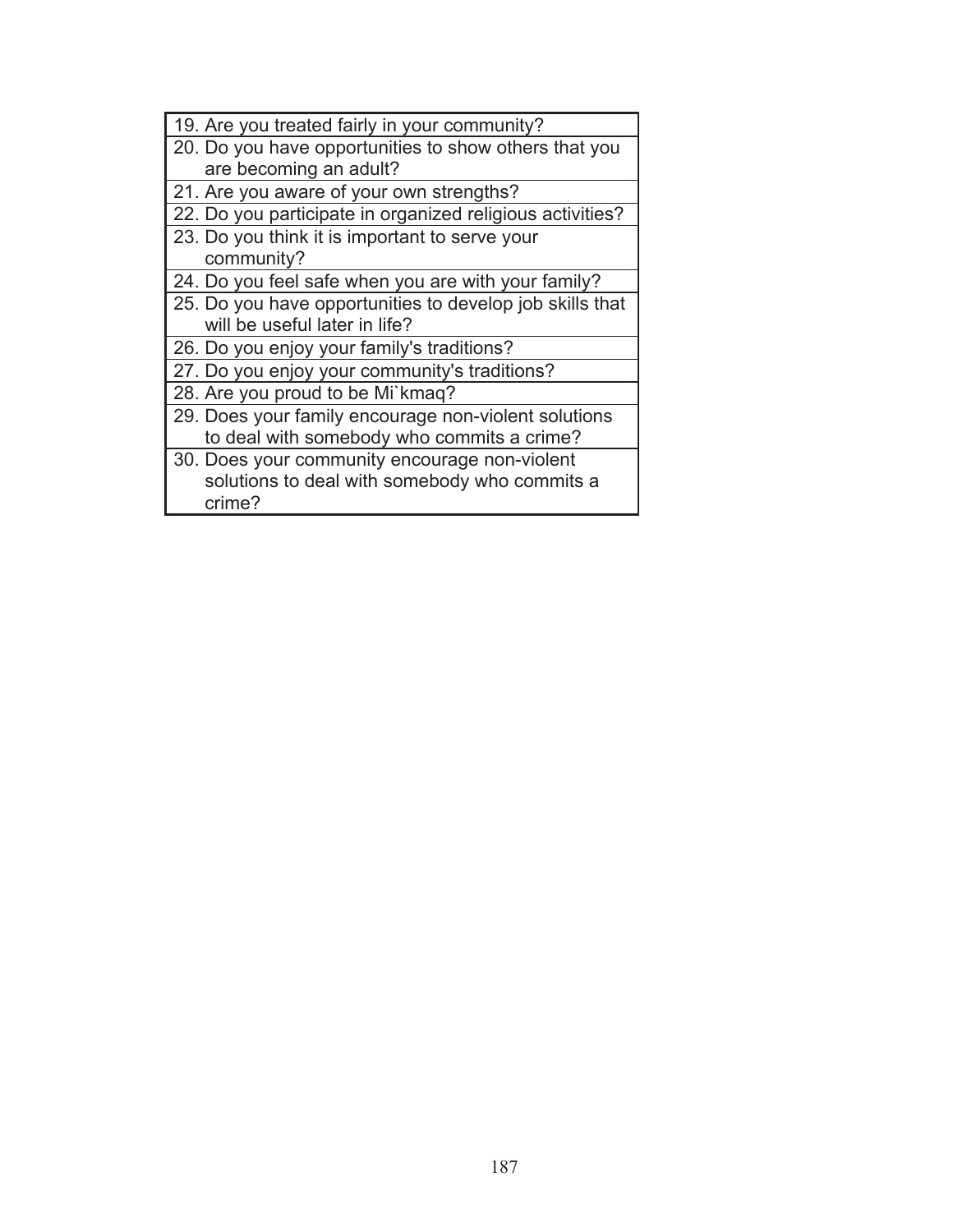# APPENDIX H

| Exploratory Principal Component Analysis of the Child and Youth Resilience Measure |
|------------------------------------------------------------------------------------|
|------------------------------------------------------------------------------------|

| Child and Youth Resilience Measure item            | Factor 1                                                                         | Factor 2                                                    | Factor 3          |
|----------------------------------------------------|----------------------------------------------------------------------------------|-------------------------------------------------------------|-------------------|
|                                                    | Community                                                                        | Individual                                                  | Family            |
| 11 People think you're fun to be with?             | <u>.76</u>                                                                       |                                                             |                   |
| 19 Treated fairly in community?                    | .71                                                                              |                                                             | $-.21$            |
| 18 Think your friends will always stand by         |                                                                                  |                                                             |                   |
| you in difficult times?                            | .67                                                                              |                                                             | .18               |
| 15 Know where to go in your community<br>for help? | .67                                                                              |                                                             | $-.12$            |
| 24 Feel safe when with family?                     |                                                                                  |                                                             | .29               |
| 16 Feel you belong at your school?                 | $\frac{.63}{.62}$<br>$\frac{.62}{.58}$<br>$\frac{.55}{.53}$<br>$\frac{.51}{.49}$ | .24                                                         |                   |
| 26 Enjoy your family's traditions?                 |                                                                                  |                                                             | .36               |
| 21 Aware of your own strengths?                    |                                                                                  | .35                                                         |                   |
| 27 Enjoy community's traditions?                   |                                                                                  |                                                             | .31               |
| 28 Proud to be Mi'kmaq?                            |                                                                                  | .17                                                         |                   |
| 14 Feel supported by your friends?                 |                                                                                  |                                                             | .38               |
| 23 Is it important to serve your community?        |                                                                                  |                                                             | .18               |
| 25 Have opportunities to develop job skills        | <u>.46</u>                                                                       | .32                                                         | $-.13$            |
| that will be useful later in life?                 |                                                                                  |                                                             |                   |
| 4 Know how to behave in situations?                | $-.25$                                                                           |                                                             |                   |
| 8 Strive to finish what you start?                 |                                                                                  |                                                             |                   |
| 13 Solve problems w/out drugs & alcohol?           |                                                                                  |                                                             |                   |
| Cooperate with people around you?<br>2             |                                                                                  |                                                             |                   |
| 20 Have opportunities to show others that          | .34                                                                              | $\frac{.75}{.67}$<br>$\frac{.61}{.55}$<br>$\frac{.52}{.52}$ | $-16$             |
| you are becoming an adult?                         |                                                                                  |                                                             |                   |
| 9 Are spiritual beliefs a source of strength?      |                                                                                  | <u>.49</u>                                                  | .30               |
| Is getting an education important to you?<br>3     |                                                                                  |                                                             |                   |
| 10 Proud of ethnic background?                     | .28                                                                              | $\frac{47}{32}$                                             | .29               |
| *7 Eat enough most days?                           |                                                                                  | .29                                                         | .19               |
| Feel your parents watch you closely?<br>5          | $-.20$                                                                           | .11                                                         | .83               |
| 6 Feel your parents know a lot about you?          |                                                                                  | .15                                                         |                   |
| 12 Talk to your family about how you feel?         | .25                                                                              | $-.22$                                                      | $\frac{.67}{.49}$ |
| 17 Think your family will always stand by          | .19                                                                              | .36                                                         | <u>.38</u>        |
| you in difficult times?                            |                                                                                  |                                                             |                   |
| 1 Have people to look up to?                       |                                                                                  | .29                                                         | $\frac{.32}{.28}$ |
| *22 Participate in organized religious             | .22                                                                              | .15                                                         |                   |
| activities?                                        |                                                                                  |                                                             |                   |
| Number of items in the factor                      | 11                                                                               | 9                                                           | 6                 |
| % of variance accounted for                        | 29.18%                                                                           | 7.10%                                                       | 6.68%             |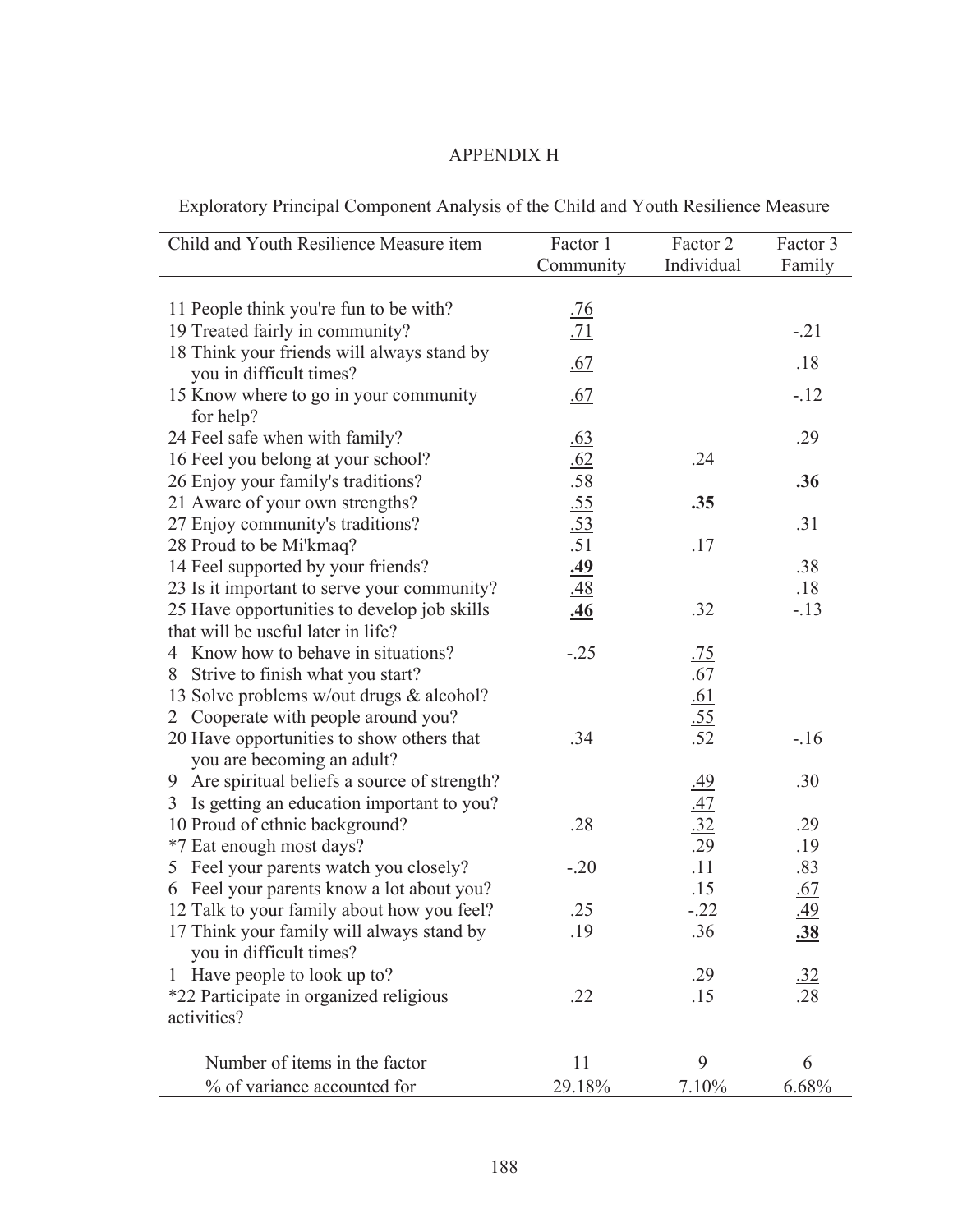Notes: Items are sorted by descending factor loadings. Items with a \* did not load on any factor and were not used in factor calculations. Underlined entries are the highest loading items. **Bold** faced values indicate that for the purposes of factor score calculation, the cross-loading item contributed to the factor in which it is bolded. Factor loadings of less than .10 were suppressed, and are represented as empty cells.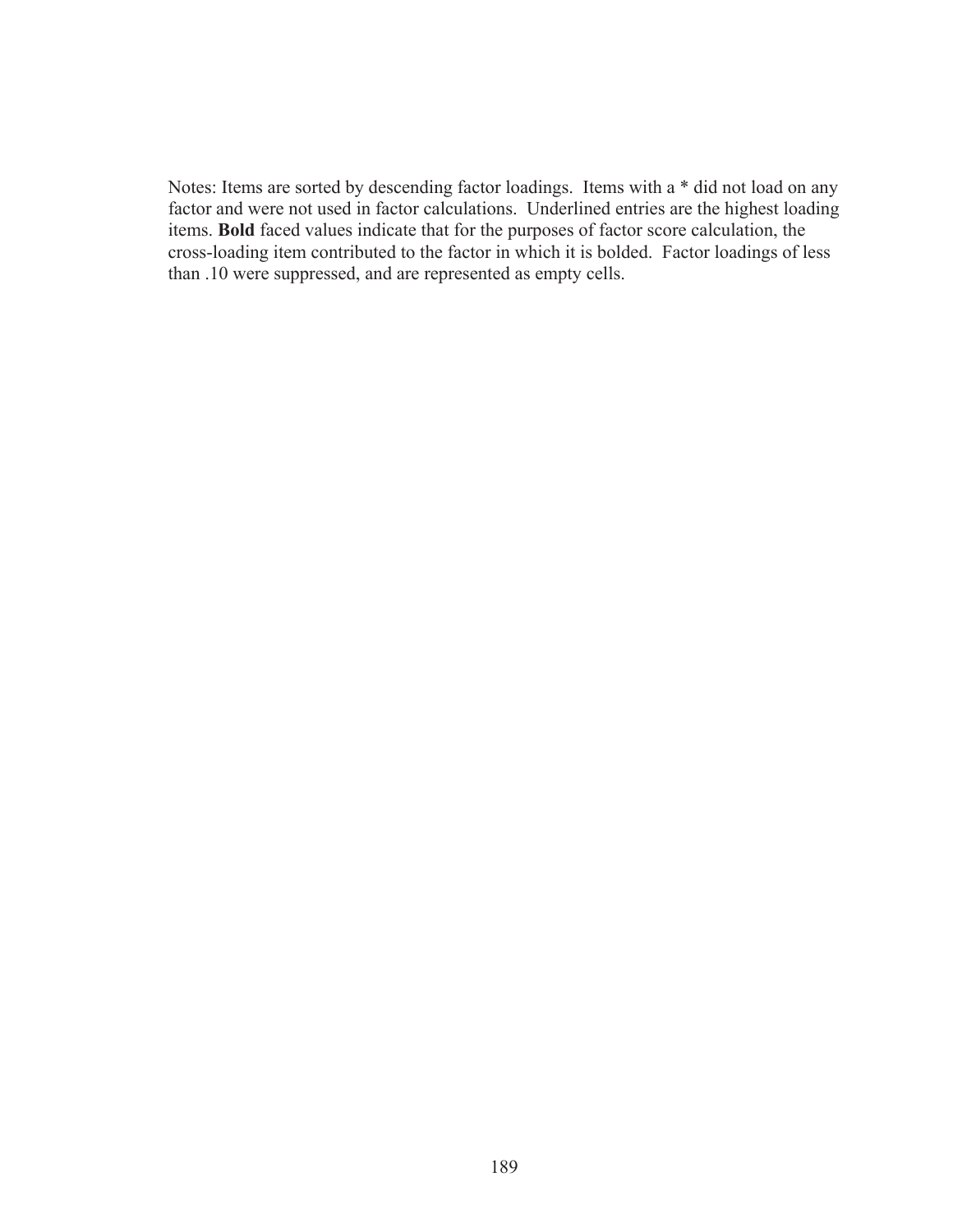#### APPENDIX I

Tables for Moderating Analyses Using Total PTS, PTS Avoidance, PTS Numbing, and

## PTS Hyperarousal as Dependent Variables

Table I.1.

*Moderating Effects of Various Aspects of Resilience on the Relationship between Exposure to Violence and total Posttraumatic Stress Symptoms* 

| <b>Moderation Model</b>        |       |       |                  |        | <b>Total Posttraumatic Stress Symptoms</b> |                 |
|--------------------------------|-------|-------|------------------|--------|--------------------------------------------|-----------------|
|                                | F     | $R^2$ | $\boldsymbol{B}$ | 13     | t                                          | $\triangle R^2$ |
| Model 1. Global Resilience     | 18.71 | .32   |                  |        |                                            |                 |
| EV                             |       |       | .28              | .44    | $5.22***$                                  |                 |
| Global Resilience              |       |       | $-0.09$          |        | $-17 -2.24*$                               |                 |
| EV X Global Resilience         |       |       |                  |        | $-.00-.12-.1.41$                           | .01             |
| Model 2. Community Resilience  | 18.79 | .32   |                  |        |                                            |                 |
| EV                             |       |       | .30              |        | $.46$ 5.51***                              |                 |
| <b>Community Resilience</b>    |       |       | $-.21$           |        | $-19 -2.47*$                               |                 |
| EV X Community Resilience      |       |       | $-00^{-}$        |        | $-0.84$                                    | .00.            |
| Model 3. Family Resilience     | 16.46 | .29   |                  |        |                                            |                 |
| EV                             |       |       | .30              | .46    | $5.00***$                                  |                 |
| <b>Family Resilience</b>       |       |       |                  |        | $-.05$ $-.03$ $-.0.36$                     |                 |
| EV X Family Resilience         |       |       | $-0.01$          | $-.12$ | $-1.38$                                    | .01             |
| Model 4. Individual Resilience | 18.16 | .31   |                  |        |                                            |                 |
| EV                             |       |       | .33              | .51    | $6.78***$                                  |                 |
| Individual Resilience          |       |       | $-.21$           |        | $-16 -2.11*$                               |                 |
| EV X Individual Resilience     |       |       | $-.01$           |        | $-.08$ $-1.10$                             | .01             |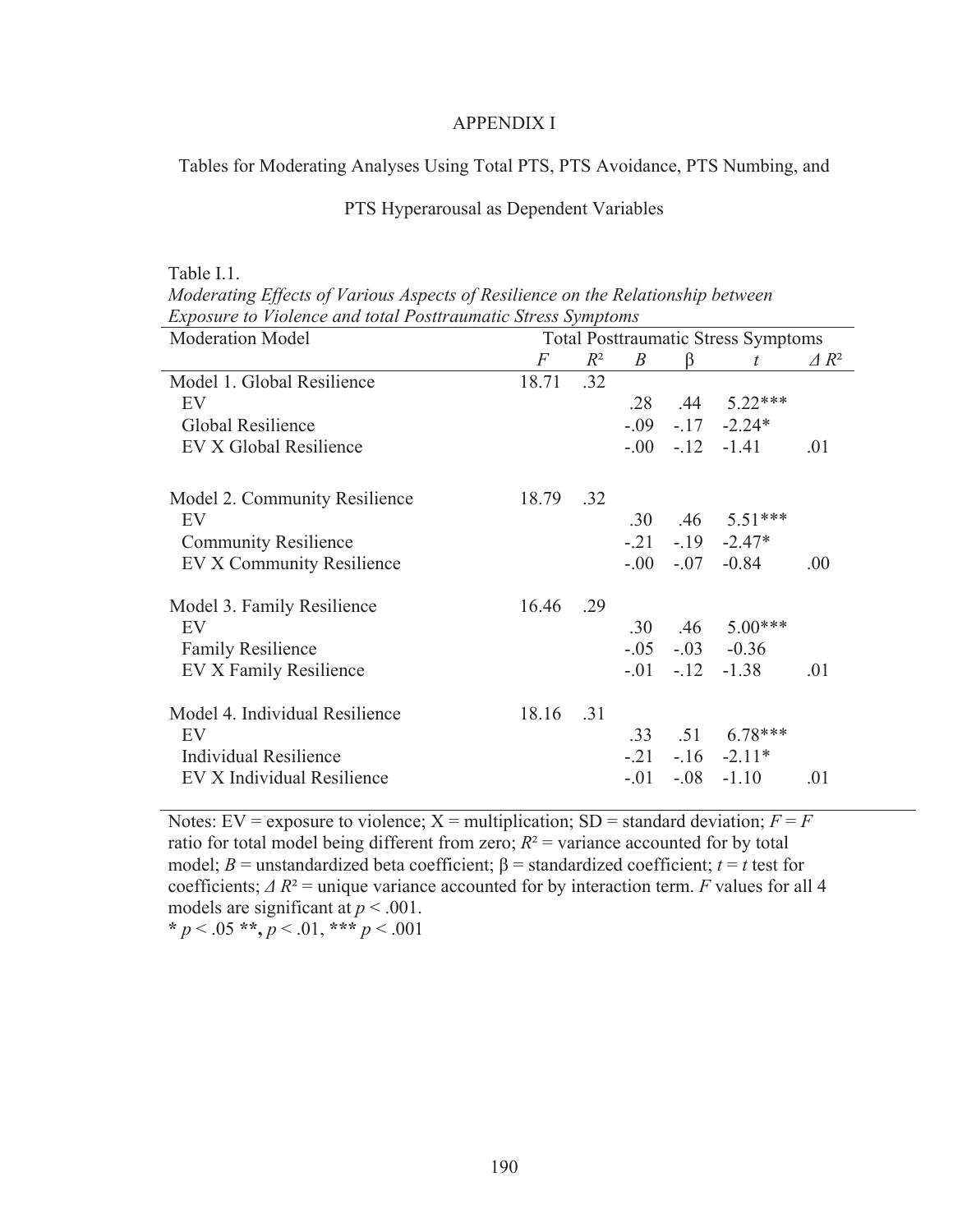Table I.3.

| <b>Moderation Model</b>        |       |       |                  |        | Posttraumatic Stress Avoidance |                 |
|--------------------------------|-------|-------|------------------|--------|--------------------------------|-----------------|
|                                | F     | $R^2$ | $\boldsymbol{B}$ | ß      | t                              | $\triangle R^2$ |
| Model 1. Global Resilience     | 9.56  | .19   |                  |        |                                |                 |
| EV                             |       |       | .05              | .38    | $4.11***$                      |                 |
| Global Resilience              |       |       | $-.01$           | $-.11$ | $-1.34$                        |                 |
| EV X Global Resilience         |       |       | .00.             | $-.05$ | $-0.51$                        | .00.            |
| Model 2. Community Resilience  | 10.78 | .21   |                  |        |                                |                 |
| EV                             |       |       | .06              | .39    | $4.36***$                      |                 |
| <b>Community Resilience</b>    |       |       | $-.04$           |        | $-19$ $-2.25*$                 |                 |
| EV X Community Resilience      |       |       | .00.             | $-.02$ | 0.26                           | .00.            |
| Model 3. Family Resilience     | 9.36  | .19   |                  |        |                                |                 |
| EV                             |       |       | .05              | .36    | $3.69***$                      |                 |
| <b>Family Resilience</b>       |       |       | $-00 -$          | $-01$  | $-0.11$                        |                 |
| EV X Family Resilience         |       |       | $-00 -$          | $-12$  | $-1.24$                        | .01             |
| Model 4. Individual Resilience | 8.80  | .18   |                  |        |                                |                 |
| EV                             |       |       | .06              | .42    | 5.07***                        |                 |
| Individual Resilience          |       |       | $-.01$           | $-.03$ | $-0.38$                        |                 |
| EV X Individual Resilience     |       |       | .00              | $-.01$ | $-0.16$                        | .00             |

*Moderating Effects of Various Aspects of Resilience on the Relationship between Exposure to Violence and the Posttraumatic Stress Symptom of Avoidance*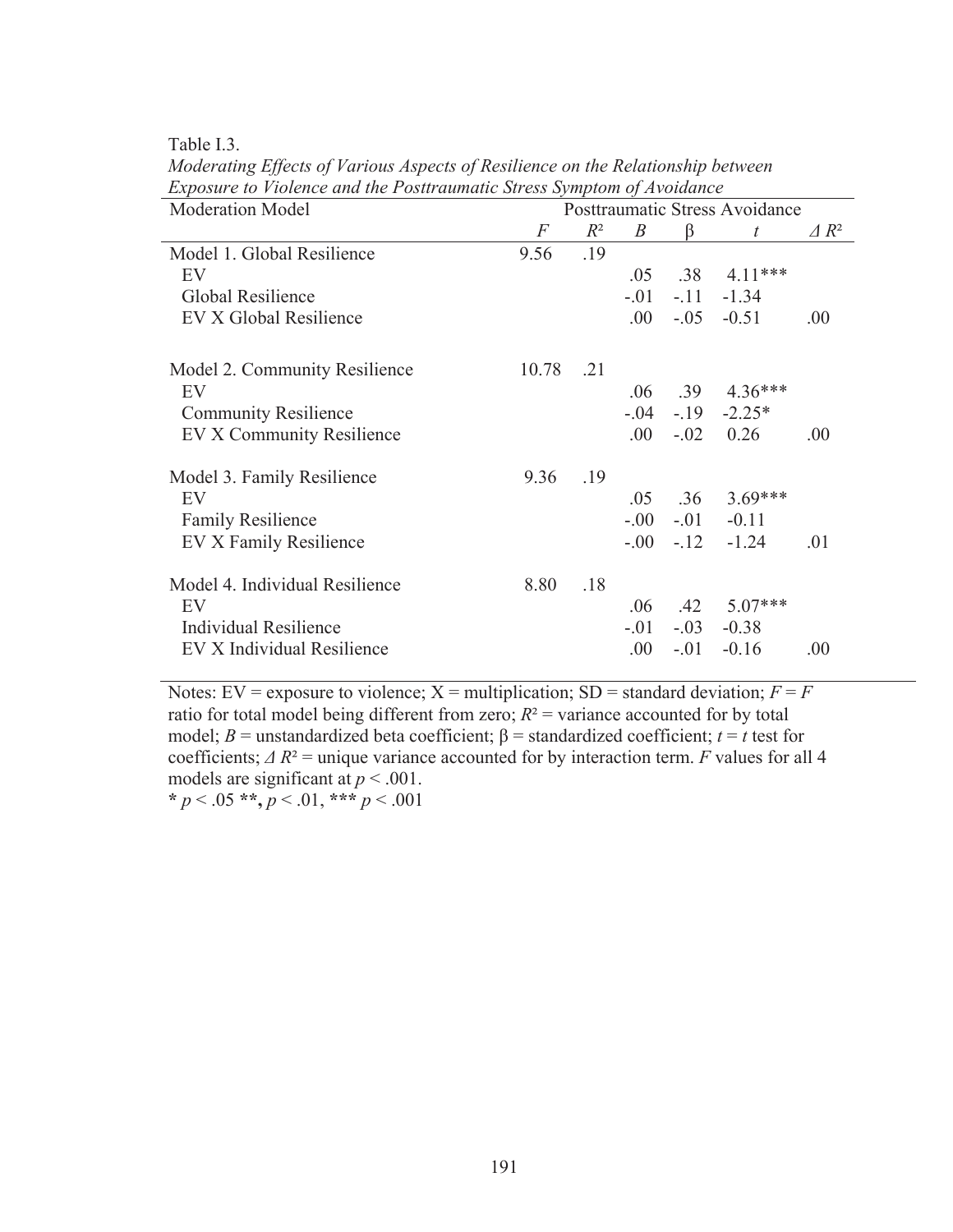Table I.3.

| <b>Moderation Model</b>        |       |       |                  |         | <b>Posttraumatic Stress Numbing</b> |                 |
|--------------------------------|-------|-------|------------------|---------|-------------------------------------|-----------------|
|                                | F     | $R^2$ | $\boldsymbol{B}$ | B       | $\bar{t}$                           | $\triangle R^2$ |
| Model 1. Global Resilience     | 14.39 | .26   |                  |         |                                     |                 |
| EV                             |       |       | .07              | .38     | $4.31***$                           |                 |
| Global Resilience              |       |       | $-0.03$          | $-.22$  | $-2.74**$                           |                 |
| EV X Global Resilience         |       |       | .00.             | $-.08$  | $-0.93$                             | .01             |
| Model 2. Community Resilience  | 14.33 | .26   |                  |         |                                     |                 |
| EV                             |       |       | .08              | .39     | $4.57***$                           |                 |
| <b>Community Resilience</b>    |       |       | $-.07$           |         | $-.22 - 2.80**$                     |                 |
| EV X Community Resilience      |       |       | .00.             | $-.04$  | $-0.49$                             | .00.            |
| Model 3. Family Resilience     | 11.78 | .23   |                  |         |                                     |                 |
| EV                             |       |       | .07              | .38     | $4.07***$                           |                 |
| <b>Family Resilience</b>       |       |       | $-.05$           | $-0.09$ | $-1.08$                             |                 |
| EV X Family Resilience         |       |       | $-00 -$          | $-.09$  | $-0.95$                             | .01             |
| Model 4. Individual Resilience | 13.86 | .25   |                  |         |                                     |                 |
| EV                             |       |       | .09              | .45     | $5.67***$                           |                 |
| Individual Resilience          |       |       | $-0.08$          |         | $-.20 -2.54*$                       |                 |
| EV X Individual Resilience     |       |       | $-0.00$          | $-.06$  | $-0.75$                             | .00.            |

*Moderating Effects of Various Aspects of Resilience on the Relationship between Exposure to Violence and the Posttraumatic Stress Symptom of Numbing*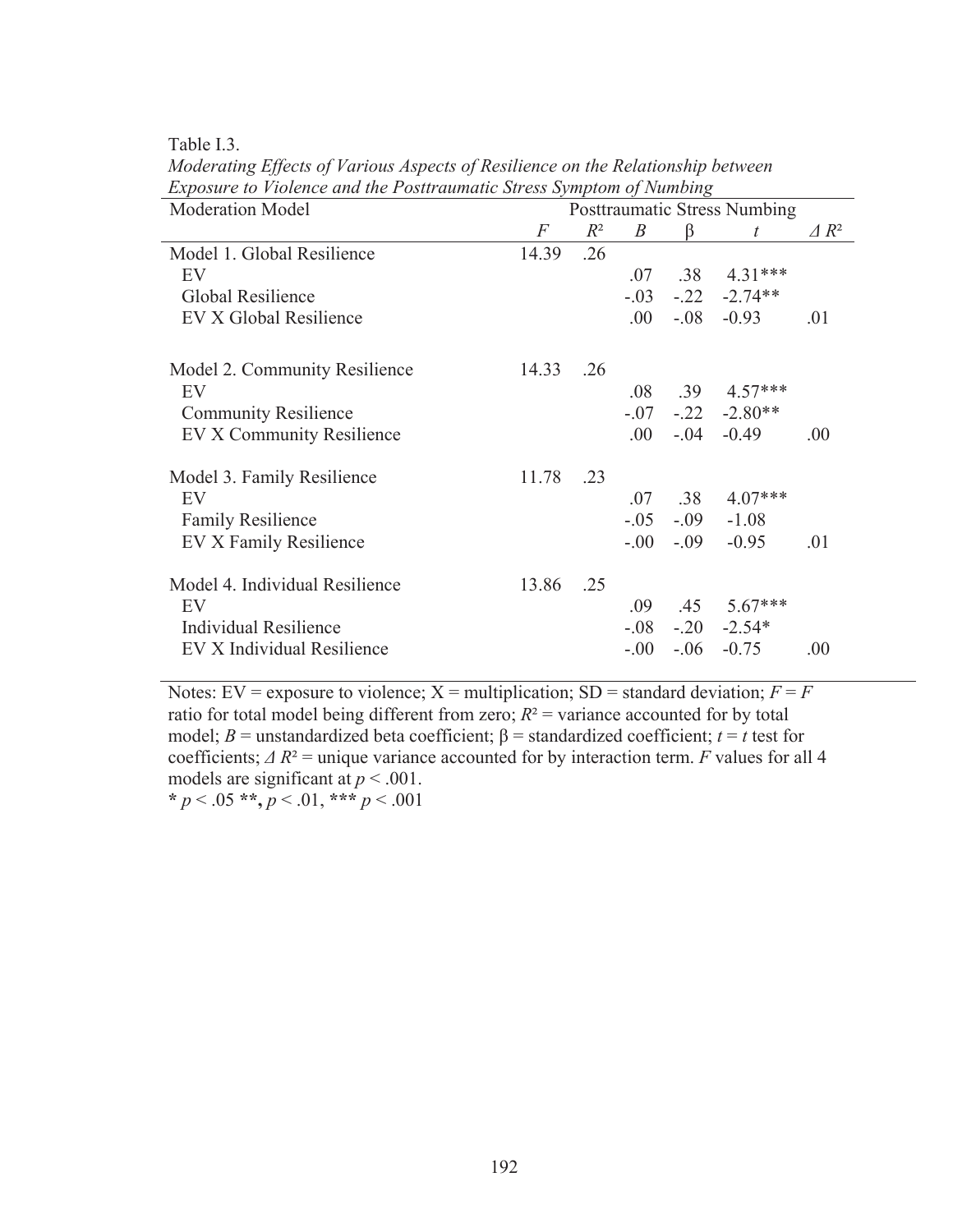Table I.4.

| <b>Moderation Model</b>        |      |       |                  |        | Posttraumatic Stress Hyperarousal |                 |
|--------------------------------|------|-------|------------------|--------|-----------------------------------|-----------------|
|                                | F    | $R^2$ | $\boldsymbol{B}$ | B      | t                                 | $\triangle R^2$ |
| Model 1. Global Resilience     | 9.08 | .18   |                  |        |                                   |                 |
| EV                             |      |       | .10              | .36    | $3.92***$                         |                 |
| Global Resilience              |      |       | $-.03$           | $-15$  | $-1.73$                           |                 |
| EV X Global Resilience         |      |       | $.00\,$          | $-.02$ | $-0.25$                           | .00.            |
| Model 2. Community Resilience  | 8.82 | .18   |                  |        |                                   |                 |
| EV                             |      |       | .10              | .37    | $4.07***$                         |                 |
| <b>Community Resilience</b>    |      |       | $-06$            |        | $-13 - 1.53*$                     |                 |
| EV X Community Resilience      |      |       | .00.             | $-.01$ | $-0.14$                           | .00.            |
| Model 3. Family Resilience     | 7.90 | .16   |                  |        |                                   |                 |
| EV                             |      |       | .11              | .39    | 3.96***                           |                 |
| <b>Family Resilience</b>       |      |       | $-.02$           | $-.02$ | $-0.24$                           |                 |
| EV X Family Resilience         |      |       | .00.             | $-.11$ | $-0.10$                           | .00.            |
| Model 4. Individual Resilience | 9.86 | .20   |                  |        |                                   |                 |
| EV                             |      |       | .11              | .39    | 4.81***                           |                 |
| <b>Individual Resilience</b>   |      |       | $-.01$           | $-.18$ | $-2.21*$                          |                 |
| EV X Individual Resilience     |      |       | .00              | $-.02$ | $-0.19$                           | .00.            |

*Moderating Effects of Various Aspects of Resilience on the Relationship between Exposure to Violence and the Posttraumatic Stress Symptom of Hyperarousal*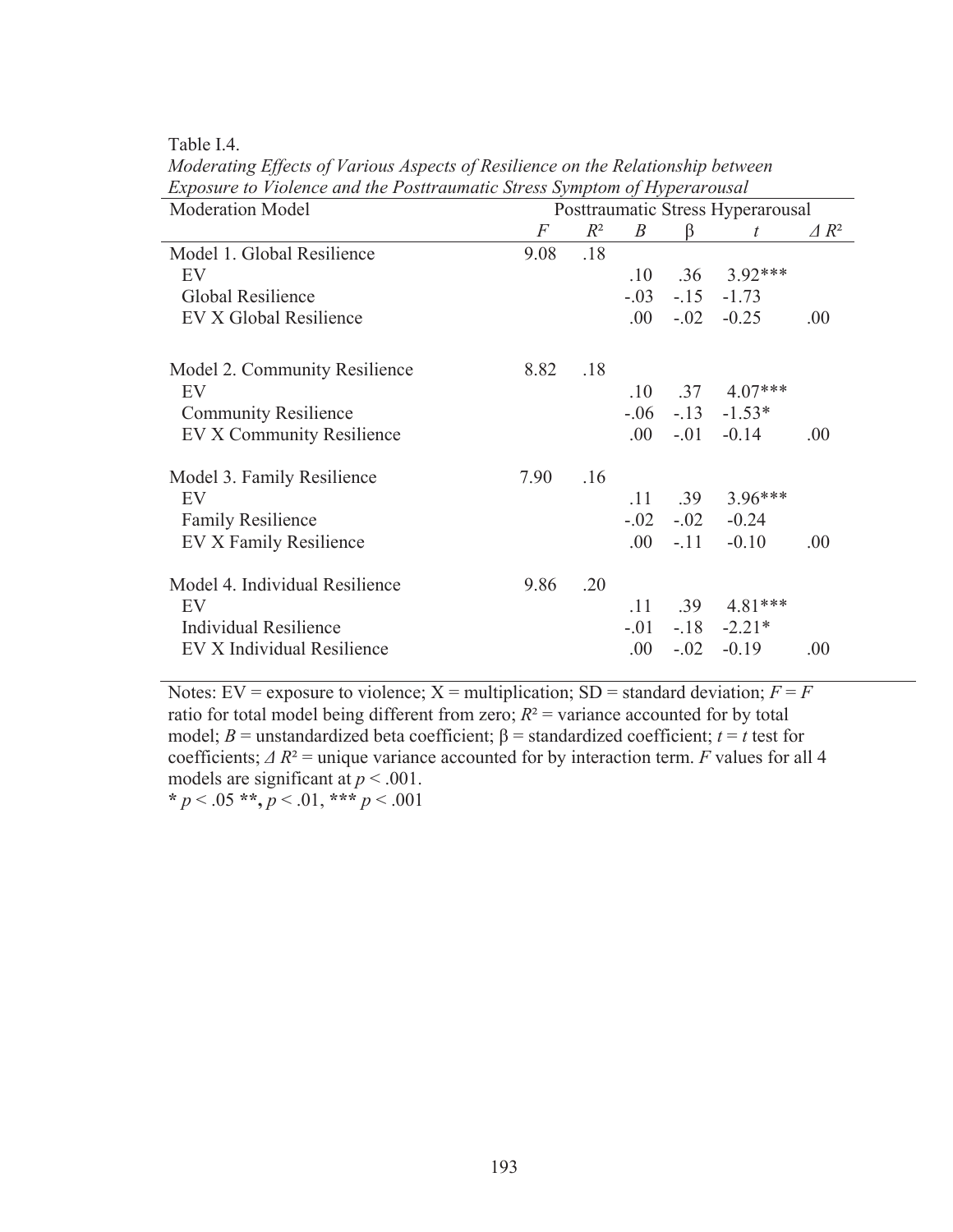### APPENDIX J

#### Copyright Permissions

This is an email from the Coordinating Editor of the First Peoples Child and Family Review Journal that acknowledges that the article Zahradnik, Stewart, Stevens, and Wekerle, (2009) Knowledge Translation in a Community-Based Study of the Relations Among Violence Exposure, Post-Traumatic Stress and Alcohol Misuse in Mi'kmaq Youth, *First Peoples Child and Family Review,* 4, 106-117, though published in the aforementioned journal is not the property of the journal and therefore no copyright permission is needed.

**Date:** Thu, 27 Aug 2009 11:52:46 -0500 [08/27/09 13:52:46 AST]

**From:** Marlyn Bennett, FNCFCS <mbennett.fncfcs@mts.net>

**To:** Marc Zahradnik <MZAHRADN@dal.ca>

**Subject:** Re: Atlantic Aboriginal Health Research Program (AAHRP) research collection Hi Marc:

I am well and busy now that I am back from holidays and with school.

Yes, you are free to republish your works elsewhere. The First Peoples journal does not own the copyrights to the article you published as copyright remains with you and your co-authors according to the publication agreement you signed with the Caring Society.

Marlyn

Marlyn Bennett, Director of Research and Coordinating Editor of the First Peoples Child & Family Review Journal First Nations Child & Family Caring Society of Canada c/o 63 Risbey Crescent Winnipeg, Manitoba R2Y 1M2 Phone & Fax: (204) 452-9467 mbennett@fncaringsociety.com http://www.fncaringsociety.com